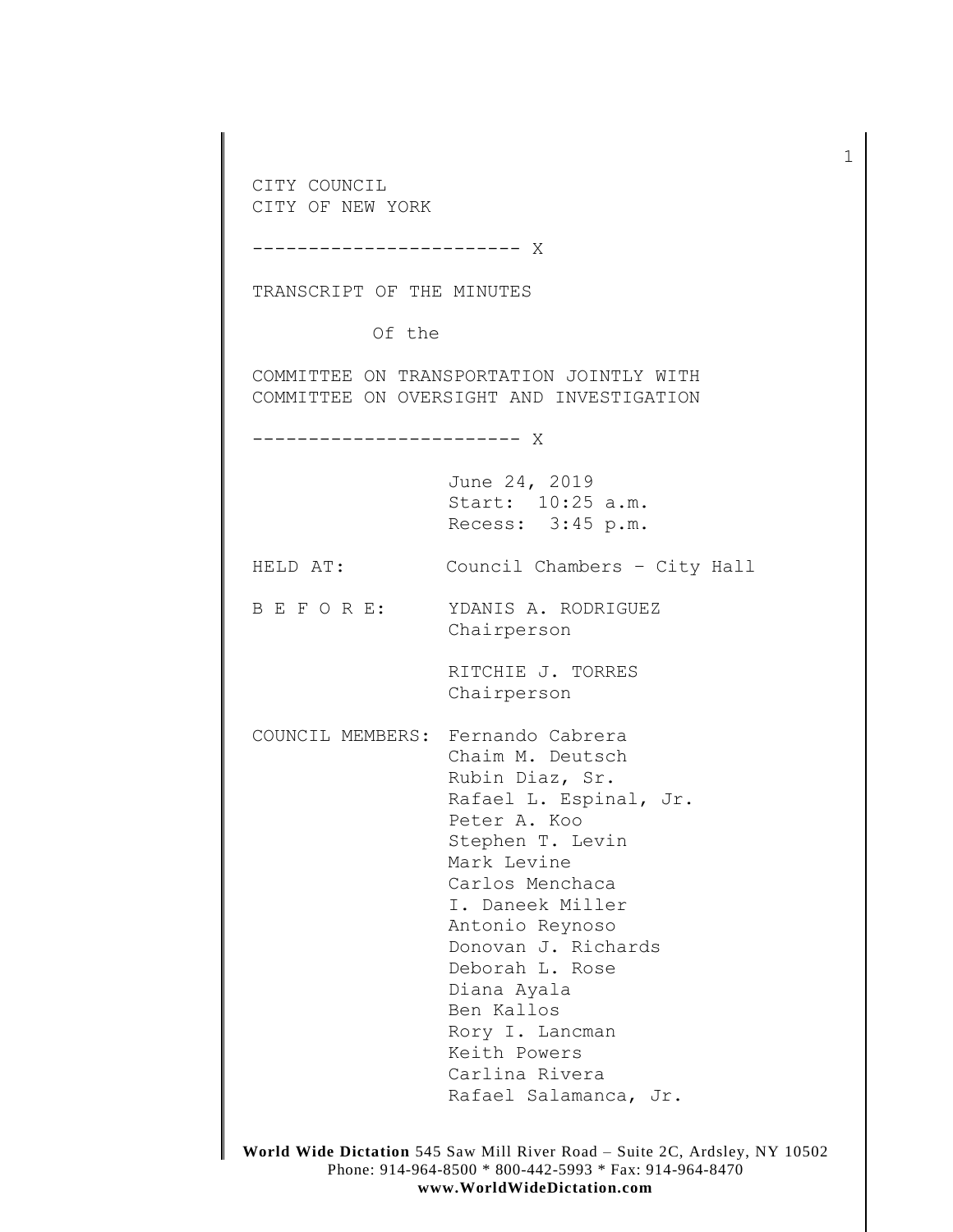Mark Treyger Kalman Yeger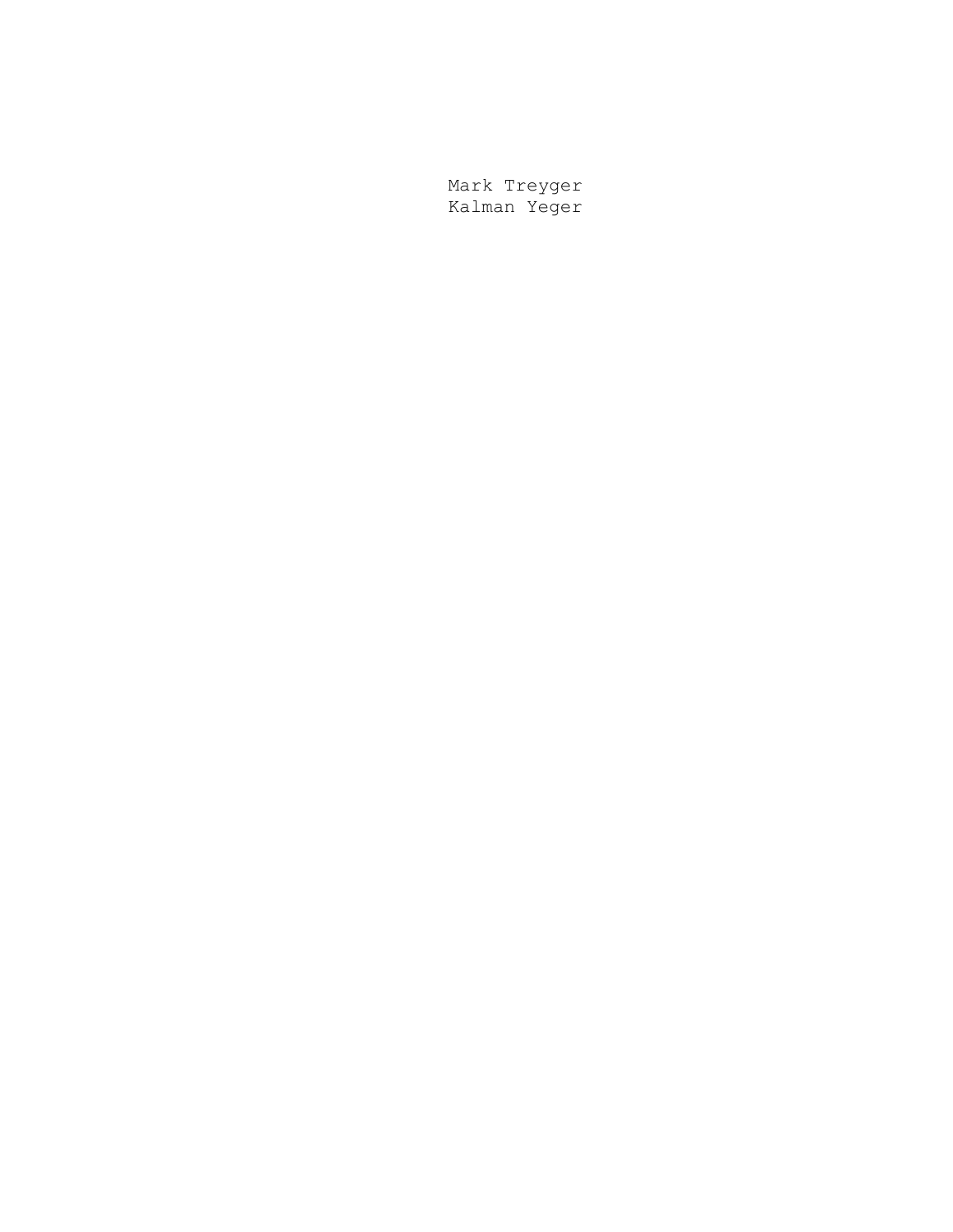## A P P E A R A N C E S (CONTINUED)

Bhairavi Desai, Executive Director, New York Taxi Workers Alliance

Carolyn Pratz, Medallion owner

Muhammad Dua Oliyu, Immigrant, Medallion Owner, Taxi Cab Driver

Golanis Yek. Immigrant Medallion Owner, Taxi Cab Driver

Chritie Peale, Center for New York City Neighborhoods

Bill Heizen, Acting Commissioner, New York City Taxi and Limousine Commission

Chris Wilson, Deputy Commissioner for Legal Affairs, New York City Taxi and Limousine Commission

Alicia Hans, Taxi Driver

Alise Brewer, Taxi Driver

Tamara Mishnacova, Cab Driver

Janet Tro, Taxi Driver

Nicolai Hans, Medallion

Alise Brewer, Medallion Owner

Dan Eckman, Law Firm or Wolf Haldensten

Golina Kominker, Medallion Owner

Ydanis Chowdry, Medallion Owner

Vito Lanzer, Medallion Owner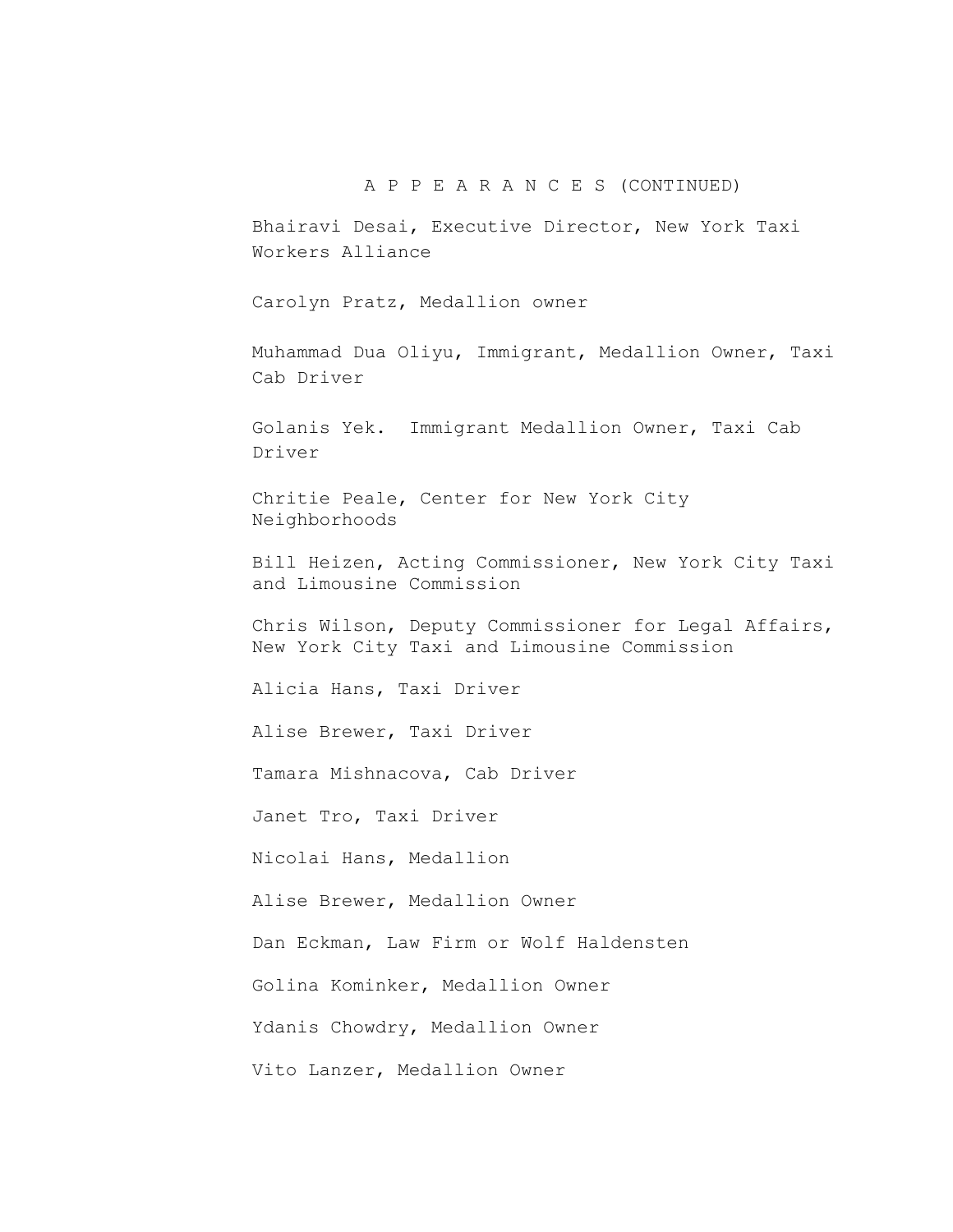Richard Lisky

Nino Hervias, Medallion Owner

Nina GodowskY, Yellow Taxi driver, Medallion owner

Aviz Khan, Taxi Driver

Gilmer Omar, Taxi Driver

Raoul Rivers, Taxi Driver

Shihan Namon, Medallion Owner

Darik Monet, Taxi Driver

Dorothy Laconte, Medallion Owner

Salaam Walekum

Mohammed Hauck, Medallion Owner

Saline Mannitala, Medallion Owner, Member of Taxi Alliance

Ruben Finkel

Mr. Chowdry, Medallion Owner

Andy Momadat Demusolet, Medallion Owner

Ahad Ahmed, Medallion Owner

Mohammad Dosan, Medallion Owner, Member Taxi Workers Alliance

Sherpa Borodin, Medallion Owner

Jonathan Janowitz, Medallion owner

Greg Waldman, G1 Quantum Clean Energy Company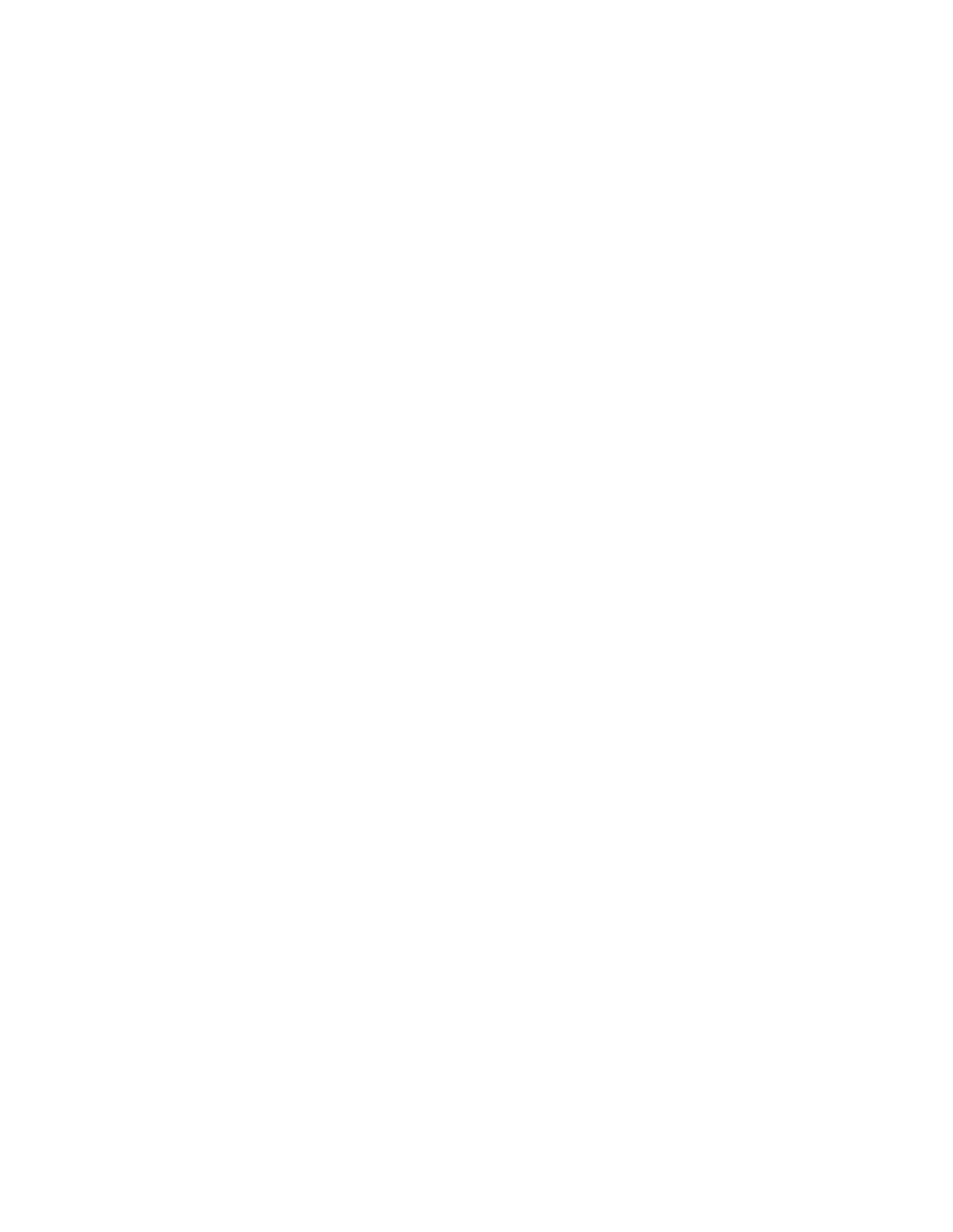1 2 3 4 5 6 7 8 9 10 11 12 13 14 15 16 17 18 19 20 21 22 23 24 25 COMMITTEE ON TRANSPORTATION JOINTLY WITH THE COMMITTEE ON OVERSIGHT AND INVESTIGATIONS 6 welcome to today's joint hearing of the Council's [sound check] [pause] [gavel] CHAIRPERSON RODRIGUEZ: Good morning and Transportation Committee and Oversight and Investigation Committee. First, let me recognize my colleagues who are here with us Council Members Torres, Levine, Ayala, Koo and Lander. This is an oversight hearing on Taxi and Limousine Commission's role in the Taxi Medallion Crisis. The first thing I'm going to say is that this hearing is only a beginning of many of the hearings that we will be holding. Today, we are starting with the Yellow Taxi Medallion, but one of the things that I want to accomplish is to see a level of the reorganization of Taxi and Limousine to reorganize their four sectors: The Yellow Medallion, the Livery, the Corporate car-Black car, and the other—our car, a Black car so that we can define the rights and responsibility, and have a clear understanding of what is the expectation that we expect for them to follow what they will do business with us. I'm Ydanis Rodriguez, the Chair of the Transportation Committee. Today we will be hearing four bills. The first is Intro 1584 sponsored by Council Member Adrienne Adams, which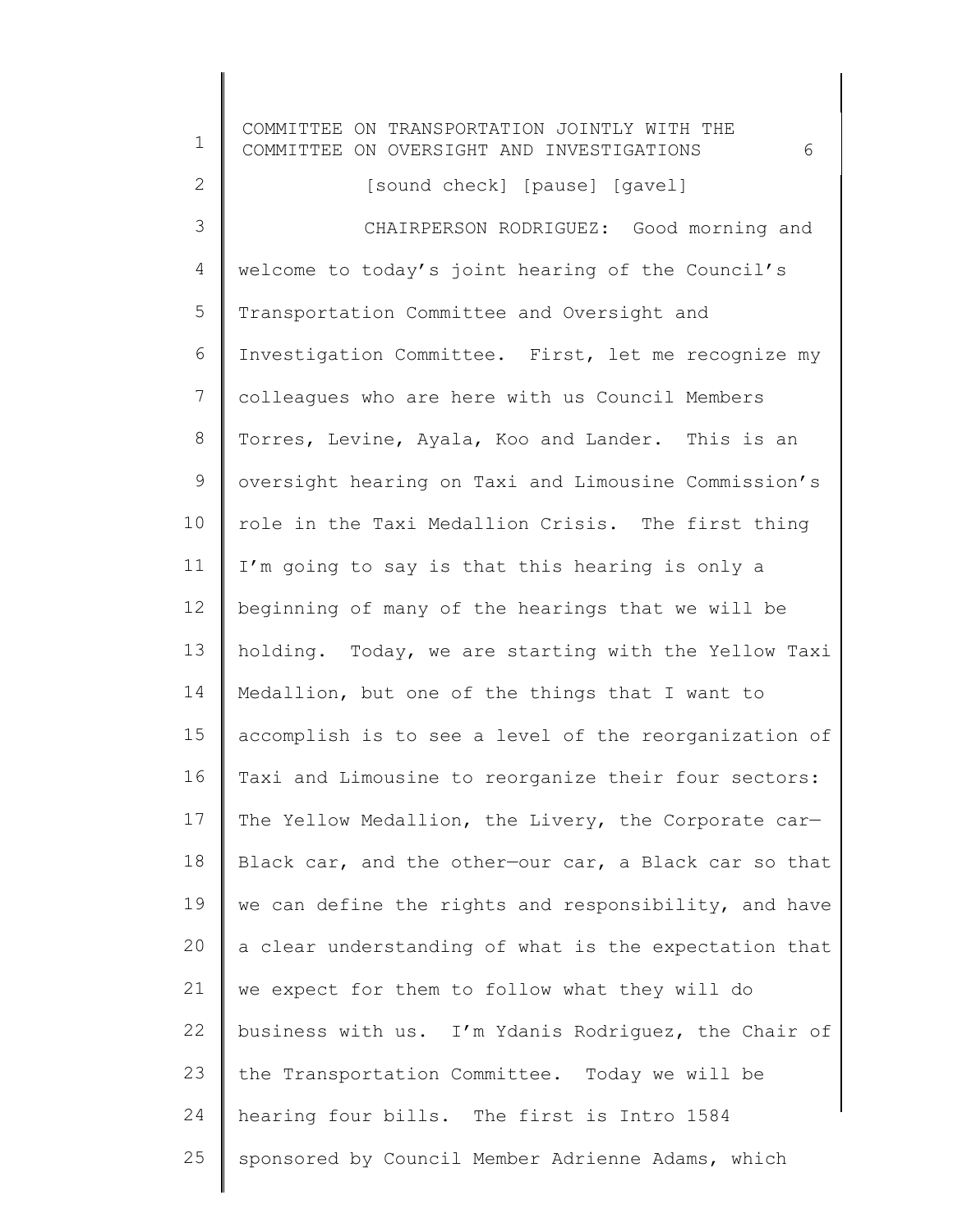1 2 3 4 5 6 7 8 9 10 11 12 13 14 15 16 17 18 19 20 21 22 23 24 25 COMMITTEE ON TRANSPORTATION JOINTLY WITH THE COMMITTEE ON OVERSIGHT AND INVESTIGATIONS 7 will require annual financial disclosure from each person who has any interest in any taxicab license. The second is Intro 1605 sponsored by Council Member Francisco Moya, which is related to the approval approval of a—of a purchase or transfer of a taxicab license followed by Intro 1610, which is a bill that's sponsored by the Council Member-- Council Member Ritchie Torres, Chair of the Committee on Oversight and Investigations, which will create an Office of Financial Stability within the Taxi and Limousine Commission. Today's hearing focuses on the—the plan and the Medallion value, and understanding the blind eye Taxi and Limousine took that may have led to this problem that allow corruption and backroom deals to take advantage of immigrant workers. SERGEANT-AT-ARMS: [interposing] [off mic] Folks, are not allowed to talk. (sic) CHAIRPERSON TORRES: CHAIRPERSON RODRIGUEZ: As I have said before, this crisis didn't happen overnight. This crisis is an accumulation of—of lack of leadership in the past. So, one thing that I want to be clear that also as there's new entering Taxi and Limousine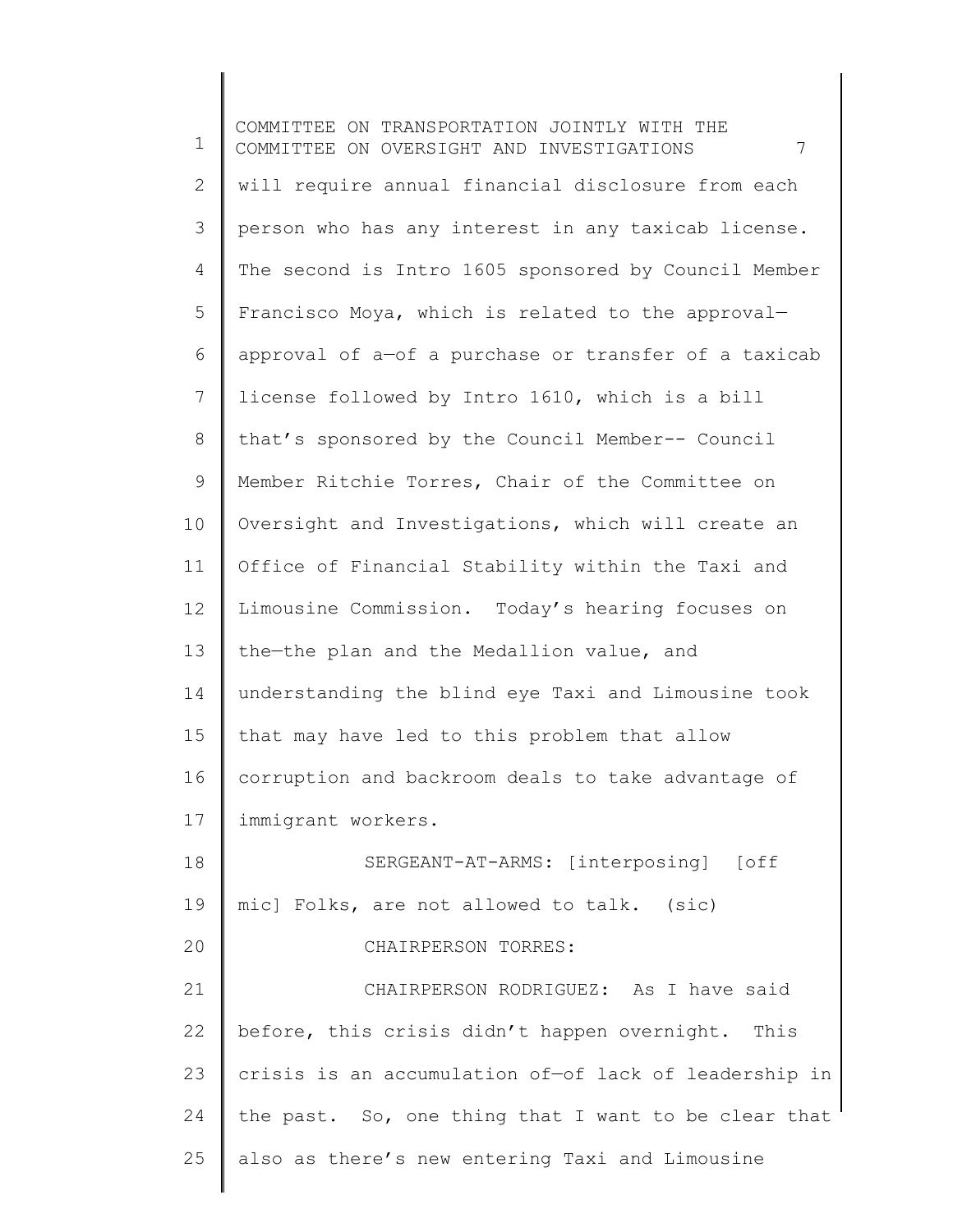1 2 3 4 5 6 7 8 9 10 11 12 13 14 15 16 17 18 19 20 21 22 23 24 25 COMMITTEE ON TRANSPORTATION JOINTLY WITH THE COMMITTEE ON OVERSIGHT AND INVESTIGATIONS 8 Commission today, they're doing the best they can. So, this conversation today, this question today is not at a personal level, but it's about how the institution has been functioning, and things that have to be done to improve it. The Yellow Medallion Taxi is a sym—is a symbol of New York Transportation network, and for decades served a vital role in our city's transportation system for those who live, work and visit here, but fares and ridership are down considerable, and many individual Medallion owners are facing foreclosure and bankruptcy upending their personal lives and destroying their savings. These are small business owners, many of them immigrants who invested hundreds of thousands of dollars into Medallion in hope of achieving their piece of the American Dreams. We have 6,000 individuals Medallion owners in the city of New York. We need to stand there for them. We will hear a number of bills that seeks to increase their regulation of the Medallion market. The bill that I have—my bill Intro 1608 will require the Taxi and Limousine Commission to evaluate the character and integrity of taxicab brokers, agents, and taxicab license. This is another step to ensure that Taxi and Limousine Commission is properly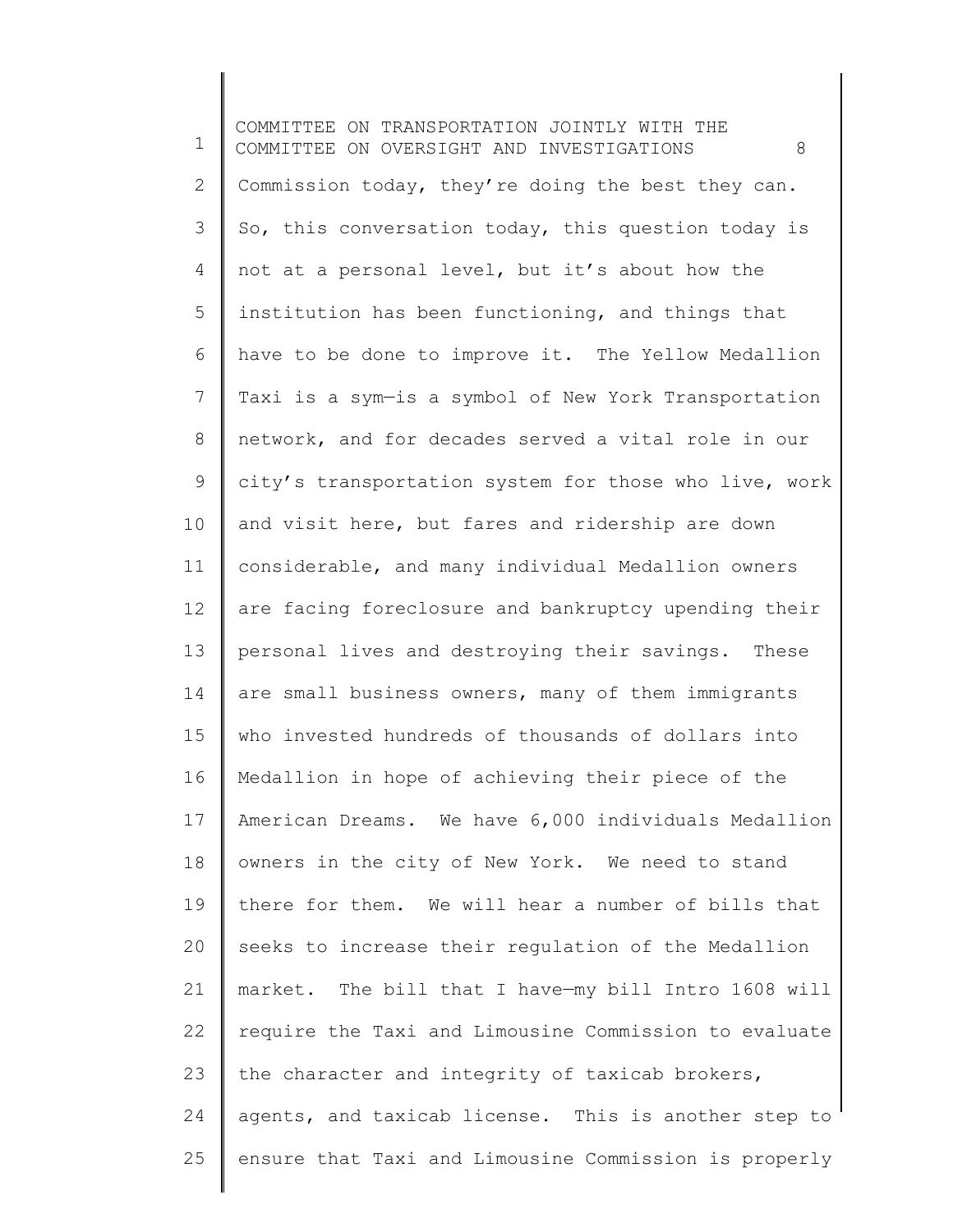1 2 3 4 5 6 7 8 9 10 11 12 13 14 15 16 17 18 19 20 21 22 23 24 25 COMMITTEE ON TRANSPORTATION JOINTLY WITH THE COMMITTEE ON OVERSIGHT AND INVESTIGATIONS 9 overseeing the industry, and to ensure that bad actors are not able to enter the market. As a city, we should have done more to ensure that our Taxi Medallion drivers were protected. As the Transportation Committee Chair, I will continue to work alongside my colleague and the Speaker Johnson to ensure that we help our struggling Taxi Medallion drivers. We must also find a way to hold the people responsible for their—for this financial crisis accountable. This crisis was not accident, and we must make sure that Taxi Medallion owners receive justice. Now, we will hear from the Co-Chair of the Committee, Council Member Ritchie Torres, Chair of the Committee on Oversight and Investigations. CHAIRPERSON TORRES: Good morning everyone. I'm City Council Member Ritchie Torres, and I'm the Chair of the Committee on Oversight and Investigations. It's an honor to co-chair today's hearing with Council Member Rodriguez. The collapse of the Medallion market properly understood should be remembered as one of the greatest government scandals in the history of New York City. The bankruptcies and foreclosures, the suffering and the suicides were not the consequences of market forces beyond the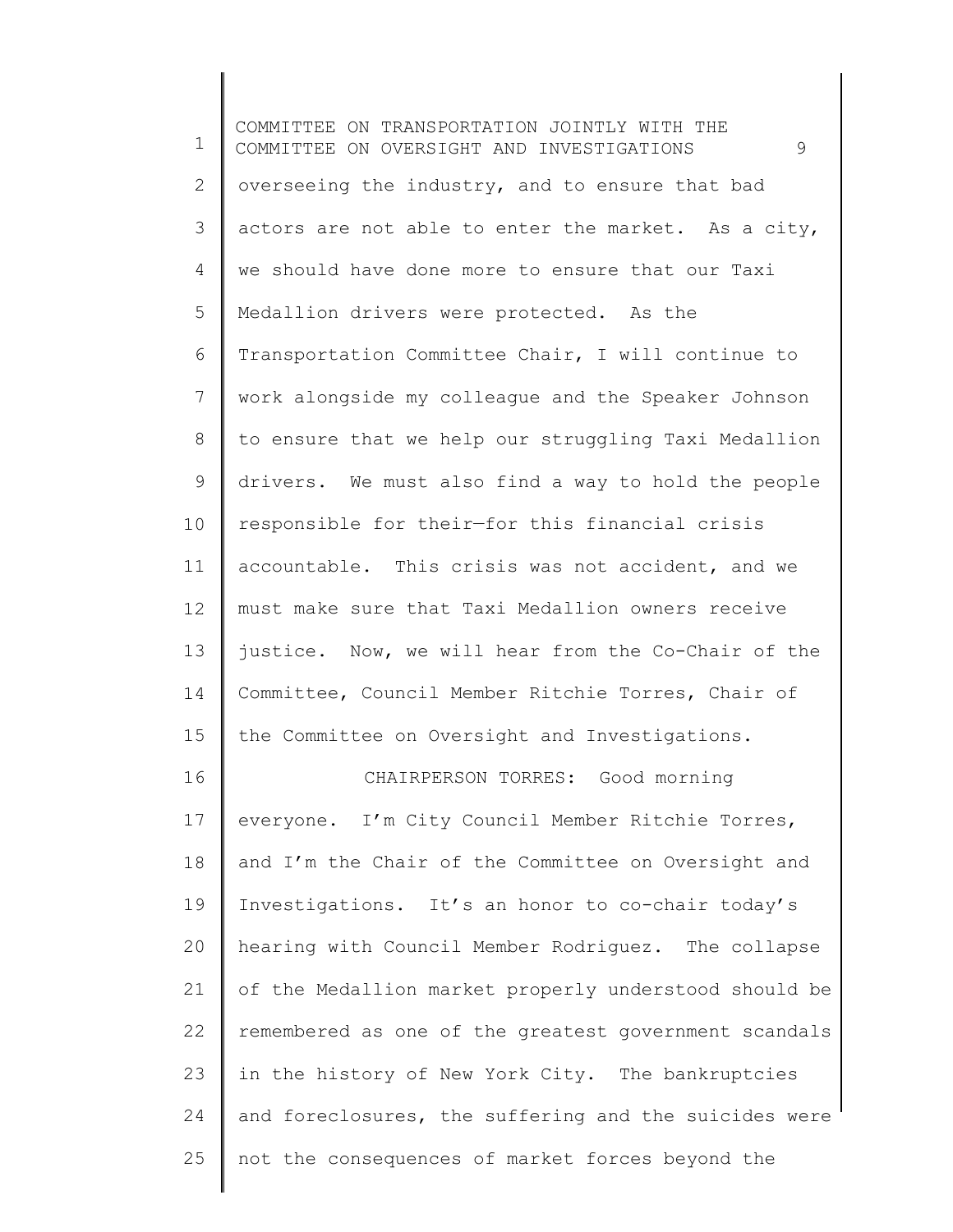1 2 3 4 5 6 7 8 9 10 11 12 13 14 15 16 17 18 19 20 21 22 23 24 25 COMMITTEE ON TRANSPORTATION JOINTLY WITH THE COMMITTEE ON OVERSIGHT AND INVESTIGATIONS 10 city's control. The humanitarian crisis is the product of a deregulated, overpriced, over-leveraged Medallion market that the city not only failed to regulate, but also help create through aggressions auctions, advertising, and approvals of predatory transactions. Indeed, the central culprit of the Medallion crisis is the Taxi and Limousine Commission, which succeeded as a speculator but failed as a regulator, and for those seeking greater clarity about the origins of TLC's decline as a regulator, listen carefully to these words: "What we've created here is the currency and the Medallions themselves. We've diverted the attention of the industry from serving the public to be concerned about the value of that commodity. These words were not spoken in 2013--19. These word were spoken long before there was a Medallion bubble, long before there were even Medallion auctions. Back in 1987 by former TLC Commission Gorman Gilbert who 30 years ago could see clearly TLC's dangerous slippery slope towards speculation. He saw clearly the corrupting culture shift from a TLC that served the public to one that cashes in on a commodity even if cashing in meant abdicating its role as a regulator. In the mid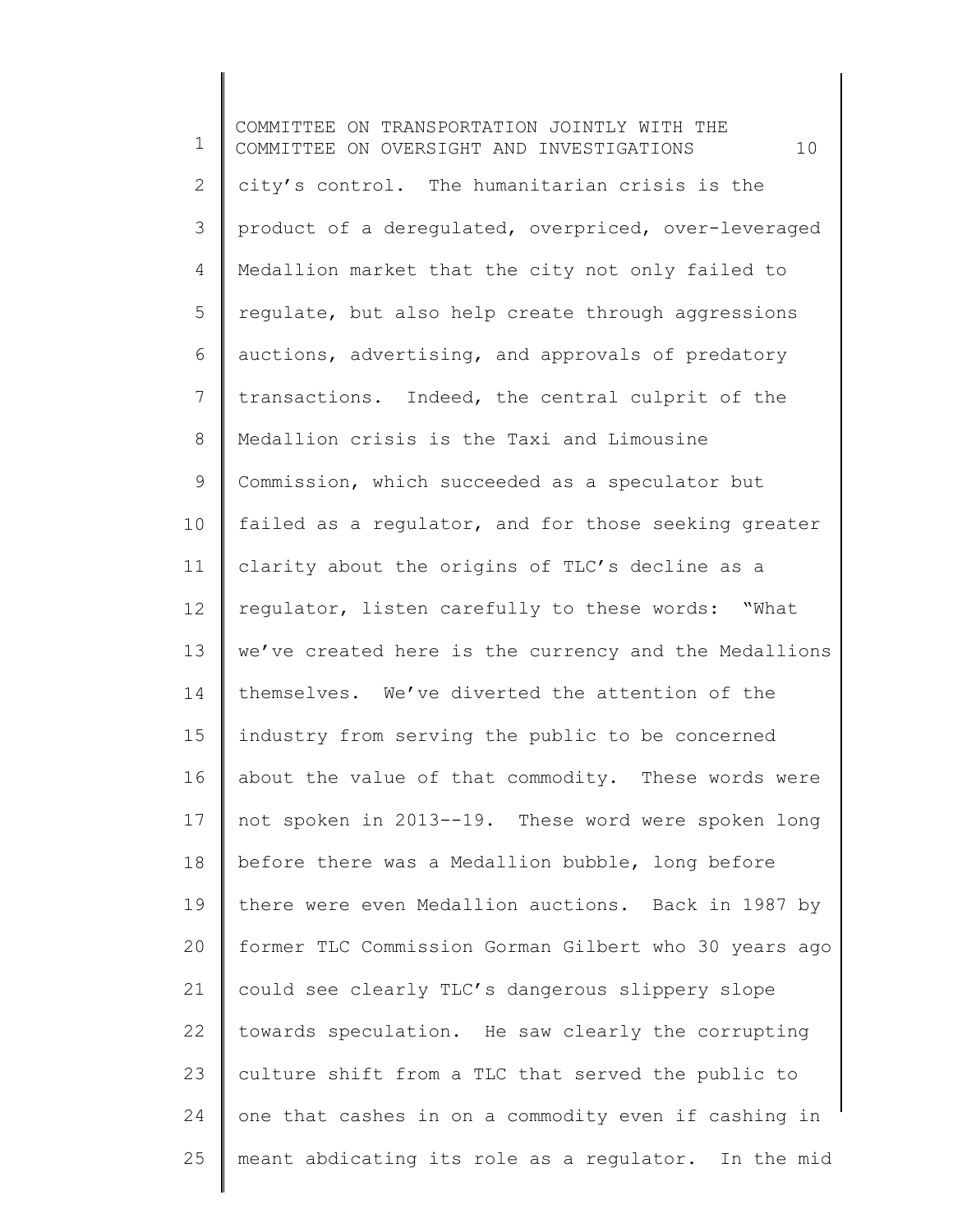1 2 3 4 5 6 7 8 9 10 11 12 13 14 15 16 17 18 19 20 21 22 23 24 25 COMMITTEE ON TRANSPORTATION JOINTLY WITH THE COMMITTEE ON OVERSIGHT AND INVESTIGATIONS 11 '90s, the city began the practice of auctioning off Medallions, and in the 2000s the city took the auctions to new extremes. Over time TLC became more interested in being a speculator than in being a regulator. It was more interested in the paper value of the Medallion as an asset than it was in the real world incomes of drivers or the real world revenues of the Taxi industry. It did not matter that brokers were systematically preying upon unsuspecting buyers. It did not matter that lenders like Andrew Murstein were widely disbursing loans that financially enslave driver/owners. It did not matter that speculators like Gene Freidman or Michael Cohen were manipulating the market or evading taxes or stealing wages from their workers. The things that should have mattered did not matter to your government. The only thing that mattered to TLC was the holy grail of Medallion values and the money it made for the City. The City had no interest in reigning in the market, and breaking up the party because there was money to be made. Billions of dollars on the backs of driver owners who have committed suicide or filed for bankruptcy or being condemned by crushing debt to a life of indentured servitude. Drivers who were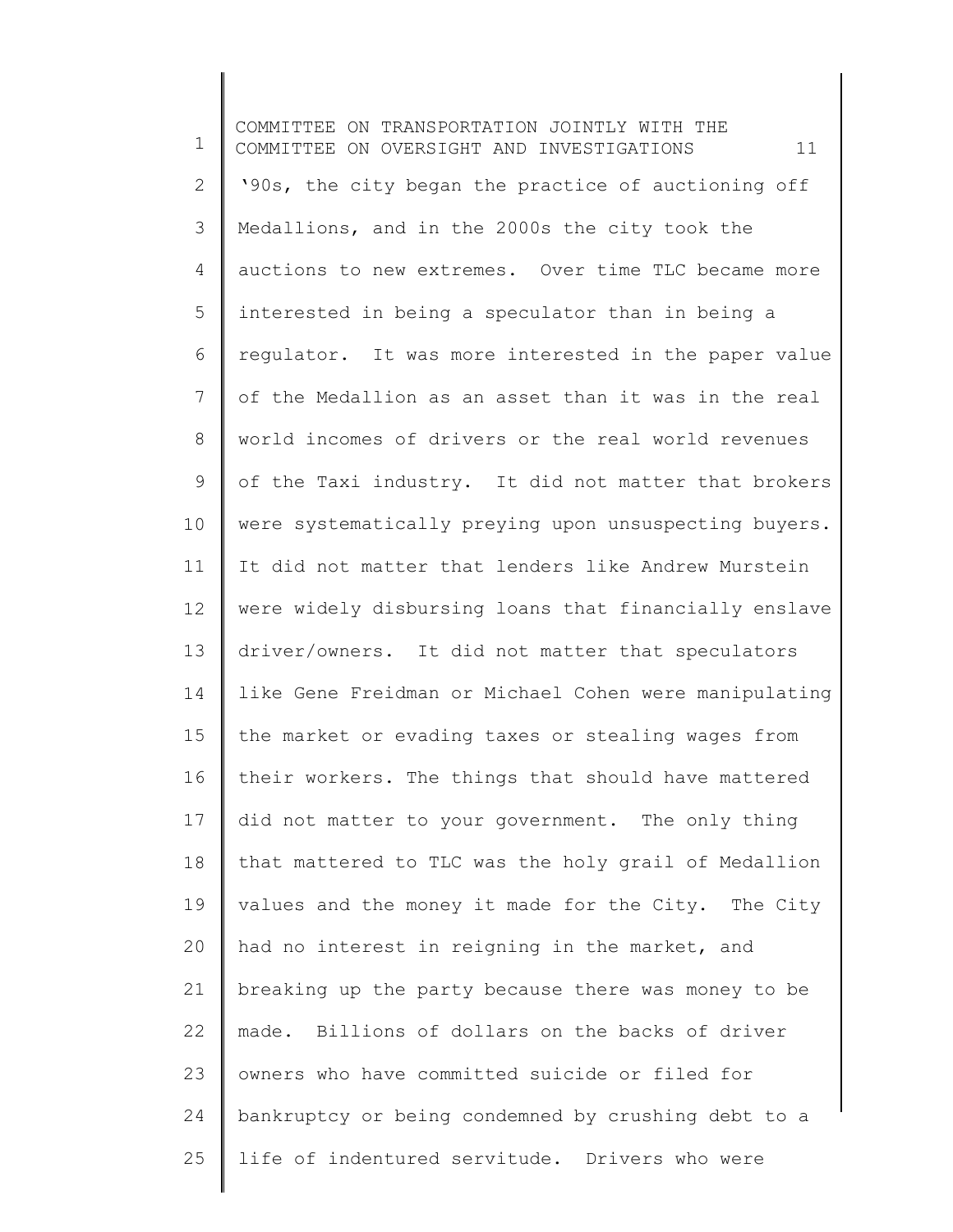1 2 3 4 5 6 7 8 9 10 11 12 13 14 15 16 17 18 19 20 21 22 23 24 25 COMMITTEE ON TRANSPORTATION JOINTLY WITH THE COMMITTEE ON OVERSIGHT AND INVESTIGATIONS 12 promised the American Dream have been given a nightmare, and the city that sold them that American Dream ultimately sold them out. The Medallion market collapse is a cautionary tale of what happens when both government and markets are governed not by laws but by greed. Just like there were brokers, lenders and speculators all too eager to kill the Golden Goose for short-term profits, the City of New York was all too eager to kill a once golden asset for short-term revenues. When it comes to the Medallion market, money was indeed the root of all evil. Our purpose here today is not simply to hold a City Council hearing, our purpose is more profound, to force the city to come to grips with its own role in creating a bubble that impoverished and immiserated many for the sake of enriching a few. A moment of reckoning is long overdue. So, too, is restitution for the drivers, and so, too, is regulation of the Medallion market, which has been left unchecked. Now, I just want to note that three weeks ago we requested from TLC the Roth Report, and three hours ago, our committee received a copy. The Roth Report was written in 2010, and it confirms that TLC and City Hall knew everything. TLC knew that there was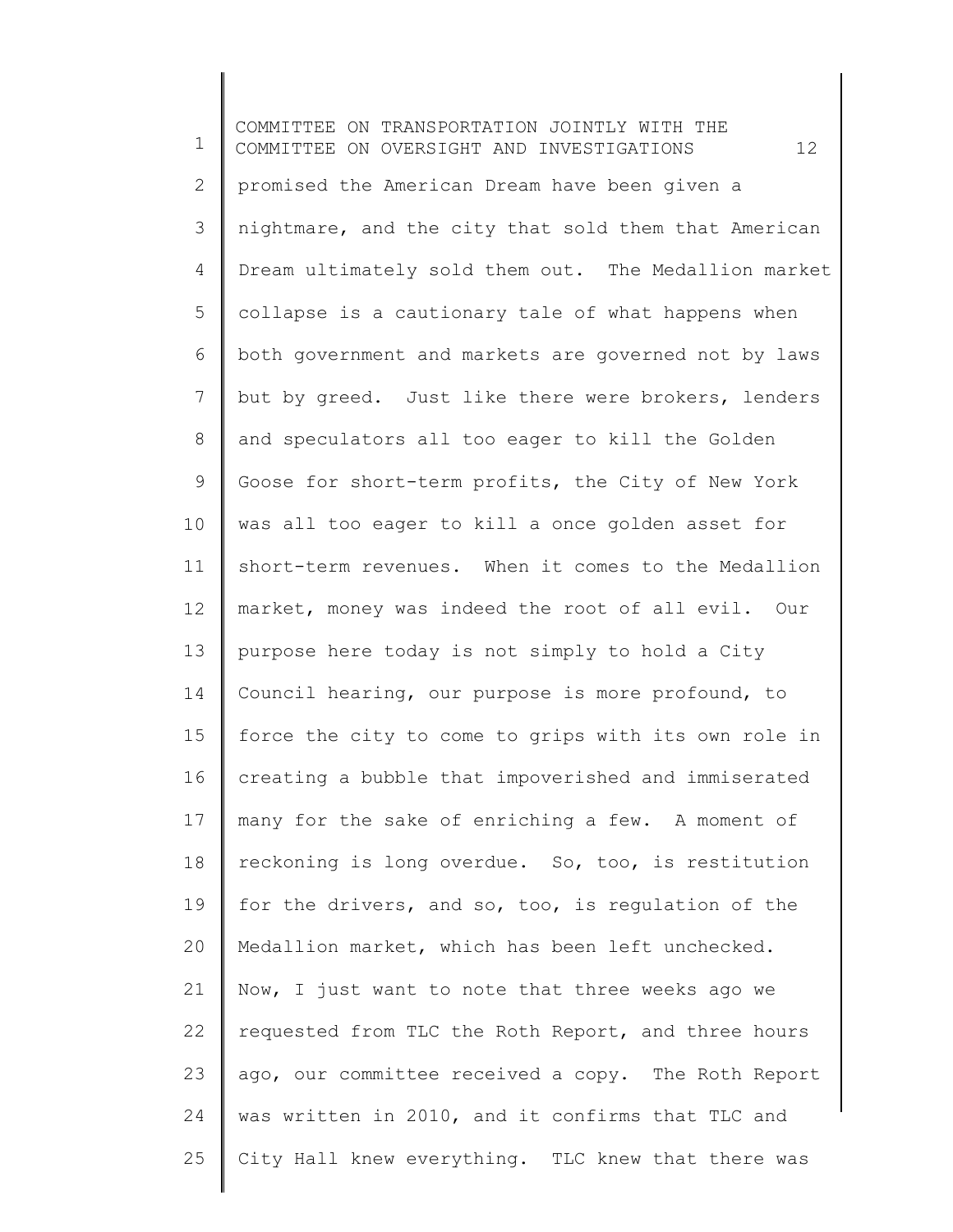| $\mathbf 1$    | COMMITTEE ON TRANSPORTATION JOINTLY WITH THE<br>13<br>COMMITTEE ON OVERSIGHT AND INVESTIGATIONS |
|----------------|-------------------------------------------------------------------------------------------------|
| $\mathbf{2}$   | speculation in the market by the likes of Gene                                                  |
| 3              | Freidman. They knew that there was predatory lending                                            |
| 4              | in the Medallion market. They knew that the marker                                              |
| 5              | was at risk of collapse, and it's a damming                                                     |
| 6              | indictment of TLC's failure as a regulator. So, with                                            |
| $\overline{7}$ | that said, I will hand it back to of Council Member                                             |
| $8\,$          | Rodriguez. [applause]                                                                           |
| $\mathsf 9$    | CHAIRPERSON RODRIGUEZ: Thank you, Co-                                                           |
| 10             | Chair Torres. We will have the first panel composed                                             |
| 11             | mainly by drivers and those who advocate for them.                                              |
| 12             | I'm going to call the names. Golan Stiatti (sp?),                                               |
| 13             | Mohammed Ali, Bhairavi Desai, Christie Peale. [pause]                                           |
| 14             | BHAIRAVI DESAI: Good morning. My name                                                           |
| 15             | is Bhairavi Desai I'm the Executive Director of New                                             |
| 16             | Yorker Taxi Workers Alliance. It's hard to imagine                                              |
| 17             | the conditions that are facing the drivers in New                                               |
| 18             | York City today, and it's even harder to imagine the                                            |
| 19             | extent to which this crisis that's taken so many                                                |
| 20             | lives and ruined so many futures as all manufactured,                                           |
| 21             | and it was all done in consort between public                                                   |
| 22             | government and private capital. In the middle of it                                             |
| 23             | was a workforce of 95% immigrants that have left now                                            |
| 24             | practically penniless. From 19-the Medallion was                                                |
| 25             | first traded in 1937. At the time, 12,000 were sold                                             |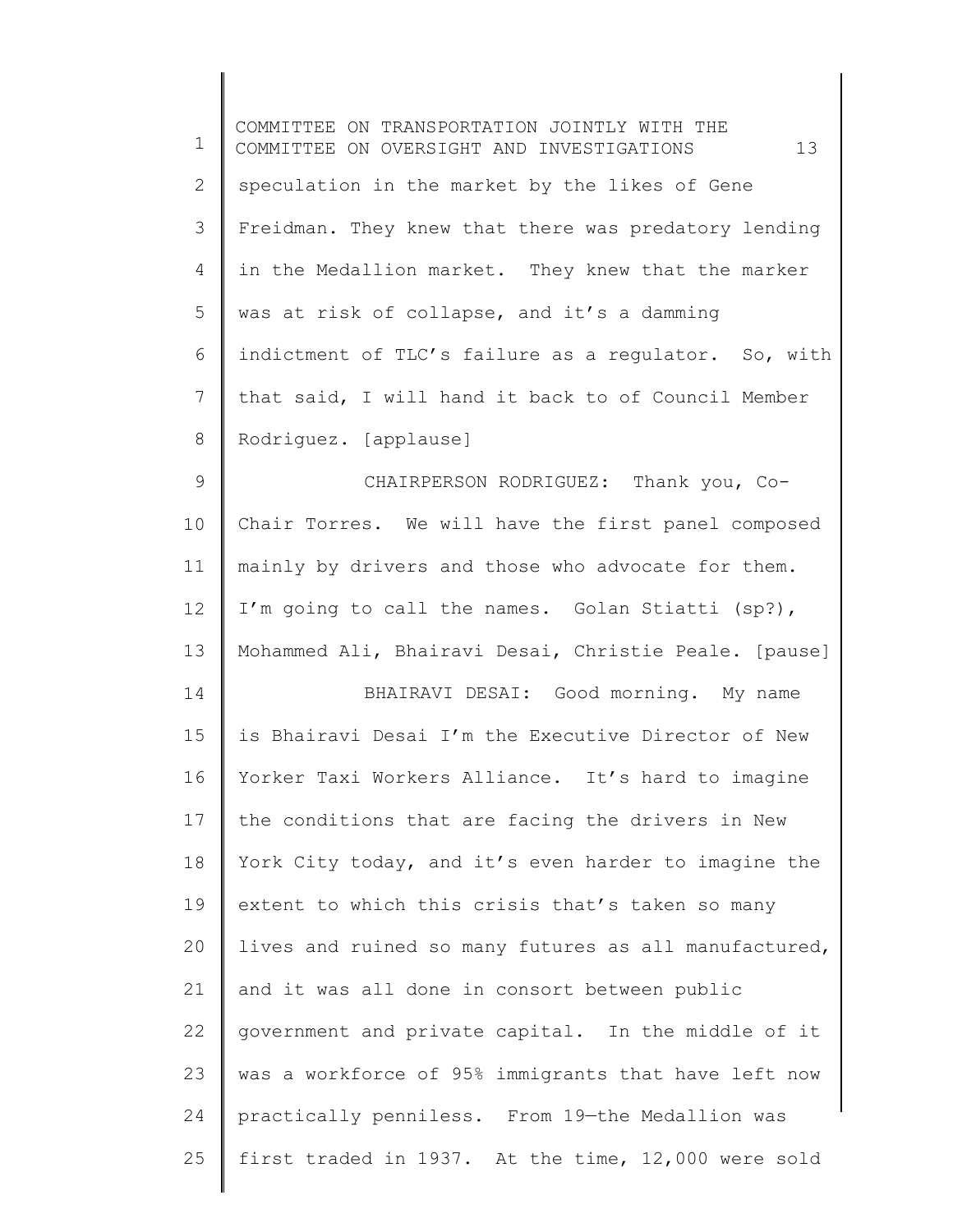1 2 3 4 5 6 7 8 9 10 11 12 13 14 15 16 17 18 19 20 21 22 23 24 25 COMMITTEE ON TRANSPORTATION JOINTLY WITH THE COMMITTEE ON OVERSIGHT AND INVESTIGATIONS 14 for \$10 each. No more were sold again for another 60 years in 1997 under the Giuliani Administration. Prices were considered stable from 1995 to 2002, and then the spike started primarily in 2004 to 2014 when it finally crashed. Despite the Medallion values coincides with almost the entirety of the term of the Bloomberg Administration, but what we want to put on the record is it did not end in 2014 and their slight of hands we believe has absolutely continued since 2014. Many of the same government officials that oversaw the over, you know, the over inflation, the over-valuing of the Medallion were the same forces then went—then ahead to go and work for Uber and Lyft, and today some of them even work in the State Government. At the Governor's Mansion no less, the same person who has been the champion of these companies since they entered the market in New York City. We don't think this is a coincidence, and we want questions to be answered. We ask you as-as the City Council to call those people into these halls because we want answers from them. We want to see that Roth Report be publicly issued. We want to see every single line of it. We also want to see the reports that were written by the State Department of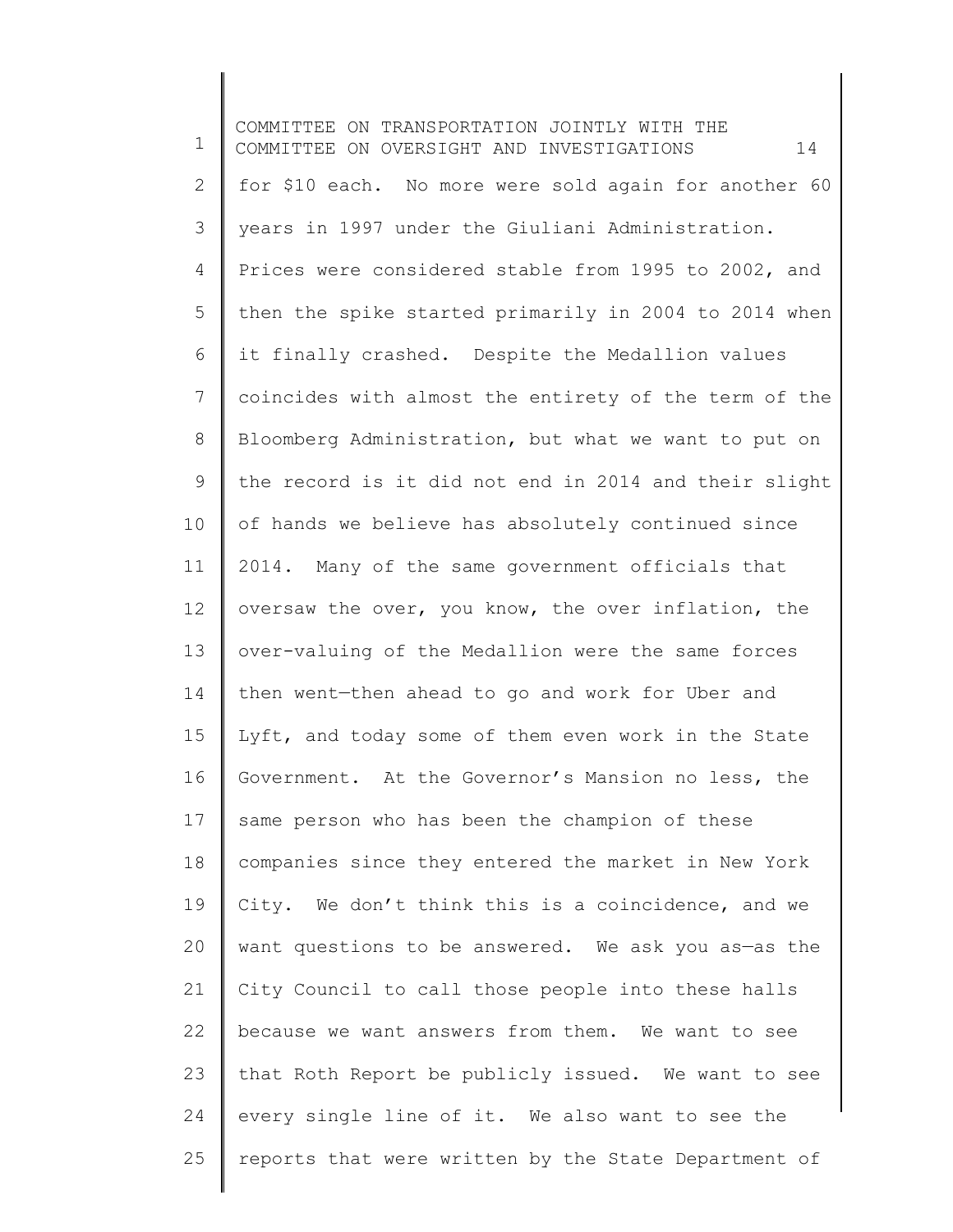1 2 3 4 5 6 7 8 9 10 11 12 13 14 15 16 17 18 19 20 21 22 23 24 25 COMMITTEE ON TRANSPORTATION JOINTLY WITH THE COMMITTEE ON OVERSIGHT AND INVESTIGATIONS 15 Financial Services in 2000 and—from—between 2010 to 2014 that found a number of illegalities and renting practices, but the never even issued one summons. They didn't issue one summons, and they never even increased their oversight. In that same time period, they still went ahead and watched this city sell 1,500 more Medallions knowing that the price had been artificially inflated, knowing that the lenders were not looking to have these buyers even make a minimum deposit let along the 20% that would otherwise have been required under federal law had they not been exempt from those regulations by Congress. All of these regulators according to the New York Times, seven government agencies knew what was happening. They allowed it to continue, and in that time period from 2004 to 2014, the City of New York made \$850 million. That's just from the auctions, and the—the private market transactions alone. There's another over \$600 million that the State of New York made from the 50 cent tax, and I ask you to understand that these two things are connected. I was there in 2009 when the state looked to impose the tax, and the belief was that the Medallion market was so healthy that it could take that extra tax on. That same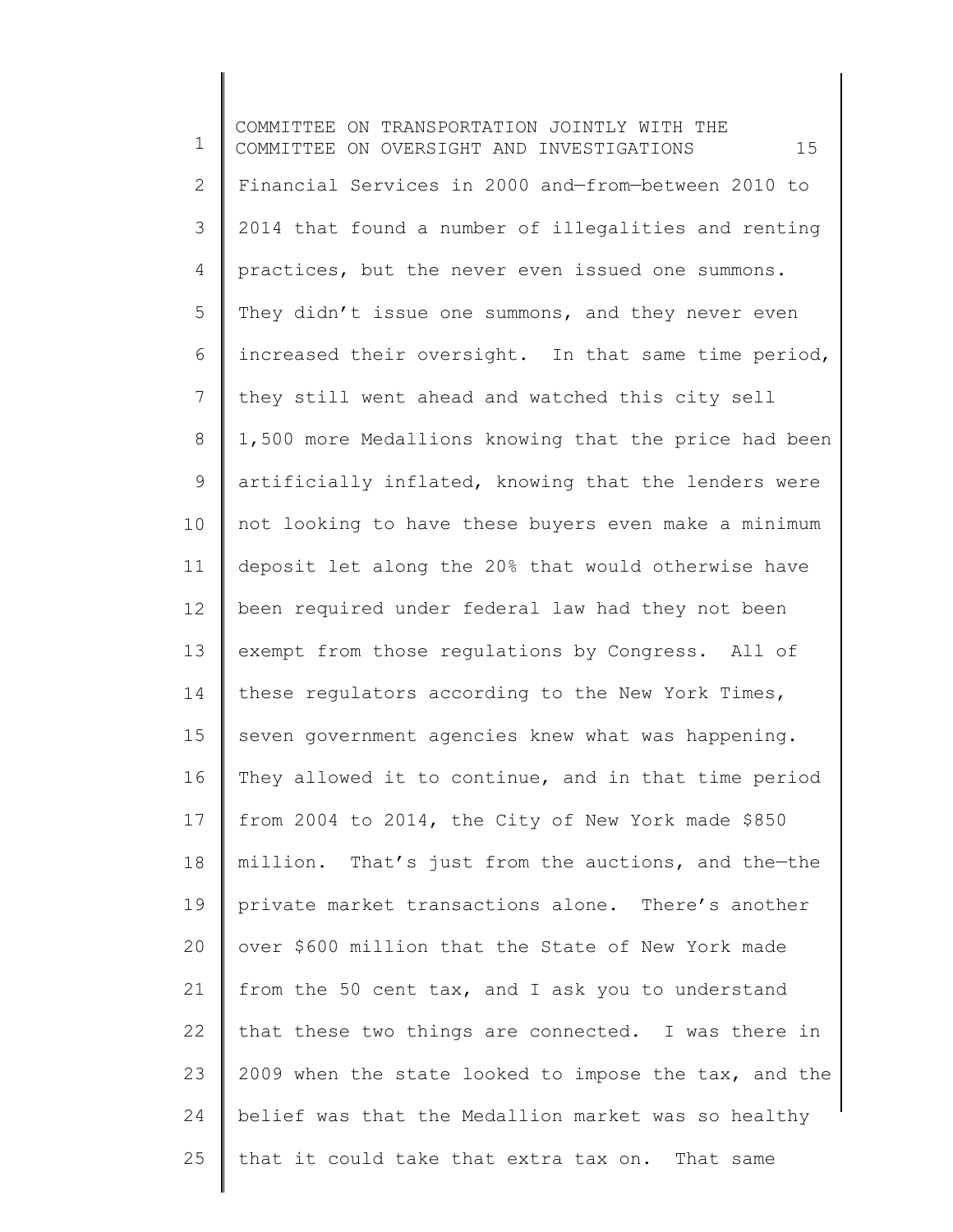1 2 3 4 5 6 7 8 9 10 11 12 13 14 15 16 17 18 19 20 21 22 23 24 25 COMMITTEE ON TRANSPORTATION JOINTLY WITH THE COMMITTEE ON OVERSIGHT AND INVESTIGATIONS 16 Administration today in—a year ago in 2018 in wrote a report of how the current surcharges \$2.50 would reduce revenue by an additional 30%. They ignored that. They ignored the fact that four drivers had already committed suicide by the time that they imposed that tax. There are nine drivers in total that have committed suicide. Three of them, 33% are owner-drivers even though owner-drivers represent less that 5% of the entire workforce. They have disproportionately represented the drivers in crisis despair across this industry. We want answers as to how these officials were allowed to keep that revolving door going to go from public office into the very halls of private capital that they were supposed to be regulating, and make no mistake that the storyline does not end in 2014. [background comments] The impact of Uber and Lyft has not been a 10% drop in revenue. It's closer to 36% drop in revenue for each individual taxi cab from 2011 up to today. Adjusted for inflation that's a 44% drop in revenue. What we are seeing is that at the end of the year owner-drivers end up in deficit of an average \$30,000. Almost every single penny they earn behind the wheel, on the meter goes entirely to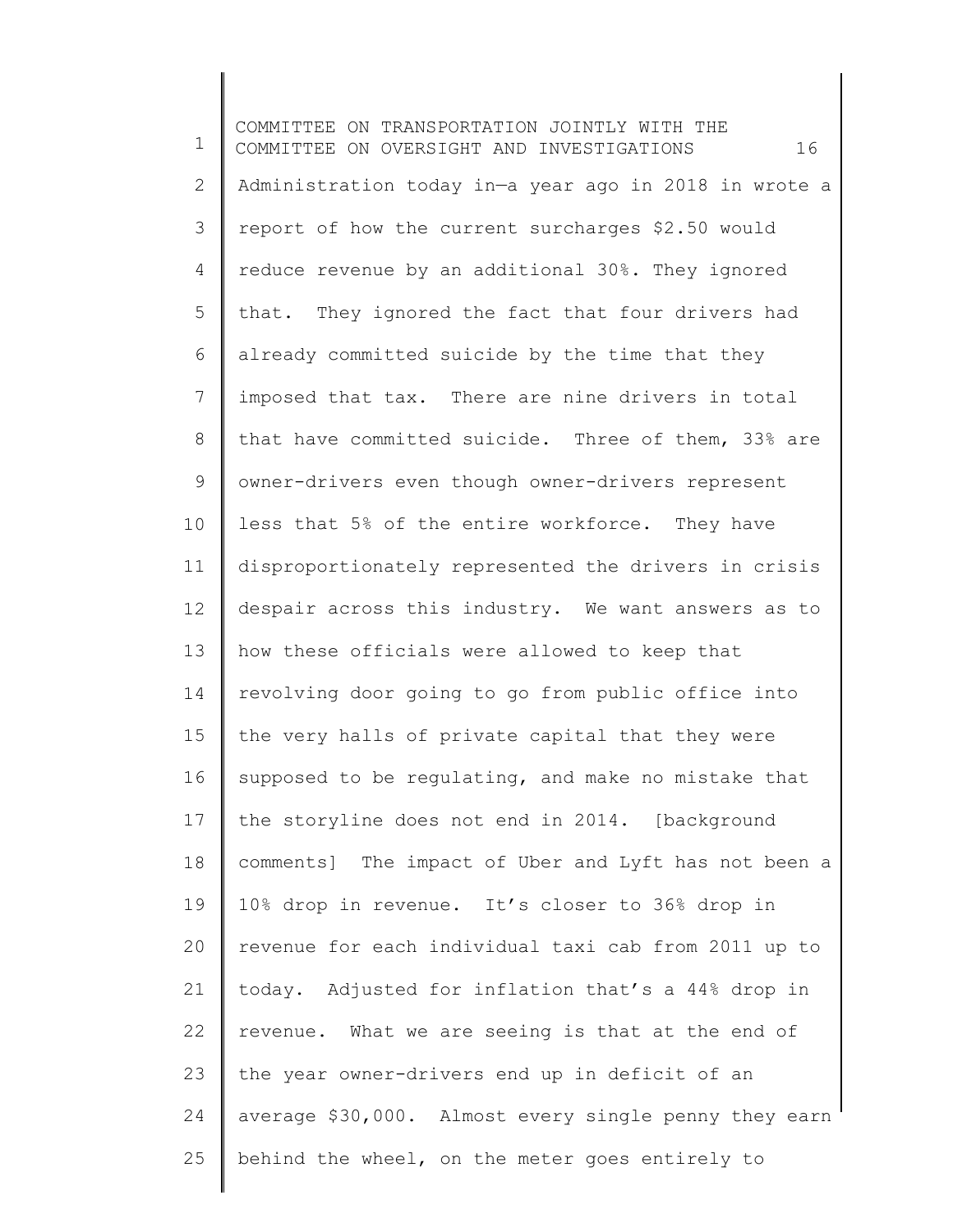1 2 3 4 5 6 7 8 9 10 11 12 13 14 15 16 17 18 19 20 21 22 23 24 25 COMMITTEE ON TRANSPORTATION JOINTLY WITH THE COMMITTEE ON OVERSIGHT AND INVESTIGATIONS 17 either operating expenses of back to the state in the form of the taxes or back to the city for the improvement funds. Almost none of is left over for them to spend on for their cost of living for their families, and so at the end of the year their averaging a deficit of \$28,000. People are dying in debt. They're maxing out credit cards as cash flows to go week to week, month to month sometimes day to day because they don't have enough revenue even after working 60 to 70 hours a week. They're going from working six days to now seven days. We have so many members who are now in their late 60s and early 70s. They expected to retire. Some of them have retired, and they had to come back to work and drive behind the wheel, one of the hardest jobs in the United States of America where a worker is 30 times more likely to be killed on the job, 80 times more likely to be robbed on the job. They have, you know, some of the highest levels of stress and physical pain of any occupations in the U.S., and in their 70s when they finally thought they were going to be able to retire after serving the streets of New York for 40, 30, 25 years of their life, almost the entirety of their adult life. They're back to driving and that is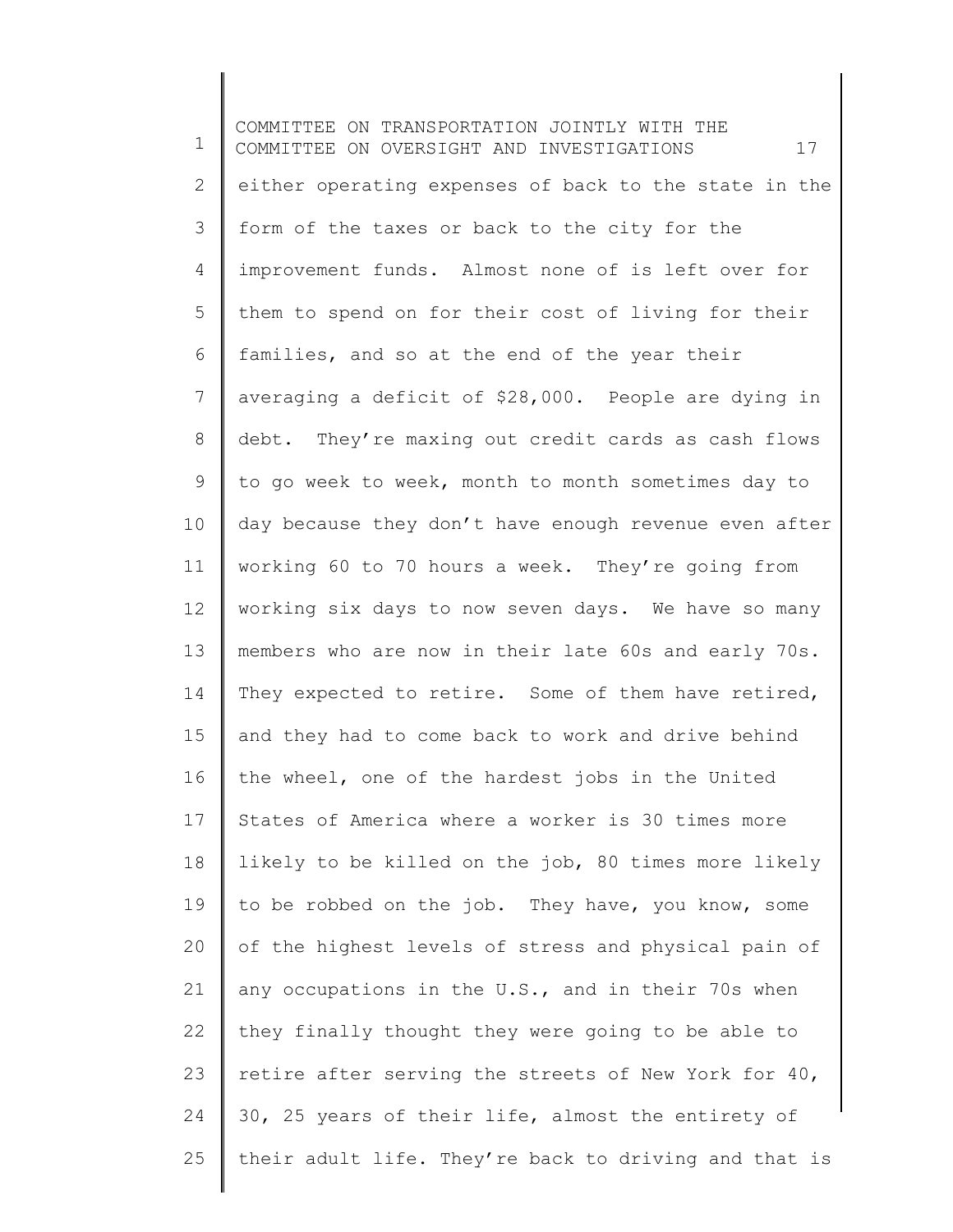1 2 3 4 5 6 7 8 9 10 11 12 13 14 15 16 17 18 19 20 21 22 23 24 25 COMMITTEE ON TRANSPORTATION JOINTLY WITH THE COMMITTEE ON OVERSIGHT AND INVESTIGATIONS 18 absolutely criminal. It is criminal. Every single person in the city of New York should feel a deep shame when you look in that taxi and you see a man or a woman in their late 60's and 70's back behind the wheel because they're retirement was stolen. It was literally taken out of their hands. It was stolen from them with any warning. There was no time for preparation for themselves or any member of their family. I want to ask the David Yaskies (sp?) and S. Winnie Chabricks (sp?) and the Andrew Cuomos of this world, I want to ask the Gene Friedmans an the Mr. Mursteins of this world, did Dorina Nutesku (sp?) whose husband spent his entire adult life driving with his medallion so he could have a retirement in case God forbid he passed away for his wife of over 40 years? Did—did they understand what they cause that family? She had nothing left for herself. She gets less than in the Medallion per month from the broker than what she pays to the bank and she's one of the luckier ones because she has less than \$200,000 on that loan. We know of members who have \$90,000 left on their loans, they're paying mortgages of \$3,000 a month. That's unacceptable, and how dare—how dare these—these lenders and these credit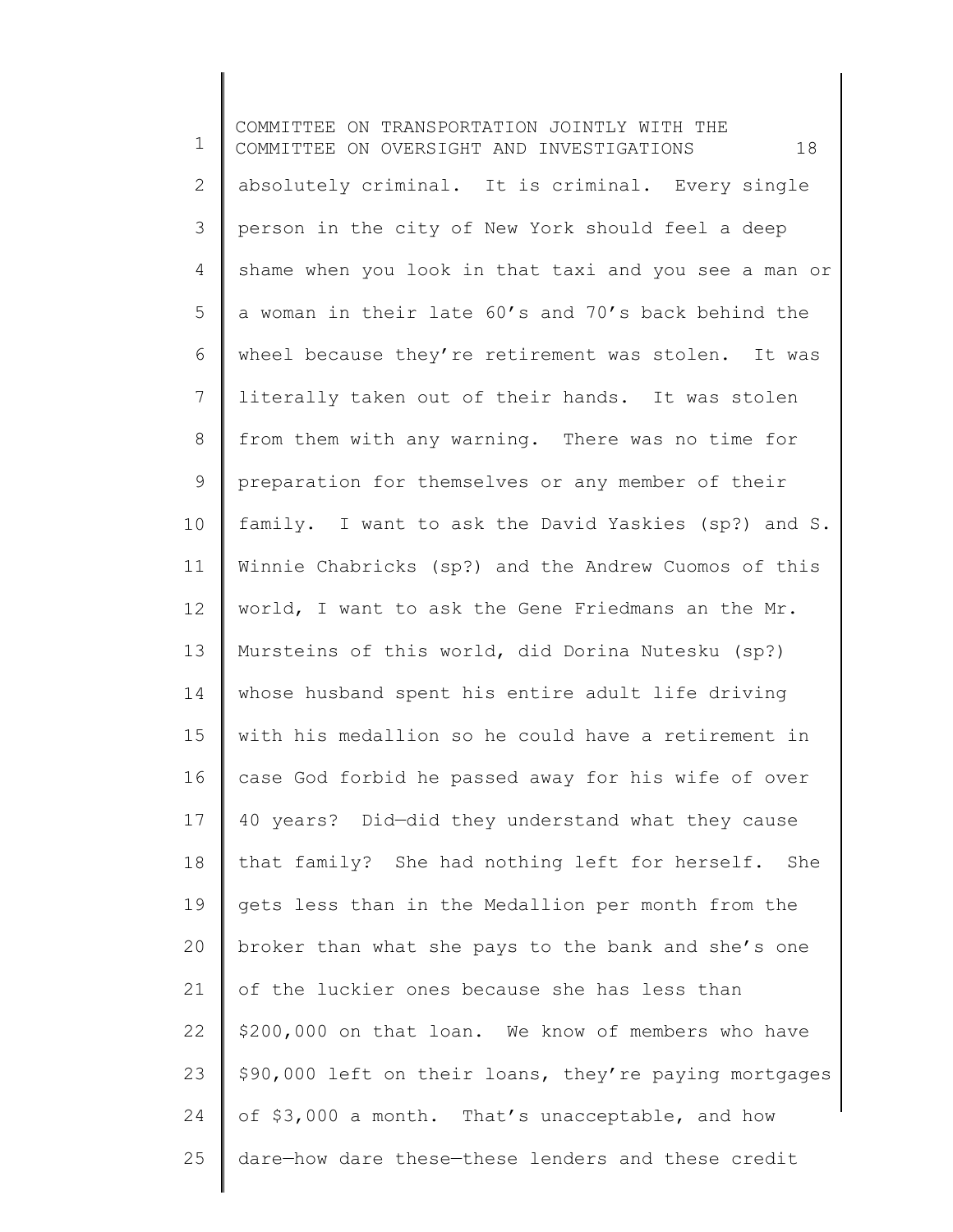1 2 3 4 5 6 7 8 9 10 11 12 13 14 15 16 17 18 19 20 21 22 23 24 25 COMMITTEE ON TRANSPORTATION JOINTLY WITH THE COMMITTEE ON OVERSIGHT AND INVESTIGATIONS 19 unions Melrose, Lantos, Progressive, Montauk, Bay Ridge, Mega, they all have to answer. How dare they continue to sell the Medallion to a predominantly immigrant workforce who they left penniless while behind closed doors they make plans to exit the industry. All of these forces in private capital and in government they not only look to jump the ship and go into a private yacht, but they left that ship with holes when they pulled out the oars from the side and they left it sinking, and that's the crisis we are in today. We have also found that on average-- CHAIRPERSON RODRIGUEZ: [interposing] Sorry. If you may summarize, please. BHAIRAVI DESAI: I will summarize. We've found on average that not only is the deficit at the end of the year close to \$28,000 for owner-drivers, but also we have found that the average Medallion expenses are \$5,003. The average Medallion payment alone is \$2,800. The City Council needs to establish a permanent task force that is going to establish the current value of their Medallion. Any loan amount that is above that value must be forgiven first and foremost. [applause] Must be forgiven. Two more minutes. One minute. Secondly, there needs to be a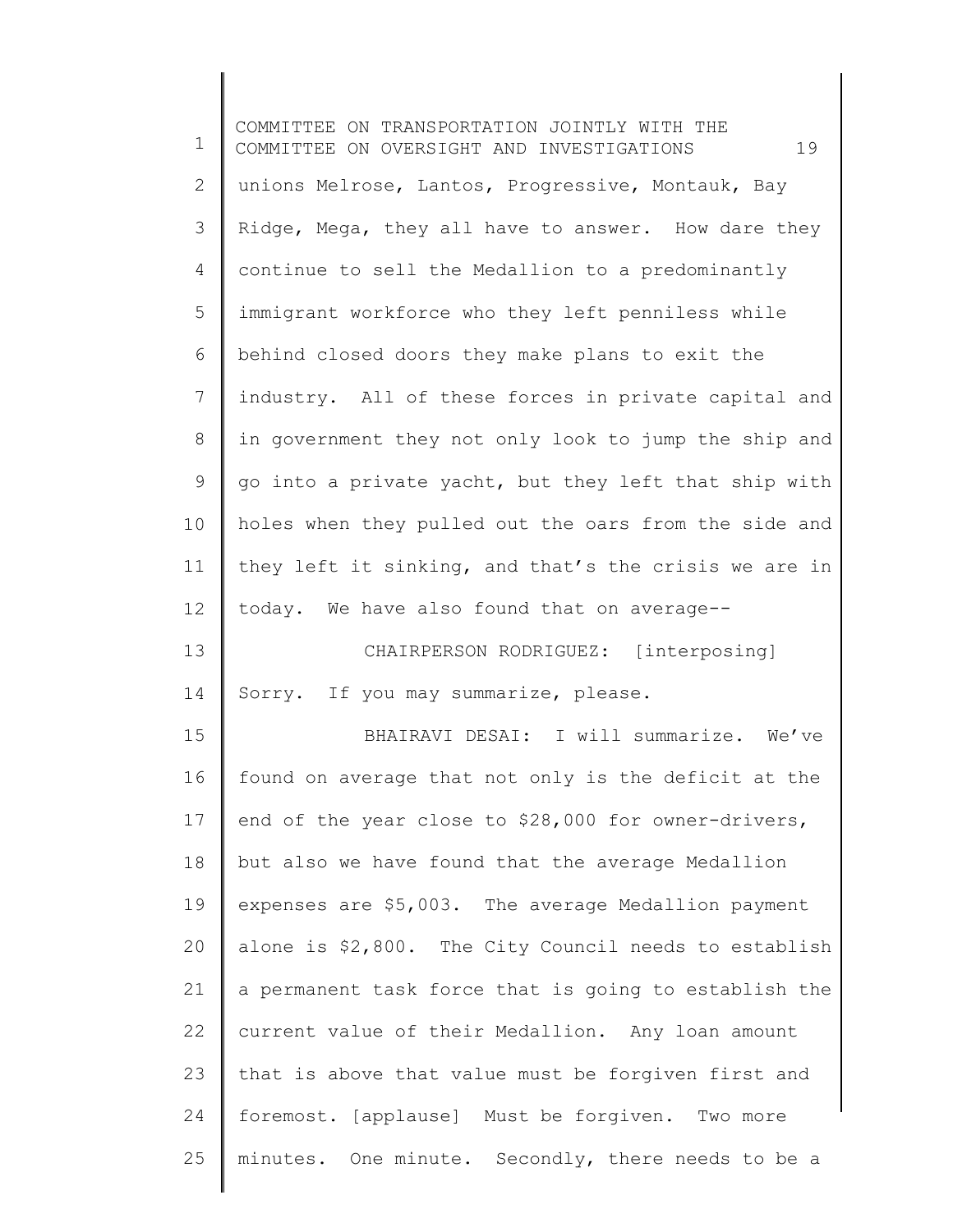1 2 3 4 5 6 7 8 9 10 11 12 13 14 15 16 17 18 19 20 21 22 23 24 25 COMMITTEE ON TRANSPORTATION JOINTLY WITH THE COMMITTEE ON OVERSIGHT AND INVESTIGATIONS 20 cap on the mortgage. You should not have tot pay more than \$900 a month on the mortgage of that Medallion. We need a retirement fund for all drivers, and we need an immediate payout to our older drivers who are seniors who we love and for whose labor and sacrifices we are grateful for having served this city. They need to be able to retire immediately with dignity, and the city needs to ensure that. The City Council Task Force needs to be authorized by law to oversee this current crisis, become a permanent task force fully authorized to cap prices, mortgages and freeze sales when necessary. Stop the predatory lending practices, require credit review, band concession of judgment, ban interest only payments, require attorney review of agreements. Financial clinics are not enough. Provide free legal representation for every individuals owner-driver to go through bankruptcy and other proceedings to negotiate loan modifications and come up with a longer term solution and continue to regulate first time regulate the entire industry as a whole including those that are being bank—bank rolled by—by Wall Street, the same forces that work hand-in-hand with the very Administration that oversaw and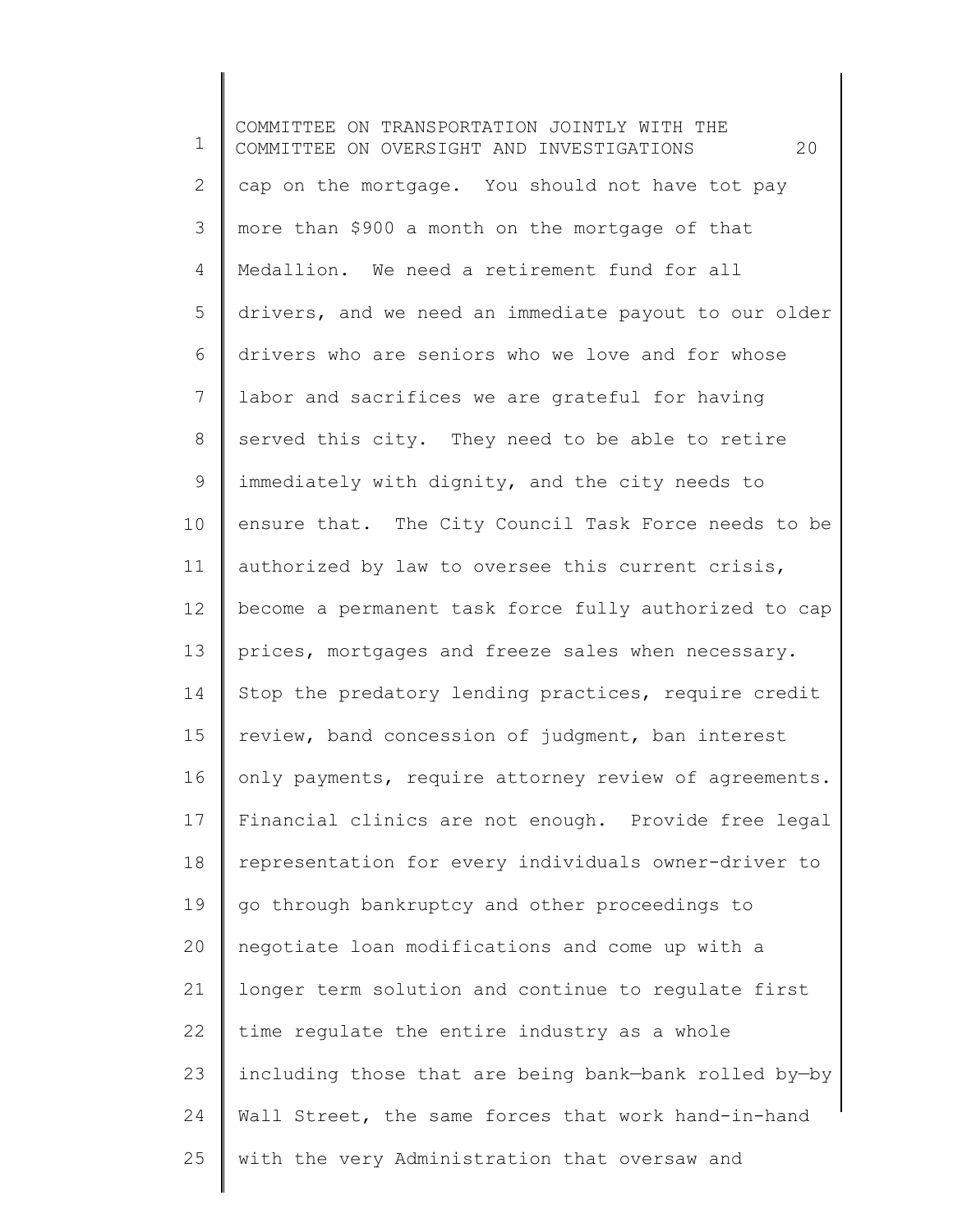1 2 3 4 5 6 7 8 9 10 11 12 13 14 15 16 17 18 19 20 21 22 23 24 25 COMMITTEE ON TRANSPORTATION JOINTLY WITH THE COMMITTEE ON OVERSIGHT AND INVESTIGATIONS 21 encouraged this crisis that we're in today. Thank you. CHAIRPERSON RODRIGUEZ: Thank you, thank you. [applause] Thank you and because of the important role that you've been playing in standing for the drivers we extended the time. For the rest, you're going to be put on the clock in three minutes. Thank you. [background comments/pause] MUHAMMAD DUA OLIYU: Hi. Good morning. My name is Muhammad Dua Oliyu (sp?) and I just want to go straight and say what's going on in the industry is not American. It's not New Yorker. I can't even say--it's not humane. It is brutal. I don't know how to describe what's going on here. That being said, I came from West Africa in 1993 to America. This is the land of opportunity. This is the land of dream, and I took advantage of it. When I came here I was working in the warehouse as a helper until 2001 a friend of mine talked me to drive the Yellow Industry, which I did, and then there was an option—option in 2004. I heard of it and another friend of mine say you can get a Medallion, which I did, and this is what—this was my dream, and it was going nice and fair and beautiful, and this was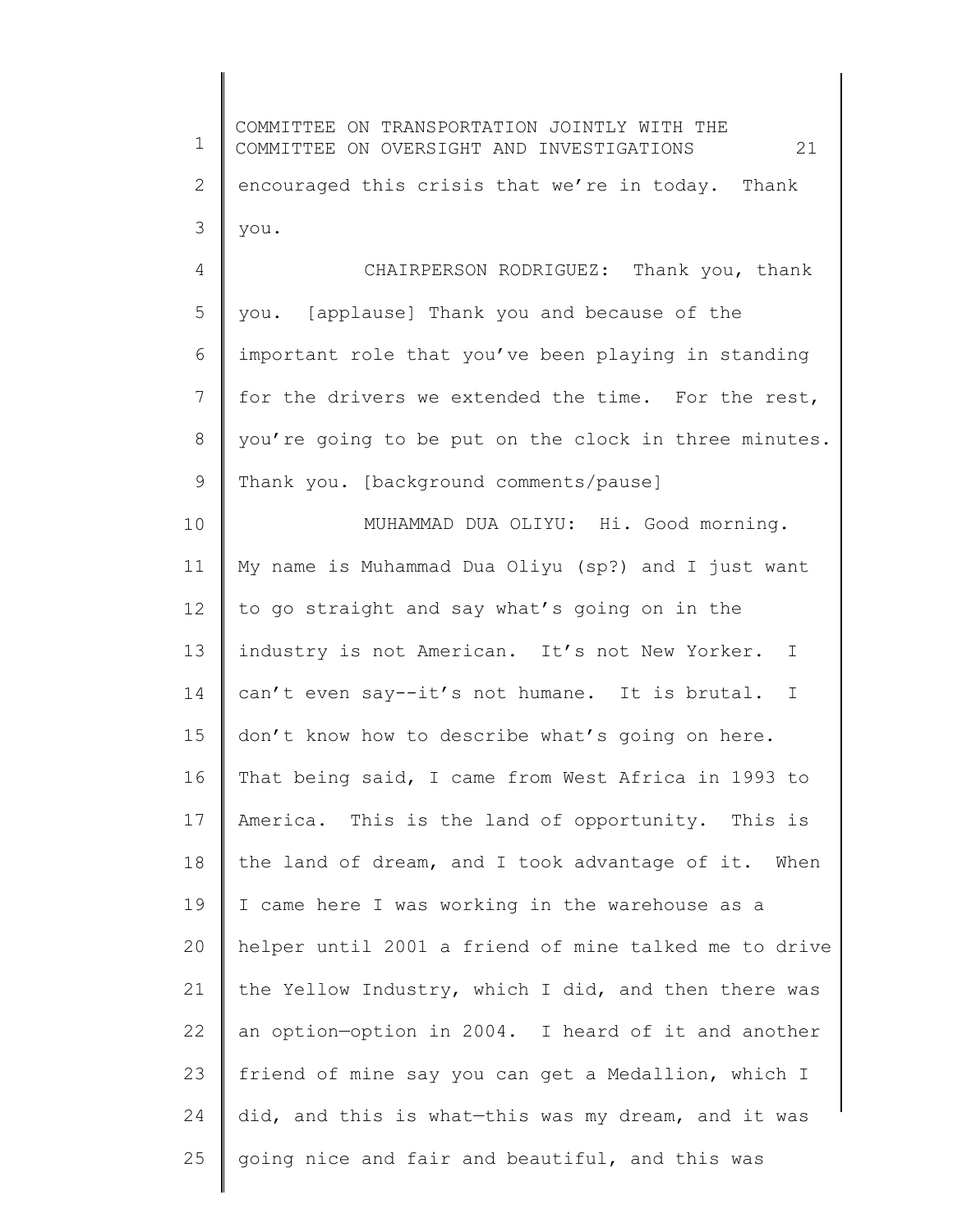1 2 3 4 5 6 7 8 9 10 11 12 13 14 15 16 17 18 19 20 21 22 23 24 25 COMMITTEE ON TRANSPORTATION JOINTLY WITH THE COMMITTEE ON OVERSIGHT AND INVESTIGATIONS 22 America, the land of opportunity and dreams, and I was living it until 2007 I got my house here in the Bronx in my community. It's not many of us that have a—that own a house. So, everything was fine, and then now come 2010, then the dream start getting bad, slowly and slowly. I have four kids. One is mentally ill, and then I got three kids one is a girl. She's five years, a two-years old and other 7 months old. I'm working—I'm doing everything for them, and now today everything is taken away from me. I do not understand what's going on in this city. This is not New Yorker. We don't do things like this in this country. We're American. This is the country of our immigrants. I do not believe. This is not for us, as we're lining these up by scent of immigrants. (sic) Whatever is going on right now will happen. There is so much injustice. I don't believe people—people are looking the other way. That's unbelievable. So, today I'm calling on you to have mercy on us. We are immigrants. We came here and we're American. We're part of the system, and we want to live and we believe in this. I owe more than \$700,000, and today I when I check my Medallion value it's less than \$100,000. I work seven days a week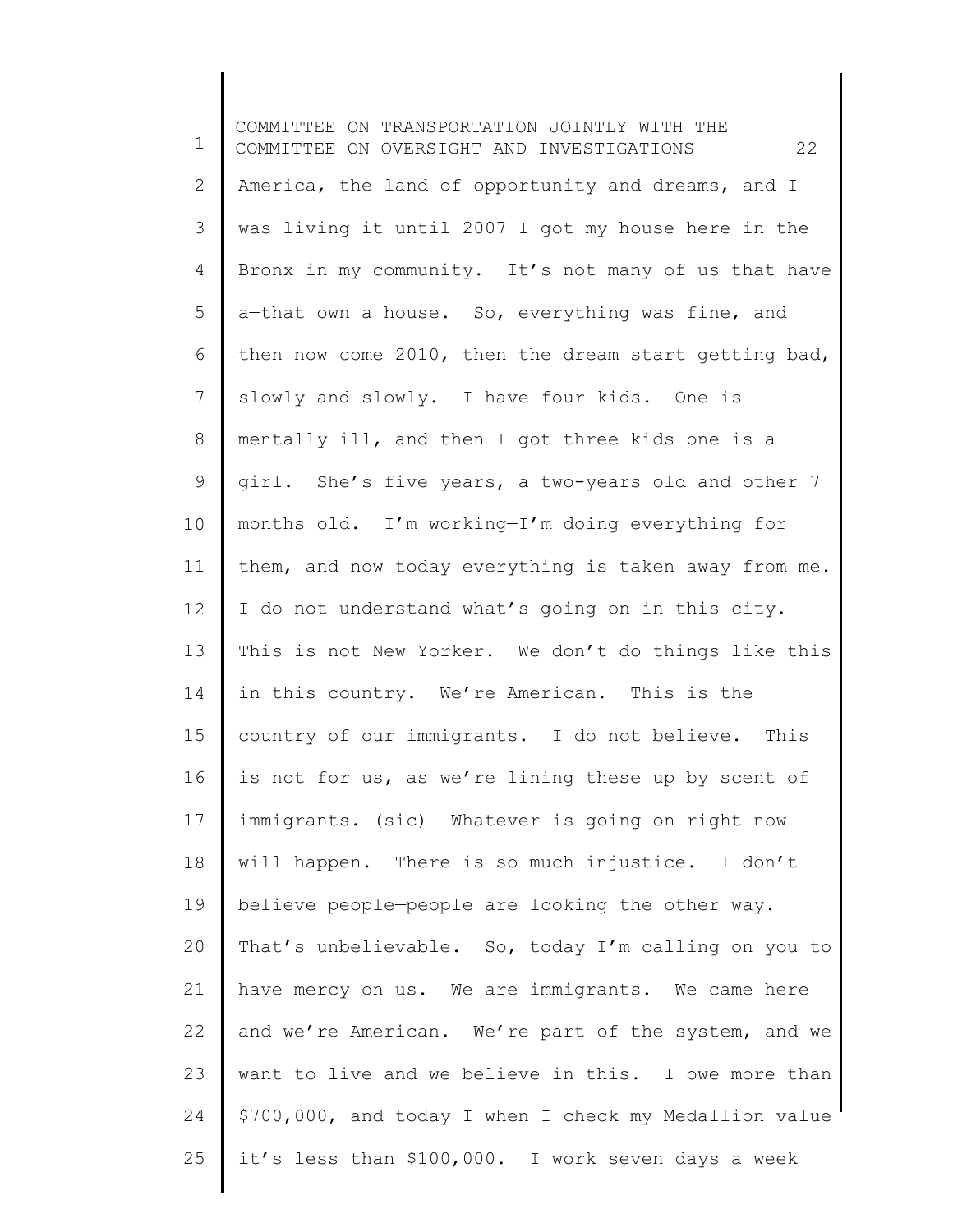1 2 3 4 5 6 7 8 9 10 11 12 13 14 15 16 17 18 19 20 21 22 23 24 25 COMMITTEE ON TRANSPORTATION JOINTLY WITH THE COMMITTEE ON OVERSIGHT AND INVESTIGATIONS 23 when I drive I don't even know where to go find a job. I owe so much. I net \$54,000 a year minus \$54,000. I don't even know how to get out of this debt. I think there the only way out is for you to make it straight, to make it American, to make it New Yorker, to make it the way it's supposed to be. Until then, do not be surprised when you get nine people thinking about suicide that had suicide. Every single day, every single hour I'm thinking about taking my own life. I think about suicide. The only thing that stops me is my four kids because is mentally ill and the other ones they're very little. So, if I do so, what's going to happen to them? Otherwise, I don't want to live, and we learned that today, and I'm proud of it being a meal owner today, and you guys are trying to take that away from me. It's not acceptable. I'm calling on you please, please have mercy on us. Help us. Thank you. [applause] SERGEANT-AT-ARMS: Quiet, please. ISIA AKYEKE: Good afternoon. My name is Isia Akyeke. I came from this country in '97. On 2006 under auction that a New York Taxi Medallion, I buy it, \$396,000. After 2014, this thing is pretty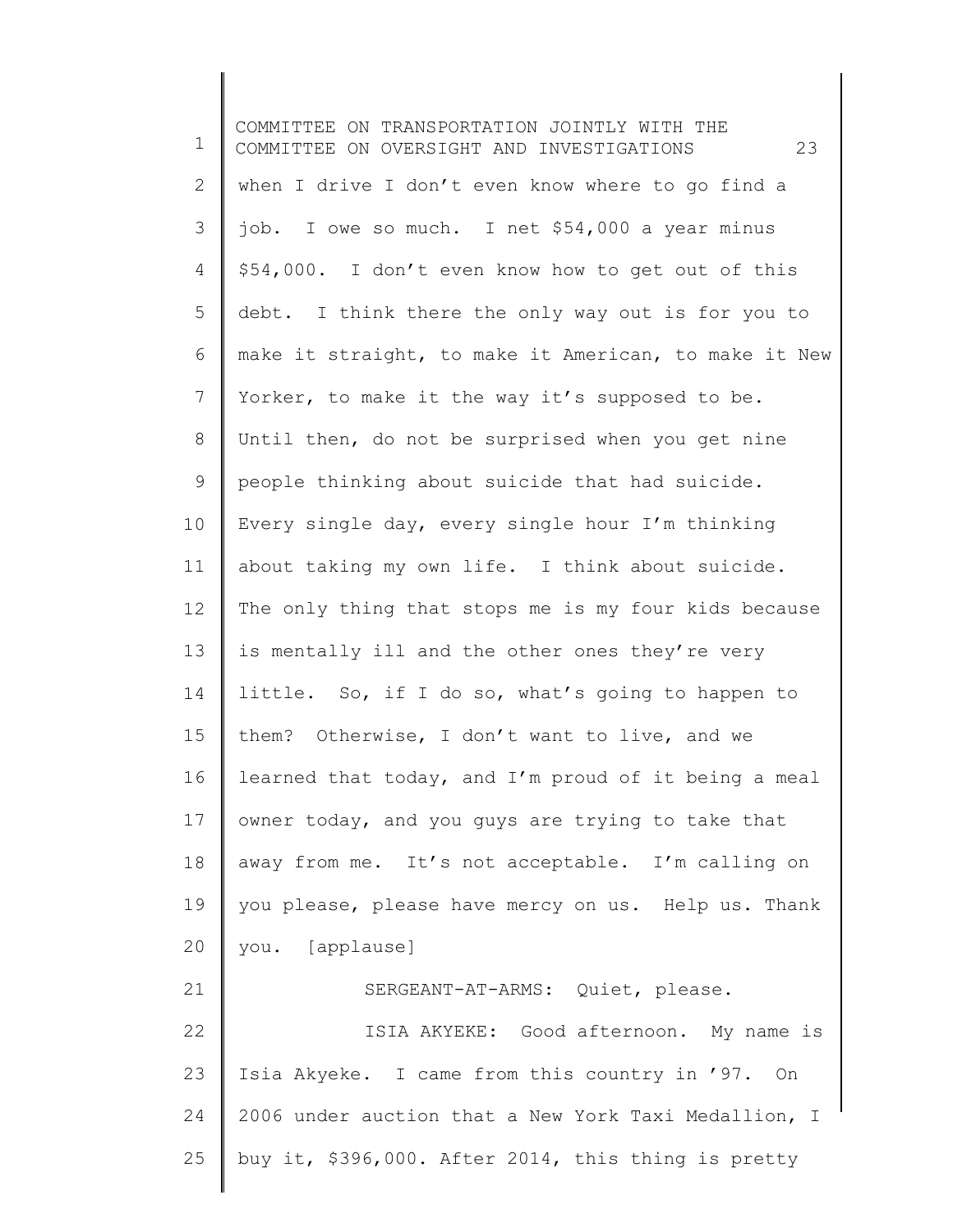1 2 3 4 5 6 7 8 9 10 11 12 13 14 15 16 17 18 19 20 21 22 23 24 25 COMMITTEE ON TRANSPORTATION JOINTLY WITH THE COMMITTEE ON OVERSIGHT AND INVESTIGATIONS 24 bad to me. When the price is going up, Mega—not only the Mega the World Trade, Melrose everybody is calling to us to take out the money from the Medallion. I take out the money from the Medallion on 2014. So, the billing total is okay, but it should be over after three years May 1, 2017, but when the loan is over, I try to negotiate it with them. They say it's not possible, and after six months later this is my Medallion without any portion. At the same time, I found that they charge \$3.75 but the bank charged me \$350. I negotiate and tried two of them. At the same time I am very sick. Suddenly the switch my Medallion without any portion. I pay on time. This is the Medallion, November 2017, but I discharged from the hospital November 2017, and after this I have letters (sic) to me. I cannot work for two months, and after this they put the loan for three years at New York Community Bank, but at the same time I found that the make—the New York Community Bank is paying to Mega Funding \$6,058-- \$658,000, but I don't know yet. I don't want to do that. They push me to do it, and on the pretty Credit Board, the history is not over there that they are lending you the money. On 2019 March, I go and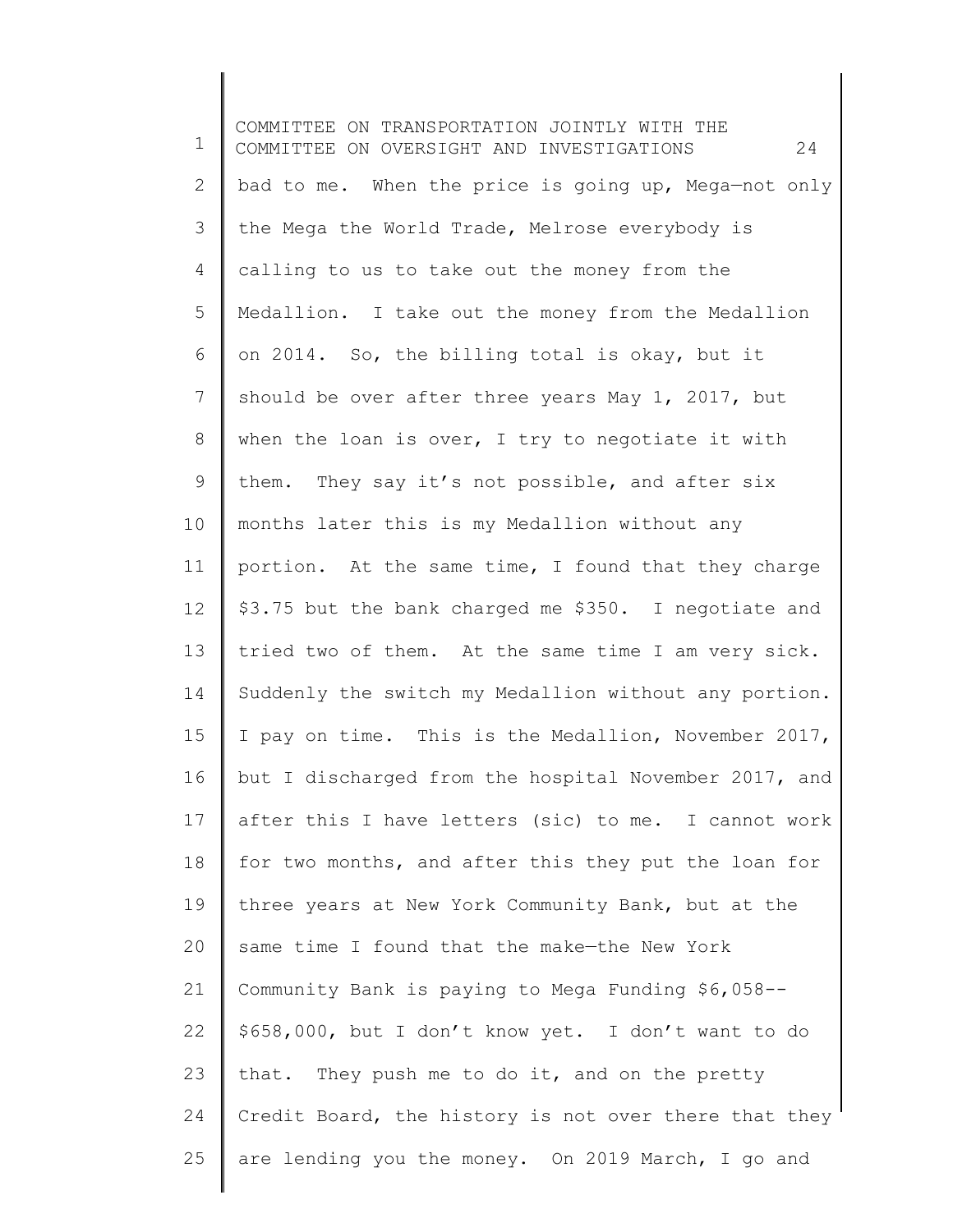1 2 3 4 5 6 7 8 9 10 11 12 13 14 15 16 17 18 19 20 21 22 23 24 25 COMMITTEE ON TRANSPORTATION JOINTLY WITH THE COMMITTEE ON OVERSIGHT AND INVESTIGATIONS 25 try to negotiate with them that look I cannot do the my business because this is going—the monthly payment is too high. They offer me, you have to buy the other Medallion because it has two partners, and both of them is the call literal (sic) and the interest you have to pay on for the parts and for two years. I have a lot of debt. I buy the house on 2015. I have little income from the house for the rent, but I have the expense. I have three child, me and my wife, my father and mother live with me. Whatever I make the income of 2018, the cash is going to the \$11,971 and the credit card is \$37,000. On the credit card it should have the \$3.75 charge then on top of that. So, after the route I'm shown, I cannot afford it. I tell them do something. They cannot want to do it. The million financing and the other interest liability I cannot afford it. The Mega Funding and the other— SERGEANT-AT-ARMS: [interposing] Quiet please. Turn off your cell phones. GOLANIS YEK: --Mega Funding and the other New York Community Bank they push us. If you are not doing that, we will take your house and the Medallion. Then what I do? I am the immigrant.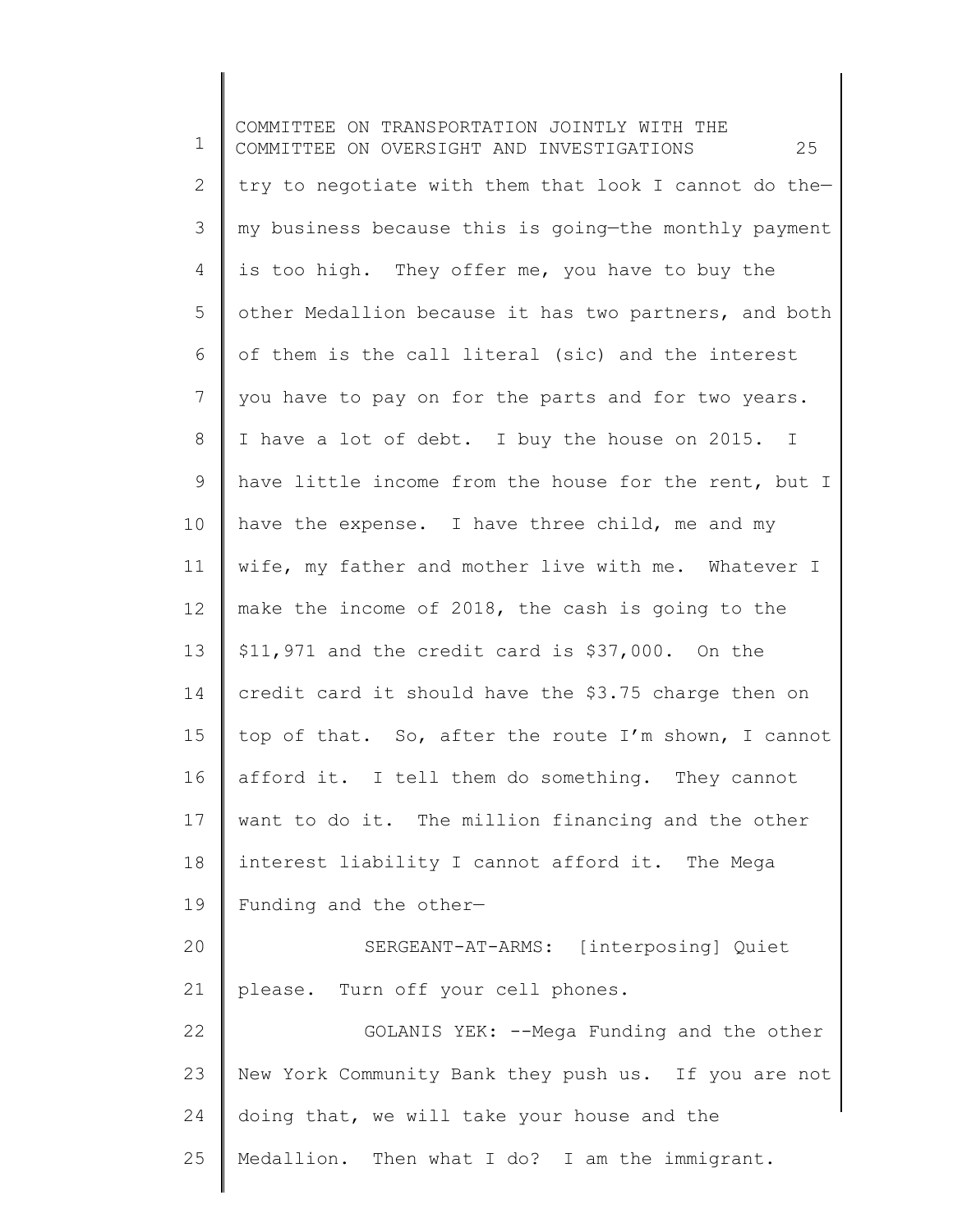1 2 3 4 5 6 7 8 9 10 11 12 13 14 15 16 17 18 19 20 21 22 23 24 25 COMMITTEE ON TRANSPORTATION JOINTLY WITH THE COMMITTEE ON OVERSIGHT AND INVESTIGATIONS 26 Then I have to go to the street with my three—three children? [bell] Everybody has the same problem. Everybody gets all the money, buy the house and we are set. This again they're idiots. [pause] CHAIRPERSON RODRIGUEZ: Thank you. GOLANIS YEK: Yes. [applause] CHRISTIE PEALE: Good morning. My name is Christie Peale. I run the Center for New York City Neighborhoods. Thank you Council Members Torres and Rodriguez for inviting me here today. The Center promotes and protects affordable homeownership. We were founded by a group of city government officials and philanthropy including the City Council back in 2008 to address the foreclosure crisis. It's worth asking what a housing agency is doing here at a Taxi Medallion hearing. We're here to remind us all of the parallels between the Taxi Medallion net prices and the foreclosure crisis, and also to remember what we are able to do collectively at the city to respond to that. So, the—the parallels are—are many. Not only were there a series of brokers peddling unaffordable loans to homeowners during—in the run-up to financial crisis we see that in the Medallion crisis as well. There—I lay out a couple of others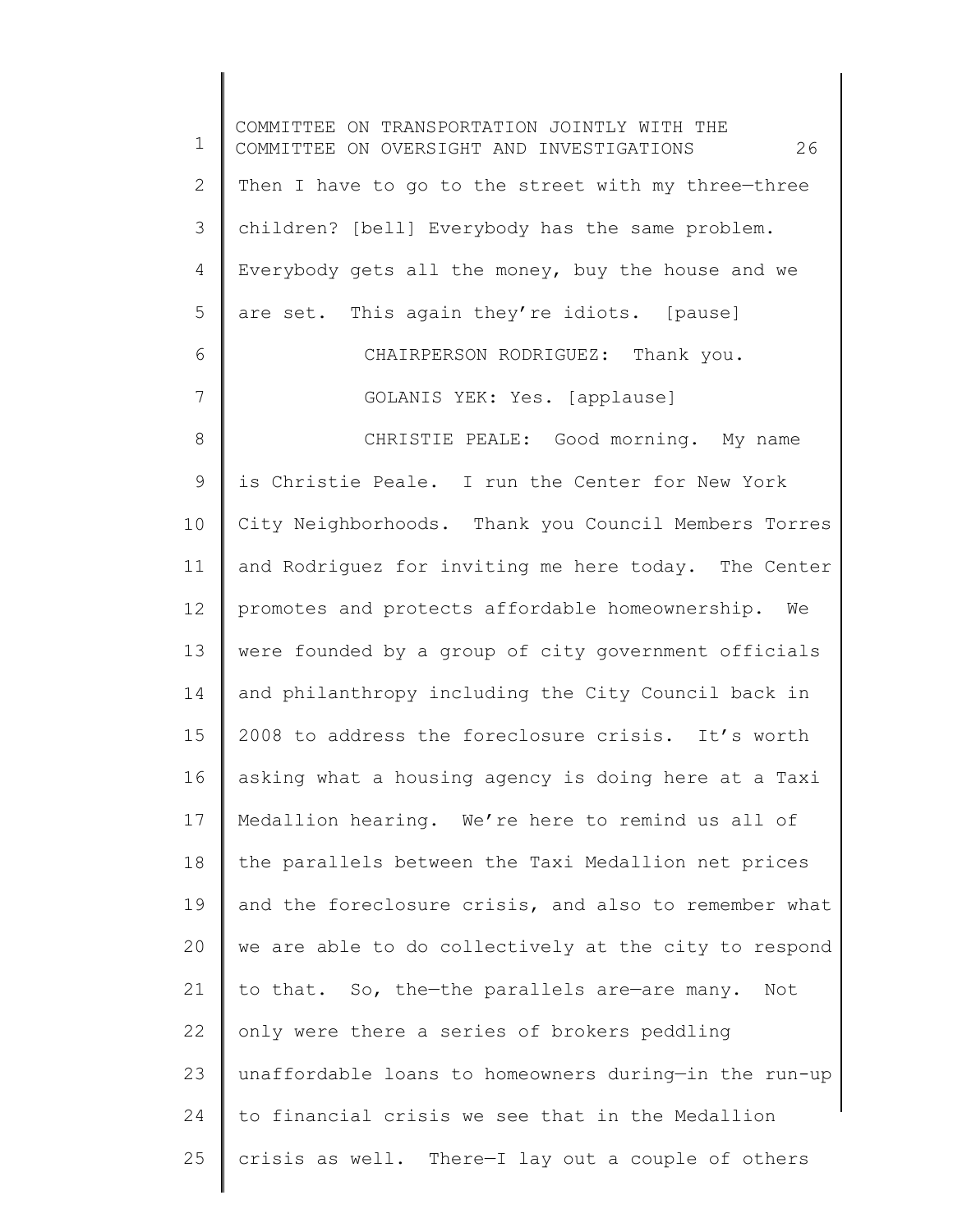1 2 3 4 5 6 7 8 9 10 11 12 13 14 15 16 17 18 19 20 21 22 23 24 25 COMMITTEE ON TRANSPORTATION JOINTLY WITH THE COMMITTEE ON OVERSIGHT AND INVESTIGATIONS 27 in my written testimony. It's kind of short. I'm going to try and be quick. But another important parallel is that the majority of New Yorkers who were harmed—harmed in both circumstances are people of color. Members of these communities have traditionally been excluded from means of building wealth through homeownership and access to small business capital. So, it's doubly cruel that these New Yorkers have been denied safe and fair financing to pursue both or either. So, quickly so lessons that we learned and some recommendations and to address your point, this is how we can do it in New York. Since 2008, the Center with funding from the Council and the Administration We've not only responded to the foreclosure crisis, but we responded to Hurricane Sandy, and we represent a network or housing counseling and legal services groups, and we really—we have the chops (sic) to be able to respond to discuss this as well collectively as the city. But one of the most important things that we need to do immediately is, you know, put borrower protections in place and make sure the borrowers have access to free legal services like Bhairavi mentioned. It's really important that we get into the—the loan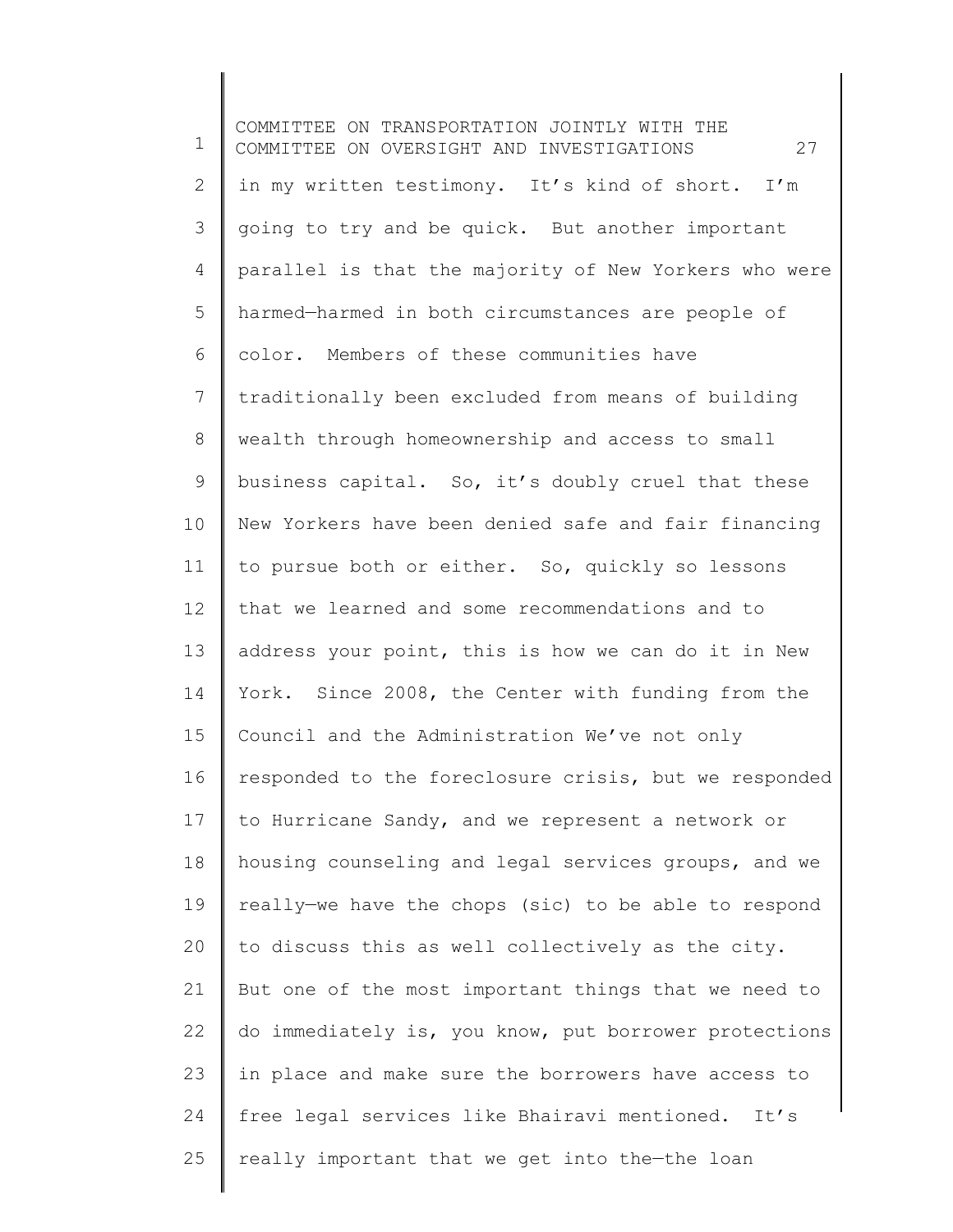1 2 3 4 5 6 7 8 9 10 11 12 13 14 15 16 17 18 19 20 21 22 23 24 25 COMMITTEE ON TRANSPORTATION JOINTLY WITH THE COMMITTEE ON OVERSIGHT AND INVESTIGATIONS 28 documents. We understand the effect patterns and the issues that were happening to a greater degree so we can begin to make sense with some policy changes at scale. Most notably, 1605 requires an assessment of a borrower's ability to repay. Obviously, this is a fundament tenant behind the Dodd-Frank Rule and the forming of the Consumer Affairs—production of CFEB. Obviously, there's a lot of concern about the way these—these loans have been classified as business loans when they require so much personal debt, and there are no consumer protections here. So, that's a huge issue. We need to provide the lease stabilizing (sic) on Medallion owners. We can do this in many different ways. We can provide individuals loan restructuring services just like we did in the foreclosure crisis. We want to be able to sit down and evaluate the individual financial circumstances, and the legal rights and remedies that might already exist, and if they don't exist, you know, it helps us go to Albany and make changes to really, you know, get the—some changes in place. For example, we had to entirely rewrite the Mortgage Servicing Rules. [bell] Oh, my gosh. Okay, principal reduction is—is critical. You can do the loan by loan approach. You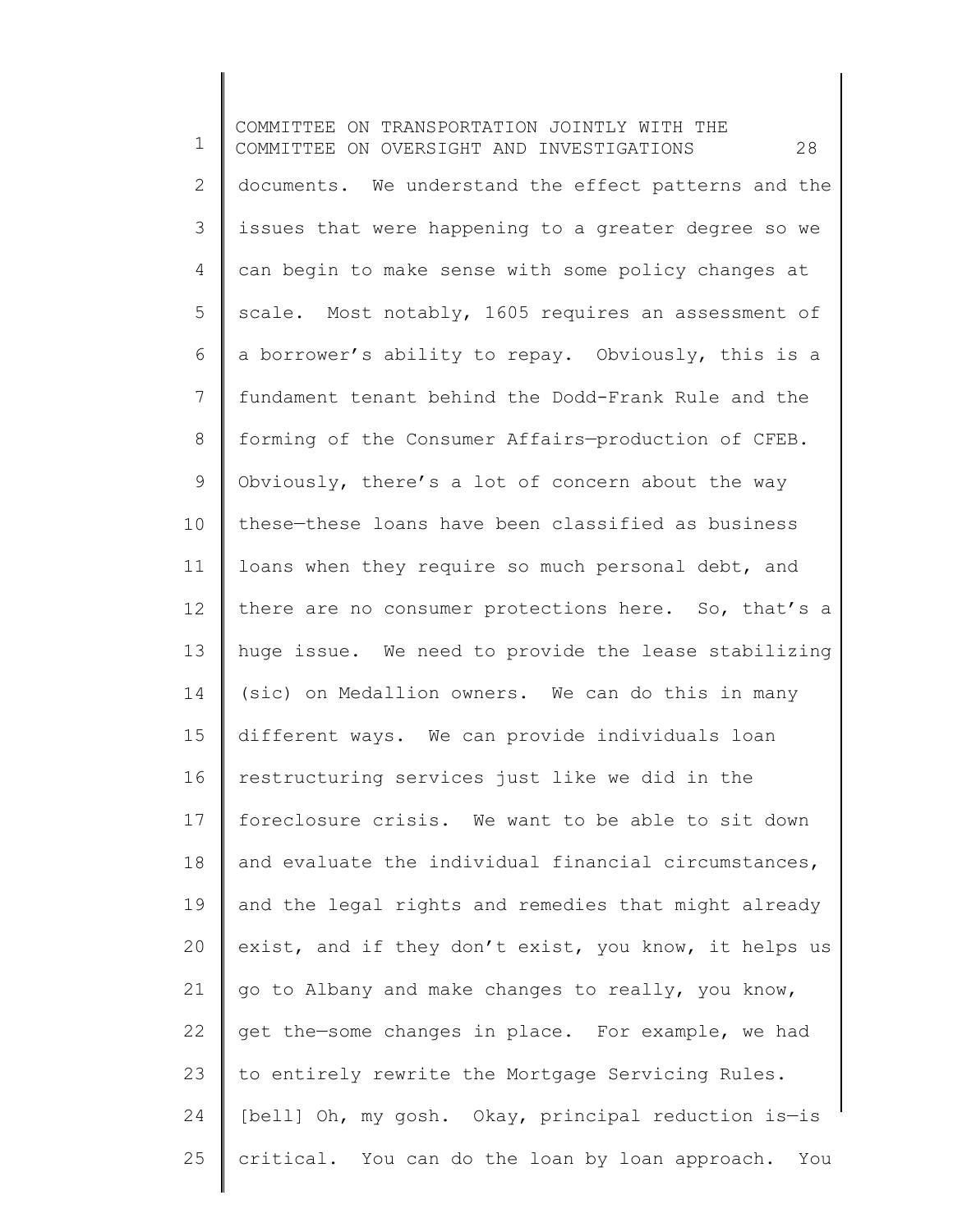1 2 3 4 5 6 7 8 9 10 11 12 13 14 15 16 17 18 19 20 21 22 23 24 25 COMMITTEE ON TRANSPORTATION JOINTLY WITH THE COMMITTEE ON OVERSIGHT AND INVESTIGATIONS 29 can do a pooled approach by buying the loans and—and a sale passing the benefit of—of the purchase price onto the borrower, and direct financial assistance is also a way to help borrowers by giving a 0% loan that can help bring them current if you can't restructures a loan. But there are two other really important points I want to make. First of all, we must act quickly. Time is not on our side in this case. It was time was our greatest enemy in trying to combat foreclosure crisis. Every day a borrower gets further in debt, and it makes it harder for us to help them, and secondly we really must engage an activist regulator such as the Attorney General. We cannot do any of this without DFS and the AG either, you know, either we're changing our laws in Albany and really enforcing them or really calling on our regulators to enforce the protections that may be in place that we haven't discovered yet. So, also the city, the City Council and the Administration and all of us, it's going to take a tremendous collective role on our part to get the NCUA here, and to get the credit unions here, and I really just can't emphasize that enough. It was so difficult for us to get the the banks to negotiate with our borrowers in good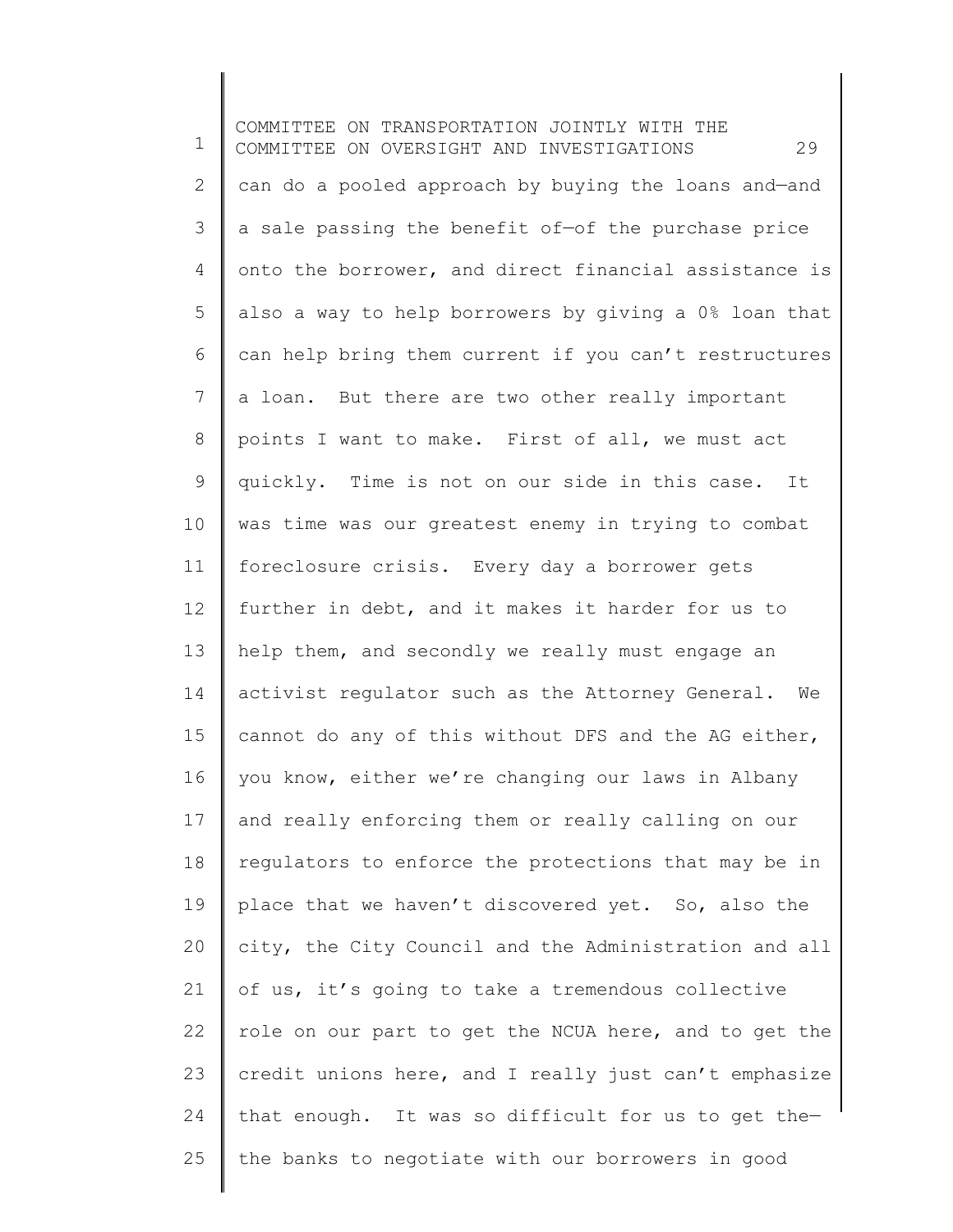| $\mathbf 1$     | COMMITTEE ON TRANSPORTATION JOINTLY WITH THE<br>30<br>COMMITTEE ON OVERSIGHT AND INVESTIGATIONS |
|-----------------|-------------------------------------------------------------------------------------------------|
| $\mathbf{2}$    | faith in the State Mandated Settlement Conferences,                                             |
| 3               | and we don't have that kind of structure here. So,                                              |
| $\overline{4}$  | we really do need to get the credit unions to the                                               |
| 5               | table, and-and the debt owners to the table to                                                  |
| 6               | renegotiate with these borrowers. So thank you to-                                              |
| $7\phantom{.}$  | [bell] [laughs] I missed a couple of other points,                                              |
| 8               | but thanks for this opportunity. [applause]                                                     |
| $\mathcal{G}$   | CHAIRPERSON RODRIGUEZ: Thank you and we                                                         |
| 10              | know that your story represents the story of                                                    |
| 11              | thousands and thousands, 6,000 individuals Medallion                                            |
| 12 <sup>°</sup> | owners, the thousands of drivers also that they're                                              |
| 13              | renting, that they're leasing. So, as you know,                                                 |
| 14              | we've been working for years trying to address this                                             |
| 15              | crisis that we know, as I said before didn't happen                                             |
| 16              | overnight. So, your presentation here will help us                                              |
| 17              | to get the Administration to answer some of them, but                                           |
| 18              | before we call the Administration some of our                                                   |
| 19              | colleagues they have some questions. Council Member                                             |
| 20              | Levine.                                                                                         |
| 21              | COUNCIL MEMBER LEVINE: Well, thank you                                                          |
| 22              | so much, Mr. Chair. That was-that may have been the                                             |
| 23              | most powerful opening to any hearing that I've ever                                             |
| 24              | heard, and I-I want to thank Mr. Oliyu and Mr. Isia                                             |

 $\parallel$ 

25 Akyeke for your bravery and speaking out today and—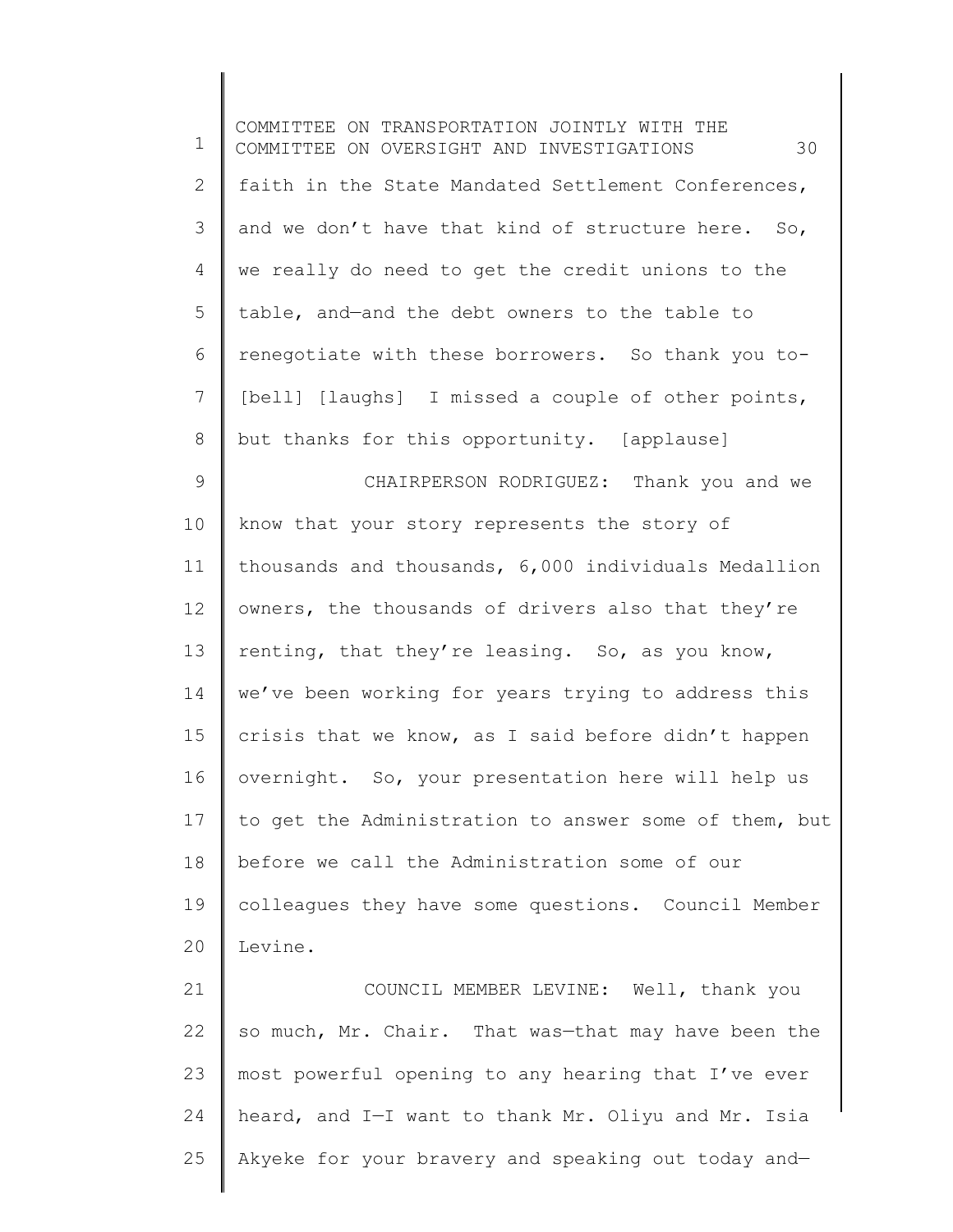1 2 3 4 5 6 7 8 9 10 11 12 13 14 15 16 17 18 19 20 21 22 23 24 25 COMMITTEE ON TRANSPORTATION JOINTLY WITH THE COMMITTEE ON OVERSIGHT AND INVESTIGATIONS 31 and your—your raw emotion, and the powers of your story were very important to get on the record, and they reflect the experience of thousands of other drivers who are suffering because of actions that New York City government took. That is the reason this hearing is being held today, and we owe you accountability, and we are in search of it today, and I'm confident that will emerge. We also owe you relief. It's not enough to make sure this doesn't happen again, because thousands of families are already suffering because of this scandal. The moral debt remains unpaid while you continue to labor under this crushing debt, and we need to look at dramatic solutions from Medallion buy-back to purchasing mortgages to putting the full legal force of city government behind your negotiations with banks that are refusing to negotiate in good faith with you and a variety of other measures. I'm wondering whether perhaps Ms. Desai because I know you thought about this deeply whether your can recommend the course of action that you think would bring the most direct relief, and that is the most practical at this time. BHAIRAVI DESAI: Well, really it's everything that you've just outlined, Council Member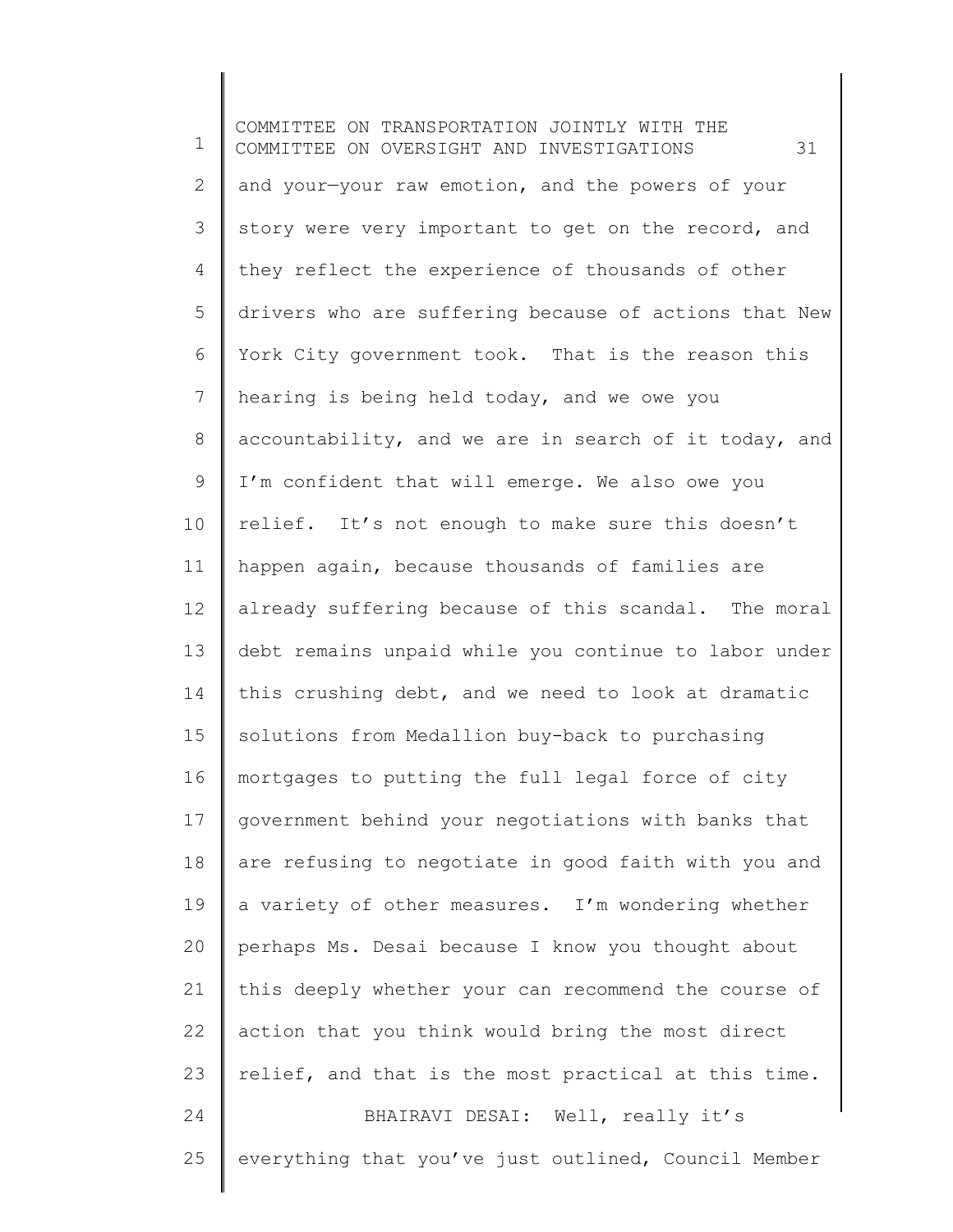1 2 3 4 5 6 7 8 9 10 11 12 13 14 15 16 17 18 19 20 21 22 23 24 25 COMMITTEE ON TRANSPORTATION JOINTLY WITH THE COMMITTEE ON OVERSIGHT AND INVESTIGATIONS 32 Levine. I mean I-I think that, you know, we've been writing hardship letters to banks as in filling out applications. There's been very slow progress to date. So, certainly to being with I think that the city government needs to bring all of the lenders in and, you know, put pressure on them to modify these loans, and really the main thing for us is it—the real Medallion value at the moment has to be established, and any outstanding loan balance above it has to be forgiven. You know, owner-drivers should not be carrying that lifelong debt, you know, forever. I mean you're seeing some contracts right now million dollar loans that are 50-year terms, and they're being written to individuals who are in their 40s, right. And so, you know, we—and we need the city to really consider some sort of a joint partnership where perhaps between the city and the bank the burden—the financial burden of debt forgiveness needs to be shared. COUNCIL MEMBER LEVINE: I'm sorry to interrupt only because time is short and I—I totally agree with everything you're saying. Could you clarify again what you think is the actual value of a medallion today, and what you think a reasonable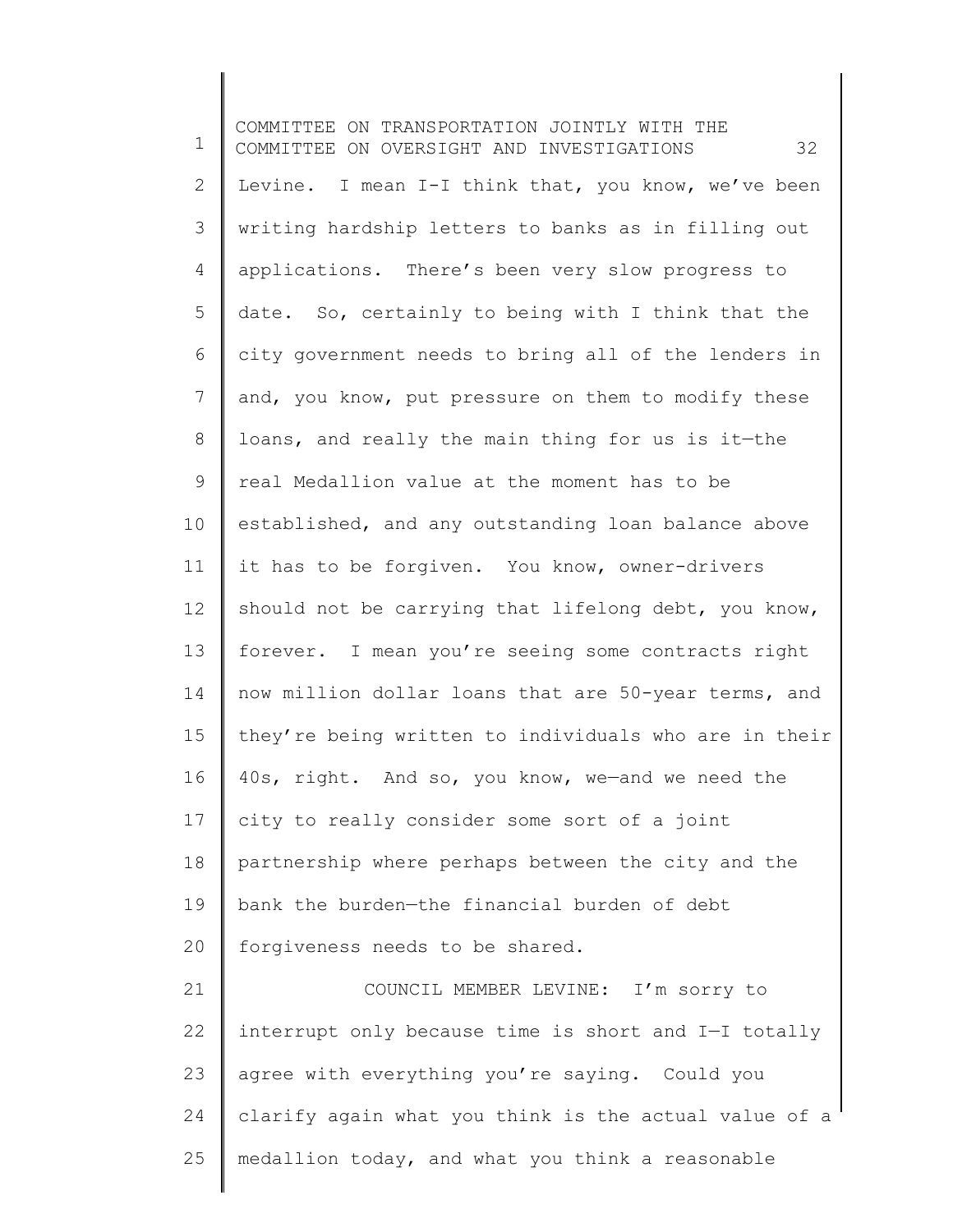1 2 3 4 5 6 7 8 9 10 11 12 13 14 15 16 17 18 19 20 21 22 23 24 25 COMMITTEE ON TRANSPORTATION JOINTLY WITH THE COMMITTEE ON OVERSIGHT AND INVESTIGATIONS 33 monthly payment, a debt burden is today based on the actual income and expenses of owner-drivers? BHAIRAVI DESAI: I mean I think in terms of the value I don't want to lend to this situation, but I will say that some—what we see is that it would be between like \$150 to \$200,000, but there needs to be a task force that scientifically and responsively establishes that value, and without a doubt the monthly mortgage should not be more than \$900, and I just want to remind you that based on our—our analysis that if given that the outstanding debt's yearly debt that families are in is—is about \$28.000 a year. If the mortgages are brought down to \$900 a month debt will get wiped out and they can be kept whole, and so that amount needs to be capped. COUNCIL MEMBER LEVINE: Thank you to this panel and thank you to the Chairs. BHAIRAVI DESAI: Thank you. CHAIRPERSON RODRIGUEZ: Council Member Lander. COUNCIL MEMBER LANDER: Thank you to the Chairs and thank you to this really exceedingly powerful panel. Thank you to the Taxi Workers Alliance for the organizing, and I also want to thank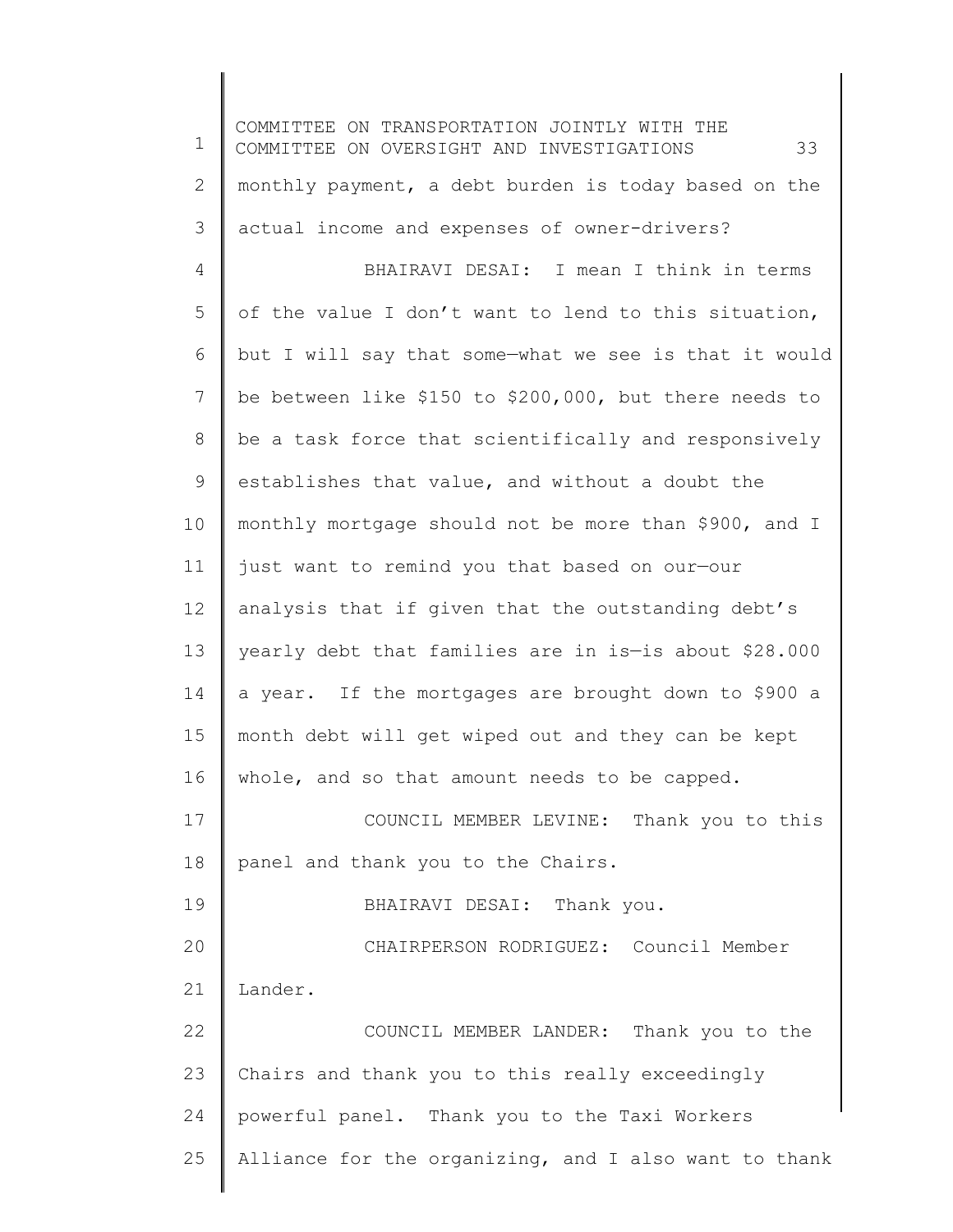1 2 3 4 5 6 7 8 9 10 11 12 13 14 15 16 17 18 19 20 21 22 23 24 25 COMMITTEE ON TRANSPORTATION JOINTLY WITH THE COMMITTEE ON OVERSIGHT AND INVESTIGATIONS 34 Brian Rosenthal in the Times for the reporting that is four star attention to this issue. I really want to drill down a little more on this question of what the city can do right now to provide relief to the set or people who are under this crushing debt. I hope we can find a way to force debt right down, but I know that we can do something to work out the kind of public-private partnership that the Center for New York City Neighborhoods and the housing community has done in foreclosure relief. So, I just want to sketch out one version. Let's say for a minute that they're currently worth \$200,000, and let's say that there's, you know, an average debt outstanding of \$700,000 on them just for today's purposes so we've got that kind of \$500,000 gap. I hope we find a way to, you know, the task force to establish the value, and I hope we find a way with the Attorney General and some others to force lenders to the table, but I'm also will to have the city put some resources on the table because the city bears substantial share of the—of the blame and harm here. It seems to me pretty straightforward that if the city put a \$100,000 up and said we'll buy those \$700,000 mortgages for \$300,000, the \$200,000 they're worth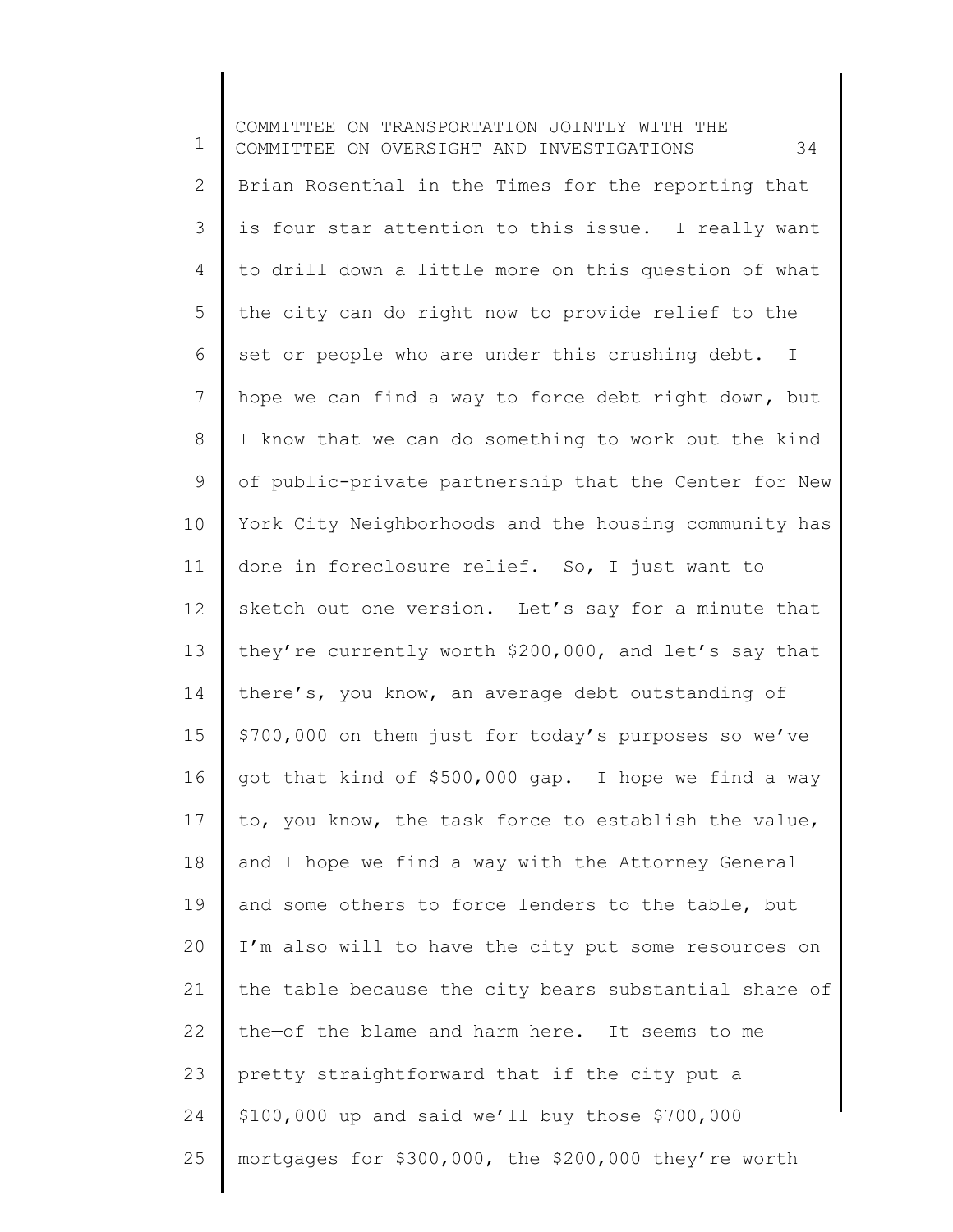1 2 3 4 5 6 7 8 9 10 11 12 13 14 15 16 17 18 19 20 21 22 23 24 25 COMMITTEE ON TRANSPORTATION JOINTLY WITH THE COMMITTEE ON OVERSIGHT AND INVESTIGATIONS 35 plus \$100,000 in subsidy that the city is going to put out. Obviously those lenders are in some ways getting over on us by getting \$100,000 more than the Medallions are worth, but at least they'd have to crush \$400,000 on average of that debt, and then we could rewrite mortgages to those owners from this new public-private entity for the \$200,000 those that are worth, you know, well regulated way with like a soft second mortgage as we've done so often in housing that evaporate over time or, you know, be there to make sure that those things are kept in place, and drivers would have a sustainable mortgage, and we'd have a way out of this crisis that we could do soon whether or not we can find a legal pathway to crush that debt, and even as we establish a new regime going forward. Does something like that make sense? What do you see as the barriers to it, and shouldn't we in addition to the good legislation that's on the table today move forward as quickly as we possibly can to get that established? BHAIRAVI DESAI: I'll-I'll just say very quickly, Council Member Lander that are banks who will—who foreclosed on Medallions, right, and then they turned around and resold that same Medallion for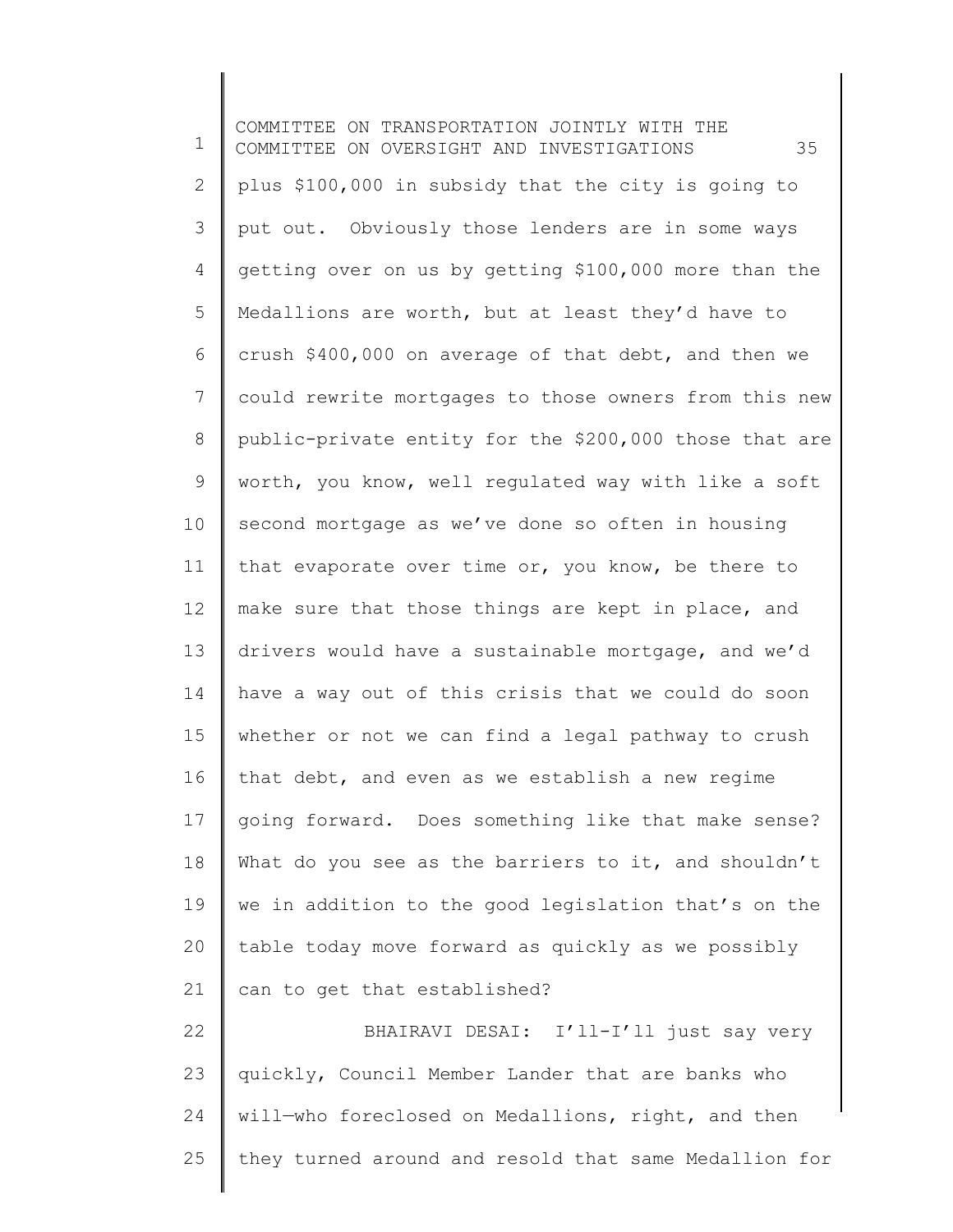| 1            | COMMITTEE ON TRANSPORTATION JOINTLY WITH THE<br>36<br>COMMITTEE ON OVERSIGHT AND INVESTIGATIONS |
|--------------|-------------------------------------------------------------------------------------------------|
| $\mathbf{2}$ | \$150 to \$200,000. Why couldn't they have just                                                 |
| 3            | forgive the loan on the individual who made the down                                            |
| 4            | payment and paid that mortgage for years and years?                                             |
| 5            | So, you are absolutely right, you know, that all of                                             |
| 6            | that can be done. It should be done, and that these                                             |
| 7            | banks they're-they're finding ways to do it when it                                             |
| $8\,$        | suits them. We need to force them to do it, you                                                 |
| $\mathsf 9$  | know, for the benefit of all of the individuals that                                            |
| 10           | have already invested hundreds of thousands of                                                  |
| 11           | dollars into these Medallions.                                                                  |
| 12           | COUNCIL MEMBER LANDER: And I so hope we                                                         |
| 13           | can, and if I get started on how I feel about these                                             |
| 14           | lenders, my head is going to explode, but I don't                                               |
| 15           | want to run the risk also of us holding out the idea                                            |
| 16           | of lender accountability like that someone is going                                             |
| 17           | to go to jail or be forced to do the right thing,                                               |
| 18           | which we know they're not going to, and try to do                                               |
| 19           | that for 10 years and have that prevent us from                                                 |
| 20           | taking collective action now to do something to help                                            |
| 21           | the drivers. I know that's not what you're saying,                                              |
| 22           | but I-I worry a little that if we only focus on                                                 |
| 23           | accountability, we will fail to come up with a real                                             |
| 24           | approach to relief, and I just-I know you feel that,                                            |
|              |                                                                                                 |

25

∥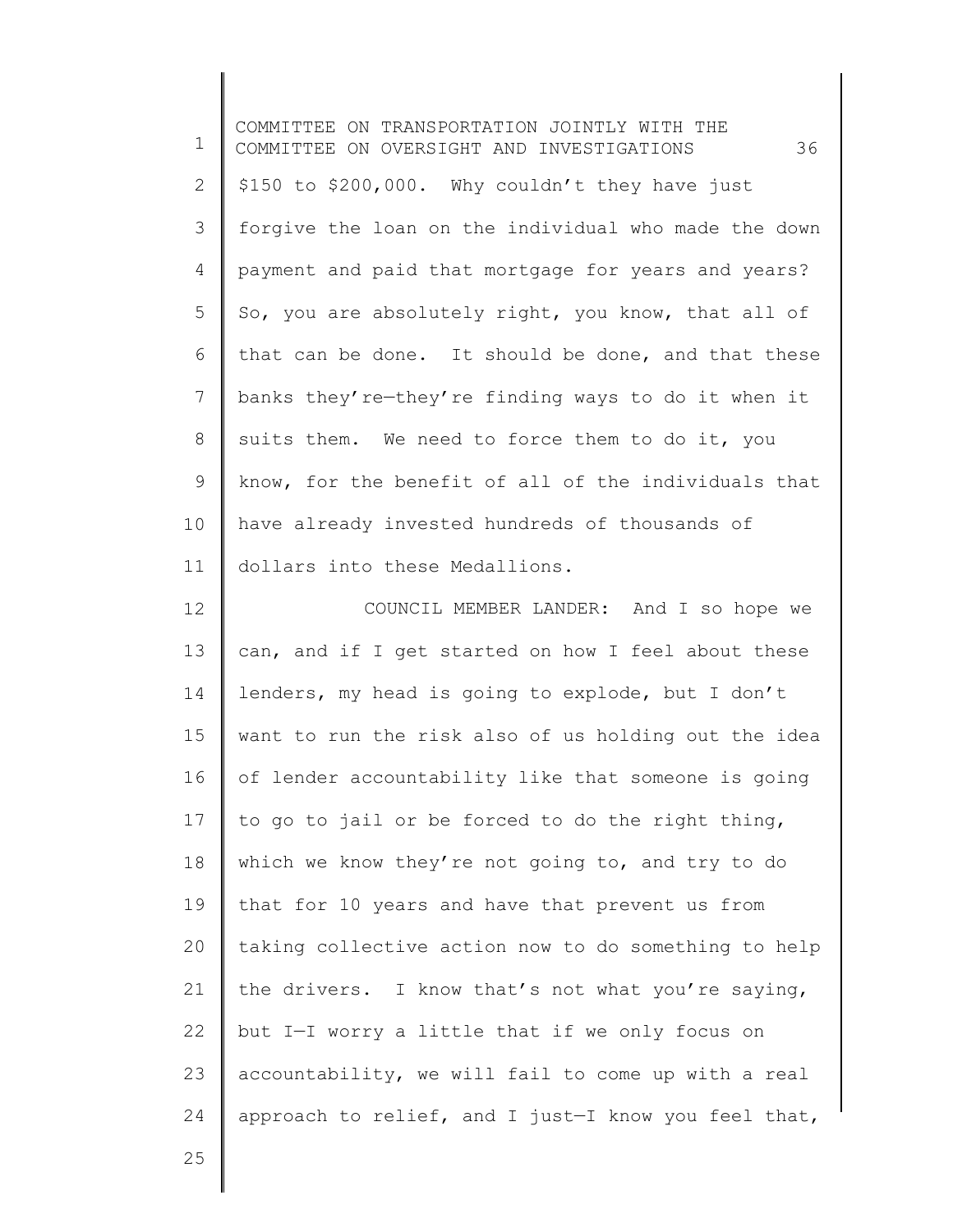1 2 3 4 5 6 7 8 9 10 11 12 13 14 15 16 17 18 19 20 21 22 23 24 25 COMMITTEE ON TRANSPORTATION JOINTLY WITH THE COMMITTEE ON OVERSIGHT AND INVESTIGATIONS 37 and your drivers feel it, and we feel it. We must find a way to do both. CHRISTIE PEALE: So, so if I may. Sorry. I'm going to step on your— The—the Council has already done this, right? So, the Council was the first money in to the Community Restoration Fund, which helped a consortium of not-for-profits with the City backing by distressed FAJ debt directly from the government as well as to buy some distressed Fannie and Freddie Notes. I'm sorry, just Fannie notes. So, you know, we have the wherewithal and, you know, it's very possible to determine what sort of a fair price to pay is on the city side, and put it on the back end as a soft bucket in the possibilities that the market might up. But, just another point, the market knows what these Medallions are valued, right, to study this point, you know, if—if distressed debt buyers are buying Medallions out of foreclosure that's the value, right. What we struggled with in getting the banks to do—control collection modifications during the crisis as a modification today means that writing the debt down and carrying it on their books. They would much rather sell—the banks. I don't know about the—with mortgages. They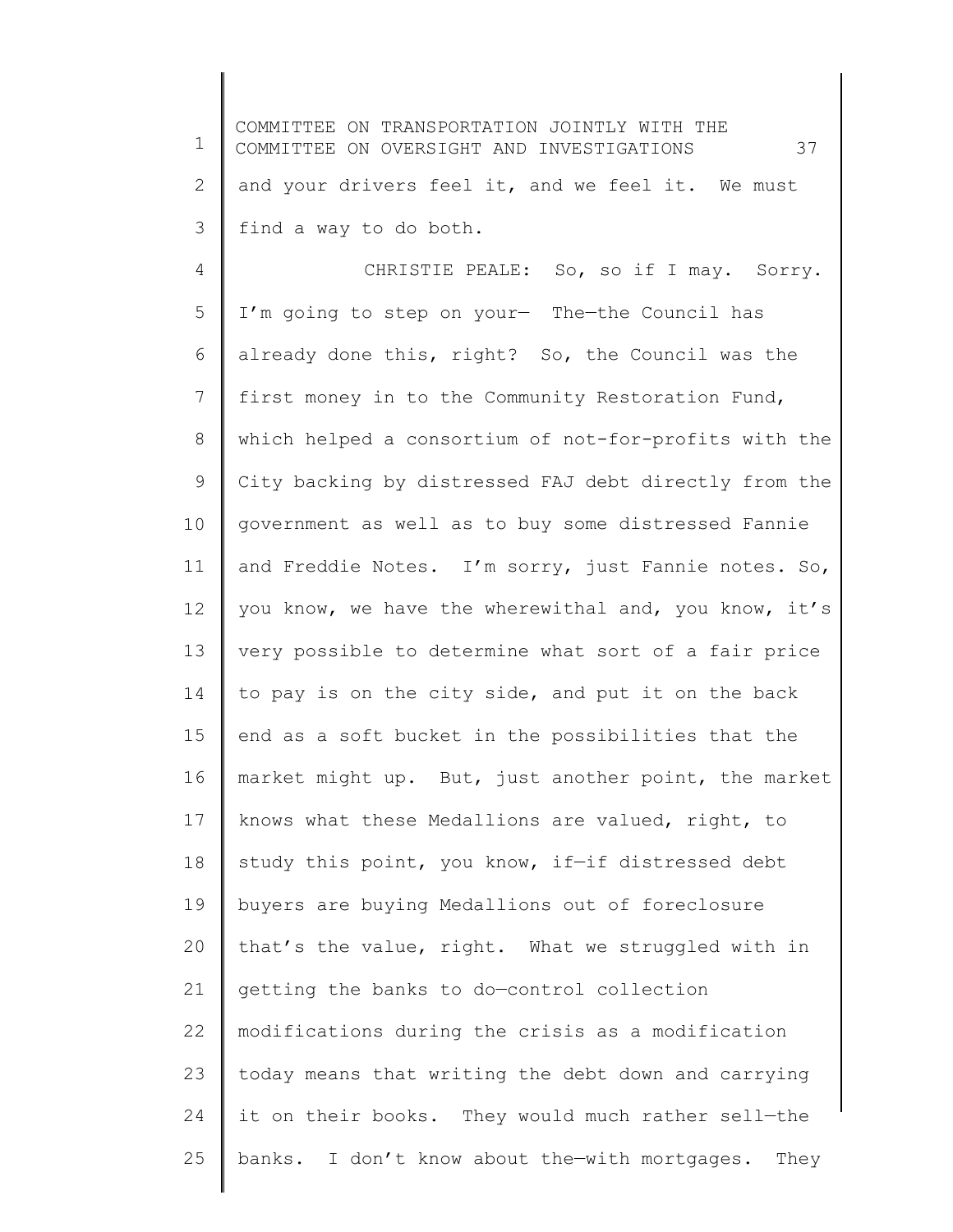1 2 3 4 5 6 7 8 9 10 11 12 13 14 15 16 17 18 19 20 21 22 23 24 25 COMMITTEE ON TRANSPORTATION JOINTLY WITH THE COMMITTEE ON OVERSIGHT AND INVESTIGATIONS 38 would much rather get rid of that debt, take the loss and be done with it rather than to carry it on a devalued basis. So, I think a distressed debt purchasing model especially on a pooled basis where you could get the benefit of it on a counting (sic) scale would really make the most sense here. You know, otherwise again, you're just kind of fighting on a loan-by-loan basis, which we're going to have to do anyway, but to be able to purchase a debt on math like that I think would be a really smart idea. CHAIRPERSON RODRIGUEZ: Thank you. We—as you know, we've been working with this for years already, we have our responsibility. You know, we cannot—we are against the clock. CHRISTIE PEALE: Uh-hm. CHAIRPERSON RODRIGUEZ: Any time, any day that we lose a life of a good working New Yorkers is the shame of us, and I'll also say we know that all human beings are at some point go through a breaking point, and having your four children there, as you know, as the only motivation in the strength that you find when those feelings go—go through your head, continue being strong because, you know, as you we know we don't have choices when we have children in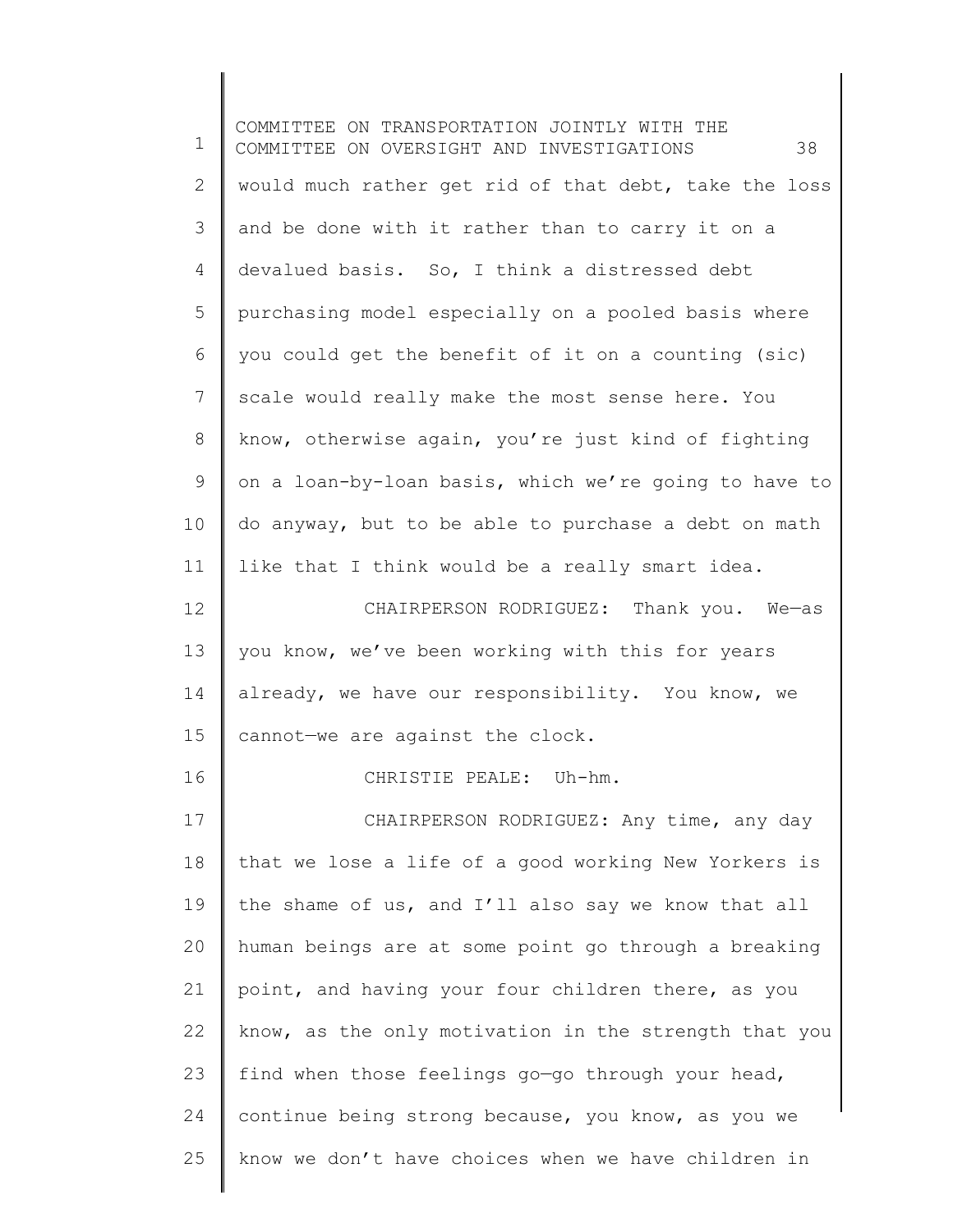1 2 3 4 5 6 7 8 9 10 11 12 13 14 15 16 17 18 19 20 21 22 23 24 25 COMMITTEE ON TRANSPORTATION JOINTLY WITH THE COMMITTEE ON OVERSIGHT AND INVESTIGATIONS 39 front of us we don't have choices more than to stand there today. How common is, as you will speak to other individual Medallion owners a conversation about the rest of your friends not being able to handle it and—and going through a tough situation? MUHAMMAD DUA OLIYU: Thank you, once again, Council Member. This give us placement. I have a friend I think maybe 6 of 7 months ago he lost his Medallion. I have to talk to him day and night don't take your life. He's a very young man and that he worked very hard. He worked deeply hard, but he never want to give up the Medallion, but for whatever reason he has a—he has to hospital. He has a heart attack. I told him don't you push too much, but when I take him out of, you know, he went back on the street because he don't want to lose his Medallion because of his family. And I have another one right now he doesn't even know what to do. He did everything. He put money into the sum to go to college. They kid is about to finish. He has to go back to NYU. He push and he push and, in fact, he's now finding no way out. So, we hold beyond big bill, big debt. We don't even know what to do, and my story is just like many of my friends that they are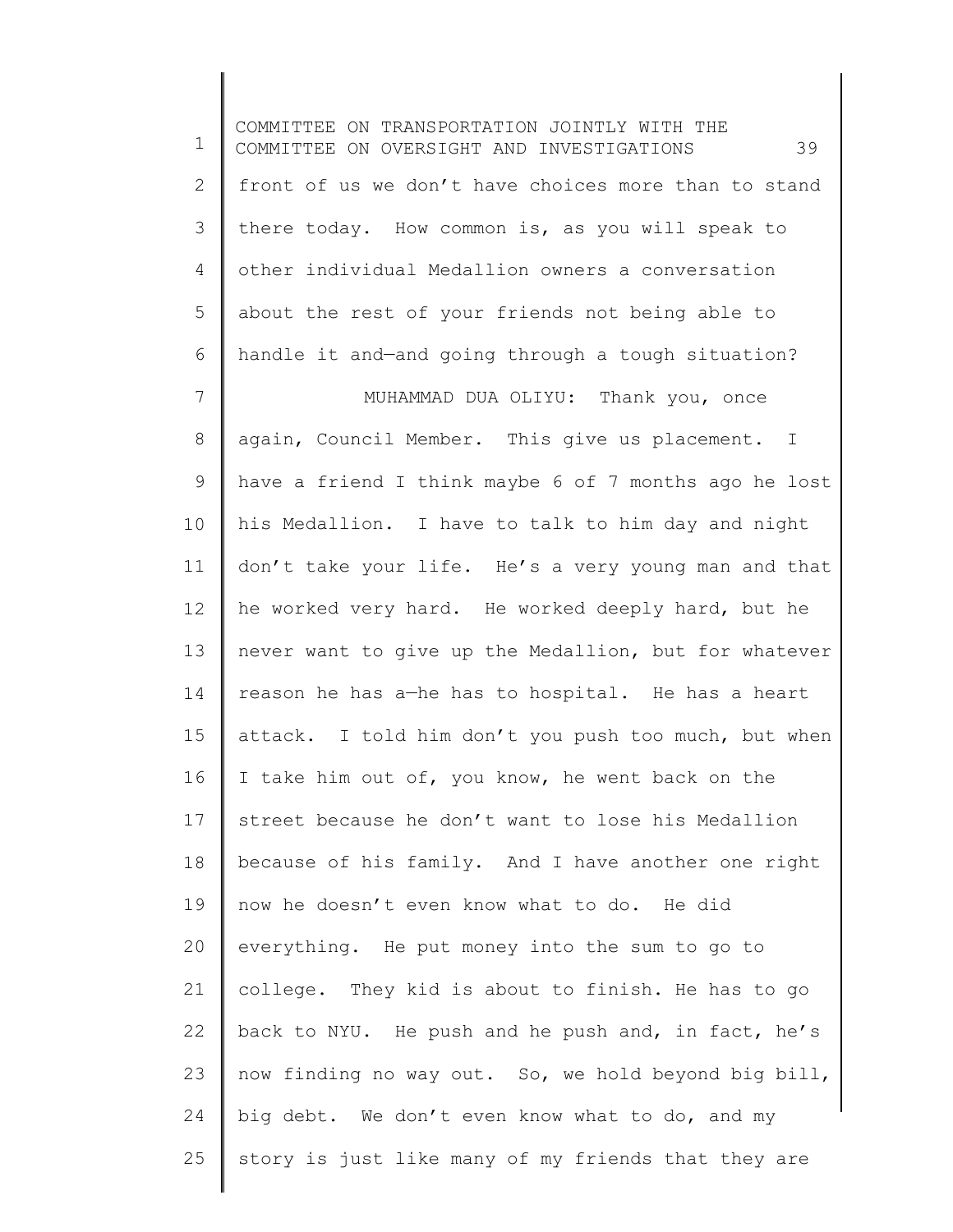1 2 3 4 5 6 7 8 9 10 11 12 13 14 15 16 17 18 19 20 21 22 23 24 25 COMMITTEE ON TRANSPORTATION JOINTLY WITH THE COMMITTEE ON OVERSIGHT AND INVESTIGATIONS 40 the same way. We are really struggling. We have not been able to pay our bill, and then it's very stressful and then whatever I'm telling you about suicide I know it's not really you, it's our life, but believe me, every single day, every time I go on the street from Upper West Side all the way to Downtown where I don't find a job, I think about taking my life. I really do. The only thing that stops me until now is my kids, because I cannot believe what's going on in the industry. It's not possible. What's going in the industry, no way. It's not possible. This is not America. This is not how America treats its people. America don't treat its people this way. The only thing that come up of my mind is a matter of fact, give me grace. That's the only reason. That's only excuse for this to happen. Otherwise, this won't happen. Therefore, I want you to go the way America treats its people such as in New York. This is New York City. This is the immigrant city. This is our city. This is our place, and we're here forever. Therefore, please once again, look after us. Please have mercy on us. We belong here even if we're immigrants, we are American. We belong here. Please look after us. The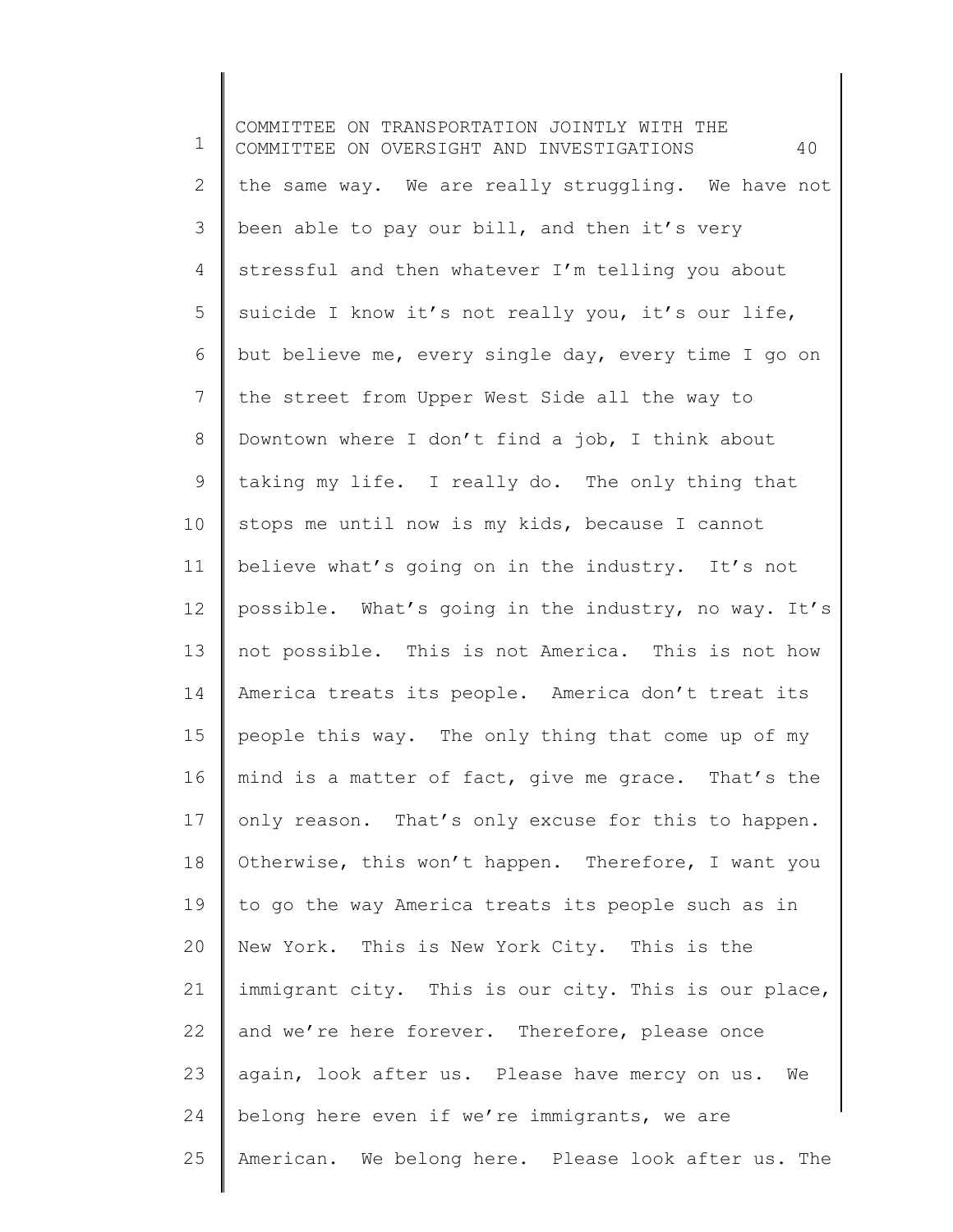1 2 3 4 5 6 7 8 9 10 11 12 13 14 15 16 17 18 19 20 21 22 23 24 25 COMMITTEE ON TRANSPORTATION JOINTLY WITH THE COMMITTEE ON OVERSIGHT AND INVESTIGATIONS 41 trouble is big. The debt is huge. We can't—there's no way. I make \$54,000 a year. How am I going to get out of this? This is every year you guys serve here. How am I going to out of this thing? I don't know. I have to pay my mortgage further out. I'm not going to lose it. If I lose my house, I'm killing myself period because my house is now for my children. They're going to go to school. The fellowship (sic) is going to save our house. I'm going to do anything I can. If I fail I kill myself, period. It's not—I'm not going to care for—for somebody for life. This is what I believe. If I do lose my house, I will kill myself because my house is for my children. [cheers/applause] And my house is that's my children. That's my children, and I'm not going to play with that. I'm not messing around. I work hard seven days a week. No less than hours a day. There is no way to find a job. There is nowhere to find a driver. There is no way to find anything. CHAIRPERSON RODRIGUEZ: Thank you. MUHAMMAD DUA OLIYU: Thank you, sir. CHAIRPERSON RODRIGUEZ: And—and we know that what you are describing is not only—it's not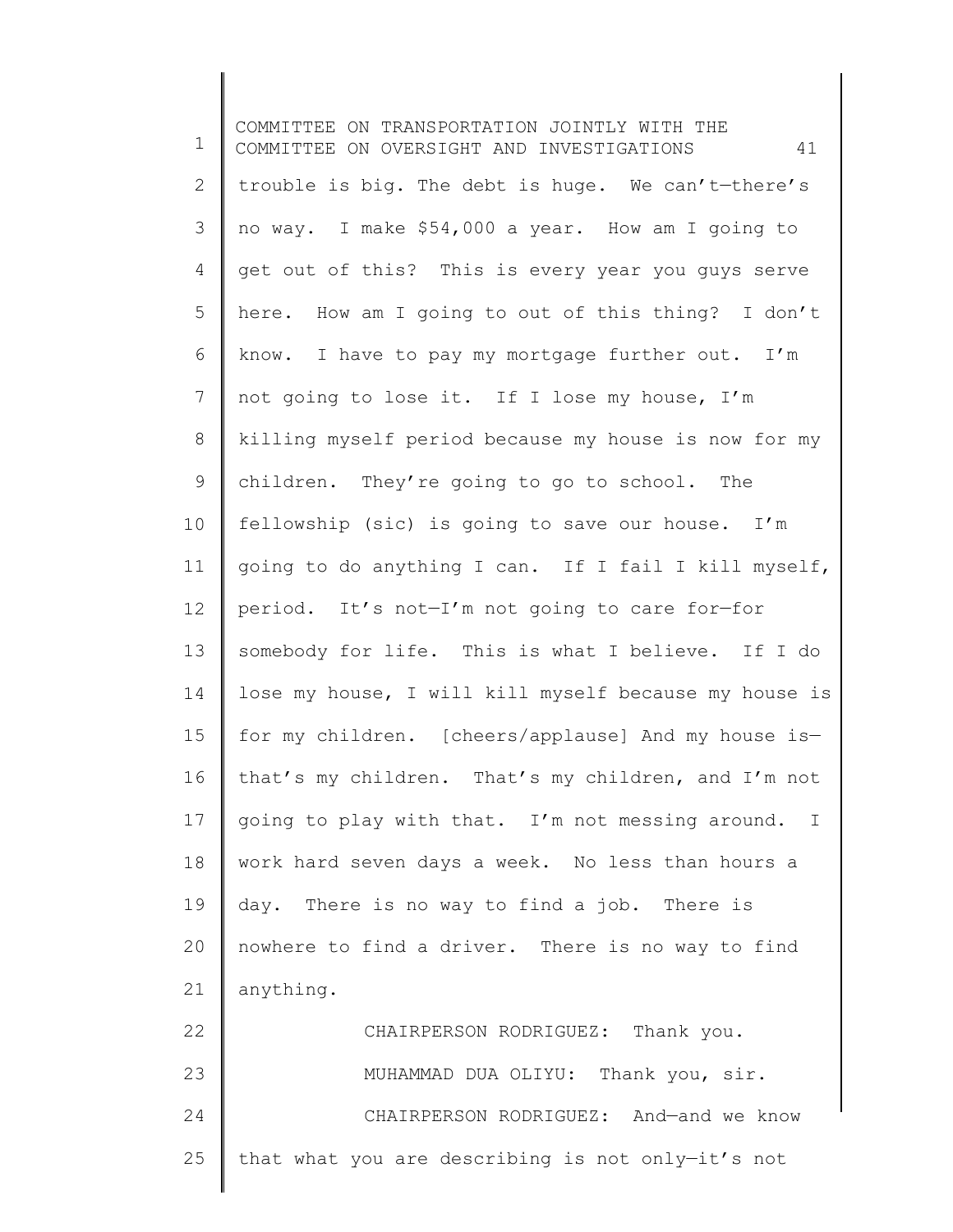| 1  | COMMITTEE ON TRANSPORTATION JOINTLY WITH THE<br>42<br>COMMITTEE ON OVERSIGHT AND INVESTIGATIONS |
|----|-------------------------------------------------------------------------------------------------|
| 2  | something unique. It's not only about your                                                      |
| 3  | situation. We know because very often we get the                                                |
| 4  | email. We get a phone call, and I know that sitting                                             |
| 5  | here in this room we have others that they've been                                              |
| 6  | dealing with the same situation that is holding us as                                           |
| 7  | much as it can, but we are committed to work, and                                               |
| 8  | that's why also the package of bills that we also are                                           |
| 9  | discussing today are bills that we hope again that                                              |
| 10 | working together we can expedite as soon as possible                                            |
| 11 | working with the Administration to put a solution to                                            |
| 12 | that crisis. So, with that, thank you, and now we're                                            |
| 13 | going to be calling the Taxi and Limousine Commission                                           |
| 14 | who they will come and testify.                                                                 |
| 15 | MUHAMMAD DUA OLIYU: Thank you.                                                                  |
| 16 | CHAIRPERSON RODRIGUEZ: Thank you.                                                               |
| 17 | CHRISTIE PEALE: Thank you. [background                                                          |
| 18 | comments/pause]                                                                                 |
| 19 | CHAIRPERSON RODRIGUEZ: So, let me also                                                          |
| 20 | acknowledge that we've been joined by other Council                                             |
| 21 | Members Rivera, Powers, Richards, Reynoso, Kallos,                                              |
| 22 | Yeger, and now I have the Committee Counsel to                                                  |
| 23 | administer the affirmation, and then by the TLC, the                                            |
| 24 | TLC Commission. I'm sorry, the TLC representatives to                                           |
| 25 |                                                                                                 |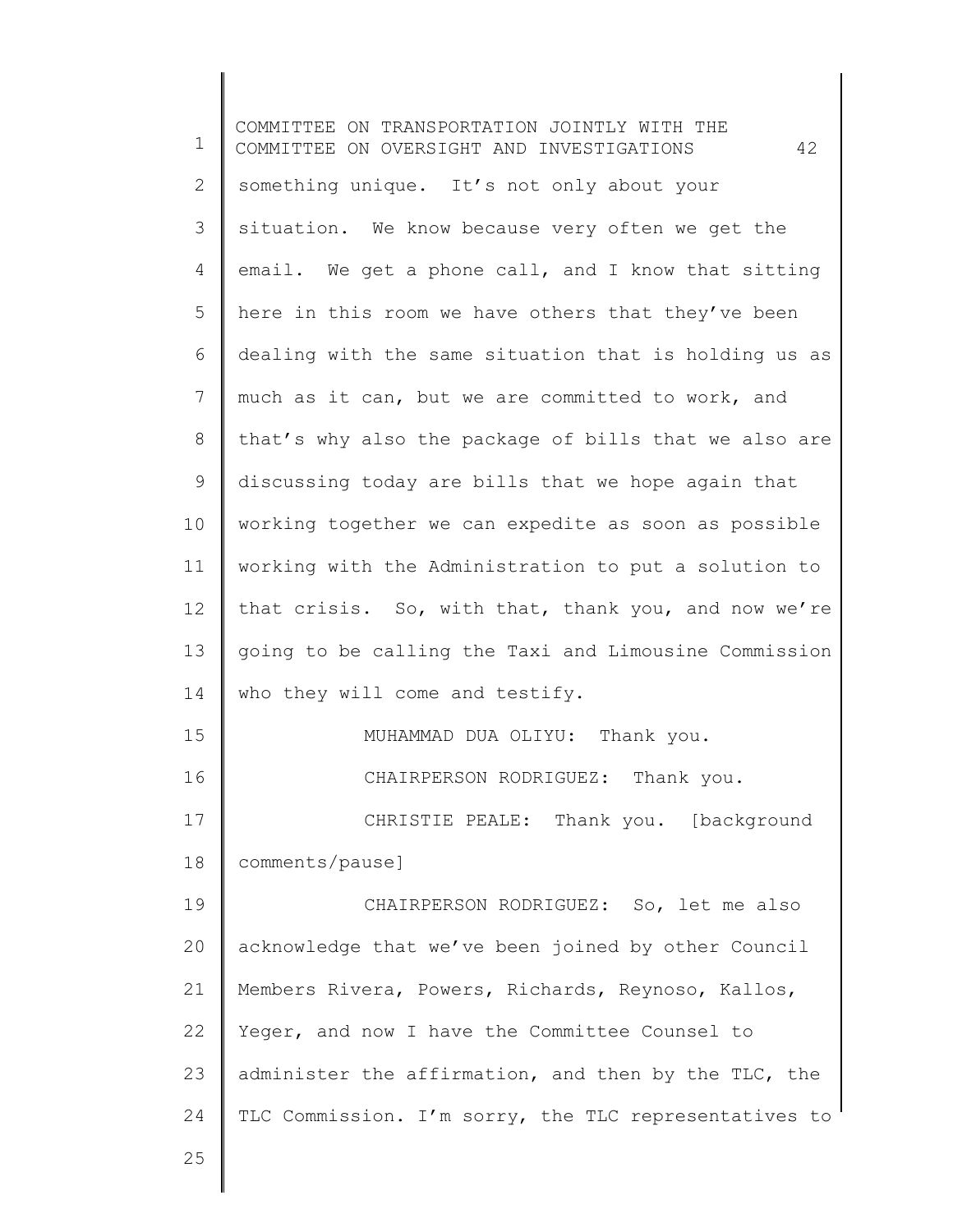1 2 3 4 5 6 7 8 9 10 11 12 13 14 15 16 17 18 19 20 21 22 23 24 25 COMMITTEE ON TRANSPORTATION JOINTLY WITH THE COMMITTEE ON OVERSIGHT AND INVESTIGATIONS 43 deliver their opening statement. [background comments/pause] CHAIRPERSON RODRIGUEZ: So, we've been joined by William Heinzen, Acting Commissioner, Taxi and Limousine— SERGEANT-AT-ARMS: [interposing] Keep it down please. CHAIRPERSON RODRIGUEZ: --and Christopher Wilson, Deputy Commissioner of Legal Affairs. Thank you for your services and, you know, it's a tough day for all of us, and I know that nothing here is personal, but it's about addressing the crisis that we are committee all together to put a solution. LEGAL COUNSEL: Please raise your right hand. Do you affirm to tell the truth, the whole truth and nothing but the truth in your testimony before this committee, and to respond honestly to Council Member questions? ACTING COMMISSIONER HEINZ: I do. CHRISTOPHE WILSON: I do. LEGAL COUNSEL: Thank you. ACTING COMMISSIONER HEINZ: Good morning Chair Torres, good morning Chair Rodriguez and members of the Oversight and Investigations Committee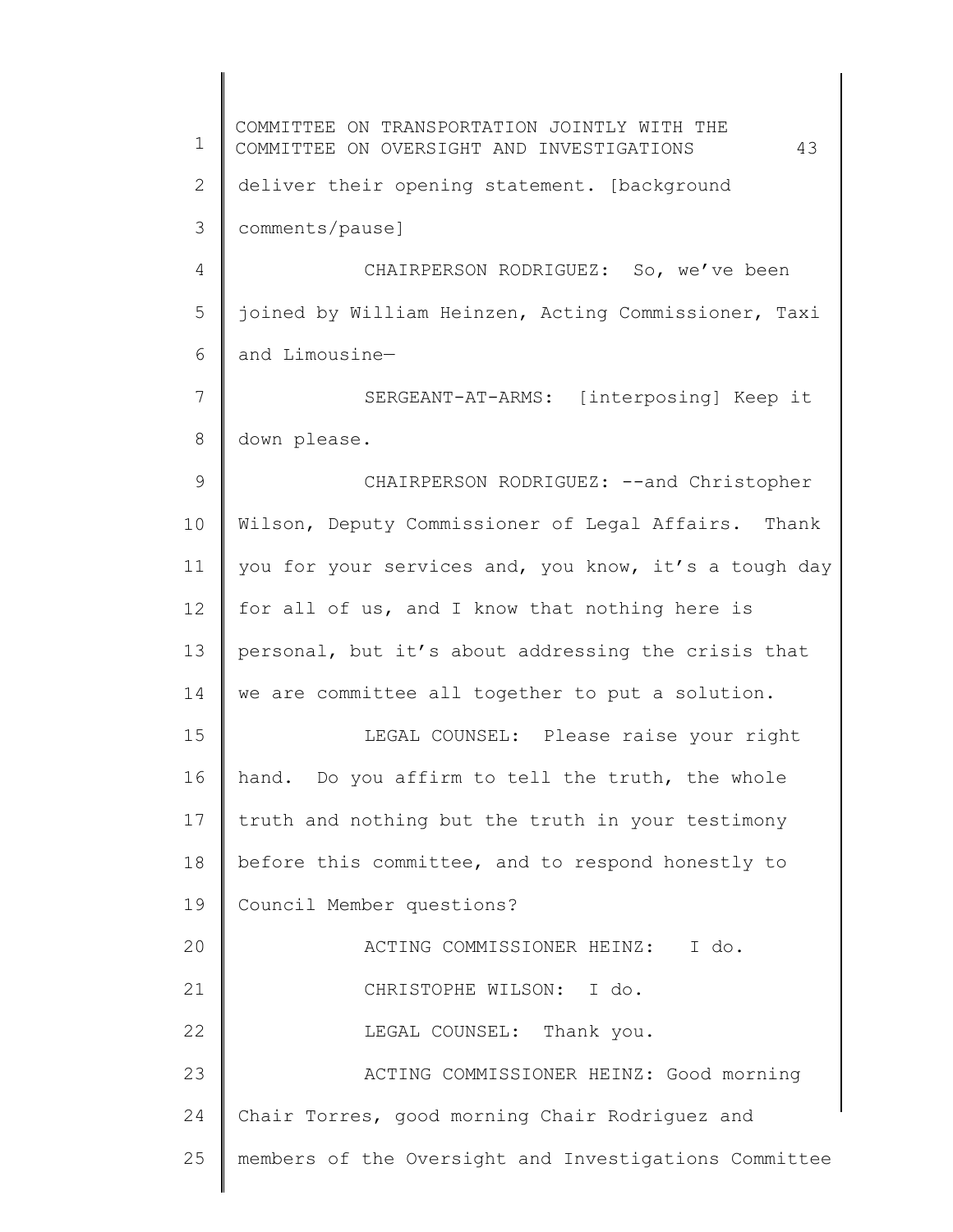1 2 3 4 5 6 7 8 9 10 11 12 13 14 15 16 17 18 19 20 21 22 23 24 25 COMMITTEE ON TRANSPORTATION JOINTLY WITH THE COMMITTEE ON OVERSIGHT AND INVESTIGATIONS 44 and members of the Transportation Committee. My name is Bill Heinzen. I'm the ACTING Commissioner of the New York City Taxi and Limousine Commission, and I want to thank you for inviting me today to testify about the Medallion crisis, about TLC's regulation and licensing of Medallion Taxicabs and to share TLC's views on the legislation that is before us today. With me today is Chris Wilson, who is TLC's Deputy Commissioner for Legal Affairs. The first thing I want to say today is that the testimony that we just heard from Mr. Oliyu is unfortunately testimony that is common rather the sentiments are common to everyone who works at the TLC. Everyday TLC employees interact with members—with drivers and other licensees. Every—certainly on a regular basis every employee interacts with them. Daily people do in Licensing and Inspection and External Affairs. I meet with them on a regular basis. We have hearings. We have TLC Commission hearings. We hear the pain on a regular basis. We do hear it. It does affect us very deeply these stories and all of the stories that we've heard and the pain that the families are feeling it can be—speaking for myself it has at times when—when I have heard the driver has killed himself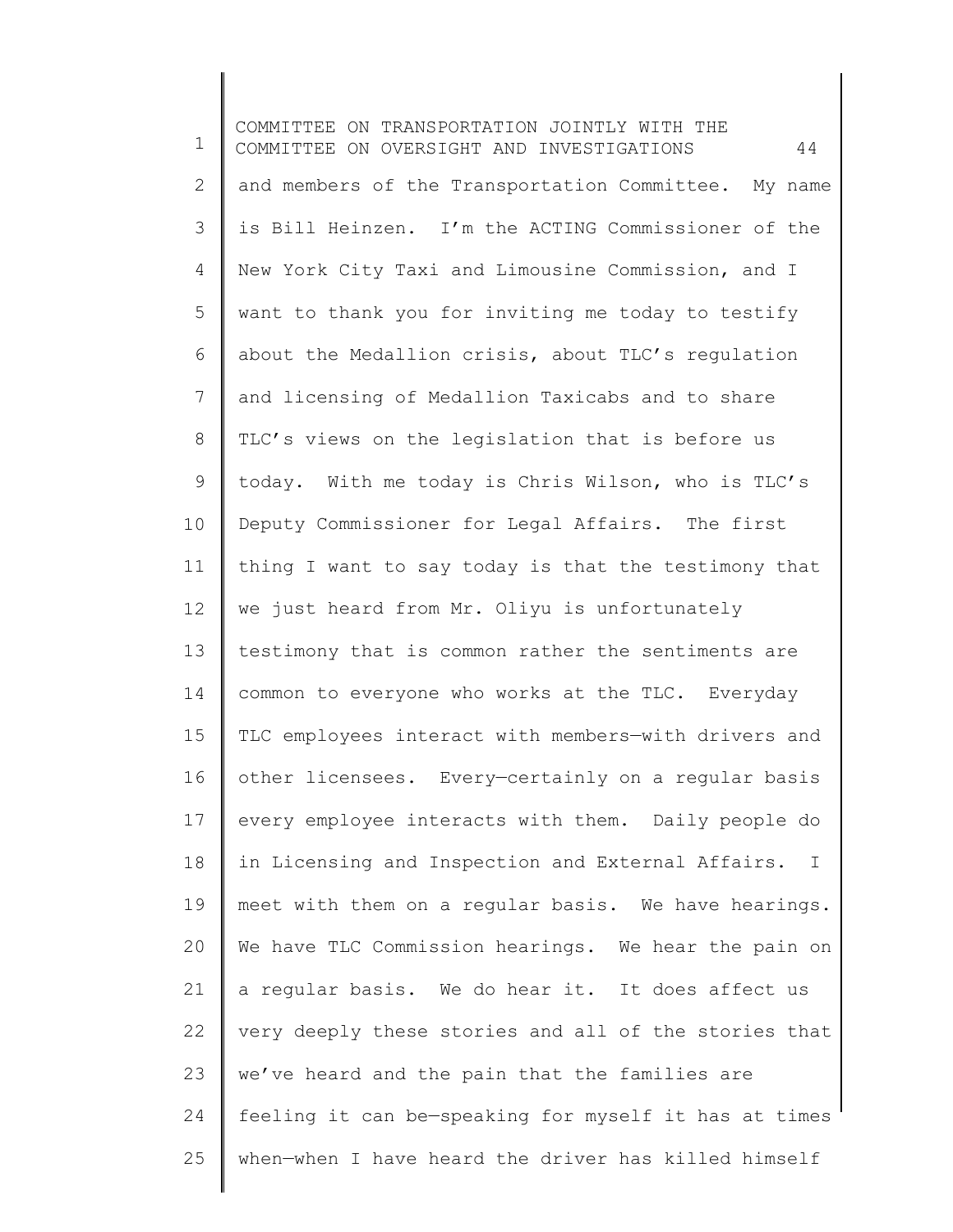1 2 3 4 5 6 7 8 9 10 11 12 13 14 15 16 17 18 19 20 21 22 23 24 25 COMMITTEE ON TRANSPORTATION JOINTLY WITH THE COMMITTEE ON OVERSIGHT AND INVESTIGATIONS 45 or herself it is devastating. It—it can be overwhelming. I know from my own experience of suicide that it is perhaps the worst thing that can happen to someone and the worst thing that could happen to a family. I would say that anyone who thinks that they are doing their children a favor because people will be better off without them is wrong. I would encourage you to immediately seek assistance. We have people here today who can help you, but obviously the city has a wide range of mental health services through Thrive. I want to talk today about the TLC's mission, which is to ensure safe, accessible and reliable for-hire transportation options to every New Yorker in every neighborhood. Under this Administration New York City has become a national leader in the regulation of for-hire transportation through innovative ways to measure and control the impact of the app companies to ensure that passengers with disabilities have access to full range of for-hire transportation services to make sure that drivers have a voice and that they are heard and to provide economic protections for drivers that have yielded real victories for workers who have suffered and it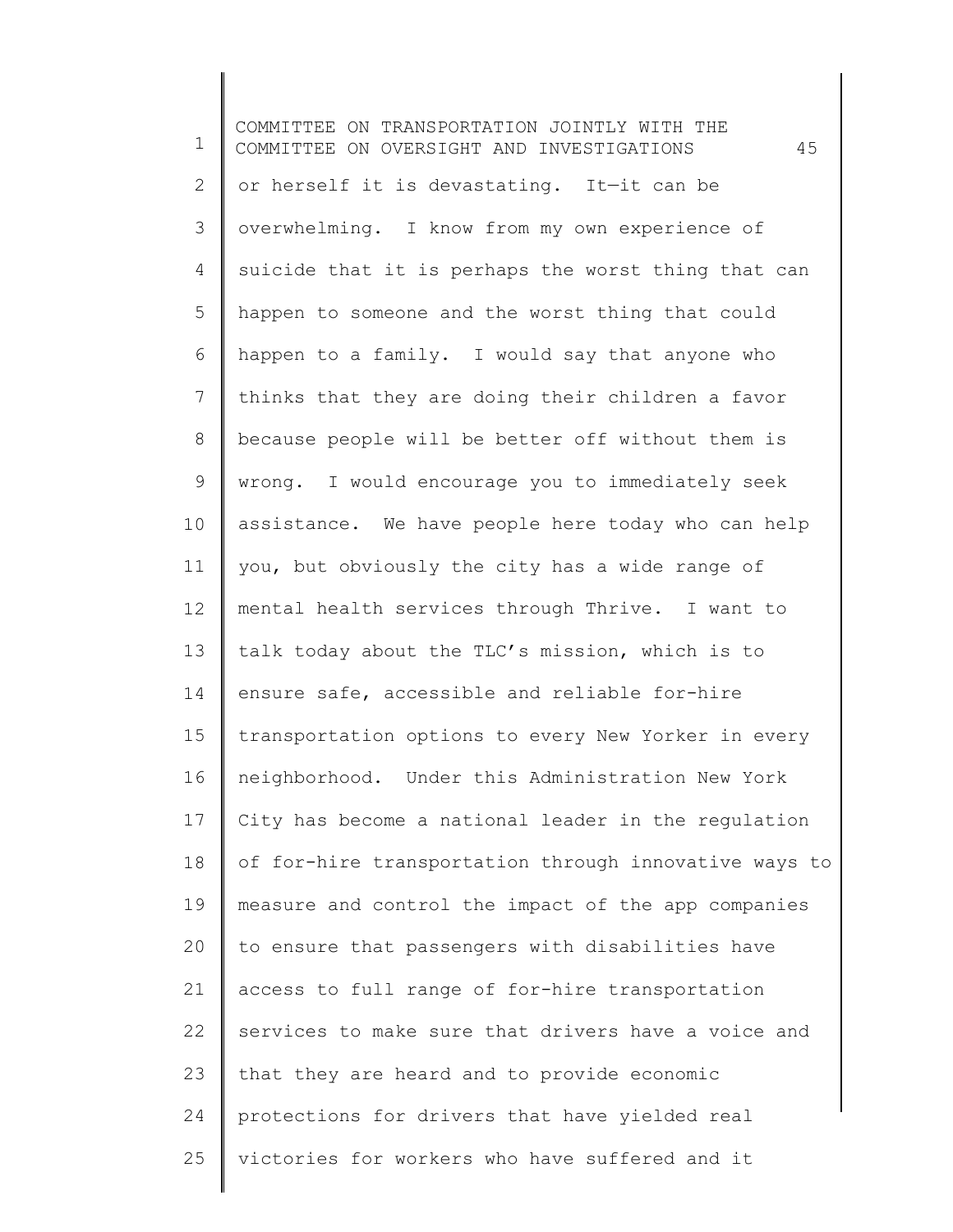1 2 3 4 5 6 7 8 9 10 11 12 13 14 15 16 17 18 19 20 21 22 23 24 25 COMMITTEE ON TRANSPORTATION JOINTLY WITH THE COMMITTEE ON OVERSIGHT AND INVESTIGATIONS 46 categorizes independent contractors not entitled to the full range of employment benefits in today's economy. Much of this progress has been made in partnership with you, City Council. We have been asked by City Council to shorten our testimony, which I would say is something that in 15 years of preparing for hearings I've never been asked. I've never heard of. I thought it was hearing. However, we will shorten that testimony in order that other-- CHAIRPERSON TORRES: [interposing] It's because of that-- ACTING COMMISSIONER HEINZ: -- drivers can be heard. CHAIRPERSON TORRES: Commissioner, I just want to—it's unusual to have 17 pages of testimony. So, in the interest of time that's why we've asked you to summarize. ACTING COMMISSIONER HEINZ: This is an oversight hearing on a serious issue restoring trust. CHAIRPERSON RODRIGUEZ: Commissioner, how long would that—would that you to read the testimony as you have the original? ACTING COMMISSIONER HEINZ: I would think 10 minutes.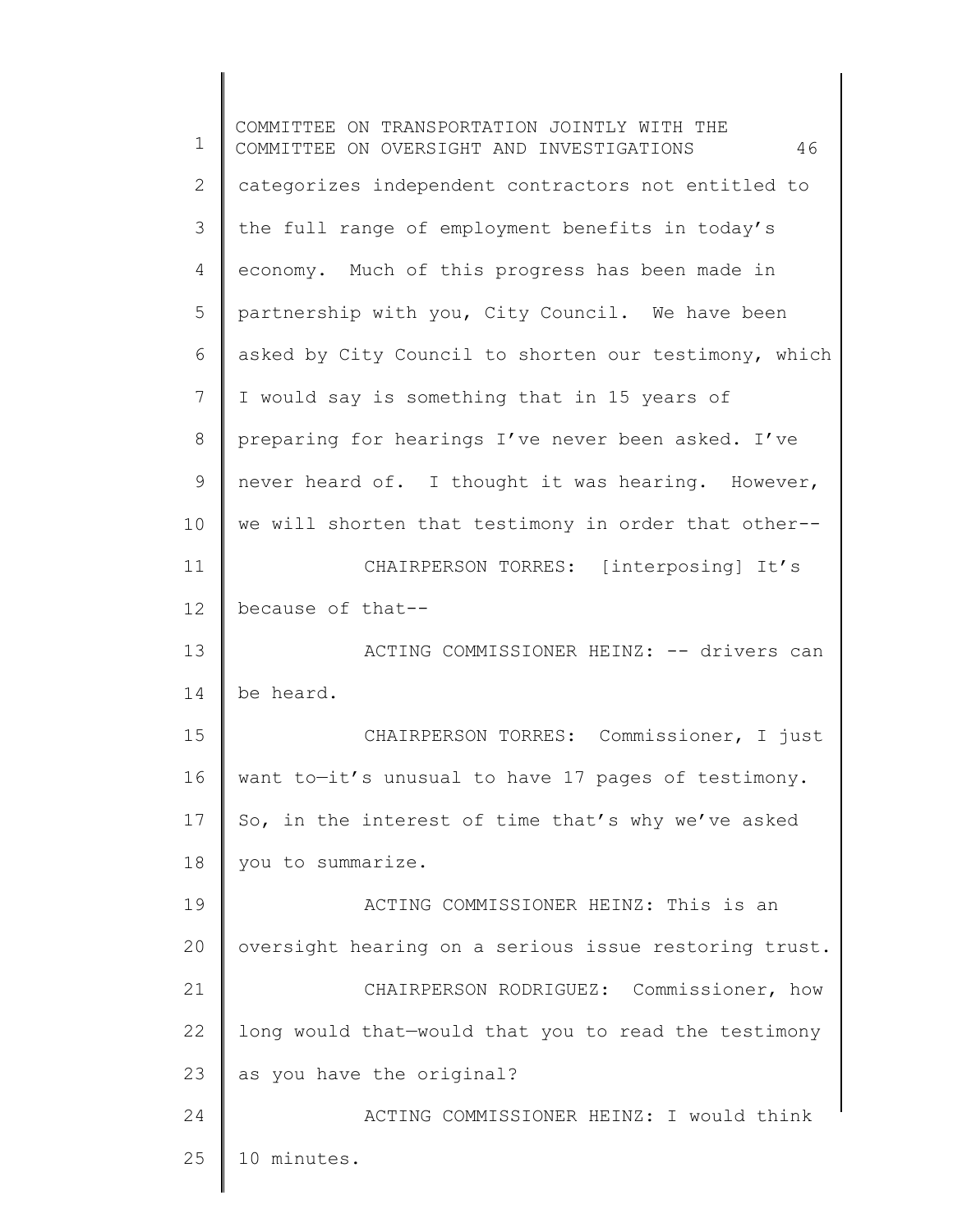1 2 3 4 5 6 7 8 9 10 11 12 13 14 15 16 17 18 19 20 21 22 23 24 25 COMMITTEE ON TRANSPORTATION JOINTLY WITH THE COMMITTEE ON OVERSIGHT AND INVESTIGATIONS 47 CHAIRPERSON RODRIGUEZ: Okay, read it. ACTING COMMISSIONER HEINZ: Much of the progress that we have made to help drivers has been a direct result of the partnership between the administration and the City Council. Under the Charter, the City Council obviously has an oversight role over all city agencies including the TLC, but to a greater extent and with many other agencies the Council's relationship with TLC is larger than just oversight. Council plays an important role in setting the agencies' regulatory priorities. TLC has nine commissioners appointed by the Mayor, with the advice and consent of the Council. One of them serves as Chair. Of these nine, the City Council has a direct role in the appointment of five commissioners. In other words, the majority of the Commission each of whom resides in one of the city's five boroughs and must have the support of the Borough Delegation before nomination by the Mayor and confirmation by the Council. We regulate the industry through rule making, which we do at regular meetings according to the Citywide Administrative Procedure Act. The Council also regulates the industry by Local Law and you have often required us to not only set up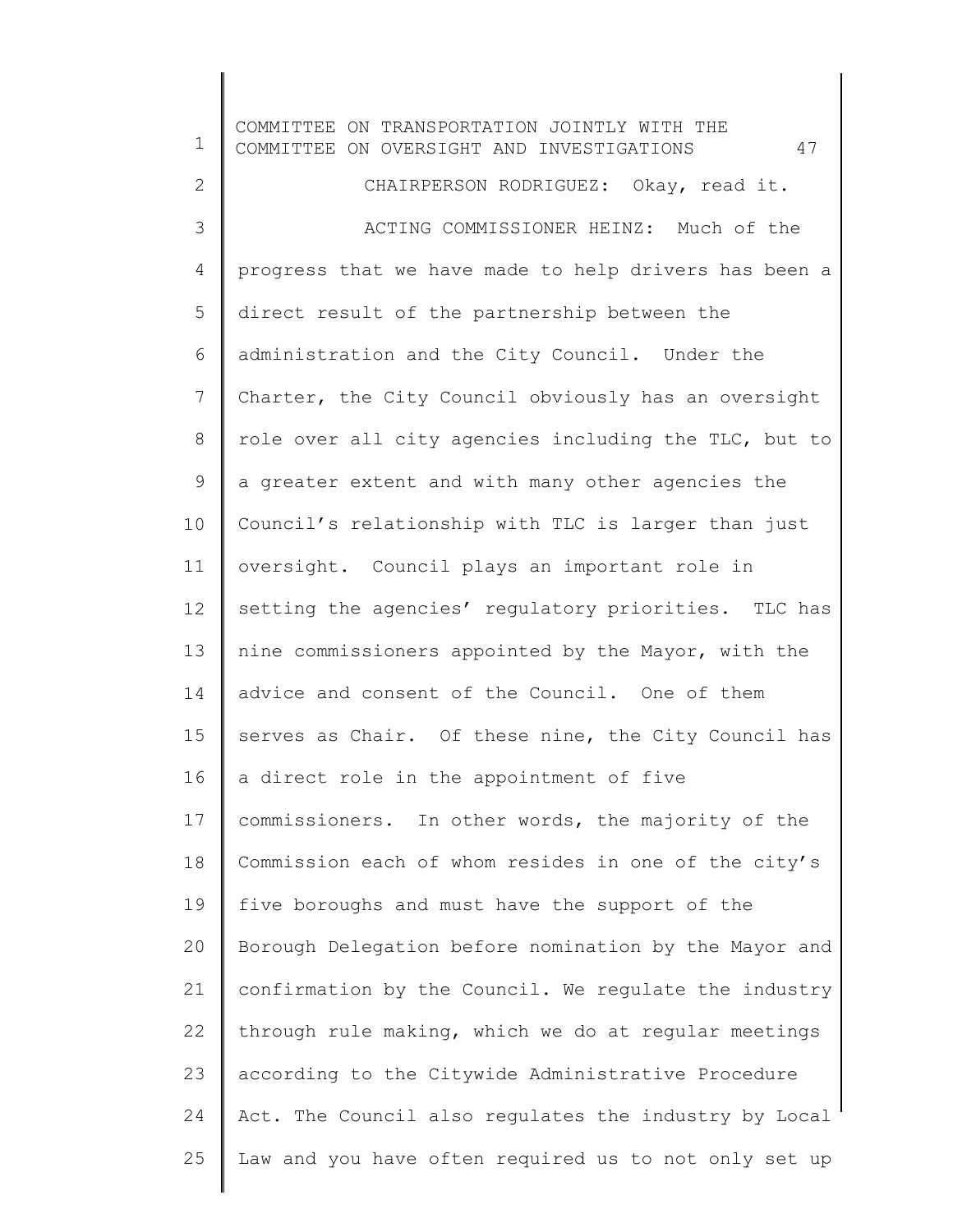1 2 3 4 5 6 7 8 9 10 11 12 13 14 15 16 17 18 19 20 21 22 23 24 25 COMMITTEE ON TRANSPORTATION JOINTLY WITH THE COMMITTEE ON OVERSIGHT AND INVESTIGATIONS 48 priorities, but you've often required us to do specific rulemaking. In this way, the Council has created specific categories. You've set penalties for violations—violations of these, and you've authorized the sale of Medallions at times. The Council has also ordered studies in task forces to address and measure issues it finds to have a critical impact on the city's for-hire industries. In the past year the Council has required us to set up an Office of inclusion, which we've done to offer driver assistance services, which we did, and which we have deepened to study the impact of the for-hire vehicle industry on congestion and driver income citywide and to come up with solutions for that, which we've done. So during regular hearings through legislation and in meetings with individual members, the Council has always made clear to the TLC it's preferred priorities for this agency, and you let us know when you think that we've got something wrong. But our TLC Regulatory authority does have limits. We write license and regulate Medallion owners. We do not regulate the lending industry including banks and credit units who wrote, refinanced, and hold Medallion loans. We do regulate persons and entities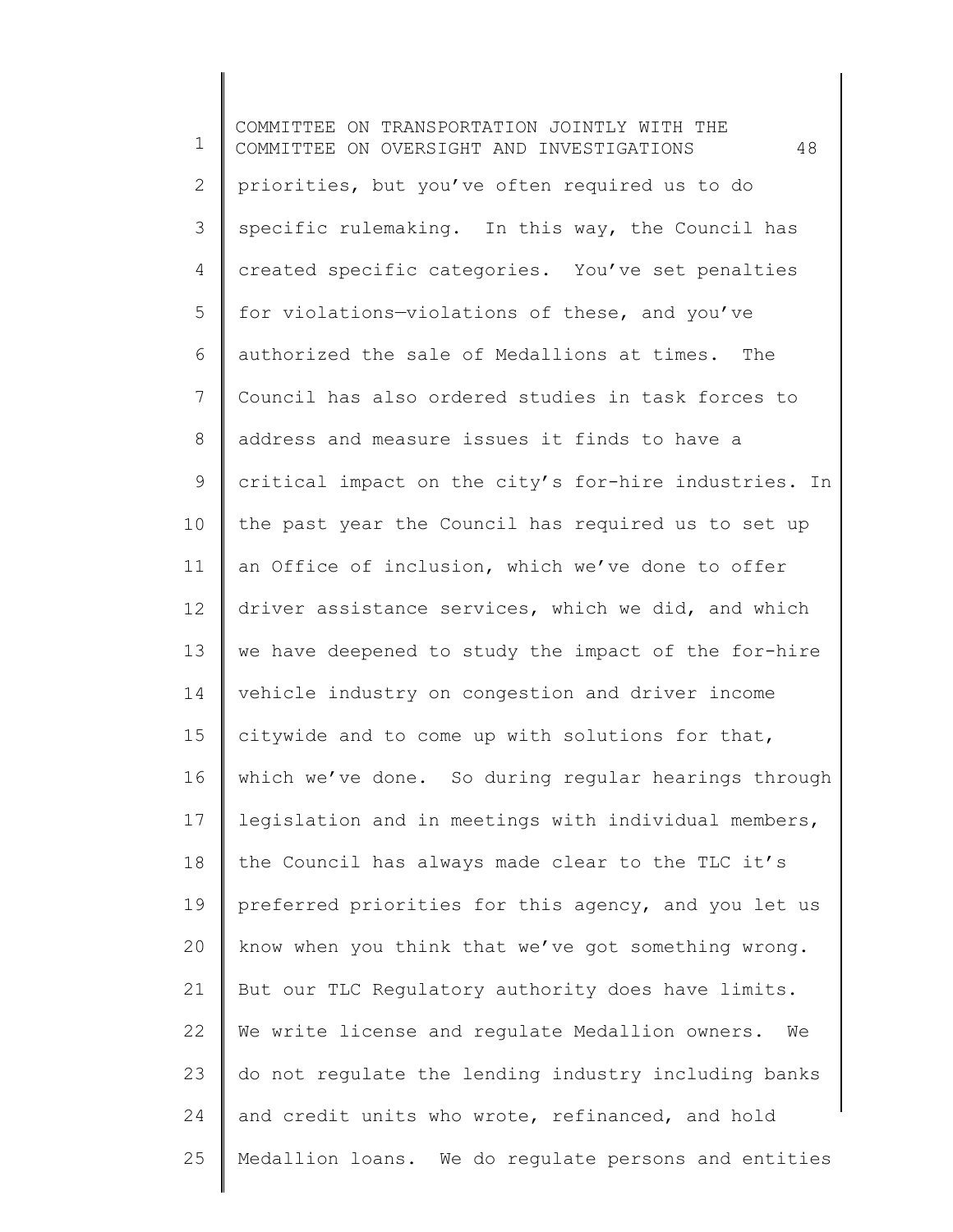1 2 3 4 5 6 7 8 9 10 11 12 13 14 15 16 17 18 19 20 21 22 23 24 25 COMMITTEE ON TRANSPORTATION JOINTLY WITH THE COMMITTEE ON OVERSIGHT AND INVESTIGATIONS 49 have played a role in connecting buyers with Medallion sellers and, therefore, under Mayor de Blasio's direction TLC and Department of Finance and the Department of Consumer Affairs have undertaken a 45-day review to under—to evaluate the role that brokers played in the Medallion crisis to identify the brokers' conduct and to consider new, more stringent regulations that can identify and prevent potential conflicts that may put Medallion buyers and sellers at a disadvantage. The TLC now licenses over 205,000 drivers and 135,000 vehicles who safely and reliably transport over a million passengers a day. The Taxi Medallion, as Ms. Desai said, was create in 1937 by the Haas Act. It conveys exclusive the right to pick up street hails throughout the five boroughs. The city—the Haas Act set the number of allowable taxi licenses when it created the Medallion system. It also allowed for the transfer of Medallion between owners, and this transferability combined with the limit on the overall number of Medallions is core to the market value of the Medallion. The city may auction up new Medallions only after State or City Council authorization. For many years the number of Medallions has remained consistent at 11,787, but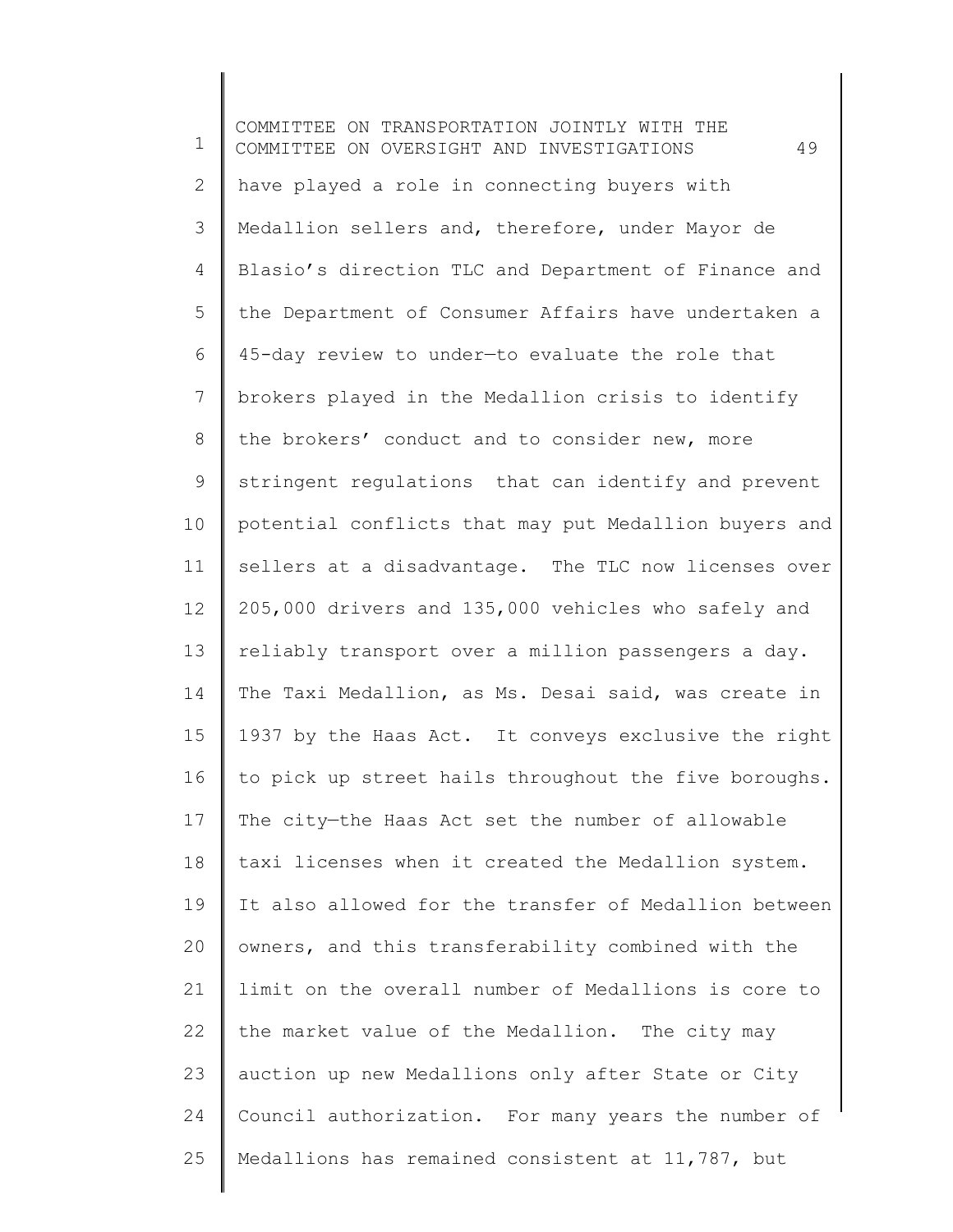1 2 3 4 5 6 7 8 9 10 11 12 13 14 15 16 17 18 19 20 21 22 23 24 25 COMMITTEE ON TRANSPORTATION JOINTLY WITH THE COMMITTEE ON OVERSIGHT AND INVESTIGATIONS 50 since 1996 when the Council approved the first modern option the 400 new Medallion licenses, these sales have raised the number—raised the number of licenses to 12,000. Through subsequent auctions that number has increased and today the number is 13,587. That most increase came about as a result of the 2012 Hail Law. The Hail Law was the state law that was done in response findings that the existing taxi cab system in New York City did not have sufficient capacity to serve citywide and did not have a sufficient number of wheelchairs accessible vehicles. At the time, there were 233 wheelchair accessible vehicles. Today there are ten times that many. So, those options were scheduled. They did occur. They occurred in 2013 and the early parts of 2014. Although by 2014 Uber, Lyft and Juno had begun operating in New York City, the app's initial growth was, in fact, slow until around 2015. While the TLC lacked the authority to limit the number of for-hire vehicle licenses they have always operated subject to the city's for-hire vehicle licenses, and I really want to underline this because this is something we as an agency and we as Council and the Administration and we as a city should be incredibly proud of. Unlike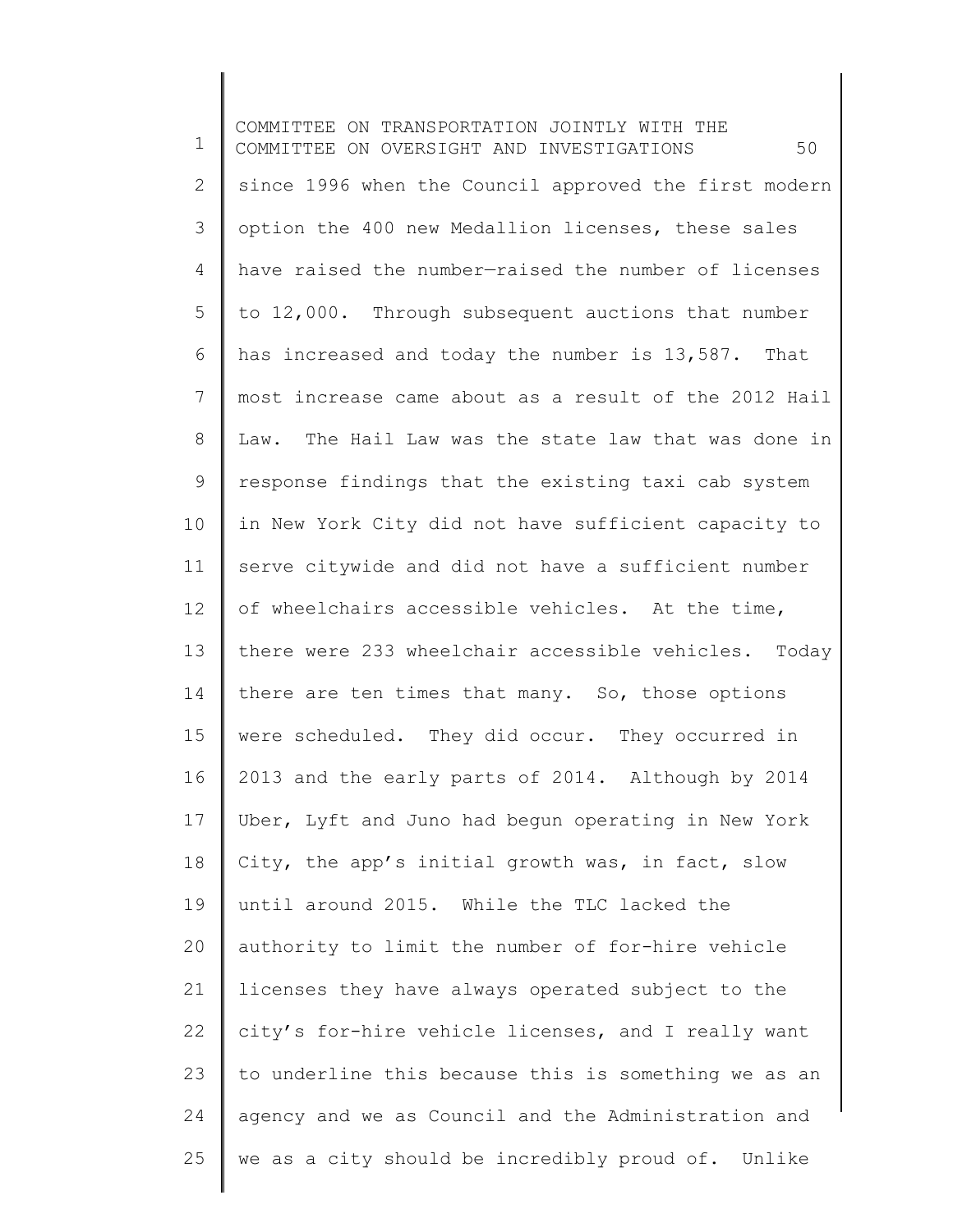1 2 3 4 5 6 7 8 9 10 11 12 13 14 15 16 17 18 19 20 21 22 23 24 25 COMMITTEE ON TRANSPORTATION JOINTLY WITH THE COMMITTEE ON OVERSIGHT AND INVESTIGATIONS 51 any other city we strongly and strictly regulate the app companies here. This has taken time. Over the years we have got to a point where we require more data on—on trips and fare payment than any other city not just in the country, any other city in the world. We require the app companies to pay an actual living income to their drivers. This is 85,000 drivers. This was done in partnership with City Council through Councilman Lander's legislation last year. You required us to study. You required us to rule make. We did both. We did and now app drivers, 85,000 of our TLC drivers have earned at least \$172,000 in—in extra money. This is not done anywhere else not just in the country, nowhere else in the world. We heard often from the Medallion industry, we heard at TLC the Administration heard and I know you heard at City Council we heard often that it wasn't fair that the apps had different rules than the wheelchair—rather than the Yellow industry. So, we've looked at those rules. In many instance we have even and—and made uniform those requirements. We've done that through rule. You've done that through Local Law. We've worked together on doing that so that the one big thing we heard was the app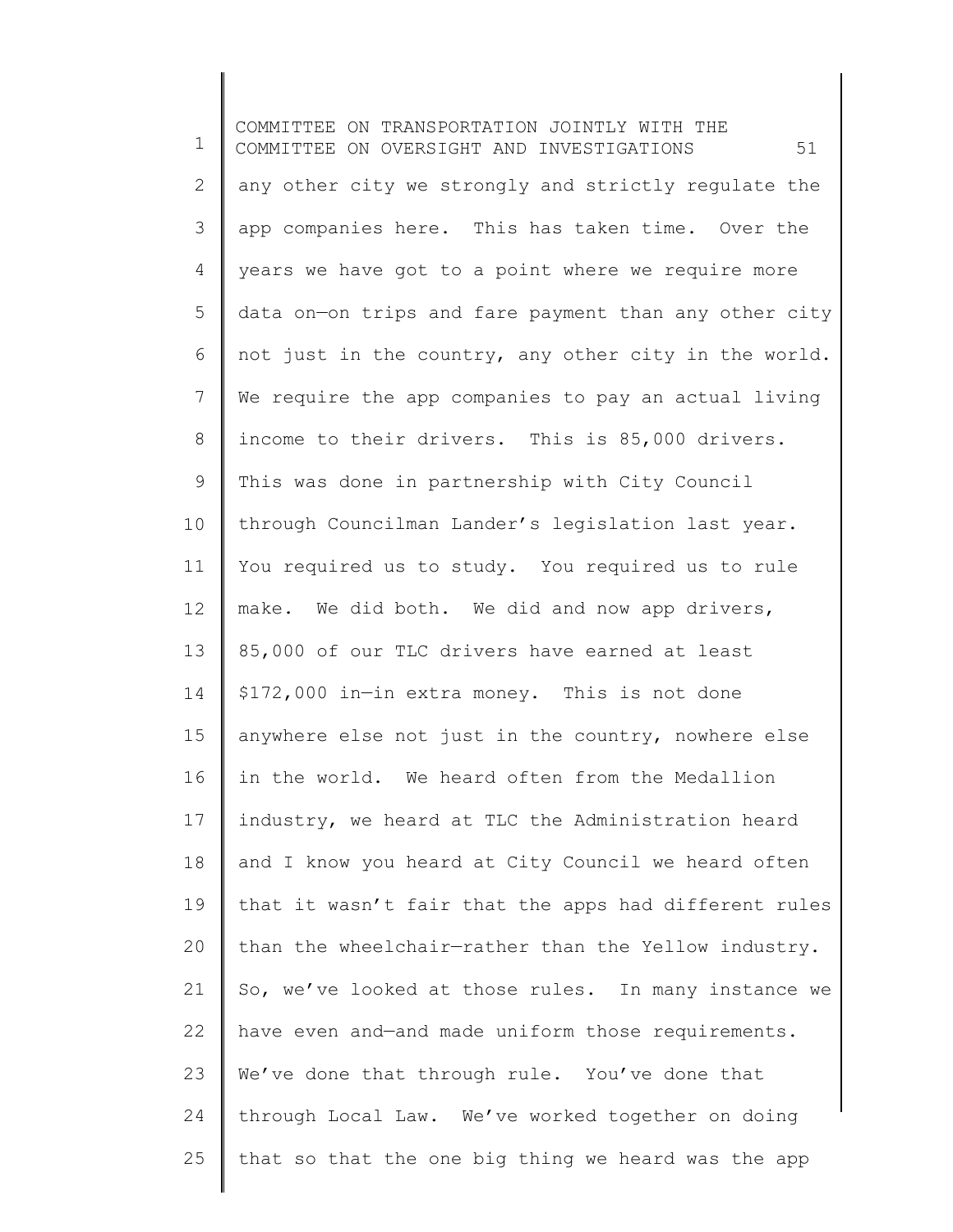1 2 3 4 5 6 7 8 9 10 11 12 13 14 15 16 17 18 19 20 21 22 23 24 25 COMMITTEE ON TRANSPORTATION JOINTLY WITH THE COMMITTEE ON OVERSIGHT AND INVESTIGATIONS 52 companies don't have to provide wheelchair-accessible service and we do. We agreed it wasn't fair for one sector to have that responsibility and for one sector, which had grown tremendously to over 80,000 vehicle to not have that responsibility. So, in fact, we imposed that requirement. We heard often from the Yellow industry that it wasn't fair, and it wasn't right, but there was no limit on the number of for-hire vehicle licenses for the app companies to grow and grow and grow, and I know you heard that as well. In 2015, we almost got there. We didn't get there. That legislation didn't happen, but it did happen in 2018. So, we've done that together. So, I think, in fact, the TLC has made incredible progress and has done—taken many concrete apps that are designed to even the playing field to make sure that all sectors are carrying their burden equally. So, the increase in competition from the apps was not the sole cause of the Medallion values decline, but the eventful steep decline in the Yellow Taxi trips has resulted in real economic loss as we heard earlier and has impacted Medallion owners' ability to make loan payments and to support the families, and sub fare—fare box data demonstrates this when you look at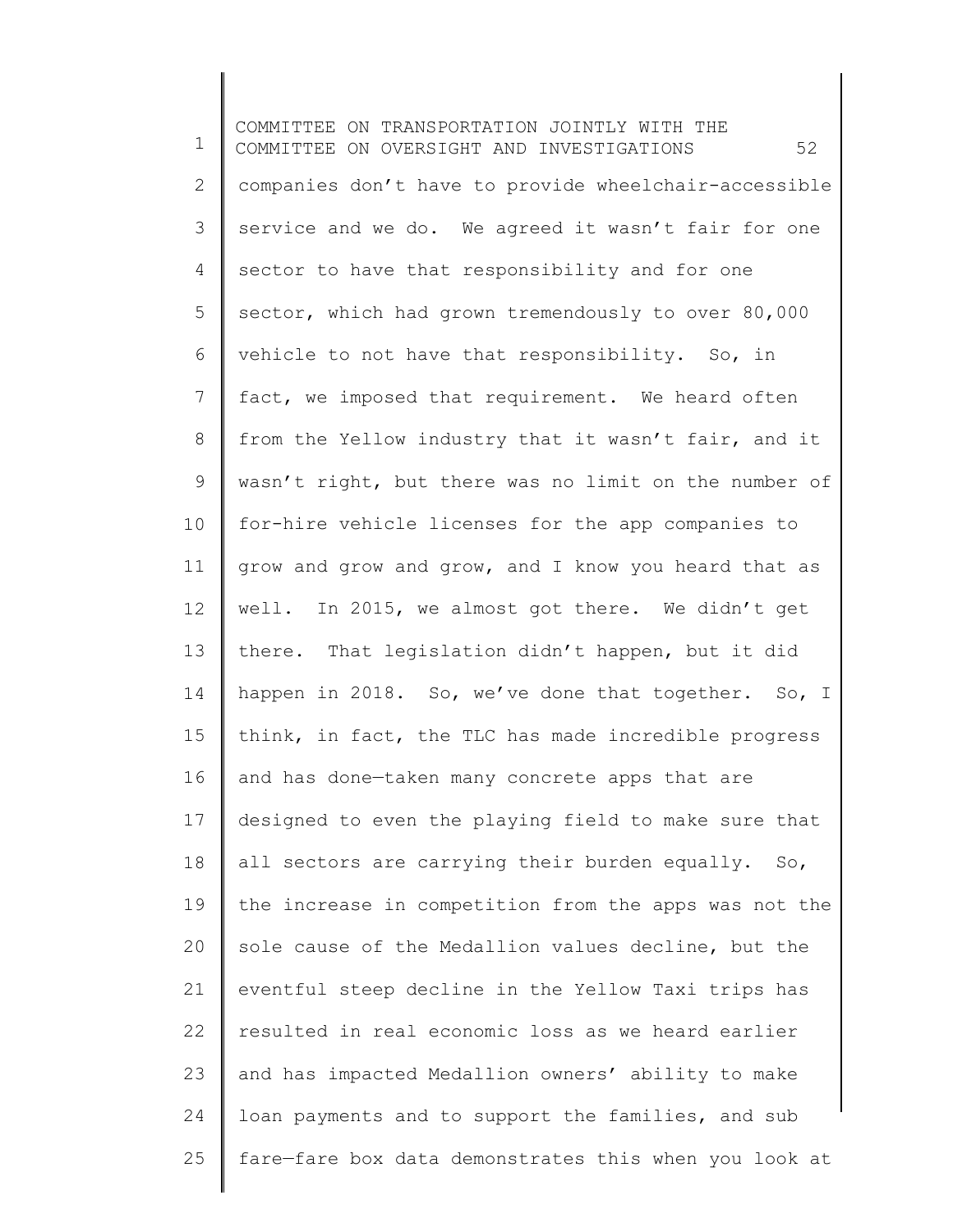1 2 3 4 5 6 7 8 9 10 11 12 13 14 15 16 17 18 19 20 21 22 23 24 25 COMMITTEE ON TRANSPORTATION JOINTLY WITH THE COMMITTEE ON OVERSIGHT AND INVESTIGATIONS 53 the revenue a driver takes home excluding taxes and fees, the decline per cab is significant, and it's well over the 10% that has been reported as Ms. Desai said. This decline is only part of the story for Medallion owners. Not only have they lost passengers when they're driving their cab, they've also lost lease income of second and third shift drivers who previously leased cabs during those times when the owners and drivers were not work. In evaluating how this crisis occurred, and what more might have been done to help the traditional for-hire industries, it is important to look at the role of TLC, but it is also important as—as the witnesses before me have testified to look at the role of the large Medallion owners who impacted the market, the banks and the credit unions who financed and refinanced Taxi Medallions and the financial regulatory agencies with oversight of those institutions. Medallions sold at auction do represent a portion of all Medallions purchases, but as mentioned previously, because the Haas Act made Medallions meaning that they're an asset that could be bought and sold, there was created a secondary market for Medallions. The purchase price of these private sales, as you know,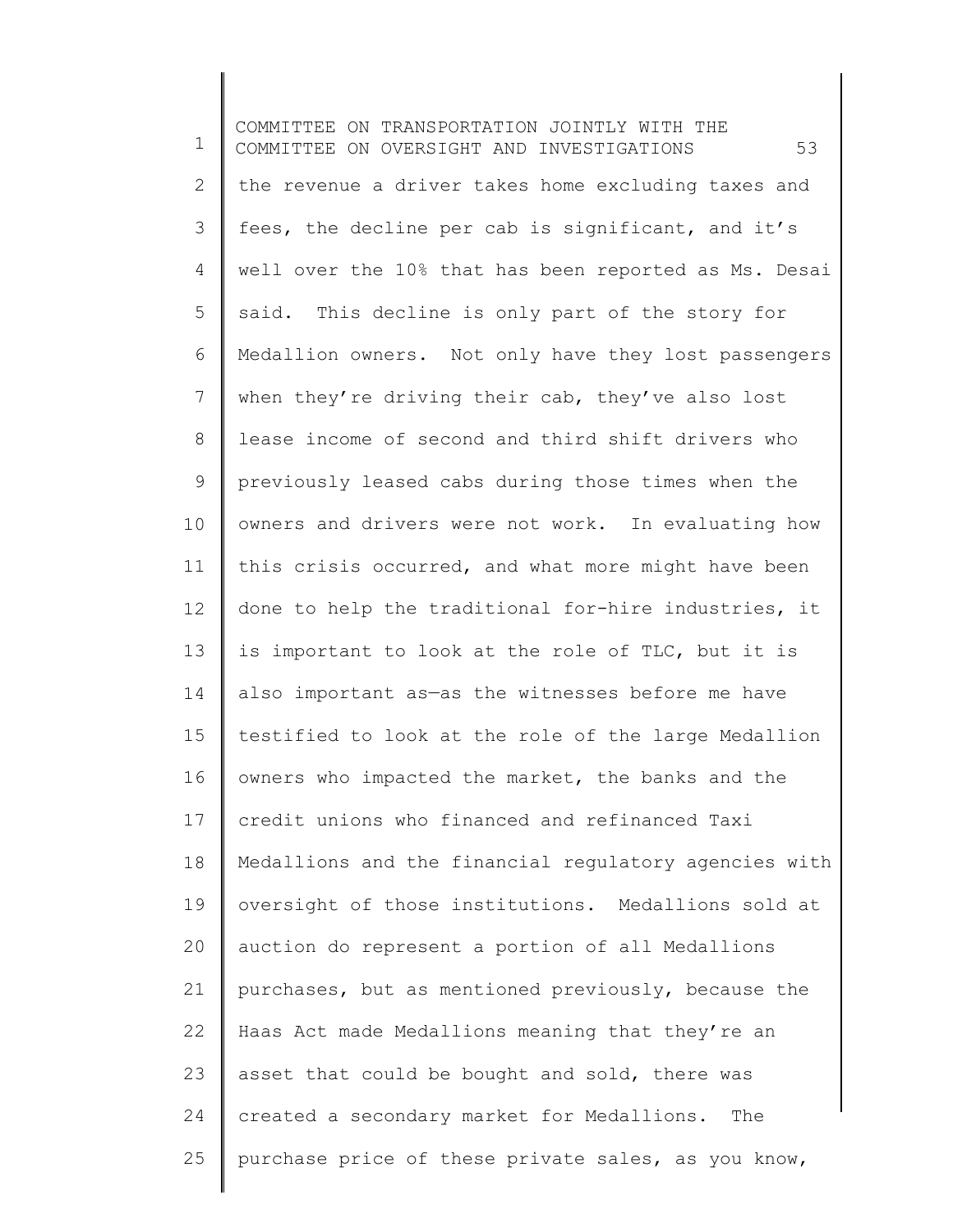1 2 3 4 5 6 7 8 9 10 11 12 13 14 15 16 17 18 19 20 21 22 23 24 25 COMMITTEE ON TRANSPORTATION JOINTLY WITH THE COMMITTEE ON OVERSIGHT AND INVESTIGATIONS 54 is subject to a city transfer tax, which is now .5%. TLC is the agency that reviews and approves the transfer of Medallions from one owner entity to another whether that is by auction or the secondary market, and this review consists of review of several documents including information about the person or persons who are buying the Medallion, whether they're a human, whether they are officers, shareholders , partners or members. The purchasing party is subject to a criminal background check. All parties to the transaction the person who is selling, they're also a licensee. They have also been submitted to a criminal background check. What receive is a commitment letter, which demonstrates that the purchaser has the funding necessary that is a loan to sell. What we have never received are the actual loan documents that go into that purchase. We don't—we don't look—we don't have the documents that a bank or credit union had before it before when it determined to make that loan. The power to oversee that lending institutions in a set role—rules for evaluating those to make loans for the terms of those loans or terms of those—sorry. In order to make rules for the—-or the terms of those loans, guys (sic) would stay in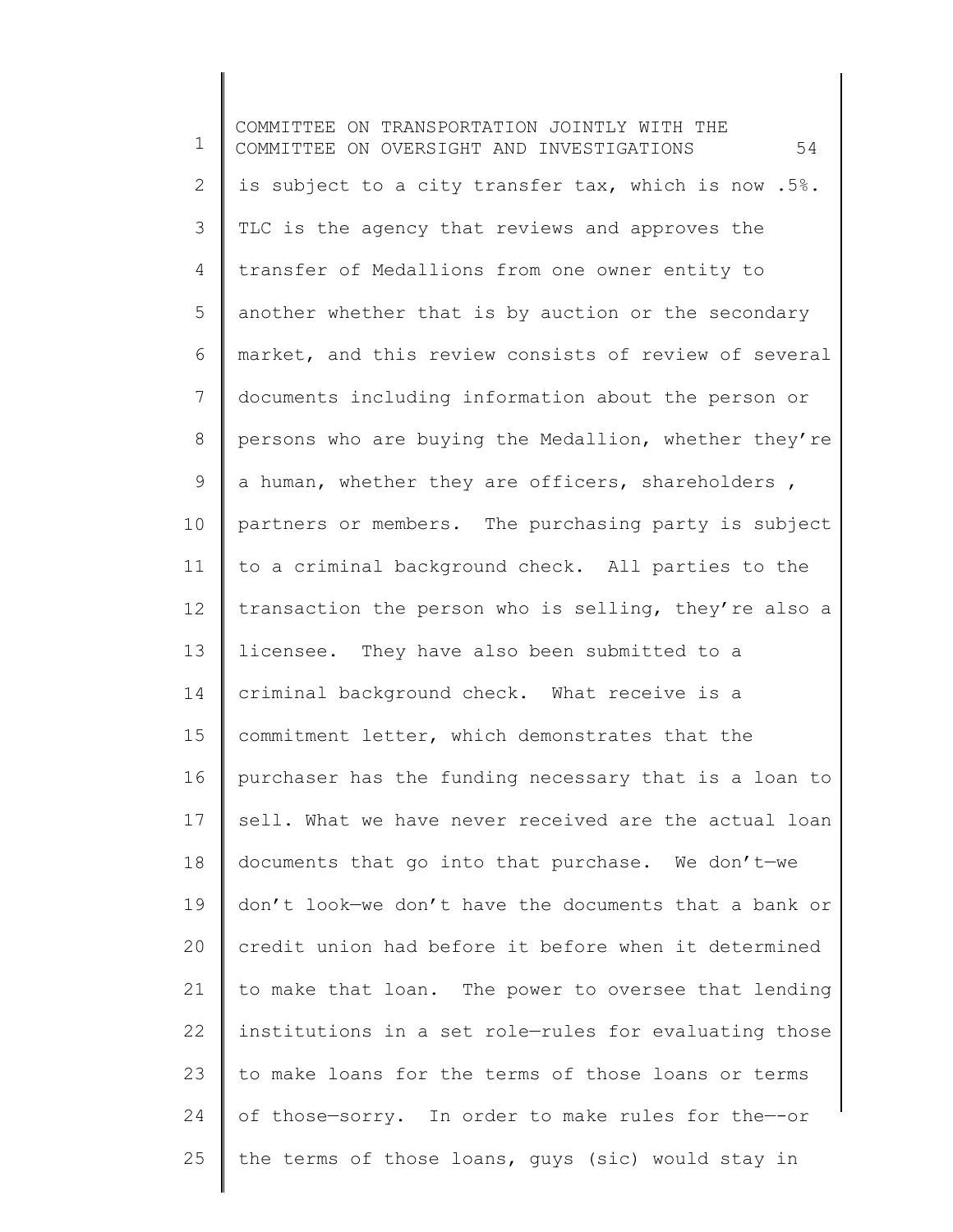1 2 3 4 5 6 7 8 9 10 11 12 13 14 15 16 17 18 19 20 21 22 23 24 25 COMMITTEE ON TRANSPORTATION JOINTLY WITH THE COMMITTEE ON OVERSIGHT AND INVESTIGATIONS 55 federal agencies. First the New York State Department of Financial Services, as was earlier testified is a primary regulator for all state licensed and state charter banks, credit unions and large bankers and brokers. All mortgage loan services doing business in New York must be registered and licensed. They—that department investigates and prosecutes fraud and they work with law enforcement and other regulatory agencies. Another government entity with regulatory oversight o the banks that held Medallions loans was the Federal Deposit Insurance Corporation or FDIC an independent federal agency that ensures deposits in U.S. banks. In order to minimize lawsuits for the Insurance Fund the FDIC accedes dominance (sic) and supervises the process of all FDIC insurance financial institutions for safety soundness. The deregulator with the most power over Taxi Medallions loans and the only regulator that direct—directly impacting the financial scalability of many drivers today is the National Credit Union Administration or the NCUA. This is an independent federal agency created by Congress to regulate, charter and supervise federal credit unions. At the height of the Medallions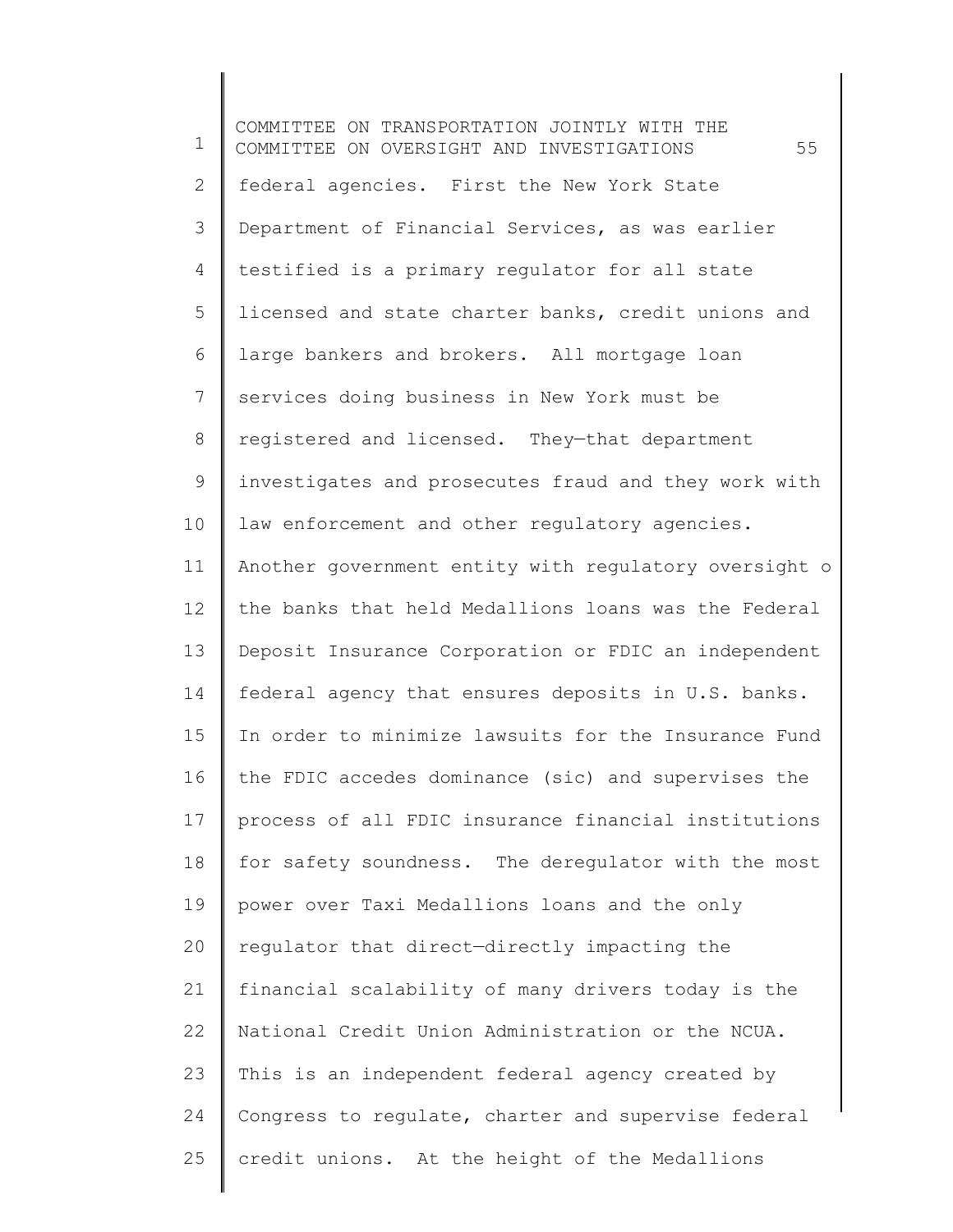1 2 3 4 5 6 7 8 9 10 11 12 13 14 15 16 17 18 19 20 21 22 23 24 25 COMMITTEE ON TRANSPORTATION JOINTLY WITH THE COMMITTEE ON OVERSIGHT AND INVESTIGATIONS 56 crisis credit unions held New York City Taxi Medallions loans valued in excess over \$2.5 billion. After the failure of three credit unions heavily concentrated in the Taxi Medallion loans, Melrose Credit Union, Lomto Federal Credit Union, and Bay Ridge Federal Credit Union the NCUA Office of Inspector General reviewed the actions of these institutions, their boards and the NCUA's own regulators to determine the cause of the credit unions' failure and the resulting estimated 7--\$765.5 million loss to the National Credit Union Share Insurance Fund, and also to assess the supervision by the NCUA of the credit unions. In March of 2019, the NCUA self-audit report found that the credit unions failed due to deeply flawed lending practices, weak board oversight, and risky management decisions. The report found that credit unions often fail to do even the most basic analysis of borrowers' ability to repay the loan. These lending practices impacted not only purchasers, but all Medallions owners. Set up the short-term balloon loans, borrowers were required to go to their lenders each time the loan became fully due typically after three years to refinance these loans for another term. At each refinancing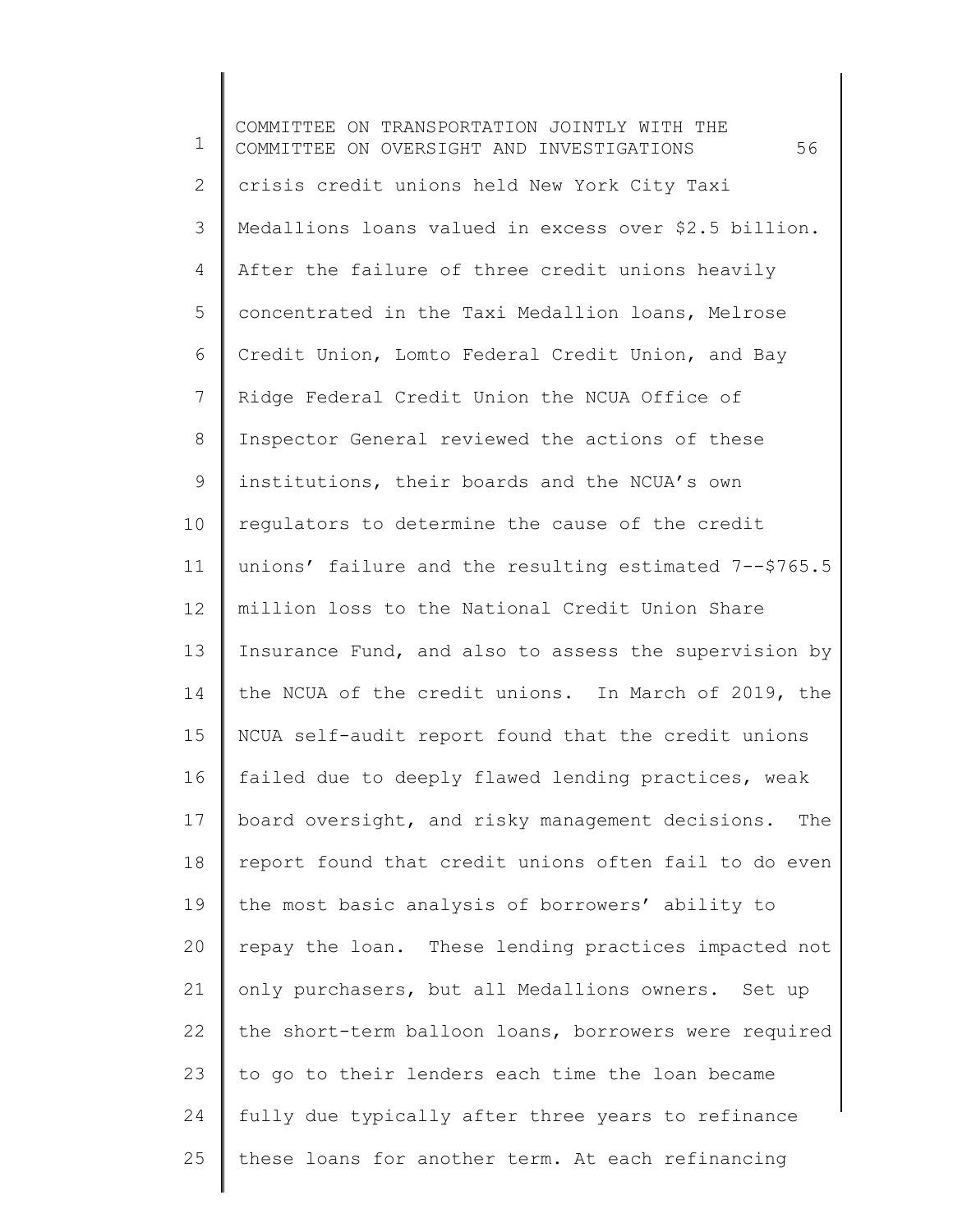1 2 3 4 5 6 7 8 9 10 11 12 13 14 15 16 17 18 19 20 21 22 23 24 25 COMMITTEE ON TRANSPORTATION JOINTLY WITH THE COMMITTEE ON OVERSIGHT AND INVESTIGATIONS 57 borrowers were made aware of the current value of their Medallion on the market, and they were informed that they could borrow against the equity in their Medallion. In other words I believe that they were encouraged to cash out of their loans, and to receive immediate funds, which were, of course, added on top of the principal they already owed, and were subject then to a new interest rate. So, the growing value of the Medallion led many hard working families to borrow against the equity in their Medallion to purchase a home for their family and to put their kids through college. However, the result is that today many owners we speak to regardless of when they purchased their Medallion at what price owe as much \$600,000 and in some cases more. Although loan examiners for the NCUA documented these unsound lending practices. The credit unions refused to address the examiners' concerns. The reasons for inaction were varied, but one fact from the report to me I think illustrates the larger problem. After a law firm was hired to perform an internal investigation, they determined that the CEO of Melrose Credit Union had authorized spending of over \$1.3 million of Credit Union funds on sports tickets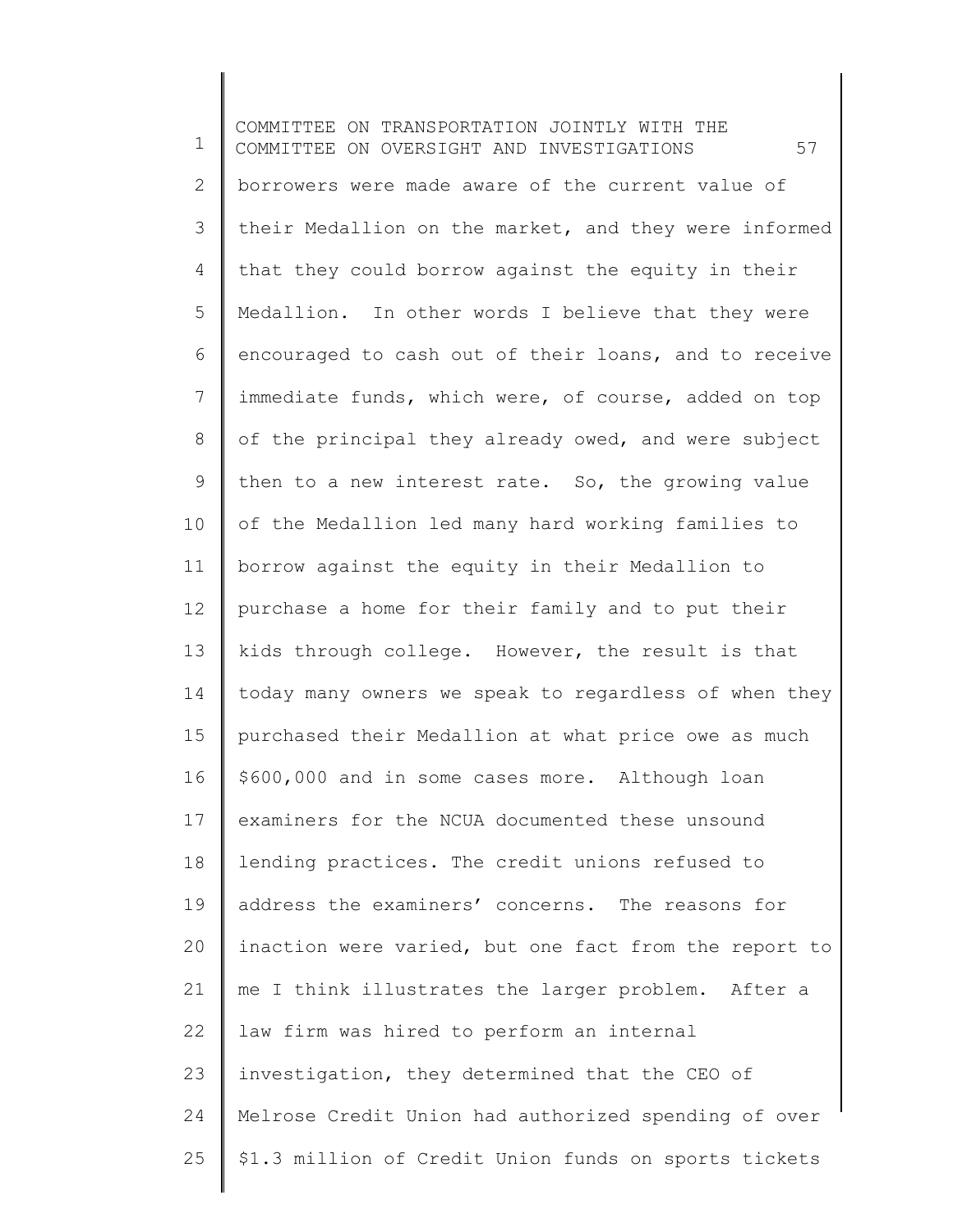1 2 3 4 5 6 7 8 9 10 11 12 13 14 15 16 17 18 19 20 21 22 23 24 25 COMMITTEE ON TRANSPORTATION JOINTLY WITH THE COMMITTEE ON OVERSIGHT AND INVESTIGATIONS 58 for his friends and family over a five-year period. Most troubling, however, were the finding s the audit related to the NCUA's inaction in response to loan examiners' findings. That audit revealed that NUCA was available to unsound lending practices as far back as October of 2011. However, they took no action until April 2014 only after the Medallions market began showing signs of weakness when it released the supervisory letter, which it was—it was intended to establish a consistent framework for the examination and supervision that field staff used to review loans secured by Taxi Medallions, but instead of calling for the lending institutions to work with borrowers to right size loans to appropriate balances that could be supported by their income, the guidance called for the opposite. Specifically, NCUA instructed the lending institutions to shorten their amortization period if industry volatility was evident or expected. For Medallion owners and drivers this meant that as the value of Medallions began to fall, the NCUA directed vendors to shorten the amortization schedule, therefore, increasing drivers' monthly loan payments. The NCUA is particularly important here because it serves not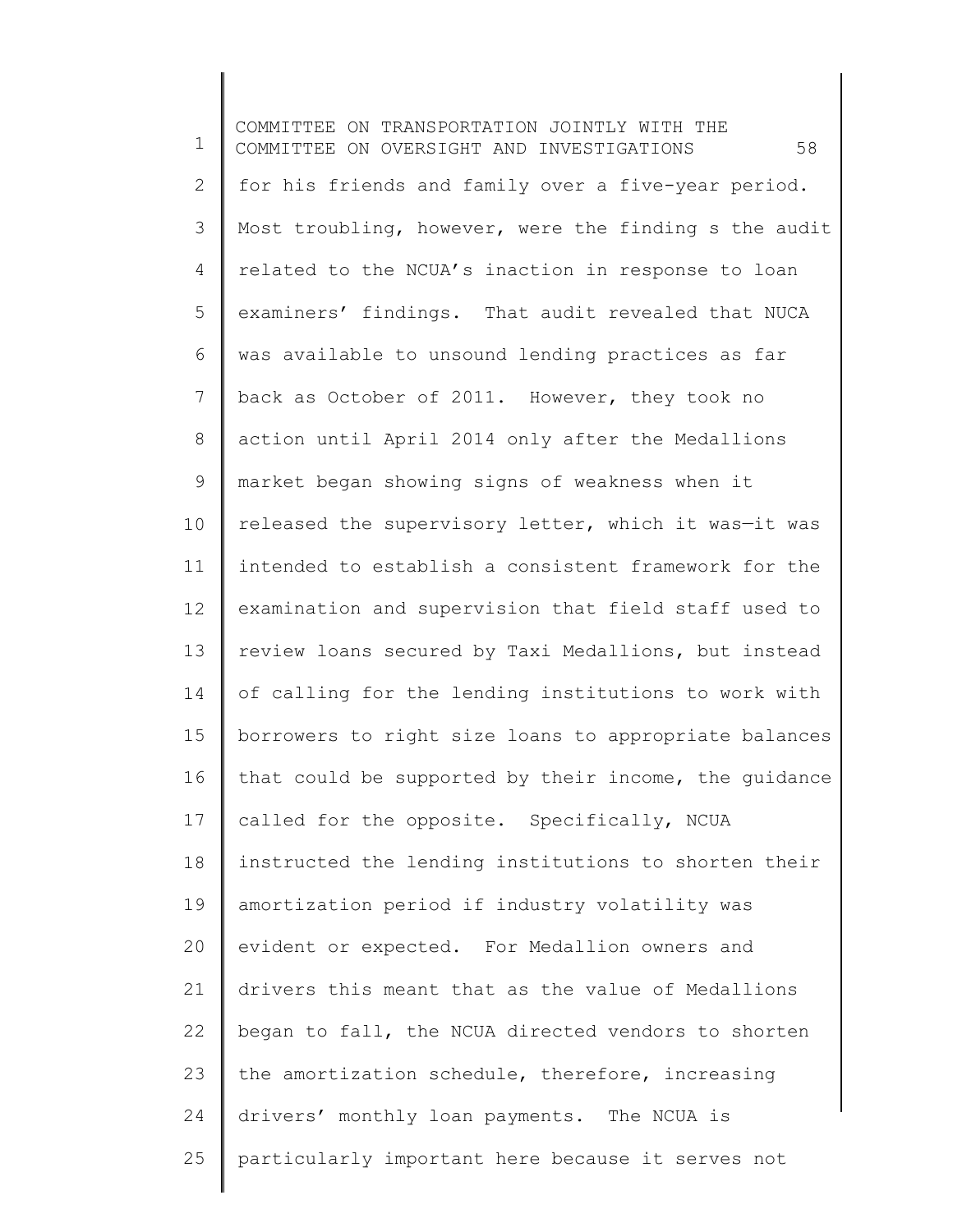1 2 3 4 5 6 7 8 9 10 11 12 13 14 15 16 17 18 19 20 21 22 23 24 25 COMMITTEE ON TRANSPORTATION JOINTLY WITH THE COMMITTEE ON OVERSIGHT AND INVESTIGATIONS 59 only as the regulator after having taking over several of the credit unions active in Medallion loaning, but also as the direct lender. Today, in fact, the NCUA is almost certainly the holder of the largest number of Medallion loans, and thus it is the NCUA that is deciding whether or not to provide financial relief to many of our drivers. Based on our outreach to drivers it is the institutions that are now controlled by them that have been the most aggressive with drivers during this challenging period. CHAIRPERSON RODRIGUEZ: We understand. Would you mind to summarize because you're like 20 minutes. ACTING COMMISSIONER HEINZ: Okay. So under former Commissioner Joshi and continuing today, the TLC has regularly with lenders as well as the NCUA to advocate for borrower relief. The TLC has on a regular basis raised the concern about Medallion loans and has urged Medallion loan lenders and the NCUA to write down the loans and to allow people to borrow in amounts and at rates that would allow them to continue to operate, and to make payments on right sized loans. I know that some lending institutions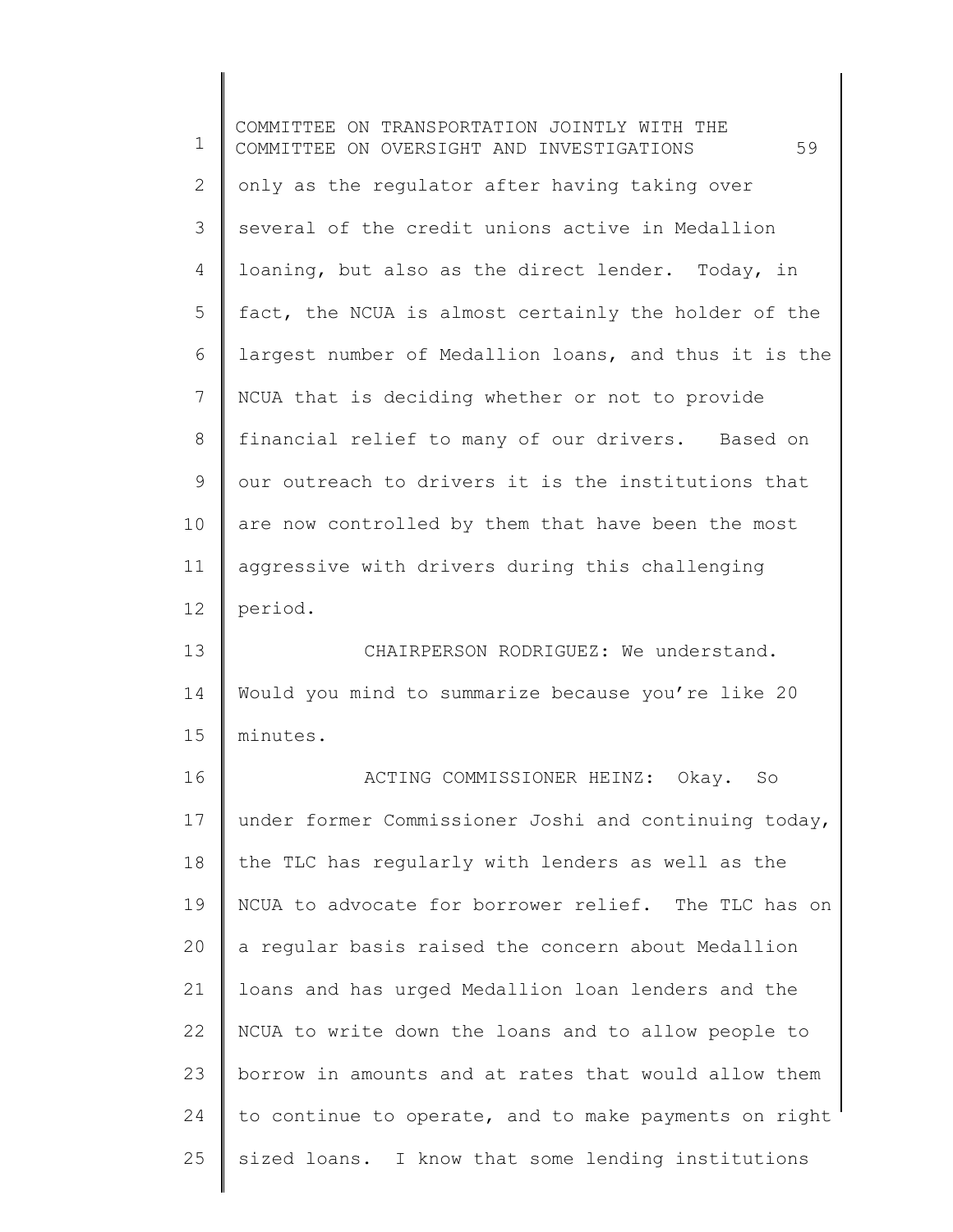1 2 3 4 5 6 7 8 9 10 11 12 13 14 15 16 17 18 19 20 21 22 23 24 25 COMMITTEE ON TRANSPORTATION JOINTLY WITH THE COMMITTEE ON OVERSIGHT AND INVESTIGATIONS 60 are beginning to modify those loans but our driver outreach tells that most have not received any relief and for those that are, often the relief does not go far enough. I hope that together we can continue to advocate for lenders to right size these loans and for the regulators to require that they take these steps if they refuse. Writing down loan principals to a level supported by the income a driver—a cab driver actually earns would provide immediate relief to drivers as well as stability to the Medallions industry. As I mentioned—as I mentioned in my written testimony, we have take several steps to address this, and I listed some of those steps earlier. I want to point out that the Mayor has also directed that the existing Driver Assistance Centers Services that were established by Local Law last year by City Council be expanded and located in a permanent driver assistance. So, in addition to that broker review, the Mayor has also—in addition to the broker review we're doing, we will have a permanent location for drivers to come in with access to the full range of city services with access to financial counseling including dedicated consumer credit professionals who will be there to help and to go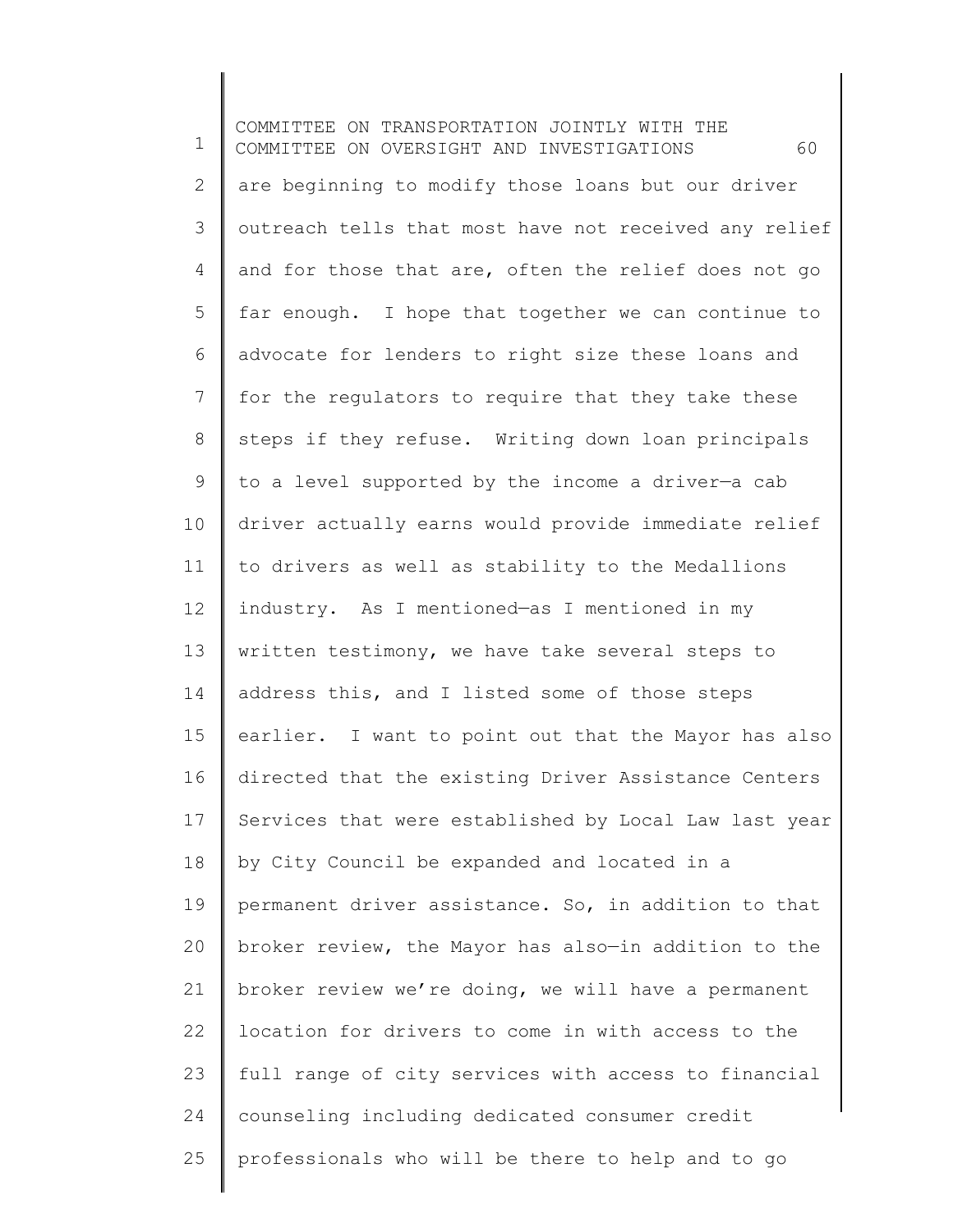1 2 3 4 5 6 7 8 9 10 11 12 13 14 15 16 17 18 19 20 21 22 23 24 25 COMMITTEE ON TRANSPORTATION JOINTLY WITH THE COMMITTEE ON OVERSIGHT AND INVESTIGATIONS 61 with them to the lenders and to help them advocate both right sizing the loans-the loan relief. We will also continue to make drivers aware of and make contacts to services that are available to them through other city programs. Yes, including Thrive, the mental health services program. Also, we'll have a dedicated staffer there from the Human Resources Administration who will make them—can make immediate connections to a range of benefits, city benefits that are available for people who are in economic or other types of pain. The Mayor has also-CHAIRPERSON RODRIGUEZ: [interposing] Well as long as you wrap-Bill-Bill, you need to wrap it up. ACTING COMMISSIONER HEIZEN: The Mayor has also directed that the TLC expand its capacityto conduct ongoing reviews of our licensees, and we intend to do that through a new Business Practices Accountability Unit. That unit's mission will be to protect TLC drivers, medallion owners and other licensees from dangerous and unfair industry practices by businesses that fall under TLC regulation. The Accountability Team will be tasked with increasing accountability and transparency and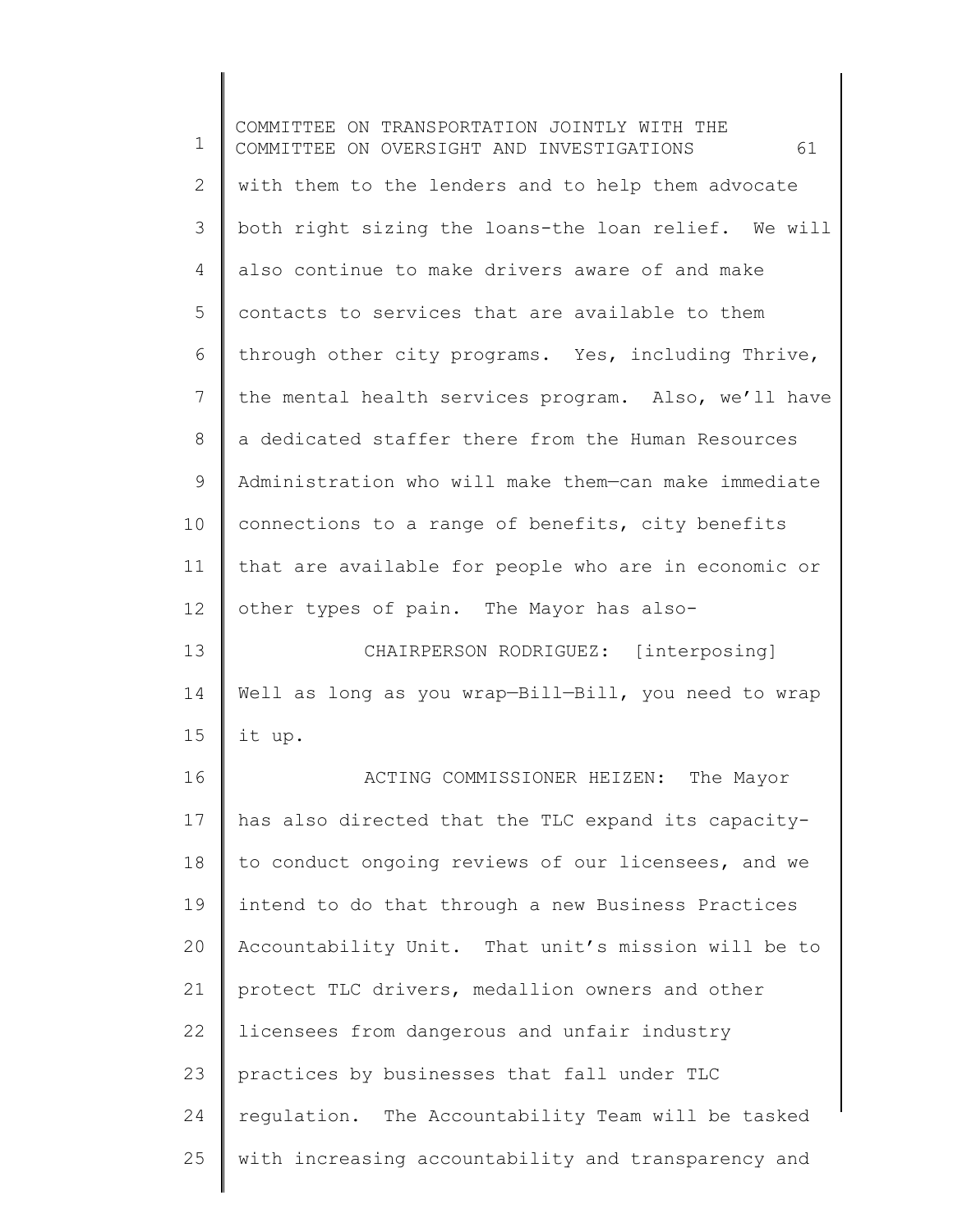1 2 3 4 5 6 7 8 9 10 11 12 13 14 15 16 17 18 19 20 21 22 23 24 25 COMMITTEE ON TRANSPORTATION JOINTLY WITH THE COMMITTEE ON OVERSIGHT AND INVESTIGATIONS 62 business practices in the for-hire transportation sector. To promote sound business practices the Accountability Unit will collaborate with agency partners to investigate violations of TLC rules, and relevant local stated of federal regulations. We will expand the 45-day study of worker practices to the other TLC licensed businesses, and undertake a comprehensive review of our existing rules governing those TLC licensed business conduct to identify areas where new requlations are needed to protect drivers. This will be fully incorporated into TLC's operations, and into the policy making and decision making process at the agency, and working with other divisions within TLC including Licensing, Prosecution and External Affairs. We will work on any necessary revisions to the Licensure Renewal process, and assist in investigation of any rule violations by TLC licensed businesses, and educating our drivers of their rights when working with the TLC Licensed business. You've asked me to summarize. I just want to say in summary, I want to thank you for the opportunity to appear today, and I just want to say that in answer to the question of what has TLC done, again, I think we have done a tremendous amount. We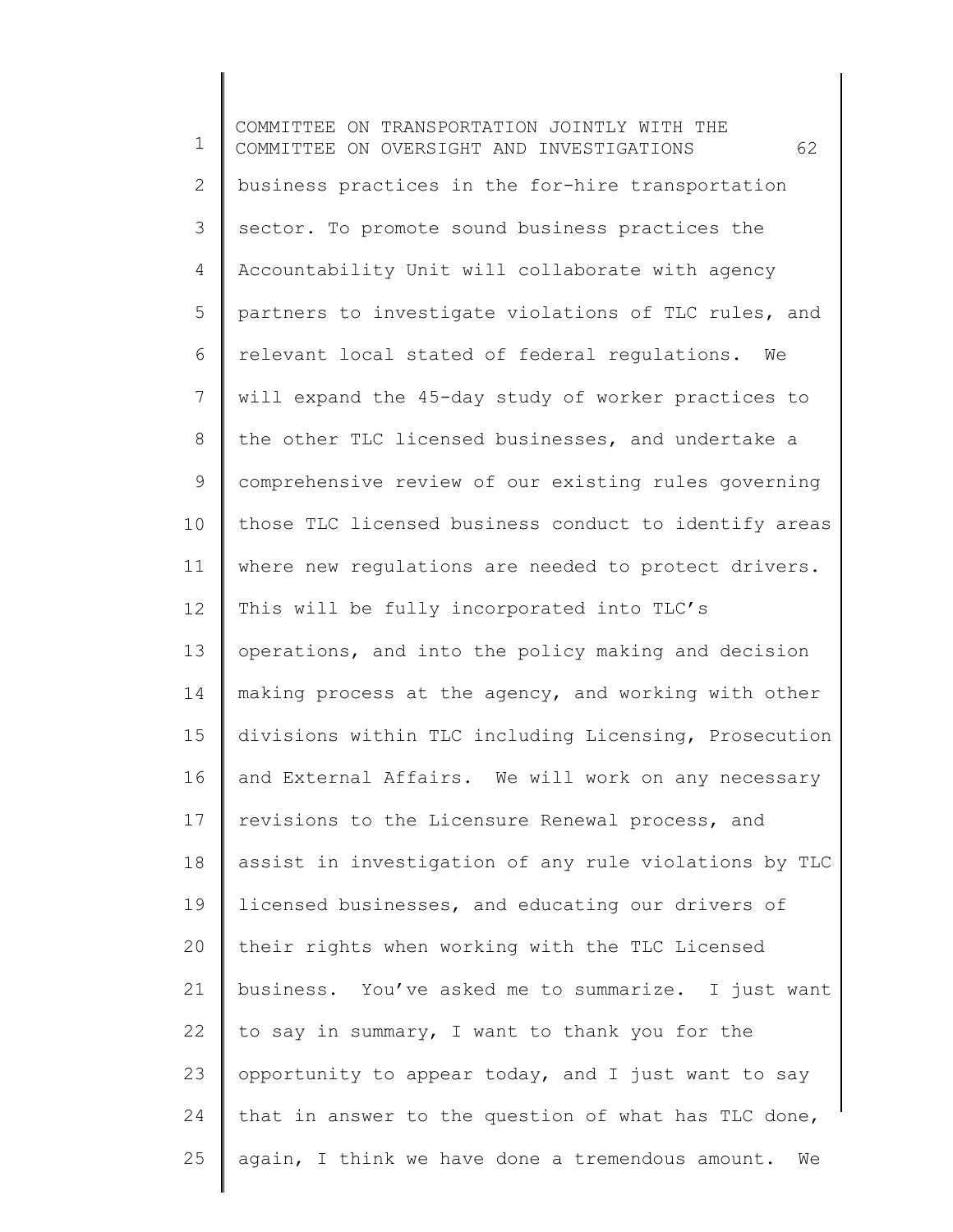1 2 3 4 5 6 7 8 9 10 11 12 13 14 15 16 17 18 19 20 21 22 23 24 25 COMMITTEE ON TRANSPORTATION JOINTLY WITH THE COMMITTEE ON OVERSIGHT AND INVESTIGATIONS 63 have reduced the taxes and fees on Medallions. We've just announced that we're waiving collection of the renewal fee. We've increased the amount of money available to wheelchair accessible Medallions owners and drivers. We've taken control of the streets back from the apps. We've made sure that the app companies bear their fair share of responsibilities. We've capped the number of for-hire vehicle license to allows us to study and determine what that number should be. We've subjected the app companies to income requirements that require them to pay 85,000 drivers a living income in this city. So, I think that in fact we have done a tremendous amount, and we've done a tremendous amount to level the playing field, and I believe that these are, as I said, shared victories with the City Council, and when I say 'we', I really mean we, and I think our work continues, but that does mean that we need to continue to work together. When I testified at the budget in May, Chair Dromm and Chair Rodriguez were very clear that they thought that there was—a leaf had been—a page had been turned from most of the unproductive actions of last year by a prior committee, and I take them at their word that they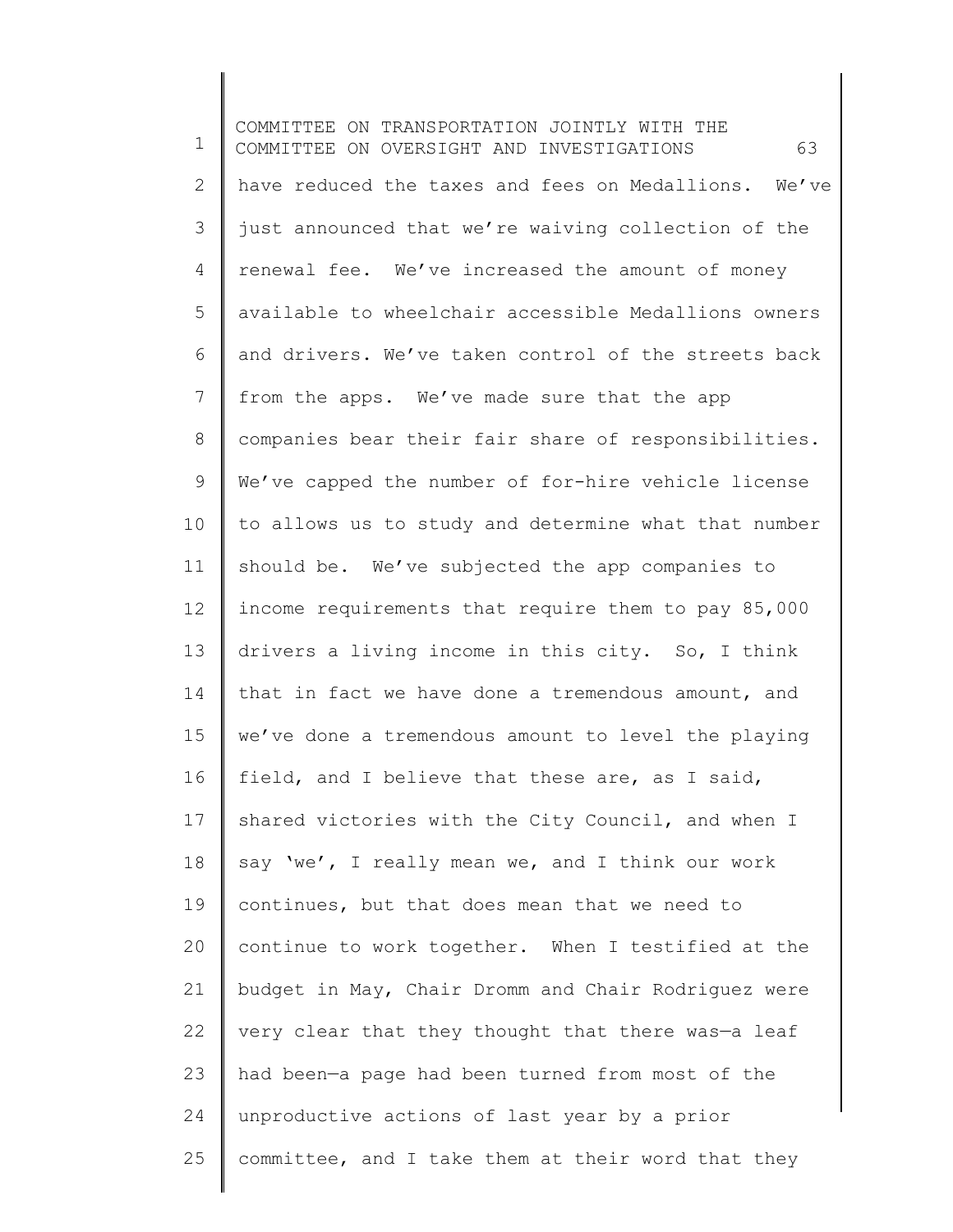1 2 3 4 5 6 7 8 9 10 11 12 13 14 15 16 17 18 19 20 21 22 23 24 25 COMMITTEE ON TRANSPORTATION JOINTLY WITH THE COMMITTEE ON OVERSIGHT AND INVESTIGATIONS 64 want to work together and I hope you know that we want to work together and I think we have always always been ready to work with City Council, and have worked with City Council. Thank you. CHAIRPERSON RODRIGUEZ: Thank you, and the questions about for this section we believe ourthe Co-chair Council Member Ritchie Torres was committed. He chairs the Oversight and Investigation Committee that have been working for months on this issue, but before I get into those questions I just want to highlighted that the way of how— SERGEANT-AT-ARMS: Folks, please silence your phones. CHAIRPERSON RODRIGUEZ: I will call TLC not to rush on the voting of rules. I think that I connected to the report. The report that was supposed to be due in August, a report that as the Chairman of the Committee of Transportation that I chair that was at TLC, I only get to see that report the evening before the announcement. So, I feel that in the spirit of working together with a type of report that is—that is the result that came out from a bill that we voted here at the Council, should deserve enough time for us to have any discussion before that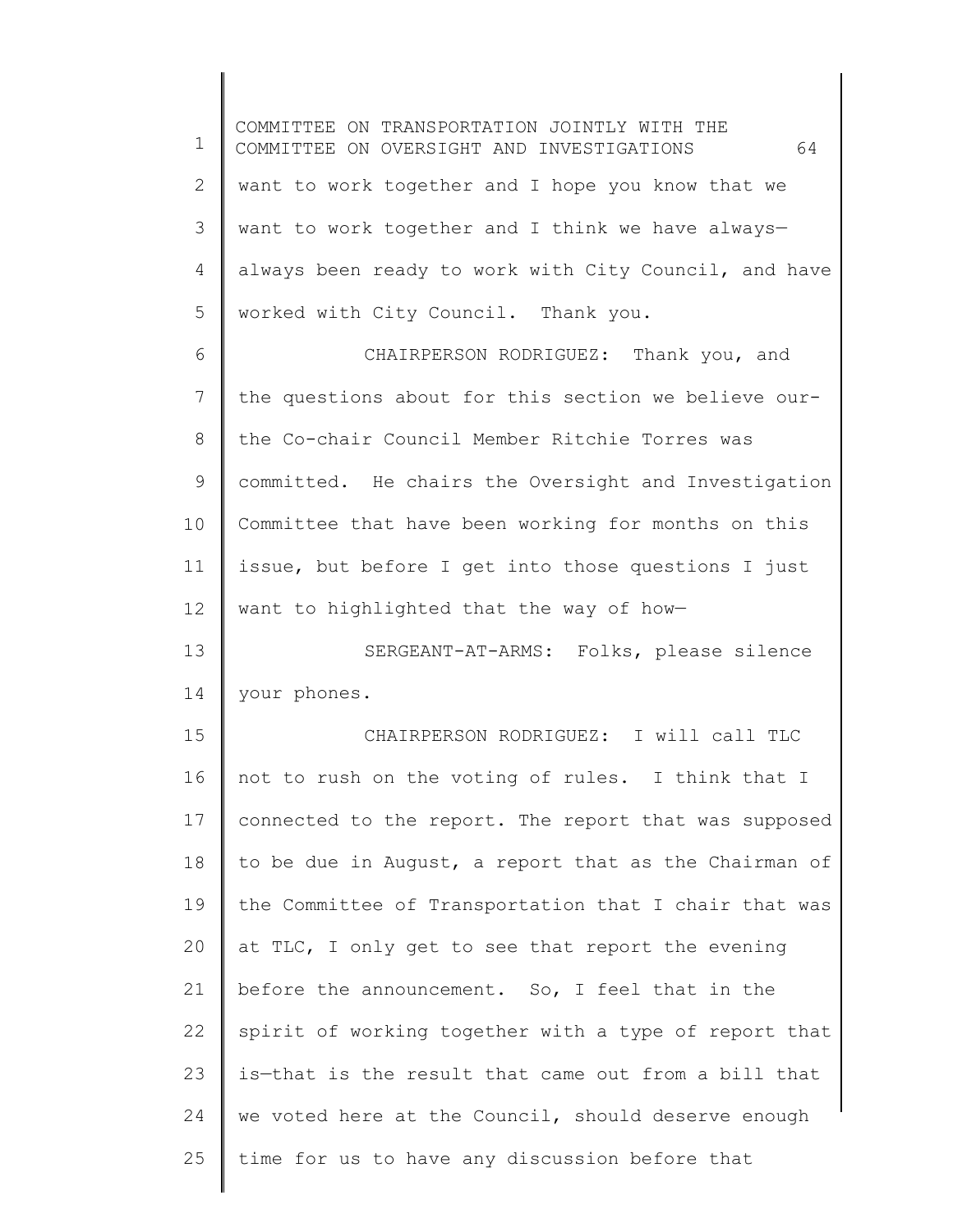1 2 3 4 5 6 7 8 9 10 11 12 13 14 15 16 17 18 19 20 21 22 23 24 25 COMMITTEE ON TRANSPORTATION JOINTLY WITH THE COMMITTEE ON OVERSIGHT AND INVESTIGATIONS 65 information is used to now move and vote on the rules. Council Member Torres. ACTING COMMISSIONER HEIZEN: Thank you. If I could just respond to that, if I could just address that point, Chair Rodriguez. Absolutely we're open to discussions. Absolutely we're in the rule making process now. We have a month before that hearing, that—that's a public hearing that's held under the city's Administrative Procedure Act that's held at the 32 Beaver Street on the 19<sup>th</sup> floor at noon on July 20-23<sup>rd</sup>. Everyone is welcome to testify. We will take-we—we—we do meet—we will meet with stakeholders before that hearing. Just as a reminder, though, the—the August deadline is also when the current vehicle license cap expires and so that is the deadline that is compelling of us to act quickly but— CHAIRPERSON RODRIGUEZ: [interposing] Any chair of this committee and in this case, my case that chair this committee get a copy of that report the evening before the announcement. It's not acceptable. Council Member Torres. CHAIRPERSON TORRES: Okay. Good morning Commissioner.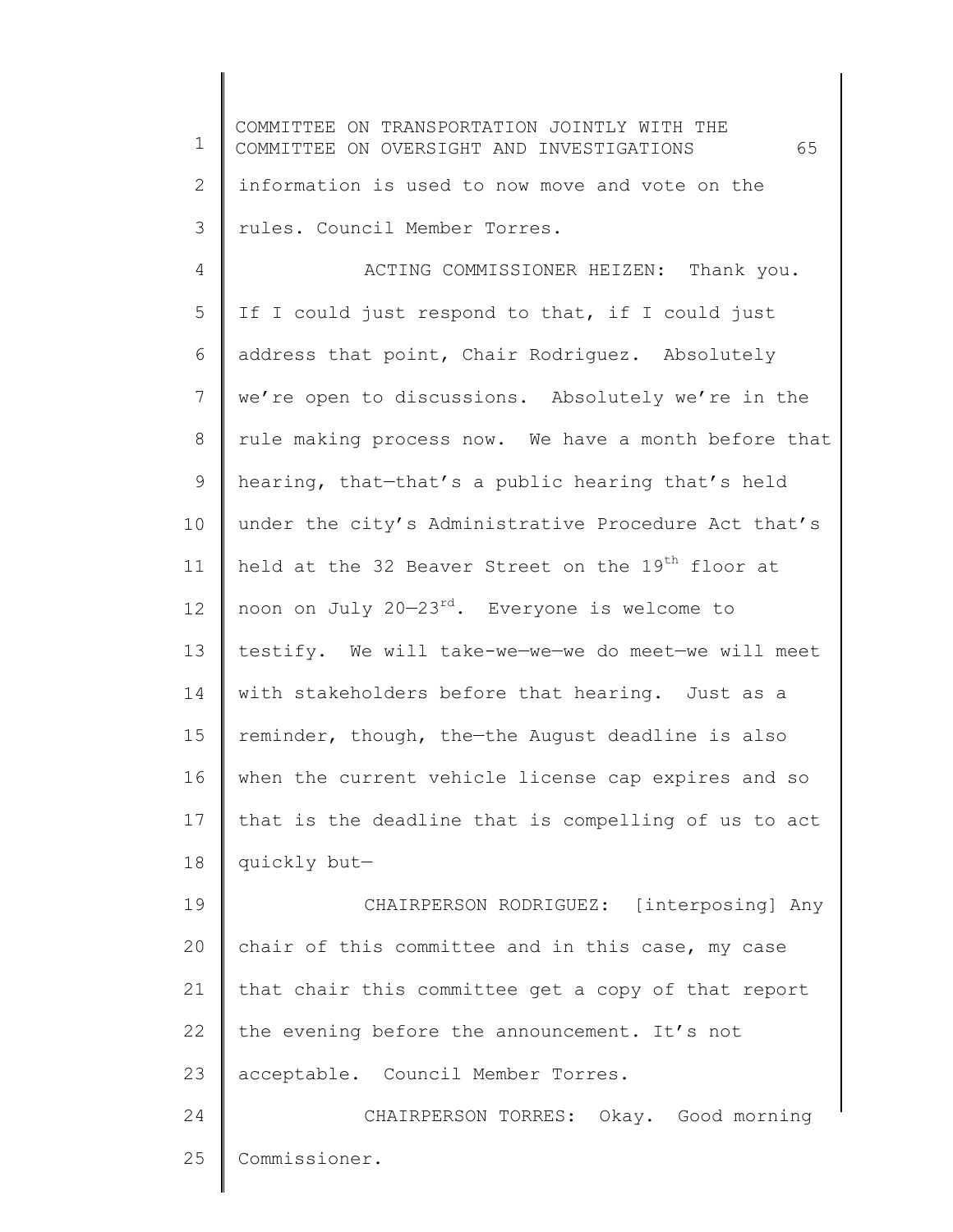1 2 3 4 5 6 7 8 9 10 11 12 13 14 15 16 17 18 19 20 21 22 23 24 25 COMMITTEE ON TRANSPORTATION JOINTLY WITH THE COMMITTEE ON OVERSIGHT AND INVESTIGATIONS 66 ACTING COMMISSIONER HEIZEN: Good morning. CHAIRPERSON TORRES: How long have you how long have each of you been at TLC? ACTING COMMISSIONER HEIZEN: I've been at TLC since August of 2015. DEPUTY COMMISSIONER WILSON: And I've been at—I've been at TLC since February 2006. CHAIRPERSON TORRES: 2006. It felt to me like your testimony seemed to blame the state regulators, the federal regulators even the City Council and you—you—you spoke as if the TLC and the City Council is very much a partnership, but did the City Council have access to the Roth Report until three hours ago? ACTING COMMISSIONER HEIZEN: I don't believe so. CHAIRPERSON TORRES: The TLC had that report since 2011 or 2010, correct? ACTING COMMISSIONER HEIZEN: I—I can tell you that that report just surfaced very recently. CHAIRPERSON TORRES: How far back is that report dated?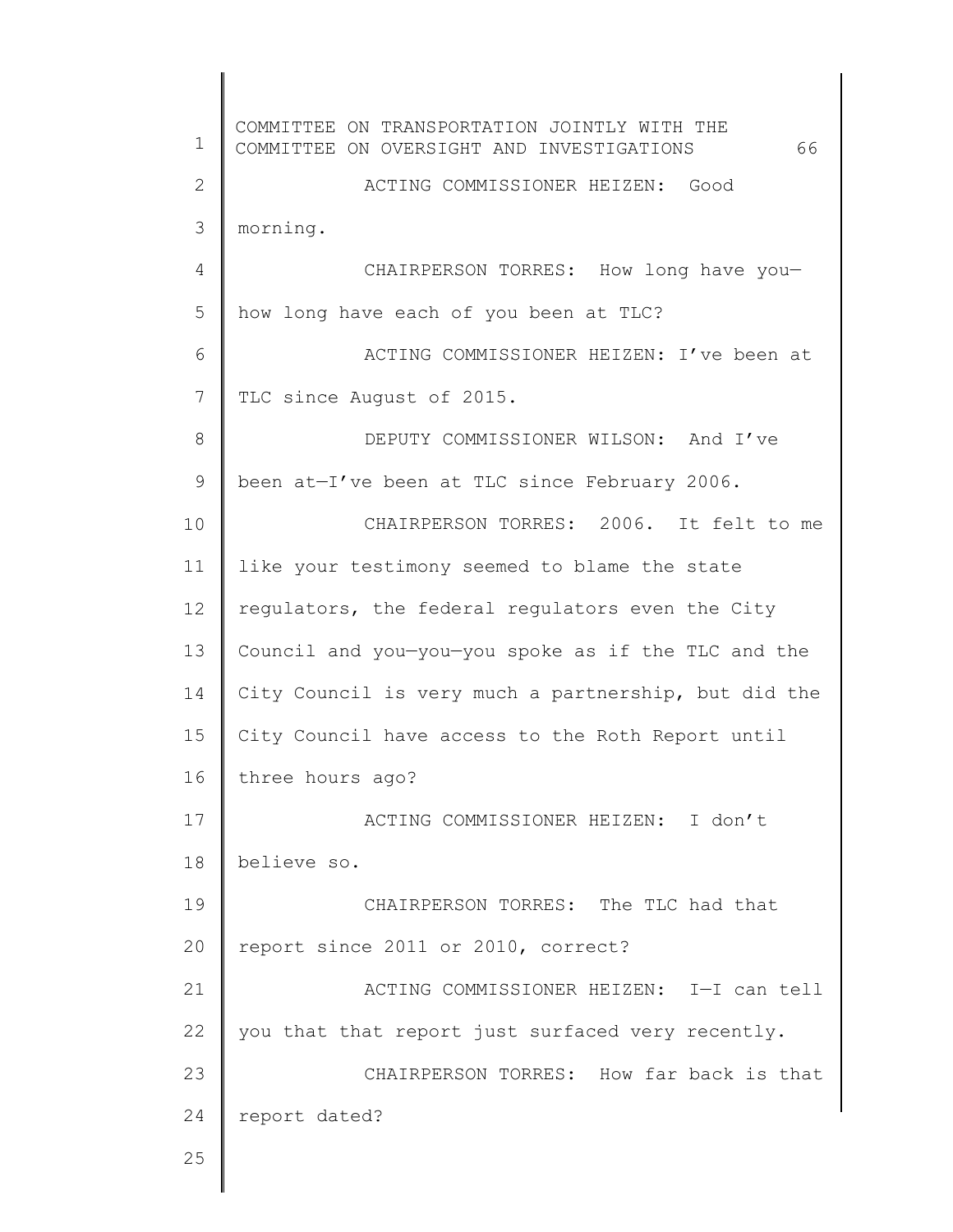1 2 3 4 5 6 7 8 9 10 11 12 13 14 15 16 17 18 19 20 21 22 23 24 25 COMMITTEE ON TRANSPORTATION JOINTLY WITH THE COMMITTEE ON OVERSIGHT AND INVESTIGATIONS 67 ACTING COMMISSIONER HEIZEN: I believe it's either 2010 or 2011. CHAIRPERSON TORRES: 2011 and the report warns about manipulation of the Medallion market. It warns about the risk of Medallion market collapse. So, that's information to which. ACTING COMMISSIONER HEIZEN: [interposing] So, here's what I know about the report-- CHAIRPERSON TORRES: [interposing] Let me finish. That's information to which TLC unlike the City Council had access. I just want to be clear about that. We requested the report three weeks ago, and we received it three hours ago. That's perfect response. ACTING COMMISSIONER HEIZEN: As I said, that report was not available to—to me or to anyone that I know of until very recently. The—the—but it's not a report that document, which is, as you've seen is a very brief memo. It first came to light last week. That's the first time I saw that document. Your committee had—we had started looking for it in connection with the New York Time article. We were unable to find it. I know that your committee asked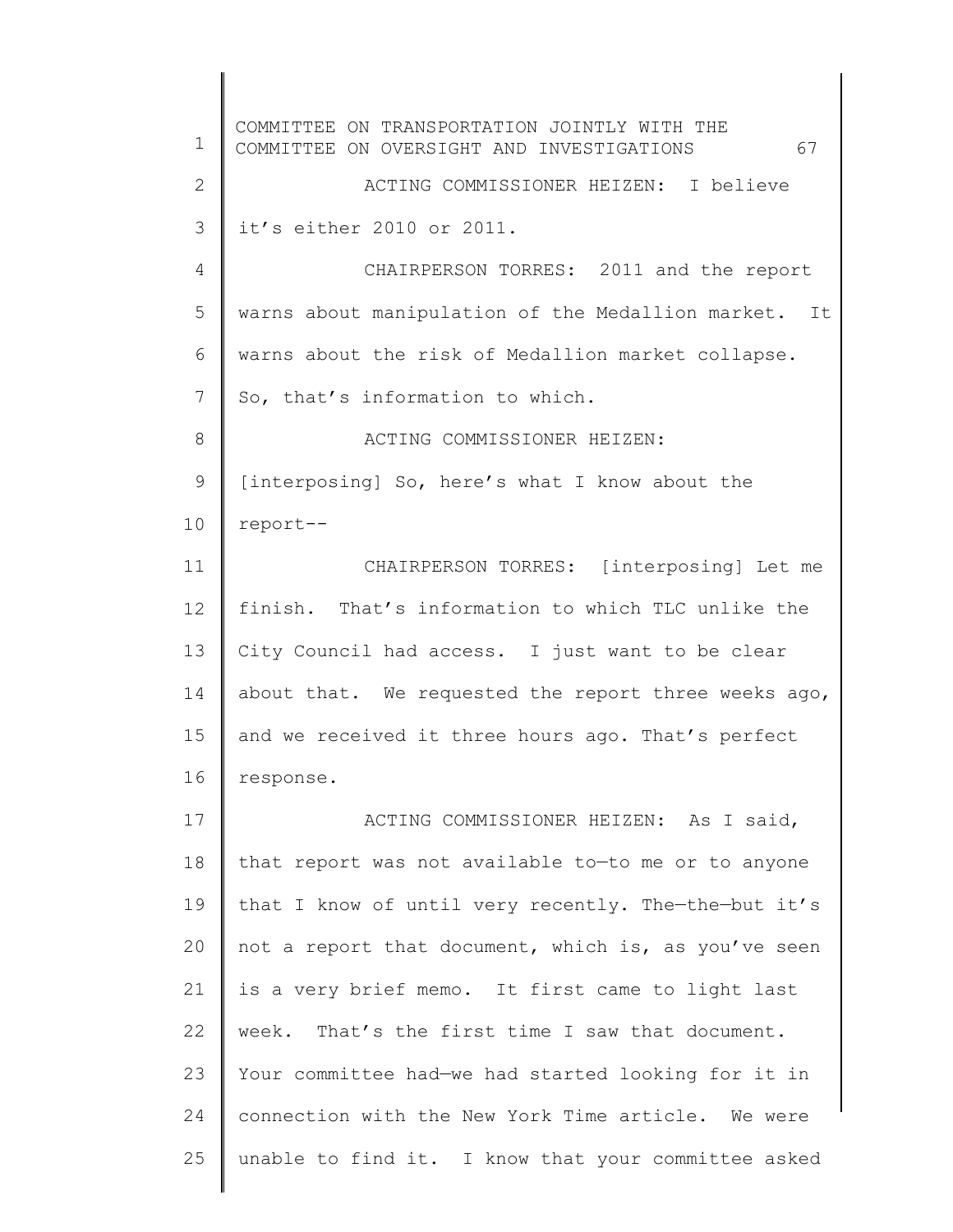1 2 3 4 5 COMMITTEE ON TRANSPORTATION JOINTLY WITH THE COMMITTEE ON OVERSIGHT AND INVESTIGATIONS 68 us to look for it more about two weeks ago in June. We did look for it. We looked very hard, and it was located in archives in our database going back to the prior administration.

6 7 8 9 10 11 12 13 14 15 16 17 18 CHAIRPERSON TORRES: I want to—can we put up Exhibit 1, 1 as in the quote from the Mayor not the Roth Report. So, recently on Brian—on Brian Lehrer's show, when asked about potential bail out for a Yellow Cab Medallion, you know, and as the Mayor said, "The challenge is that this is a private market reality. We put the Medallions out there. People—people made a decision of whether to buy them or not. The minute we saw the market was in a bad place, we shut down the Medallion sales. That's the power we had." What—what exactly does the Mayor mean by a quote a "private market reality?" Can you define that for me?

19 20 21 22 23 ACTING COMMISSIONER HEIZEN: (a) I—I would—I—I didn't make that comment. (b) I would need to see the full comment to really talk about it. So, I can't tell you what—I can't tell you what someone else's was when they said so.

24 25 CHAIRPERSON TORRES: So, what—what troubles me about that comment is that it—it sounds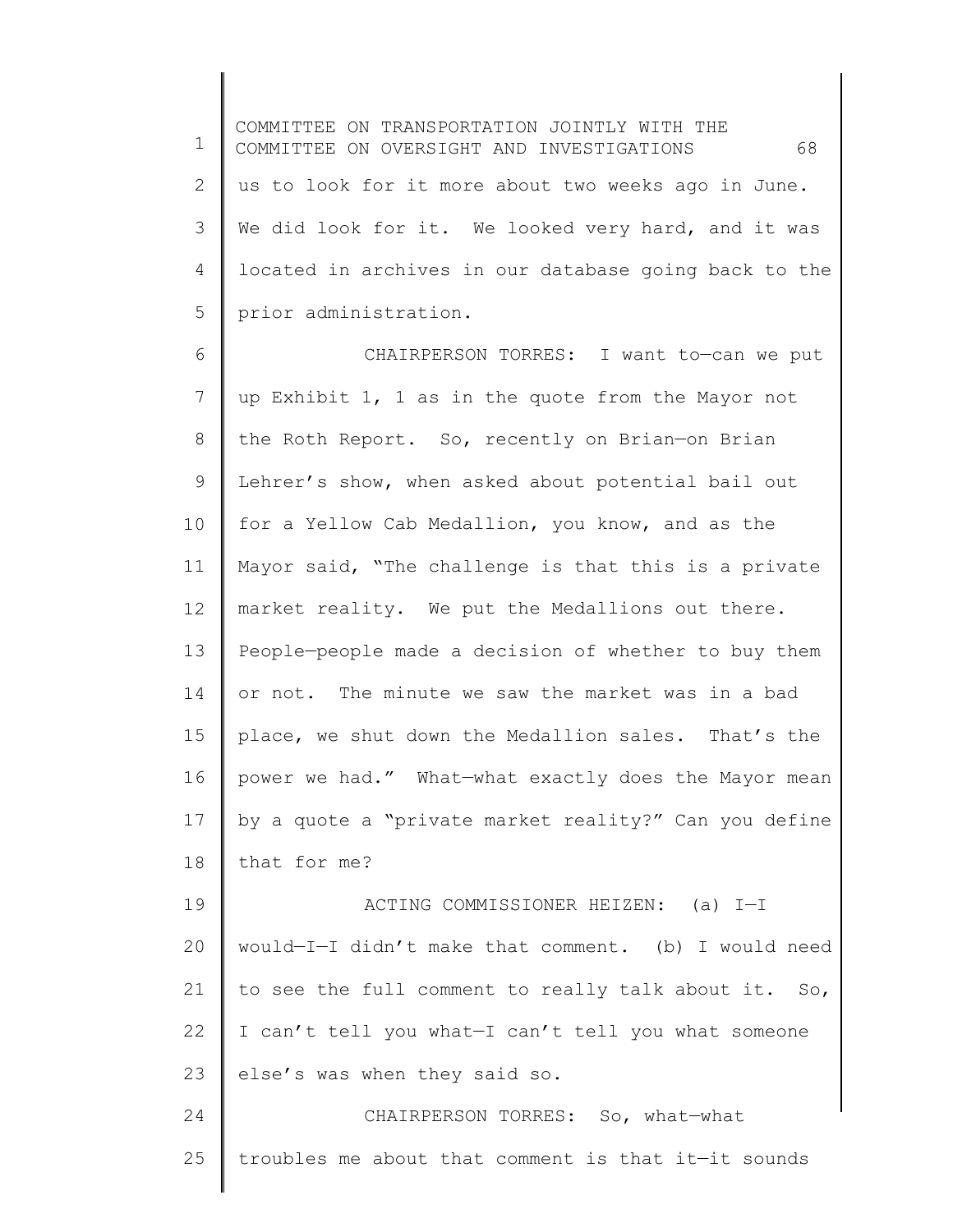1 2 3 4 5 6 7 8 9 10 11 12 13 14 15 16 17 18 19 20 21 22 23 24 25 COMMITTEE ON TRANSPORTATION JOINTLY WITH THE COMMITTEE ON OVERSIGHT AND INVESTIGATIONS 69 like an attempt by the Mayor to wash the city's hands of responsibility, but the fact is what the Mayor just said-- ACTING COMMISSIONER HEIZEN: [interposing] But that's—that's not consistent with all of his actions. CHAIRPERSON TORRES: [interposing] But let me. ACTING COMMISSIONER HEIZEN: [interposing] All of the actions. CHAIRPERSON TORRES: [interposing] Commissioner, let me finish about the Mayor, and then you can respond. But what the—just what the Mayor describes as a private market reality, as you know does not exist in a vacuum. It exists within a regulatory scheme that TLC that the city completely controls the Medallions market is a New York City creation. I notice in your testimony you were quick to blame the state regulators, the federal regulators even the City Council. I'm wondering if TLC or even the city at large feels any measure of culpability fort the Medallion market collapse and the humanitarian crisis that has resulted from it.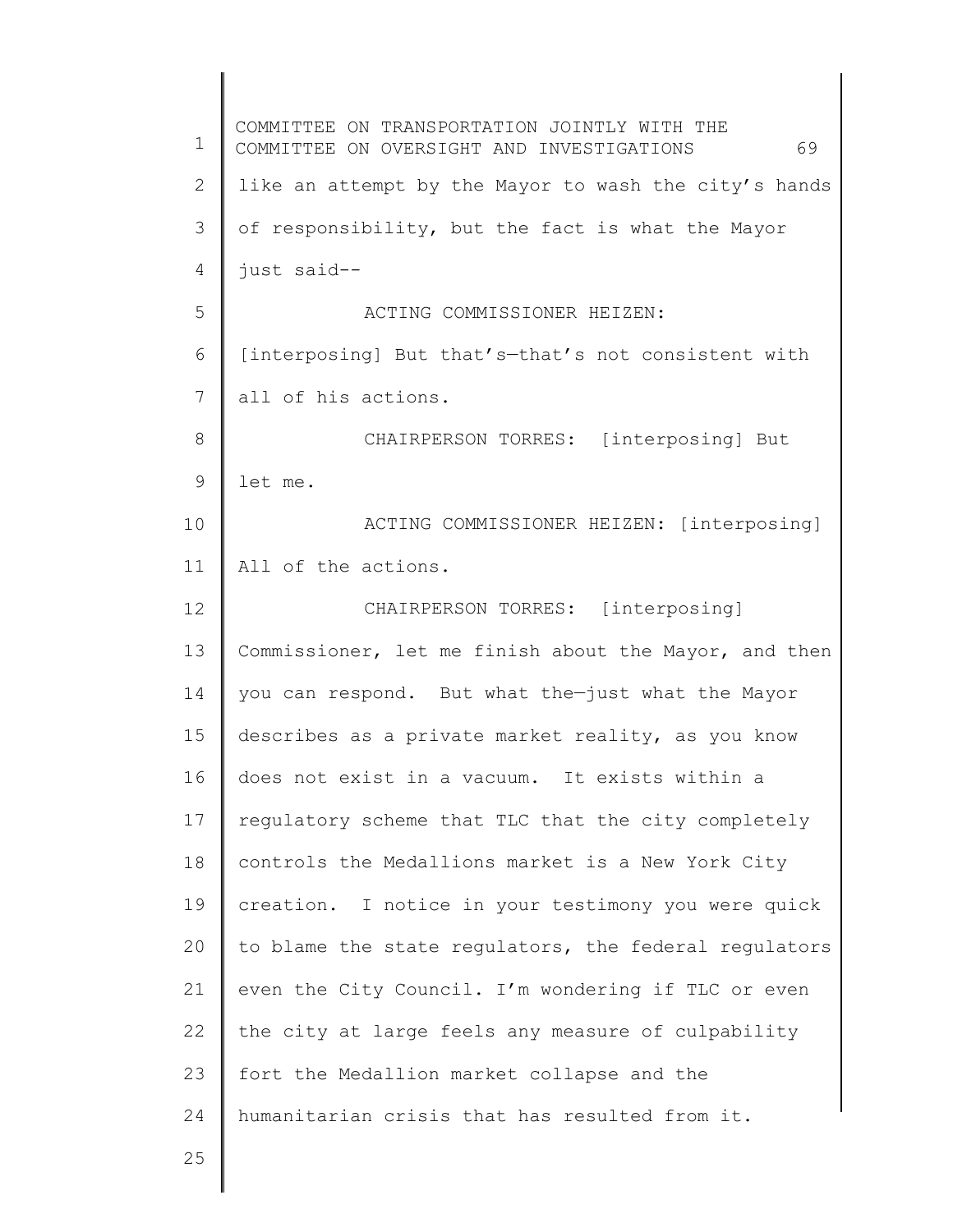1 2 3 4 5 6 7 8 9 10 11 12 13 14 15 16 17 18 19 20 21 22 23 24 25 COMMITTEE ON TRANSPORTATION JOINTLY WITH THE COMMITTEE ON OVERSIGHT AND INVESTIGATIONS 70 ACTING COMMISSIONER HEIZEN: If you you're asking if—if you're asking if I feel sorry, and if people at TLC feel sorry about the-- CHAIRPERSON TORRES: [interposing] Do you feel a moral culpability? Absolutely. No, moral culpability? ACTING COMMISSIONER HEINZEN: I feel very much pain and I feel sorry for the people who have gone through this. CHAIRPERSON TORRES: Did TLC do enough to prevent the bubble? ACTING COMMISSIONER HEINZEN: I can't speak to what TLC might have done back then. I can tell you what we've done since—since the Mayor became the Mayor. CHAIRPERSON TORRES: Well, the general Council has been here for—since from 2006. Do you feel that the city do a substantive amount to prevent the bubble? ACTING COMMISSIONER HEINZEN: He wasn't General Counsel then. ACTING COMMISSIONER WILSON: I wasn't General Counsel until 2014.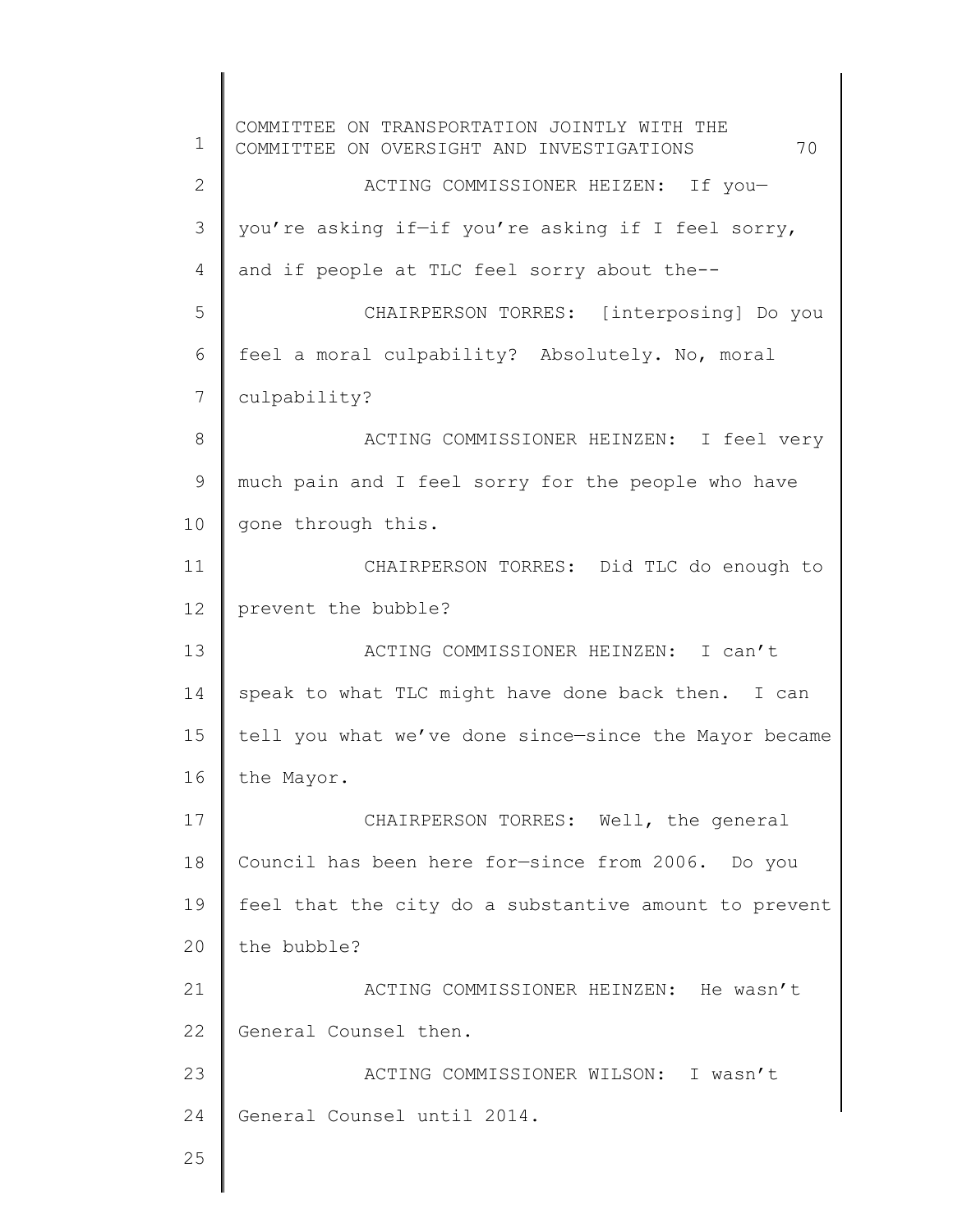1 2 3 4 5 6 7 8 9 10 11 12 13 14 15 16 17 18 19 20 21 22 23 24 25 COMMITTEE ON TRANSPORTATION JOINTLY WITH THE COMMITTEE ON OVERSIGHT AND INVESTIGATIONS 71 CHAIRPERSON TORRES: What was your position in 2006? ACTING COMMISSIONER WILSON: I was an Assistant General Counsel. CHAIRPERSON TORRES: Well that's a significant position. So you think TLC did enough to prevent the bubble? ACTING COMMISSIONER WILSON: [pause] I don't have any thinking on that. CHAIRPERSON TORRES: You don't have any thinking on it. Okay. Do you think the TLC had a role in creating the bubble? [background comments] SERGEANT-AT-ARMS: Quiet, Please. ACTING COMMISSIONER HEINZEN: Is that question direct to me? CHAIRPERSON TORRES: Yeah, both. Yeah, either one. ACTING COMMISSIONER HEINZEN: Here's what I can tell you. I can tell you that I can't speak to the motivations of people here—who were here before me. I can tell you everything that we have done to address the Medallions crisis. I can tell you the things we have done to try to help the Yellow industry.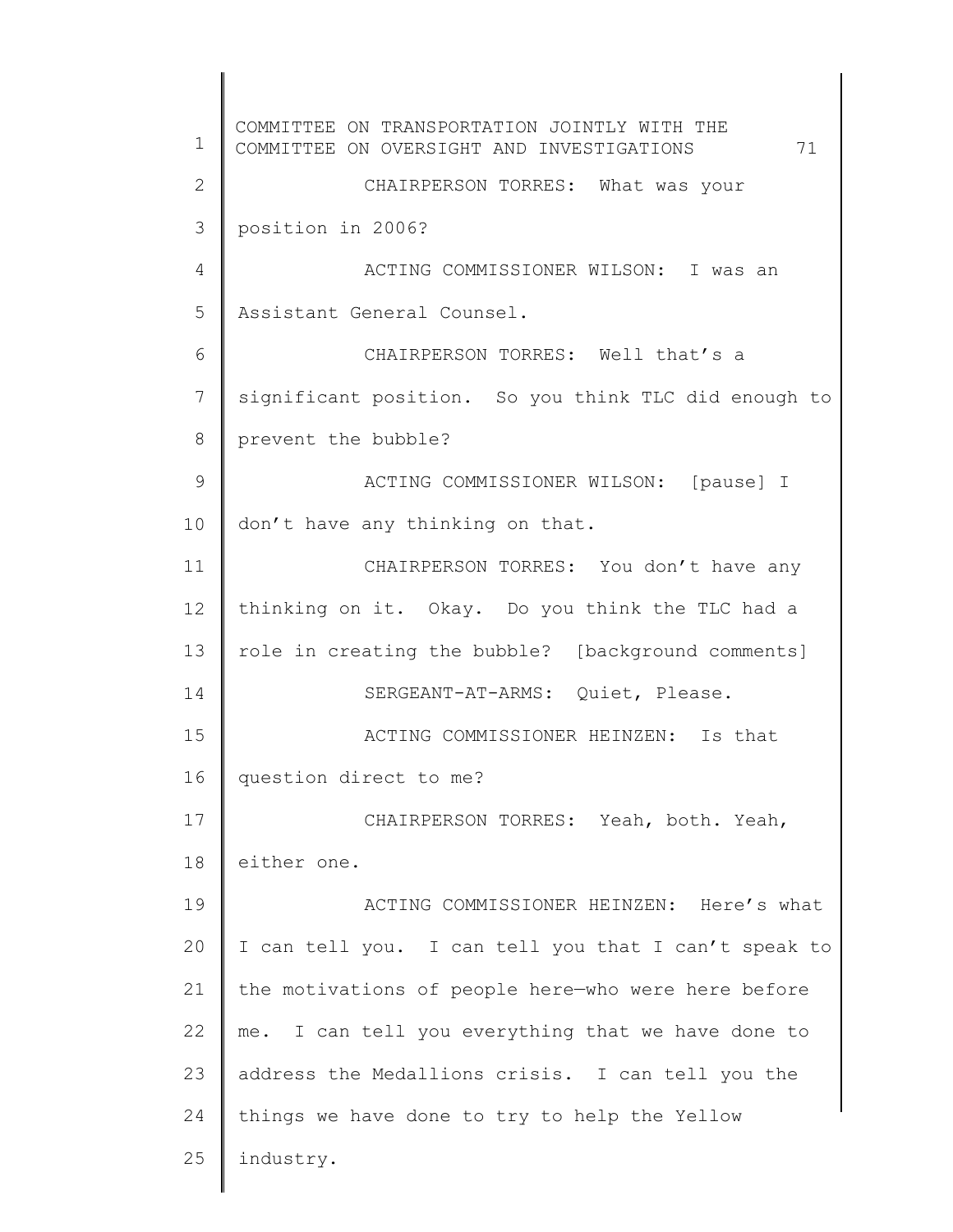1 2 3 4 5 6 7 8 9 10 11 12 13 14 15 16 17 18 19 20 21 22 23 24 25 COMMITTEE ON TRANSPORTATION JOINTLY WITH THE COMMITTEE ON OVERSIGHT AND INVESTIGATIONS 72 CHAIRPERSON TORRES: [interposing] We recognize the floor. ACTING COMMISSIONER HEINZEN: We're going to help them directly. CHAIRPERSON TORRES: Commissioner, you don't answer whatever question you want to answer. ACTING COMMISSIONER HEINZEN: [interposing] And yes we believed— CHAIRPERSON TORRES: You respond to the questions that I ask. We will explore the solutions later on. I'm asking do you feel TLC had any role in creating the speculative bubble in the Medallions market. The bubble that led to mass foreclosures and mass bankruptcies and suicide and suffering. Do you think TLC had a role in creating that bubble? It's a straightforward question. ACTING COMMISSIONER HEINZEN: What I'm going to do is, and what I've done in my testimony is to provide the context that I think is lacking, which is to show all of the market players here, all of the—all of the forces that played here in terms of the Medallion market. The Medallion, as you know, is a transferrable asset. It has been a transferrable asset for I guess 60 or 70 years. Well, actually 80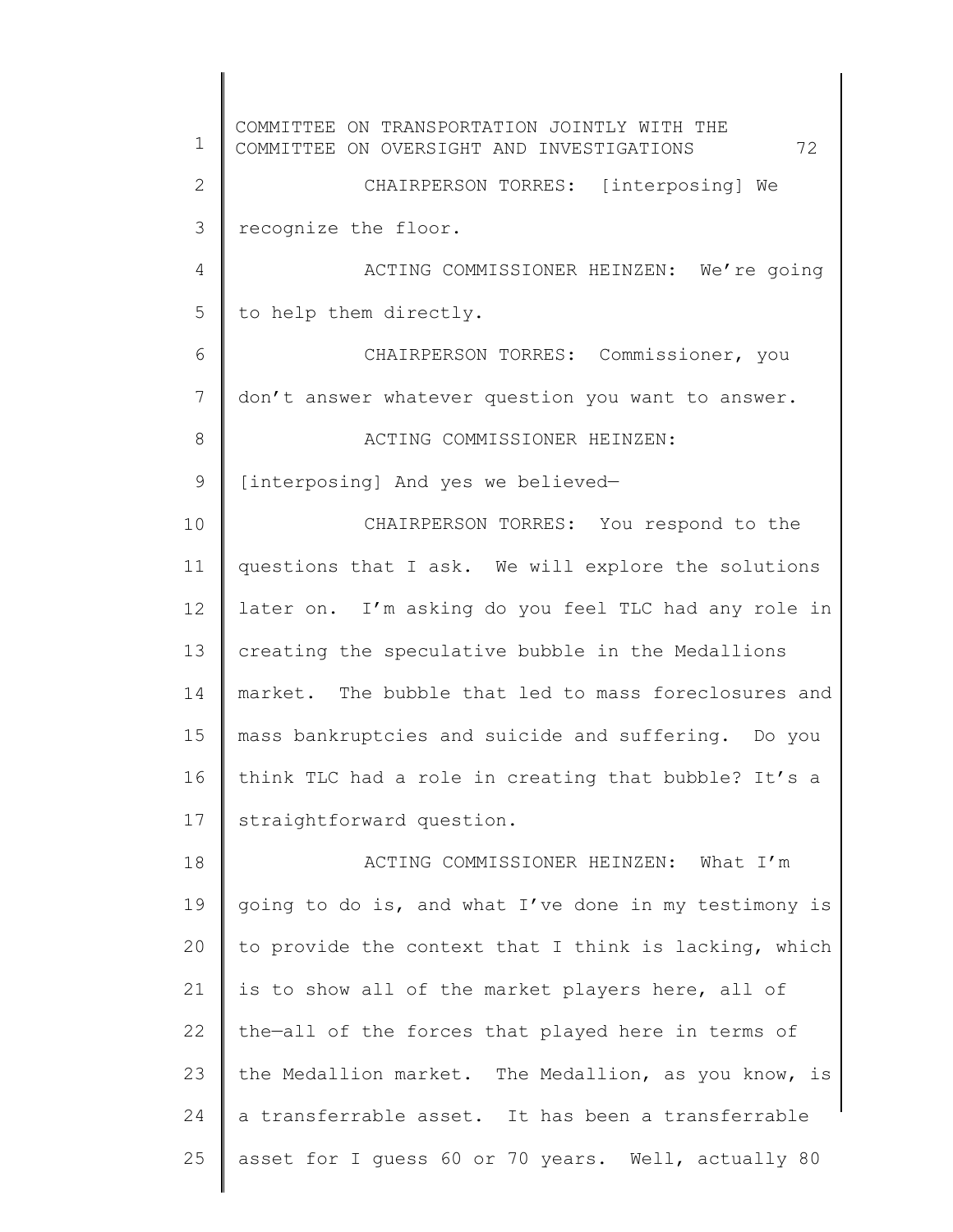1 2 3 4 5 6 7 8 9 10 11 12 13 14 15 16 17 18 19 20 21 22 23 24 25 COMMITTEE ON TRANSPORTATION JOINTLY WITH THE COMMITTEE ON OVERSIGHT AND INVESTIGATIONS 73 years now. The TLC has a role in terms of reviewing transfer documents, but if you're asking me whether TLC is responsible for all of these banks writing all of these loans, and these credit unions writing unsound loans, no. CHAIRPERSON TORRES: Do you think the lenders had a role in creating the bubble? ACTING COMMISSIONER HEINZEN: Yes. CHAIRPERSON TORRES: Do you think the Federal Liquidators had a role in creating the bubble? ACTING COMMISSIONER HEINZEN: As I—as I said, if I read this report, which CHAIRPERSON TORRES: [interposing] Okay. ACTING COMMISSIONER HEINZEN: --I encourage everyone to read-- CHAIRPERSON TORRES: Sure. ACTING COMMISSIONER HEINZEN: -- from March 2019, they themselves lay the blame at themselves for a lukewarm response to the problem. CHAIRPERSON TORRES: Well, the regulators role. What about the state regulators? Did the state regulators have a role?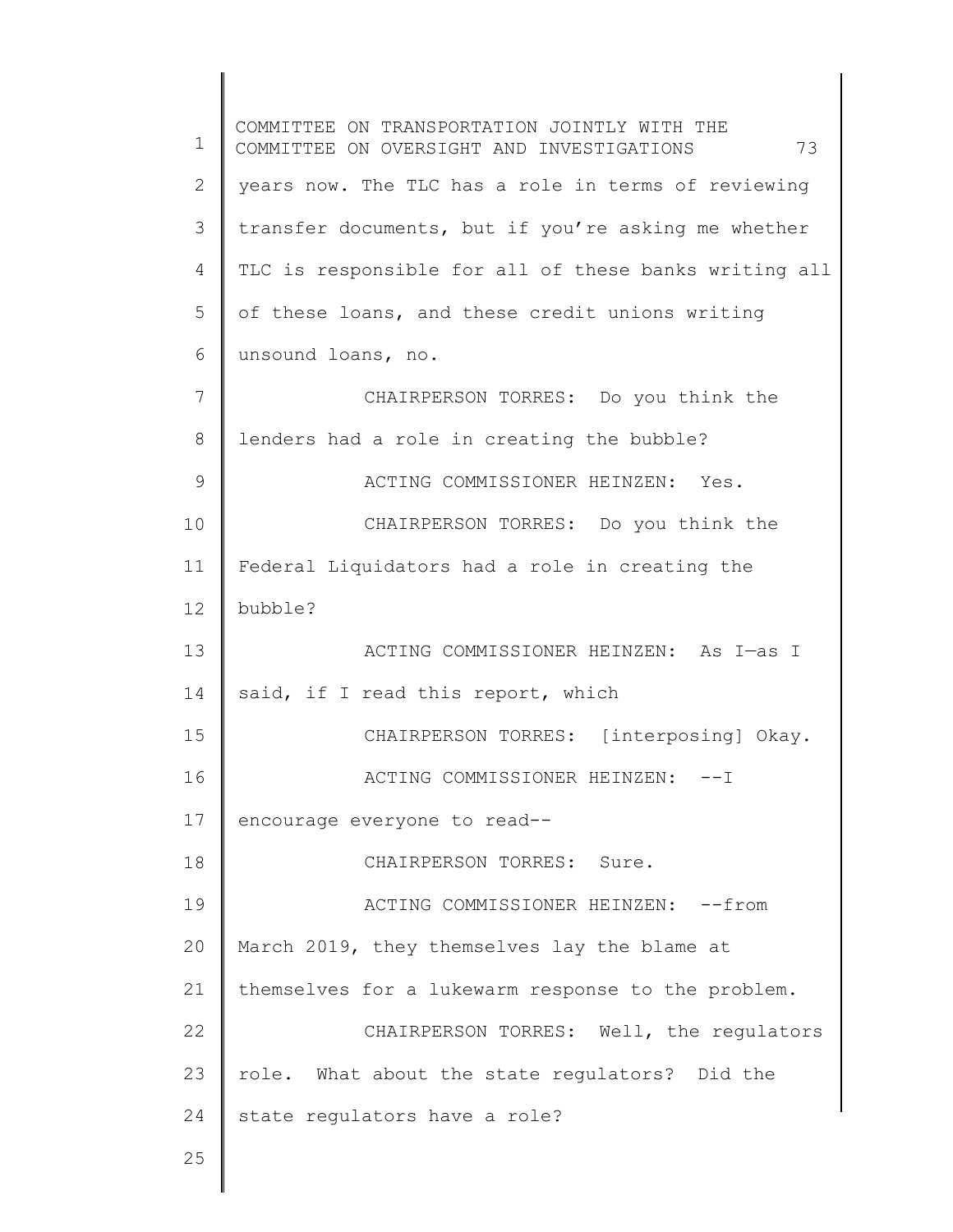1 2 3 4 5 6 7 8 9 10 11 12 13 14 15 16 17 18 19 20 21 22 23 24 25 COMMITTEE ON TRANSPORTATION JOINTLY WITH THE COMMITTEE ON OVERSIGHT AND INVESTIGATIONS 74 ACTING COMMISSIONER HEINZEN: Ms. Desai testified, and I'm not aware of this, but she felt that there were documents that were available to them and things that they could have done better. CHAIRPERSON TORRES: So, we know the brokers, the lenders, the speculators are to blame. We know the state and federal regulators are to blame. Everyone is to blame except the city regulator TLC even though the Medallion is controlled by your agency. I want to get to the question of relief. I will come back later to question of culpability. Suppose for a moment you have a million dollar loan and suppose you have a Medallion worth \$200,000. The excess debt is \$800,000. When it comes to relief for the individuals driver owners the city has essentially two options. The city can either pay the excess debt or pressure the lender to write down the loan or some combination of the two. Is the will—is the city willing to pay the excess debt? ACTING COMMISSIONER HEINZEN: What I've said is what I said in my testimony is that we think that you need to focus on who has the power and who has the money here. The people who have the power and the money here are the banks and the credit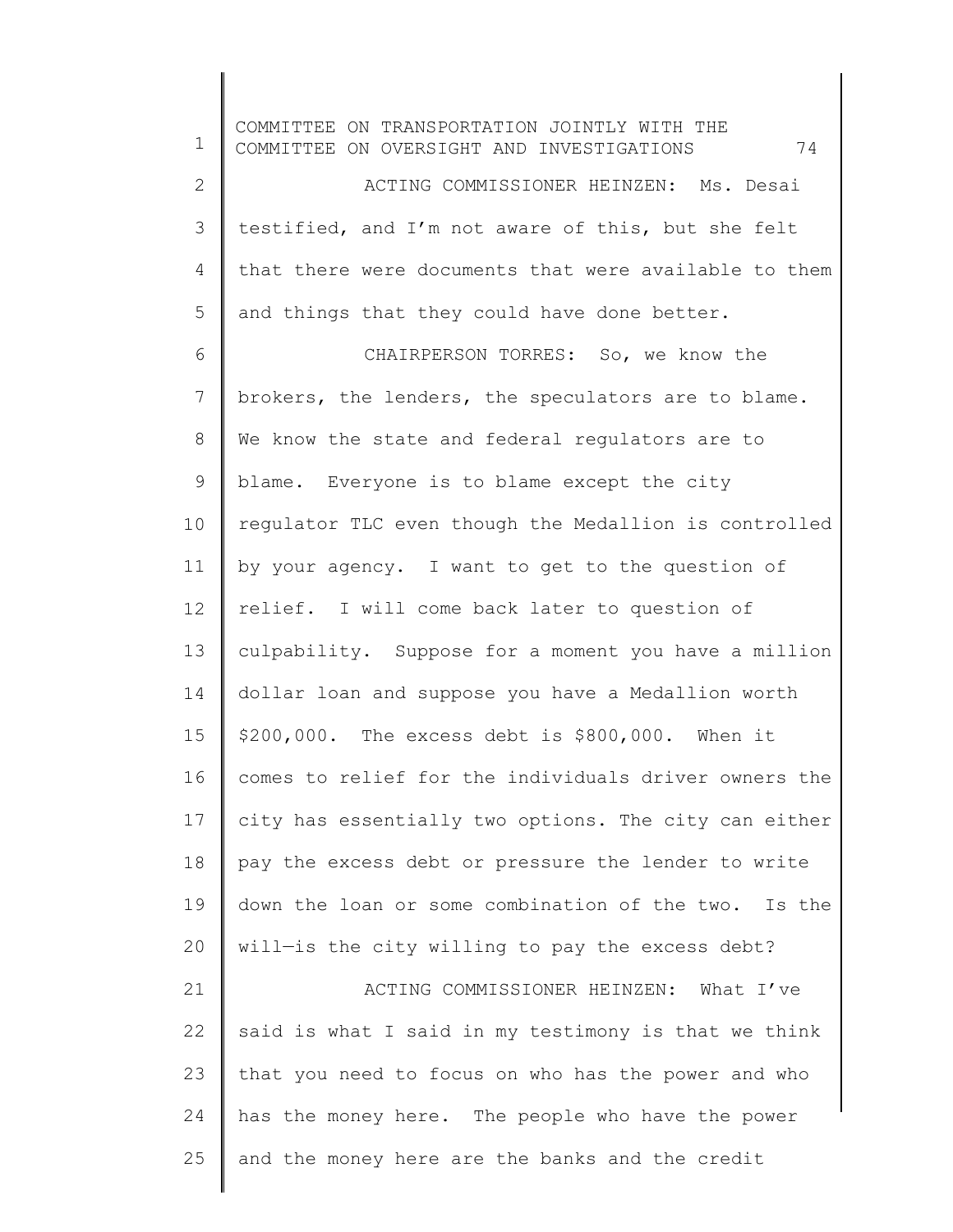| 1             | COMMITTEE ON TRANSPORTATION JOINTLY WITH THE<br>75<br>COMMITTEE ON OVERSIGHT AND INVESTIGATIONS |
|---------------|-------------------------------------------------------------------------------------------------|
| $\mathbf{2}$  | unions that hold those loans, and they should be ones                                           |
| 3             | who should be forced to write down those loans to                                               |
| 4             | something that is human and possible to pay, and they                                           |
| 5             | should be forced to write down the monthly payments                                             |
| 6             | and at interest rates again that are affordable and                                             |
| 7             | the periods that make sense, and that are not                                                   |
| $\,8\,$       | predatory.                                                                                      |
| $\mathcal{G}$ | CHAIRPERSON TORRES: So, since the city                                                          |
| 10            | is not willing to pay the excess debt, have you even                                            |
| 11            | attempted to pressure the lenders to write down the                                             |
| 12            | loans?                                                                                          |
| 13            | ACTING COMMISSIONER HEINZEN: As I said,                                                         |
| 14            | going back a few years, Commissioner Joshi and other                                            |
| 15            | people at TLC have met with lenders. It did-it did,                                             |
| 16            | in fact-it did actually meet with the NCUA. I wasn't                                            |
| 17            | at that meeting, and urged them to do so, and we've                                             |
| 18            | raised this issue pretty repeatedly in public                                                   |
| 19            | settings at City Council hearings, at TLC Commission                                            |
| 20            | hearings, and press interviews to speak--                                                       |
| 21            | CHAIRPERSON TORRES: [interposing] Now,                                                          |
| 22            | you're-you're a private lender, Commissioner. Have                                              |
| 23            | you met with any of the lenders if you directly                                                 |
| 24            | pressure lenders to write down the loans?                                                       |
| 25            |                                                                                                 |
|               |                                                                                                 |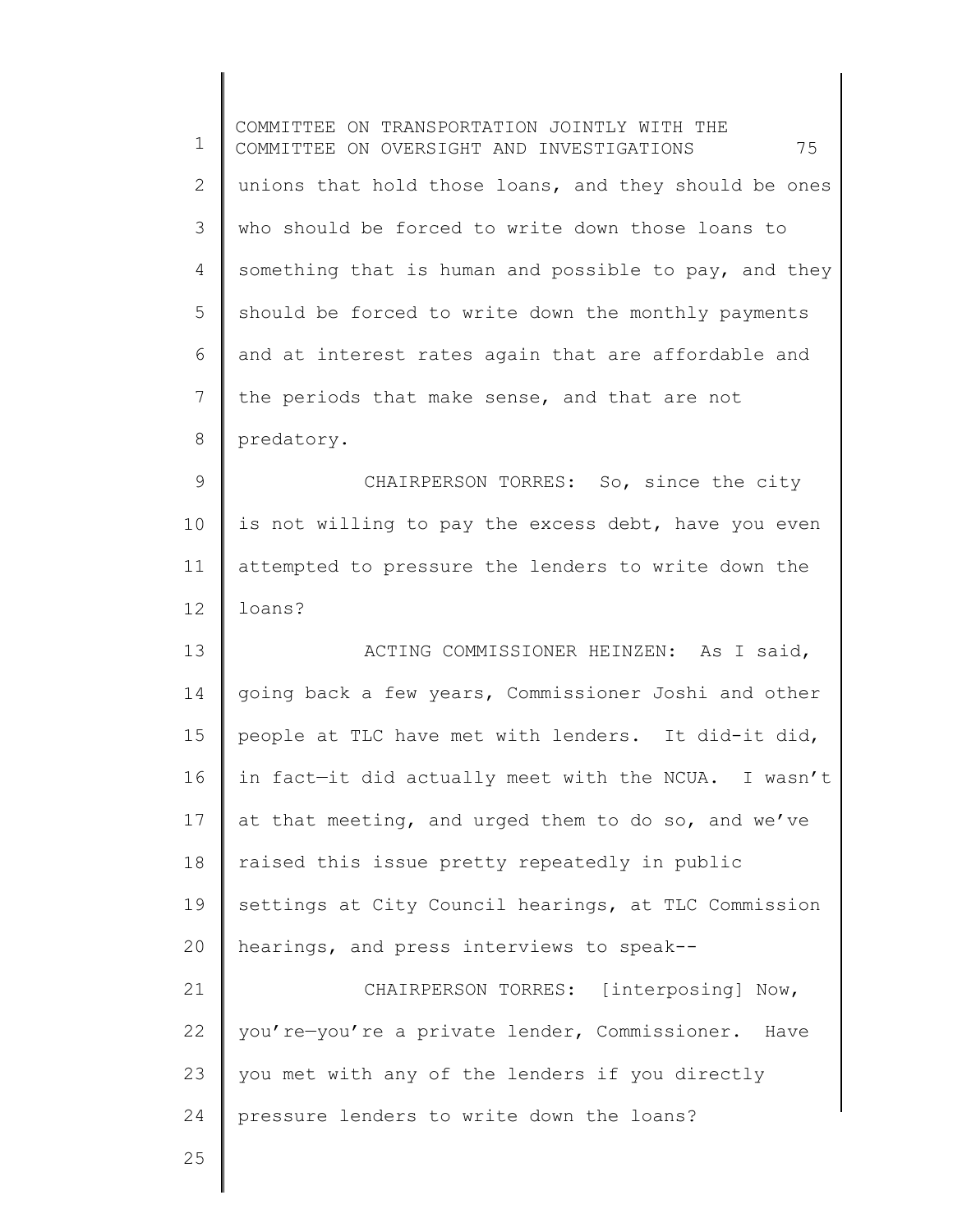1 2 3 4 5 6 7 8 9 10 11 12 13 14 15 16 17 18 19 20 21 22 23 24 25 COMMITTEE ON TRANSPORTATION JOINTLY WITH THE COMMITTEE ON OVERSIGHT AND INVESTIGATIONS 76 ACTING COMMISSIONER HEINZEN: We did there was a roundtable with some—there was a meeting with some lenders. CHAIRPERSON TORRES: When was that meeting? ACTING COMMISSIONER HEINZEN: I don't remember. It was in the last meetings. CHAIRPERSON TORRES: [interposing] Which lenders were present? ACTING COMMISSIONER HEINZEN: Sorry. CHAIRPERSON TORRES: Which lenders were present at the meeting? ACTING COMMISSIONER HEINZEN: I don't have—I—I will get you the list. CHAIRPERSON TORRES: What about legal-- ACTING COMMISSIONER HEINZEN: [interposing] It was probably—it was probably two months ago. I've been acting for three months and it was when I was acting. So, that's-that's the only way I can narrow it right now. CHAIRPERSON TORRES: What about the proposal for legal representation? Is the city willing to provide each Medallion owner with a lawyer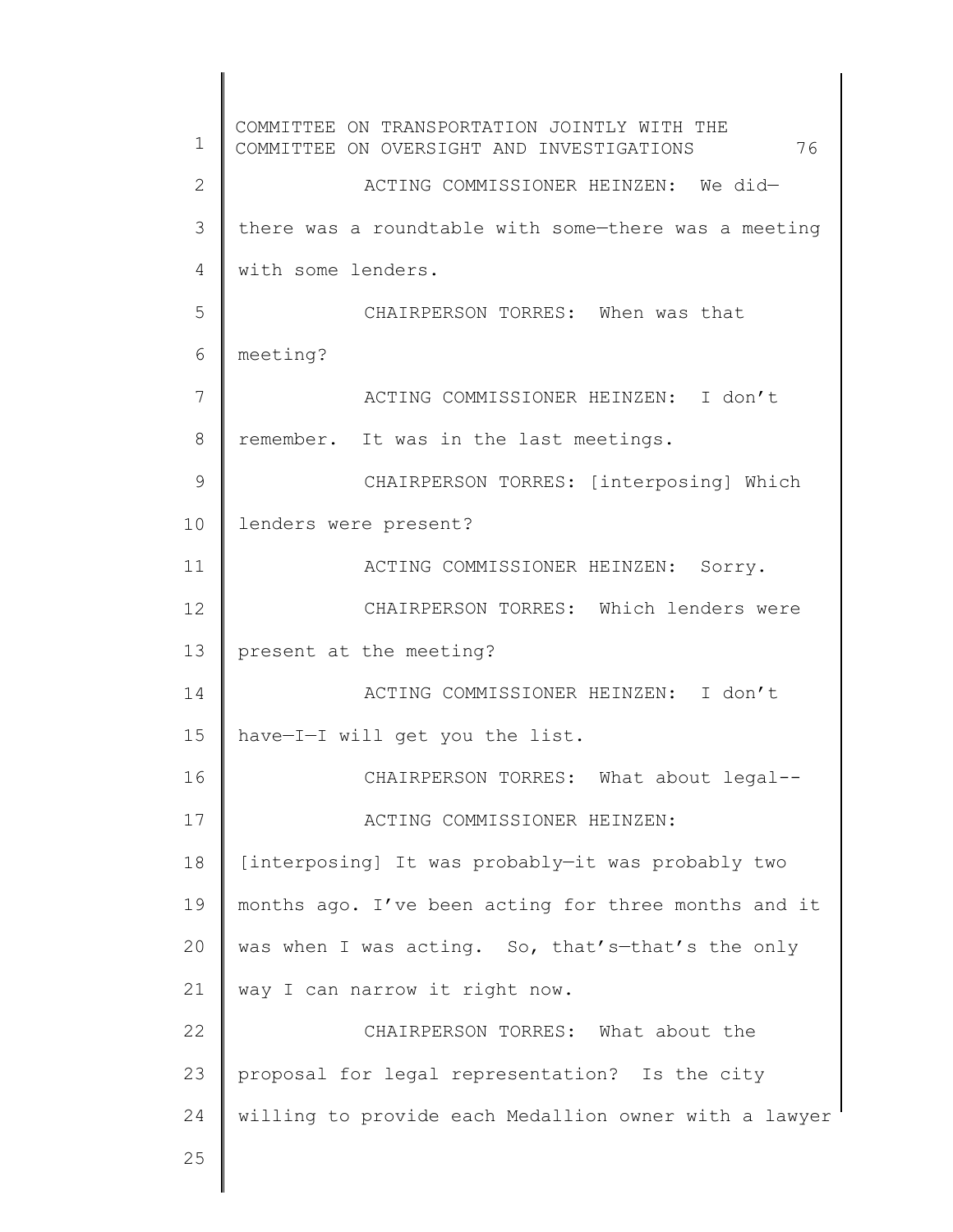1 2 3 4 5 6 7 8 9 10 11 12 13 14 15 16 17 18 19 20 21 22 23 24 25 COMMITTEE ON TRANSPORTATION JOINTLY WITH THE COMMITTEE ON OVERSIGHT AND INVESTIGATIONS 77 who will advocate for them, and pressure lenders to modify the loan? ACTING COMMISSIONER HEINZEN: I think-- CHAIRPERSON TORRES: [interposing] In some sense a right to counsel for Medallion owners? ACTING COMMISSIONER HEINZEN: Uh-hm. We're-what we're looking at is providing a pretty wide range of service and credit—and credit advocates. The whole—the whole package is still being planned, and it's going to—it's going to require finding space and making sure we have sufficient staff assigned to it, and making sure we have contracts with different vendors. So, really everything is under consideration. CHAIRPERSON TORRES: I'm not sure if I'm understanding. So, TLC is going to fund legal representation for Medallion owners? ACTING COMMISSIONER HEINZEN: That's not what I said. I said that-- CHAIRPERSON TORRES: [interposing] But my question was about legal representation for Medallion owners whether you're willing to pay for each Medallion owner to have an attorney who will advocate for them and pressure the lenders to renegotiate the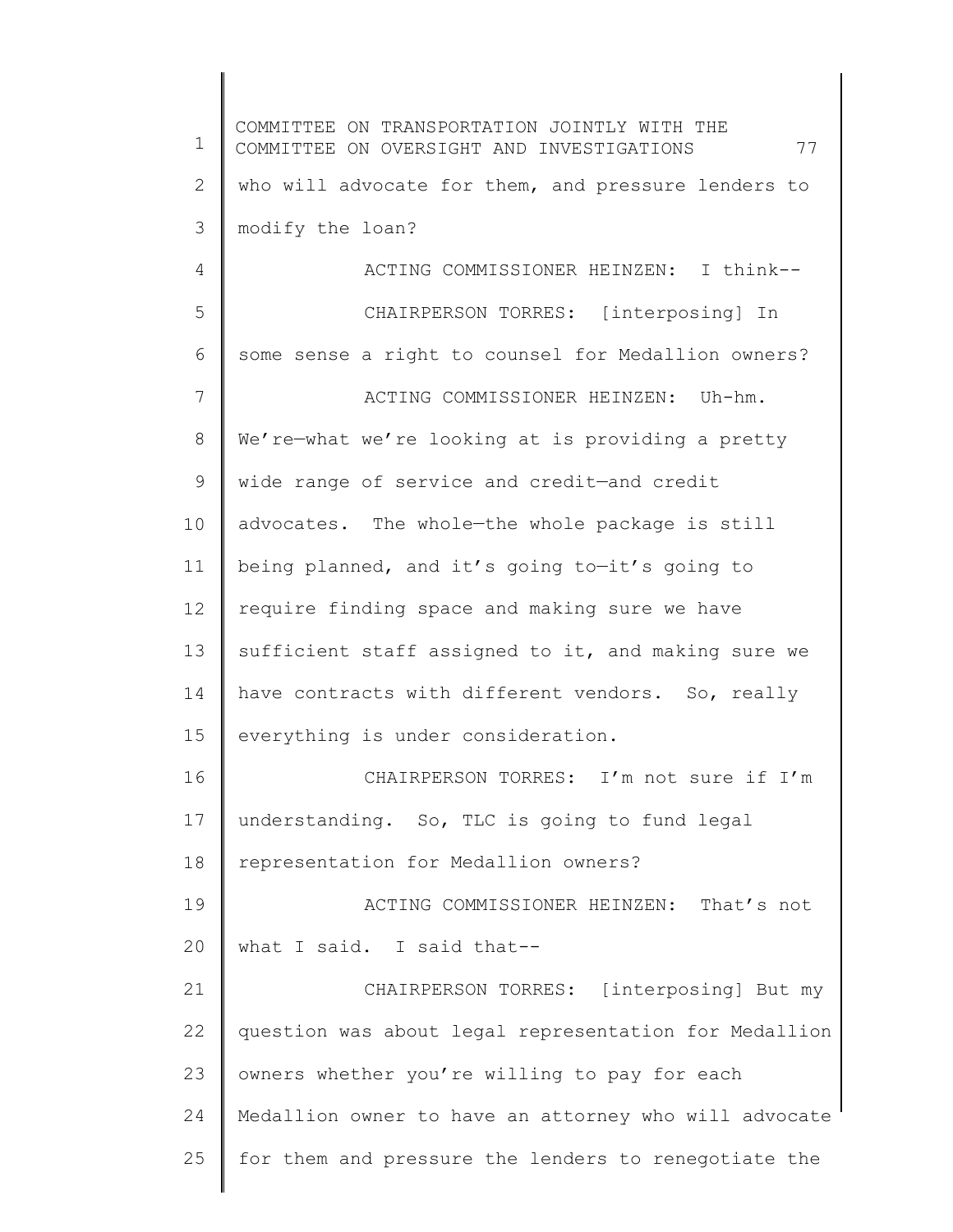1 2 3 4 5 6 7 8 9 10 11 12 13 14 15 16 17 18 19 20 21 22 23 24 25 COMMITTEE ON TRANSPORTATION JOINTLY WITH THE COMMITTEE ON OVERSIGHT AND INVESTIGATIONS 78 loans. Is that a service that the city is willing to provide? ACTING COMMISSIONER HEINZEN: The city what we're willing to do is to provide credit advocates who—people who are skilled in consumer financing, consumer credit issue and to go and to advocate with the banks. It doesn't have to be an attorney who goes and advocates with a bank or a credit union to downsize and reduce—right size and reduce their loan. CHAIRPERSON TORRES: But you're not willing to provide them with legal assistance? ACTING COMMISSIONER HEINZEN: I'm not saying I'm not willing to provide them with that. It's not—it's not-as far as I know, it's not in the plan right now, but we're still very much planning out this office. CHAIRPERSON TORRES: Among individual driver owners, what's the total amount of—of excess debt? ACTING COMMISSIONER HEINZEN: I don't know but I can that for you. CHAIRPERSON TORRES: I feel like you should know the answer to that question. Like how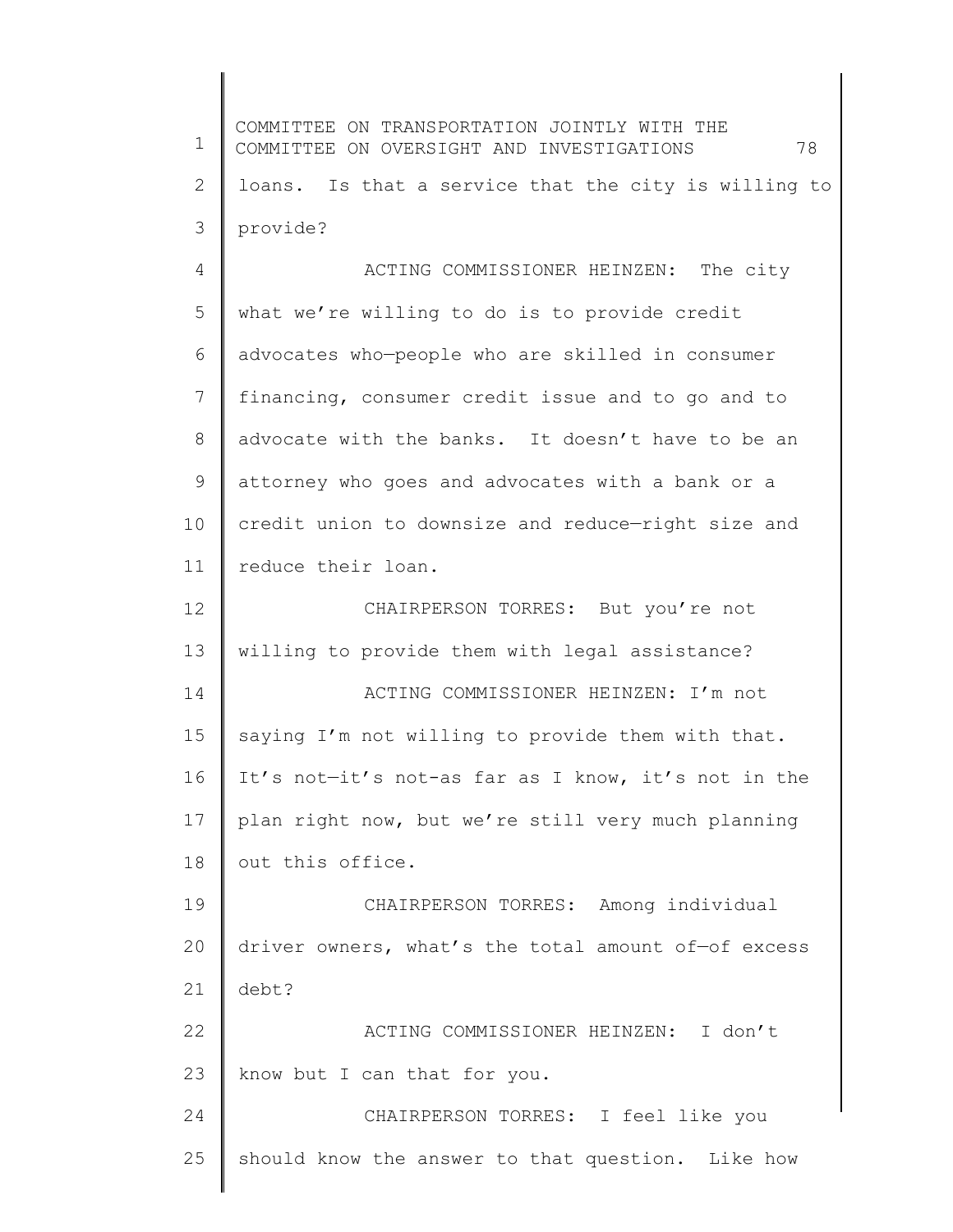1 2 3 4 5 6 7 8 9 10 11 12 13 14 15 16 17 18 19 20 21 22 23 24 25 COMMITTEE ON TRANSPORTATION JOINTLY WITH THE COMMITTEE ON OVERSIGHT AND INVESTIGATIONS 79 could you not know the answer to a question whose stakes are a matter of life and death. You have owners who have committed suicide. You have owners whose lives have been decimated by foreclosures and bankruptcies. You have owners who have lost their livelihood [cheers/applause] have lost. We have owners who have lost their livelihood, lost their retirement, who without relief are going—are condemned to be indentured servants for the rest of their lives. Like are you telling me that TLC does not take the suffering of all these drives seriously enough-- ACTING COMMISSIONER HEINZEN: [interposing] Of course not. CHAIRPERSON TORRES: -- to know the total amount of excess debt that has been tormenting these drivers? ACTING COMMISSIONER HEINZEN: Of course that's not what I'm saying, and you know that's not what I'm saying. CHAIRPERSON TORRES: Well, you should know the answer to that question. ACTING COMMISSIONER HEINZEN: But-but one thing that we have said very publicly, and I think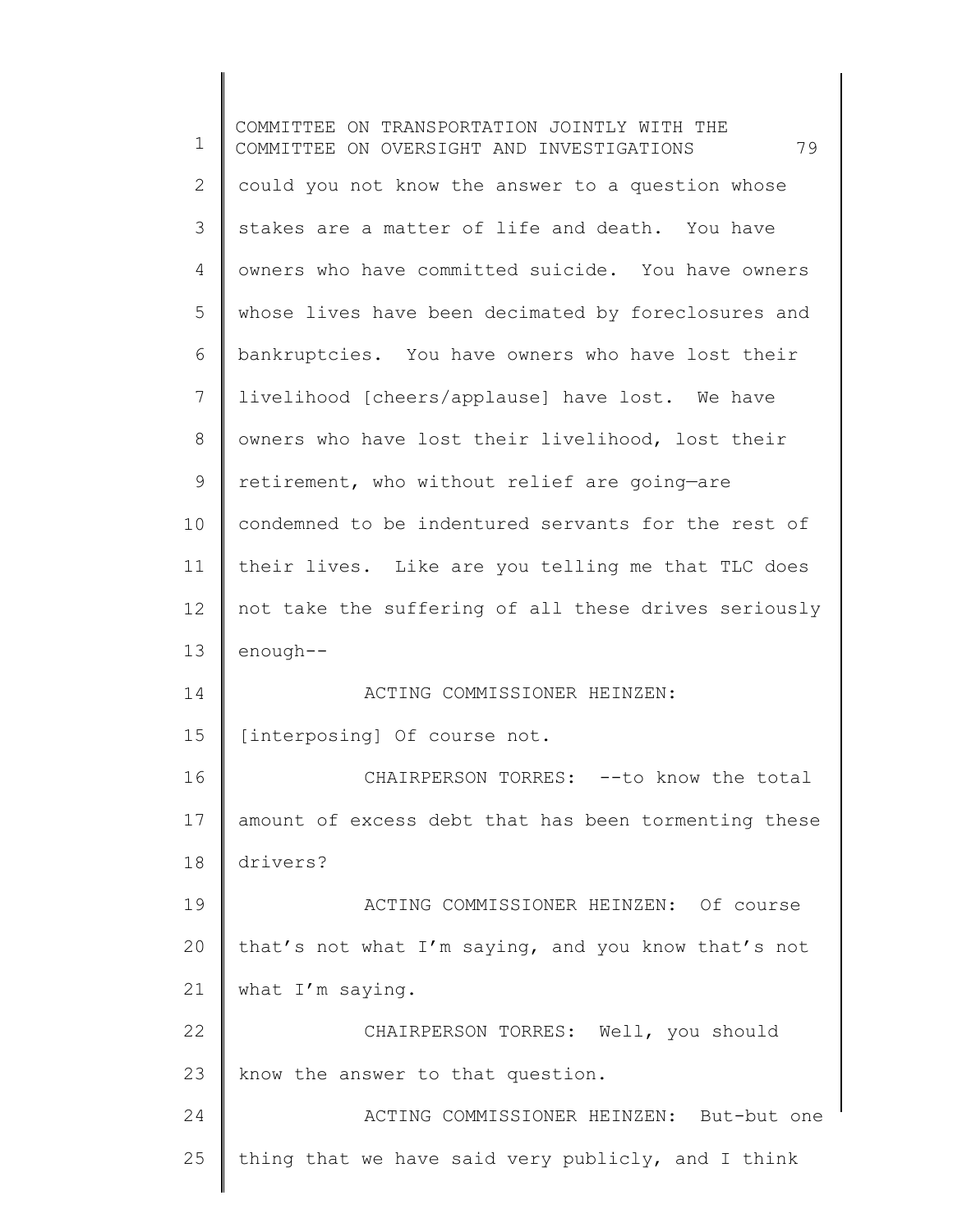1 2 3 4 5 6 7 8 9 10 11 12 13 14 15 16 17 18 19 20 21 22 23 24 25 COMMITTEE ON TRANSPORTATION JOINTLY WITH THE COMMITTEE ON OVERSIGHT AND INVESTIGATIONS 80 that members of the public know this and I think members of the City Council know this is we don't have a full insight into all the loans that are written. We know the amount of the loan that was written at an initial—at a transfer of a Medallion, but as you know, much of the problem has stemmed from refinancing and that is not reported to TLC. CHAIRPERSON TORRES: Yeah, although I think we're going to explore the question of financial stability, and I suspect you have the authority to request their loans as a condition for receiving the Medallion, but I want to get to the back to the question of culpability specifically on advertising. Did the city engage in misleading advertising about the value of the Medallions particularly at the expense of immigrants who aspire to the American Dream? ACTING COMMISSIONER HEINZEN: I can't characterize the advertising, but it's—without characterizing them. CHAIRPERSON TORRES: [interposing] Well, I guess I characterize-we'll characterize if for you. Exhibit 2. [background comments] So here is a TLC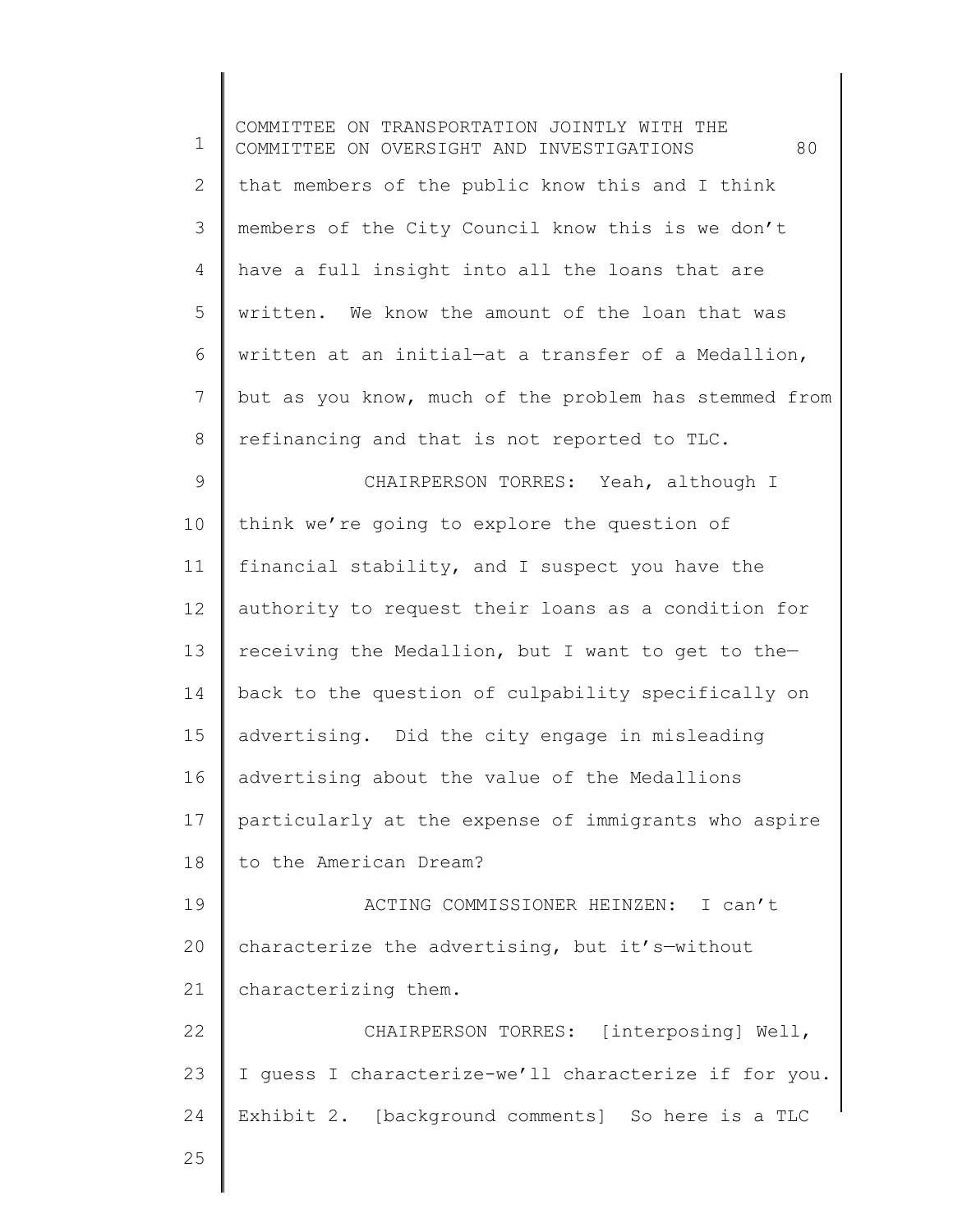1 2 3 4 5 6 7 8 9 10 11 12 13 14 15 16 17 18 19 20 21 22 23 24 25 COMMITTEE ON TRANSPORTATION JOINTLY WITH THE COMMITTEE ON OVERSIGHT AND INVESTIGATIONS 81 advertisement that says that the Medallion is "Better than the stock market." ACTING COMMISSIONER HEINZEN: Uh-hm. CHAIRPERSON TORRES: Former Commissioner Matthew Daus: "The Medallion has out-performed practically every other type of investment that exists." So, TLC gave the false impression that the Medallion—[pause] [cell phone chiming] TLC gave the impression that the Medallion transcends the fluctuations of the stock market, that the price of the Medallion would keep rising. Can we get to the next slide? And the Medallion the—you gave the impression that the Medallion was a path to the American Dream, right, homeownership, higher education, a worry-free retirement "Worry-free retirement." Do you think it's misleading for the city to associate a Medallion with a "worry-free retirement?" Is that the kind of language that a city regulator should be using? ACTING COMMISSIONER HEINZEN: So, I note that all of this advertising occurred—this occurred not all of it, but the two things you've shown me occurred in 2004 and 2010. I really can't speak to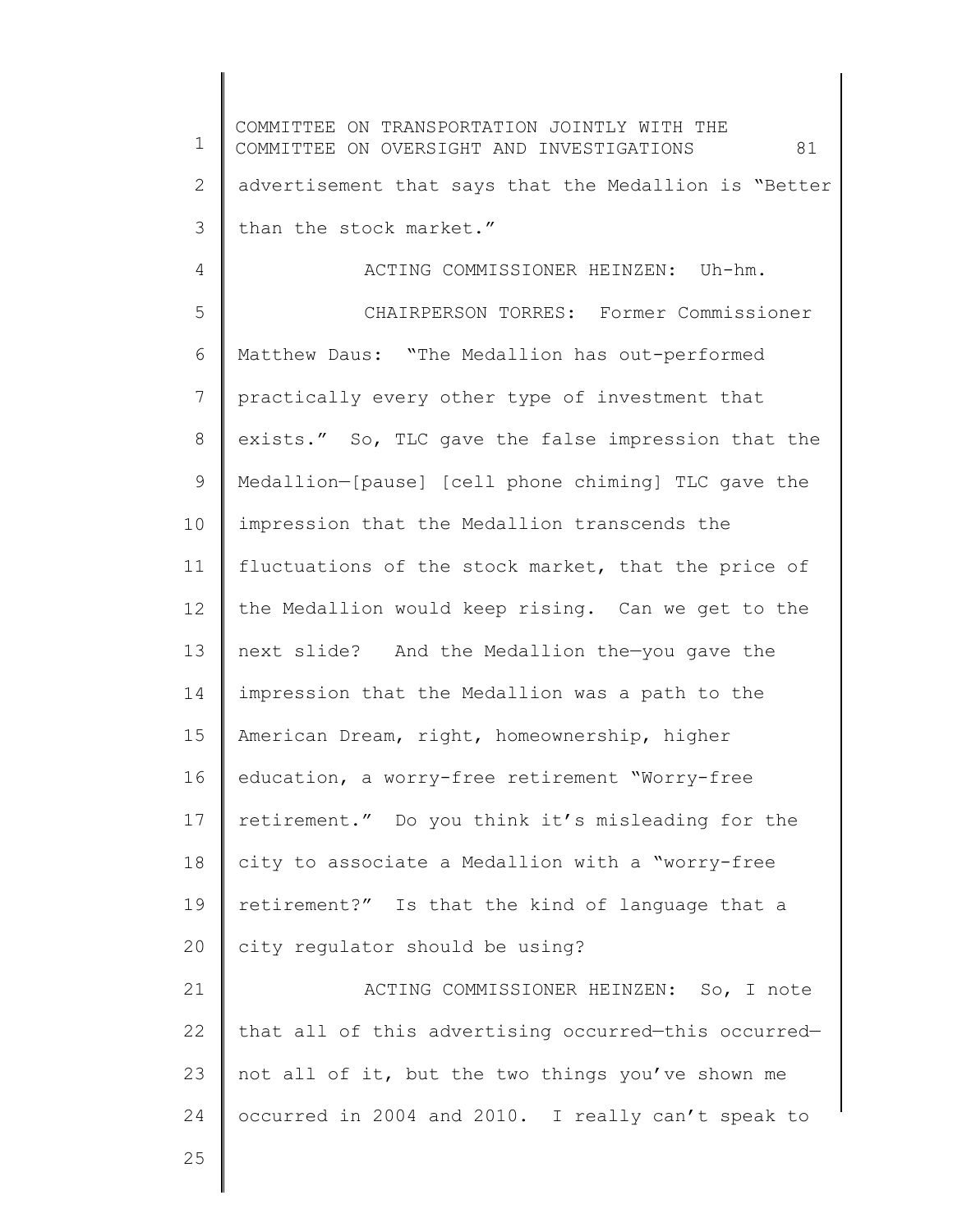1 2 3 4 5 6 7 8 9 10 11 12 13 14 15 16 17 18 19 20 21 22 23 24 25 COMMITTEE ON TRANSPORTATION JOINTLY WITH THE COMMITTEE ON OVERSIGHT AND INVESTIGATIONS 82 the motivation of the decision makers at TLC in 2010 or in 2004. CHAIRPERSON TORRES: [interposing] Is that the kind of advertising that you would have done if you were the Commissioner at the time? ACTING COMMISSIONER HEINZEN: I-- CHAIRPERSON TORRES: [interposing] Would you use terms like worry-free retirement? ACTING COMMISSIONER HEINZEN: I have a pretty—when it comes to finances and my own personal finances, I have a pretty conservative outlook. So, I would like to think I would not have used or approved those type of terms. CHAIRPERSON TORRES: Okay. I want to get to the question of financial stability. Does TLC have a responsibility to ensure that financial stability of the Medallion market in your licensees? ACTING COMMISSIONER HEINZEN: I think the TLC has a responsibility to do as much as we can to help all the licensees including the Medallion licensees, but I-- CHAIRPERSON TORRES: [interposing] but specifically on the question of financial response—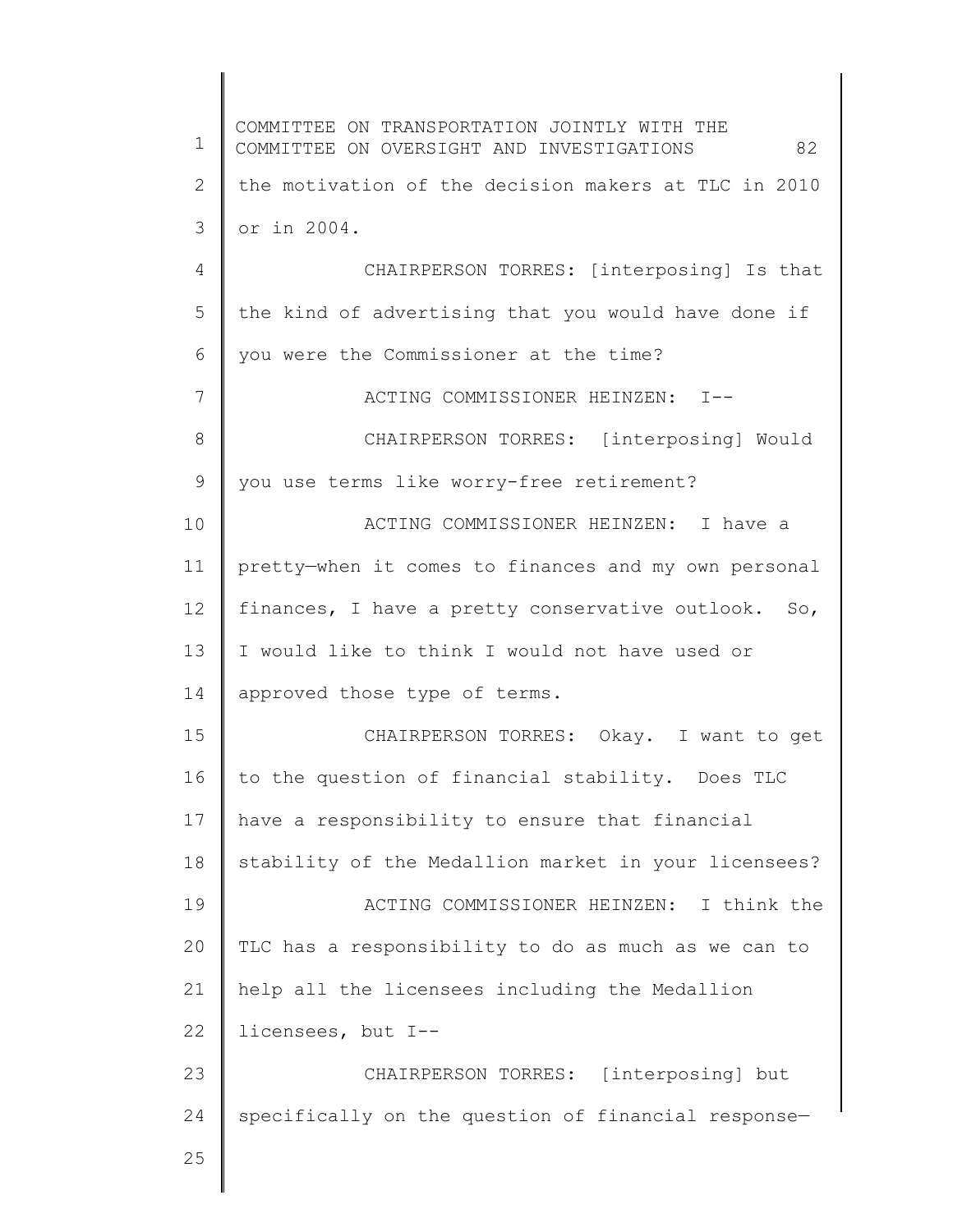1 2 3 4 5 6 7 8 9 10 11 12 13 14 15 16 17 18 19 20 21 22 23 24 25 COMMITTEE ON TRANSPORTATION JOINTLY WITH THE COMMITTEE ON OVERSIGHT AND INVESTIGATIONS 83 financial stability, are you responsible for the financial stability of the Medallion market? ACTING COMMISSIONER HEINZEN: Again, I would say that we-- CHAIRPERSON TORRES: [interposing] Let me—let me say that—I'll answer that question for you. Exhibit 4, please. Can you read Chapter 52 of your own rules, Section 4? ACTING COMMISSIONER HEINZEN: I'm not going to—I'm not going to read that in the way that you-- CHAIRPERSON TORRES: [interposing] I'll read—I'll read it for you. "Establish and enforce standards to ensure all licensees are and remain. [cheers/applause] financially stable." So— [cheers/applause] SERGEANT-AT-ARMS: Quiet down. ACTING COMMISSIONER HEINZEN: Yes, thank you. I'm—I'm aware of that provision. I'm aware that we've been sued— CHAIRPERSON TORRES: Right. ACTING COMMISSIONER HEINZEN: -- on it many times, and we may--in fact, we may, in fact be the subject of current litigation that it is.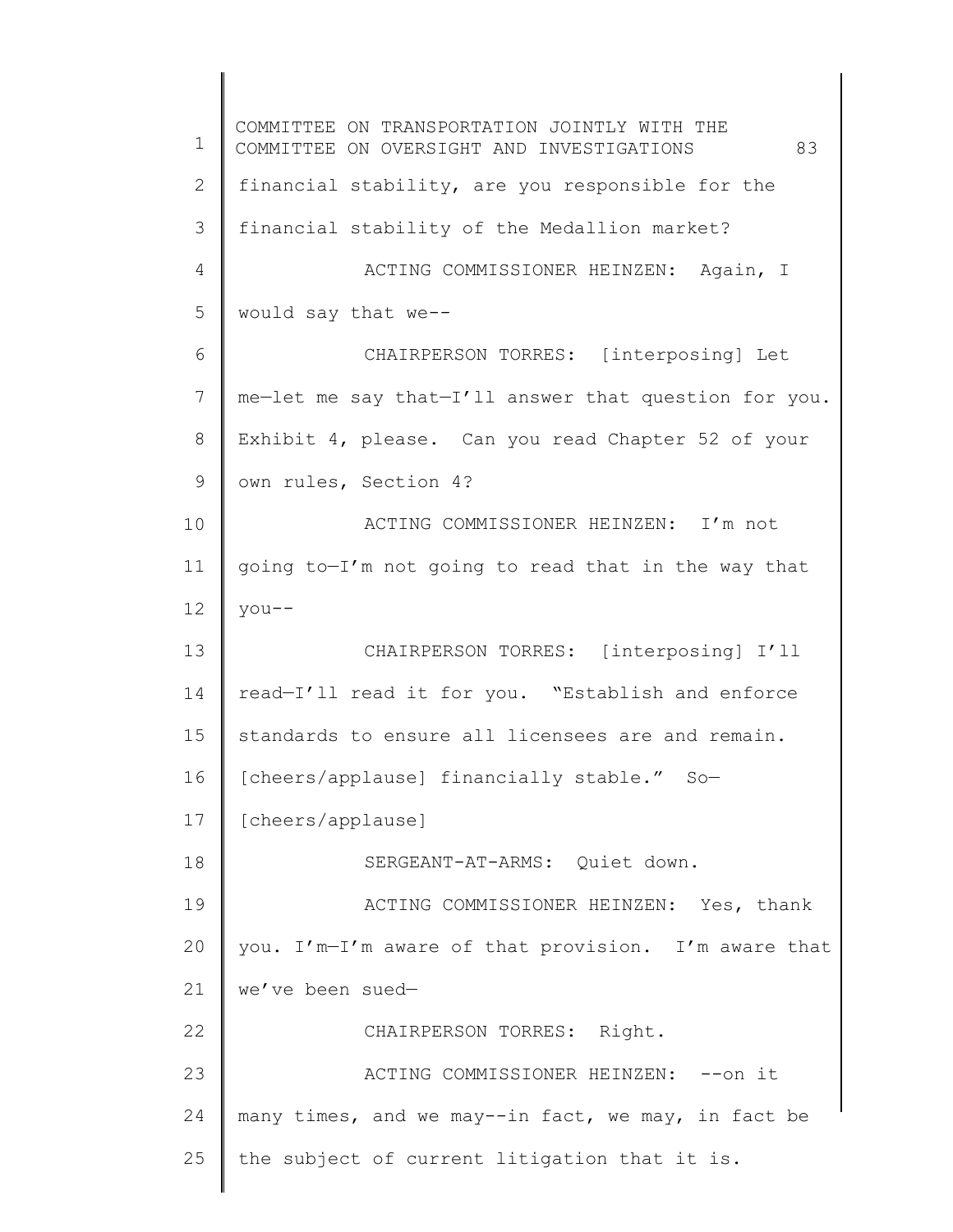1 2 3 4 5 6 7 8 9 10 11 12 13 14 15 16 17 18 19 20 21 22 23 24 25 COMMITTEE ON TRANSPORTATION JOINTLY WITH THE COMMITTEE ON OVERSIGHT AND INVESTIGATIONS 84 CHAIRPERSON TORRES: Sure. Do you—do you –so speaking of lending, do you agree that a—a predatory loan undermines the financial stability of your licensees of the Medallion market. Would you agree with that proposition? ACTING COMMISSIONER HEINZEN: I would agree with the proposition that of someone who has a predatory loan or has been the victim or a predatory loan is not in a financially stable situation. CHAIRPERSON TORRES: And yet, even though you have a response—the statutory responsibility for the financial stability of the market, TlC had the authority to deny a license to an owner who had a predatory loan. ACTING COMMISSIONER HEINZEN: So again examine-CHAIRPERSON TORRES: Like you could have let me finish Michael. ACTING COMMISSIONER HEINZEN: -- the new litigation. CHAIRPERSON TORRES: [interposing] You you could have—you have the authority to deny a license to an owner whose debt was unpayable and as a result of TLC's failure to exercise that authority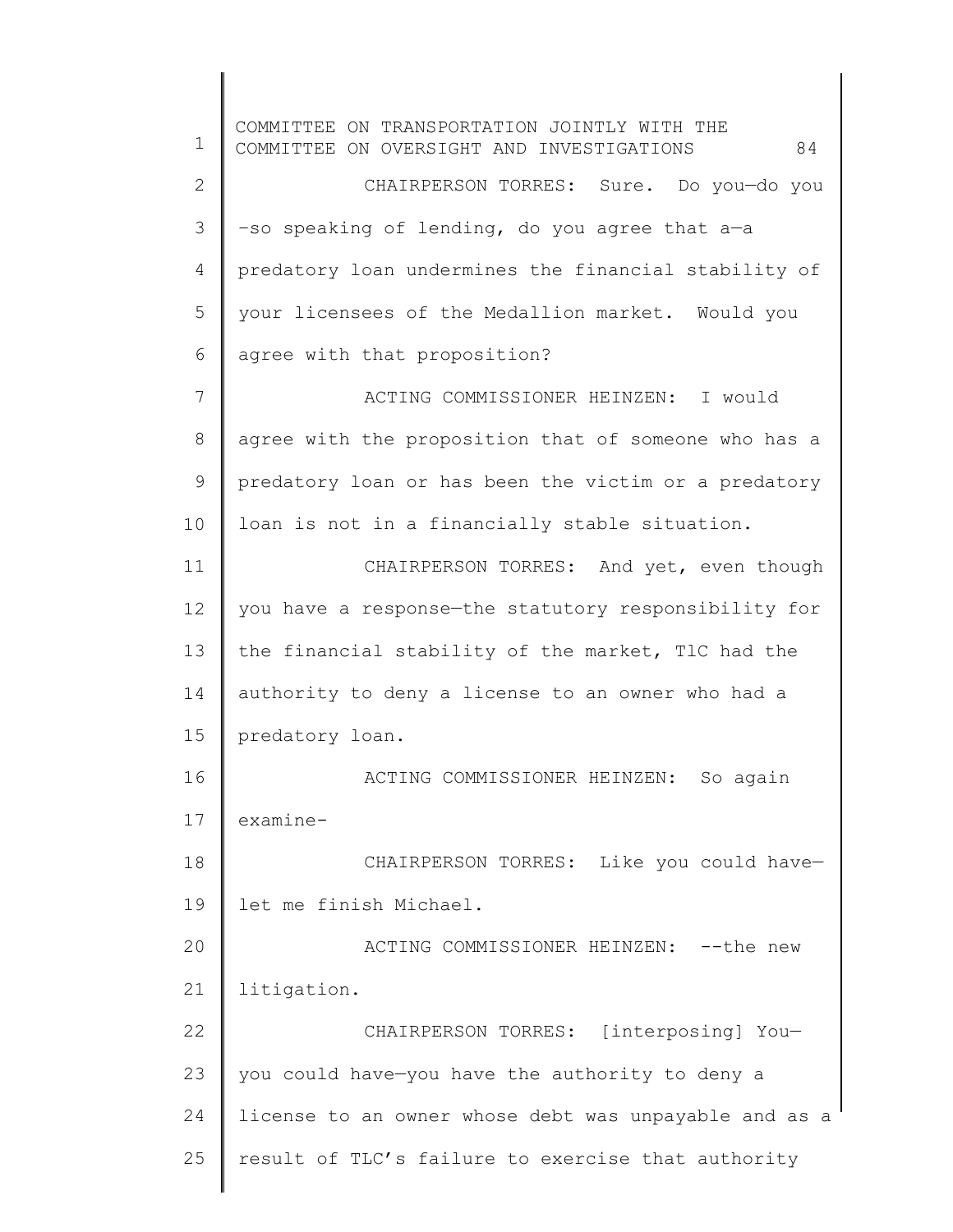1 2 3 4 5 6 7 8 9 10 11 12 13 14 15 16 17 18 19 20 21 22 23 24 25 COMMITTEE ON TRANSPORTATION JOINTLY WITH THE COMMITTEE ON OVERSIGHT AND INVESTIGATIONS 85 there are 950 owners who have filed for bankruptcy. There are thousands more who are drowning in debt who have been condemned to indentured servitudes. So, you're correct that you do not directly regulate lending, but you can have an impact on lending standards because you control the Medallion. There is no Medallion loan without the Medallion, which you ultimately control, and these loans are far more predatory than people realize. Let's go to Exhibits 5 and 6. So here is a loan that dates back to 2016. It's a recent loan, and here is the statement about the collateral of the loan. "All the debtors in the New York City Taxicab licenses and Medallions whether now owned or hereafter acquired, all personal property now owned or hereafter acquired by the debtor. So, this loan, which dates back to 2016 collateralizes not only the Medallion, it collateralizes everything a borrower will own in the present and everything a borrower will ever own in the future, right? This loan represents lifelong financial enslavement, and these were the kind of predatory loans that were circulating and destabilizing the Medallion market, which your agency regulates. I want to get to the question of—of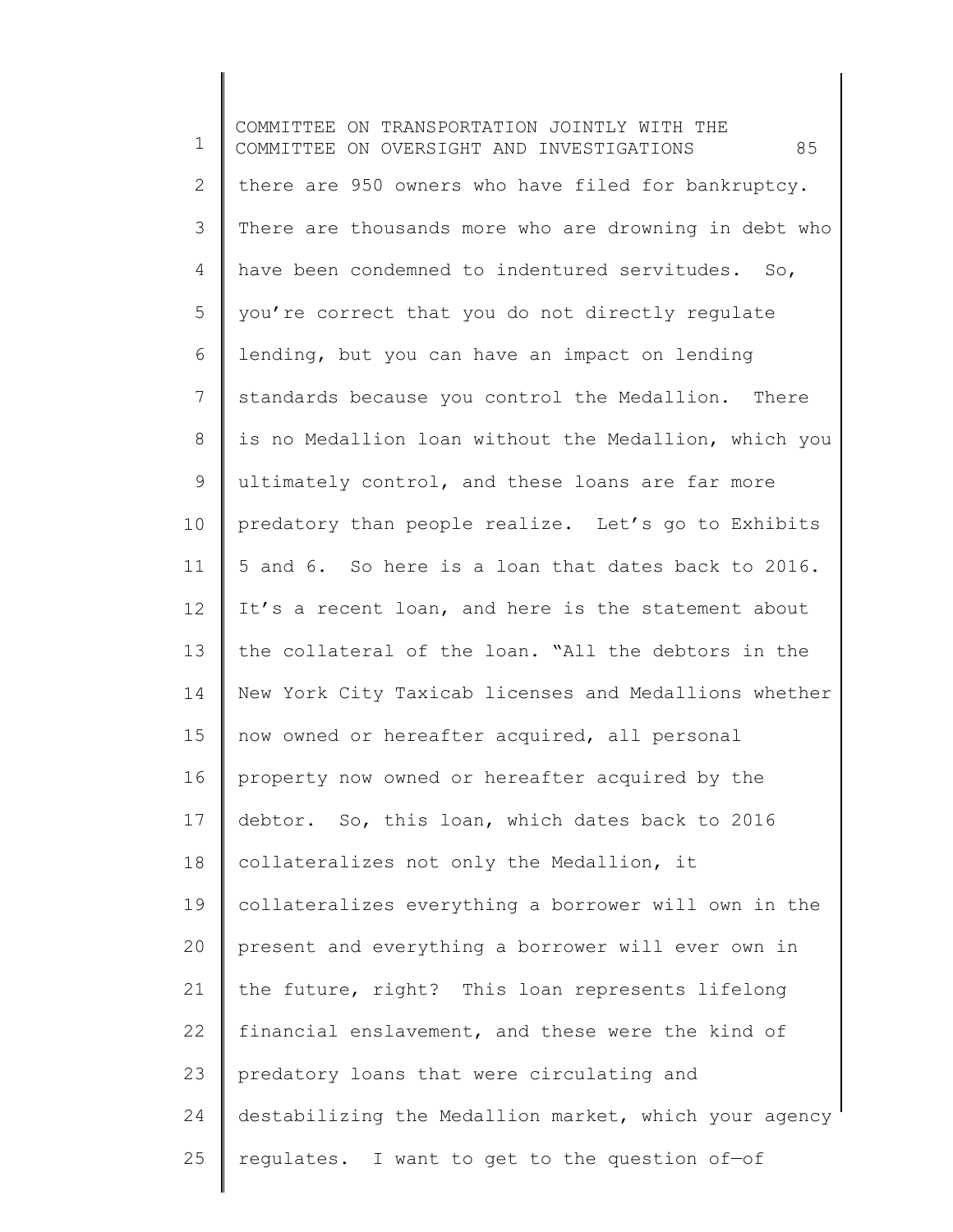1 2 3 4 5 6 7 8 9 10 11 12 13 14 15 16 17 18 19 20 21 22 23 24 25 COMMITTEE ON TRANSPORTATION JOINTLY WITH THE COMMITTEE ON OVERSIGHT AND INVESTIGATIONS 86 auctions. TLC—let's go to Exhibit 7. TLC has-by the way, have you ever seen that kind of loan before, a loan that collateralizes literally everything that you will ever own? Have you seen that loan before? ACTING COMMISSIONER HEINZEN: I haven't seen this—I haven't see this document. I'd want to see the entire document. CHAIRPERSON TORRES: We'll be happy to share it with you. ACTING COMMISSIONER HEINZEN: I don't think I—I don't—I don't think I have seen—I don't know. I don't know that I've seen a loan like that before. CHAIRPERSON TORRES: I've never seen a loan that literally collateralizes everything you will ever own in your life. Exhibit 7. TLC began the practice of auctioning off Medallions under Mayor Giuliani, and then took the practice to new extremes under Mayor Bloomberg. The Giuliani Administration held three act—three auctions and sold 400 Medallions. The Bloomberg Administration held 16 auctions and sold 1,260 Medallions. The de Blasio Administration held two auctions and sold 200 Medallions. During an auction—let's get to the next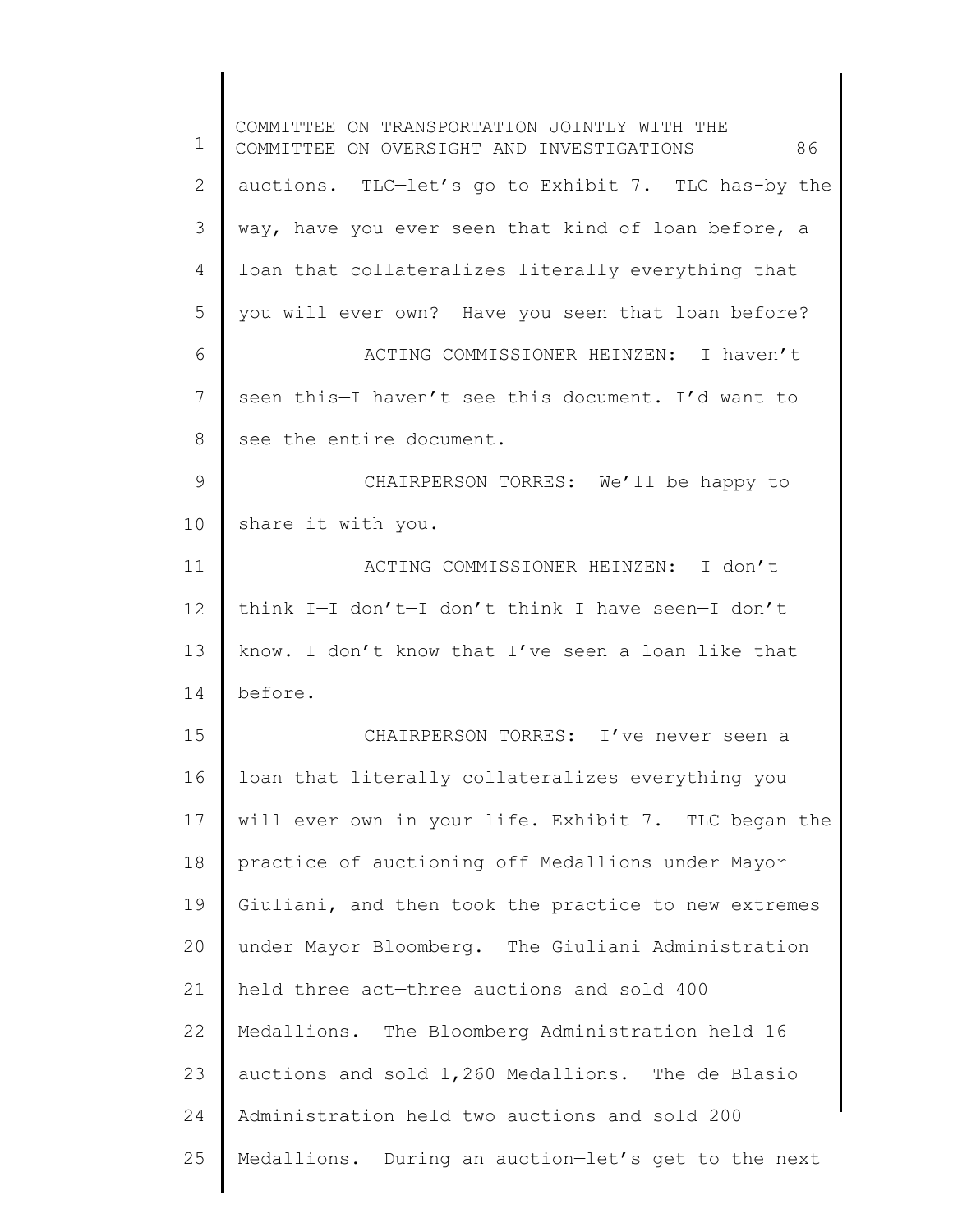| 1              | COMMITTEE ON TRANSPORTATION JOINTLY WITH THE<br>87<br>COMMITTEE ON OVERSIGHT AND INVESTIGATIONS |
|----------------|-------------------------------------------------------------------------------------------------|
| 2              | slide. During an auction in February 2014, the de                                               |
| 3              | Blasio Administration set the upset price at \$650,000                                          |
| $\overline{4}$ | the maximum winning bid was \$965,000 nearly a million                                          |
| 5              | dollars. As you know, the November 2013 and February                                            |
| 6              | 2014 auctions were catastrophic for participants, so                                            |
| 7              | catastrophic that 40% of participants in the February                                           |
| $8\,$          | auction went bankrupt. So, my question is do you                                                |
| 9              | regret the November 2014 auction?                                                               |
| 10             | ACTING COMMISSIONER HEINZEN: I regret                                                           |
| 11             | that any-any one who participated in that auction                                               |
| 12             | would experience any pain at all. I regret that.                                                |
| 13             | I'm sorry about that.                                                                           |
| 14             | CHAIRPERSON TORRES: I'm happy that you                                                          |
| 15             | regret pain in the world. That's great but do you                                               |
| 16             | regret the decision to conduct the auction, which led                                           |
| 17             | to 40% of the participants becoming bankrupt?                                                   |
| 18             | ACTING COMMISSIONER HEINZEN: So, what I                                                         |
| 19             | know about the context of the-of these auctions is                                              |
| 20             | that they were done at a certain time, and they were                                            |
| 21             | done in large part as authorized by state law to                                                |
| 22             | increase the number of wheelchair accessible                                                    |
| 23             | Medallions on the street. Obviously in this                                                     |
| 24             | Administration, the auctions stopped almost                                                     |
| 25             | immediately, and I can tell you what this                                                       |

 $\overline{\phantom{a}}$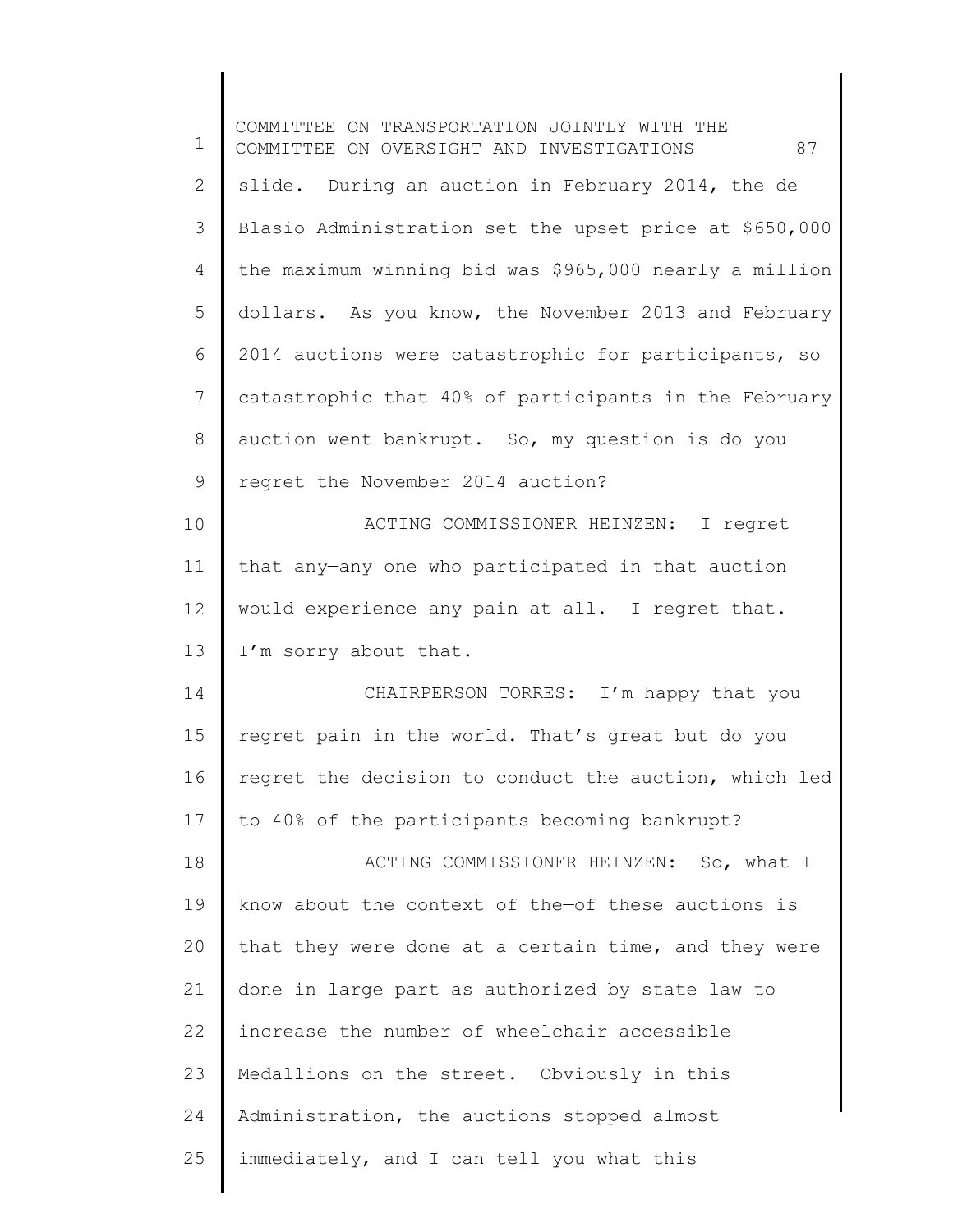1 2 3 4 5 6 7 8 9 10 11 12 13 14 15 16 17 18 19 20 21 22 23 24 25 COMMITTEE ON TRANSPORTATION JOINTLY WITH THE COMMITTEE ON OVERSIGHT AND INVESTIGATIONS 88 Administration has done since that time to stabilize the Medallions. CHAIRPERSON TORRES: [interposing] But you have—you have the ability to shut down that 2014 auction. It happened under the de Blasio Administration. You had the authority to forego that auction, correct? ACTING COMMISSIONER HEINZEN: Again, these auctions were established in 2013. Two of them were held in 2014. So, I can tell you—I can't tell you the motivation about establishing these auctions. I can tell you everything that we've done since that time to help the Medallion sector and to help all of the drivers. CHAIRPERSON TORRES: But by 2014, TLC knew or should have known that there was a speculative bubble in the Medallion market, and by 2014, TLC knew or should have known that right here in platforms like Uber and Lyft were disrupting the market, and threatening to burst a bubble a decade in the making. Given what you knew or should have known, was it not irresponsible to auction off Medallions for nearly a million dollars in February of 2014?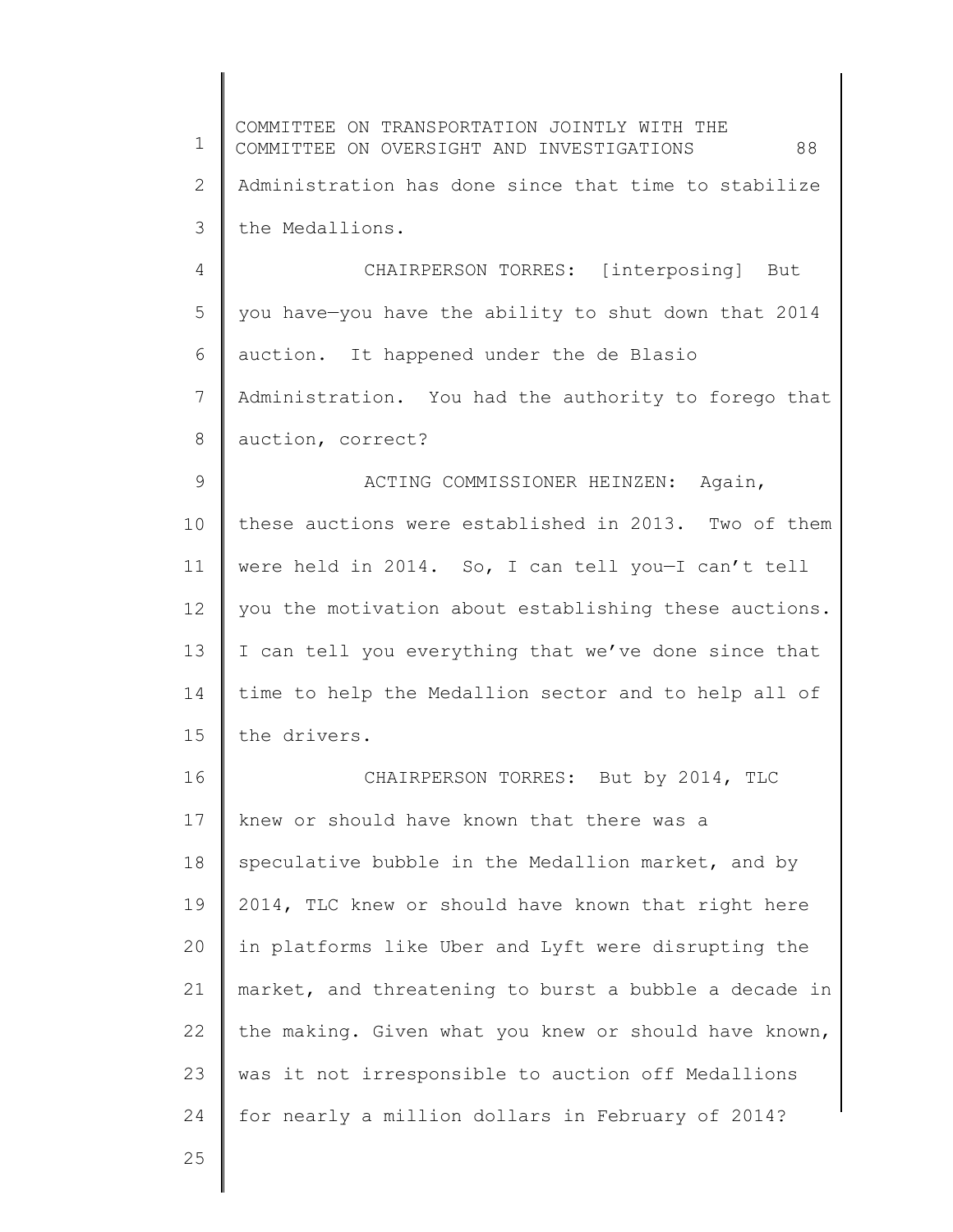| $\mathbf 1$    | COMMITTEE ON TRANSPORTATION JOINTLY WITH THE<br>89<br>COMMITTEE ON OVERSIGHT AND INVESTIGATIONS |
|----------------|-------------------------------------------------------------------------------------------------|
| $\mathbf{2}$   | ACTING COMMISSIONER HEINZEN: So, I don't                                                        |
| 3              | know what information was in front of the people at                                             |
| 4              | the time they made that decision. I do know that                                                |
| 5              | with that look back, I think the trip numbers of                                                |
| 6              | yellow and both the fare box for Yellow they were at                                            |
| $7\phantom{.}$ | or near record highs.                                                                           |
| $\,8\,$        | CHAIRPERSON TORRES: Let's, can we have                                                          |
| $\mathsf 9$    | the-can we pull up the Mercure slide? That's Exhibit                                            |
| 10             | 19. So this was immediately after-this was round the                                            |
| 11             | same time as the February 2014 Auction on April $1^{st}$ .                                      |
| 12             | Mercure observed speculation in the market. It said,                                            |
| 13             | The limited supply of Medallions available in the                                               |
| 14             | market can lead to a speculative premium, which                                                 |
| 15             | occurs when the sales price of a Medallion exceeds                                              |
| 16             | the value that is support by the Medallion's ability                                            |
| 17             | to generate net operating income citing as one                                                  |
| 18             | example individual and corporate Medallion prices in                                            |
| 19             | New York City increased by 2.5 time and 3.3 times                                               |
| 20             | respectively between 2004 and 2012. Fare and lease                                              |
| 21             | rates in New York City remain unchanged between 2006                                            |
| 22             | and 2012. As you know, astronomical wise in the                                                 |
| 23             | Medallion values could not be explained by fear of                                              |
| 24             | lease rates alone. It was primarily explained by                                                |
| 25             | debt, not by rising incomes or rising revenues, but                                             |
|                |                                                                                                 |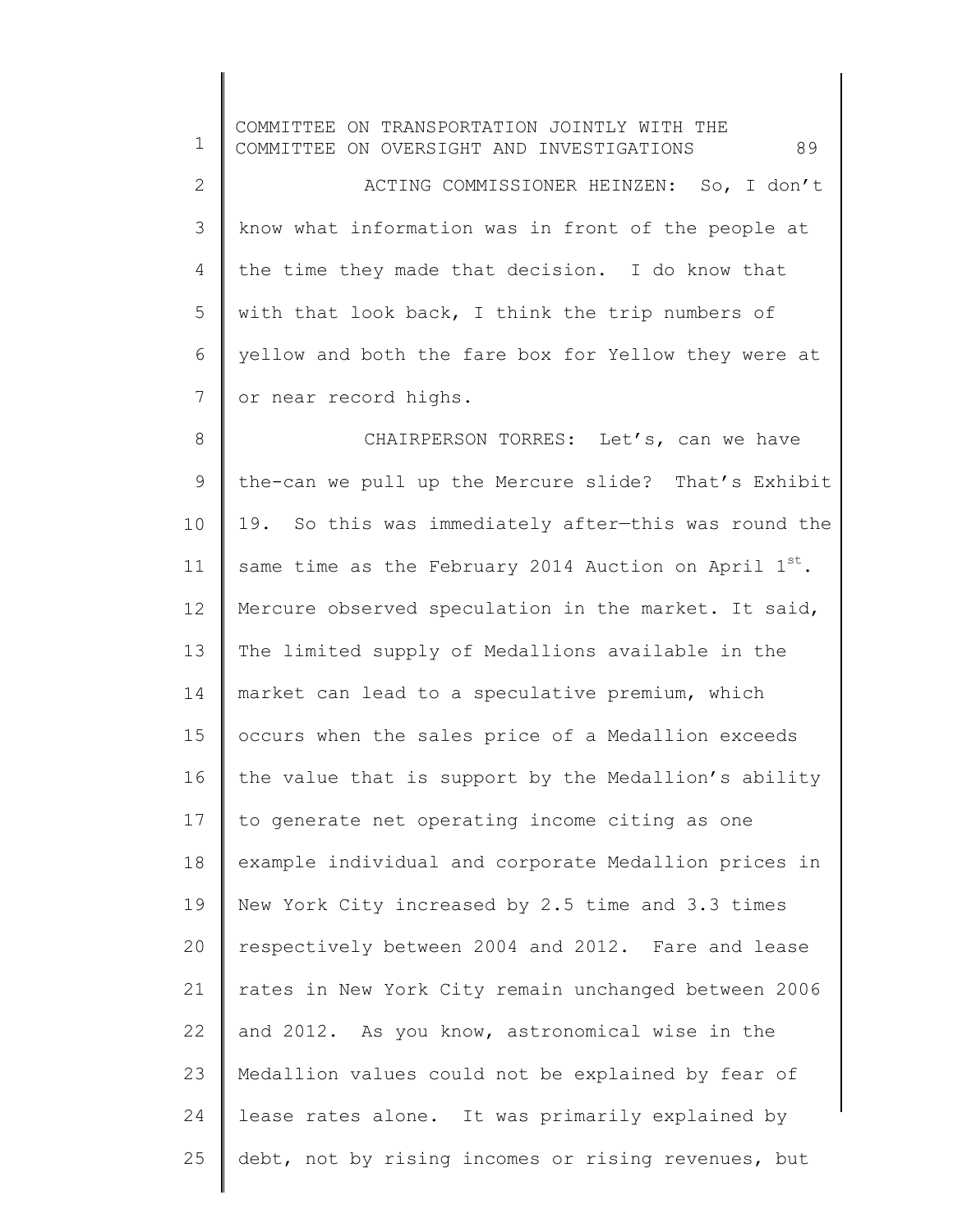1 2 3 4 5 6 7 8 9 10 11 12 13 14 15 16 17 18 19 20 21 22 23 24 25 COMMITTEE ON TRANSPORTATION JOINTLY WITH THE COMMITTEE ON OVERSIGHT AND INVESTIGATIONS 90 debt. That was a sign that there was a bubble and TLC knew that there was a bubble because the Roth Report said as much. The Roth Report said that there was speculation in the Medallion lot. ACTING COMMISSIONER HEINZEN: So, with the Roth doc here, I think, as I've said before and I'm going to keep saying, I don't know why it was written and I don't know what information people—I don't know what people did with that—that document. CHAIRPERSON TORRES: Well, like did nothing. ACTING COMMISSIONER HEINZEN: Obviously obviously-- CHAIRPERSON TORRES: [interposing] Yeah, the TLC did nothing about it. ACTING COMMISSIONER HEINZEN: --obviously TLC and the Administration has not done nothing obviously we've taken huge steps since 2014. CHAIRPERSON TORRES: When it comes to preventing a bubble, TLC did nothing, and here's the problem as I see it. TLC is compromised by a conflict of interest. TLC functions as both a market regulator, and a market participant, but as a market regulator, you have a vested interest in ensuring the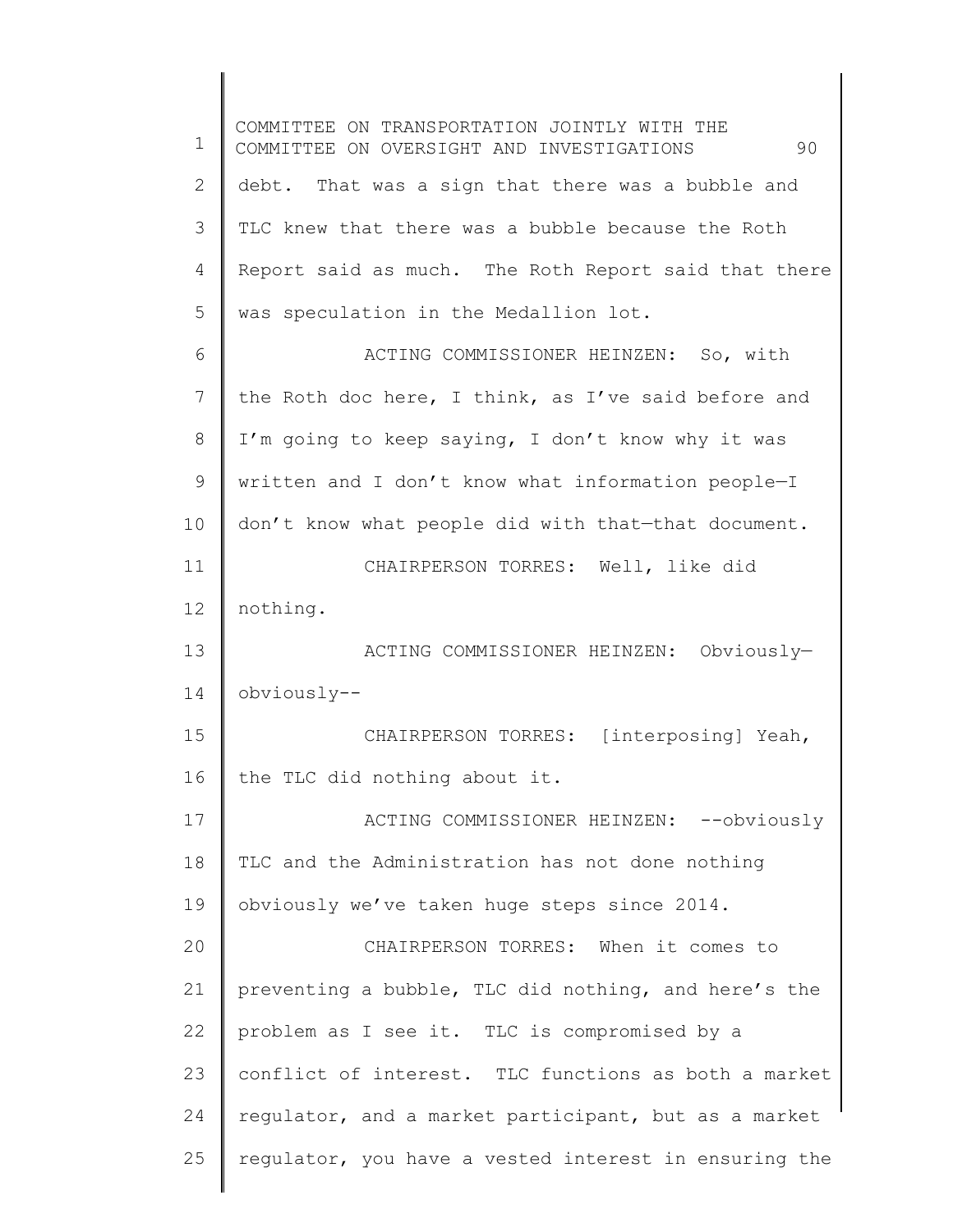1 2 3 4 5 6 7 8 9 10 11 12 13 14 15 16 17 18 19 20 21 22 23 24 25 COMMITTEE ON TRANSPORTATION JOINTLY WITH THE COMMITTEE ON OVERSIGHT AND INVESTIGATIONS 91 financial stability of the Medallion market, but as a market participant you have a vested interest in generating revenue from financial instability from financial speculation in the Medallion market, and so my question to you is how do you reconcile those two fundamentally conflicting rules? ACTING COMMISSIONER HEINZEN: So—so Chair Torres, I agree with you that it is unusual to have a city license that is sold and that can be resold in the private market. It's hard for me to locate other instances of that, but I don't agree with you that that means TLC had a conflict of interest because these sales were-- CHAIRPERSON TORRES: [interposing] And still you are a participant in the market? ACTING COMMISSIONER HEINZEN: May I—may I please finish? CHAIRPERSON TORRES: Sure, sure, go—go ahead. ACTING COMMISSIONER HEINZEN: These sales were obviously not—the proceeds of these sales don't go to TLC. They to the General Fund. So, this is something that all of the city has access to. If-if you're saying that the city has a conflict that's a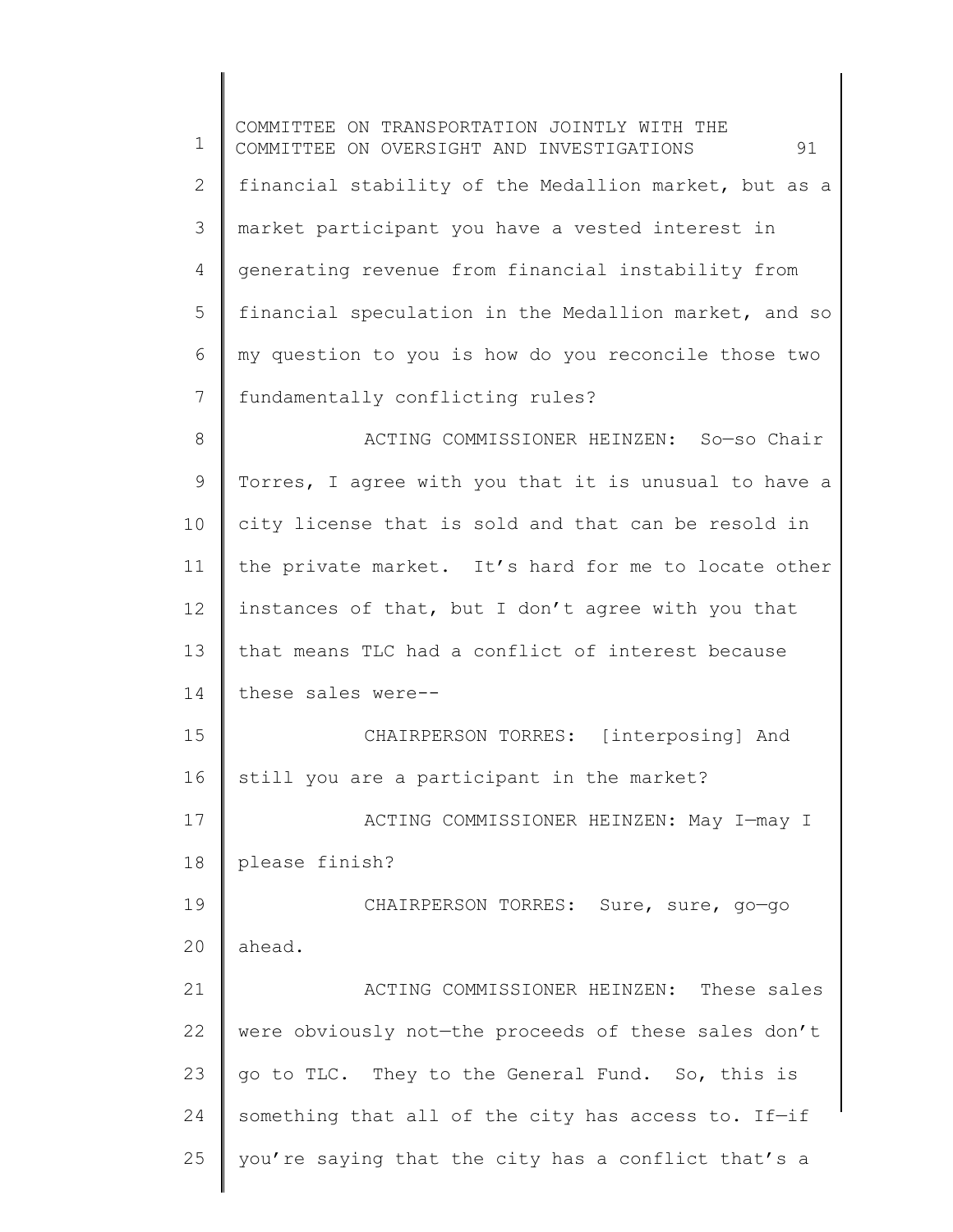1 2 3 4 5 6 7 8 9 10 11 12 13 14 15 16 17 18 19 20 21 22 23 24 25 COMMITTEE ON TRANSPORTATION JOINTLY WITH THE COMMITTEE ON OVERSIGHT AND INVESTIGATIONS 92 different issue. I don't think—I don't think it's fair to just sort of localize this because it's a problem-- CHAIRPERSON TORRES: It's a fair—it's a fair point. ACTING COMMISSIONER HEINZEN: --but I think—thank you—but I think that this issue that bothers you that obviously bothers you is—does result from the government acting in the marketplace, and I think that what I had hoped to say more about today, and what I think we'll be talking about with this legislation is what do we do going forward on that issue? But, I don't think it's fair to say that TLC has done nothing. TLC has worked extremely extremely hard over the past few years to help drivers to help owners, to help the entire industry, and it has been difficult, and it hasn't always been successful, of course, but we have given a tremendous—we've been given a tremendous amount to do, and I think we've done it really well. We were just given the power by you last year to cap the number of vehicle licenses. That was something we never had. That was a hugged missed opportunity in 2015. I think that could have staunched a lot of the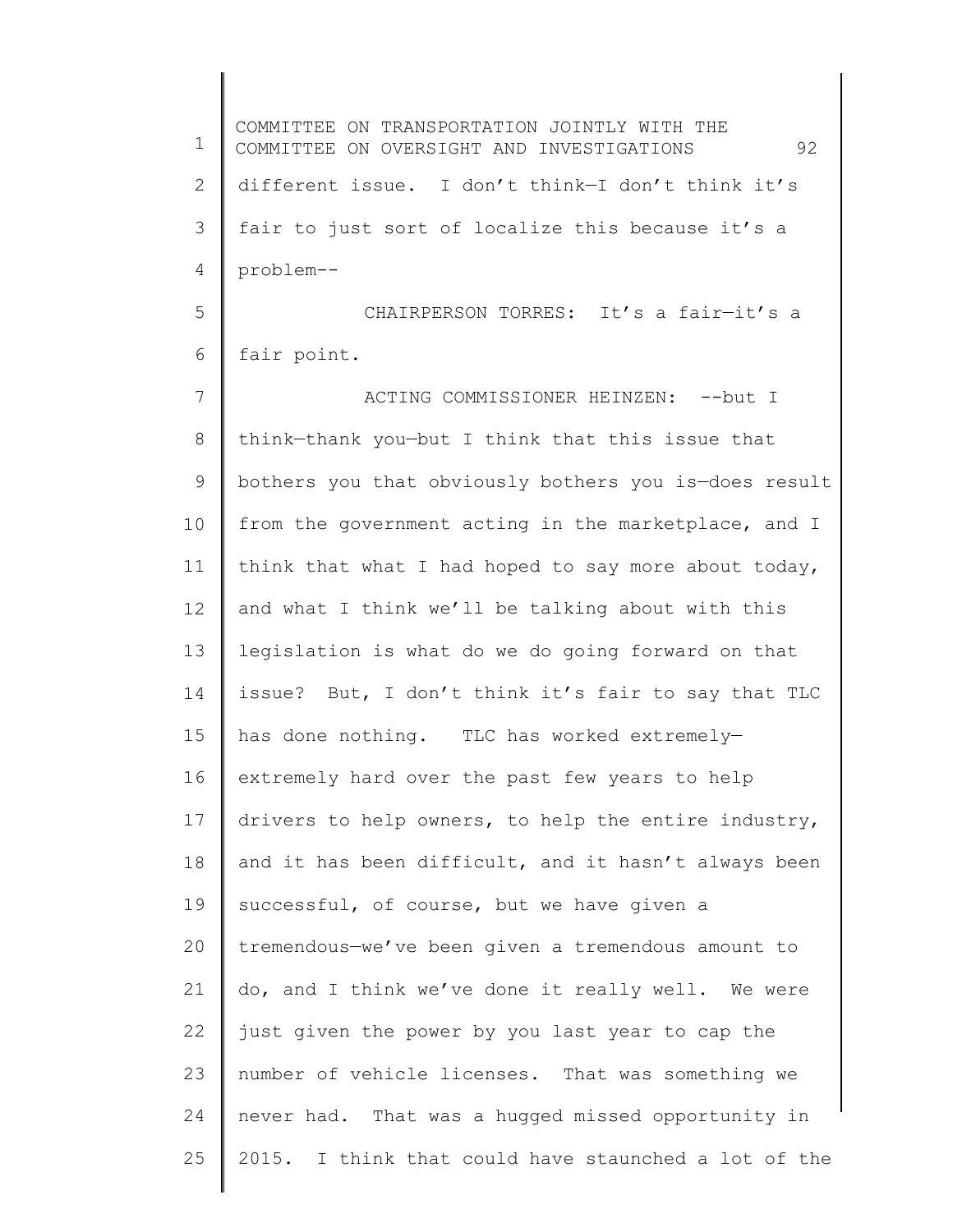1 2 3 4 5 6 7 8 9 10 11 12 13 14 15 16 17 18 19 20 21 22 23 24 25 COMMITTEE ON TRANSPORTATION JOINTLY WITH THE COMMITTEE ON OVERSIGHT AND INVESTIGATIONS 93 problems here not all of them, but a lot of them, and we all missed that opportunity, but we took that back and we did in 2018, and as I said, we've leveled the playing field. We've required the app companies to shoulder the burden of operating of having the privilege to operate and carry passengers in New York City. So, we have subjected them to rules from the beginning and we've expanded that, and we've subjected them to-to data requirements. Again, unlike any city in country wheel-chair accessible requirements. The only thing is with the drive-by-- CHAIRPERSON TORRES: [interposing] Commissioner, that has nothing to do with what I'm asking about. That's not. It's irrelevant to the subject of this hearing. You were correct. ACTING COMMISSIONER HEINZEN: [interposing] I think it's very relevant. CHAIRPERSON TORRES: You were correct. ACTING COMMISSIONER HEINZEN: I think it's very relevant. I think it should—I think it is the subject of this hearing. The subject of the hearing, the subject of this hearing to-- CHAIRPERSON TORRES: [interposing] The subject of the hearing is all these drivers who do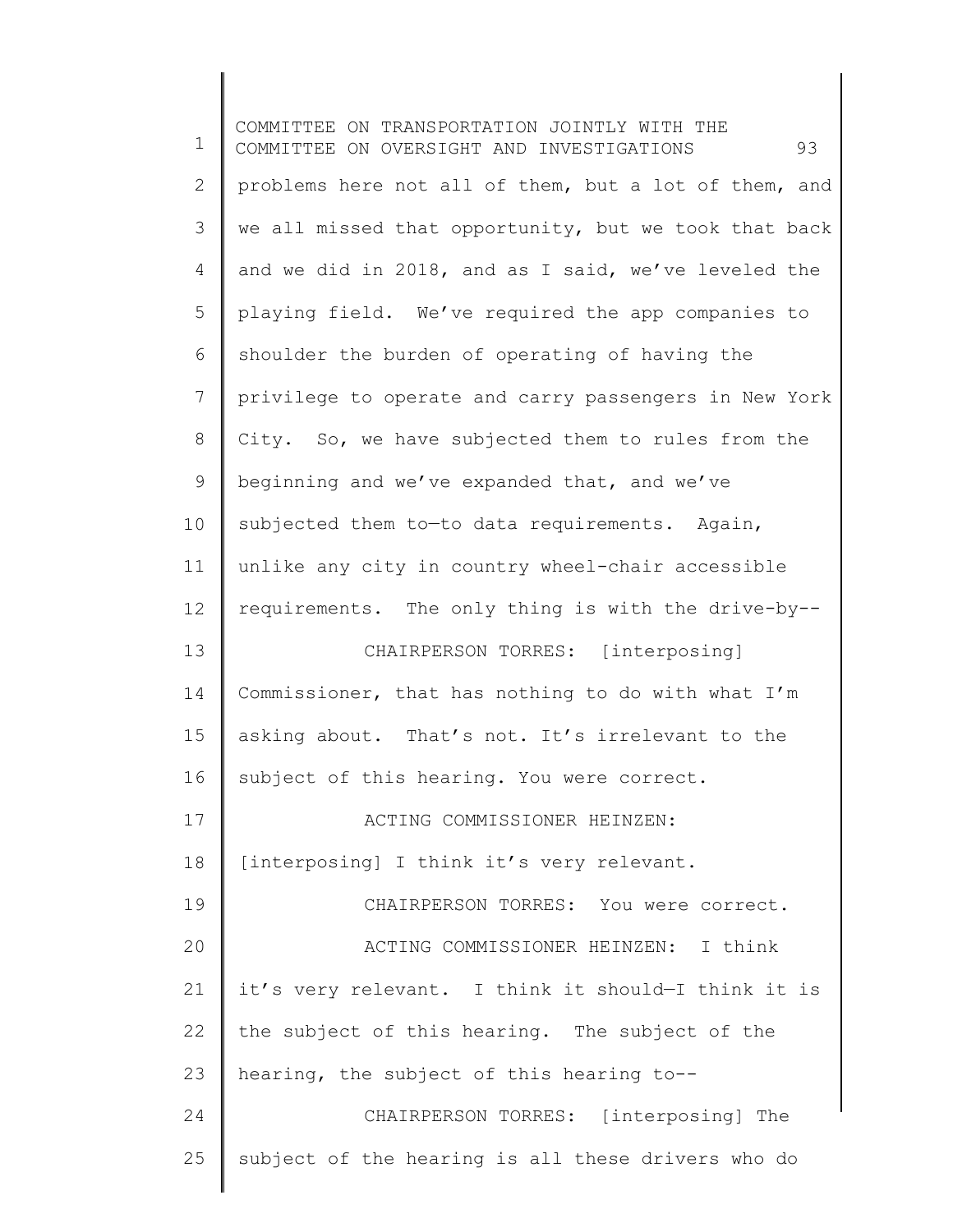1 2 3 4 5 6 7 8 9 10 11 12 13 14 15 16 17 18 19 20 21 22 23 24 25 COMMITTEE ON TRANSPORTATION JOINTLY WITH THE COMMITTEE ON OVERSIGHT AND INVESTIGATIONS 94 not have the worry-free retirement that you promised them. That's the subject of this hearing. [cheers/applause] But I want to—and you're correct that TLC does not act out of its own volition-- ACTING COMMISSIONER HEINZEN: Let me say we have taken-CHAIRPERSON TORRES: [interposing] Commissioner, let me finish. You look at the mission or let me finish. ACTING COMMISSIONER HEINZEN: You just you just-- CHAIRPERSON TORRES: [interposing] Commissioner. ACTING COMMISSIONER HEINZEN: -- you just made an accusation-- CHAIRPERSON TORRES: Commissioner. ACTING COMMISSIONER HEINZEN: -- of the steps that we have taken-- CHAIRPERSON TORRES: Yes. ACTING COMMISSIONER HEINZEN: --since 2014 CHAIRPERSON TORRES: Look-- ACTING COMMISSIONER HEINZEN: -- to say CHAIRPERSON TORRES: [interposing] TLC failed to prevent them, though.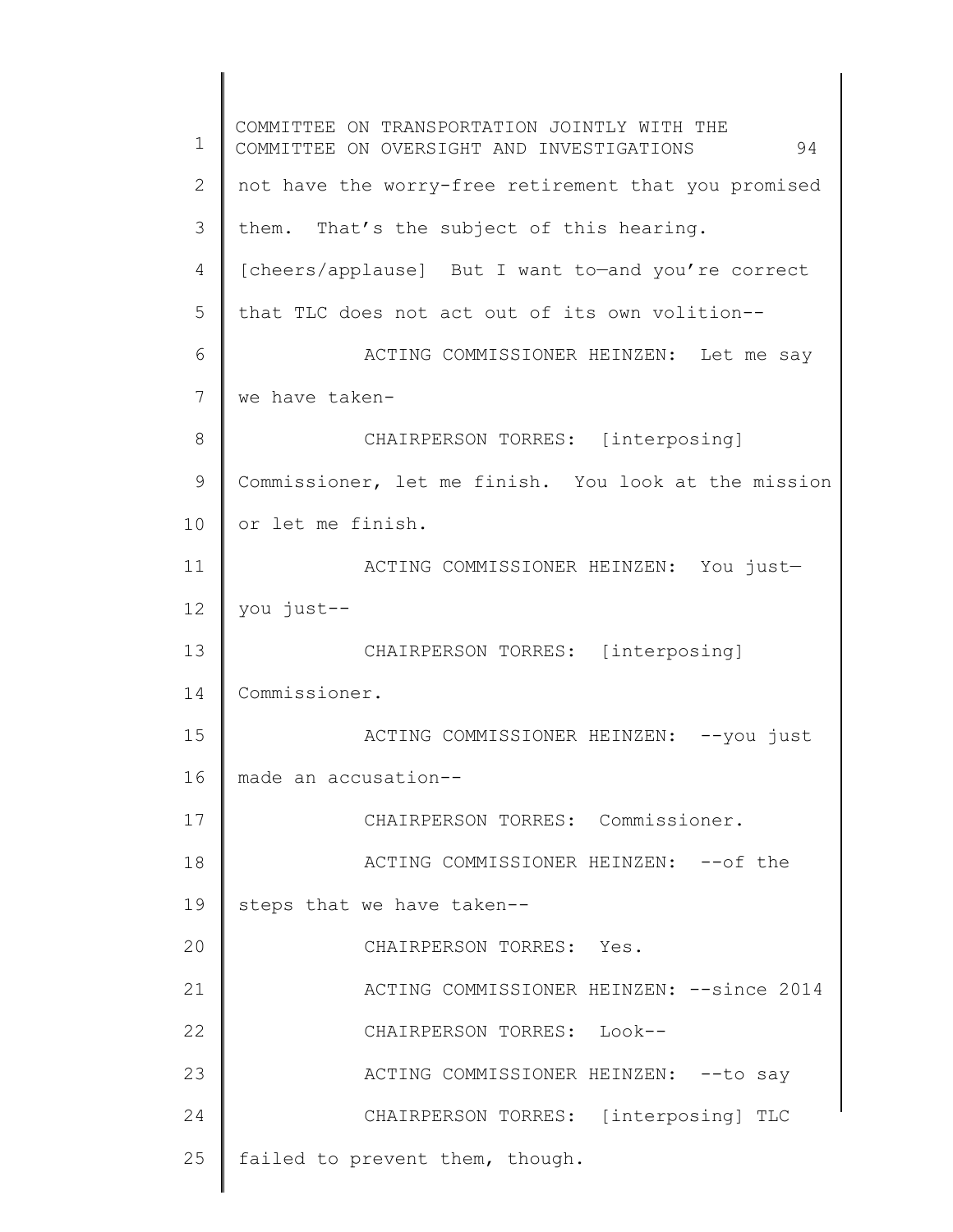1 2 3 4 5 6 7 8 9 10 11 12 13 14 15 16 17 18 19 20 21 22 23 24 25 COMMITTEE ON TRANSPORTATION JOINTLY WITH THE COMMITTEE ON OVERSIGHT AND INVESTIGATIONS 95 ACTING COMMISSIONER HEINZEN: --that we failed to help—to help financially drivers in the city is simply untrue. CHAIRPERSON TORRES: [interposing] You can ask the drivers. ACTING COMMISSIONER HEINZEN: I will—I will—I will go to the end. I will defend my record and I will defend TLC's record. I'm incredibly proud of that record. CHAIRPERSON TORRES: Commissioner. [background comments] SERGEANT-AT-ARMS: Settle down, please. CHAIRPERSON TORRES: Oh. SERGEANT-AT-ARMS: Settle down please. [background comments/pause]. Hey, keep it down please. CHAIRPERSON TORRES: It's just I'll—I'll conclude my first round of questioning just by pointing out it seems to me the city not only TLC, but the city has the same perverse incentives as the predatory brokers and the lenders and the speculators just like the brokers, lenders and speculators who are willing to destabilize the Medallion market to generate short-term profits, the city including TLC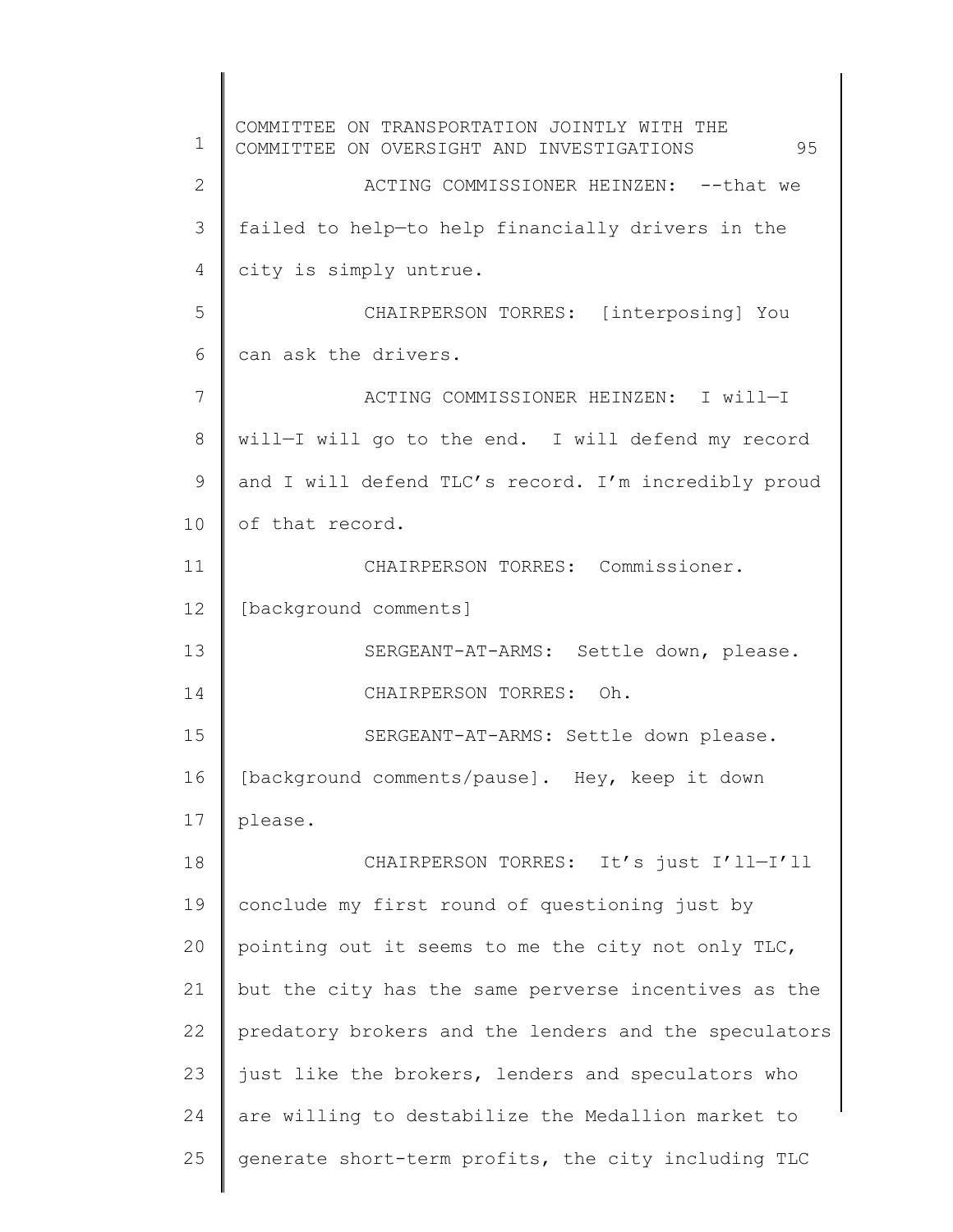1 2 3 4 5 6 7 8 9 10 11 12 13 14 15 16 17 18 19 20 21 22 23 24 25 COMMITTEE ON TRANSPORTATION JOINTLY WITH THE COMMITTEE ON OVERSIGHT AND INVESTIGATIONS 96 the regulator was willing to do the same to generate short-term revenues, and that to me is disgraceful. So, I'll—I'll conclude my first round of questions. CHAIRPERSON RODRIGUEZ: Thank you. Thank you Chair Torres. I'd like to also acknowledge that we've been joined by Council Member Deutsch, Espinal and Levin. Commissioner, in 2014 when the—those Medallions were sold when TLC was advertising, did TLC have any idea about we were in the middle of the devaluation of the value of the Medallions. ACTING COMMISSIONER HEINZEN: I'm not sure what TLC was aware of in 2014. I wasn't there, and I'm not sure what went into that decision making process. CHAIRPERSON RODRIGUEZ: So, when you looked to—when did you join TLC? ACTING COMMISSIONER HEINZEN: 2015. CHAIRPERSON RODRIGUEZ: 2015. So, that conversation had happened that you've been engaged in TLC about the devaluation of the Medallion? ACTING COMMISSIONER HEINZEN: I think there were news reports at the time that there were there were issues with some Medallion loans, that that happened at some point in 2014.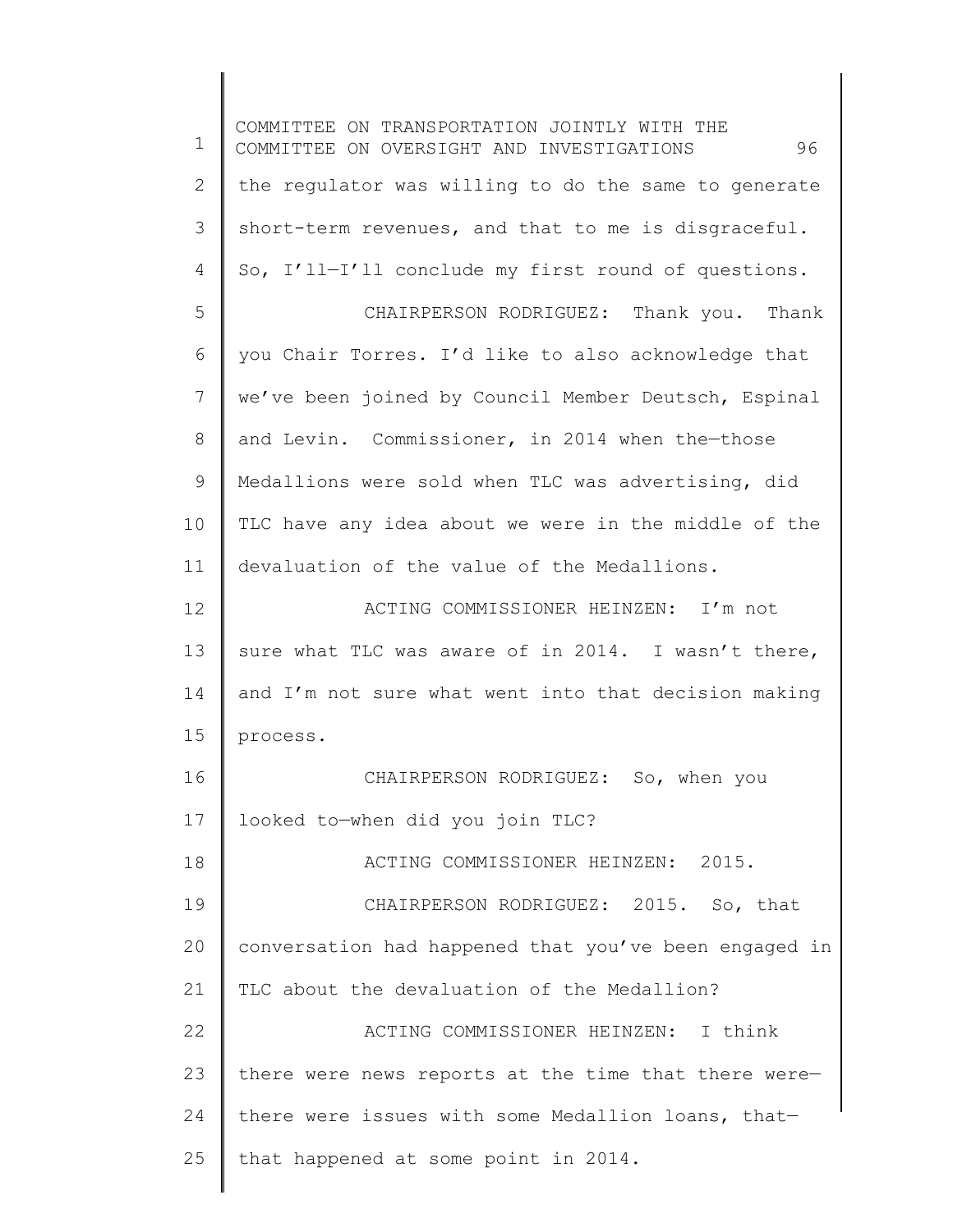1 2 3 4 5 6 7 8 9 10 11 12 13 14 15 16 17 18 19 20 21 22 23 24 25 COMMITTEE ON TRANSPORTATION JOINTLY WITH THE COMMITTEE ON OVERSIGHT AND INVESTIGATIONS 97 CHAIRPERSON RODRIGUEZ: Okay. Because I feel that one of the concerns, which is a legitimate concern that many of those especially individual Medallion owners have, especially that group who bought those Medallions in 2014 is that how much did the city knew about the devaluation of the Medallion when the TLC was advertising opportunity for people to buy those Medallions? ACTING COMMISSIONER HEINZEN: I—I understand the question. I can't give you any insight into what was on people's minds at that time. CHAIRPERSON RODRIGUEZ: Okay, how did those at TLC monitor potential conflict between brokers acting in—in multiple roles in the industry? ACTING COMMISSIONER HEINZEN: I'm going to actually ask Chris to answer that because he's more familiar with the broker licensing system. DEPUTY COMMISSIONER WILSON: And our brokerage—our brokerage rules do require that brokers who have a conflict of interest in a transfer disclose those transfers to the parties of the transaction. We are currently undergoing a review of all the broker documentation for the last three years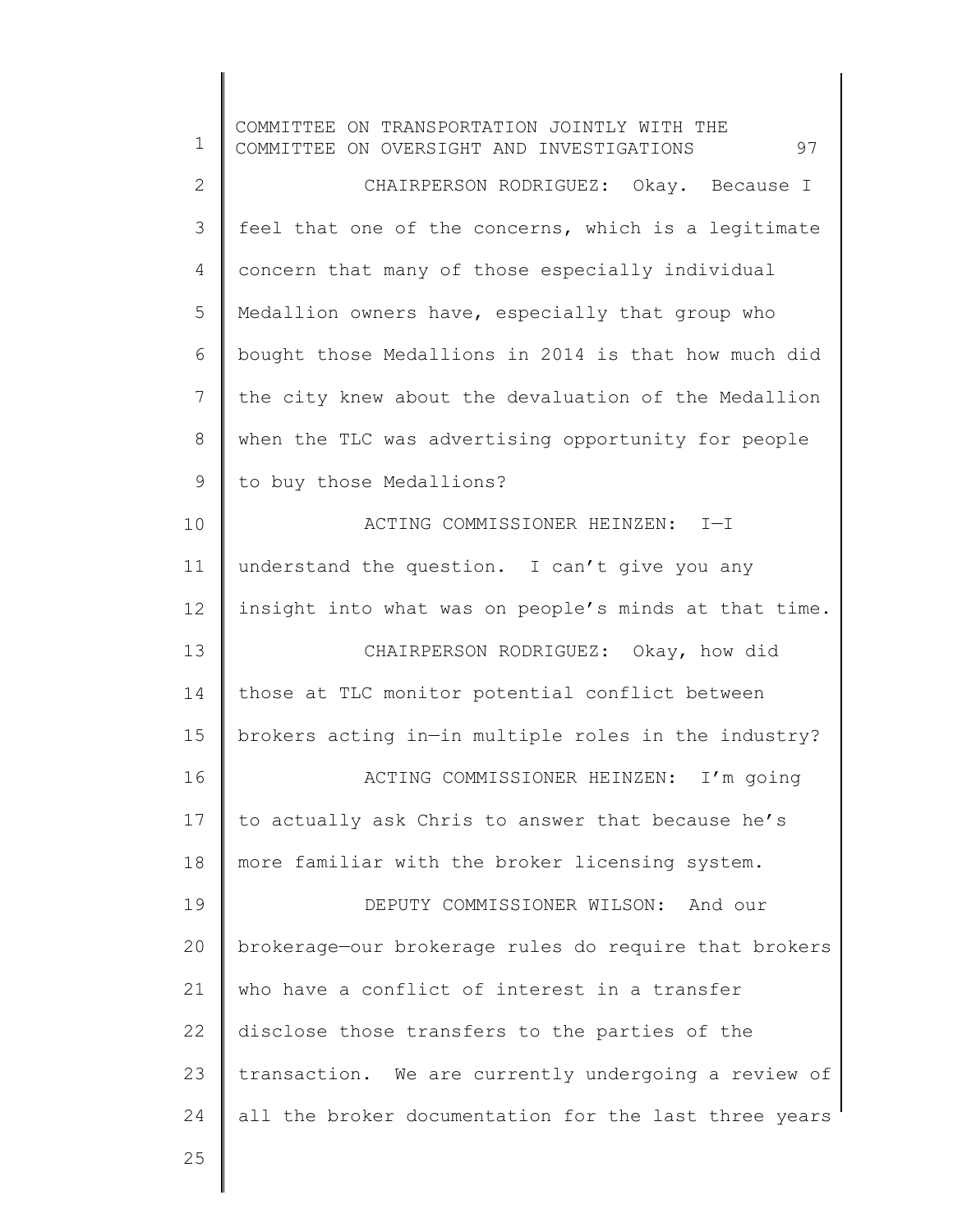1 2 3 4 5 6 7 8 9 10 11 12 13 14 15 16 17 18 19 20 21 22 23 24 25 COMMITTEE ON TRANSPORTATION JOINTLY WITH THE COMMITTEE ON OVERSIGHT AND INVESTIGATIONS 98 to determine whether or not those rules were complied with. CHAIRPERSON RODRIGUEZ: How many brokers have been denied license or have or have had their license revoked or suspended based on TLC's taking the determination in the past 15 years and how many actions have been brought? ACTING COMMISSIONER HEINZEN: We've licensed 20 now. I'm not—I'm not aware that we've revoked any. CHAIRPERSON RODRIGUEZ: Not one? ACTING COMMISSIONER HEINZEN: I don't think so. CHAIRPERSON RODRIGUEZ: Have TLC identified some issue in that area or the fact no one's license has been revoked because no one is doing anything wrong? ACTING COMMISSIONER HEINZEN: Sure. As I said, the Mayor has ordered that the TLC in partnership with Department of Consumer Affairs, and Neighbor Relations as well as the Department of Finance undergo a 45-day review of the role of brokers. So, we're currently going through that. We're looking at all the documentation we get from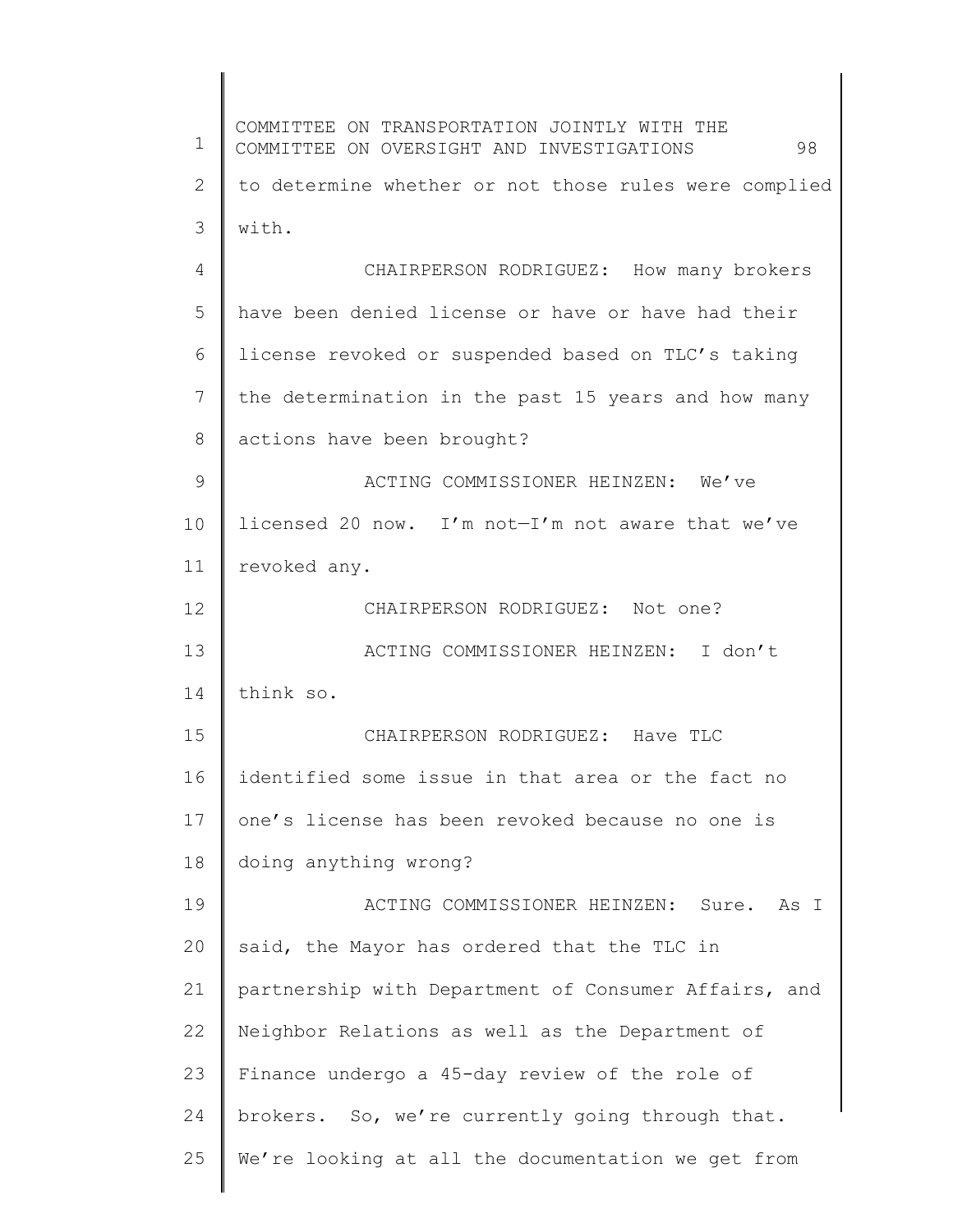1 2 3 4 5 6 7 8 9 10 11 12 13 14 15 16 17 18 19 20 21 22 23 24 COMMITTEE ON TRANSPORTATION JOINTLY WITH THE COMMITTEE ON OVERSIGHT AND INVESTIGATIONS 99 brokers and we're looking at-at whether they have followed the—we-we—to the extent to which they made their disclosure requirements that are necessary that they make to purchasers, we're also looking at, as I'm sure City Council is, and I know they are through the legislation, what further steps can we take to strengthen that oversight? CHAIRPERSON RODRIGUEZ: Okay. Have—have TLC received any complaints about broken—brokers who are unlicensed? ACTING COMMISSIONER HEINZEN: There have been complaints, but not as many complaints as you might think. I believe it's a low number, but obviously they have complaints—there have been complaints to other people. There are complaints in the New York Times article. So, obviously there have been people who have complained. CHAIRPERSON RODRIGUEZ: How big do you can analyze (sic) the crisis of the numbers of individuals Medallions owner going into bankruptcy? ACTING COMMISSIONER HEINZEN: Again, I'm not—I can't tell how many people might be. You're asking me how many people are going into bankruptcy?

25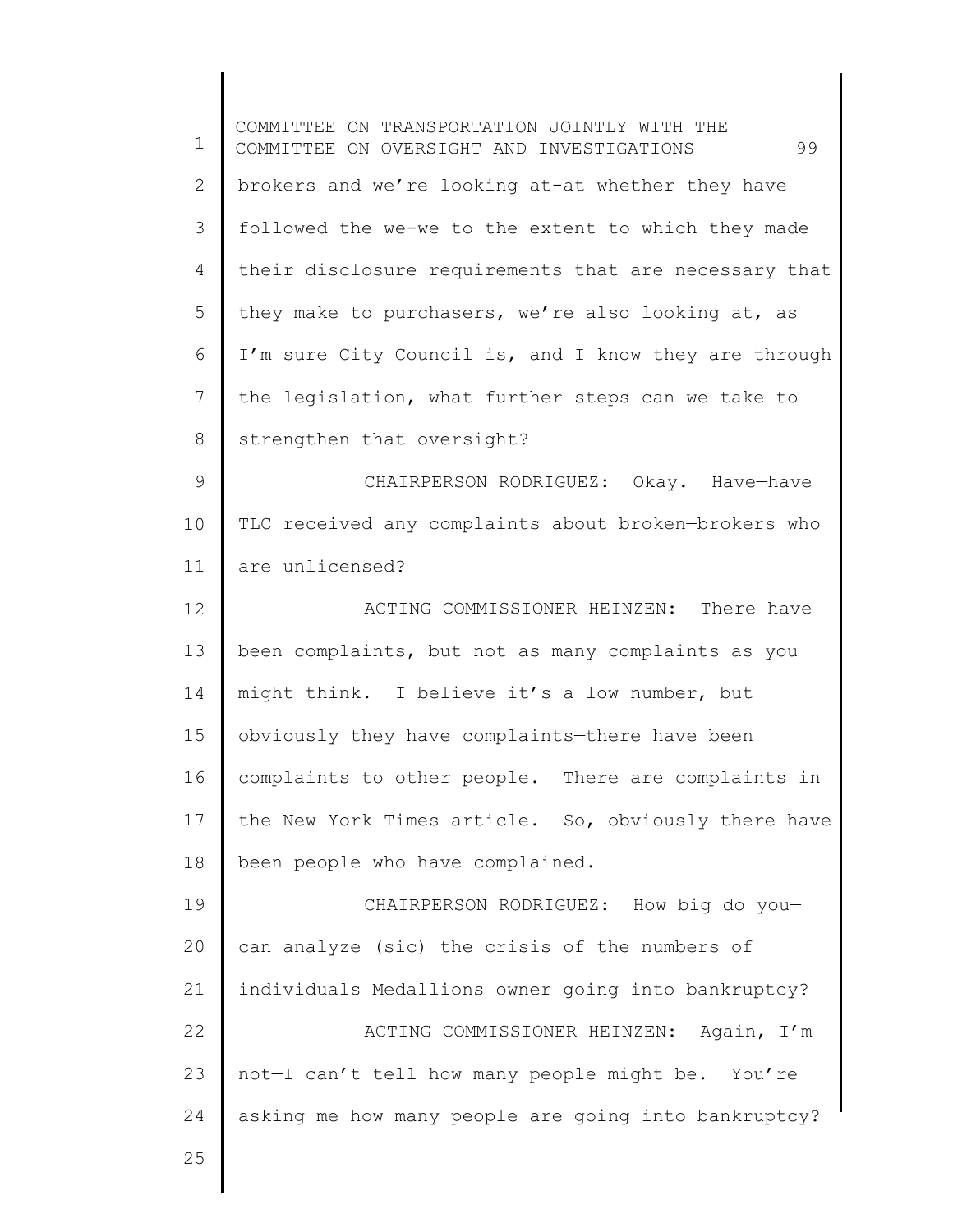1 2 3 4 5 6 7 8 9 10 11 12 13 14 15 16 17 18 19 20 21 22 23 24 25 COMMITTEE ON TRANSPORTATION JOINTLY WITH THE COMMITTEE ON OVERSIGHT AND INVESTIGATIONS 100 CHAIRPERSON RODRIGUEZ: Right now from the 6,000 individual Medallion owners how many do you know? ACTING COMMISSIONER HEINZEN: I would—I wouldn't know that number of how many people are-areare on the verge of going into bankruptcy. When there is a transfer as the result of a bankruptcy then that comes to us. So, there could be bankruptcy proceedings now that we're not aware of. CHAIRPERSON RODRIGUEZ: Do you think that that number, and I don't want to put you on the spot, but just based on the information that I have, there's been along—from the 6,000 individual Medal-- Medallion owners, do you think that number was raised like to 500, a 1,000? ACTING COMMISSIONER HEINZEN: I don't know the exact number.  $I'm-I'm$  sure that it is very painfully high. CHAIRPERSON RODRIGUEZ: So, who from TLC is responsible to get those information on who of those individuals Medallions owner has filled out form for bankruptcy? ACTING COMMISSIONER HEINZEN: Again, my understanding is that we wouldn't learn about a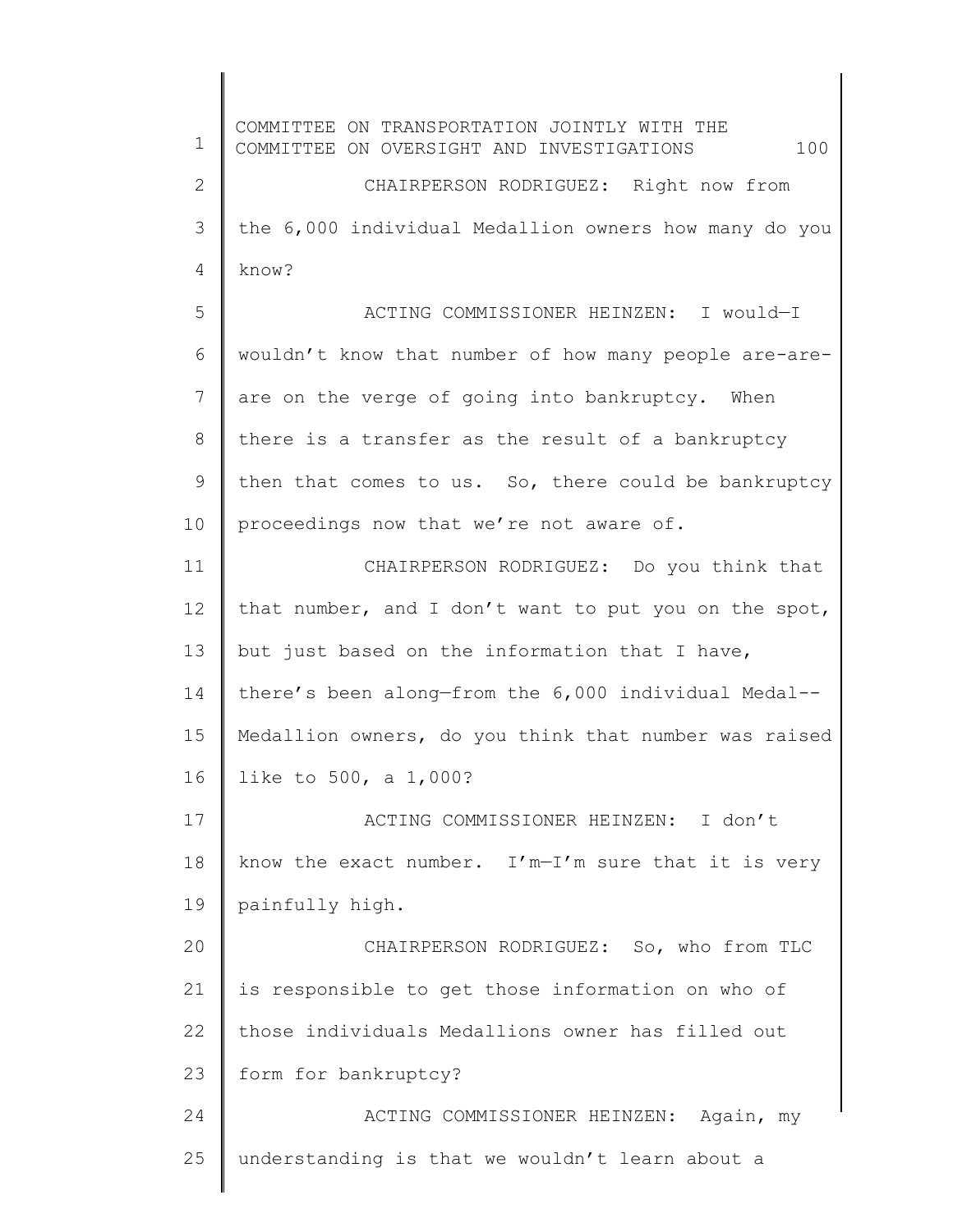1 2 3 4 5 6 7 8 9 10 11 12 13 14 15 16 17 18 19 20 21 22 23 24 25 COMMITTEE ON TRANSPORTATION JOINTLY WITH THE COMMITTEE ON OVERSIGHT AND INVESTIGATIONS  $101$ bankruptcy proceeding unless we were named as a party in the bankruptcy proceeding, which may happen mistakenly. My understanding is, and Chris you should step in. My understanding is we only learn about a bankruptcy proceeding when it—when the asset needed to be transferred, when the Medallion needed to be transferred, when the Medallion need to be transferred. So, that's when we would find out. We're obviously trying to find out more about this. Right now, as you know last year one of the things that City Council asked us to do was to do a study of Medallions and Medallion debt. We've sent out a survey to all Medallion owners. We're having these regular meetings in all of the boroughs with Medallion owners and getting as much information as we possibly can from them. CHAIRPERSON RODRIGUEZ: Uh-hm. How do you see the picture of this industry? How do you-SERGEANT-AT-ARMS: [interposing] Keep it down. CHAIRPERSON RODRIGUEZ: What conversations are you having internally about rescuing or helping those men and women especially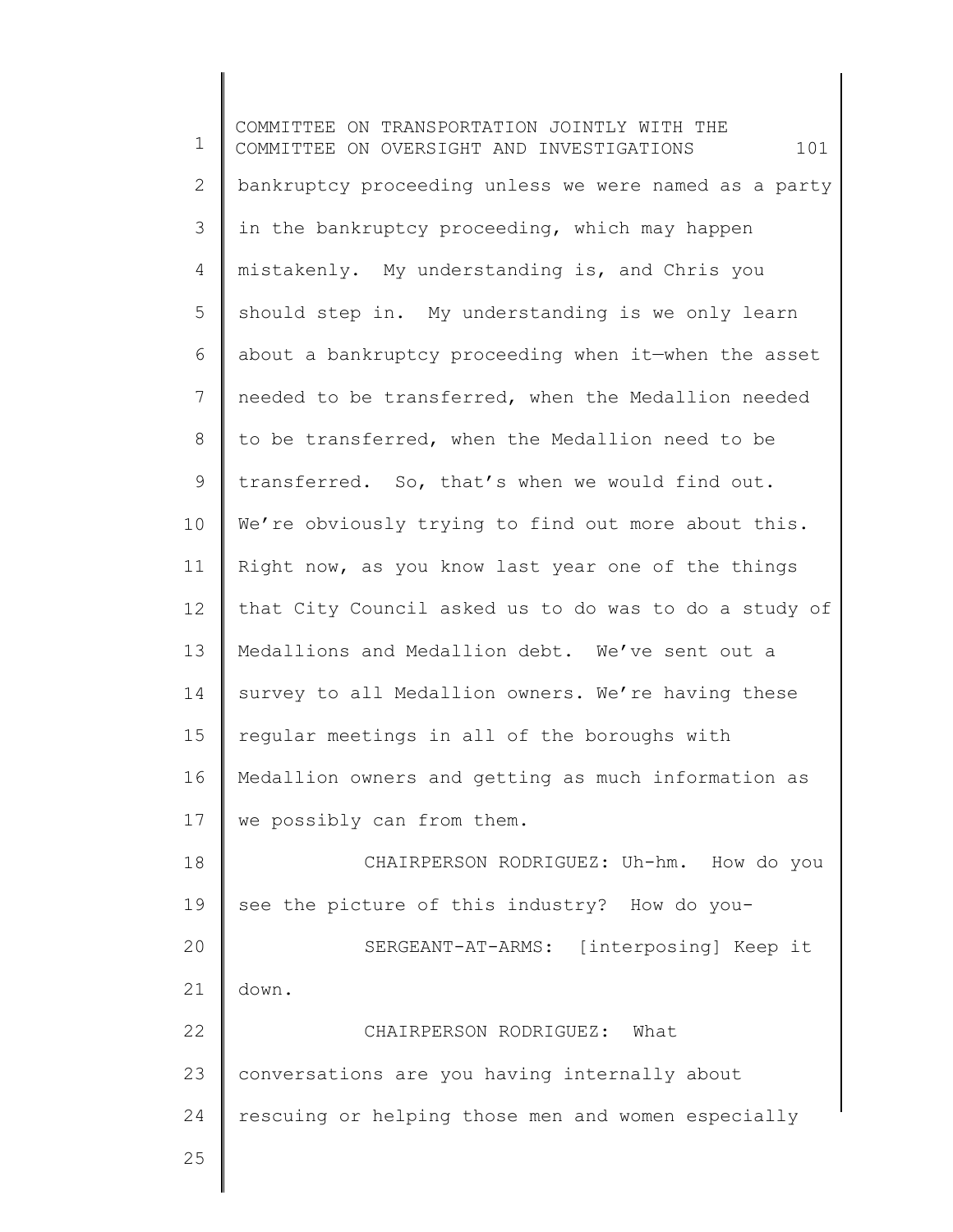| 1               | COMMITTEE ON TRANSPORTATION JOINTLY WITH THE<br>102<br>COMMITTEE ON OVERSIGHT AND INVESTIGATIONS |
|-----------------|--------------------------------------------------------------------------------------------------|
| 2               | from the 15,000 and the 6,000 individual Medallion                                               |
| 3               | owners?                                                                                          |
| $\overline{4}$  | ACTING COMMISSIONER HEINZEN: Well, we're                                                         |
| 5               | having a lot of conversations about it, and we've                                                |
| 6               | taken a lot of steps. As I said, the driver-the                                                  |
| 7               | driver assistance centers that were set up under                                                 |
| 8               | Councilman Salamanca's legislation, and the Mayor                                                |
| 9               | just announced or the services that had to be                                                    |
| 10              | offered. The Mayor just announced we're formalizing                                              |
| 11              | that into driver assistance centers. We just                                                     |
| 12 <sup>°</sup> | announced that we're not collecting Medallion renewal                                            |
| 13              | fees. As you know through legislation last year we                                               |
| 14              | stopped collecting renewal fees on wheelchair                                                    |
| 15              | accessible Medallions. We're-we're doing this broker                                             |
| 16              | review. We're setting up what I described earlier as                                             |
| 17              | the Business Practices Accountability Unit. So, all                                              |
| 18              | of these are steps that we're doing to intensify the                                             |
| 19              | work-the outreach that we do to drivers, the work we                                             |
| 20              | do on their behalf, providing-not only connecting                                                |
| 21              | them with available city services, but also providing                                            |
| 22              | them with direct services including credit                                                       |
| 23              | counseling. People who can go and advocate on their                                              |
| 24              | behalf to the credit unions and to the other holders                                             |
| 25              | of these loans.                                                                                  |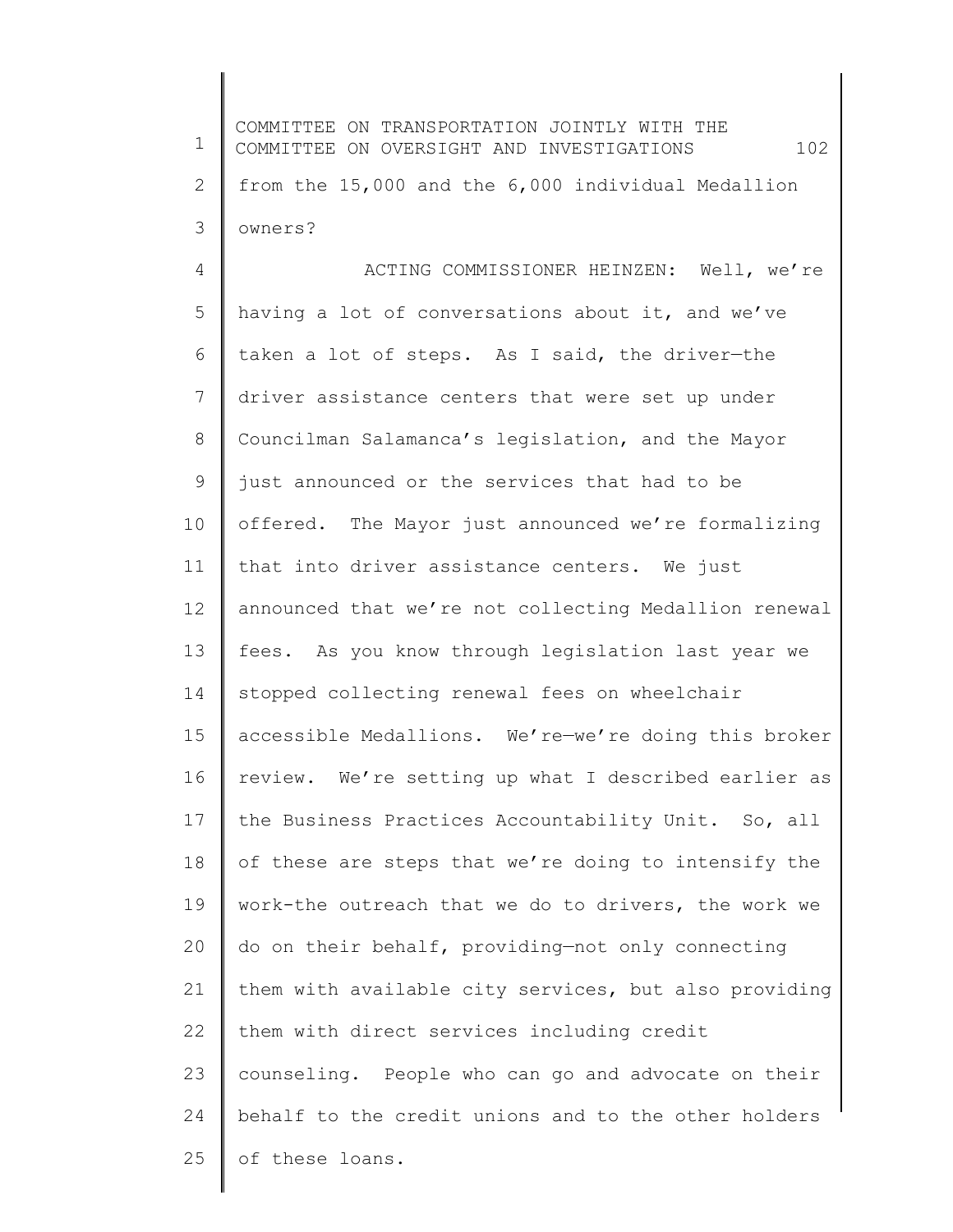1 2 3 4 5 6 7 8 9 10 11 12 13 14 15 16 17 18 19 20 21 22 23 24 25 COMMITTEE ON TRANSPORTATION JOINTLY WITH THE COMMITTEE ON OVERSIGHT AND INVESTIGATIONS  $103$ CHAIRPERSON RODRIGUEZ: Do you think that TLC should be reorganized? ACTING COMMISSIONER HEINZEN: Do I think the TLC should reorganize? I, no I don't. I think TLC is a very good and strong agency. I think every agency always has things that it can do better. [audience protesting] Some of the things we're talking about today-- CHAIRPERSON RODRIGUEZ: [interposing] Please guys. ACTING COMMISSIONER HEINZEN: Some of the things that are the subject of the legislation that you've introduced, so I don't think it's a question of reorganizing. I think it's a question of examining our priorities. The priorities are set not only by us and by our commissioners, they're set by the Mayor, and as I said they're also set by City Council, and you set quite a few for us in the past year. So, it may be a question of do we have the resources we need to fulfill all of these? CHAIRPERSON RODRIGUEZ: Do you know anything about any members that they used to be part of TLC that they later on joined Uber or Lyft. [audience protesting Uber and Lyft]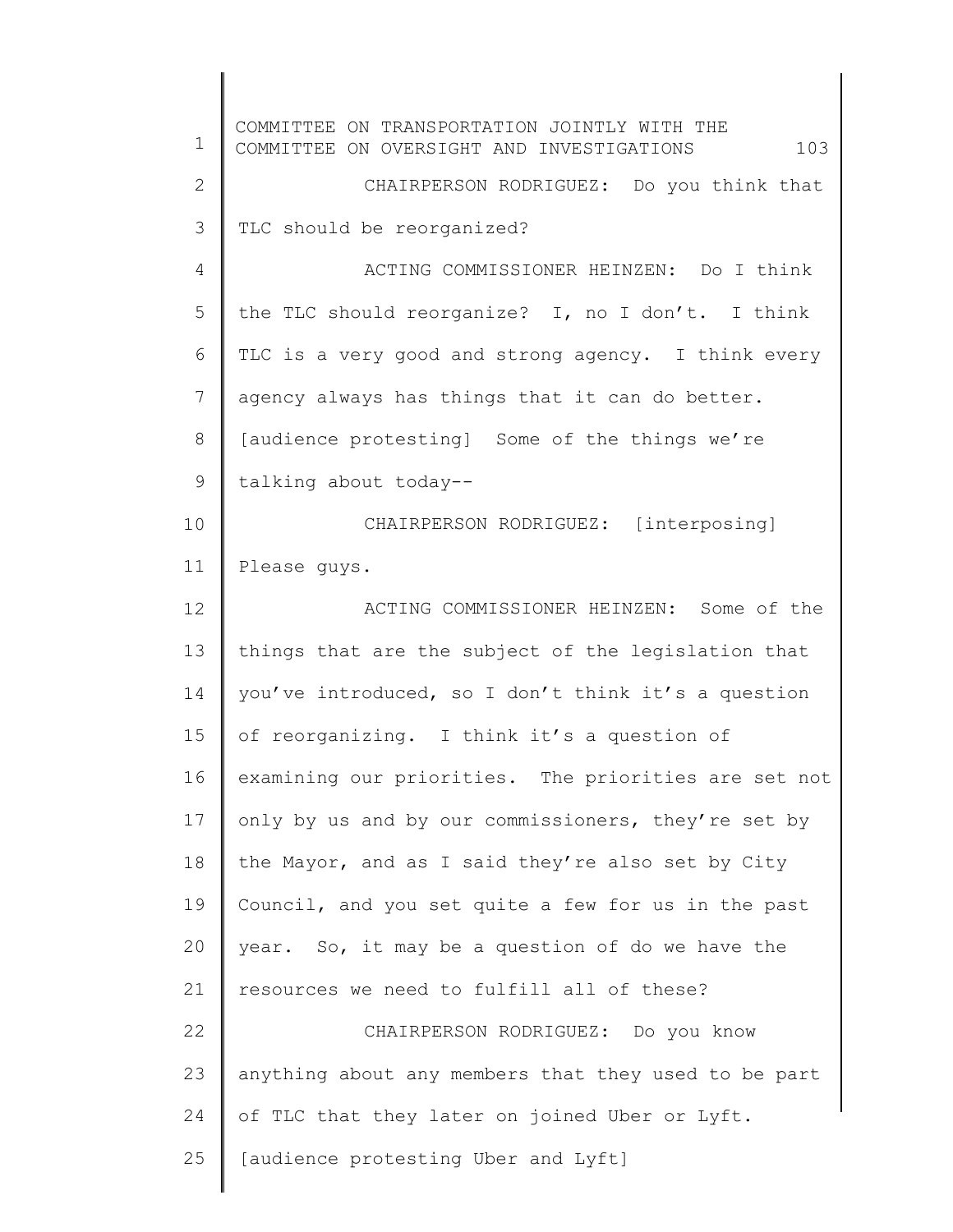| $\mathbf 1$  | COMMITTEE ON TRANSPORTATION JOINTLY WITH THE<br>104<br>COMMITTEE ON OVERSIGHT AND INVESTIGATIONS |
|--------------|--------------------------------------------------------------------------------------------------|
| $\mathbf{2}$ | ACTING COMMISSIONER HEINZEN: We had                                                              |
| 3            | some. I-I am aware that some people who were at TLC                                              |
| 4            | have worked for License have gone on to work for                                                 |
| 5            | stakeholders, licensees, however you call them                                                   |
| 6            | CHAIRPERSON RODRIGUEZ: But not at the                                                            |
| 7            | investor level, not at the--                                                                     |
| 8            | ACTING COMMISSIONER HEINZEN: I don't                                                             |
| 9            | know.                                                                                            |
| 10           | CHAIRPERSON RODRIGUEZ: No one. Okay.                                                             |
| 11           | ACTING COMMISSIONER HEINZEN: I don't                                                             |
| 12           | know.                                                                                            |
| 13           | CHAIRPERSON RODRIGUEZ: Have your--                                                               |
| 14           | ACTING COMMISSIONER HEINZEN:                                                                     |
| 15           | [interposing] I-I-I-I don't know the answer that                                                 |
| 16           | question. I'd be-I don't know the answer to that                                                 |
| 17           | question.                                                                                        |
| 18           | CHAIRPERSON RODRIGUEZ: Okay. Have you                                                            |
| 19           | looked on any other city because you know the                                                    |
| 20           | situation that is going on in the city and there is                                              |
| 21           | there is not different from other also                                                           |
| 22           | municipalities? Have you looked at any model in                                                  |
| 23           | other cities on how they've been addressing that                                                 |
| 24           | situation and putting some ideas on some of the-                                                 |
| 25           |                                                                                                  |
|              |                                                                                                  |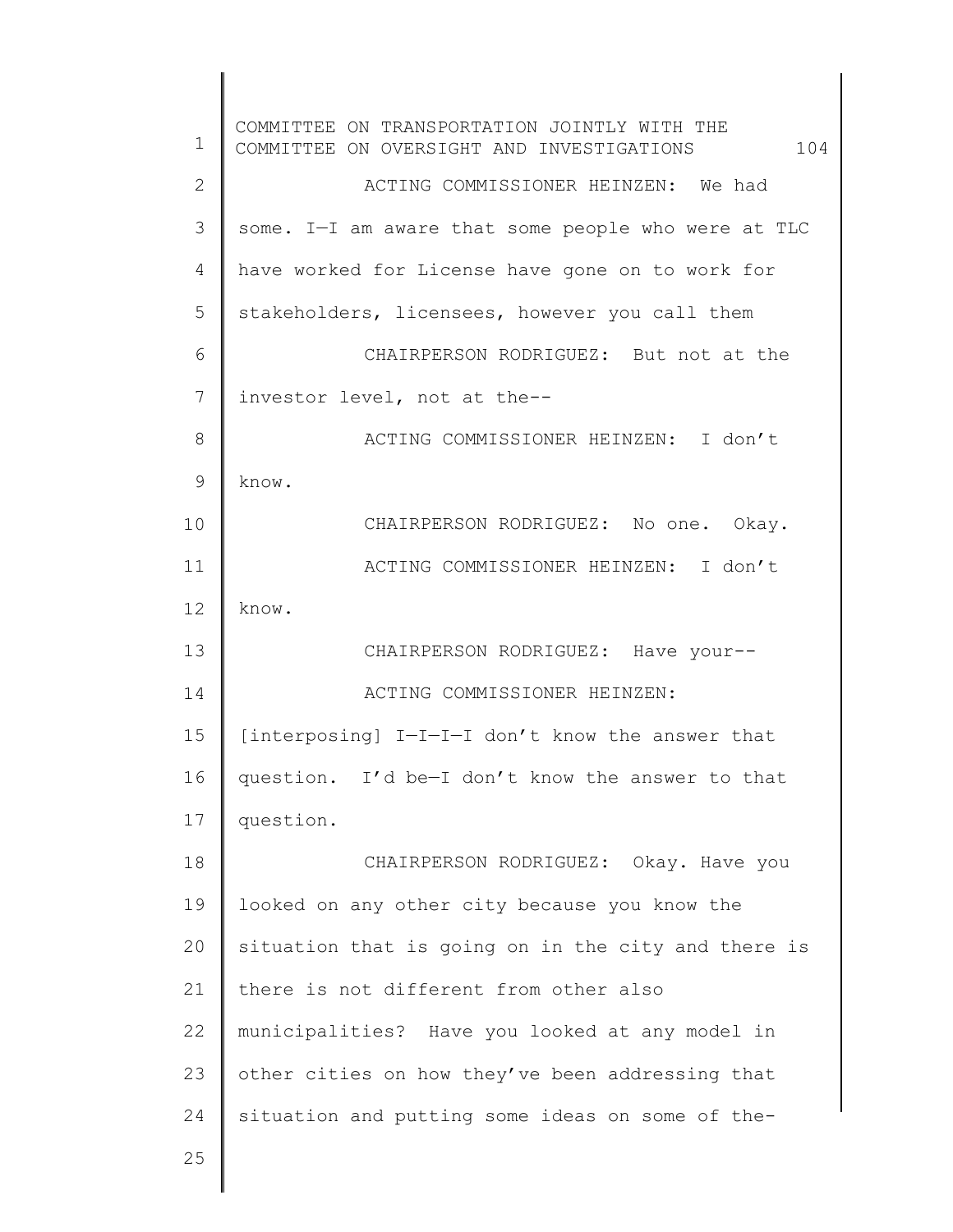| $\mathbf 1$     | COMMITTEE ON TRANSPORTATION JOINTLY WITH THE<br>105<br>COMMITTEE ON OVERSIGHT AND INVESTIGATIONS |
|-----------------|--------------------------------------------------------------------------------------------------|
| $\mathbf{2}$    | ACTING COMMISSIONER HEINZEN:                                                                     |
| 3               | [interposing] So we have talked to a few other                                                   |
| $\overline{4}$  | cities. Some-there are some other cities that have                                               |
| 5               | Medallions. We've spoken with Chicago. We've spoken                                              |
| 6               | with San Francisco. We spoke with even a province                                                |
| $7\phantom{.0}$ | in-in Australia that regulated them. My                                                          |
| $\,8\,$         | understanding is there were-there have been extreme                                              |
| $\mathsf 9$     | difficulties in trying to make those systems work.                                               |
| 10              | CHAIRPERSON RODRIGUEZ: Is there any idea                                                         |
| 11              | that any of those cities have shared with you that                                               |
| 12              | you believe that something like the city of New York                                             |
| 13              | should be look at-looking at?                                                                    |
| 14              | ACTING COMMISSIONER HEINZEN: Not from                                                            |
| 15              | what I recall of those ideas, but we're obviously                                                |
| 16              | very open to ideas about how to help-how to help the                                             |
| 17              | industry and how to help drivers.                                                                |
| 18              | CHAIRPERSON RODRIGUEZ: Okay. I-I know                                                            |
| 19              | Council Member Levin has questions, too, but I just                                              |
| 20              | want, you know, for everyone especially those of you                                             |
| 21              | guys at TLC, the team also that at the Mayor's                                                   |
| 22              | Office, everyone from to understand that, you know,                                              |
| 23              | today's hearing is not about a hearing where the                                                 |
| 24              | Council Members and the drivers and the Medallion                                                |
| 25              | owners are here sharing their frustration. I just                                                |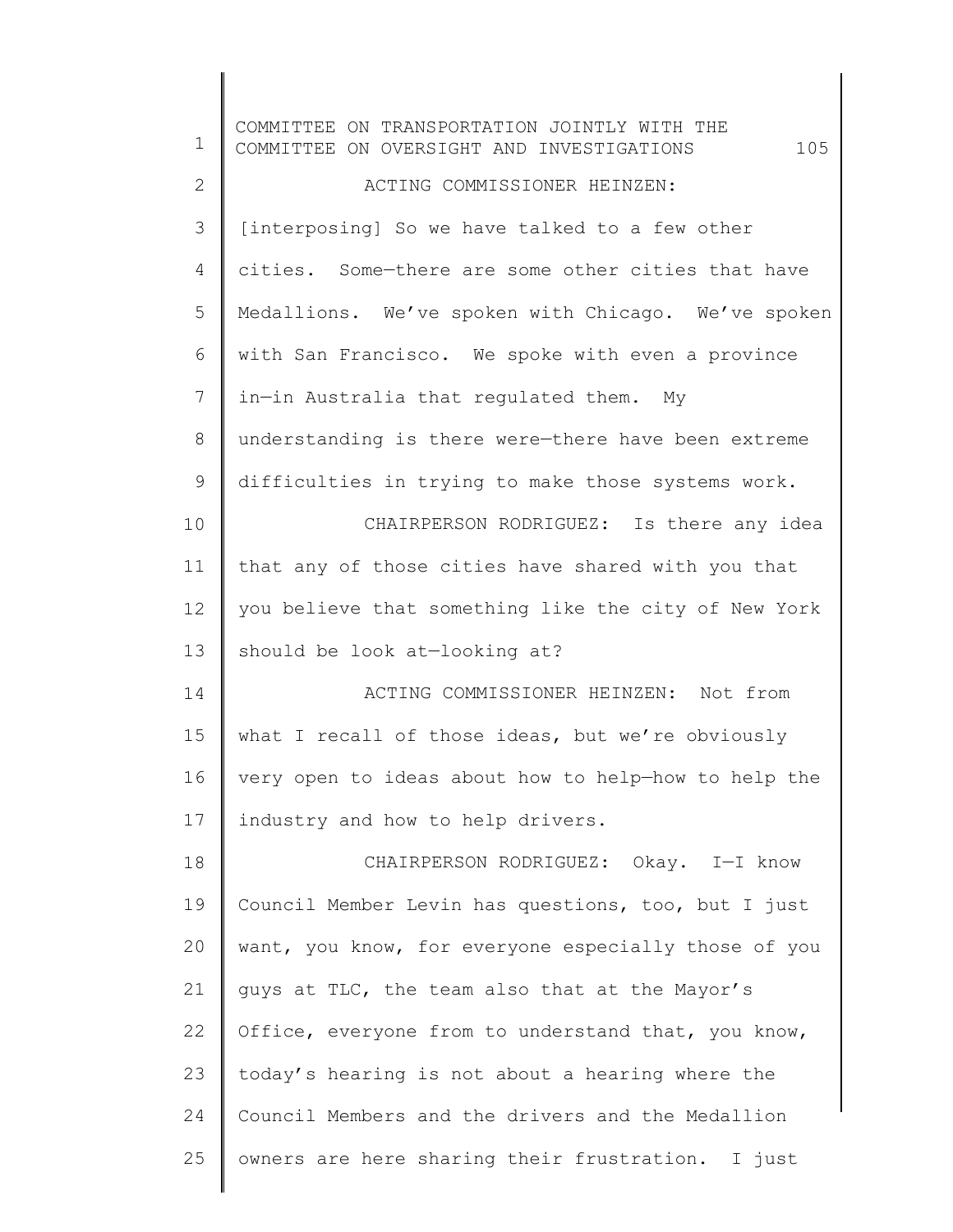1 2 3 4 5 6 7 8 9 10 11 12 13 14 15 16 17 18 19 20 21 22 23 24 25 COMMITTEE ON TRANSPORTATION JOINTLY WITH THE COMMITTEE ON OVERSIGHT AND INVESTIGATIONS  $106$ hope that this hearing is-I want to let you know that we want the discussion about the past, present and the future in New York to have today as the day before and the day after, and we need solutions. You know, this cannot—this is not just another hearing. [cheers/applause] In the history of the Taxi and Limousine Commission. So, I just—I also know—stop please—I also know that I have a lot of respect for your work and—and-and know—I know that you've been trying to do the best you can, but this is not about and individual. This is about the culture on how we are operating to day. So, those of you-those-the members of your team who are here or following this hearing we will follow up with all the conversation with other meetings. We need solutions. This situation cannot hold any more. ACTING COMMISSIONER HEINZEN: So, if I if-- [cheers/applause] SERGEANT-AT-ARMS: Keep it down. ACTING COMMISSIONER HEINZEN: If—if I could just respond, Chair Rodriguez, I appreciate your comments. I think that over the years, TLC and you, we have achieved—we have achieved results with drivers. It may not always have felt like the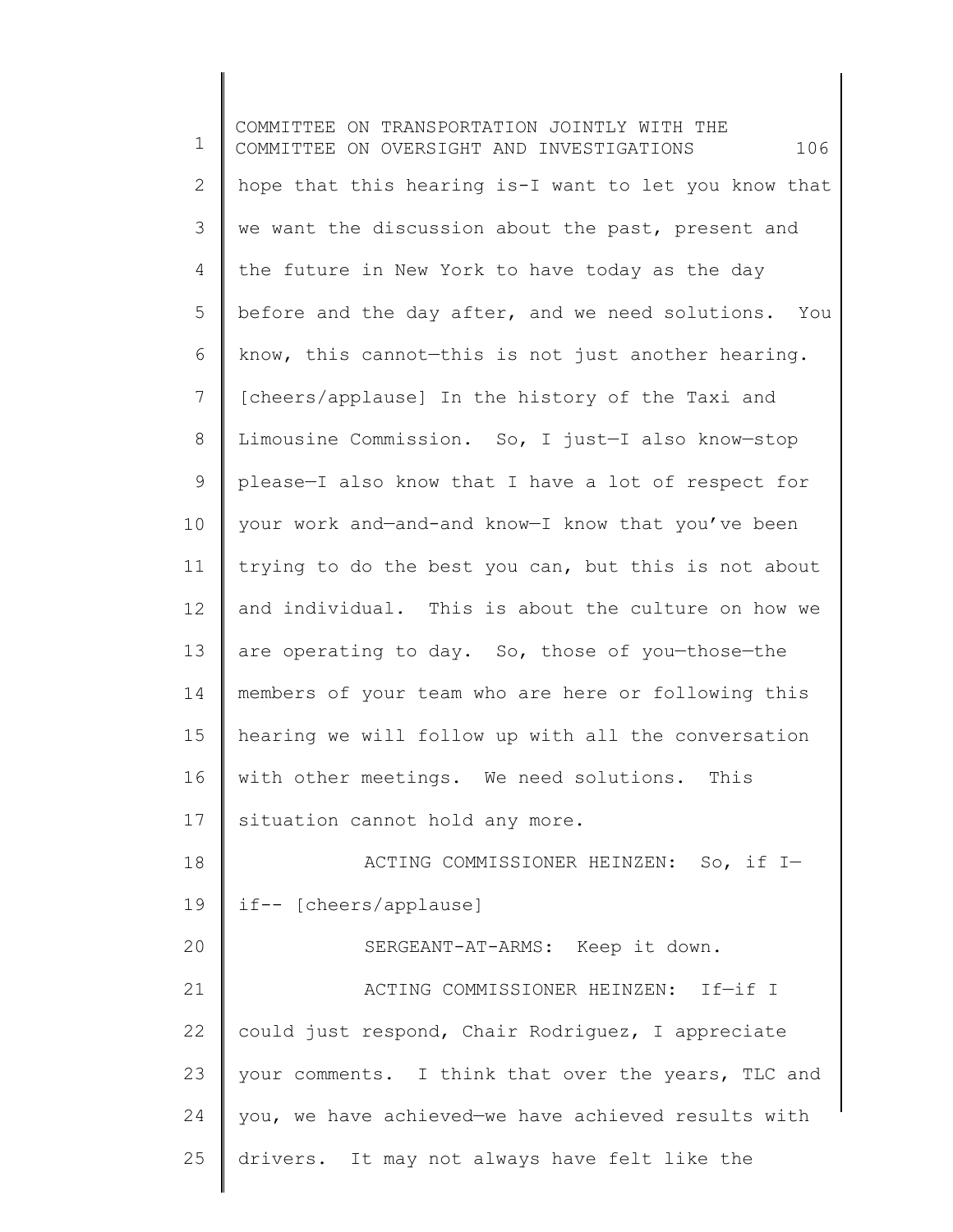1 2 3 4 5 6 7 8 9 10 11 12 13 14 15 16 17 18 19 20 21 22 23 COMMITTEE ON TRANSPORTATION JOINTLY WITH THE COMMITTEE ON OVERSIGHT AND INVESTIGATIONS  $107$ biggest results, but we've done everything that we can and we've often done that in partnership with you and I can cite several examples of legislation that you introduced, and that we worked with you on. Having said that, yes, this—this hearing I understand this hearing is certainly not venting session. The work does not end today by—by any stretch of the imagination. We're very willing to continue the conversation. I hope you know that we are always willing to work with City Council. I know we don't always agree, and we don't agree on methods. I know that at times things can get a little heated, but I think, in fact, that when we have worked together, when the Administration and the Council have worked together in this sphere, we've accomplished very strong results and we've done great things for New York City. CHAIRPERSON RODRIGUEZ: I—I agree. I just hope that everyone understand the urgency of this crisis. We cannot, you know, put ourselves in a situation to be witness on another individual taking their life away from themselves in the family, and I

also recognize that the—some of the bad actors that

we have in this industry they're real as we have bad

24

25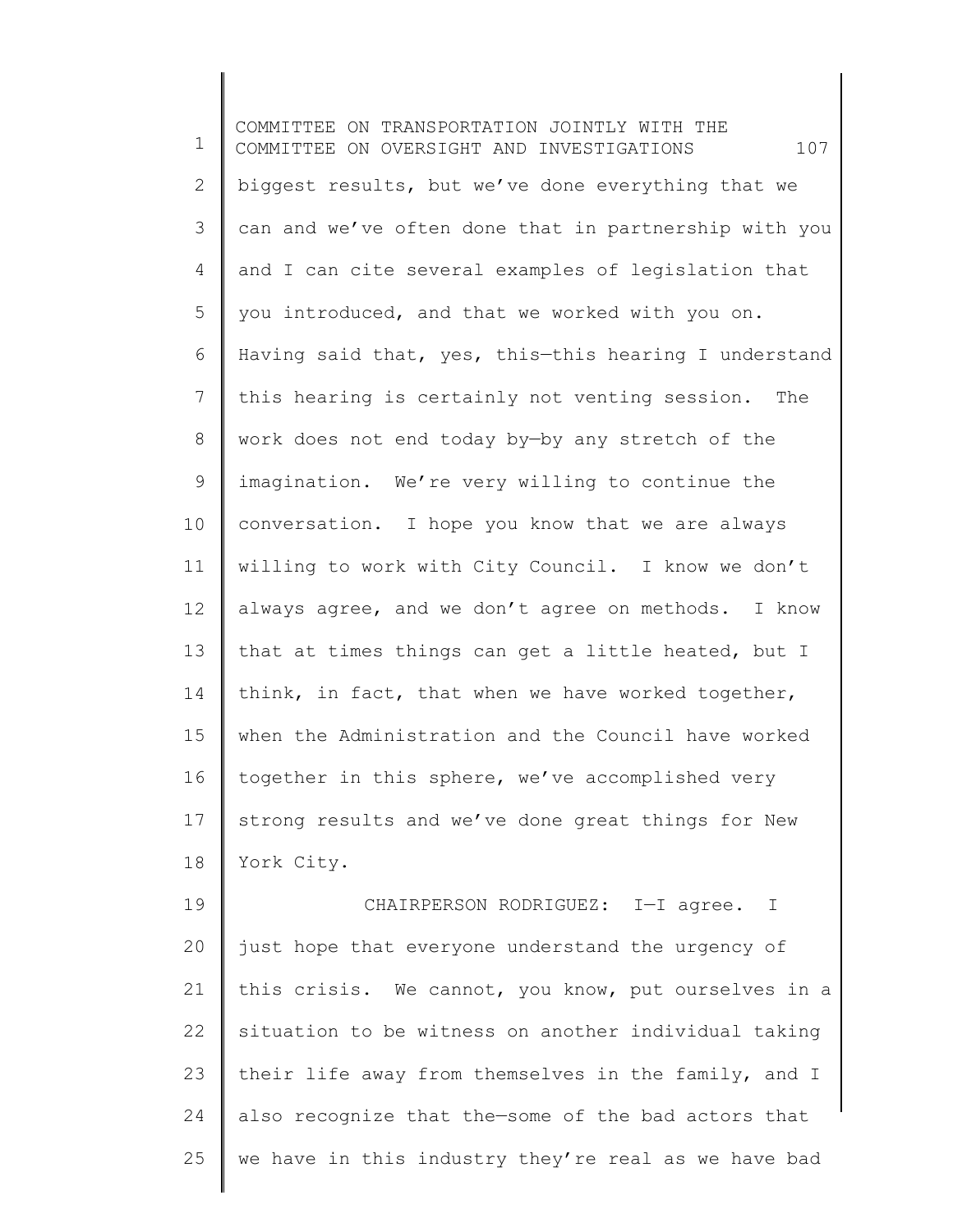1 2 3 4 5 6 7 8 9 10 11 12 13 14 15 16 17 18 19 20 21 22 23 24 25 COMMITTEE ON TRANSPORTATION JOINTLY WITH THE COMMITTEE ON OVERSIGHT AND INVESTIGATIONS 108 apple everywhere including in government and the private academic sectors, but saying that doesn't mean that everyone that are in the business of the Medallion they are all bad actors. I also believe that we are—as today we are holding the hearing bout, you know, bad actors that they have taken advantage of the immigrant, they trains of immigrants. We also know that as we've been discussing how to put a cap in the past, how to address the—the owner that the city should give by—by allowing Yellow Taxi drivers to be the only ones that have the right to pick up and drop off. We also know that beside this crisis and—and the devaluation of the Medallion the fact that those drivers they love to be closest one. In Midtown, JFK and La Guardia also is another hot place and negative impact, and we will have—hold a future conversation, as we have in the past. But we committed, you know, with the Co-chair, myself, the Speaker and all of us to continue playing our role that the Charter of New York City gave us as a Counsel, and that's what I say, any rule that TLC is looking to move it, we just want to have day-by-day conversation because as I say, I want that to happen. Yes, for the Mayor to make the announcement, and the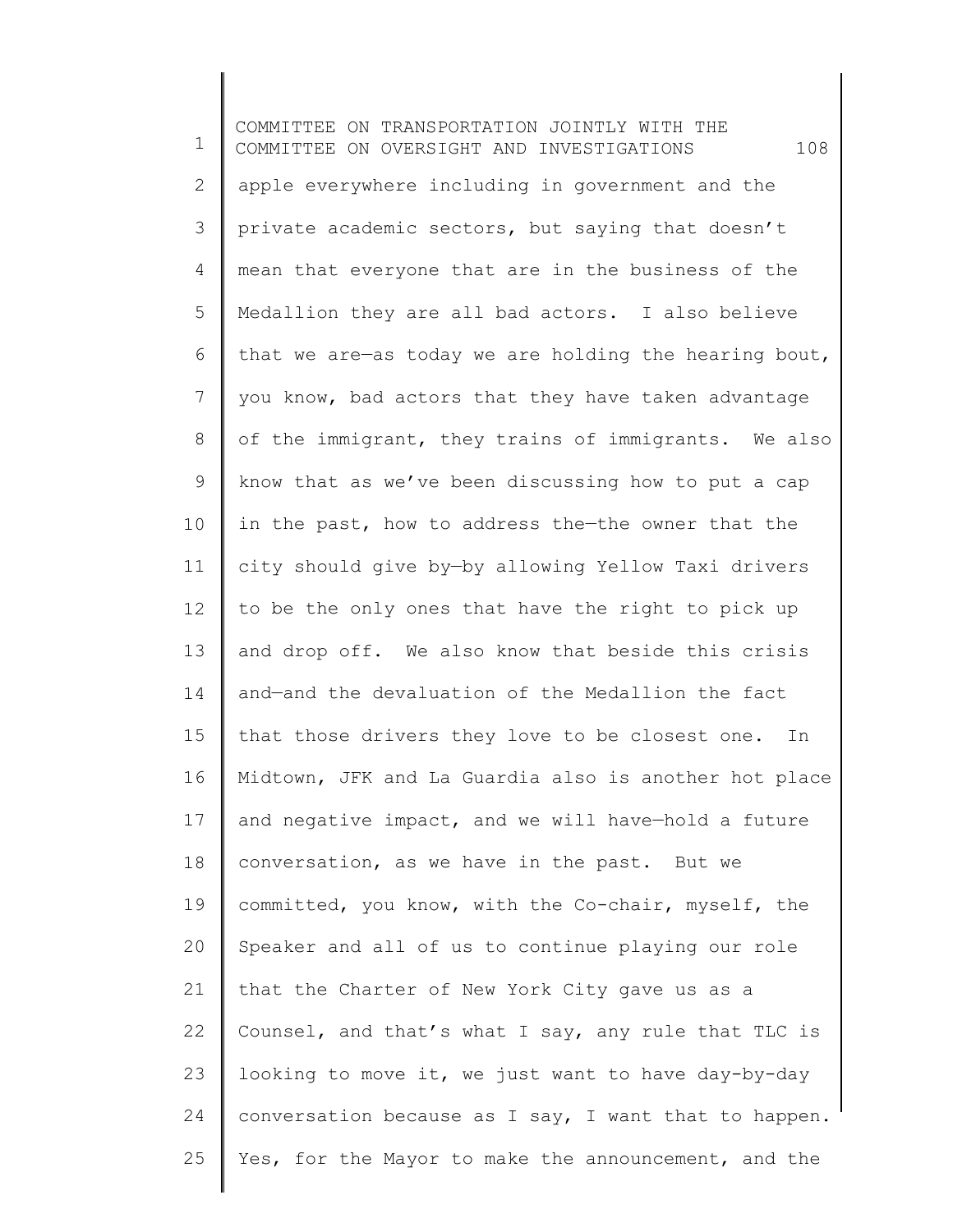1 2 3 4 5 6 7 8 9 10 11 12 13 14 15 16 17 18 19 20 21 22 23 24 25 COMMITTEE ON TRANSPORTATION JOINTLY WITH THE COMMITTEE ON OVERSIGHT AND INVESTIGATIONS 109 day before was when I got the copy of that report that for, I will assume for weeks TLC already had on the cap. So, with that, Council Member Levin. COUNCIL MEMBER LEVIN: Thank you very much, Chair. Thank you very much for your testimony here. I apologize if-if the Chairs have already asked this question. The-the New York Times article that came out a couple weeks ago spoke about some of the initial purchasers of Medallions some time in the past several years driving up the-this—the initial auction price kind of which has the—the ripple effect of—of—or could have had the ripple effect of—of driving the prices ever upward. Did TLC notice that at the time and was—was their concern or ever any concern expressed at the time that particularly some of the larger industry players were purchasing Medallions at a higher price than we thought they were worth at the time? ACTING COMMISSIONER HEINZEN: Can you just—I—let me—give me one second. [pause] So, there there was awareness, and we they were investigations. I was just confirming that I had my dates right. I believe-- COUNCIL MEMBER LEVIN: Yes.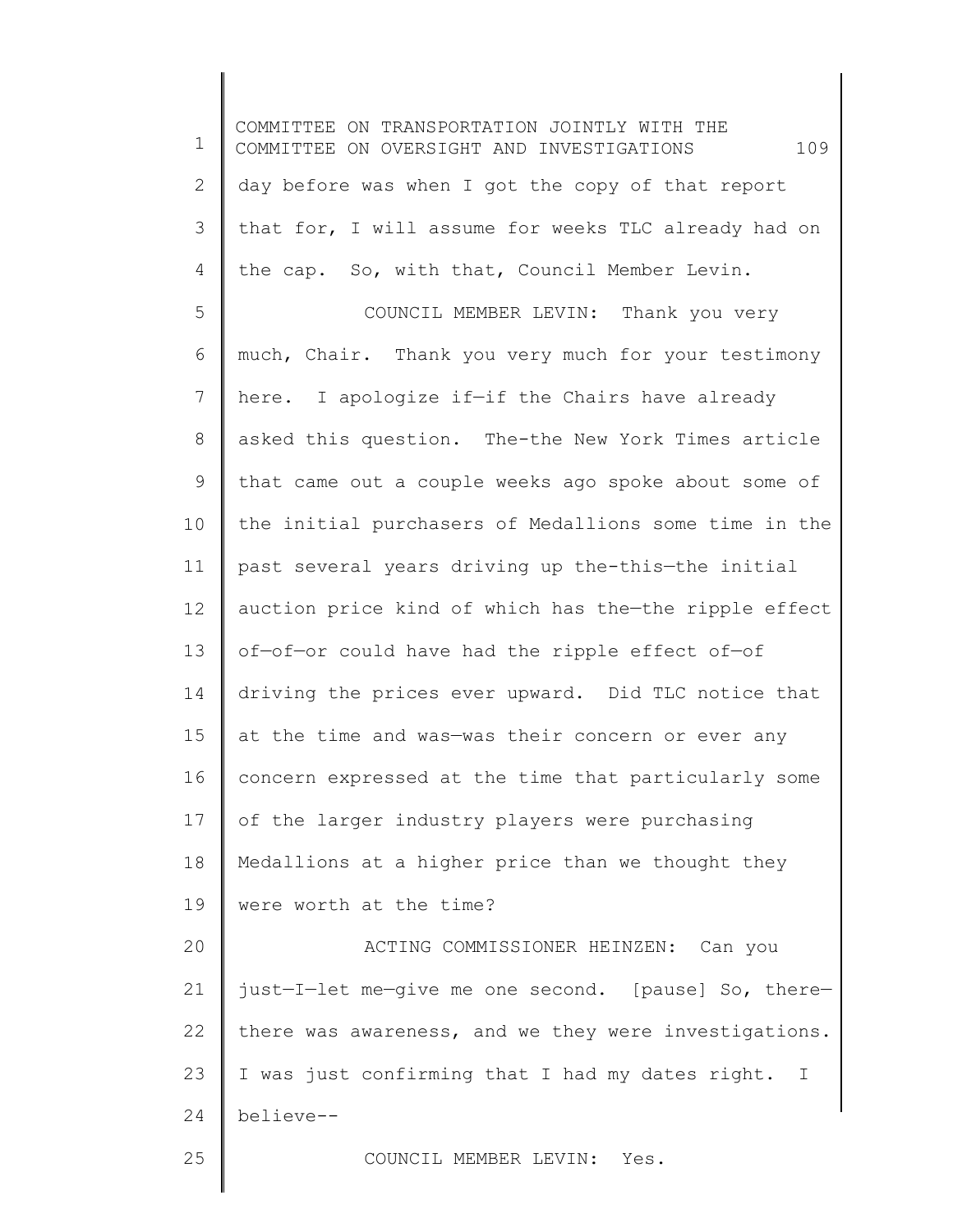1 2 3 4 5 6 7 8 9 10 11 12 13 14 15 16 17 18 19 20 21 22 23 24 25 COMMITTEE ON TRANSPORTATION JOINTLY WITH THE COMMITTEE ON OVERSIGHT AND INVESTIGATIONS  $110$ ACTING COMMISSIONER HEINZEN: --it's in 2007 there were investigations into one major industry player Gene Friedman. COUNCIL MEMBER LEVIN: Uh-hm. ACTING COMMISSIONER HEINZEN: Where investigations carried on by not—it was not just the TLC. I believe that was the Department of Investigations of that. COUNCIL MEMBER LEVIN: Right, and I know he's facing legal action as are other people in thein the industry. So, you said that—that TLC has not does not track or has not tracked subsequent sales of Medallions after the initial sale from the city to—to the first person. ACTING COMMISSIONER HEINZEN: So, let me be—let me be clear because I apologize if I wasn't clear. COUNCIL MEMBER LEVIN: Okay. ACTING COMMISSIONER HEINZEN: We would always track a subsequent sale. We would track any event that resulted in a transfer of ownership-- COUNCIL MEMBER LEVIN: Uh-hm. ACTING COMMISSIONER HEINZEN: -- but what we don't track is any refinancing of the assets--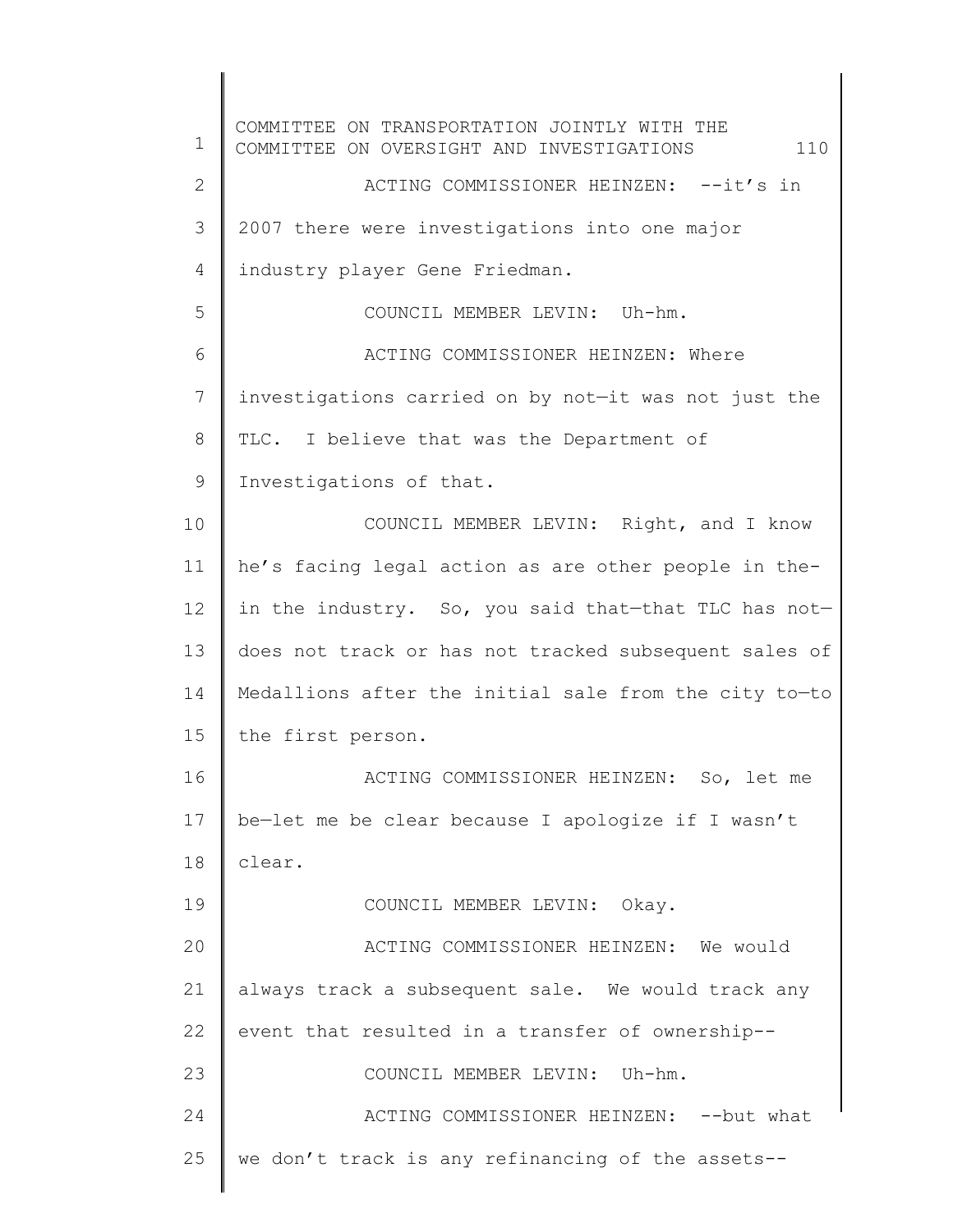1 2 3 4 5 6 7 8 9 10 11 12 13 14 15 16 17 18 19 20 21 22 23 24 25 COMMITTEE ON TRANSPORTATION JOINTLY WITH THE COMMITTEE ON OVERSIGHT AND INVESTIGATIONS 111 COUNCIL MEMBER LEVIN: Okay. ACTING COMMISSIONER HEINZEN: --and it's the—refinancing is-- COUNCIL MEMBER LEVIN: [interposing] I see. ACTING COMMISSIONER HEINZEN: -- here. COUNCIL MEMBER LEVIN: I'll go with that. Now—but—but you didn't track like the initial mortgage. Well, like—like say ACRIS like the Department of Finance right we have—it does track a refinancing right. ACTING COMMISSIONER HEINZEN: Uh-hm. COUNCIL MEMBER LEVIN: Well, can—is it-is there anything that prevents us from—from tracking a refinancing? So, we dot that with mortgages here New York City, right? ACTING COMMISSIONER HEINZEN: I don't—I don't know if there's anything that would prevent us from doing that. I—I don't know if there's any-- COUNCIL MEMBER LEVIN: [interposing] Well do we have a-- ACTING COMMISSIONER HEINZEN: notification on the level of insight we have. I mean we-we would have to require that as a condition.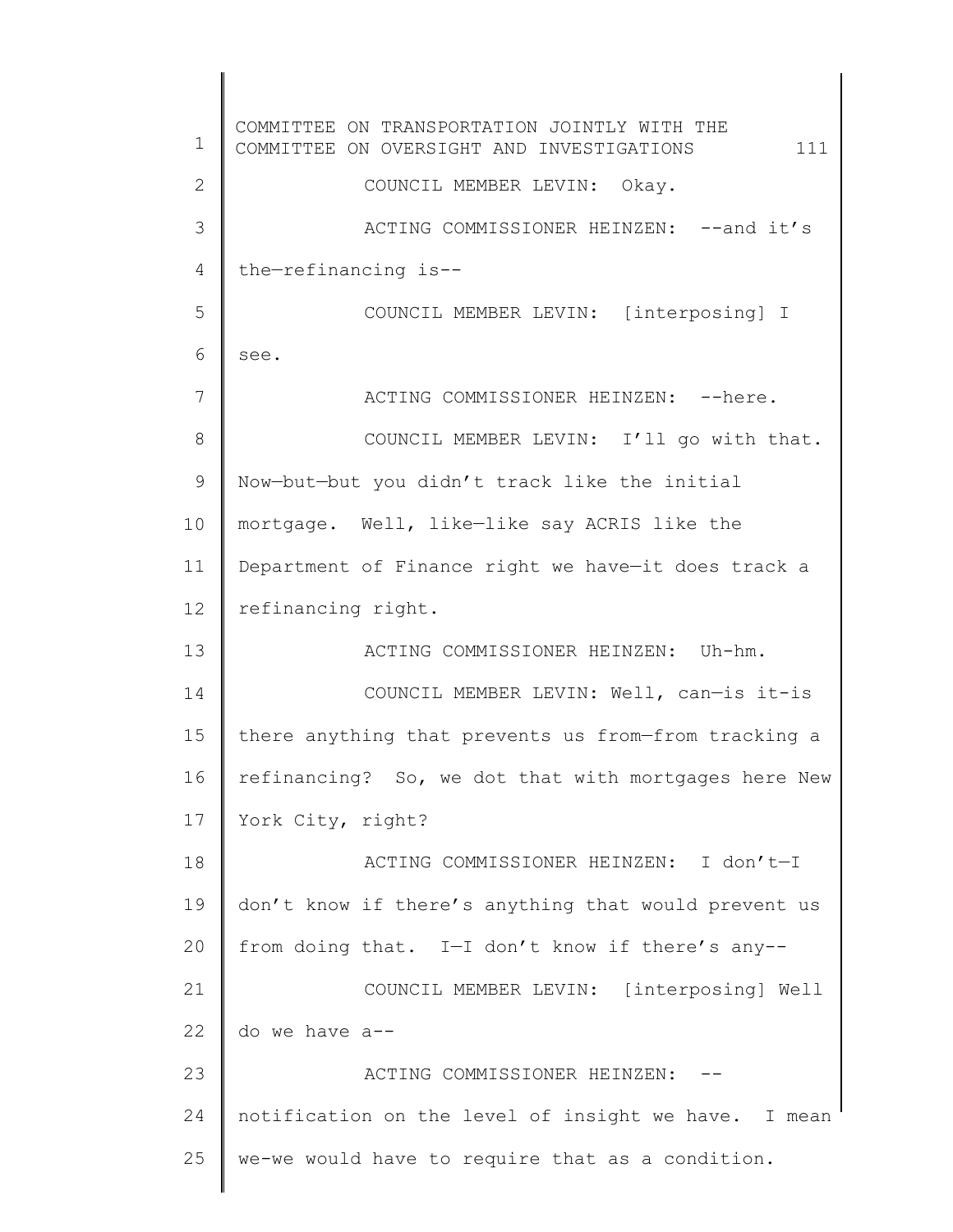| 1            | COMMITTEE ON TRANSPORTATION JOINTLY WITH THE<br>112<br>COMMITTEE ON OVERSIGHT AND INVESTIGATIONS |
|--------------|--------------------------------------------------------------------------------------------------|
| $\mathbf{2}$ | COUNCIL MEMBER LEVIN: Do we have a                                                               |
| 3            | right. I mean I'm just wondering. I mean this is                                                 |
| 4            | just a-I mean are we-is there anything that prevents                                             |
| 5            | us from it or do we have right to it or do we know                                               |
| 6            | that-have we-have we wrestled with that legal                                                    |
| 7            | question of whether we have the authority to-to                                                  |
| 8            | track, to track refinancing or any-an liens or-or-or                                             |
| 9            | mortgages out on-on that asset?                                                                  |
| 10           | ACTING COMMISSIONER HEINZEN: So, we                                                              |
| 11           | would-as I said, we would collect anything that                                                  |
| 12           | involved any kind of change of ownership even it if t                                            |
| 13           | was just a, you know, a small change by a corporate                                              |
| 14           | entity. [bell] I don't know the answer to the legal                                              |
| 15           | question or whether we are-we can collect that                                                   |
| 16           | information. I agree with what I think is the                                                    |
| 17           | premise of your question, which is it would be                                                   |
| 18           | extremely valuable to the city to have that                                                      |
| 19           | information. I've, you know, we have discussed--                                                 |
| 20           | COUNCIL MEMBER LEVIN: Right.                                                                     |
| 21           | ACTING COMMISSIONER HEINZEN: -- we have                                                          |
| 22           | discussed it. Again, it's just a question-to my mind                                             |
| 23           | it's a question of the extent of our-the city's                                                  |
| 24           | jurisdiction, and its ability to compel--                                                        |
| 25           | COUNCIL MEMBER LEVIN: Sure, but again--                                                          |
|              |                                                                                                  |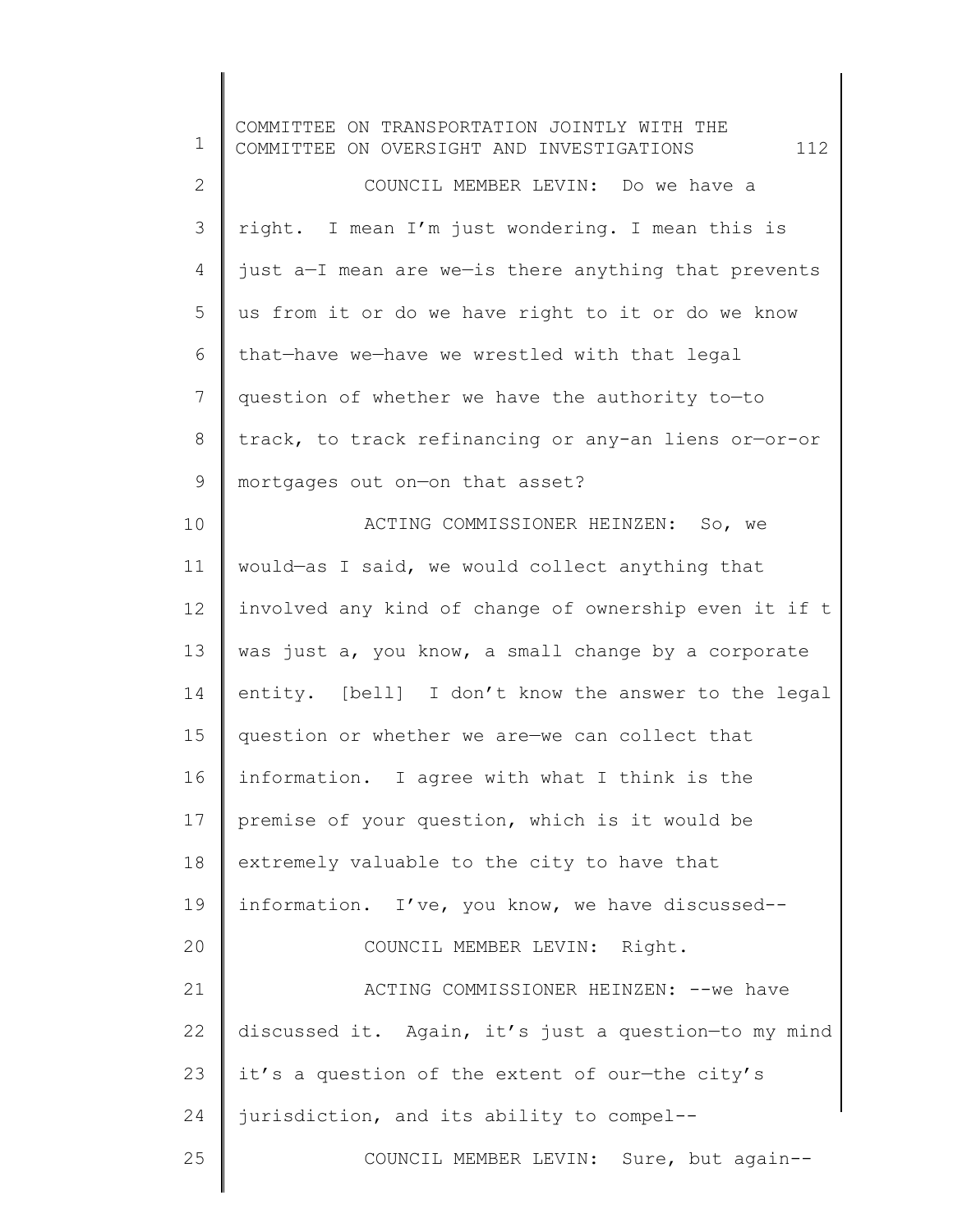1 2 3 4 5 6 7 8 9 10 11 12 13 14 15 16 17 18 19 20 21 22 23 24 25 COMMITTEE ON TRANSPORTATION JOINTLY WITH THE COMMITTEE ON OVERSIGHT AND INVESTIGATIONS 113 ACTING COMMISSIONER HEINZEN: - refinancing operations to provide that information. COUNCIL MEMBER LEVIN: I mean, you—right. I mean with-with-- ACTING COMMISSIONER HEINZEN: [interposing] Or even if—even if we were—I'm sorry to interrupt, but if we were to require purchasers to provide it, you know, it's a question of whether we would have enough information from the lenders themselves to-- COUNCIL MEMBER LEVIN: Right. ACTING COMMISSIONER HEINZEN: -- kind of gut check that information. COUNCIL MEMBER LEVIN: Sure. I'm sorry. Can I ask if--? Okay, I mean obviously we, I mean with—with ACRIS or and—and subsequently to other sites that use that available information, and then you can really get a wealth of data around mortgages to be able to see a lot of trends and retrospectively understand what has happened in the past, and—and that can help determine some actions moving forward. So, in light of that, I was wondering if there's anything—are we—I mean there is--in my mind there are several ways that we need to be looking at this.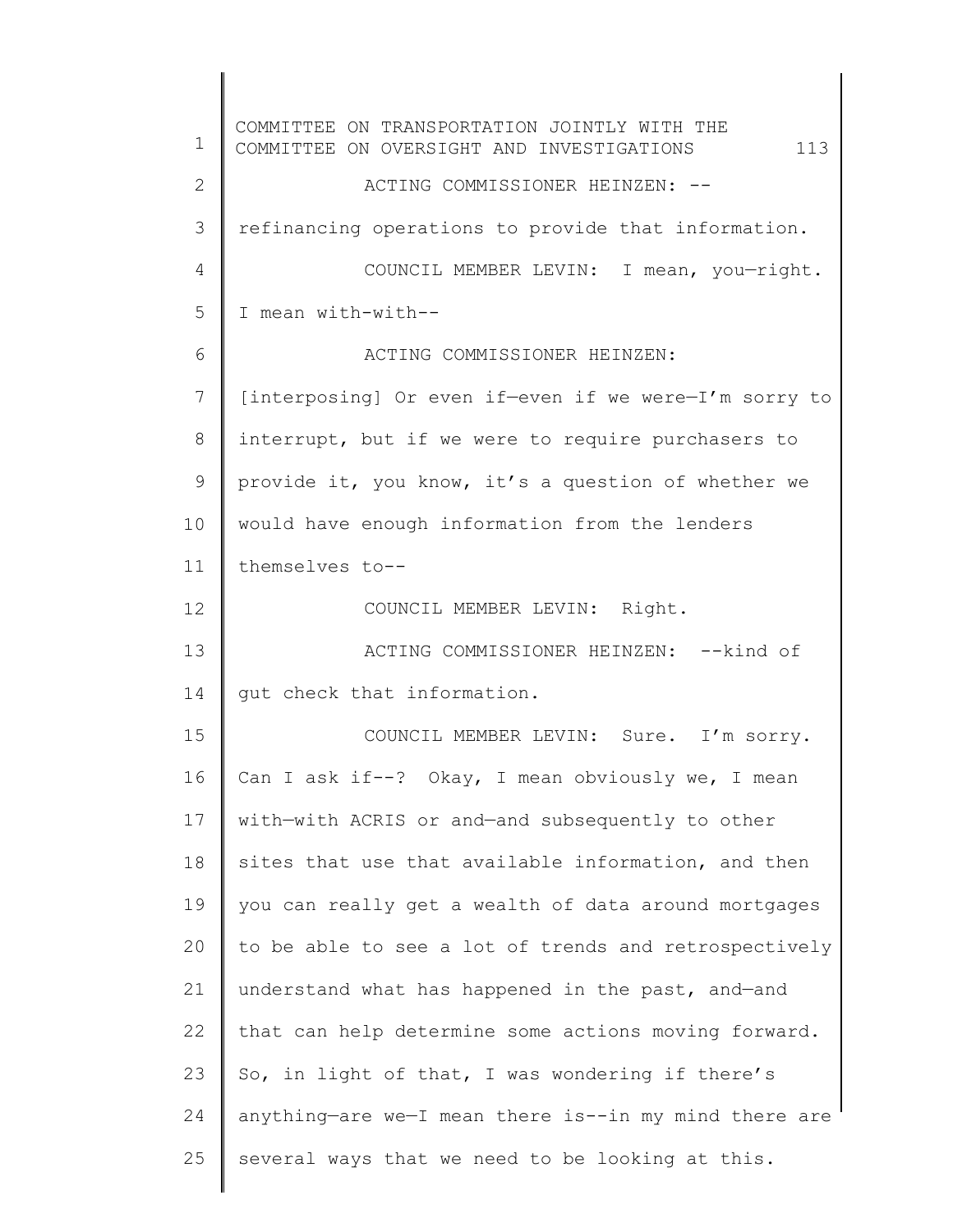1 2 3 4 5 6 7 8 9 10 11 12 13 14 15 16 17 18 19 20 21 22 23 24 25 COMMITTEE ON TRANSPORTATION JOINTLY WITH THE COMMITTEE ON OVERSIGHT AND INVESTIGATIONS  $114$ First is what to do about underwater Medallions now, and we can—and—and I'm—I'm sure that there are different—different types of—of distressed Medallions like you said, or degrees or, you know, ways in which they're distressed or how they're—they're overleveraged whether they were purchased at too high a value to begin with, whether they were further leveraged through—through additional mortgages or refinancing. So, I think to—that is—I think that that is something is that is—we—I agree with the chairs that we need to be examining how—what to do about thank, and I would posit that since the city is inextricably linked to this asset because we originated the asset. We control the—the supply of it. It is inherently valuable because of its relationship to the City of New York and its—and—and TLC that we have this responsibility to-that we have a responsibility to figure out a way to deal with how—how these are distressed. So, I would just posit that as kind of starting point. We have to do something because we have a responsibility. We're a party to this. We originated these—these Medallions and we kind of knew maybe at the time that things were a little askew or a lot askew or we should have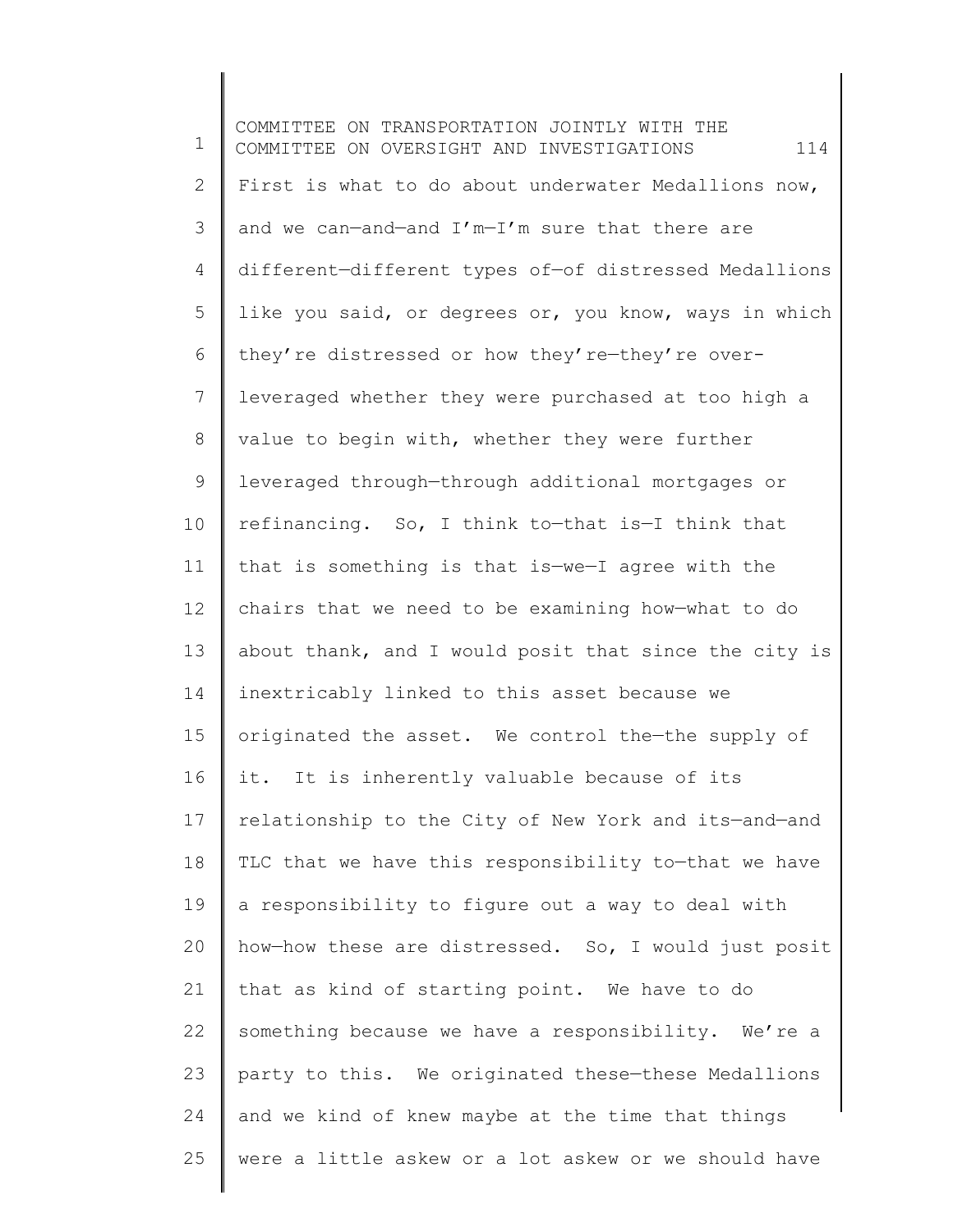| 1             | COMMITTEE ON TRANSPORTATION JOINTLY WITH THE<br>115<br>COMMITTEE ON OVERSIGHT AND INVESTIGATIONS |
|---------------|--------------------------------------------------------------------------------------------------|
| $\mathbf{2}$  | known. I will say that I was a Council Member-I took                                             |
| 3             | office in 2010 with-with Council Member Rodriguez,                                               |
| 4             | and/or he took office a little bit before. I                                                     |
| 5             | remember the budgets when we talked about it and                                                 |
| 6             | these were-these were tough times because we were                                                |
| 7             | looking at cuts in New York City.                                                                |
| $8\,$         | ACTING COMMISSIONER HEINZEN: Right.                                                              |
| $\mathcal{G}$ | COUNCIL MEMBER LEVIN: We were down                                                               |
| 10            | revenue. There was-it was after the Financial Crisis                                             |
| 11            | we were losing-we were-we were making cuts across the                                            |
| 12            | board and the \$30 million or so on any fiscal year                                              |
| 13            | that was coming in through Medallion sales was-was                                               |
| 14            | and we-I mean there's a collective responsibility. I                                             |
| 15            | take responsibility as a Council Member, and I think                                             |
| 16            | that we all have a responsibility because we all                                                 |
| 17            | looked that at that as a source of revenue, and that                                             |
| 18            | was something that was part of out [applause]                                                    |
| 19            | conversation. I mean when we were getting-when we-                                               |
| 20            | when-I-I mean I can't-I can't quote chapter and verse                                            |
| 21            | but I recall sitting in rooms where either there was                                             |
| 22            | an OMB Director or Mayor Bloomberg himself talking                                               |
| 23            | about a budget and Taxi Medallion sales was part of                                              |
| 24            | the conversation as a-as a revenue source. So,                                                   |
| 25            | again, collective responsibility there. Have we                                                  |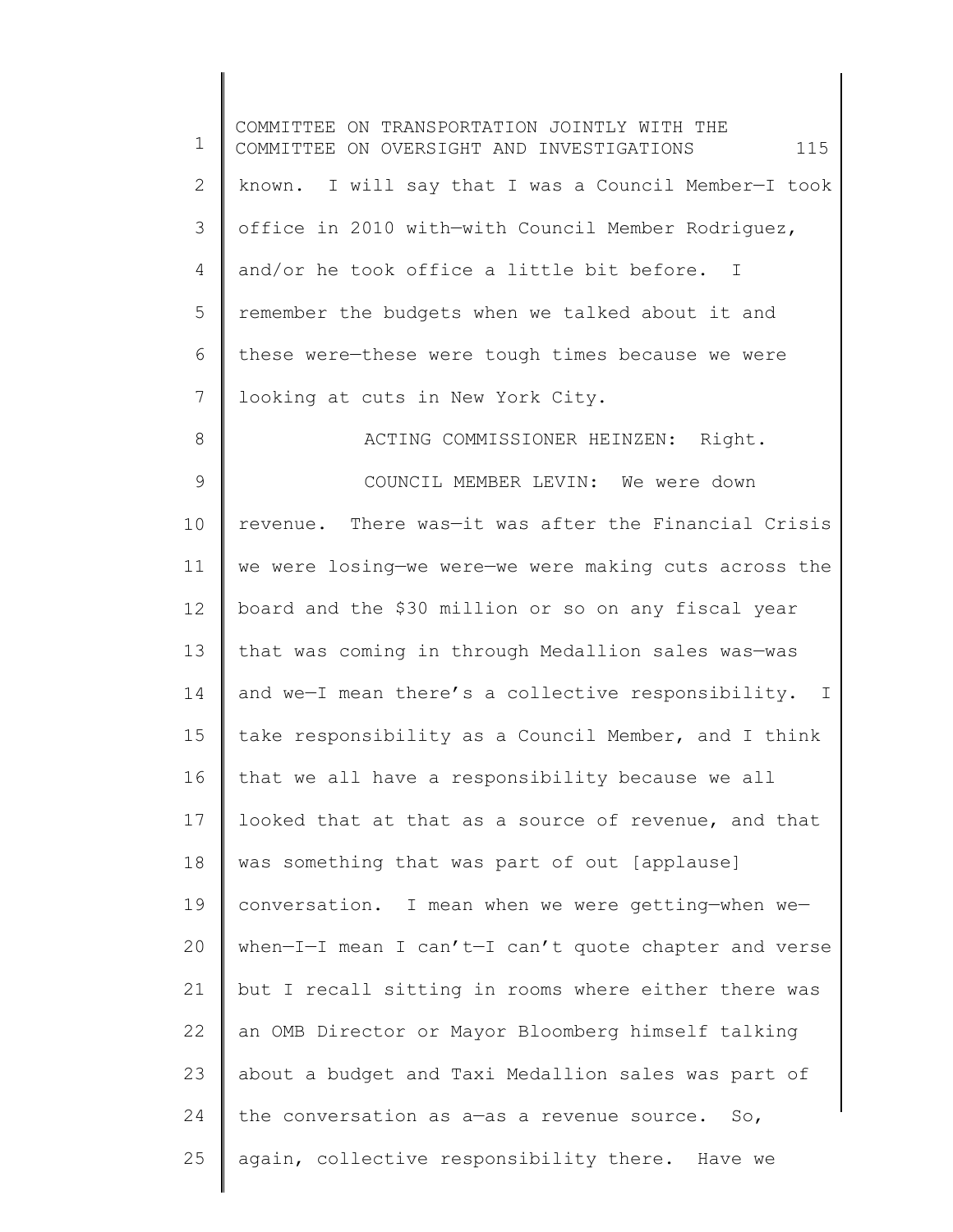1 2 3 4 5 6 7 8 9 10 11 12 13 14 15 16 17 18 19 20 21 22 23 24 25 COMMITTEE ON TRANSPORTATION JOINTLY WITH THE COMMITTEE ON OVERSIGHT AND INVESTIGATIONS  $116$ looked at how we are—how—how we can restructure work with a lending industry that has—that has either originated these loans or who now hold these mortgages to—to write down the principals of underwater mortgages on these Medallions. How—how do we do that? What's the process? Have we looked at have we looked at what's been done through the fund at—during the Financial Crisis the HARP Program or what have you to—to figure out mechanisms by which the city can work with—with the lenders because I think that they would probably want to have a mortgage that-that the Medallion owner is able to pay, and to—to stabilize the asset even if it means taking a loss on the principal or writing down that principal. Is there—I mean how do we do that? I think that that is—ultimately, I think that that's how we're able to—to deal with this historic—the historical problem that we have here of what—of-of of—of these underwater mortgages and people that are just over-leveraged and work 80 hours a week just to keep up on the interest of these loans. I don't know. What's—what's—I'm assuming we're looking at that. That's got to be something, and then it's going to require probably working with our state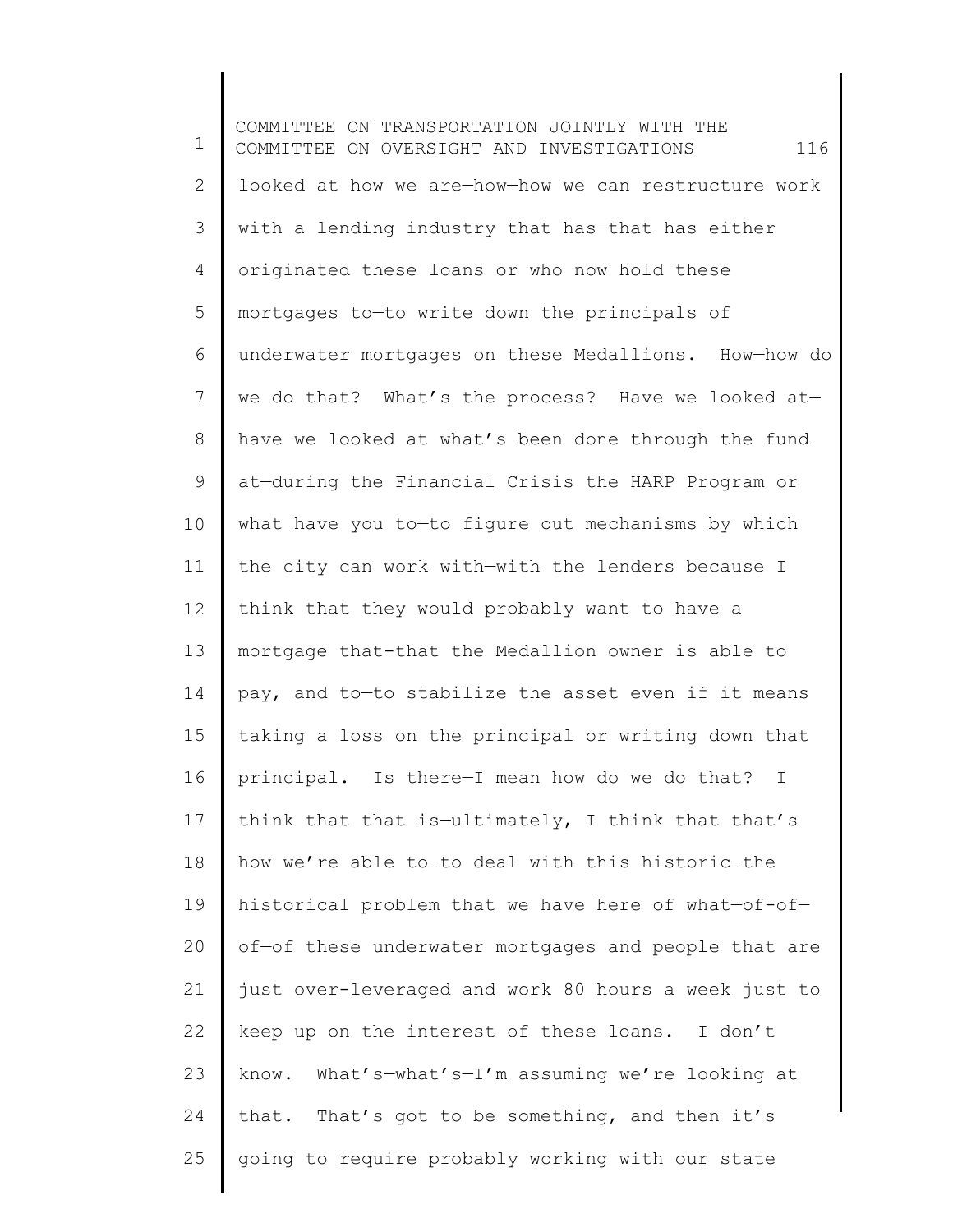1 2 3 4 5 6 7 8 9 10 11 12 13 14 15 16 17 18 19 20 21 22 23 24 COMMITTEE ON TRANSPORTATION JOINTLY WITH THE COMMITTEE ON OVERSIGHT AND INVESTIGATIONS 117 partners potentially on—on—on regulatory or legislative changes. Sorry, I was a little longwinded. I don't know what the question is exactly, but how—what's—what are we looking at there? ACTING COMMISSIONER HEINZEN: Yeah, I think that is the question, and-and yes I agree with you that that work needs to be done. Some of that work has been done. Some of that has been done through asset specificity groups (sic) that have gone, and gone in and presented hardship petitions, and have advocated on behalf of owners to try to get the principals reduced, to try to get the monthly payments reduced. To try to get off of this concept of an interest only loan, which, as you know, goes nowhere. That is the—the loan never goes away if you're just paying the interest. So that work has been done. There—we have had meetings with lenders. We have had meetings with the NCUA a while ago. We are-we hear, and I have heard from owners, and I have-and we have heard from some of the lending institutions that they have—certainly they have taken it off their books. They have taken the value off of their books.

25

COUNCIL MEMBER LEVIN: Yes.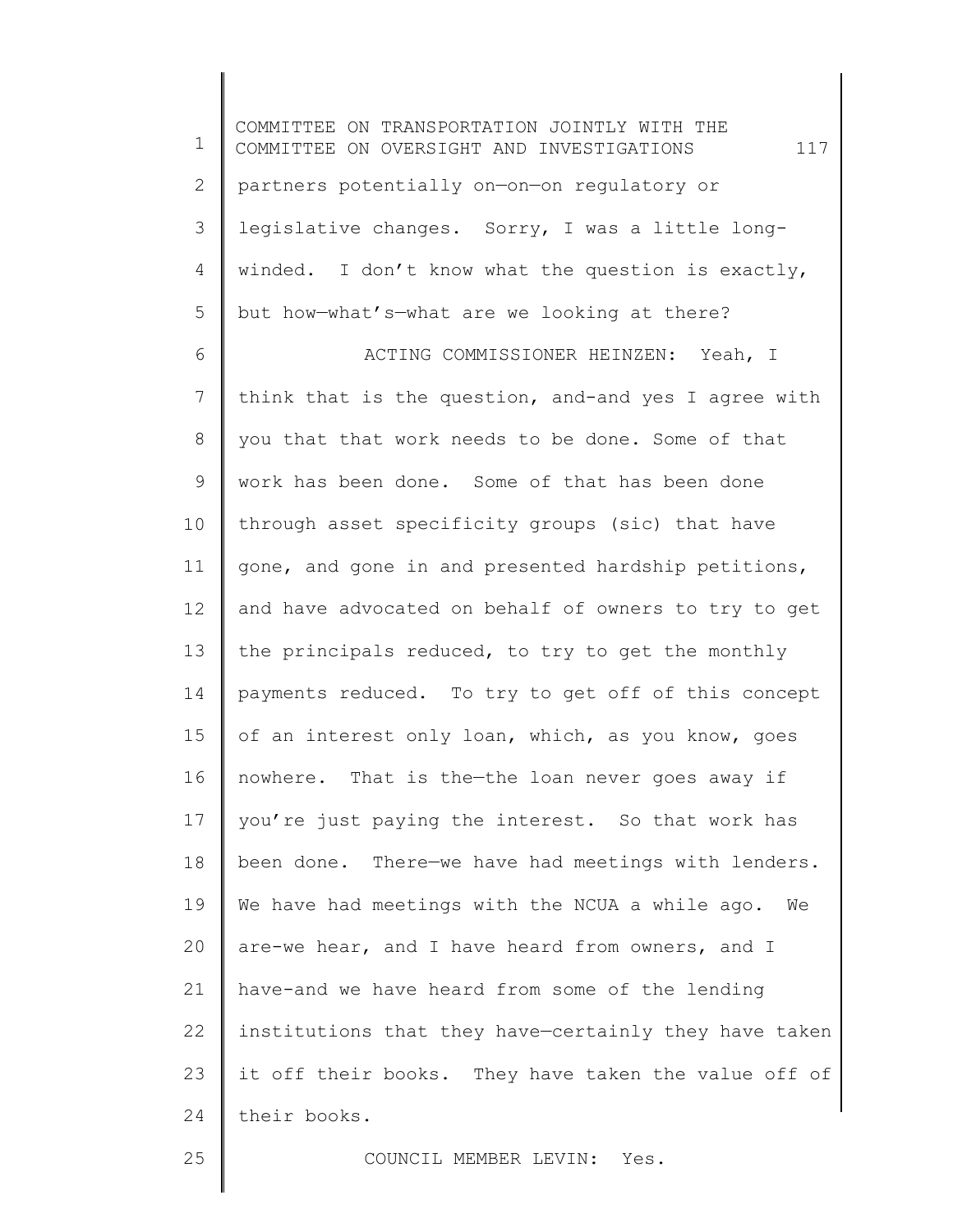1 2 3 4 5 6 7 8 9 10 11 12 13 14 15 16 17 18 19 20 21 22 23 24 25 COMMITTEE ON TRANSPORTATION JOINTLY WITH THE COMMITTEE ON OVERSIGHT AND INVESTIGATIONS  $118$ ACTING COMMISSIONER HEINZEN: So, they- in their minds many of them have realized they're not going to collect on that. COUNCIL MEMBER LEVIN: Yes. ACTING COMMISSIONER HEINZEN: The question is having done that, have they communicated that to the owners. I'm hearing often the answer is no or have they actually changed the actual loan terms to reflect that what is now the reality, which is that the loan that might have been at—at a very high number has been written down to a lower number-- COUNCIL MEMBER LEVIN: Uh-hm. ACTING COMMISSIONER HEINZEN: -- and so, with the follow-up on that has to be is you have to then right size the monthly payments and extend out the lifetime of the loan-- COUNCIL MEMBER LEVIN: Yeah. ACTING COMMISSIONER HEINZEN: -- and hopefully get it off of a balloon loan where it's-- COUNCIL MEMBER LEVIN: [interposing] Absolutely. ACTING COMMISSIONER HEINZEN: --like three years (sic) which COUNCIL MEMBER LEVIN: Right.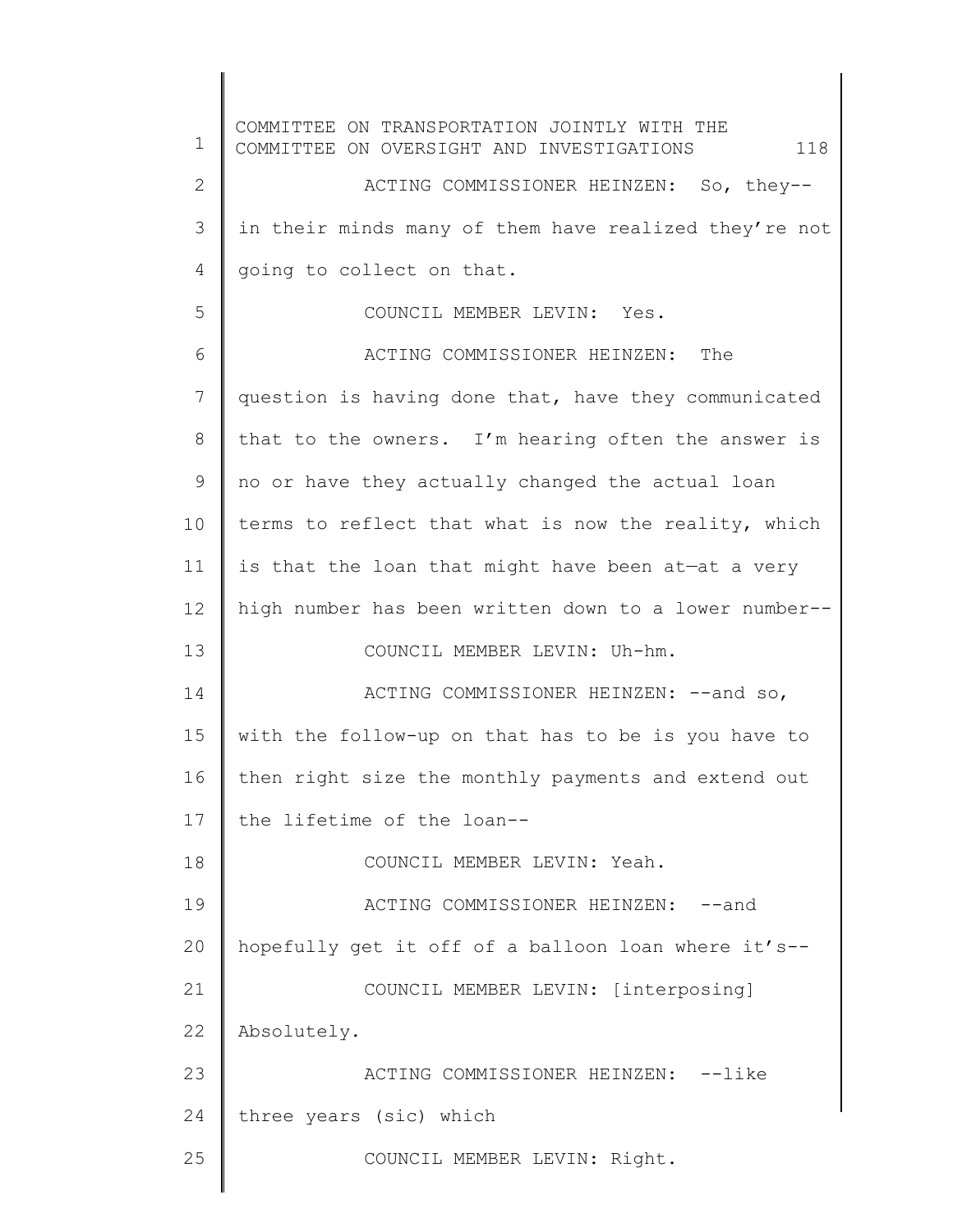1 2 3 4 5 6 7 8 9 10 11 12 13 14 15 16 17 18 19 20 21 22 23 24 25 COMMITTEE ON TRANSPORTATION JOINTLY WITH THE COMMITTEE ON OVERSIGHT AND INVESTIGATIONS  $119$ ACTING COMMISSIONER HEINZEN: That's the biggest, the balloon loan is the biggest problem. COUNCIL MEMBER LEVIN: Yes, yes, and that's—and that's where I think that there are reforms and we could probably look to thing that happened that whatever Dodd Frank or—or whatever was done after the financial Crisis to—to reform lending practices, and that's—but I think that that's—so that's definitely stuff that we can actually work through. ACTING COMMISSIONER HEINZEN: [interposing] And we're committed. You know, we've committed to with the Drivers Assistance Centers-- COUNCIL MEMBER LEVIN: Yeah. ACTING COMMISSIONER HEINZEN: --we've committed to hiring, you know, directly or through and advocacy group hiring a team of credit advocates to work with owners, and to go to the banks and the lenders and to help them-- COUNCIL MEMBER LEVIN: Yeah. ACTING COMMISSIONER HEINZEN: --right size these loans. COUNCIL MEMBER LEVIN: I think a couple things that the Mayor's—the Mayor's Office can do,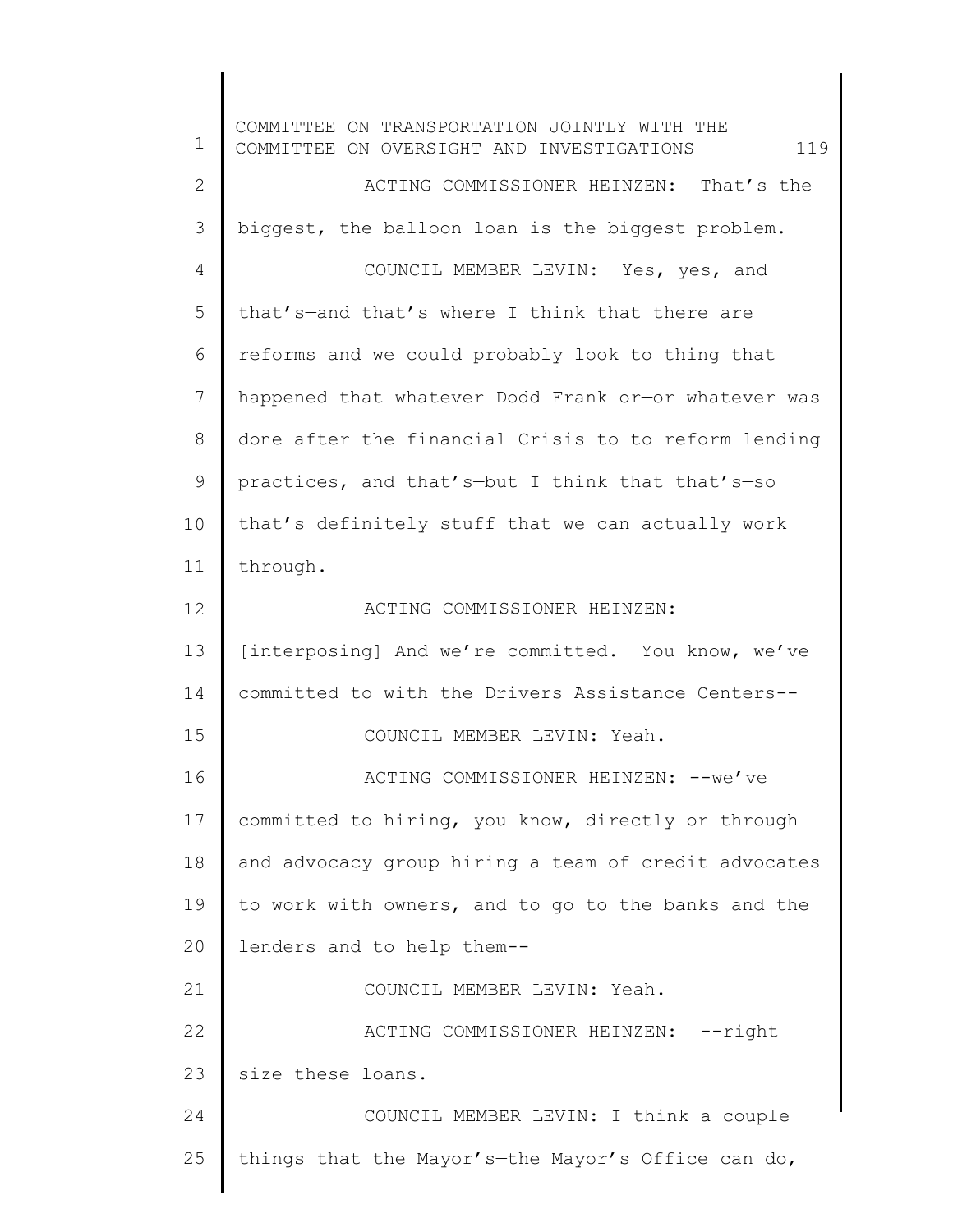1 2 3 4 5 6 7 8 9 10 11 12 13 14 15 16 17 18 19 20 21 22 23 24 25 COMMITTEE ON TRANSPORTATION JOINTLY WITH THE COMMITTEE ON OVERSIGHT AND INVESTIGATIONS 120 the Mayor's Office of Operations I think could play a very productive role in—in doing some data crunching to as a whole look at what the-what would be a—a monthly payment that a driver-owner could make, and therefore, what is—what is the right size of a loan. Now, obviously some of these loans are-as I said, you know, some of them are over-extended in different ways and to different degrees-- ACTING COMMISSIONER HEINZEN: Uh-hm. COUNCIL MEMBER LEVIN: --but—but like I think that the Mayor's Office and TLC and the Mayor's Office of Operations can probably help to-to create a—to look at the data and understand the data a little bit better, to understand what the long-term, now that—now that there's a—the FHV cap is-- in place and we get a better sense of hopefully the—the overall—the overall system of for-hire vehicles in New York City is stabilized to the extent that we can maybe have a better sense of where things are going to be in three, five, seven, ten years so we can understand what a—what a—what a driver-owner can pay can pay off, and how—how these loans can make sense, but I think that that could be something that the—the city could be very helpful with, and kind of then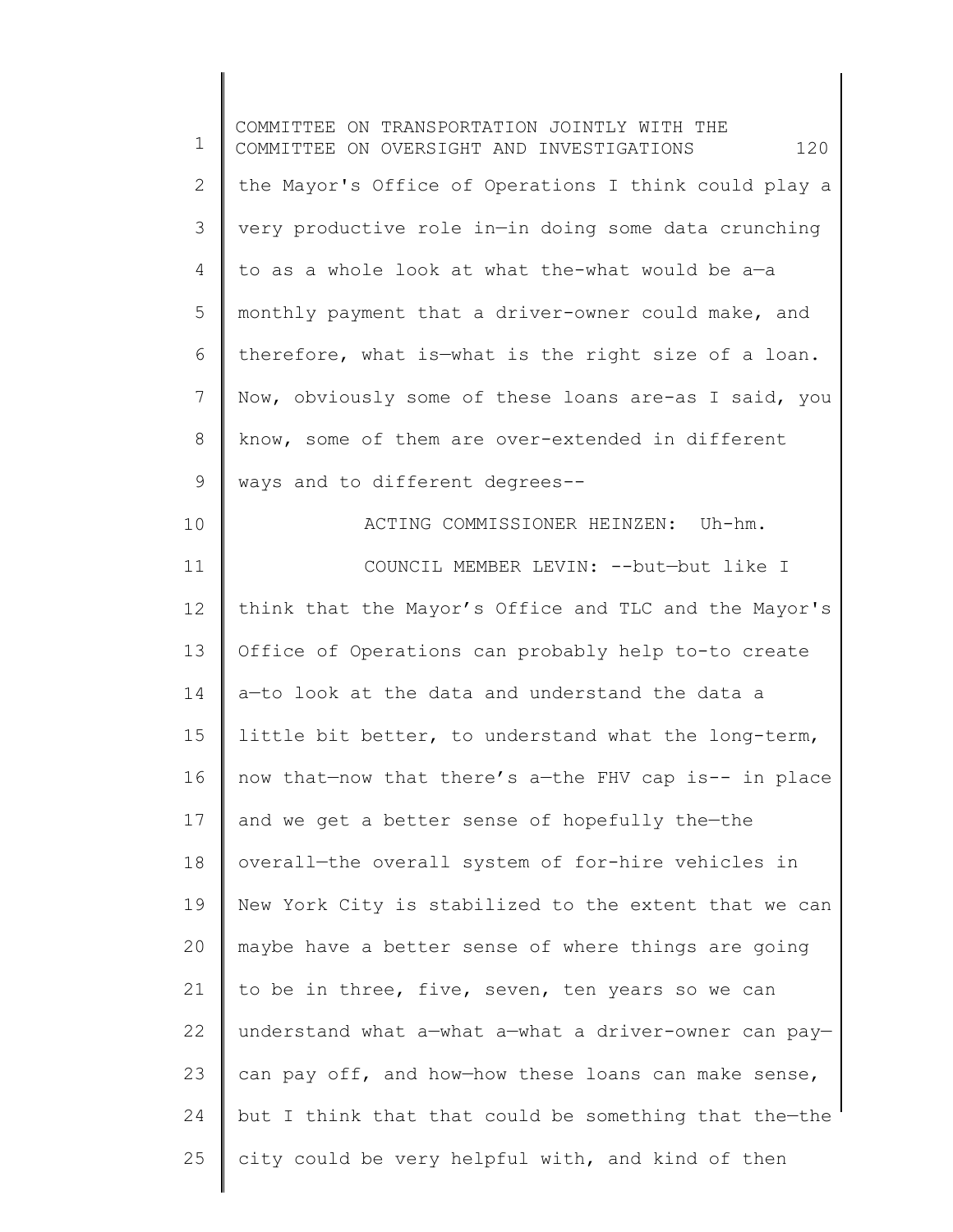1 2 3 4 5 6 7 8 9 10 11 12 13 14 15 16 17 18 19 20 21 22 23 24 25 COMMITTEE ON TRANSPORTATION JOINTLY WITH THE COMMITTEE ON OVERSIGHT AND INVESTIGATIONS 121 establishing working with the lenders on a—in a large scale either individually or, you know, collectively with the distressed Medallion owners to-to figure out what a right size loan looks like in terms of the size of the principal. ACTING COMMISSIONER HEINZEN: And I just want to acknowledge from the work that I know that NYTWA has done and that they decided to testify to earlier today, they have—they have been doing—they are the that has been doing-- COUNCIL MEMBER LEVIN: Uh-hm. ACTING COMMISSIONER HEINZEN: -- clinics finding out this information, approaching the lenders. I know that they've helped deliver positive results-- COUNCIL MEMBER LEVIN: Uh-hm. ACTING COMMISSIONER HEINZEN: --for some owners, and I know that also as I'm sure she'll be happy to tell you that they have thought a lot about what those monthly payment amounts should be-- COUNCIL MEMBER LEVIN: Okay. ACTING COMMISSIONER HEINZEN: -- but I agree with you that that could—that-that type of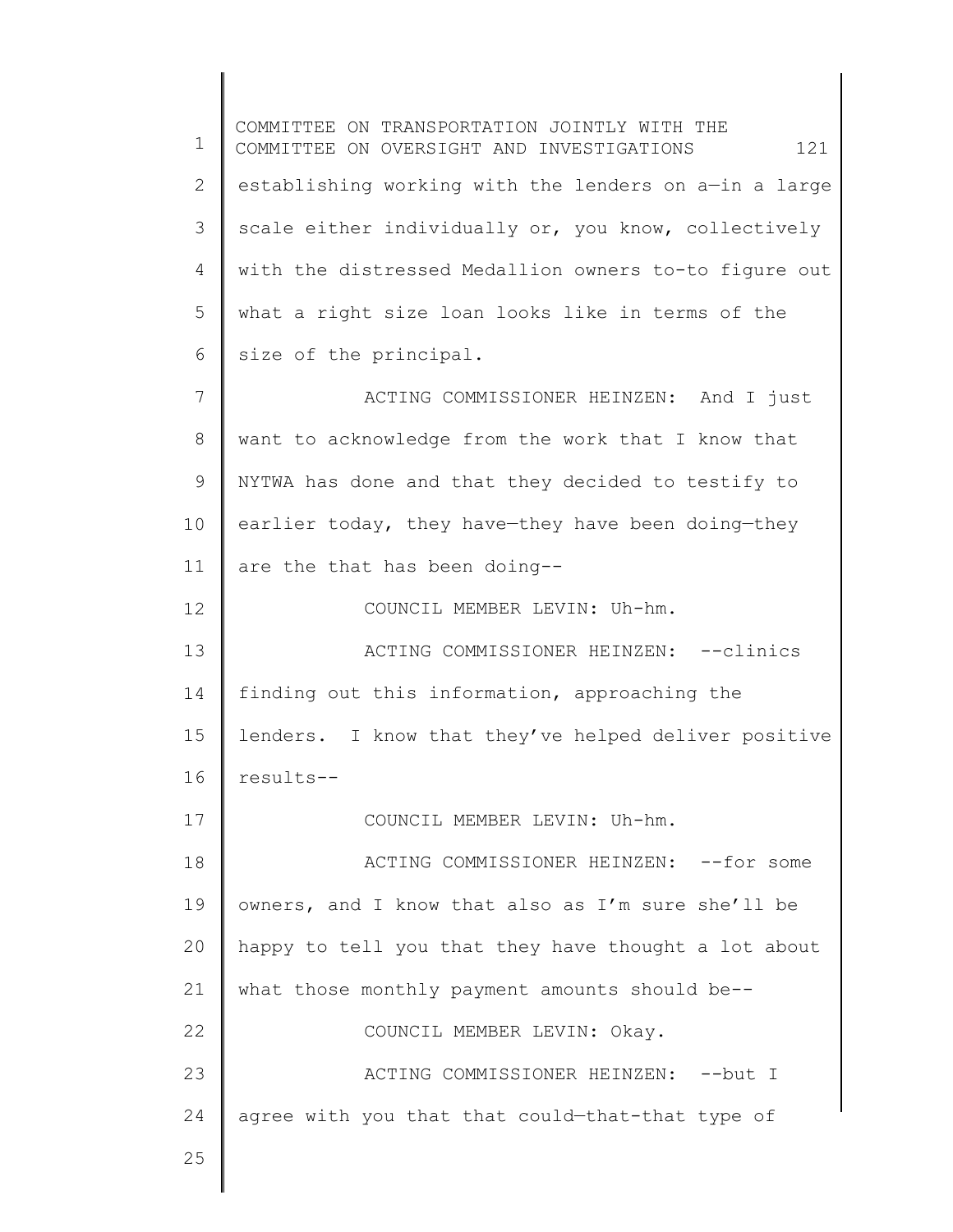1 2 3 4 5 6 7 8 9 10 11 12 13 14 15 16 17 18 19 20 21 22 23 24 25 COMMITTEE ON TRANSPORTATION JOINTLY WITH THE COMMITTEE ON OVERSIGHT AND INVESTIGATIONS 122 conversation would benefit from data analysis as well. COUNCIL MEMBER LEVIN: And then the last question is have we looked a the concept of this? Because if—if the city is going to buy out distressed mortgages, that gets really expensive really quickly, and there's probably more distressed mortgages on the Medallions than we can afford to buy in any given timeframe. So, have we looked at potentially putting the city's collateral to guarantee a refinanced loan that is right sized, and that's a—it's a concept I think that has legal implications and state law and state constitution, but as a concept as a—as a way to provide the backstop-- ACTING COMMISSIONER HEINZEN: Uh-hm. COUNCIL MEMBER LEVIN: --something of—of that is consequential while at the same time not just wholesale buying out mortgages on Medallions that are—that we wouldn't be able to afford to do for as big—larger numbers as I think is necessary, but still has the city on the hook in some sense, but hopefully not ever having to pay because if it's the right size mortgage they wont go into default. The city doesn't have to come forward with that guarantee.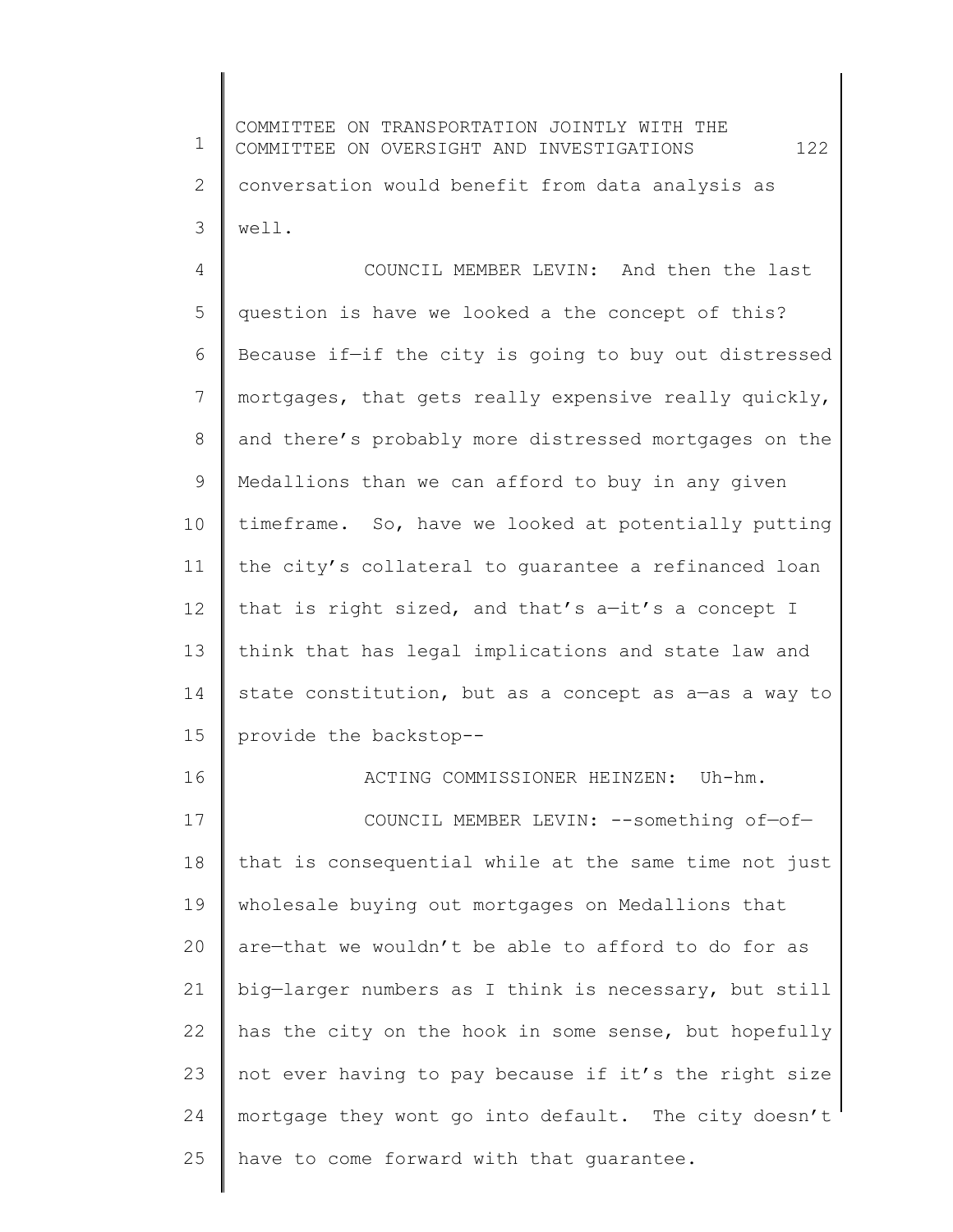| $\mathbf 1$ | COMMITTEE ON TRANSPORTATION JOINTLY WITH THE<br>123<br>COMMITTEE ON OVERSIGHT AND INVESTIGATIONS |
|-------------|--------------------------------------------------------------------------------------------------|
| 2           | ACTING COMMISSIONER HEINZEN: Well, this                                                          |
| 3           | one that I was asked earlier by Chair Rodriguez. He                                              |
| 4           | thought I was aware of other jurisdictions that have                                             |
| 5           | attempted some form of financial assistance and-and                                              |
| 6           | that is very similar to what I believe San Francisco                                             |
| 7           | did with its Medallion market, and I think it was                                                |
| $8\,$       | not-I'm afraid I don't think it was designed                                                     |
| 9           | properly, and the result is that there's one credit                                              |
| 10          | union that held all the loans that thought the city                                              |
| 11          | had put up collateral, had quaranteed a certain                                                  |
| 12          | amount that is now suing the city. So, I believe--                                               |
| 13          | COUNCIL MEMBER LEVIN: Okay.                                                                      |
| 14          | ACTING COMMISSIONER HEINZEN: -- there re                                                         |
| 15          | lessons to be learned from that example.                                                         |
| 16          | COUNCIL MEMBER LEVIN: Sure. Okay, but                                                            |
| 17          | it's a concept that I've been interested in for a                                                |
| 18          | while as a way to try to stabilize everything in a                                               |
| 19          | way that-that we could do it at large enough scale                                               |
| 20          | instead of just putting cash out to purchase the                                                 |
| 21          | first Medallion. So, thank, you. I-I appreciate all                                              |
| 22          | these answers. I'm-we're going to-there's a lot to                                               |
| 23          | be done here.                                                                                    |
| 24          | ACTING COMMISSIONER HEINZEN: I agree.                                                            |
| 25          |                                                                                                  |
|             |                                                                                                  |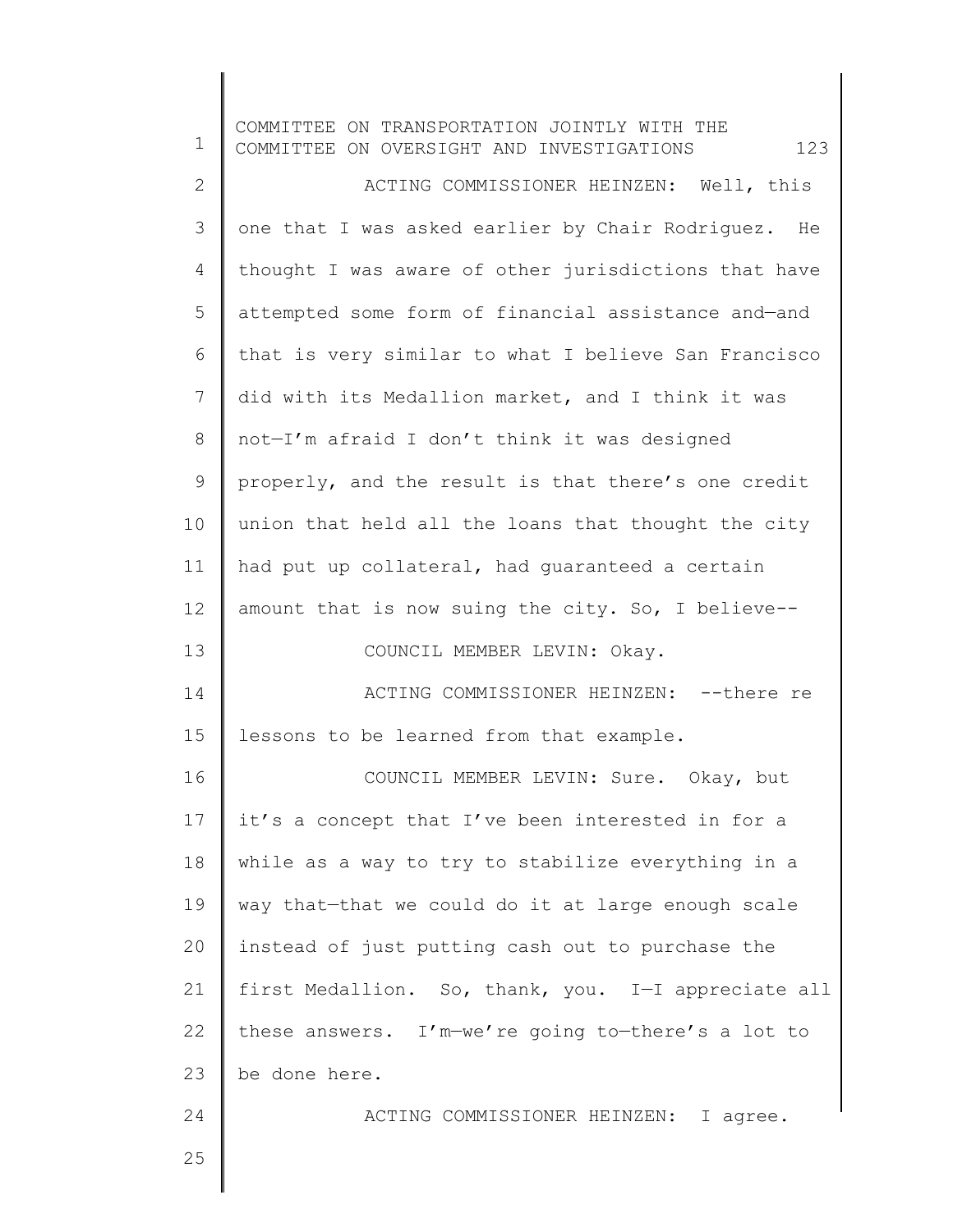| $\mathbf 1$    | COMMITTEE ON TRANSPORTATION JOINTLY WITH THE<br>124<br>COMMITTEE ON OVERSIGHT AND INVESTIGATIONS |
|----------------|--------------------------------------------------------------------------------------------------|
| $\mathbf{2}$   | COUNCIL MEMBER LEVIN: I-I know you do,                                                           |
| 3              | and I hope you do understand the level of desperation                                            |
| $\overline{4}$ | that people have because, you know, their hopes and                                              |
| 5              | dreams are-were poured into and all of their savings,                                            |
| 6              | and everything else that they have was poured into                                               |
| $7\phantom{.}$ | something of value that the city had a role in, and                                              |
| $\,8\,$        | then the bucket-the bottom of the bucket fell out,                                               |
| $\mathsf 9$    | and we have a collective responsibility to get these                                             |
| 10             | owners on their feet in a way that I sustainable so                                              |
| 11             | that they can support their families, send their kids                                            |
| 12             | to college, all the things that make up the American                                             |
| 13             | Dream.                                                                                           |
| 14             | ACTING COMMISSIONER HEINZEN: I do-I do                                                           |
| 15             | understand it, and I can assure you that again as I                                              |
| 16             | said everyone at TLC we interact with drivers and                                                |
| 17             | owners on a regular basis and we meet daily. We're                                               |
| 18             | very aware of the pain and the problem and the                                                   |
| 19             | crisis. We take it very seriously, and we work-well,                                             |
| 20             | we work as hard as we can to do what we can. I think                                             |
| 21             | we've made great progress. There's obviously much                                                |
| 22             | more work that can be done.                                                                      |
| 23             | COUNCIL MEMBER LEVIN:<br>Thanks.                                                                 |
| 24             | ACTING COMMISSIONER HEINZEN: And thanks                                                          |
| 25             | to the chairs.                                                                                   |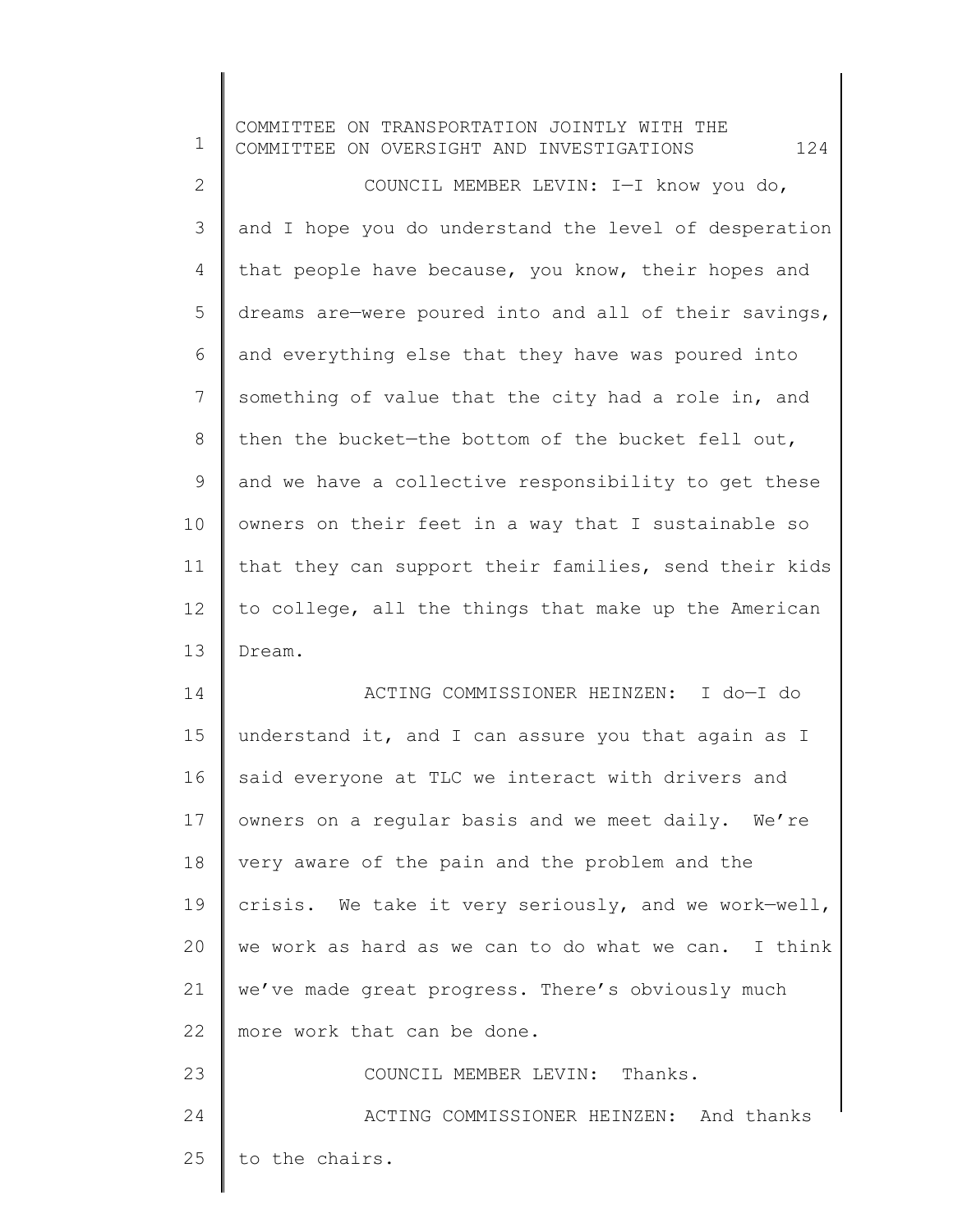1 2 3 4 5 6 7 8 9 10 11 12 13 14 15 16 17 18 19 20 21 22 23 24 25 COMMITTEE ON TRANSPORTATION JOINTLY WITH THE COMMITTEE ON OVERSIGHT AND INVESTIGATIONS 125 CHAIRPERSON TORRES: Commissioner, I want to go back to the February 2014 auction, which resulted-- ACTING COMMISSIONER HEINZEN: Uh-hm. CHAIRPERSON TORRES: --in 40% of the participants experiencing bankruptcy. ACTING COMMISSIONER HEINZEN: Uh-hm. CHAIRPERSON TORRES: The decision to conduct and auction the decision to set the upset price is that a decision that TLC makes on its own or in consultation? Who makes that decision? Who are all the players in that decision making process? ACTING COMMISSIONER HEINZEN: I haven't worked there when there's been an auction. So, I have —would have to imagine that that's made in consultation with, you know, that that would be made in consultation with other offices. I'd—I'd be surprised-- CHAIRPERSON TORRES: [interposing] Does OMB play a role? ACTING COMMISSIONER HEINZEN: OMB is the institution responsible for the budget so I would be— I would be surprised if they didn't.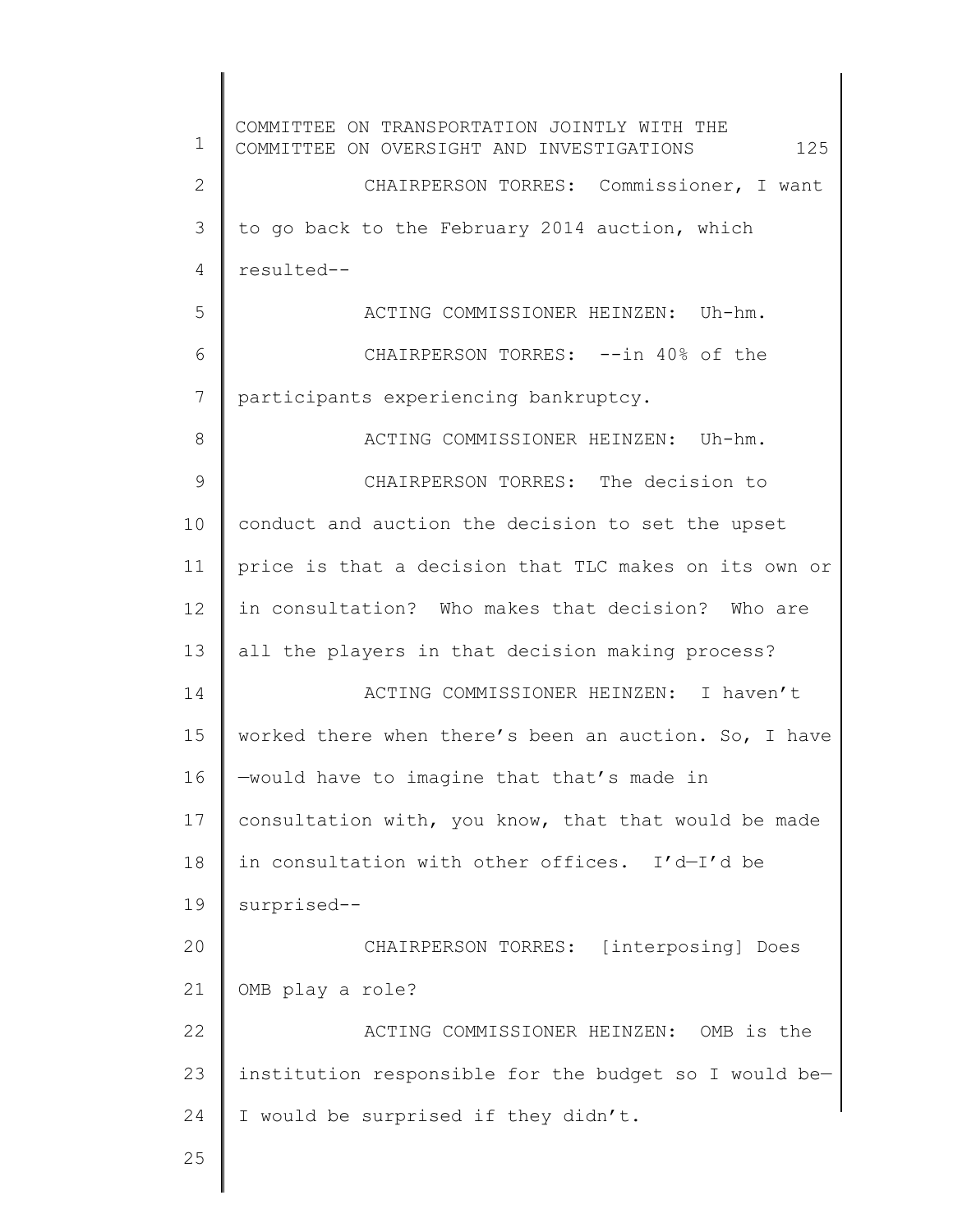1 2 3 4 5 6 7 8 9 10 11 12 13 14 15 16 17 18 19 20 21 22 23 24 25 COMMITTEE ON TRANSPORTATION JOINTLY WITH THE COMMITTEE ON OVERSIGHT AND INVESTIGATIONS 126 CHAIRPERSON TORRES: Okay. Who was the head of OMB at the time of the February 2014 auction? ACTING COMMISSIONER HEINZEN: I don't know. That was a period I didn't work for the city. I don't-I don't remember who it was. CHAIRPERSON TORRES: Dose your assistant, does the General Counsel know the answer to that question? ACTING COMMISSIONER HEINZEN: I mean I can look it up. ACTING COMMISSIONER WILSON: Yeah, I can look it up. I don't know off hand. CHAIRPERSON TORRES: You have no idea who it was? ACTING COMMISSIONER HEINZEN: I don't—I-- CHAIRPERSON TORRES: [interposing] You want me to give you a guess? He's the first Deputy Mayor. ACTING COMMISSIONER HEINZEN: Okay. CHAIRPERSON TORRES: So, I'll answer the question for you. ACTING COMMISSIONER HEINZEN: Thank you. CHAIRPERSON TORRES: Can we pull up the Mercure Exhibits. Nicole. So, as Mercure points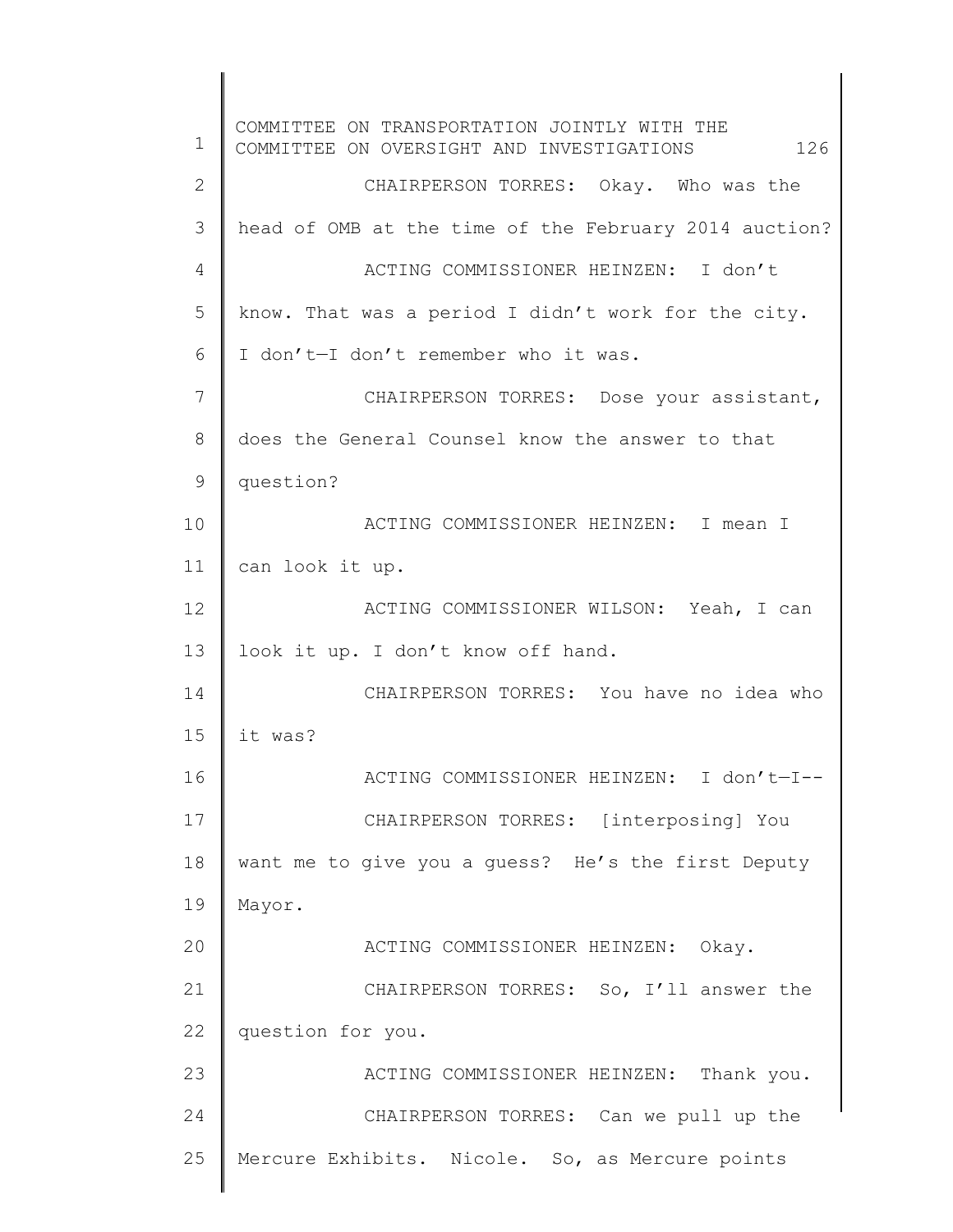1 2 3 4 5 6 7 8 9 10 11 12 13 14 15 16 17 18 19 20 21 COMMITTEE ON TRANSPORTATION JOINTLY WITH THE COMMITTEE ON OVERSIGHT AND INVESTIGATIONS 127 out, a Medallion has essentially two values. There's the value base on the market, which can be the product of speculation and then there's the value base on the actual ability of the Medallion to generate net operating income right and there's something of a paradox here. It's possible for a Medallion owner to have a million dollar asset on paper, but virtually no net operating income in the real world. A higher Medallion value like meant higher loan payments, which in turn likely meant less income for the driver. TLC knew or should have known the terms of each loan. TLC knew the operating expenses of running a taxi, and so from the loan terms and the operating expenses, TLC should have been able to project the level at which a Medallion would not longer generate a sufficient net operating income, and that operating income that you live on. Did TLC even attempt to make those projections during the bubble? ACTING COMMISSIONER HEINZEN: I'm not

22 23 24 25 aware. Again, I wasn't—I wasn't there during that time. I know that's an unsatisfactory—that may be an unsatisfactory response but I—I was—I don't know what deliberations went into the auctions. I know that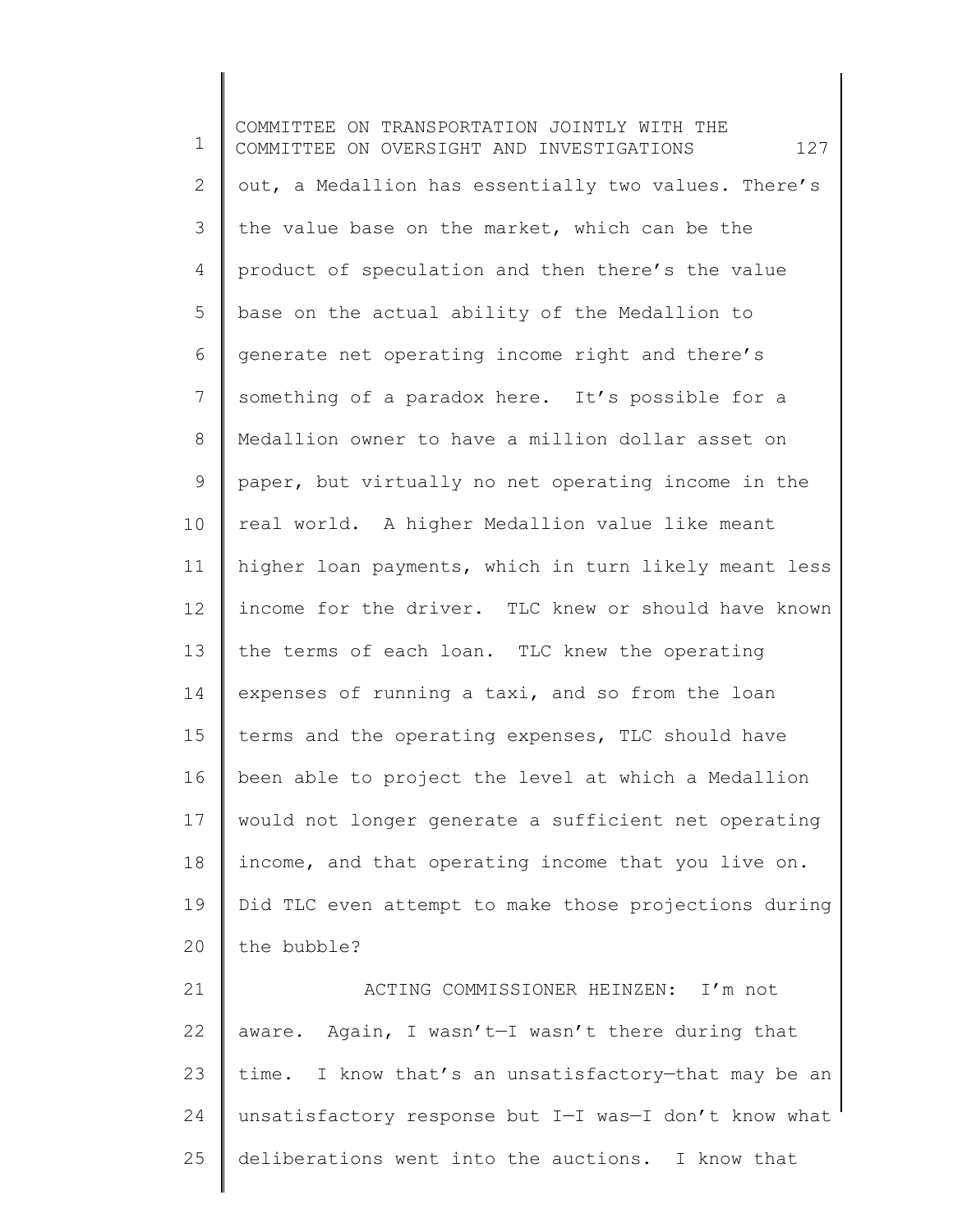1 2 3 4 5 6 7 8 9 10 11 12 13 14 15 16 17 18 19 20 21 22 23 24 25 COMMITTEE ON TRANSPORTATION JOINTLY WITH THE COMMITTEE ON OVERSIGHT AND INVESTIGATIONS 128 the auctions were set in 20—as I said, they were set in 2013. I know about such a policy-- CHAIRPERSON TORRES: [interposing] I'll ask it normally. ACTING COMMISSIONER HEINZEN: --about the base number of wheelchair accessible cars. CHAIRPERSON TORRES: [interposing] Should TLC project the point at which the Medallion values are so high, the monthly loan payments are so prohibitive that it leaves a driver with virtually no or minimal net operating income. Is that the sort of projection that TLC should make before approving a Medallion transaction as part of your statutory responsibility for financial stability? ACTING COMMISSIONER HEINZEN: Which again, as I said is the subject of litigation right now what—what the –what that exact responsibility. CHAIRPERSON TORRES: It's also the subject of the-the subject of your rules, financial stability, but is that the kind of projection--? ACTING COMMISSIONER HEINZEN: [interposing] It's like we've got litigation. Right. It's like litigation.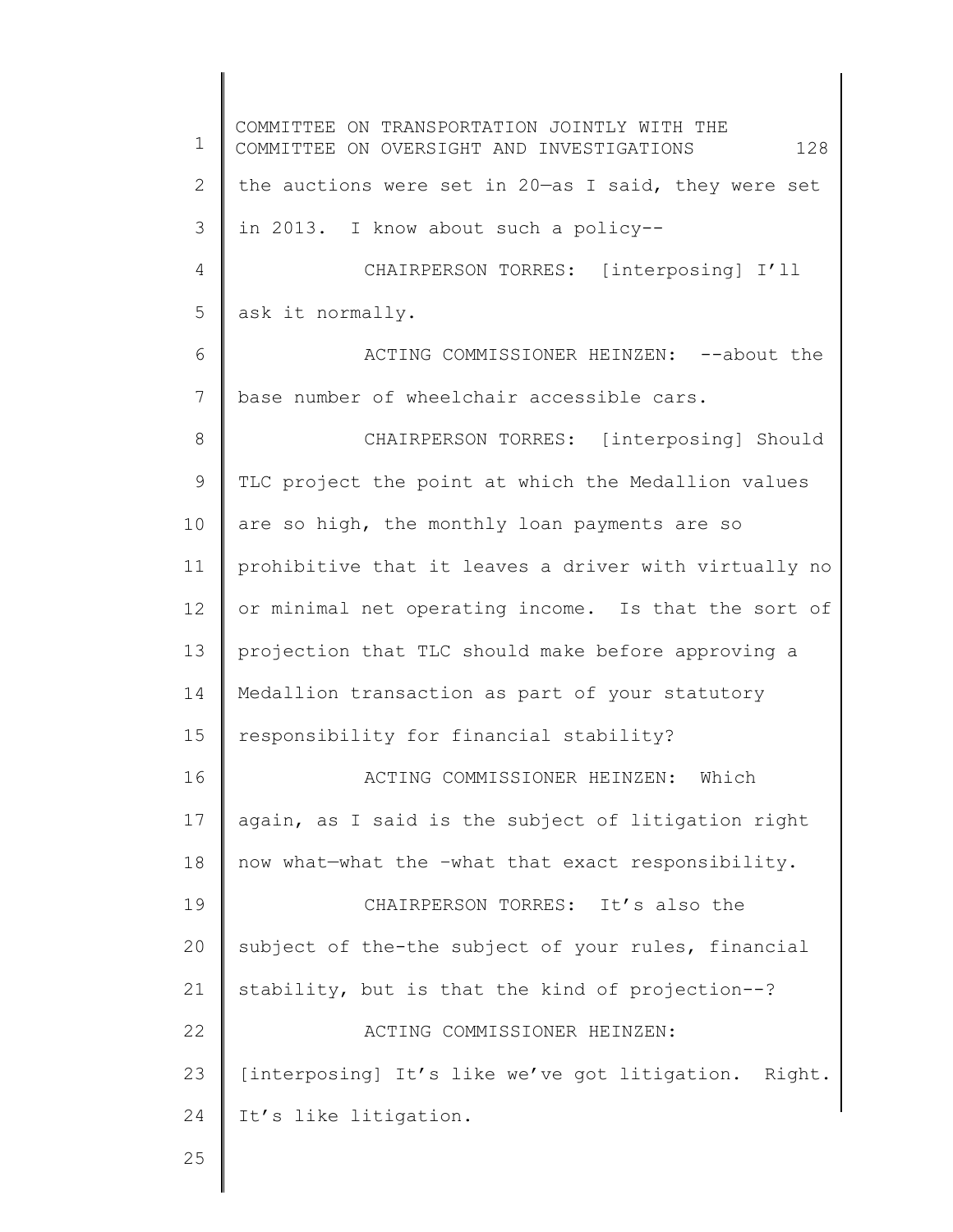1 2 3 4 5 6 7 8 9 10 11 12 13 14 15 16 17 18 19 20 21 22 23 24 25 COMMITTEE ON TRANSPORTATION JOINTLY WITH THE COMMITTEE ON OVERSIGHT AND INVESTIGATIONS 129 CHAIRPERSON TORRES: Is that the kind of projection that TLC should make before approving the transaction? ACTING COMMISSIONER HEINZEN: Yes. Traditionally, as you know, what we have looked at as whether the purchaser, whether the potential purchaser could provide documentation of sufficient funding to-to enter into the loan. So that would have been a commitment letter. We didn't receive the loan application papers. We're not—we were not in the role of loan examiners or credit examiners. CHAIRPERSON TORRES: But you had the authority to request the loan. You had the authority to examine the loan terms as a condition for granting the Medallion or the license, and from the loan terms and from the operating expenses you could have determined whether the driver would have been able to generate a living income. That's—I want to go to the Roth Report. Can we to page 2 of the Roth Report? [background comments/pause] Not that, no. The individual owner-operator section, Exhibit 30. So, according to Mr. Roth's analysis a TLC employee, a driver can generate \$100,000 in fares and tips every year in revenue. If you have a loan with a 4 point—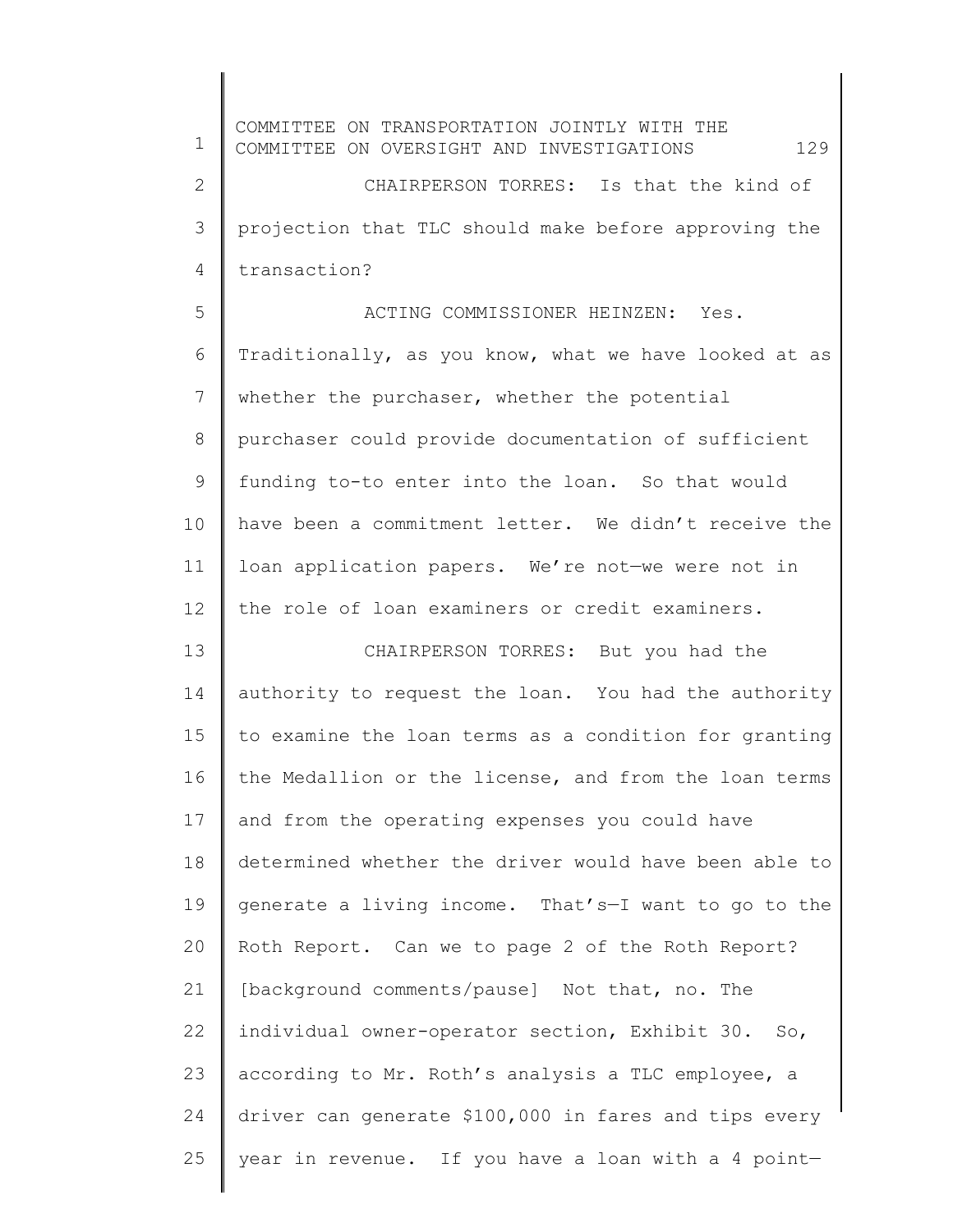| $\mathbf 1$     | COMMITTEE ON TRANSPORTATION JOINTLY WITH THE<br>130<br>COMMITTEE ON OVERSIGHT AND INVESTIGATIONS |
|-----------------|--------------------------------------------------------------------------------------------------|
| $\mathbf{2}$    | let's just say half a million dollar mortgage like a                                             |
| 3               | 4.5% interest rate over 15 years that costs about                                                |
| $\overline{4}$  | \$51,000 every year plus \$40,000 in operating                                                   |
| 5               | expenses. That's \$91,000 in total operating expenses                                            |
| 6               | leaving driver with \$9,000 in net operating income.                                             |
| $7\phantom{.0}$ | Those are the kind of transactions that TLC approved.                                            |
| $\,8\,$         | Do you think \$9,000 is a living income?                                                         |
| 9               | ACTING COMMISSIONER HEINZEN: Again, I'm-                                                         |
| 10              | I'm not familiar with the analysis that was done                                                 |
| 11              | here. This-I know the New York Times has published                                               |
| 12              | other things.                                                                                    |
| 13              | CHAIRPERSON TORRES: [interposing] No,                                                            |
| 14              | we'll-we'll provide you with more analyses, but do                                               |
| 15              | you think \$9,000 is sufficient.                                                                 |
| 16              | ACTING COMMISSIONER HEINZEN: That's a                                                            |
| 17              | document that was produced by an entity that--                                                   |
| 18              | CHAIRPERSON TORRES: [interposing] I-I                                                            |
| 19              | get it. No one-no one in TLC has ever seen the Roth                                              |
| 20              | Report. You've made that clear, but is \$9,000 a                                                 |
| 21              | living income?                                                                                   |
| 22              | ACTING COMMISSIONER HEINZEN: [pause] No,                                                         |
| 23              | of course not.                                                                                   |
| 24              | CHAIRPERSON TORRES: Of course not. Okay,                                                         |
| 25              | do you think TLC should be approving transactions                                                |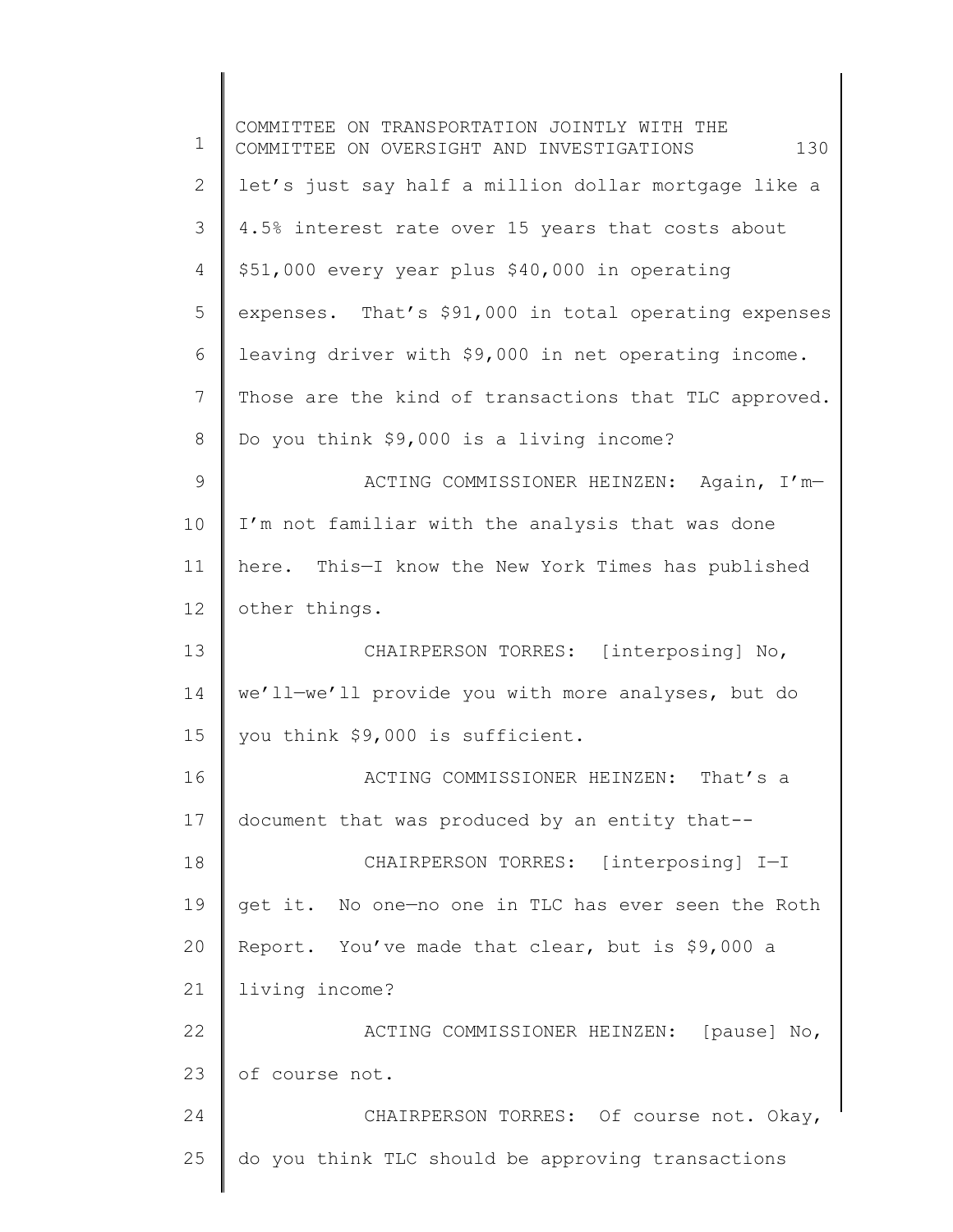1 2 3 4 5 6 7 8 9 10 11 12 13 14 15 16 17 18 19 20 21 22 23 24 25 COMMITTEE ON TRANSPORTATION JOINTLY WITH THE COMMITTEE ON OVERSIGHT AND INVESTIGATIONS 131 that leave a driver with \$9,000 in net operating income? ACTING COMMISSIONER HEINZEN: I the TL—as I said, this not information that TLC had in front of it when it approved transactions. CHAIRPERSON TORRES: Yes, but you had the ability to request that information as a condition for receiving the Medallion. ACTING COMMISSIONER HEINZEN: I-- CHAIRPERSON TORRES: [interposing] Yes, you did. ACTING COMMISSIONER HEINZEN: --perhaps we did, yeah. I don't know as a point of law, but we probably did. CHAIRPERSON TORRES: You certainly did. Can we go to the. So, what exhibit is this? Exhibit 2122. So, in addition to Roth Report, TLC did its own Cost and Revenue Analysis-- ACTING COMMISSIONER HEINZEN: Uh-hm. CHAIRPERSON TORRES: --in 2004. So, the presentation contains a Cost of Revenue Analysis for Owner-Drivers assuming a net income for drivers or \$50,000 a year. The annual cost of the loan is \$18,000 a year. The gross revenue about \$90,000, the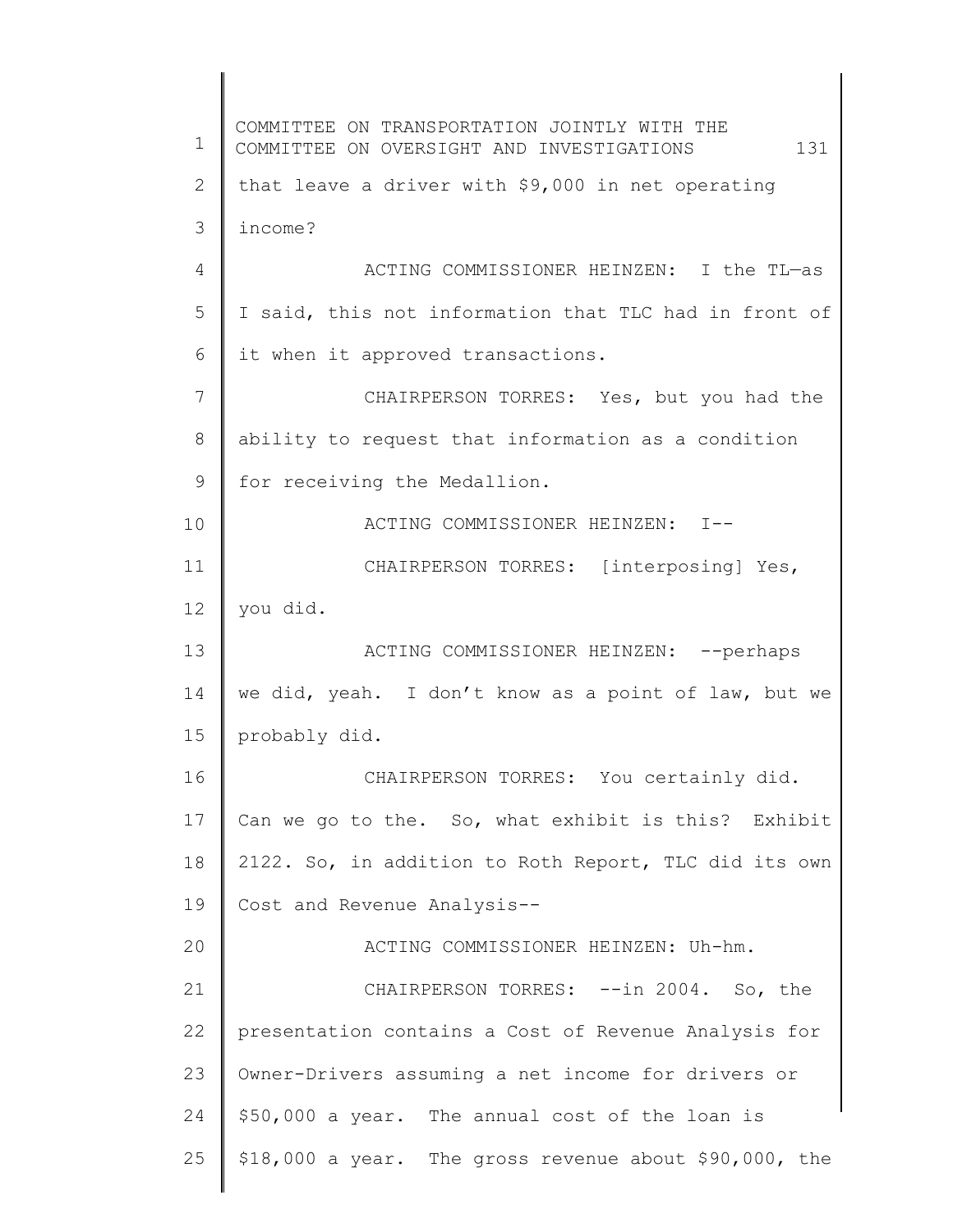1 2 3 4 5 6 7 8 9 10 11 12 13 14 15 16 17 18 19 20 21 22 23 24 25 COMMITTEE ON TRANSPORTATION JOINTLY WITH THE COMMITTEE ON OVERSIGHT AND INVESTIGATIONS 132 operating expenses \$41,000. The net income \$49,000. So, we go to the next page. So using the same assumptions in the 2004 analysis the same assumptions about loan terms and operating expenses, TLC could have projected the impact of higher Medallion loan amounts on that operating income, right. If—if a loan amount at \$250,000 leaves a driver with 8 with \$49,000 in net annual income-- ACTING COMMISSIONER HEINZEN: Uh-hm. CHAIRPERSON TORRES: -- a loan amount at a million dollars would leave a drivers with a net operating loss of over \$4,000. Do you think and I know you said you were not there at the time. This is a TLC analysis. Do you think it's responsible for TLC to approve transactions with loan amounts that leave drives with a net operating loss of \$4,000? Is that sort of thing responsible as a policy matter in the abstract? ACTING COMMISSIONER HEINZEN: You've shown me the advertising and sales, which is from from prior years and I think I've—I have tried to make clear, and I think I've—I've made clear that obviously TLC is not in the business right now of being involved in Medallion auctions. The type of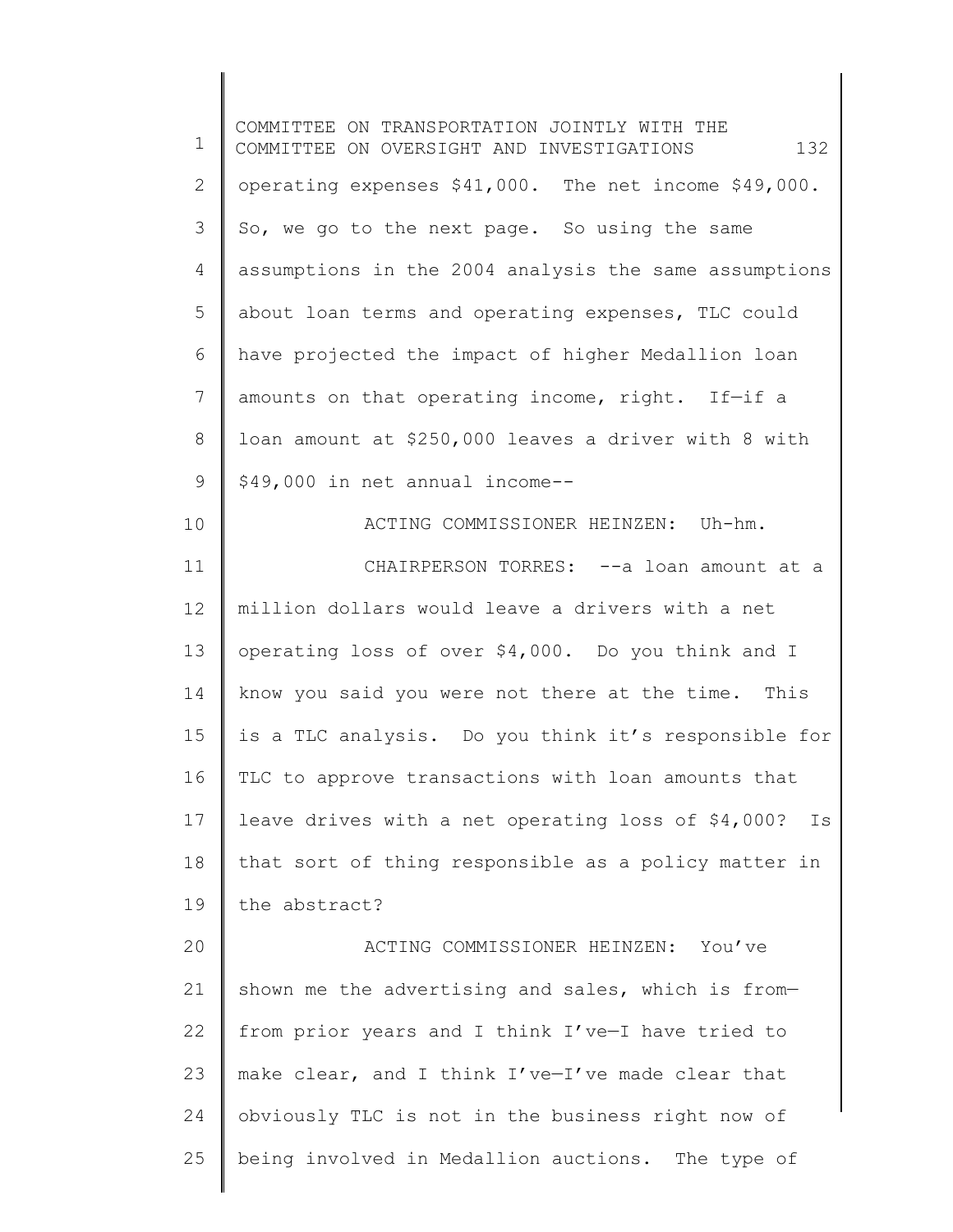1 2 3 4 5 6 7 8 9 10 11 12 13 14 15 16 17 18 19 20 21 22 23 24 25 COMMITTEE ON TRANSPORTATION JOINTLY WITH THE COMMITTEE ON OVERSIGHT AND INVESTIGATIONS 133 language that was used, and the techniques that were used are not something that I personally would have done. I terms of whether we-whether TLC could have created this calculator, I—I—yes, I think TLC could have created that calculator. CHAIRPERSON TORRES: Is that something that TLC is going to do going forward? Are you going to determine the net operating income that a driver earns before approving the Medallion? ACTING COMMISSIONER HEINZEN: I think that we have—we have changes in place that we've announced. There's changes that are a part of the legislation that you and your colleagues have introduced, and I think, you know, we're not I guess talking about that legislation today, but I would hope that we could have a conversation about what types of things we could increase. When you put it that way it sounds like a good thing to include. CHAIRPERSON TORRES: Can we go to Exhibit 20? So, in—in addition to regulating the financial stability or the Medallion market at large, TLC had an obligation to regulate the financial stability of the level of individual licensees, and I call your attention to Exhibit 20, which I call the incredibly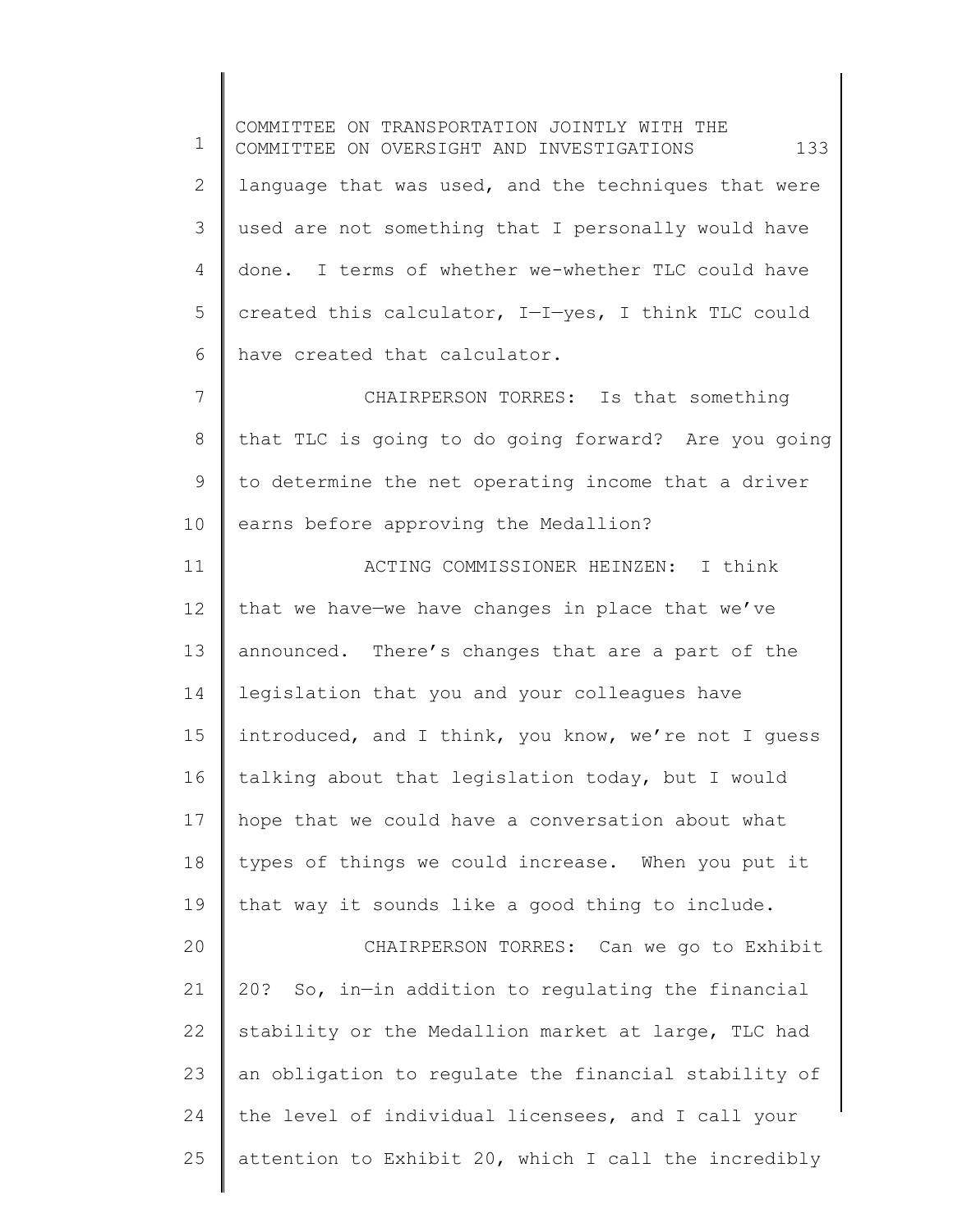1 2 3 4 5 6 7 8 9 10 11 12 13 14 15 16 17 18 19 20 21 22 23 24 25 COMMITTEE ON TRANSPORTATION JOINTLY WITH THE COMMITTEE ON OVERSIGHT AND INVESTIGATIONS 134 shrinking financial disclosure. TLC went from demanding 21 pages of financial disclosure in the 1990s to 4 pages of financial disclosure in the 2000s to zero page of financial disclosure in the 2010s. Why did TLC over time demand less and less financial disclosure from its licensees? ACTING COMMISSIONER HEINZEN: Again, this is not something I've seem before. So, I understand your question. I don't know—I don't know where this— I don't know how you're coming up with this calculation so-- CHAIRPERSON TORRES: Well, I'll ask—I'll ask the one question. Did TLC requests less financial information and disclosure over time. ACTING COMMISSIONER HEINZEN: I'm going to—I don't know the answer to that. CHAIRPERSON TORRES: You don't know the answer to that. Okay. Do you review the financial files of your licensees? ACTING COMMISSIONER HEINZEN: Do I personally? CHAIRPERSON TORRES: Your agency. You're here as a representative of TLC, not you personally.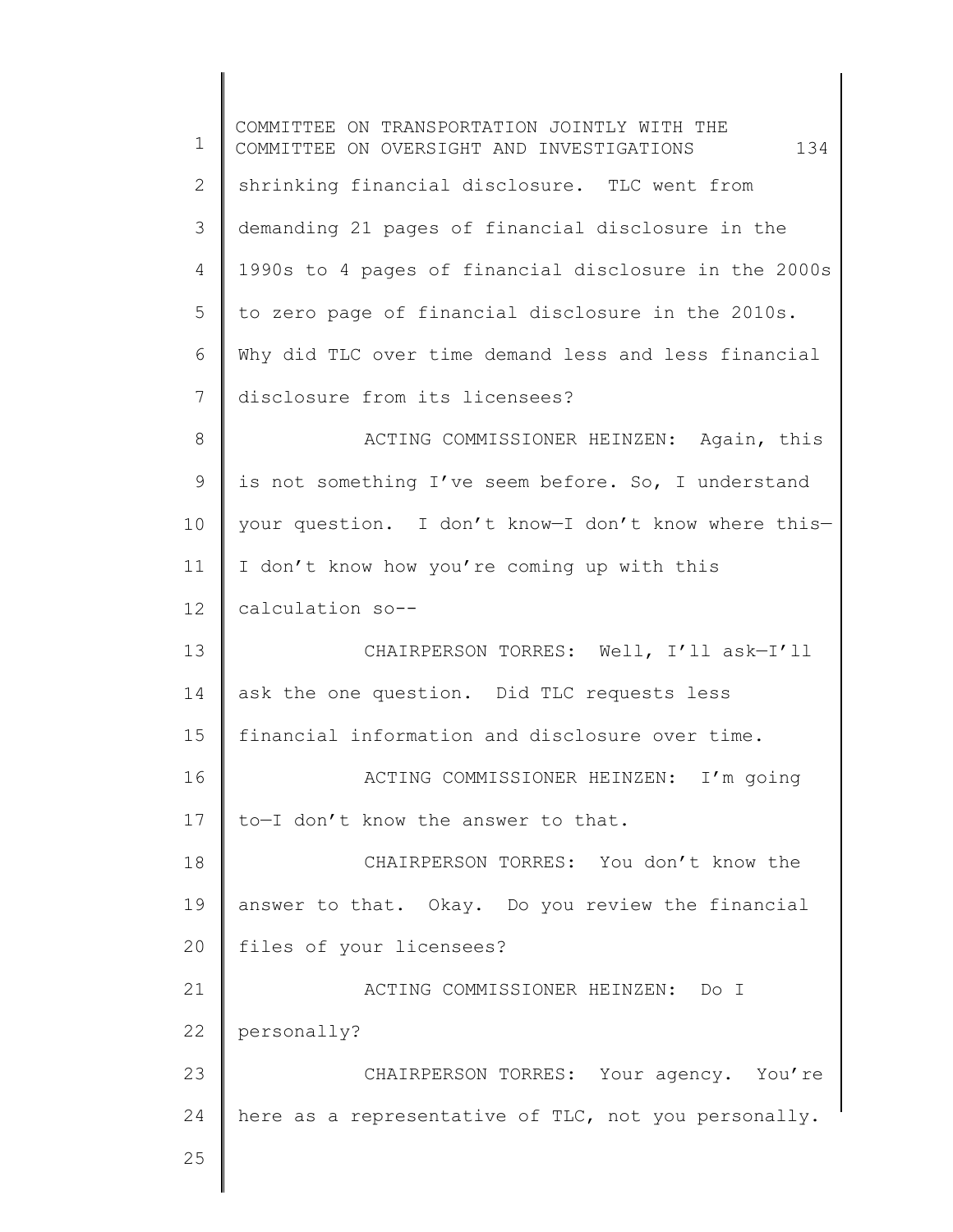1 2 3 4 5 6 7 8 9 10 11 12 13 14 15 16 17 18 19 20 21 22 23 24 25 COMMITTEE ON TRANSPORTATION JOINTLY WITH THE COMMITTEE ON OVERSIGHT AND INVESTIGATIONS  $135$ ACTING COMMISSIONER HEINZEN: Okay, so my understanding is that what's—what's reviewed is we receive different part of information about our licensees including criminal background checks including other personal information and as I said for a Medallion we require a—something in the form of a commitment letter from a lender demonstrating that there is, in fact, a loan that would secure the purchase of the asset. I'd say additional. CHAIRPERSON TORRES: And who—who is responsible for reviewing those documents in your agency? Which staffers, which unit? ACTING COMMISSIONER HEINZEN: We have a team of people who—who work on it. CHAIRPERSON TORRES: And are these people lawyers? What's—what's their position? ACTING COMMISSIONER HEINZEN: I can—I mean I can provide you with that information if you if you don't, if you don't have, if you don't have that information, I can provide you with it. I don't know—I don't know-- CHAIRPERSON TORRES: Do you know who leads the unit that's responsible for reviewing the financial files?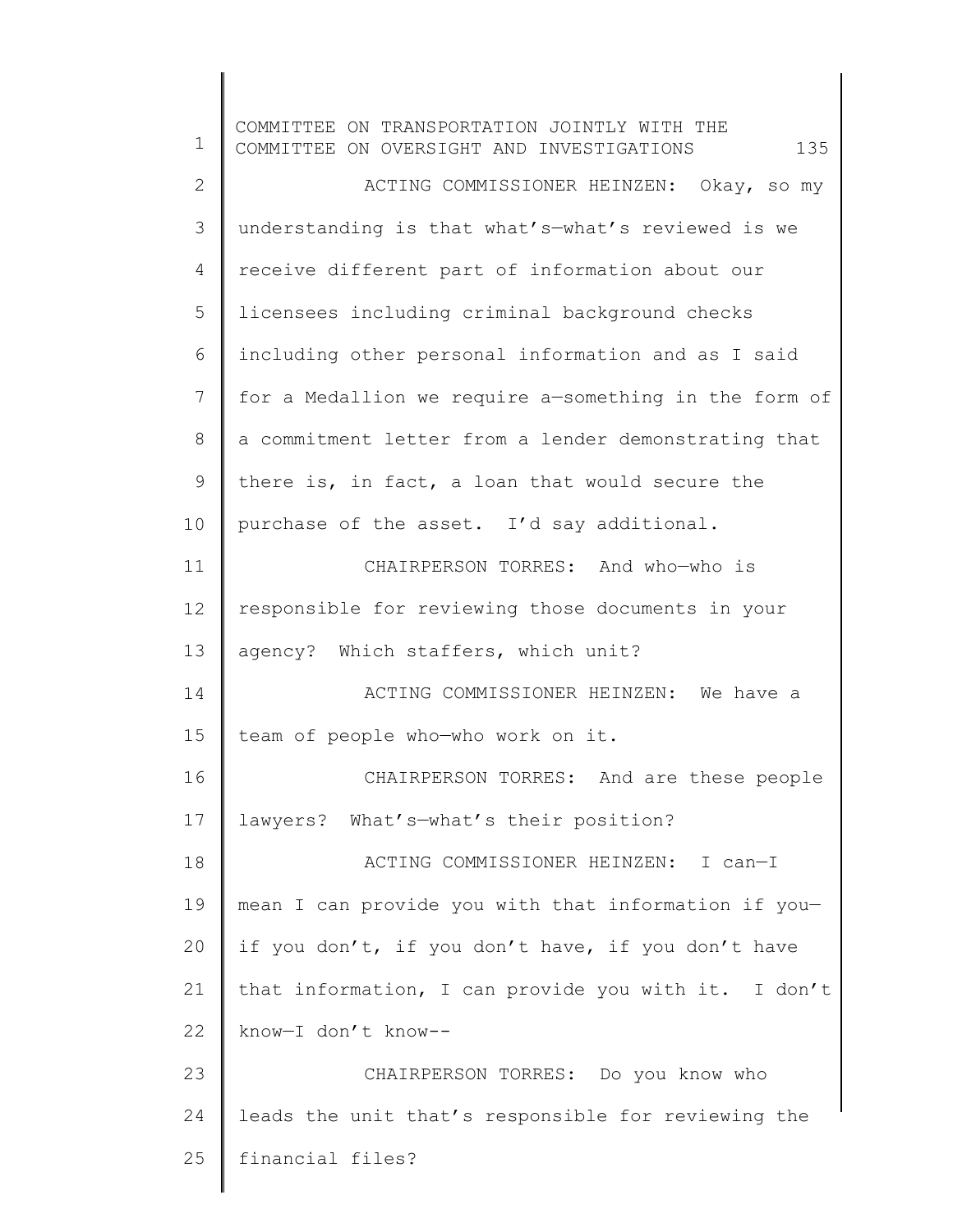1 2 3 4 5 6 7 8 9 10 11 12 13 14 15 16 17 18 19 20 21 22 23 24 25 COMMITTEE ON TRANSPORTATION JOINTLY WITH THE COMMITTEE ON OVERSIGHT AND INVESTIGATIONS  $136$ ACTING COMMISSIONER HEINZEN: I think I do, but I'm not sure. So, I'd rather not speculate. I'd rather not say someone's name out loud in a hearing like this if I'm—if I'm not sure, but I'll commit to providing you that information. CHAIRPERSON TORRES: Okay. Do you know if those—Okay, we'll—we'll—we'll—I'll ask for more information. I want to ask about—we've spoken about financial stability. We've spoken about advertising, we've spoken about the auctions. I want to ask you about the bad actors in the industry. When did the city revoke the license of Gene Friedman? ACTING COMMISSIONER WILSON: We directed him ACTING COMMISSIONER HEINZEN: We him to give us his Medallions and he pled guilty to a federal crime. CHAIRPERSON TORRES: And so when was that? ACTING COMMISSIONER WILSON: Sometime last year. CHAIRPERSON TORRES: Last year. Okay, so, it was a recent. The TLC has known for a long time that Gene Friedman was a bad actor in the industry.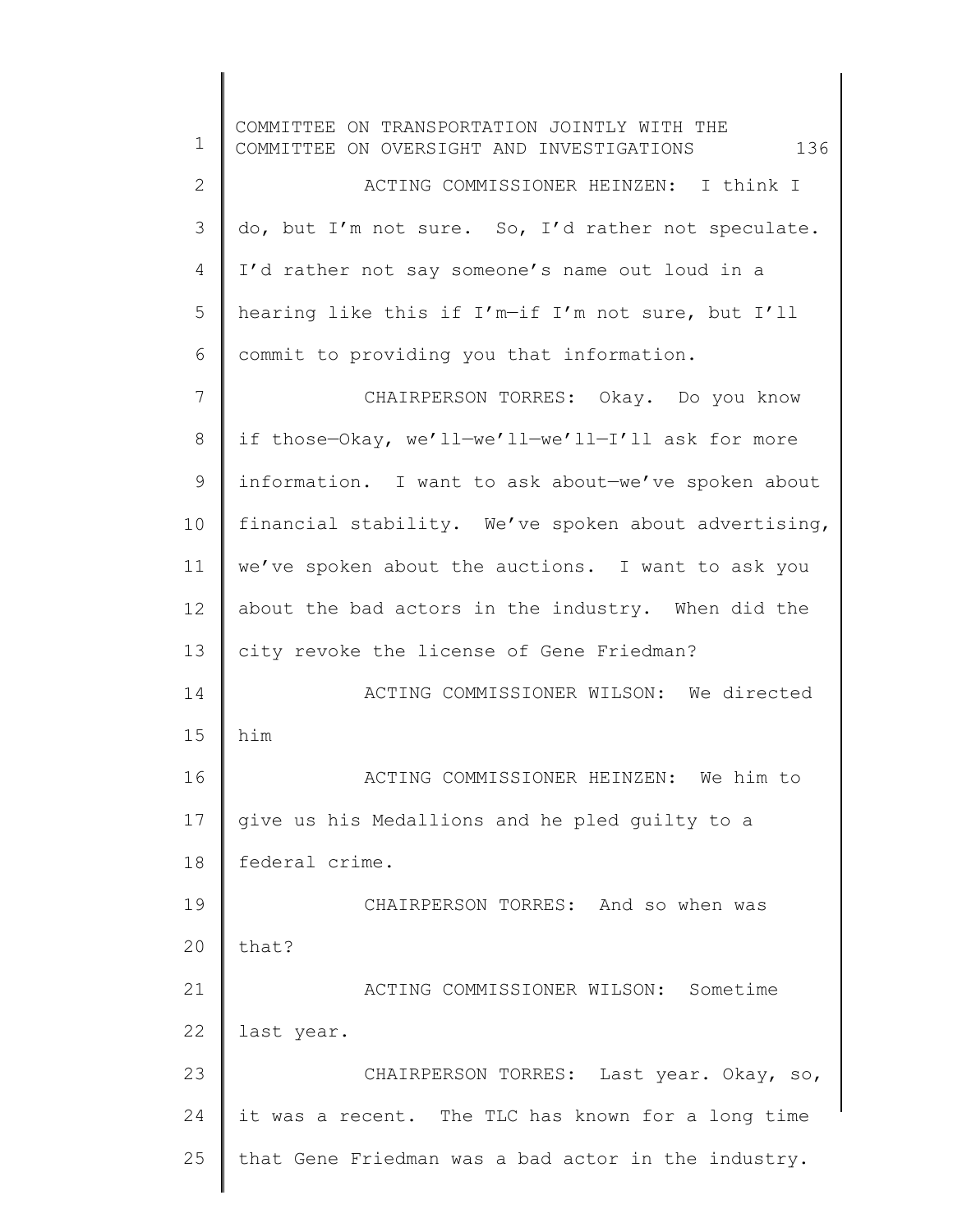1 2 3 4 5 6 7 8 9 10 11 12 13 14 15 16 17 18 19 20 21 22 23 24 COMMITTEE ON TRANSPORTATION JOINTLY WITH THE COMMITTEE ON OVERSIGHT AND INVESTIGATIONS  $137$ He was one of the subjects of a DOI report in 2007. He was the subject of the Roth Report in 2010, in 2012 and in 2015 he boasted about manipulating the market and engaging in speculation. DOI said that there was one of the driving forces behind collusion in the market. In 2013, he had a settlement with the AG for overcharging drives of taxicabs. He was later found to have evaded taxes. Why did it take all these complaints about him? All these findings about him as far as back as 2007 that DOI Report if not before then. Why did it take so long to revoke his license? ACTING COMMISSIONER HEINZEN: I know that there's extensive litigation with Mr. Friedman and that may have had an impact. CHAIRPERSON TORRES: Why would that prevent you from-I mean TLC has the authority to revoke a license based on good moral character. You have the authority to revoke a license based on fitness to hold a license. If—if—if—I'll just frame it in the abstract. If I'm a bad actor in the industry, who's stealing wages from my workers, who's engaging in collusion and manipulating the market,

25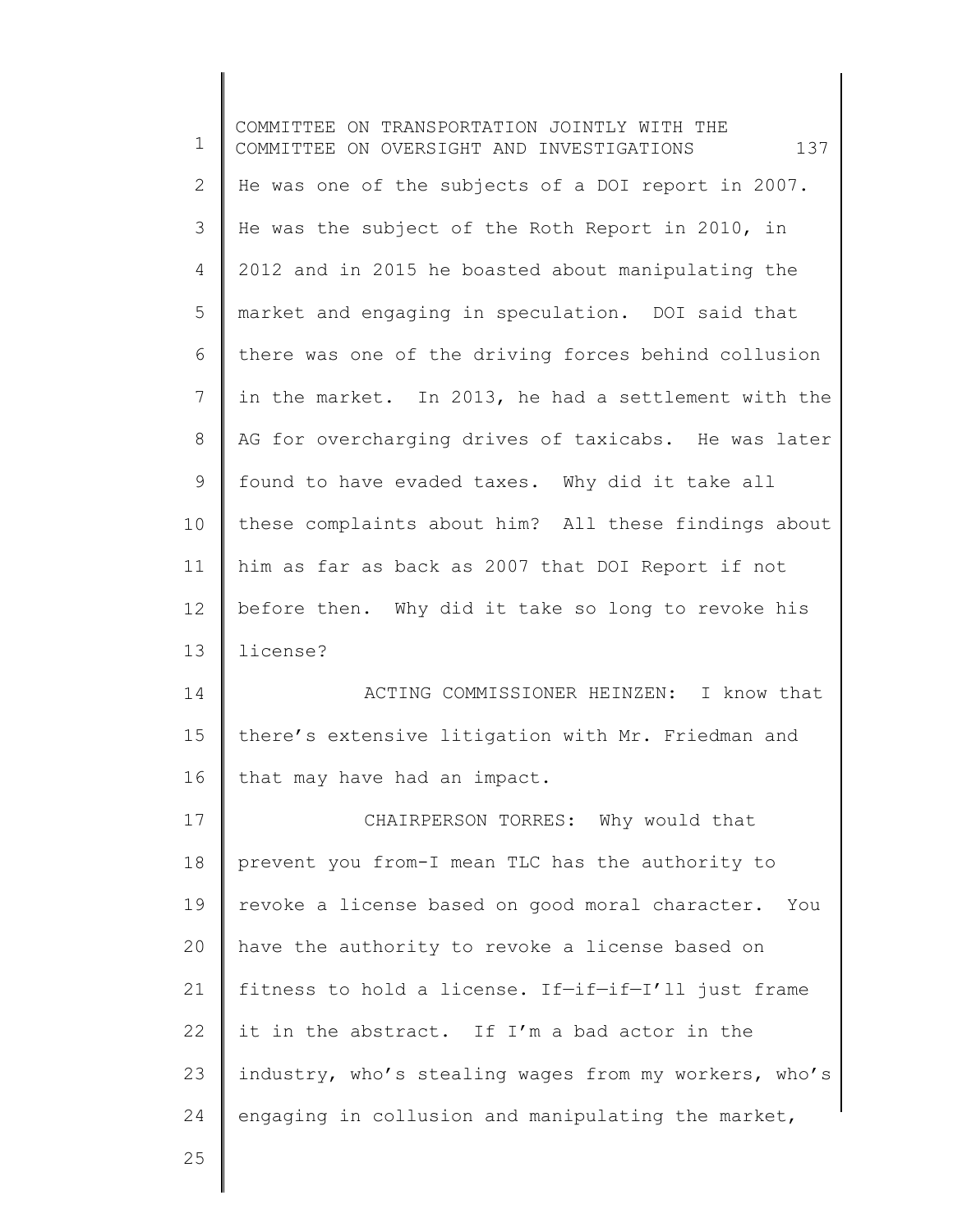1 2 3 4 5 6 7 8 9 10 11 12 13 14 15 16 17 18 19 20 21 22 23 24 25 COMMITTEE ON TRANSPORTATION JOINTLY WITH THE COMMITTEE ON OVERSIGHT AND INVESTIGATIONS 138 who's evading taxes, do you think that I am fit to hold a license within the meaning of TLC's rules? ACTING COMMISSIONER HEINZEN: In the abstract, I don't want that person or either to have that person hold a TLC license. CHAIRPERSON TORRES: So, you would revoke—you would revoke my license? ACTING COMMISSIONER HEINZEN: Revocation is serious and you look at several factors. CHAIRPERSON TORRES: [interposing] So, it's wage theft? ACTING COMMISSIONER HEINZEN: You're talking about in the overall-- CHAIRPERSON TORRES: [interposing] That was overcharging drivers. That's pretty serious. Collusion in the market is pretty serious. If one of these individuals drivers make a mistake, TLC will aggressively crack down on them, but when corporate owners like Gene Friedman – SERGEANT-AT-ARMS: [interposing] Keep it down. CHAIRPERSON TORRES: --are admittedlyadmitting to speculating in the market, there seems to be no accountability. There's--there's enforcement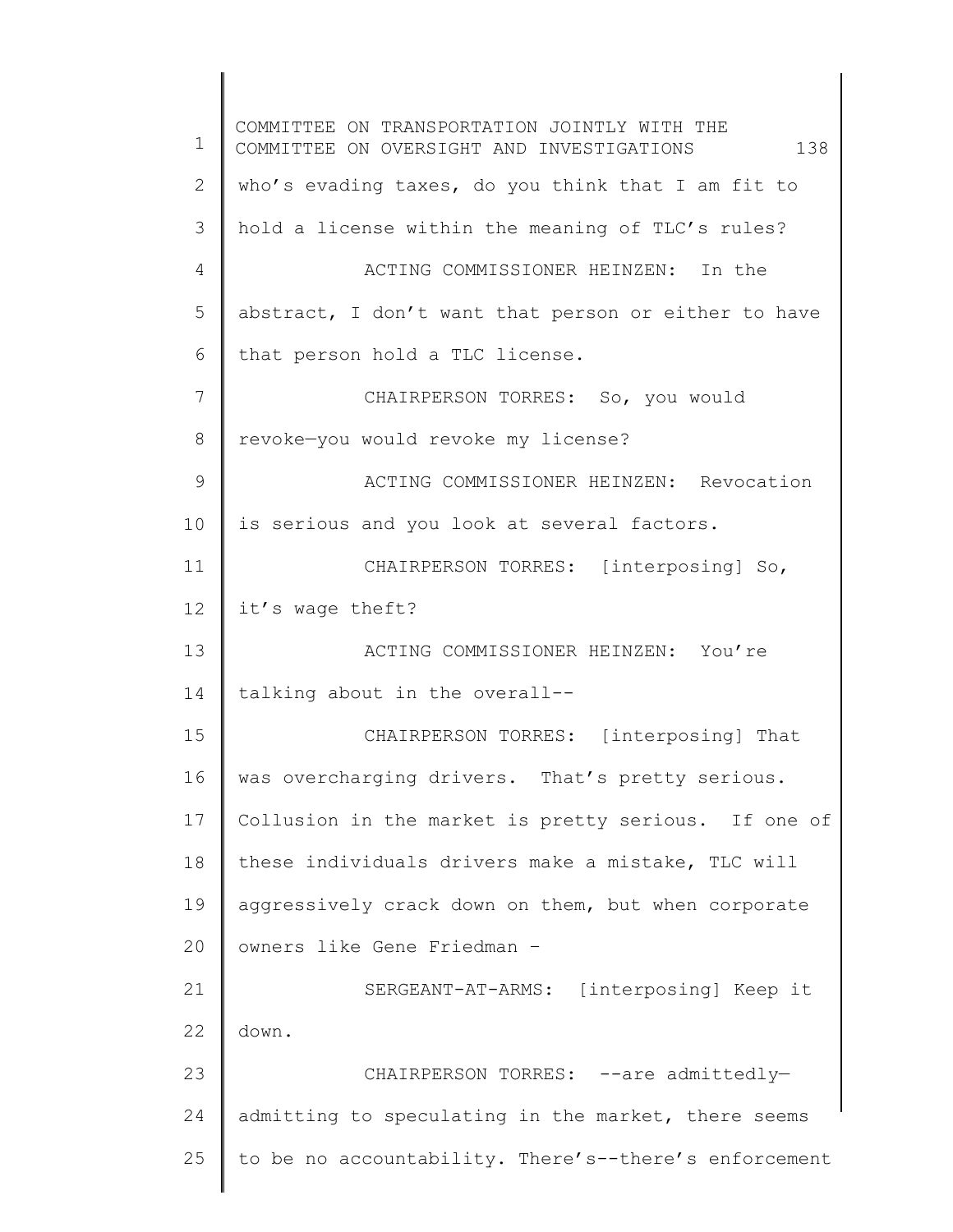1 2 3 4 5 6 7 8 9 10 11 12 13 14 15 16 17 18 19 20 21 22 23 24 25 COMMITTEE ON TRANSPORTATION JOINTLY WITH THE COMMITTEE ON OVERSIGHT AND INVESTIGATIONS 139 against the underdog, but not enforcement against speculators like Michael Cohen or Gene Friedman. Again, is that—if I engaged in wage theft, if I engaged in collusion would you revoke my license? ACTING COMMISSIONER HEINZEN: When these people were convicted of crimes of those that-of those crimes, their licenses were revoked. CHAIRPERSON TORRES: So, in your opinion so your opinion about it-- ACTING COMMISSIONER HEINZEN: [interposing] Right if any new-- CHAIRPERSON TORRES: [interposing] So, so if DOI— ACTING COMMISSIONER HEINZEN: [interposing] So, if there's a new— CHAIRPERSON TORRES: A DOI finding-ACTING COMMISSIONER HEINZEN: --if there's a new—these are entitled due process. CHAIRPERSON TORRES: So, I understand well, there's-there's criminal process and then there's administrative process. So, if there's a DOI finding of collusion that in your mind is not sufficient grounds for revocation?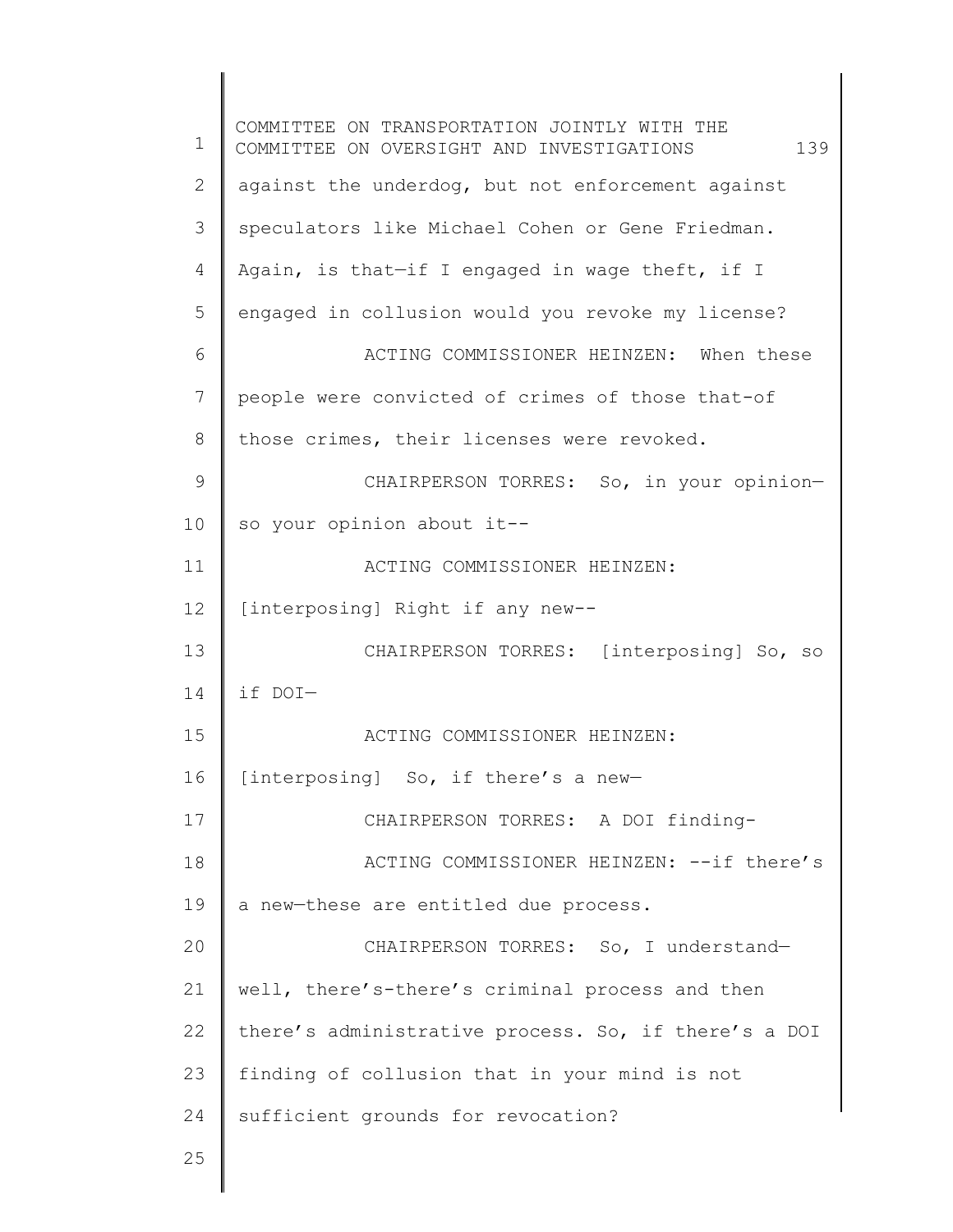1 2 3 4 5 6 7 8 9 10 11 12 13 14 15 16 17 18 19 20 21 22 23 24 25 COMMITTEE ON TRANSPORTATION JOINTLY WITH THE COMMITTEE ON OVERSIGHT AND INVESTIGATIONS 140 ACTING COMMISSIONER HEINZEN: That's not what I said. CHAIRPERSON TORRES: I'm asking about that. ACTING COMMISSIONER HEINZEN: [interposing] I'm—I'm not aware of—sorry? CHAIRPERSON TORRES: You said the conviction is grounds for a revocation right? What about a DOI finding of collusion? ACTING COMMISSIONER HEINZEN: [interposing] I think we take it to station. (sic) I don't know that there—I'm sorry. I'm just not familiar with the DOI. I know that there was a DOI— CHAIRPERSON TORRES: What about the settlement with the Attorney General's Office in 2013? ACTING COMMISSIONER HEINZEN: I'm sure what—I'm not sure if that settlement resolved with a with a conviction but— ACTING COMMISSIONER WILSON: Yeah, it didn't result in a conviction and it did result in restitution. CHAIRPERSON TORRES: I want to—hold on for one second. [pause] I just want to walk through—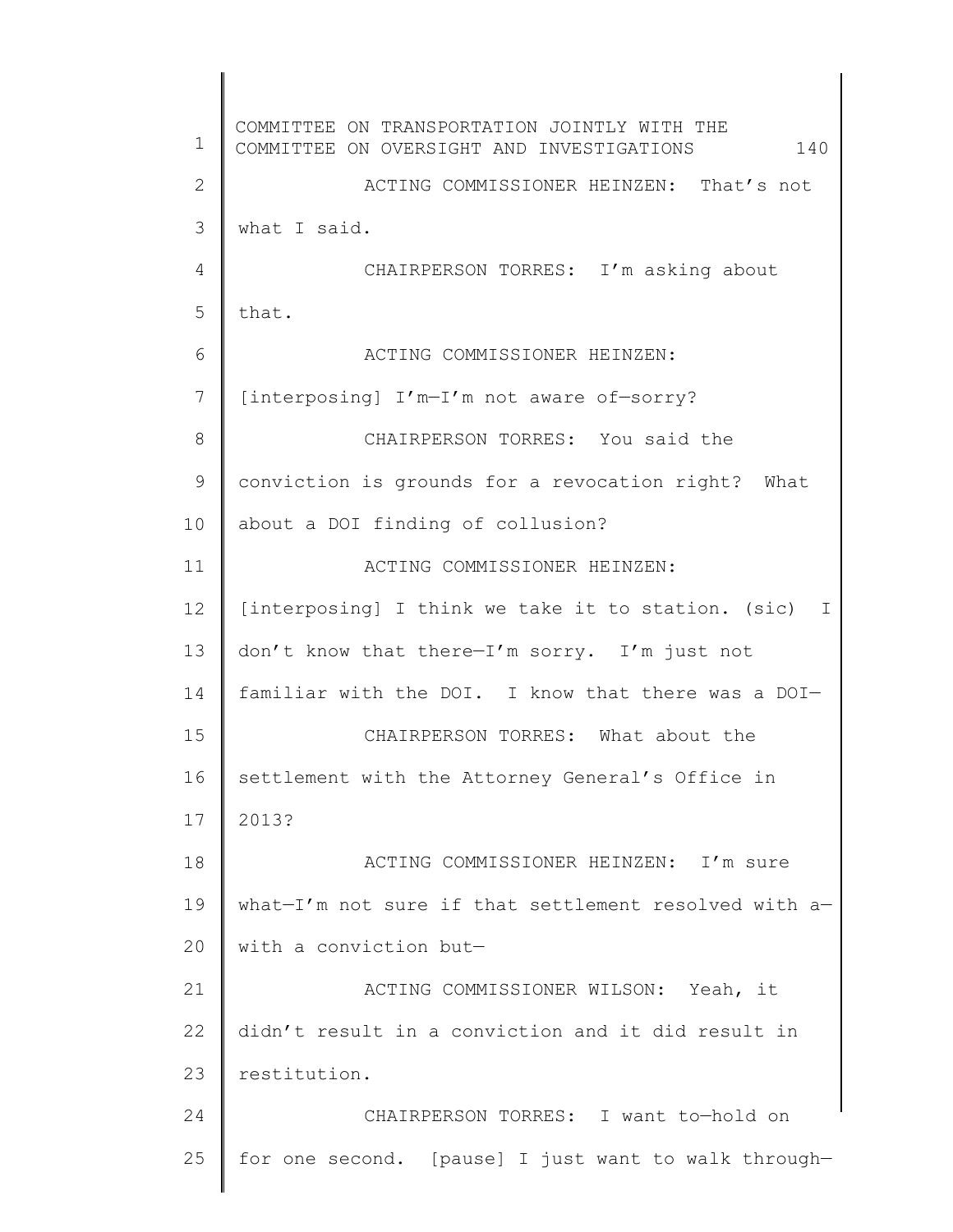1 2 3 4 5 6 7 8 9 10 11 12 13 14 15 16 17 18 19 20 21 22 23 24 COMMITTEE ON TRANSPORTATION JOINTLY WITH THE COMMITTEE ON OVERSIGHT AND INVESTIGATIONS 141 can we go to Exhibit 9? So, I—so I think, Commissioner, have a disagreement. I am—it's my position the TLC had a central role in creating the speculative bubble that led to the mass foreclosures and bankruptcies. The TLC was in the position to prevent the bubble, and in many ways helped create the bubble, and so—and so there were several warning signs that were ignored by TLC. In 1987 then TLC Commissioner Gurman—Gorman Gilbert said the following to the New York Times: What we created here is the currency in the Medallion itself. We diverted the attention of the industry from serving the public to being concerned about the value of that commodity. So there was awareness, TLC awareness of speculation in the Medallion market, dating as far back as 1987. Exhibit 10 the second waring. In 1990, TLC in partnership with several city agencies began to investigate "complaints that taxi Medallion brokers and lenders were selling the Medallion for prices far above the prevailing market rate to unsuspecting buyers." "In one case cited by the Commission, a buyer paid \$130,000 for a Medallion in August while the market price was about \$125,000. So, in 1990, a

25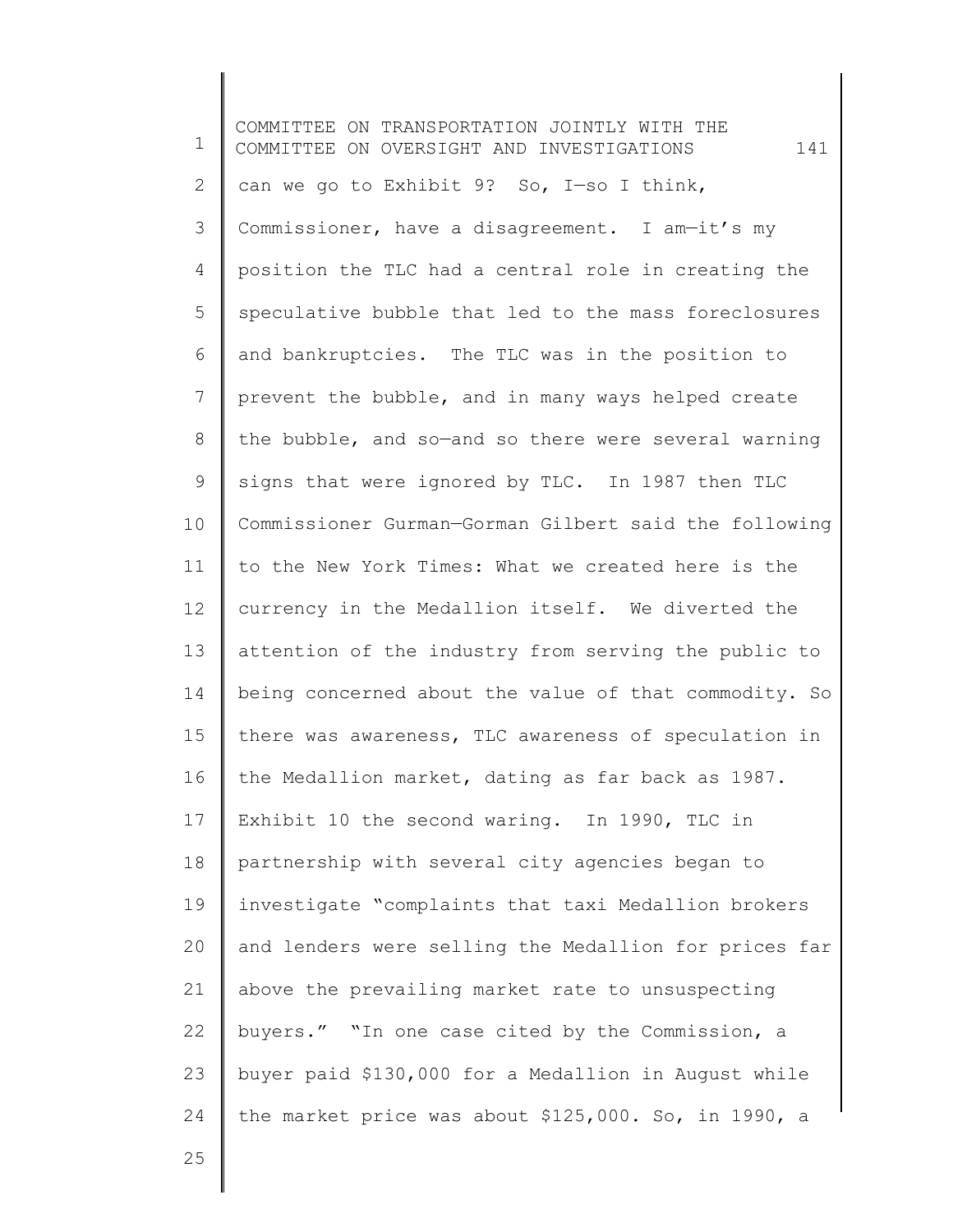1 2 3 4 5 6 7 8 9 10 11 12 13 14 15 16 17 18 19 20 21 22 23 24 25 COMMITTEE ON TRANSPORTATION JOINTLY WITH THE COMMITTEE ON OVERSIGHT AND INVESTIGATIONS 142 \$13,000 price differential was enough to spark an investigation from TLC. ACTING COMMISSIONER HEINZEN: That's right. As—as I said the Mayor ordered a 45-day review in to the Royal Brokerage. So, we started that-- CHAIRPERSON TORRES: [interposing] Long after the collapse of the Medallion. ACTING COMMISSIONER HEINZEN: [interposing] We've also set up the Base and Business Accountability Unit. We've agreed to set up several offices to look internally at what TLC does and is doing, and how we can strengthen our processes and we've agreed to set up services. Some of them are as a result of legislation from City Council to—to offer more assistance including financial and credit counseling to the drivers and to the owners. CHAIRPERSON TORRES: Several years after the collapse of Medallion market, but 1990 demonstrates-- ACTING COMMISSIONER HEINZEN: [interposing] I think we're here to talk about what we can do for going forward.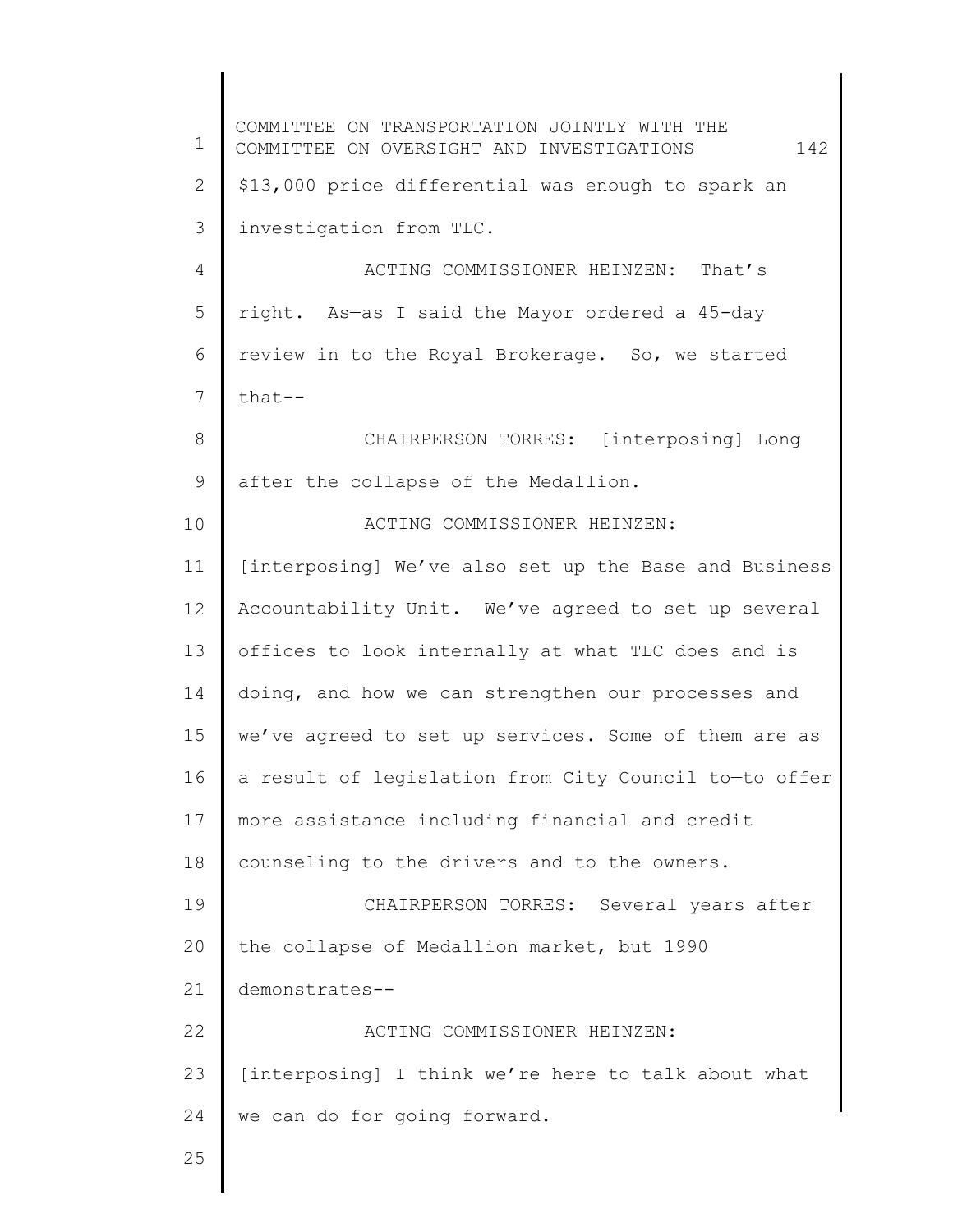| 1            | COMMITTEE ON TRANSPORTATION JOINTLY WITH THE<br>143<br>COMMITTEE ON OVERSIGHT AND INVESTIGATIONS |
|--------------|--------------------------------------------------------------------------------------------------|
| $\mathbf{2}$ | CHAIRPERSON TORRES: We're actually here                                                          |
| 3            | to learn from history and explore the origins of the                                             |
| 4            | crisis and talk about how we go forward. Exhibit 13,                                             |
| 5            | as you know that I referenced earlier, there was a                                               |
| 6            | DOI report finding collision and speculation in the                                              |
| 7            | Medallion market.                                                                                |
| 8            | ACTING COMMISSIONER HEINZEN: Which is                                                            |
| 9            | not a criminal conviction, which is referred, which                                              |
| 10           | was then there's a criminal referral then that was                                               |
| 11           | made is my understanding.                                                                        |
| 12           | CHAIRPERSON TORRES: Sure, but DOI warned                                                         |
| 13           | TLC of collusion and manipulation in the Medallion                                               |
| 14           | market. Exhibit 14: In 2010 former Commission                                                    |
| 15           | Matthew Daus speaking before the International                                                   |
| 16           | Association of Transportation Regulators cited the                                               |
| 17           | willingness of banks to offer loans without a down                                               |
| 18           | payment not as cause for concern, but as cause for                                               |
| 19           | celebration and cheerleading. "We raised over \$200                                              |
| 20           | million for the city of New York, and some of these                                              |
| 21           | folks are offering 0% down. You tell me what bank                                                |
| 22           | walks around asking for a 0% down on a loan? It's                                                |
| 23           | just really amazing, and it's testament to the                                                   |
| 24           | strength of the Medallion. Exhibit 15, of course is                                              |
| 25           |                                                                                                  |
|              |                                                                                                  |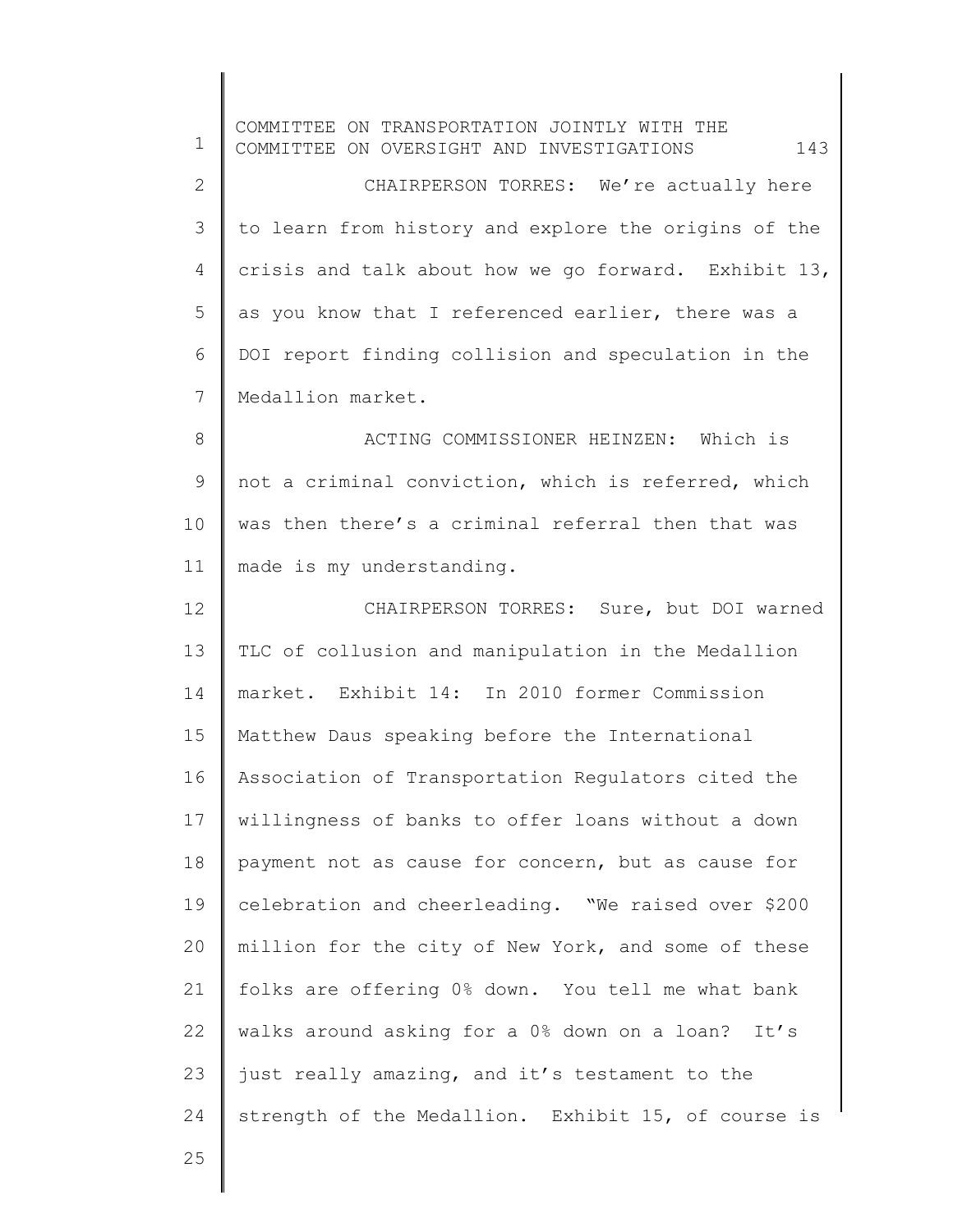1 2 3 4 5 6 7 8 9 10 11 12 13 14 15 16 17 18 19 20 21 22 23 24 25 COMMITTEE ON TRANSPORTATION JOINTLY WITH THE COMMITTEE ON OVERSIGHT AND INVESTIGATIONS 144 the Roth Report. Exhibit 16 both in 2012 and in 2015. ACTING COMMISSIONER HEINZEN: [interposing] I knew you were going to say that. CHAIRPERSON TORRES: Let me—let me. ACTING COMMISSIONER HEINZEN: That comes form the New York Times. CHAIRPERSON TORRES: I'm sorry. ACTING COMMISSIONER HEINZEN: Sure. CHAIRPERSON TORRES: Well, in 2010 the Roth Report came out. In 2012 and in 2015, Gene Friedman was publicly boasting about rigging the Medallion market. "I'd go to an auction. I'd run up the price of a Medallion. Then I'd run to my bankers and say look how high the Medallions are priced. Let me borrow against my portfolio, and they let me do that. Exhibit 18. When asked about Mr. Friedman's public boasting about speculation, Mr. Daus said, Well, we were aware that they were bidding up the prices. Yes, I mean the prices. Yes, I mean the goal was to try to get the highest price. So, not only was TLC aware of speculation by the likes of Gene Friedman, but according to Mr. Daus, your predecessor, he saw speculation as a good thing as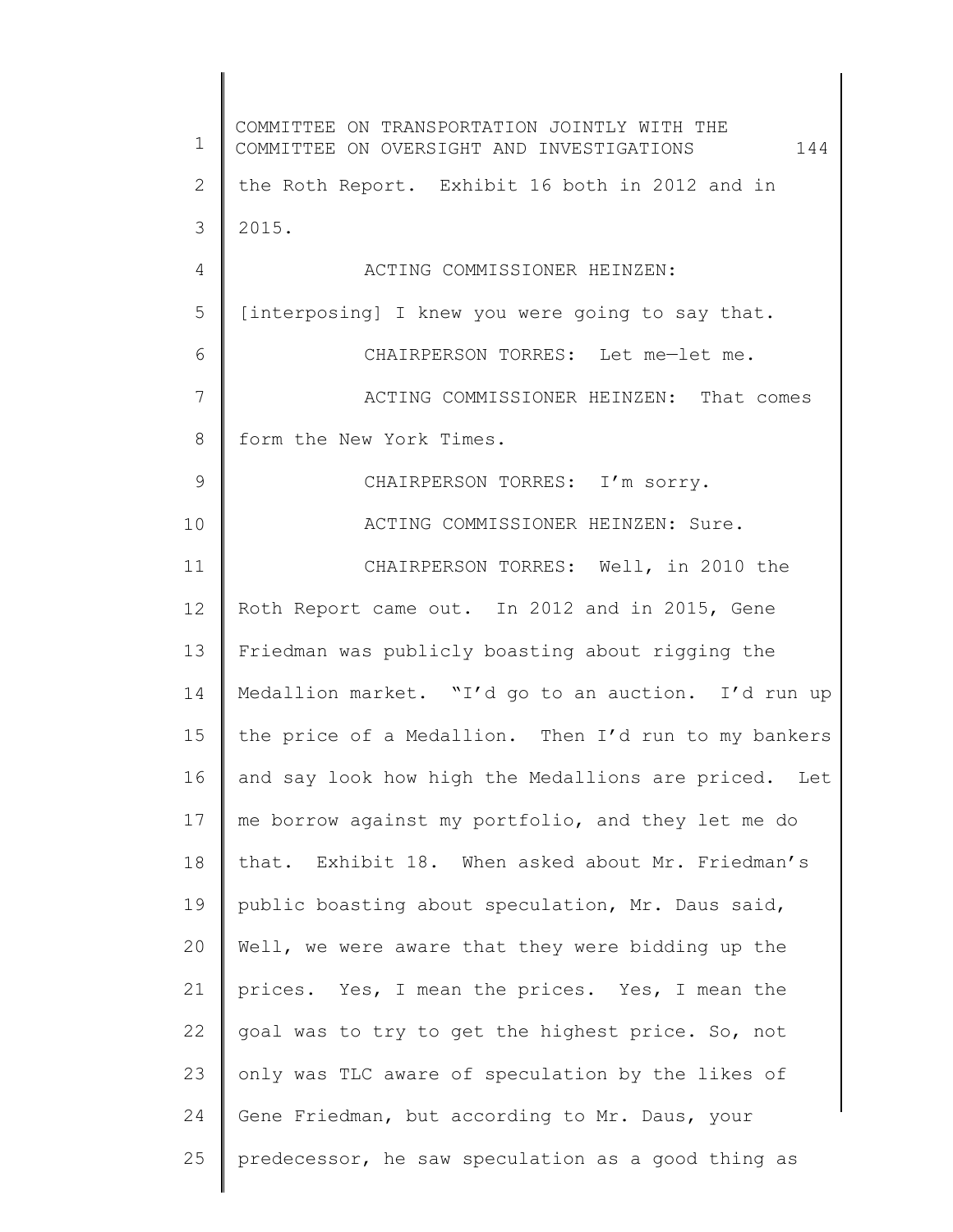1 2 3 4 5 6 7 8 9 10 11 12 13 14 15 16 17 18 19 20 21 22 23 24 25 COMMITTEE ON TRANSPORTATION JOINTLY WITH THE COMMITTEE ON OVERSIGHT AND INVESTIGATIONS 145 the goal of the agency as the metric of success and then, of course, Exhibit 19 is the public letter from Mercure the National—the Federal Regulator warning about speculation in the Medallion market. So there was warning after warning after warning about the risk or the reality of speculation in the Medallion market and I'll-I'll end with this point. It seems to me TLC failed to regulate the financial stability of the Medallion market. Your agency failed to enforce the law against bad actors like Gene Friedman who was engaged in collusion, tax evasion and wage theft. Your agency failed to heed all these warnings both from within the agency and beyond about market manipulation. Your agency knowingly sold Medallions to unsuspecting buyers at inflated values. Your agency engaged in false advertising to immigrants selling them a false promise of the American Dream. Your agency approved transactions with predatory loans that cannibalized the incomes of drivers. So, I want to return to one of my very first questions. Given these facts, given this hearing, are you finally willing to come to grips with TLC's culpability for the Medallion crisis and the human costs that it has inflicted on—on drivers? Are you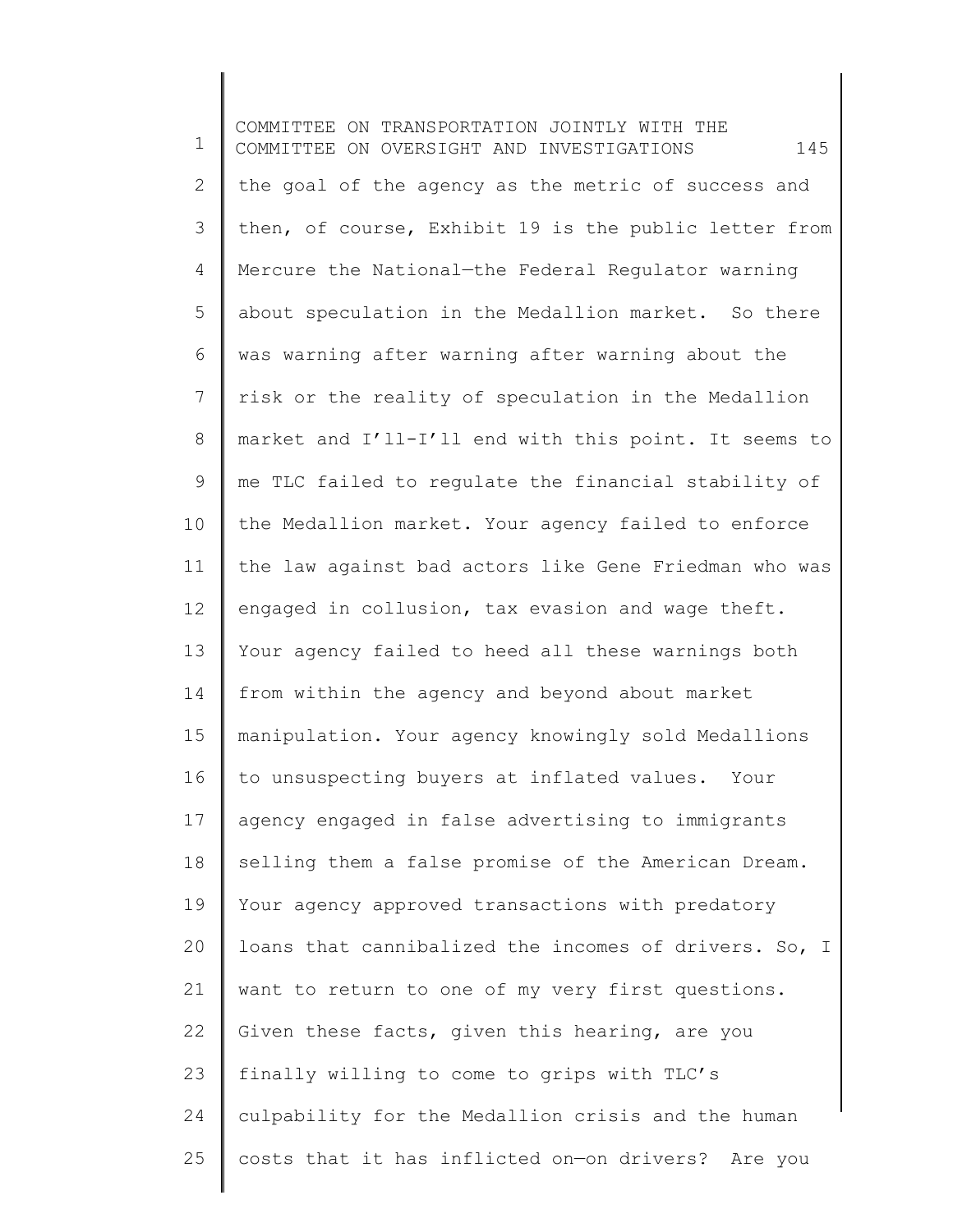1 2 3 4 5 6 7 8 9 10 11 12 13 14 15 16 17 18 19 20 21 22 23 24 25 COMMITTEE ON TRANSPORTATION JOINTLY WITH THE COMMITTEE ON OVERSIGHT AND INVESTIGATIONS 146 feeling—are you willing to acknowledge some level of moral responsibility and on the part of your agency, on the part of the city of New York? ACTING COMMISSIONER HEINZEN: I'm absolutely willing to acknowledge the pain that people are suffering. I'm sorry for their pain-- CHAIRPERSON TORRES: [interposing] Are you responsible for that pain in any way? ACTING COMMISSIONER HEINZEN: I—I—I've described TLC's role in this. I haven't said that TLC doesn't have a role in it. CHAIRPERSON TORRES: I have not heard an acknowledgement or responsibility. ACTING COMMISSIONER HEINZEN: [interposing] But what I have said is—what I have said is the responsibility of regulating this industry goes far beyond TLC. It goes to City Council. It goes the Department of Financial Services and it goes to the federal government. CHAIRPERSON TORRES: Who decides whether someone receives a Medallion? Is it the City Council or is it you as a Commissioner? ACTING COMMISSIONER HEINZEN: We—we-we—we approve the transfer of the Medallion.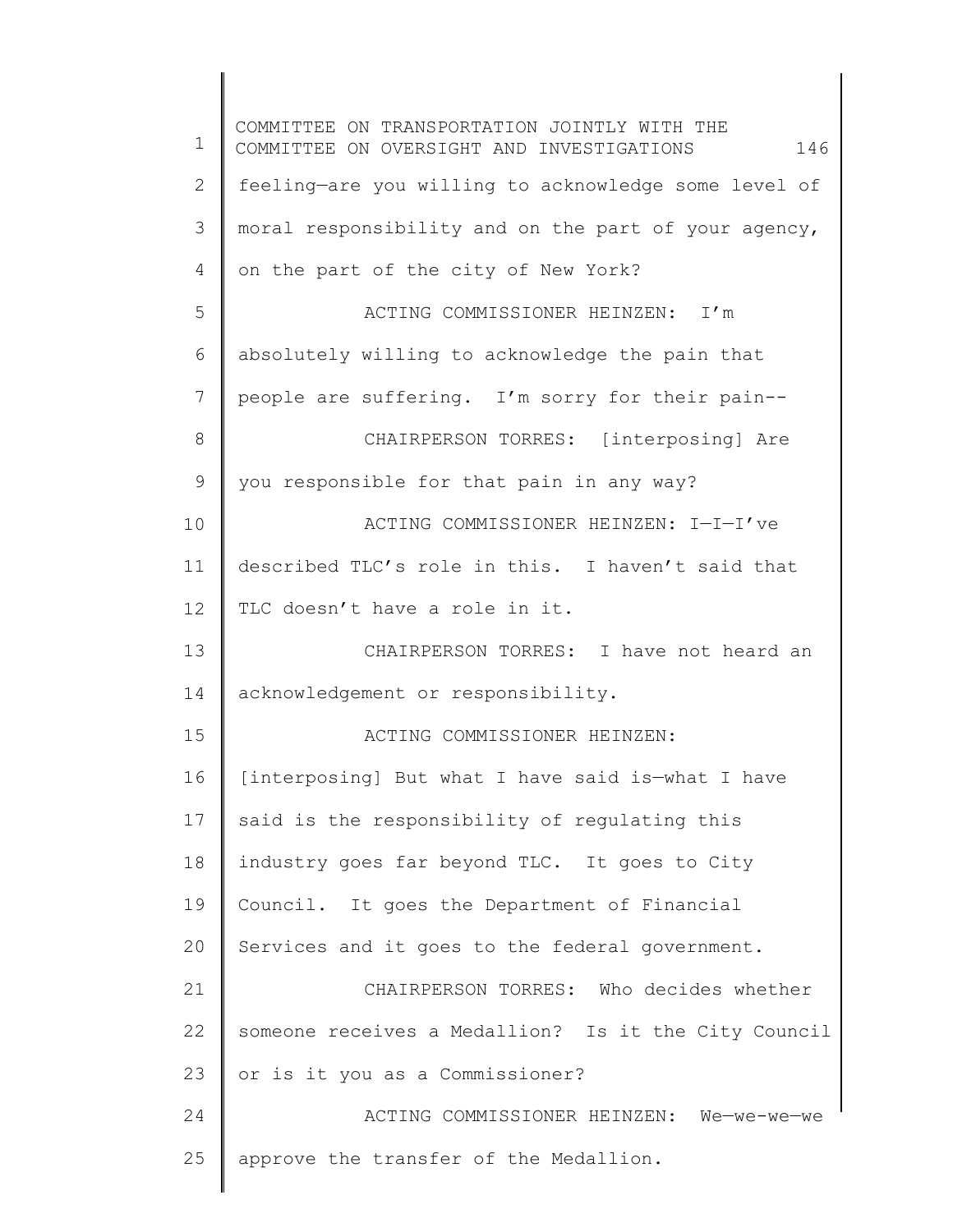| $\mathbf 1$ | COMMITTEE ON TRANSPORTATION JOINTLY WITH THE<br>147<br>COMMITTEE ON OVERSIGHT AND INVESTIGATIONS |
|-------------|--------------------------------------------------------------------------------------------------|
| $\mathbf 2$ | CHAIRPERSON TORRES: So, we pass the laws                                                         |
| 3           | and you implemented them.                                                                        |
| 4           | ACTING COMMISSIONER HEINZEN: And what I                                                          |
| 5           | have said many times today, and what I will continue                                             |
| 6           | to say is if you look at the steps that this                                                     |
| 7           | Administration has taken to provide relief to drives                                             |
| 8           | in this market, and to cap the number of for-hire                                                |
| 9           | vehicles licenses to spread the responsibilities of                                              |
| 10          | providing services so they don't just fall in Yellow,                                            |
| 11          | I think you will see that this Administration has                                                |
| 12          | done a tremendous amount for the Yellow industry, and                                            |
| 13          | I think that work obviously continues. We just                                                   |
| 14          | recently announced, as I said, we're waiting                                                     |
| 15          | collection of Medallion fees. We're working with you                                             |
| 16          | to make that a permanent-to make the permanent.                                                  |
| 17          | Under Council Member Levine's legislation we've                                                  |
| 18          | expressed-again, we haven't talked about the                                                     |
| 19          | testimony today. As you see in my written testimony,                                             |
| 20          | we've expressed willingness to work with you, which I                                            |
| 21          | mean, additional steps that we can take.                                                         |
| 22          | CHAIRPERSON TORRES: But omission (sic)                                                           |
| 23          | of your first step toward recovery, and it-and it                                                |
| 24          | seemed, you know, throughout the hearing it-there are                                            |
| 25          | people who are suffering. There are people who might                                             |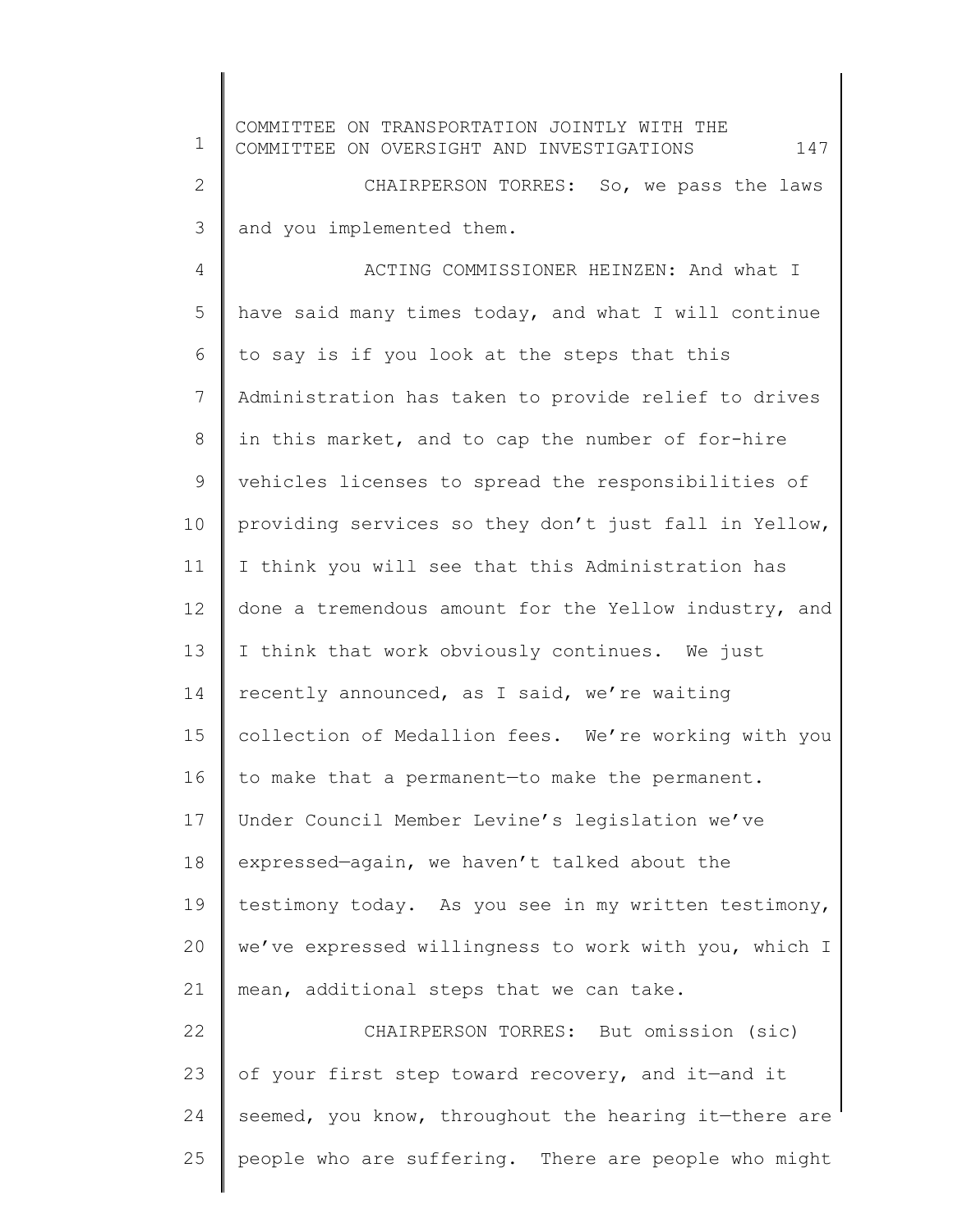1 2 3 4 5 6 7 8 9 10 11 12 13 14 15 16 17 18 19 20 21 22 23 24 25 COMMITTEE ON TRANSPORTATION JOINTLY WITH THE COMMITTEE ON OVERSIGHT AND INVESTIGATIONS 148 die working who will never have a retirement because they have been reduced to the status of indentured servants who have seen all of their income cannibalized by predatory lenders, right. So the tone of self-congratulation-- ACTING COMMISSIONER HEINZEN: You want--? CHAIRPERSON TORRES: is out of touch with the plight-ACTING COMMISSIONER HEINZEN: [interposing] I don't that drivers saw the issues on this side-- CHAIRPERSON TORRES: -- of drivers and the realities of the Medallion collapse. ACTING COMMISSIONER HEINZEN: -- but if you want me to, I absolutely accept responsibility for anything I did that contributed to this crisis or that deepened this crisis. Absolutely. There's nothere's no question I would accept that and-- CHAIRPERSON TORRES: [interposing] Are you willing to apologize to the drivers here? ACTING COMMISSIONER HEINZEN: I, yes, I yes, I--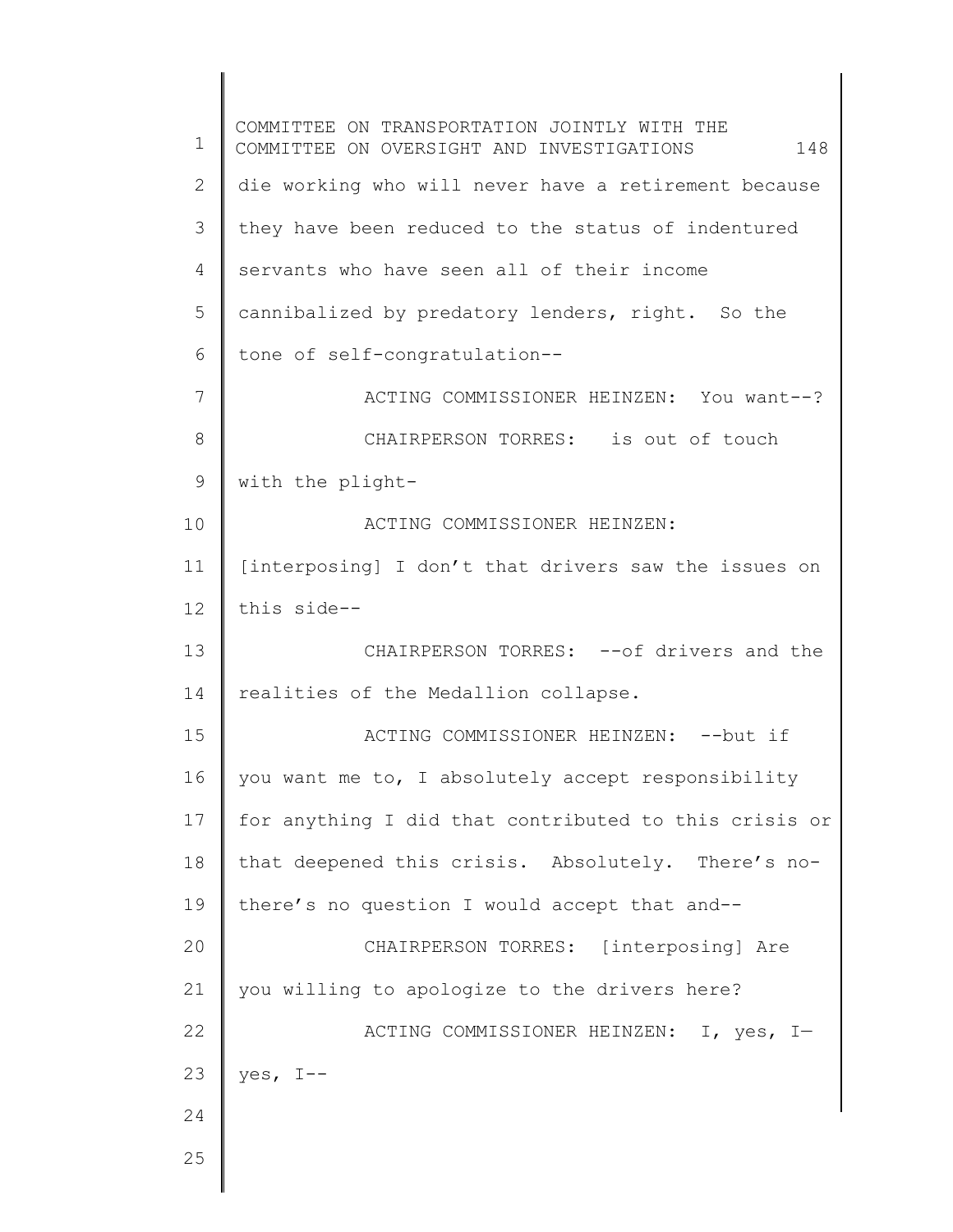1 2 3 4 5 6 7 8 9 10 11 12 13 14 15 16 17 18 19 20 21 22 23 24 25 COMMITTEE ON TRANSPORTATION JOINTLY WITH THE COMMITTEE ON OVERSIGHT AND INVESTIGATIONS 149 CHAIRPERSON TORRES: [interposing] Apologize. Are you willing to apologize to the drivers? ACTING COMMISSIONER HEINZEN: I will. As I said-- CHAIRPERSON TORRES: [interposing] They're right here. You can apologize to them. ACTING COMMISSIONER HEINZEN: Just Chair, I think you're turning this into something different from what it should be. I was turning to them to talk to them, but I don't need to be told by you what to do or when to do it. CHAIRPERSON TORRES: You're under no obligation to apologize. Are you willing to apologize to them? ACTING COMMISSIONER HEINZEN: I've answered this question several times, and each time you cut me off. So, I've said yes-- CHAIRPERSON TORRES: Okay. ACTING COMMISSIONER HEINZEN: No, no, no, no. I've said yes, I accept responsibility for what TLC has done, for what I have done to make this crisis worse. I have tried to explain today my belief, and I know you don't want to hear it, but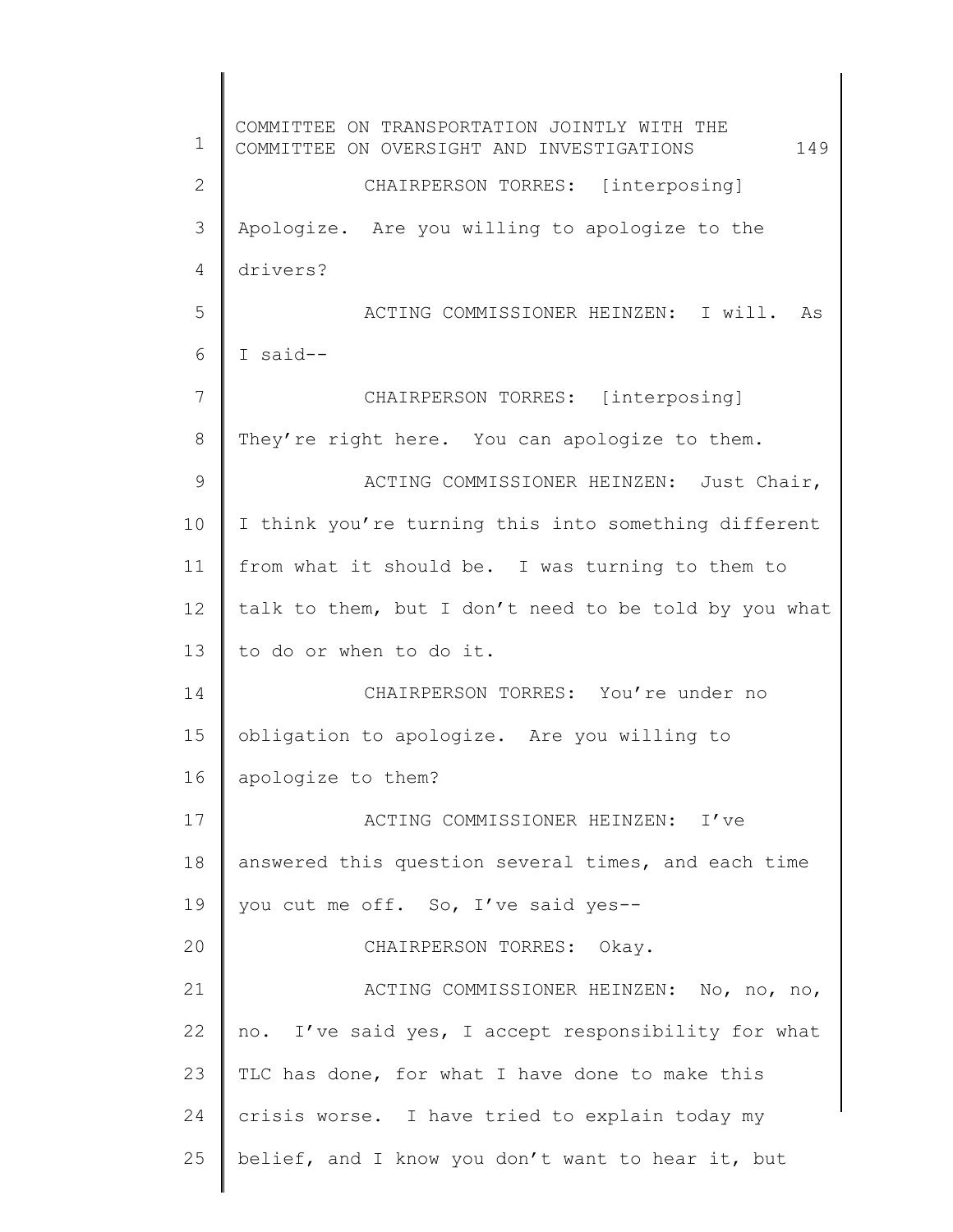1 2 3 4 5 6 7 8 9 10 11 12 13 14 15 16 17 18 19 20 21 22 23 24 25 COMMITTEE ON TRANSPORTATION JOINTLY WITH THE COMMITTEE ON OVERSIGHT AND INVESTIGATIONS 150 that other people are also responsible, but the main cause of this is the lending practices of the banks and credit unions as you have detailed. CHAIRPERSON TORRES: Yes. SERGEANT-AT-ARMS: Keep it down. CHAIRPERSON TORRES: Commissioner, I thank you for your time. CHAIRPERSON RODRIGUEZ: Thank you Chair. Commissioner, this is what I, you know, someone wrote something on the Twitter that I feel that express also how we feel. That person said if corporations were built with such a blow, they would be compensated immediately. Here the suffering is ignored. This is a model outrage. We need to fix it now. You h read from the drivers and—and those that have been advocating for the right of the independent Medallion owners that one of the reasons why we as a city because this is not just only about TLC, it involve many even though the agencies that were responsible leading, you know, the supervision of those that we believe were—have been bad actors, but also the lack of leadership also that we have seen in TLC for not-and again I'm not thinking about just you as the current leader of the TLC, the agency for say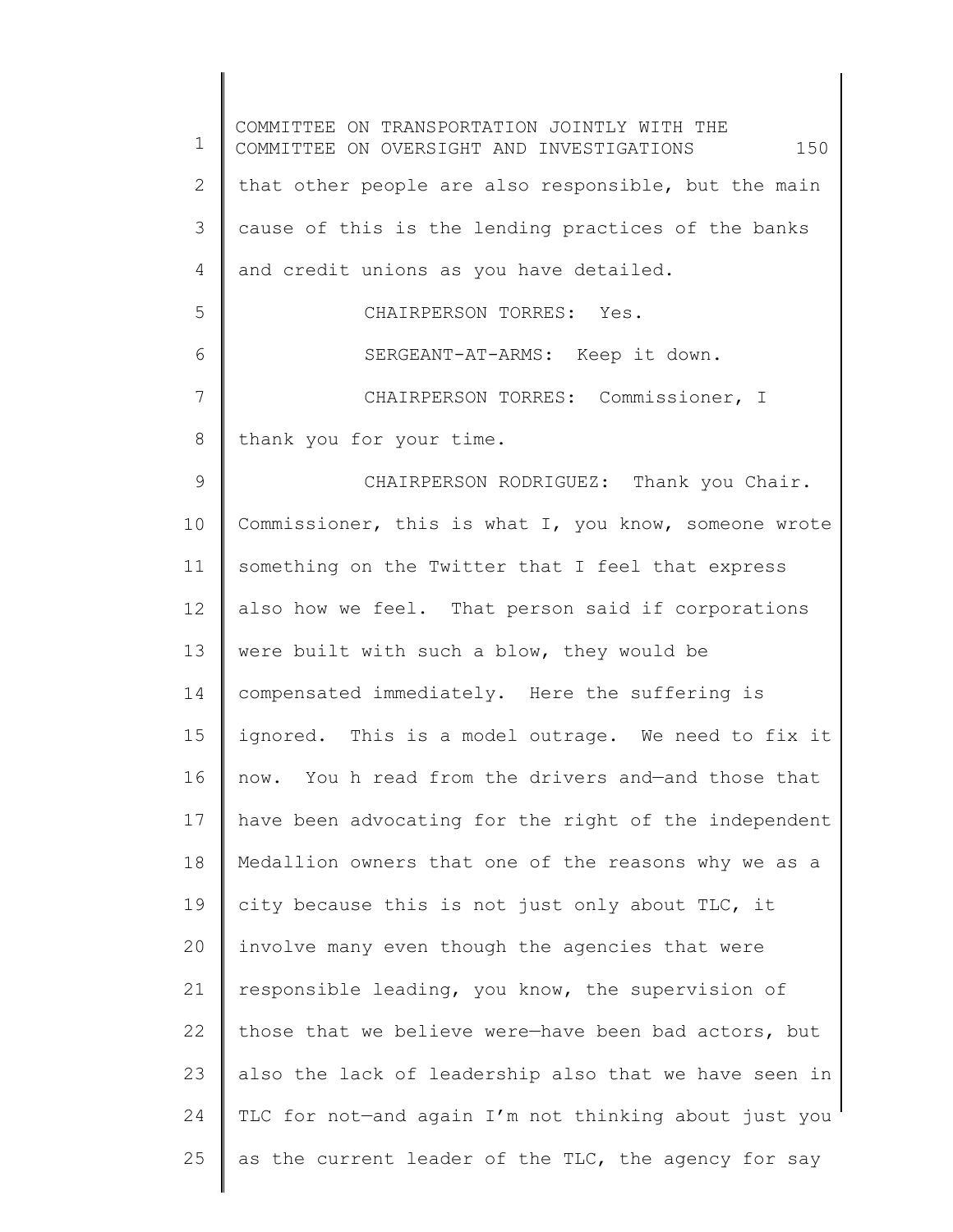1 2 3 4 5 6 7 8 9 10 11 12 13 14 15 16 17 18 19 20 21 22 23 24 25 COMMITTEE ON TRANSPORTATION JOINTLY WITH THE COMMITTEE ON OVERSIGHT AND INVESTIGATIONS 151 previews (sic). It could be a current individual assisting them all, you know, to fail to make individuals accountable, those that as I said were those bad actors. So, I—I believe, I hope that as the Mayor is going nationwide that he is stepping in helpless at this moment. I think that what we learned from the real estate crisis was that the small one, we're the one affected. Banks will pay back. What we know is that a lot of people took advantage of the real estate crisis, the housing crisis, and I think that this is a-an important moment. I know that we've been trying to address this crisis, but I hope again that you in the role that you play right now, City Hall and, of course, I would like to see the Mayor stepping in and putting together a plan on how we will give the dignity back. This is—I love programs. I love counseling, but this is about money. This is about mortgage. This is about individuals that they use [cheers/applause] that they use the value of the Medallion to send their kid to college. Those who are sitting here that they used the value to buy their house. So, this is about I would like to see a plan. I'd like to see number. I—we will work together with Council,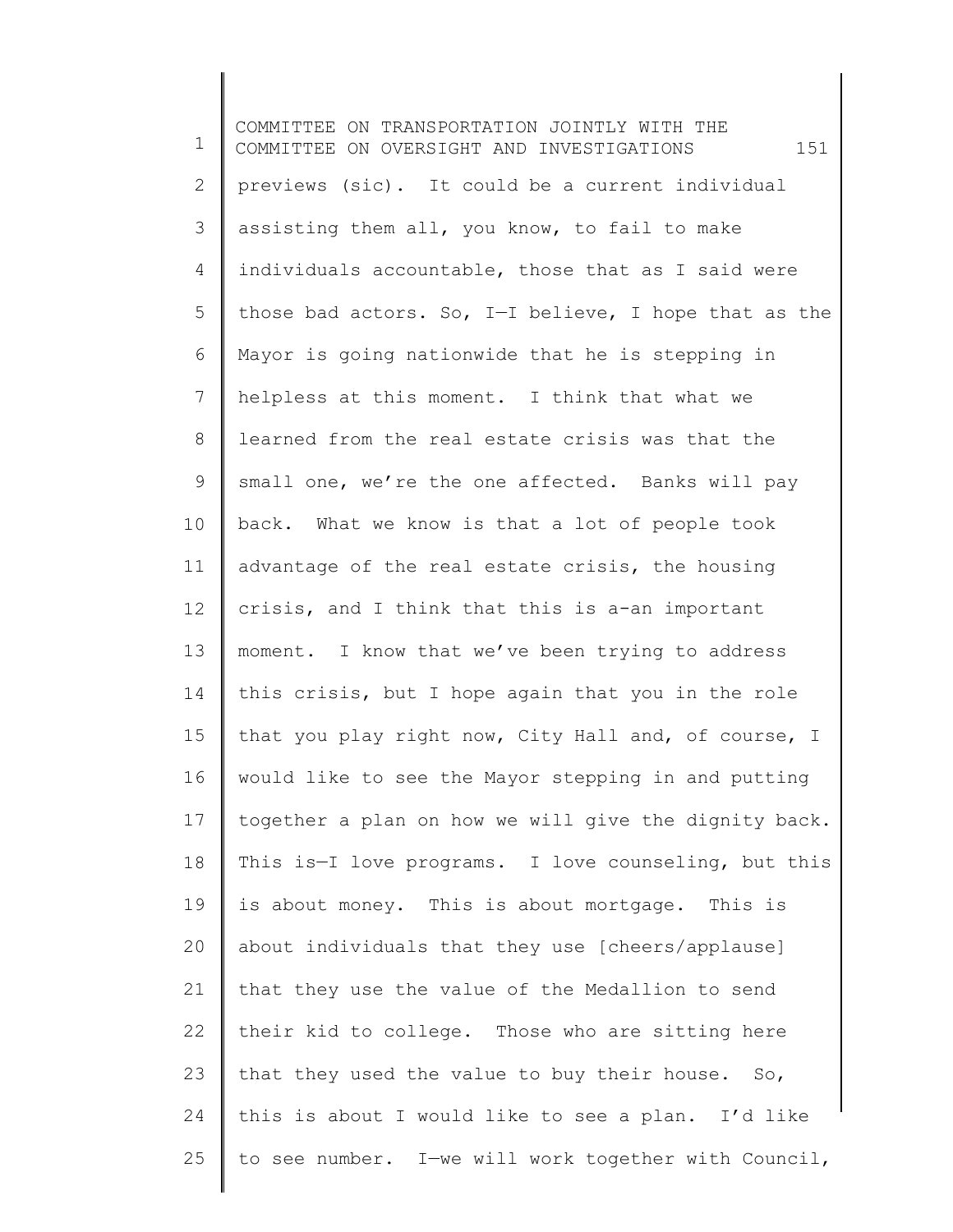1 2 3 4 5 6 7 8 9 10 11 12 13 14 15 16 17 18 19 20 21 22 23 24 25 COMMITTEE ON TRANSPORTATION JOINTLY WITH THE COMMITTEE ON OVERSIGHT AND INVESTIGATIONS 152 but this is about are we ready to put the numbers on the table and be able to say as the federal government did it to the real estate when the housing crisis, the real estate crisis. Now, the city of New York should put our own plan. [cheers/applause] And—and, of course, as I said, today we're focusing on the value of the Medallions, but this is about Uber and Lyft, too. [cheers/applause] This is about—this also about enforcement. This is about where are we displaying the TLC officer to do enforce I would say 100% of them they should be just here in Midtown, JFK and—and LaGuardia. I think that this—I believe that even in the middle of the crisis [applause] where we are today, if we as a city will be honoring the exclusive rights of Yellow Taxi being the one that—the only one that will pick up and drop off in the Midtown area in the JFK and LaGuardia. [cheers/applause]. SERGEANT-AT-ARMS: Everyone keep it down. CHAIRPERSON RODRIGUEZ: With that situation, we will be having this situation different. Going after the bad actors, but at the same time knowing that the drivers they will be able to make their living as they work 60 hours a week to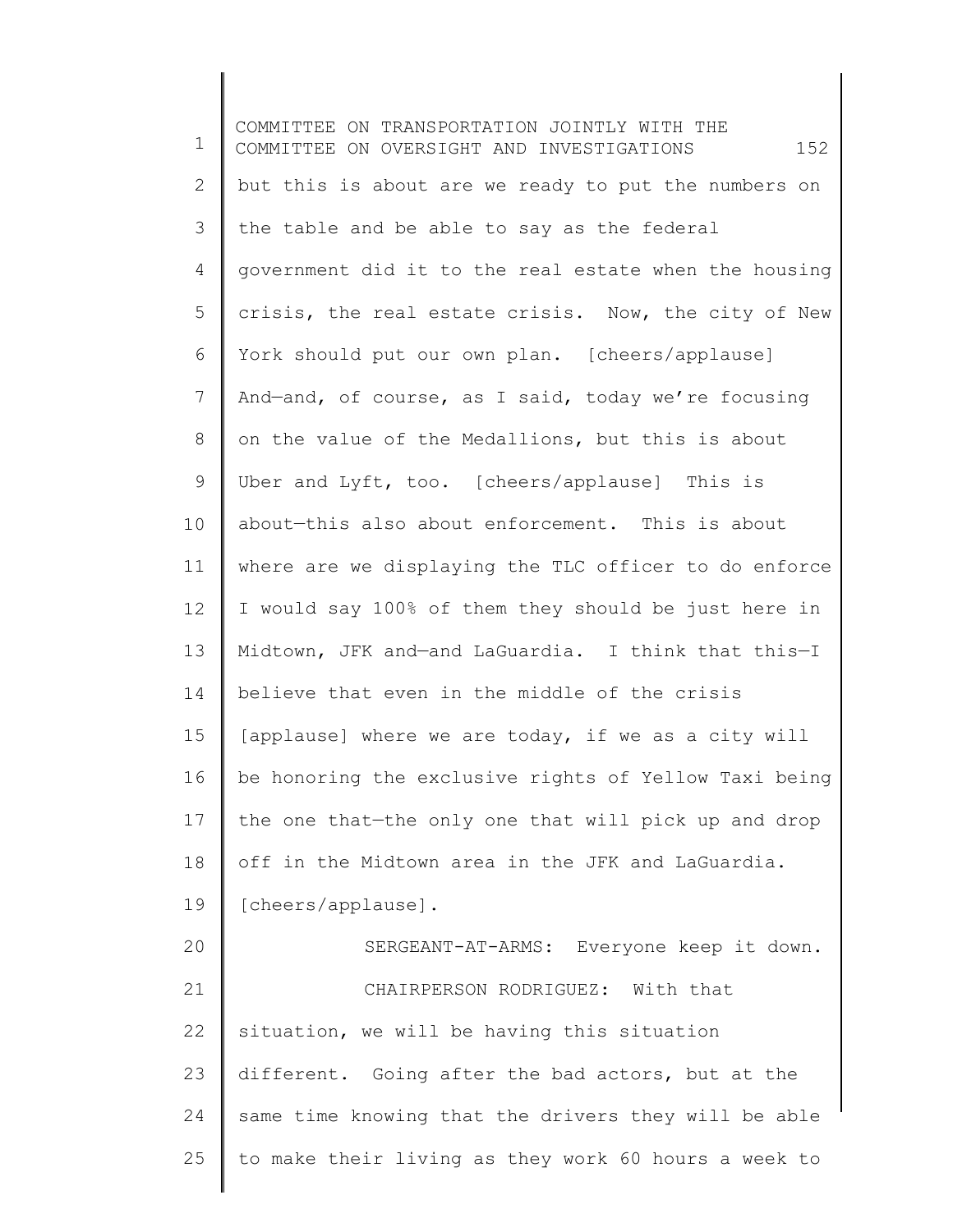1 2 3 4 5 6 7 8 9 10 11 12 13 14 15 16 17 18 19 20 21 22 23 24 25 COMMITTEE ON TRANSPORTATION JOINTLY WITH THE COMMITTEE ON OVERSIGHT AND INVESTIGATIONS 153 support themselves also. I just hope again that we will continue working together, but this is a moment to, you know, step in and understanding that this—we cannot come back in another hearing two months from now, and just putting a Band-Aid. You know, this is not a crisis that will be cured with a Band-Aid. [cheers/applause] This requires—and—and-and my last thing is I hope that no one—first of all, if there is anyone at TLC that plays a role that turn their back to this situation, I hope that those people will step out. I hope that anyone that is—has some level of responsibility would not come back to the agency in any role. If by any chance they were a witness, and they decided not to make those brokers accountable, and I just hope again that there's going to be a moment where those of you guys that, you know, been doing your job, you know, having the interest of the drivers and the individual owners as the top priority, you know, 100% to continue working together. But if there's anyone still in the agency that plays a role today or if they have played a role in the past, I hope that none of those individuals will come back to play a role on any leadership level at TLC. This is a big crisis that we are facing, and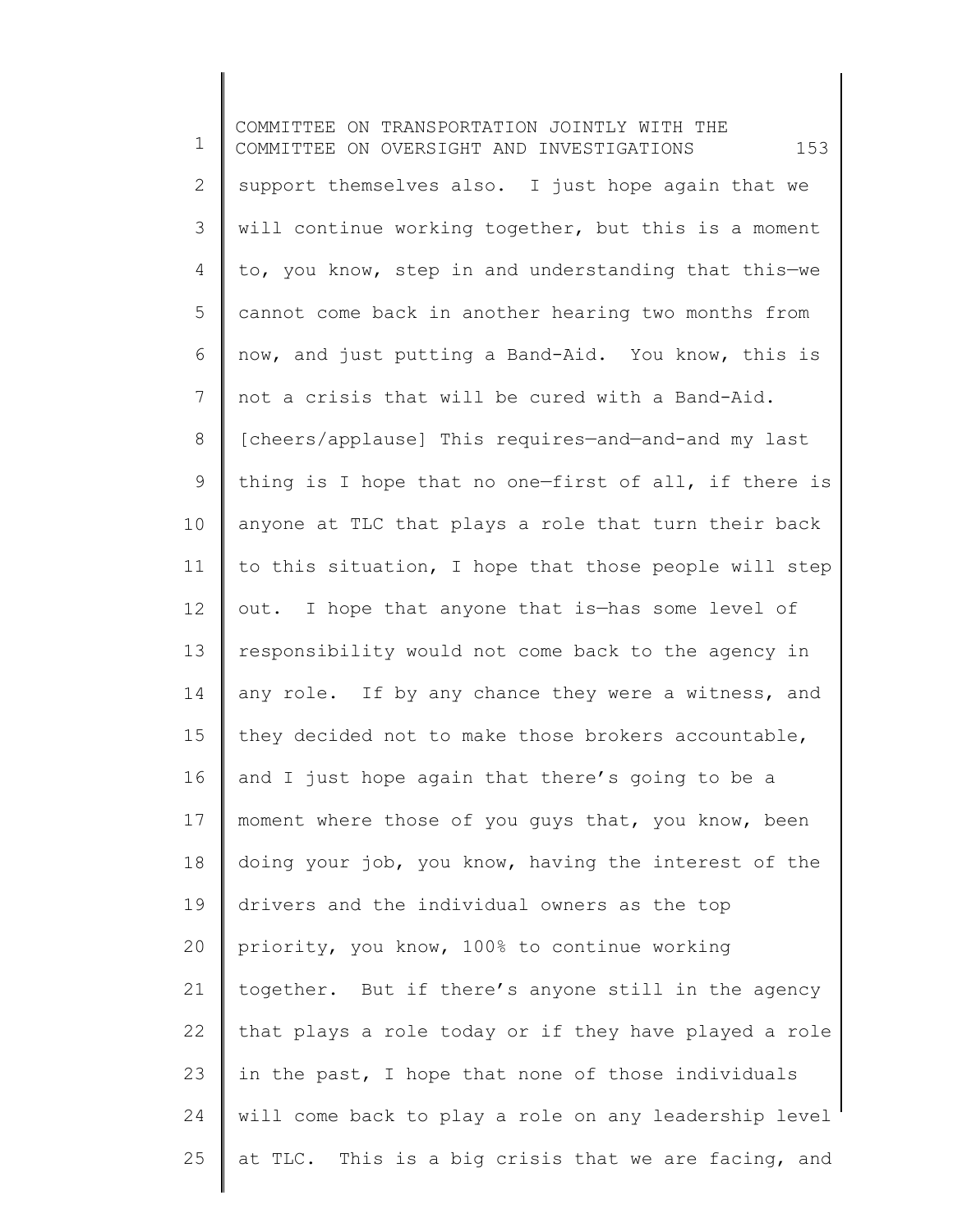1 2 3 4 5 6 7 8 9 10 11 12 13 14 15 16 17 18 19 20 21 22 23 24 25 COMMITTEE ON TRANSPORTATION JOINTLY WITH THE COMMITTEE ON OVERSIGHT AND INVESTIGATIONS 154 we need solutions, but anyone that have been involved associated with this should step out immediately. Thank you. [applause] ACTING COMMISSIONER HEINZEN: Thank you, Chair. Thank you, Chair. CHAIRPERSON RODRIGUEZ: [off mic] Commissioner, [off mic] We want to share with you. I want to share with these by one of the Medallion owners Bernardo Salavino, which is something I can share with you. I say you owe \$356 of additional taxicab and Hail Vehicle Tax interest and penalty, and they say: Information received from the New York City Taxi and Limousine Commission indicate you have additional taxable tips. The enclosed schedule reflects the details of the proposed audit adjustment. Is this something that-- ACTING COMMISSIONER HEINZEN: I'll certainly look into it if you can provide it to me. If you can give me that or we can try to make a copy here today. CHAIRPERSON RODRIGUEZ: Okay, okay. Thank you. Thank you, Commissioner. ACTING COMMISSIONER HEINZEN: Thank you, Chair Rodriguez. Chair Torres, thank you.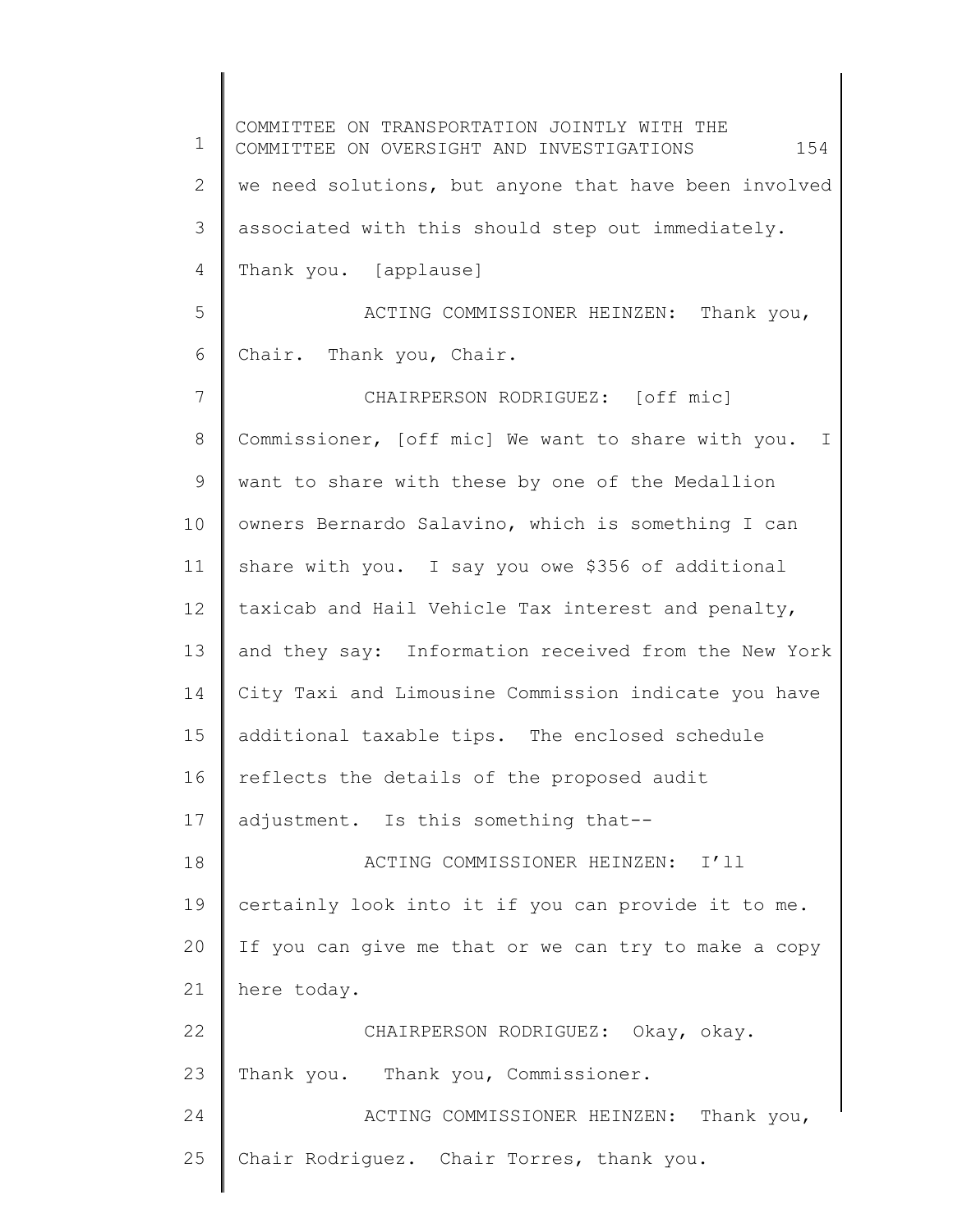1 2 3 4 5 6 7 8 9 10 11 12 13 14 15 16 17 18 19 20 21 22 23 24 25 COMMITTEE ON TRANSPORTATION JOINTLY WITH THE COMMITTEE ON OVERSIGHT AND INVESTIGATIONS 155 CHAIRPERSON RODRIGUEZ: [off mic] Now we— [on mic] now we're going to the next panel. Janna Shoal and we're putting on—I'm sorry. Sorry, Commissioner. CHAIRPERSON TORRES: So, I have a statement from one of the sponsors of—of or legislation, a legislative package Council Member Adrienne Adams, she-she—it writes, it reads: Dear Chairs Torres and Rodriguez, thank you for this important hearing today. I represent District 28 in Southeastern Queens. I work in a middle-class community where a substantial number of taxi drivers reside. For many drivers in my district Medallions were the ticket to the American Dream. When the Taxi Medallion burst in 2014, my constituents were left with the short end of the stick. SERGEANT-AT-ARMS: [interposing] Quite, please. CHAIRPERSON TORRES: They work hard to scrape together every penny, and took on loans to purchase a million dollar asset they believed would bring them something with stability. Instead, they were duped into partaking in predatory loans. There was a lack of financial transparency in the taxi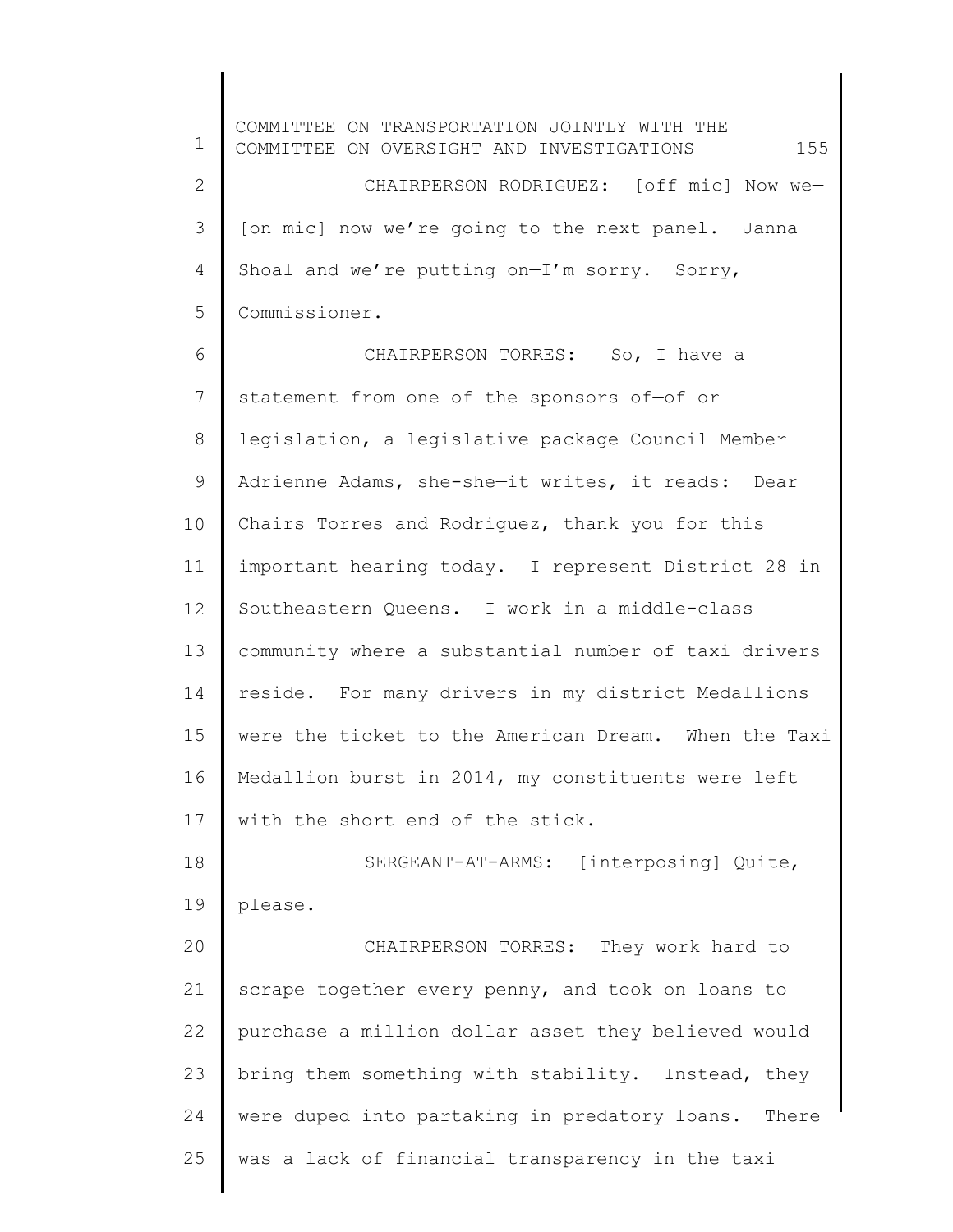1 2 3 4 5 6 7 8 9 10 11 12 13 14 15 16 17 18 19 20 21 22 23 24 COMMITTEE ON TRANSPORTATION JOINTLY WITH THE COMMITTEE ON OVERSIGHT AND INVESTIGATIONS 156 industry, and my bill Intro 1584 seeks to change that by requiring all Medallion buyers to submit an annual financial statement to prevent hardworking drivers from being afraid of harm and taken advantage of. Some may argue that revenue from Medallions is projected to increase as the years went on, but even if the revenues were to steadily increase, it still wouldn't justify a million dollar price tag, and would not be enough for drivers to pay off their loans with such predatory terms. The crash eventually led to more that 950 Medallion owners to file for bankruptcy. It's fairly easy to see parallels between the Medallion bubble and the real estate mortgage bubble. Prices of these assets were bound to crash, and the bubble was bound to pop. There are many entities that bear responsibility. Lenders kept on giving out money with very little regard to the borrowers' ability to pay back. TLC was not effectively monitoring or regulating the Medallion sales, and leaders within the taxi industry were pushing an asset, which was clearly over-valued. We must do better by hard working New York City taxi derives. Intro 1584 will certainly help to do just

25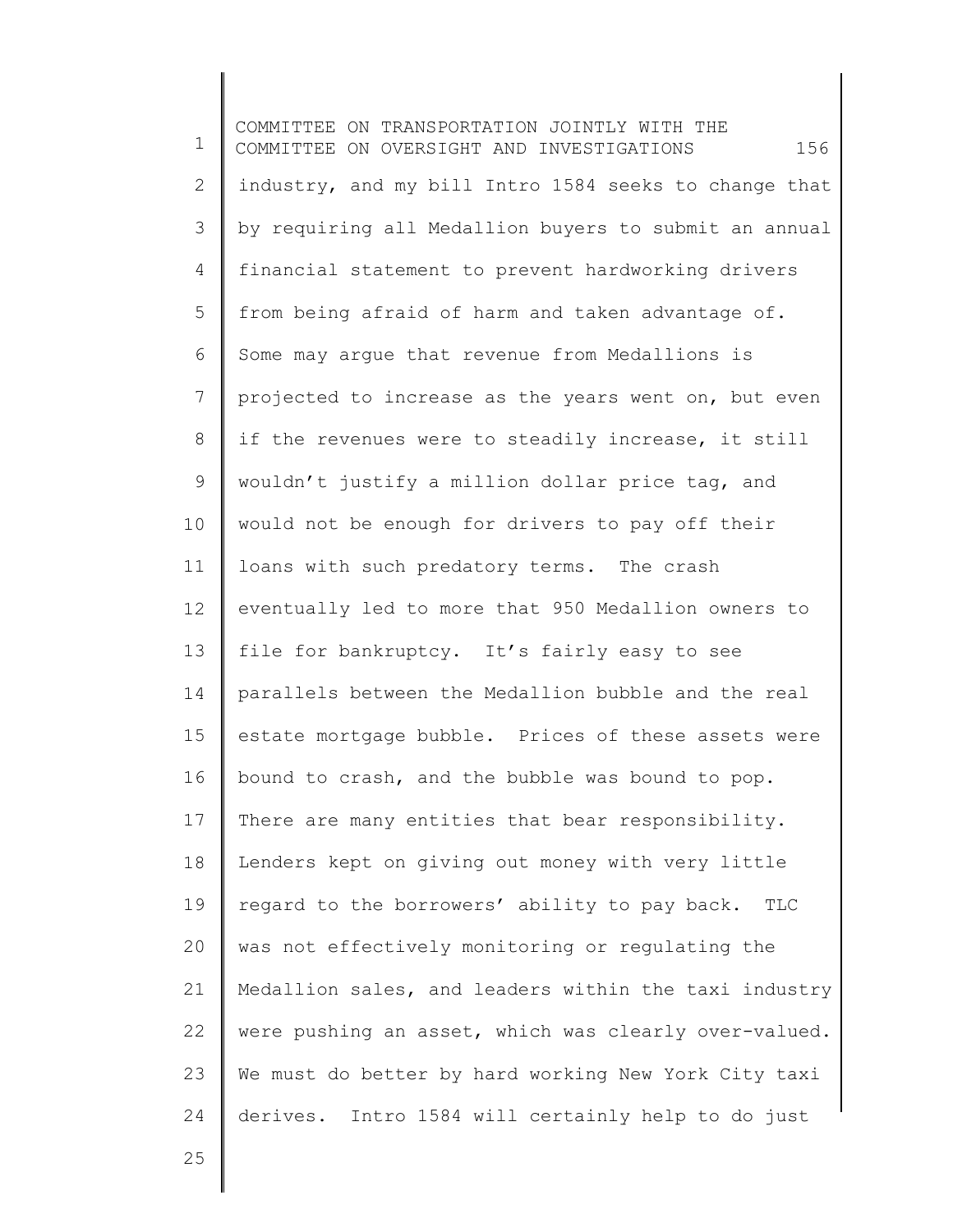| $\mathbf 1$ | COMMITTEE ON TRANSPORTATION JOINTLY WITH THE<br>157<br>COMMITTEE ON OVERSIGHT AND INVESTIGATIONS |
|-------------|--------------------------------------------------------------------------------------------------|
| 2           | that. Respectfully submitted, Council Member                                                     |
| 3           | Adrienne Adams.                                                                                  |
| 4           | CHAIRPERSON RODRIGUEZ: [off mic] Thank                                                           |
| 5           | you, Chair. [on mic] So, we're going to be continue                                              |
| 6           | calling Nicolai Hans (sic), Alicia Hans, Alise Brown,                                            |
| 7           | Bernado Salarino, Tama-Tamara Mishnacova (sp?), Janet                                            |
| $8\,$       | Tro. We're putting the clock in two minutes, please                                              |
| $\mathsf 9$ | because of the numbers of other-other of these. Two                                              |
| 10          | minutes. So, what I'm saying is that we are now                                                  |
| 11          | passing the two minutes. Please, if you-if you take                                              |
| 12          | more than that, summarize. [background                                                           |
| 13          | comments/pause] Anyone can begin so we can start                                                 |
| 14          | there on the left, and then we can go to the right.                                              |
| 15          | MALE SPEAKER: Thank you, Mr. Chairman                                                            |
| 16          | Rodriguez. Thank you, Mr. Councilman Torres. I                                                   |
| 17          | really appreciate you for what you did today, and for                                            |
| 18          | all that you do in the future, but I-I will say                                                  |
| 19          | please be careful. I don't want to happen to you                                                 |
| 20          | what happened to me sir, Ruben Diaz. Your colleagues                                             |
| 21          | Speaker of the City Council, Mayor Cuomo would be                                                |
| 22          | ready eliminate me. I should start with to this:                                                 |
| 23          | Thanks to the New York Times for one-year long                                                   |
| 24          | investigation and cost them a lot of money.                                                      |
| 25          | Personally I shopped for move at least times for                                                 |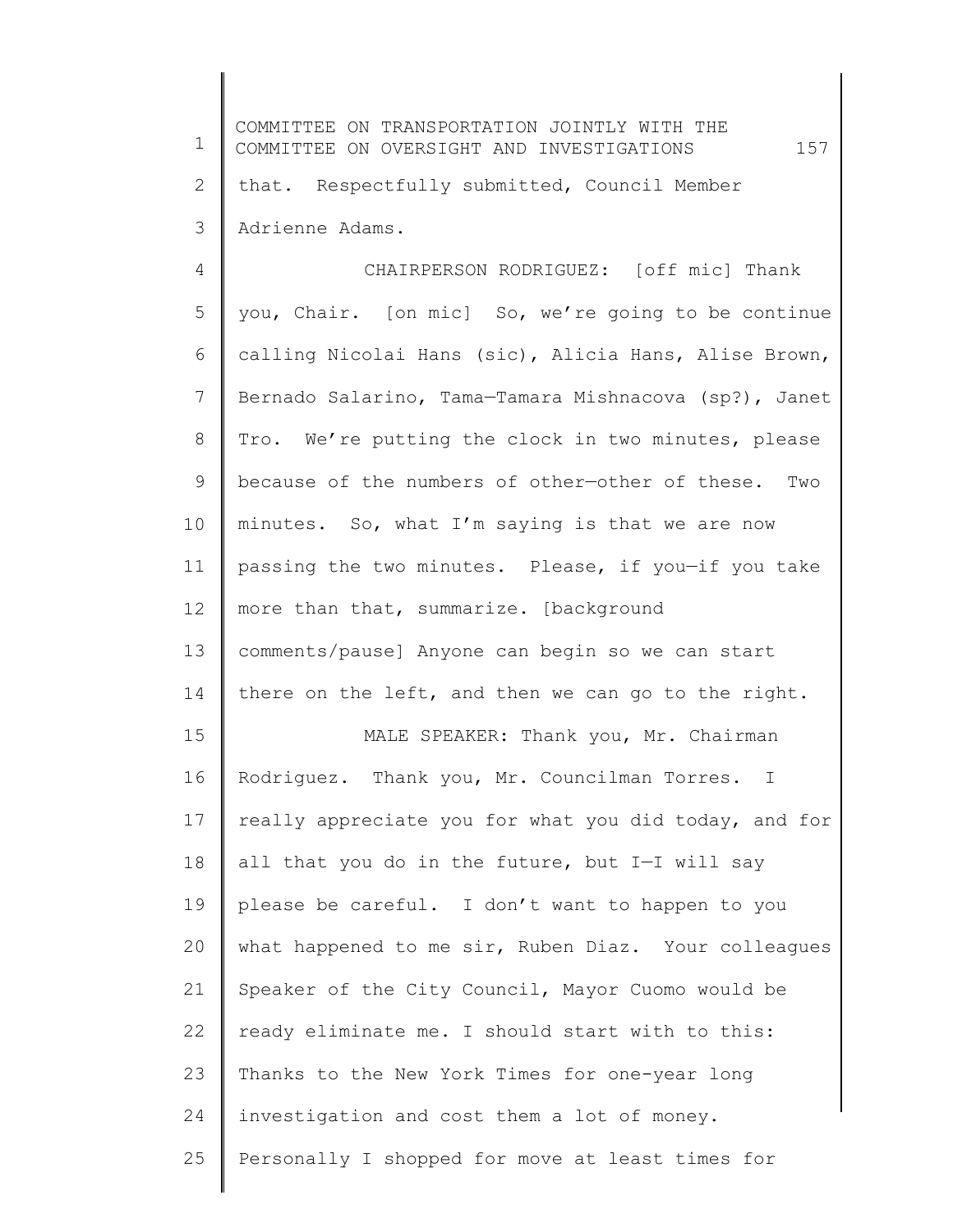1 2 3 4 5 6 7 8 9 10 11 12 13 14 15 16 17 18 COMMITTEE ON TRANSPORTATION JOINTLY WITH THE COMMITTEE ON OVERSIGHT AND INVESTIGATIONS 158 them. I took to JFK to expose to elaborate what has been done for us. One, the investigation was not cheap. Now, I have here a paper from Crane's from 2015. It says her: Cuomo and Johnson to Uber debate urge Council to delay vote on-on Mayor's plan. Is anybody here from the state? No. They have a big criminal hand in this robbery what has been done to us. Further doubt? (sic) [applause] We have a chance to correct this, but it is not going to be easy. You saw them tonight took the 1990 the Medallion with the explicit right to hail in New York City. The law was on the books, 52-0484. You took my exclusive rights and give others for free not only robbing me, but robbing the city of the income revenue. They don't care about the city, they care about their pockets. Thank you. ALICIA HANS: I'm Alicia Hans and I

19 20 wanted to give my time to Nicolai Hans. Thank you. NICOLAI HANS: Thank you. I love it.

21 22 23 24 25 Where to go from here? You either give my exclusive rights back and I will continue to work and do the job what I did for—for more than 31 years, or if you want to buy my exclusive rights back as a city you can do that, but not the pending loan the \$945,000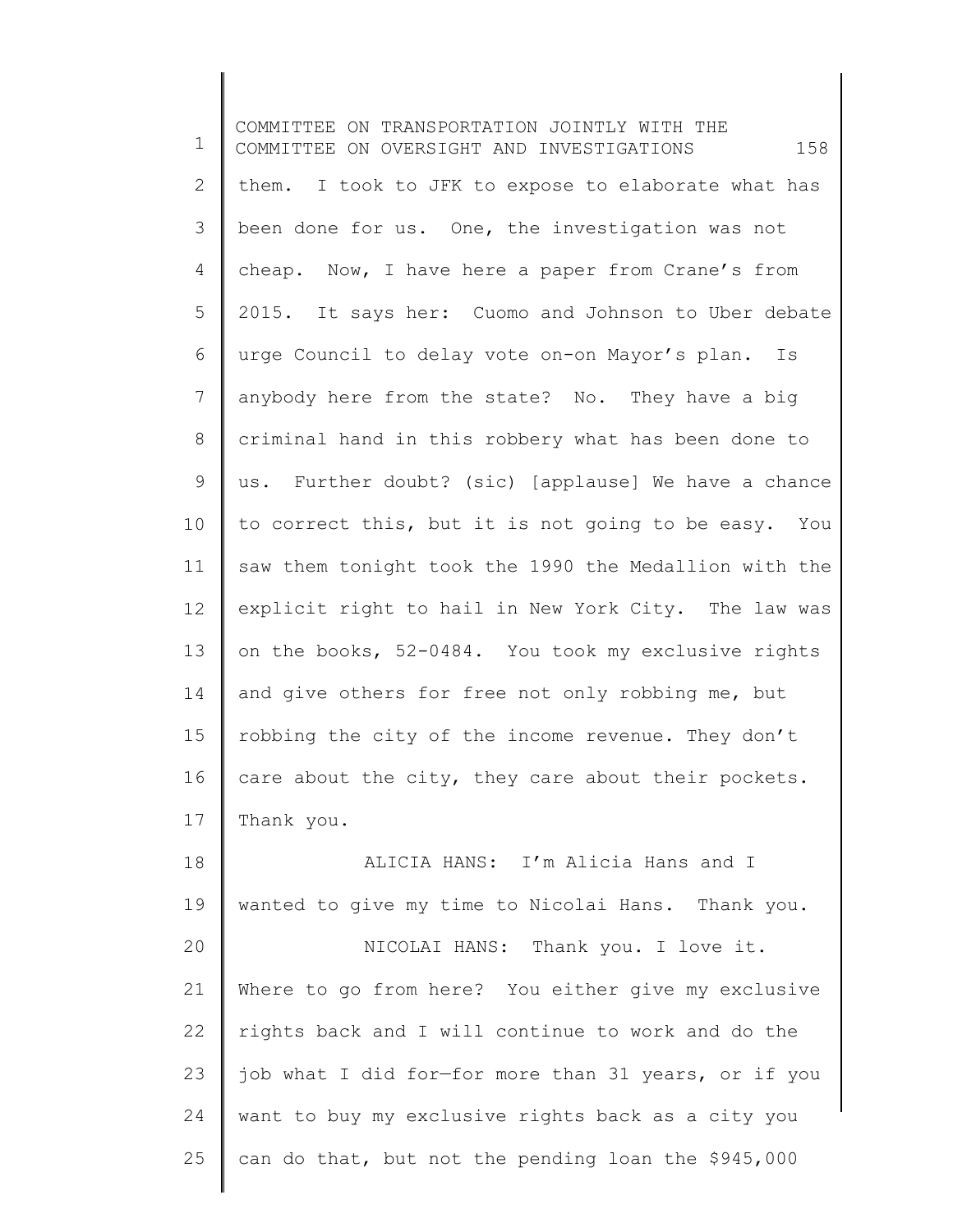1 2 3 4 5 6 7 8 9 10 11 12 13 14 15 16 17 18 19 20 21 22 23 24 COMMITTEE ON TRANSPORTATION JOINTLY WITH THE COMMITTEE ON OVERSIGHT AND INVESTIGATIONS 159 what was the last selling of the Medallion in 2000 auction—2014 auction. [cheers/applause] SERGEANT-AT-ARMS: Folks. NICOLAI HANS: Not a penny less, only up. If you want to do something soon and Lyft, you can do it tomorrow. In La Guardia and JFK special terminals of the Jet Blues are more flights. It's true. La Guardia has construction (sic), but not only—only for Yellow, not for Uber or Lyft. We used to have seven places where we pick up in La Guardia. All those places are out from us and seen are Uber and Lyft. [applause] In the two front rows the Port Authority at that La Guardia Airport. Garbage (sic) like Cuomo, people like Cuomo. [woman protesting] Tomorrow you can do that if you want it because it's a fifty lane, not the Cuomo jams, and JFK taking our rights. Why we are out one mile from the terminal and in are Uber, Lyft and all the helpless. Do what General Terminal, terminal 1, Terminal 8, Terminal 4. All the problems that we have, I don't know how much I'm going work, one, two more, three years, for thank God I'm still able to work, but whatever plan you will do to correct this, it has to do with my

25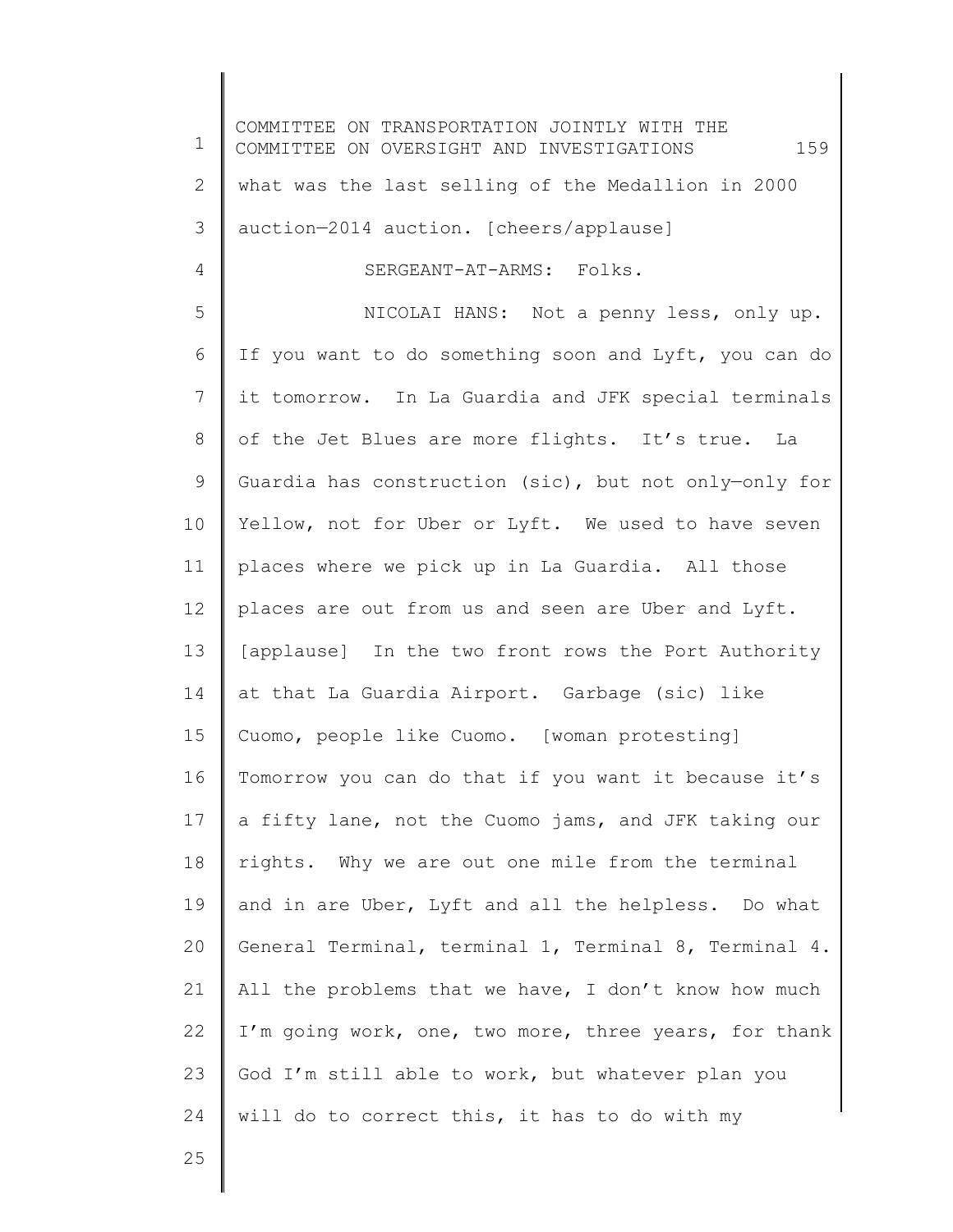1 2 3 4 5 6 7 8 9 10 11 12 13 14 15 16 17 18 19 20 21 22 23 24 25 COMMITTEE ON TRANSPORTATION JOINTLY WITH THE COMMITTEE ON OVERSIGHT AND INVESTIGATIONS 160 retirement, too. Not—not—I'll never give up. Thank you very much. CHAIRPERSON RODRIGUEZ: Thank you. [applause] SERGEANT-AT-ARMS: Folks, please. MALE SPEAKER: Thank you, Council Members. I understand we have only two minutes. It used to be three. TLC and Councilman Torres, TLC do not have the guts to admit their culpability. We demand immediate recoupment (sic) from TLC even in the next meeting. Okay. Also to say that we also Council Members or somebody, some authority to contact NCUA National Credit Union Administration because I personally did. I went to sue them in court and I lost my case because the judge and the court found that to go up from 4% interest rate to 6- 1/4% interest rate is not overcharging, and I'm positive sure if I charge that judge \$62.50 for a \$40 ride TLC is going to send me a ticket for overcharge. Okay. So, basically, I want to say that I have contacted also LCA and Midland Fund Services. They are responsible for more that 3,000 loans from Melrose Credit Union. Melrose—Midland is doing it in a city way, SUA is going to bring them, Midland so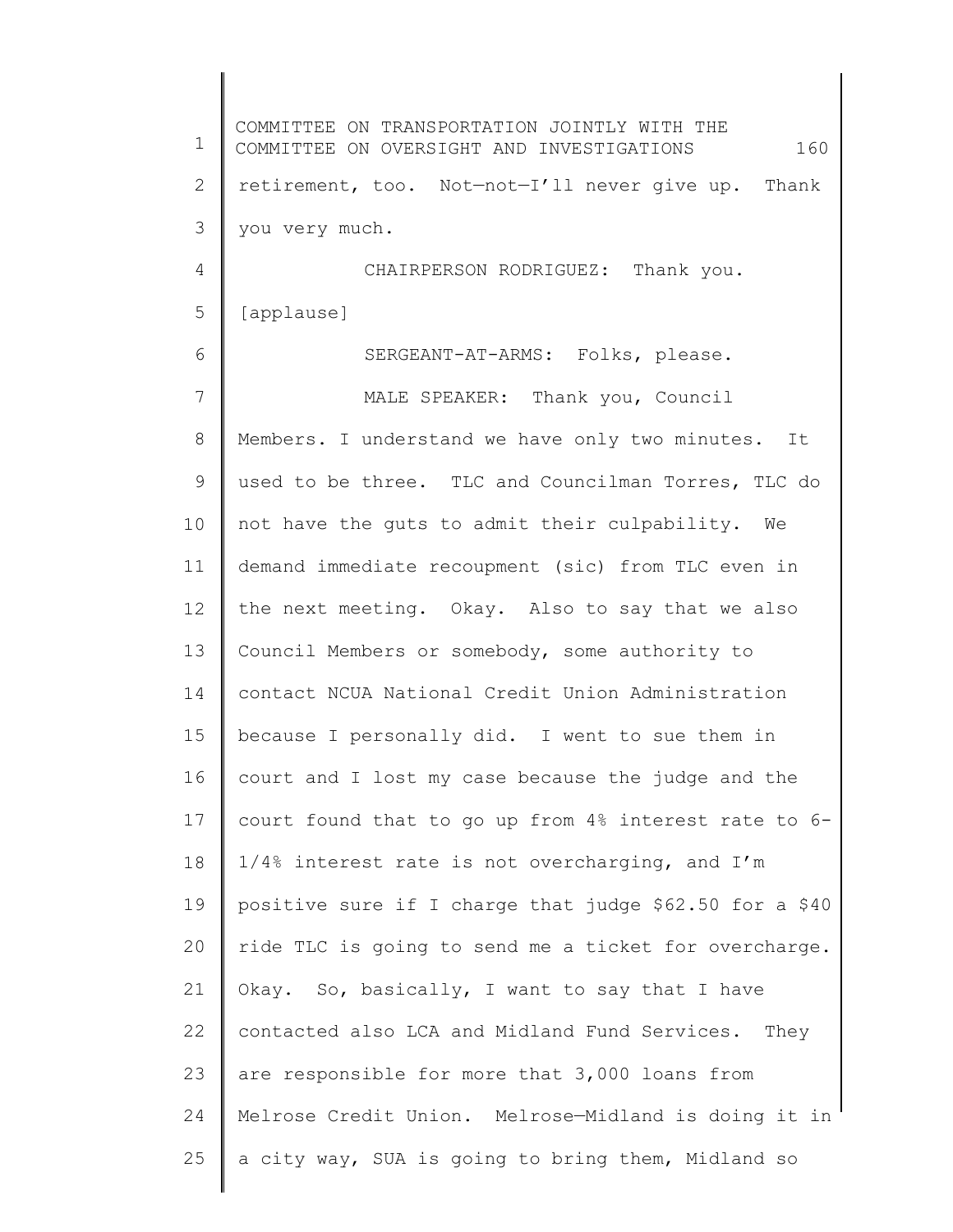1 2 3 4 5 6 7 8 9 10 11 12 13 14 15 16 17 18 19 20 21 22 23 24 25 COMMITTEE ON TRANSPORTATION JOINTLY WITH THE COMMITTEE ON OVERSIGHT AND INVESTIGATIONS 161 there is no way to appeal any case. The time has expired already. The Yellow Cab industry to not ask for welfare help. We don't need welfare. We need your help, and your help means to investigate as not just you guys can to find out what can we do, and if eventually we can be compensated for all these damages. I'm 63 already. I'm also close to retire. I'm expecting to collect my own 401(k). I don't want to have it. In fact, it's very difficult to find drives today because there are no more drivers, and they just learned about the new fashion for Uber and Lyft owners that they're leasing staff for the shift. So, they're allowed to rent to get money from—to get our passengers, okay, or our ex-passengers in their own benefit, and the TLC is overlooking to that [bell] and Uber and Lyft also doesn't do any-doesn't do anything. Maybe you can do something, guys. CHAIRPERSON RODRIGUEZ: Thank you. JANICE TRO: Hello, everybody. We come her today together to look for justice, and I think you, Mr. Rodrigues, Mr. Torres. I'm impressed with all the expression what you approached to Taxi and Limousine Commission. The Commissioner was not prepared. He didn't do his homework. He came very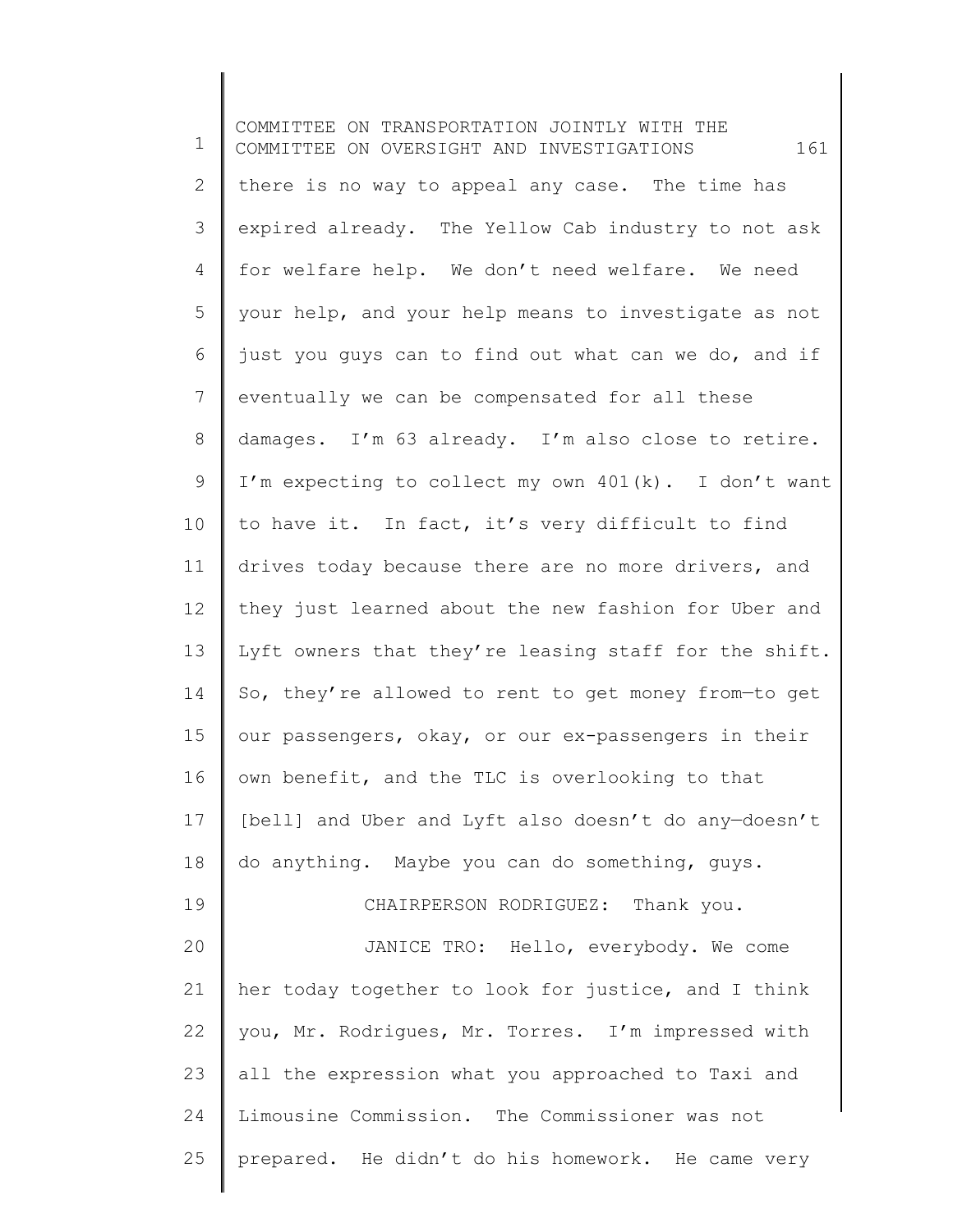1 2 3 4 5 6 7 8 9 10 11 12 13 14 15 16 17 18 19 20 21 22 23 24 25 COMMITTEE ON TRANSPORTATION JOINTLY WITH THE COMMITTEE ON OVERSIGHT AND INVESTIGATIONS 162 unprepared for everything that we present tonight and today here. I'm an owner of a Yellow Cab. I bought this—it was timeshare in 2012. So, in this time the Commissioner says he doesn't have clue about—he's not informed when the trans sale. When you do the trans sale, TLC is charging you. It cost me \$10,000 to do this. My husband died so we have to do this from his 100% own to 100% to his wife. So, in this case I own. What I own? I own fire tires. I'm an owner? What I own? I own nothing. I'm 64 years old and—and always I have to change the car or do the bankruptcy. I have—I bought the—the trans sale. It was \$560,000. For seven years I pay and I'm in the same boat because the Melrose Credit Union is out. Midlands is playing game with us. So, what we're going to do now? I've been asking to do certified because now I have two choices, buy the car or do bankruptcy. So, how old I am? I'm 64. I'm going to—I'm going be retired in two years. So I understand all the owners who comes today together to look for-for something to be done. Some things can be today to stop all this today because the Commissioner of the Taxi and Limousine Commission they put their hands up when they [bell]—the city is everything.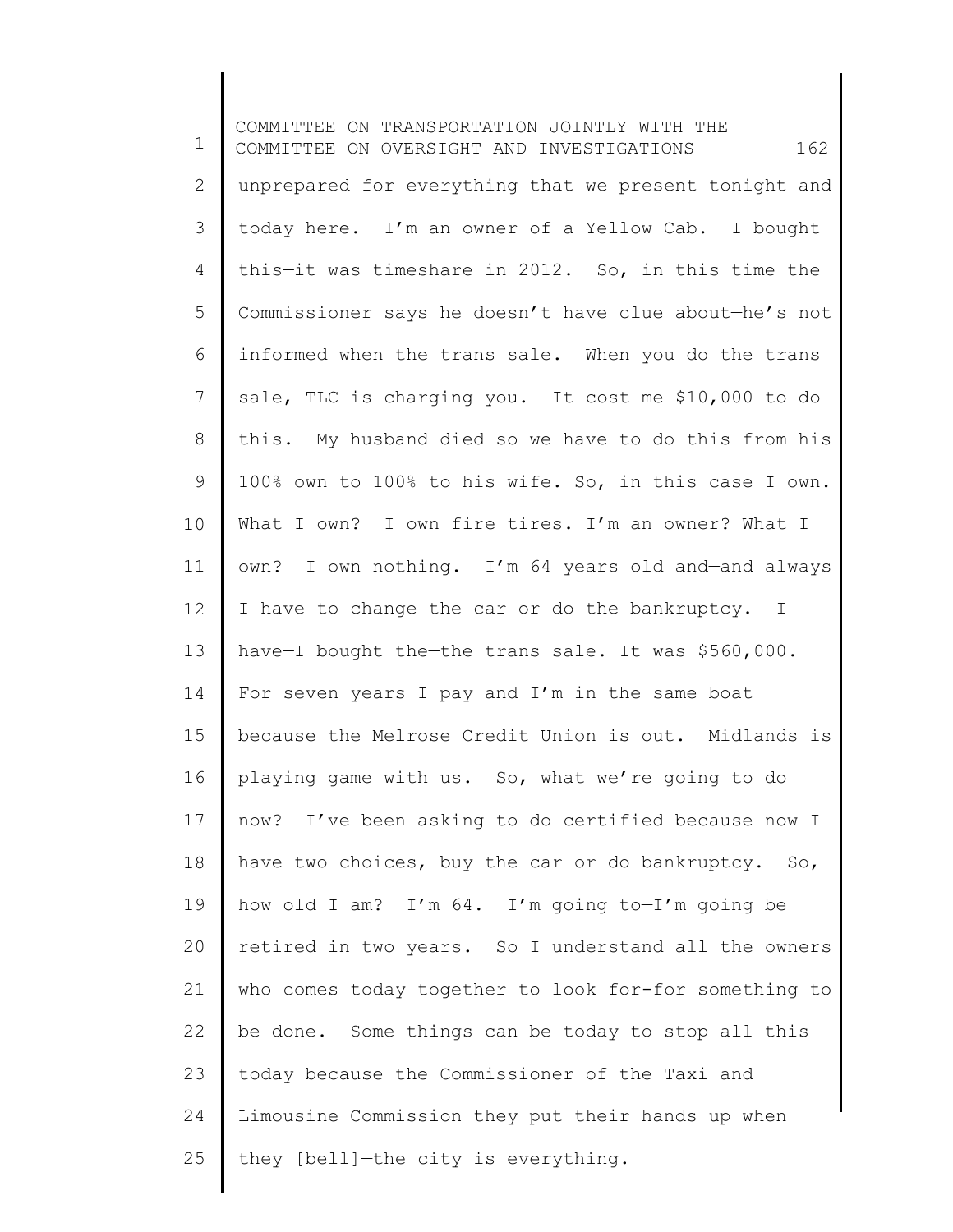1 2 3 4 5 6 7 8 9 10 11 12 13 14 15 16 17 18 19 20 21 22 23 24 25 COMMITTEE ON TRANSPORTATION JOINTLY WITH THE COMMITTEE ON OVERSIGHT AND INVESTIGATIONS 163 CHAIRPERSON RODRIGUEZ: Thank you. JANICE TRO: Thank you. CHAIRPERSON RODRIGUEZ: Sorry, Miss. Can you say your name please for the record? JANICE TRO: Janice Tro. CHAIRPERSON RODRIGUEZ: Okay. JANICE TRO: Thank you. TAMARA MISHNACOVA: [off mic] Could you turn it on? [on mic] I am Tamara Mishanacova and then taxi fleet owner. I'm as Taxi Medallion owner that has been--Medallion has been paid for completely and, however, I am still in a big problem, and some of taxi owners are 80 plus years old and have sacrificed our life savings because we invested in the city's Yellow Cab franchise, which is now worth nothing. This is a time when drivers, owners and the city of New York were making money. Right now everything is zero. My investment is zero and the monthly income is 3.5 times less. I want to remind you what is written on the top of our heads: A government of the people by the people, for the people, and we are the people. We are the people that in last place here. We're begging TLC to for help. We are begging and knocking on each door. We heard hearings and meeting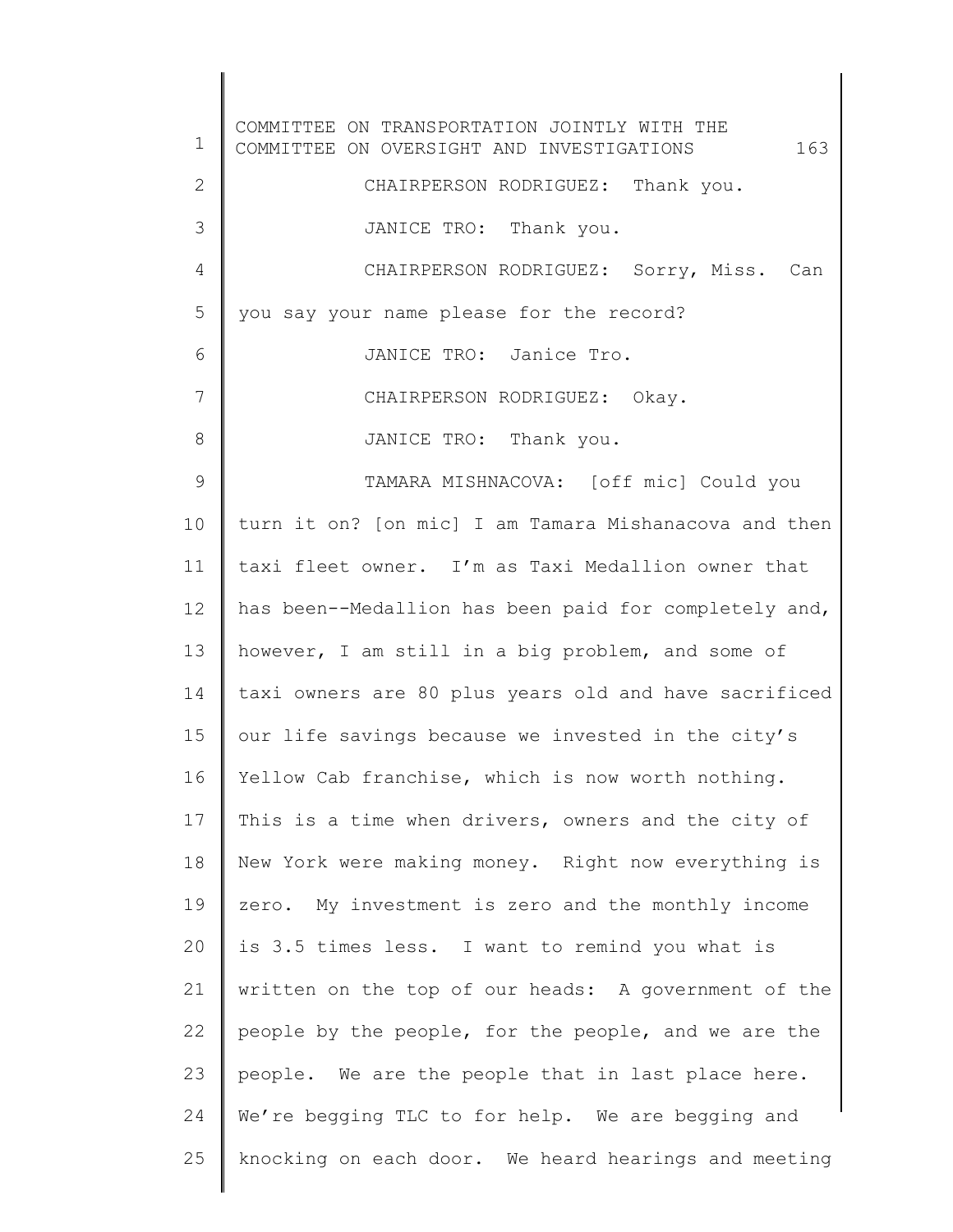1 2 3 4 5 6 7 8 9 10 11 12 13 14 15 16 17 18 19 20 21 22 23 24 25 COMMITTEE ON TRANSPORTATION JOINTLY WITH THE COMMITTEE ON OVERSIGHT AND INVESTIGATIONS 164 emails and what we got? All we got just mental hot- hotline. I'm not crazy. How a mental hotline on the phone can help me to bring back all my investments? I'm not crazy. I was not begging for a mental hotline. So, we are beginning to bring our industry up. We are begging to put the cap on Uber and Lyft. We are begging to exempt taxis from \$2.50 surcharge. How did we--can compete with Uber when our customers see right away on the data, \$3.50 on the needle and at night even more. Sometimes they just leave our taxis our poor beaten and bleeding taxis. They are left on the side and they are bleeding and beaten with us whoever does. CHAIRPERSON RODRIGUEZ: Thank you, miss. So thank you. [background comments] ALISE BREWER: Hello. My name is Elise Brewer and to tell a little bit about myself, I worked in my taxi practically every day for 25 years and at times I would wonder when I could take a day off. My daughter at the time was a little girl and she would sit in front of—she would sit in front with me because at times I didn't have a babysitter. She would sometimes fall asleep. This little kid, but nothing stopped me from believing that one day my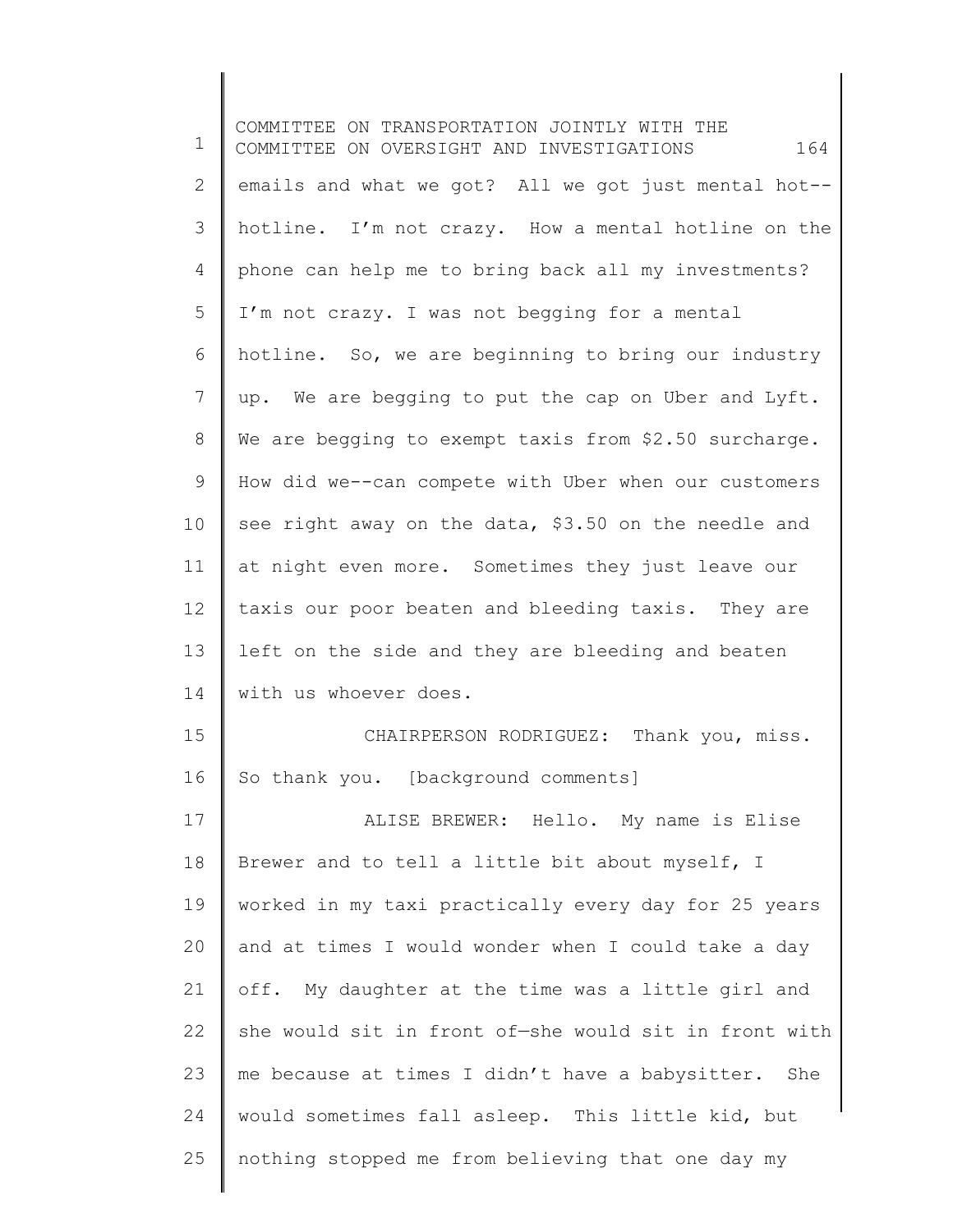1 2 3 4 5 6 7 8 9 10 11 12 13 14 15 16 17 18 19 20 21 22 23 24 25 COMMITTEE ON TRANSPORTATION JOINTLY WITH THE COMMITTEE ON OVERSIGHT AND INVESTIGATIONS 165 taxi as I'm giving to it, it would give back to me, and so now I come to this. What happened to the taxi industry was the faux pas. What happened to the industry was not at a time of financial despair in New York City. It was at a time of great prosperity. It was when greed outweighed everything conceivable. New York City did not care about those men and women who believed desperately in the system. It only cared and still does about the new kid in town, Uber, and how much money it could derive from it. You—it became insatiable with greed. Okay. Have you decided what you want from us and how we can survive? You must keep the cap, and have a committee to unwind the damage that has been done. Don't throw away the vestiges that you already created because one day it may be too late. CHAIRPERSON RODRIGUEZ: [off mic] Thank you, thank you. [bell] CHAIRPERSON TORRES: The next witnesses are David Byer of the Committee for Taxi Safety. Pat Russo, Daniel Eckman, Taxi Medallion Buyer, Galina, Taxi Medallion owner, Ganesh from Elmhurst, and Suvez from Elmhurst. I apologize in advance if I'm mispronouncing anyone's name. Okay, and is Lina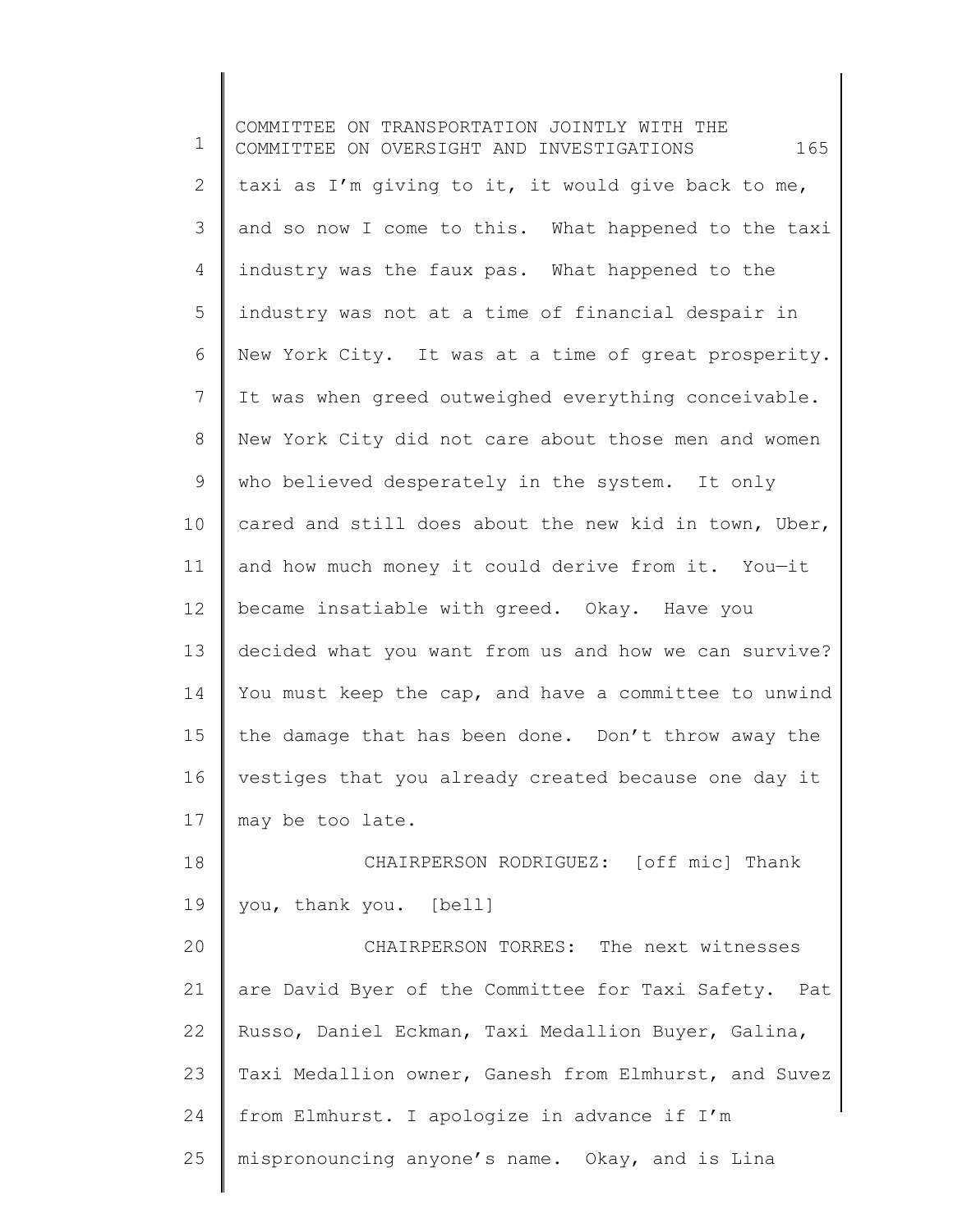1 2 3 4 5 6 7 8 9 10 11 12 13 14 15 16 17 18 19 20 21 22 23 24 25 COMMITTEE ON TRANSPORTATION JOINTLY WITH THE COMMITTEE ON OVERSIGHT AND INVESTIGATIONS 166 Lanthrop from the New York City Taxi Alliance? [background comments/pause] Emanuel Soffel (sp?), Carolyn Pratz. [background comments/pause] CAROLYN PRATZ: Good morning, Chairmen including those who are cell phoning and Council Member. My name is Carolyn Pratz. I'm a Medallion owner, and I'll be addressing TLC's role in the debacle. There's a lot that hasn't been covered today. That problem has always been the excessive number of cars on the road. In 2011, there were 50,000 for-hire vehicles including taxis. There is now 135,000, and the problem continues to get worse. Seven after the cap that you passed last summer, there's 6,000 more cars on the road than there were last summer. It's not complicated math. As I've already explained to the Council in the past, the crux of the problem lies with the TLC, their lack of enforcement as existing rules, a list of which is attached to my testimony. The strategy of the TLC is to expect to be throw us a few crumbs so that they'll have talking points, and then continue their apparent policy of dismantling the Medallion system. The 2016 Congestion Study to the 4,000-page dossier that I acquired through someone who did FOIL, was much more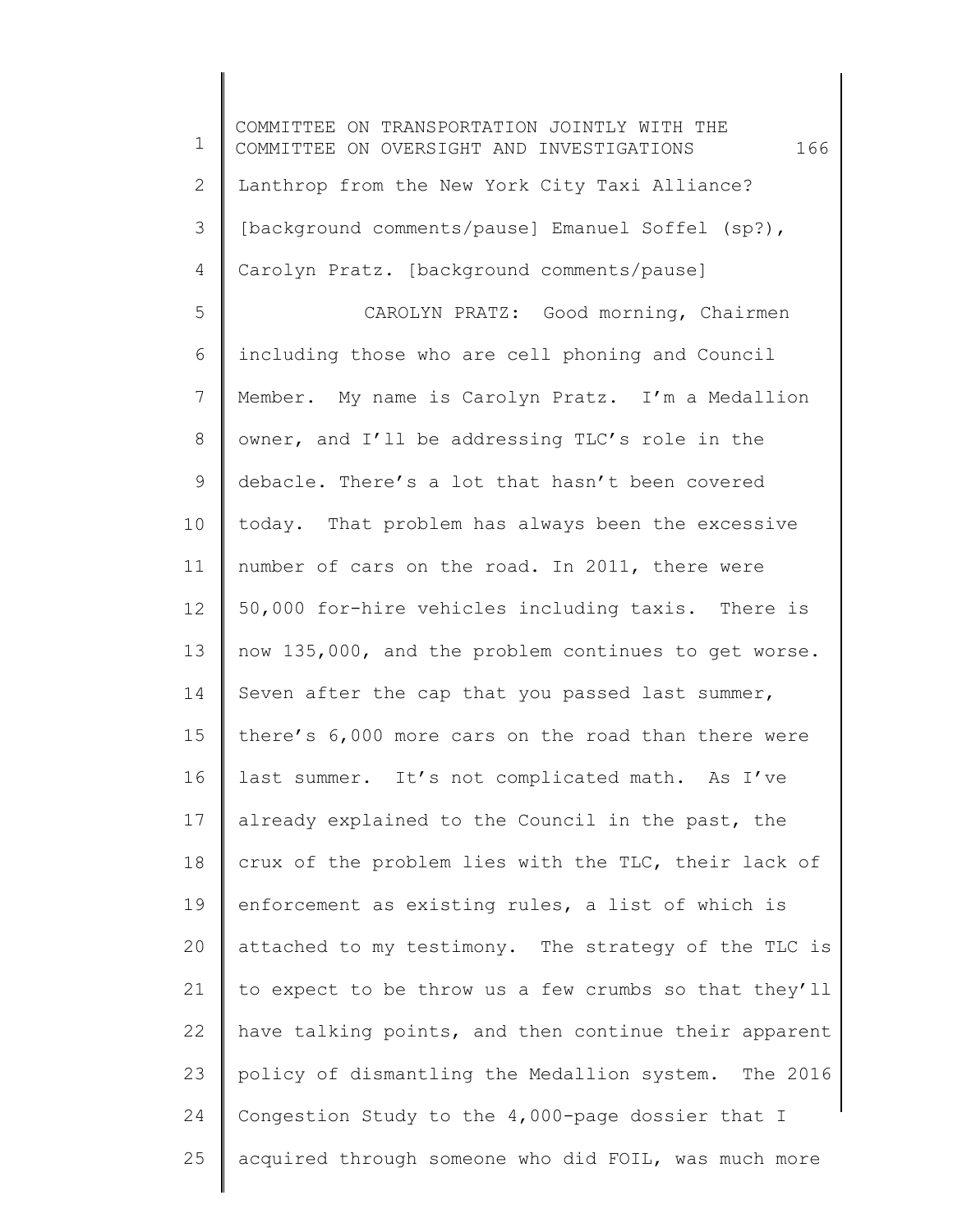1 2 3 4 5 6 7 8 9 10 11 12 13 14 15 16 17 18 19 20 21 22 23 24 COMMITTEE ON TRANSPORTATION JOINTLY WITH THE COMMITTEE ON OVERSIGHT AND INVESTIGATIONS 167 of a study about congestion. According to the many documents and emails, it was to be a road map for the future of the entire industry. The documents are heavily redacted. The conclusions and policies remain secret. Judging by what has ensued between January 16 and now, I think we can surmise what they were and are. Chair Torres wondered if the TLC had become more of a spectator than a regulator, but it's worse than that. The facts paint an ugly picture of collusion by regulators who have become in essence the compliance department of a multi-national corporate predator. The TLC became the enabler of the destruction of the franchise, the Taxi Medallion system that was created by the city, sold at a price determined by the city at the many auctions that were held by the city all the while laying out the red carpet for that predator, and at the same time continually professing that it had no authority to control the situation. As previous Commissioner Joshi said, "The TLC watched. They watched while they created a vast pool of slaves with no paths for the middle-class." CHAIRPERSON TORRES: If you—if you can

25 summarize. We just have so many.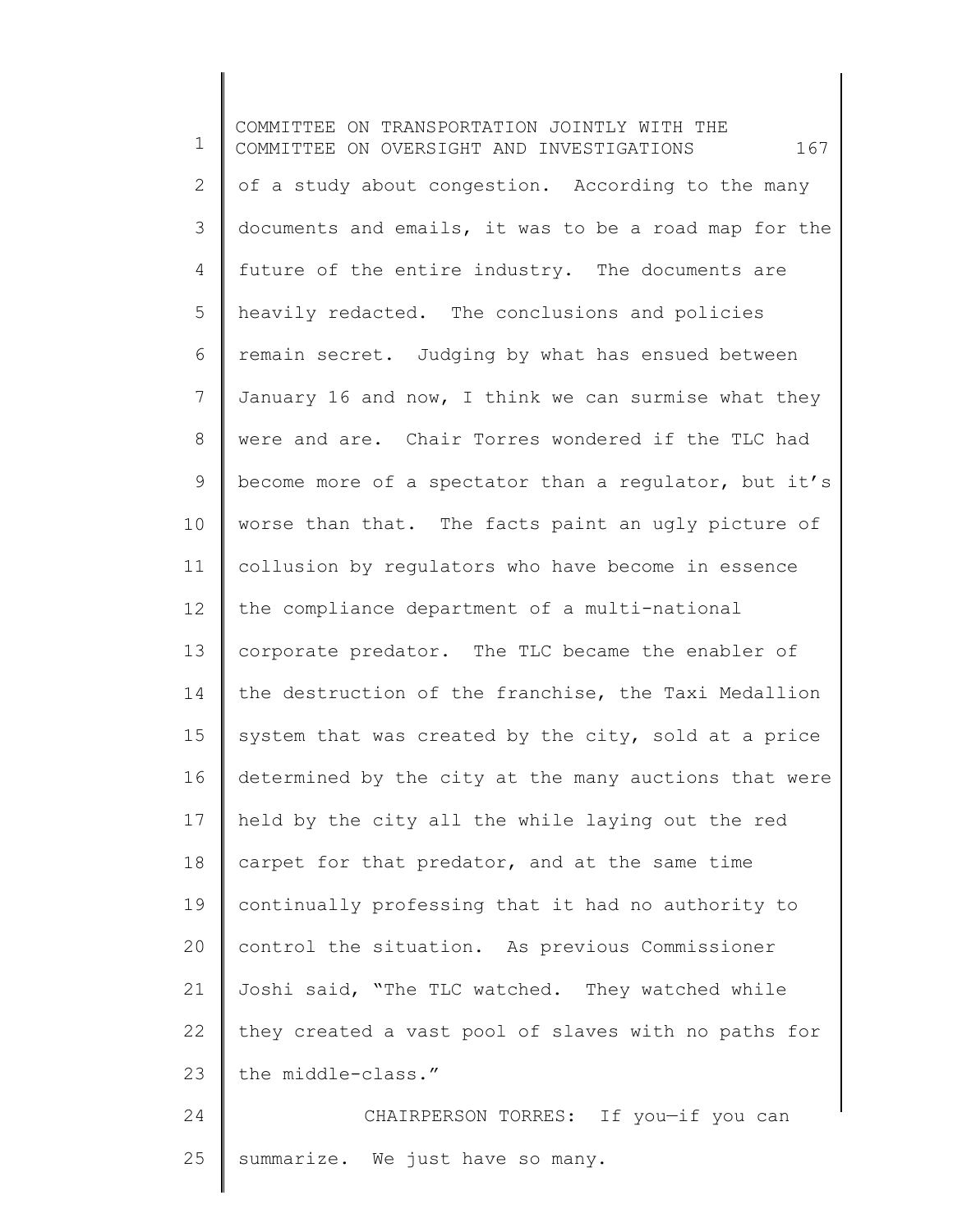1 2 3 4 5 6 7 8 9 10 11 12 13 14 15 16 17 18 19 20 21 22 23 24 25 COMMITTEE ON TRANSPORTATION JOINTLY WITH THE COMMITTEE ON OVERSIGHT AND INVESTIGATIONS 168 CAROLYN PRATZ: The idea of an office of financial stability that should reside within the TLC makes about as much sense as inviting Shola Alatoye back to New York City. You remember who I'm talking about. CHAIRPERSON TORRES: I know. CAROLYN PRATZ: The supervised lead remediation of NYCHA buildings. It would be far better to have an independent body perhaps the still yet to be formed Medallion task force overseeing the TLC. CHAIRPERSON TORRES: Thank you. I just want to quickly correct that the legislation calls for DOI to be part of that investi-that investigative partnership. So, DOI is independent—has the kind of independence that you're looking for. CAROLYN PRATZ: Right, but the information will be good-as good as what they get from TLC, and I don't believe anything that you're going to get from TLC. CHAIRPERSON TORRES: I understand. PAT RUSSO: Mr. Chairman. I appreciate it. My name is Pat Russo. I'm going to concede my time--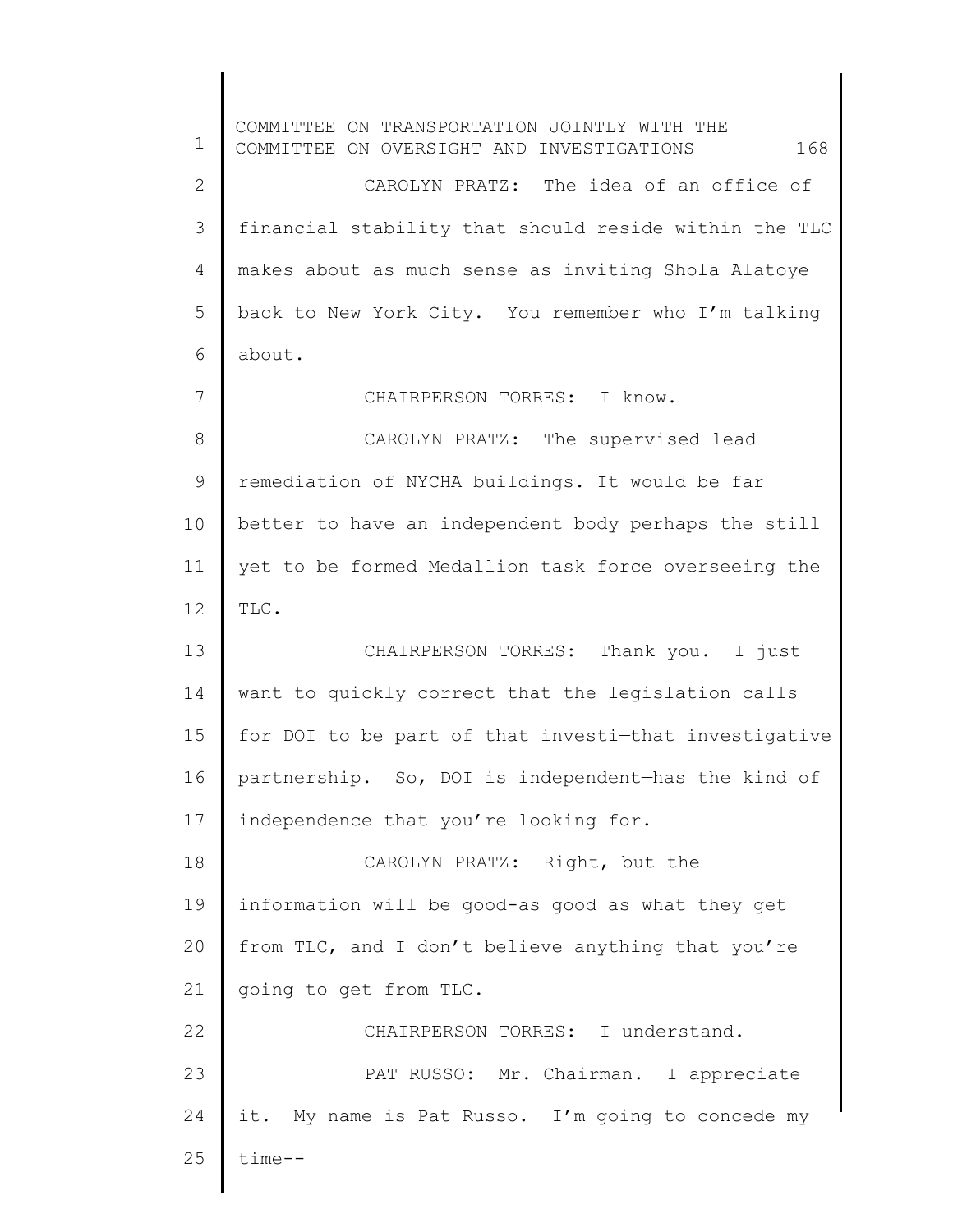1 2 3 4 5 6 7 8 9 10 11 12 13 14 15 16 17 18 19 20 21 22 23 24 25 COMMITTEE ON TRANSPORTATION JOINTLY WITH THE COMMITTEE ON OVERSIGHT AND INVESTIGATIONS 169 CHAIRPERSON TORRES: Okay. PAT RUSSO: -- to Ms. Pratz today. CAROLYN PRATZ: Okay. Thank you, Pat. Okay. Under the rules that they will be considering, and by them I mean TLC in July guided by the DOT, CLC Congestion Study that was released last week, the excess cars and the 62% increase in greenhouse gas won't be removed from the roads. They and their emissions will be offloaded to the boroughs including your borough, the Bronx, which is already number 62 I think out of 62 counties in New York State in terms of health. So, get ready Bronx. Instead, the continued—instead of the continuation of pretend and expand policies by TLC, I would suggest a number of things. Firstly, the TLC's role in the Medallion debacle should be investigated point by point. There should be a thorough house cleaning including major personnel changes. Their mission statement--and this is the most important part that nobody has talked about—must be made crystal clear to them when you leave it to them to decide what their policies are going to be, they just leave at consumer choice and safety, driver welfare and accessibility. That doesn't' go far enough. They're responsible for the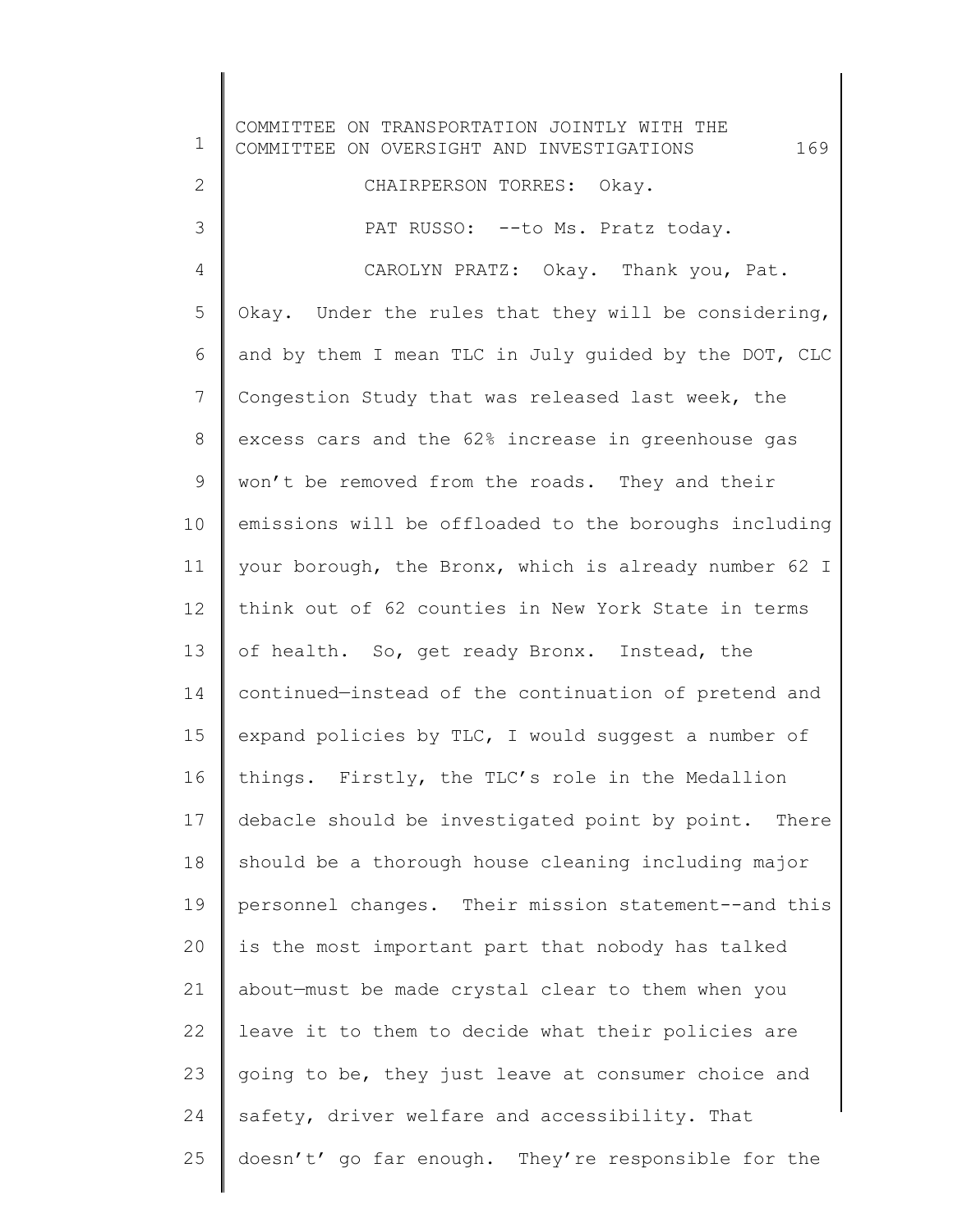1 2 3 4 5 6 7 8 9 10 11 12 13 14 15 16 17 18 19 20 21 COMMITTEE ON TRANSPORTATION JOINTLY WITH THE COMMITTEE ON OVERSIGHT AND INVESTIGATIONS 170 stability of the entire industry including the Yellow Taxi Medallion Franchise. The remediation measures that they're proposing to paper over their past negligence and malfeasance will provide them with talking points all the while pushing more Medallion owners under the poverty line. Lastly, I'd like to point out that it is in New York City's interest to protect the franchise the Taxi Medallion. You already through away \$2 billion in Medallions that you can't sell. I'm sure the city budget would be in much better shape with those \$2 billion, and those with the wheelchair accessible Medallions if the city were to re-instill confidence in the Medallion. It would be to everyone's benefit particularly the taxpayer since thinking about bailouts. This—that cannot be accomplished by a TLC left to its own devices. It cannot be accomplished without the encouragement and supervision by a elected officials. Thank you. DANIEL ECKMAN: Councilman Rodriguez,

22 23 24 25 Councilman Torres thank you for this opportunity and fellow Council Members. My name Dan Eckman. I represent along with the Law Firm or Wolf Haldensten a class action lawsuit—two—two class action lawsuits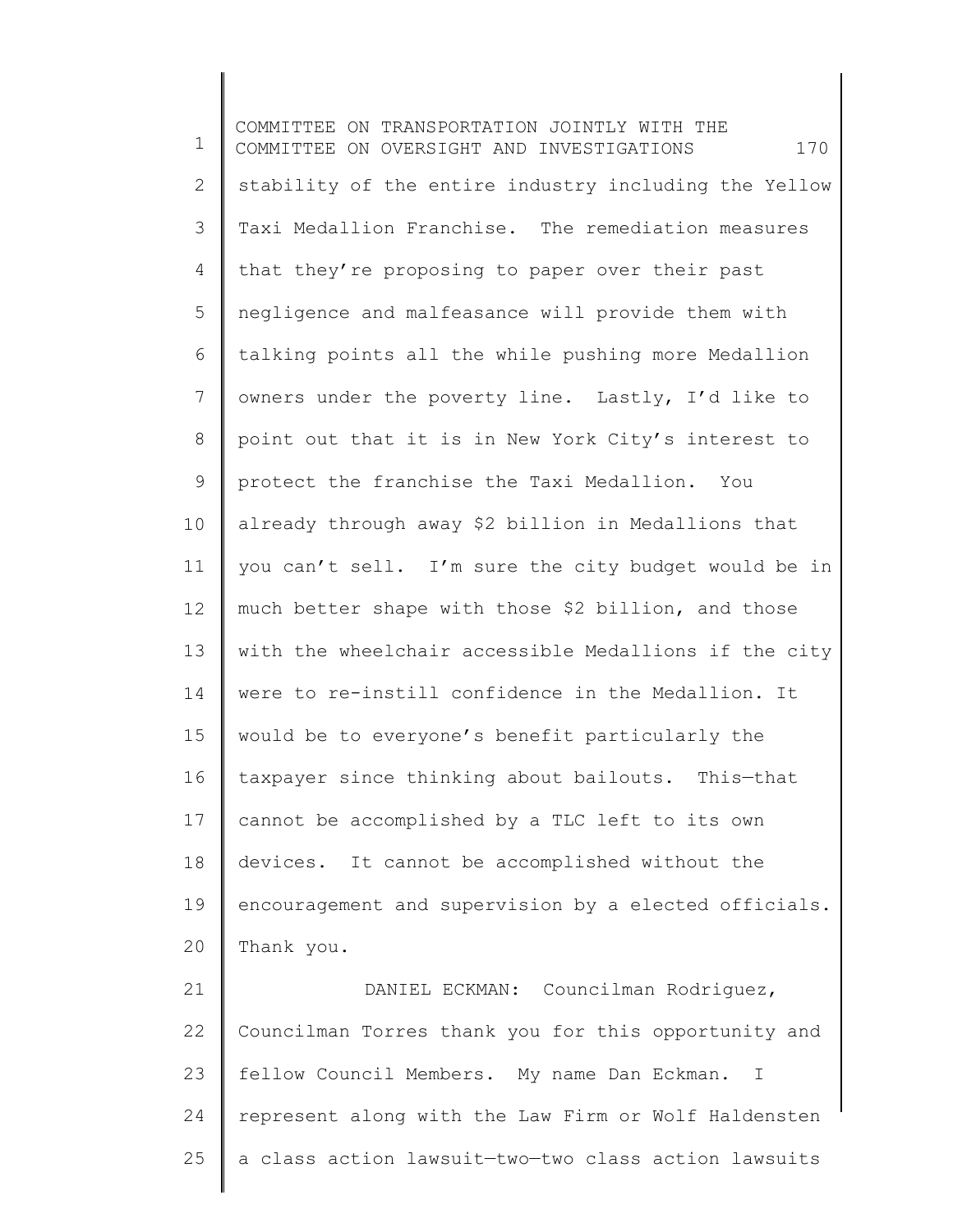1 2 3 4 5 6 7 8 9 10 11 12 13 14 15 16 17 18 19 20 21 22 23 24 25 COMMITTEE ON TRANSPORTATION JOINTLY WITH THE COMMITTEE ON OVERSIGHT AND INVESTIGATIONS 171 pending in Queens on behalf of buyers of the 2013 and 2014 auctions. A lot has been said about the auctions, but also something has been said about the TLC's response to these problems. In our case, we've been met with constant prejudice(sic) and stonewalling. We had to get a court order to get Chairman Joshi to testify, which we finally did. We had to get a court order for the TLC to produce a documents drafted by OMB following these auctions about why the Medallion values had crashed, and I want to focus on that aspect today because I think that part of it has been—has received a lot less focus on why the Medallion prices went up. I think the key thing is why they went down, and I think what happened is after the 2013-at the 20—before the 2013 and 2014 auctions, the CLT made a series of false and misleading statements, the most important of which are their omissions. They never said to the potential buyers that the CLT would soon license an effect—effectively unlimited number of black cars affiliated with Uber and Lyft and allow them to compete directly with Yellow Cabs. That's what caused the Medallion prices to crash. It wasn't that they—they might have been high, but they weren't too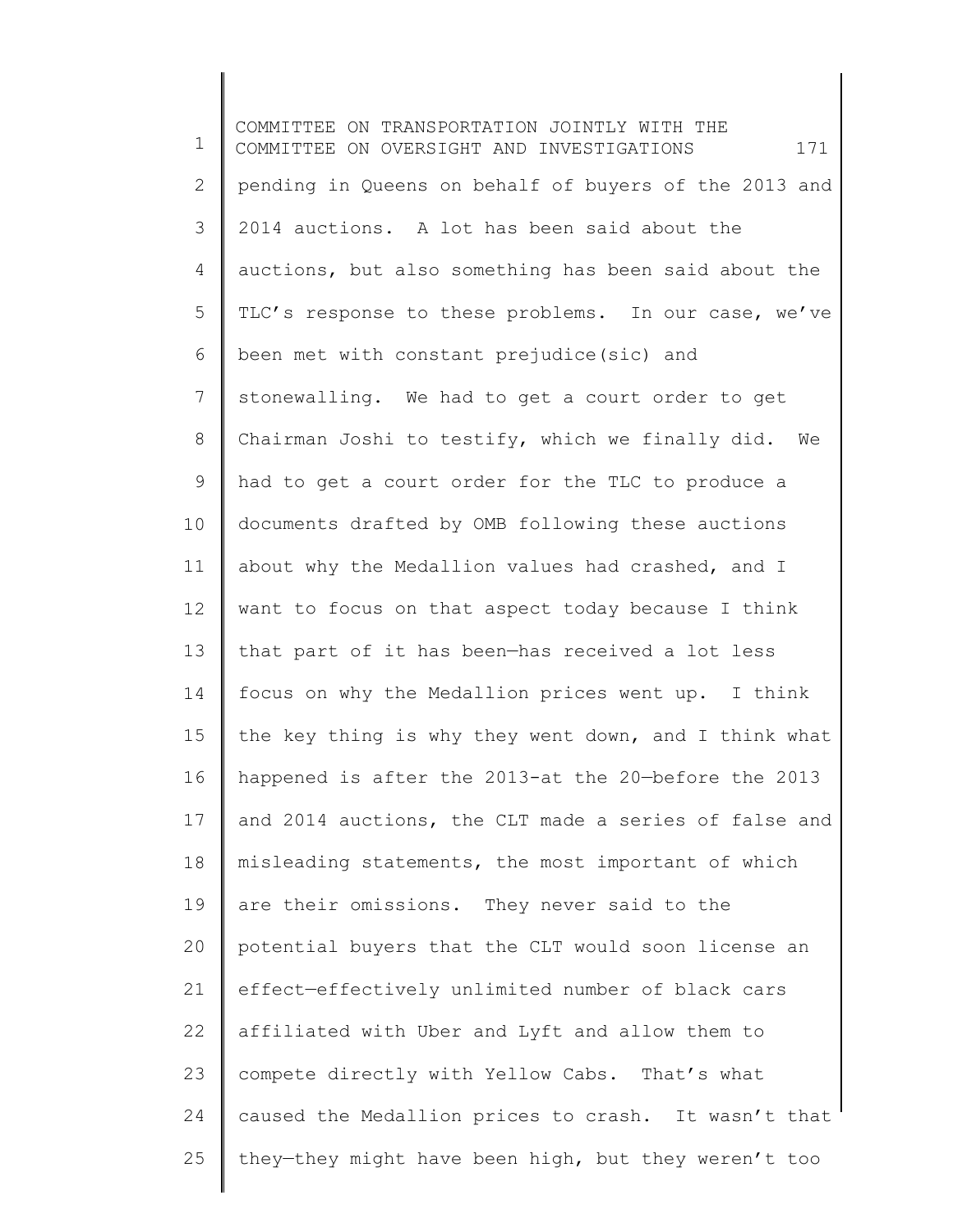1 2 3 4 5 6 7 8 9 10 11 12 13 14 15 16 17 18 19 20 21 22 23 COMMITTEE ON TRANSPORTATION JOINTLY WITH THE COMMITTEE ON OVERSIGHT AND INVESTIGATIONS  $172$ high because at the time Medallions were taking in as much as \$100--\$170,000 a year in net revenue, and even if they were to sell them for a million dollars and very few sold at that point at that—at that amount, but even the ones that did sell at that amount, you can certainly finance that kind of loan when you have \$170,000 in gross income, which is what they had at the time. The problem is the TLC let 100,000—first 10,000 extra Black cars, then 20,000, then 30,000. Now, there's 90,000 additional blacks to compare—compared to what to where they were in 2014. [bell] That's what caused the crash. That's what caused the problems. It's not the lenders, it's not the speculation, and it's not really the brokers either. It's what the TLC did after the fact that caused the demise of the Taxi Medallion. Thank you. [background comments/pause] GOLINA KOMINKER: Okay. Hi. My name is Golina Kominker and I am taxi owner, Medallion owner. I'm must say as I was sort of sitting here, that's my worst dream, but I guess it is a reality. So, I'm here to try to save the industry and I'm here to

speak in behalf of myself, all immigrants and all

people unfortunately that they lost—nine people that

24

25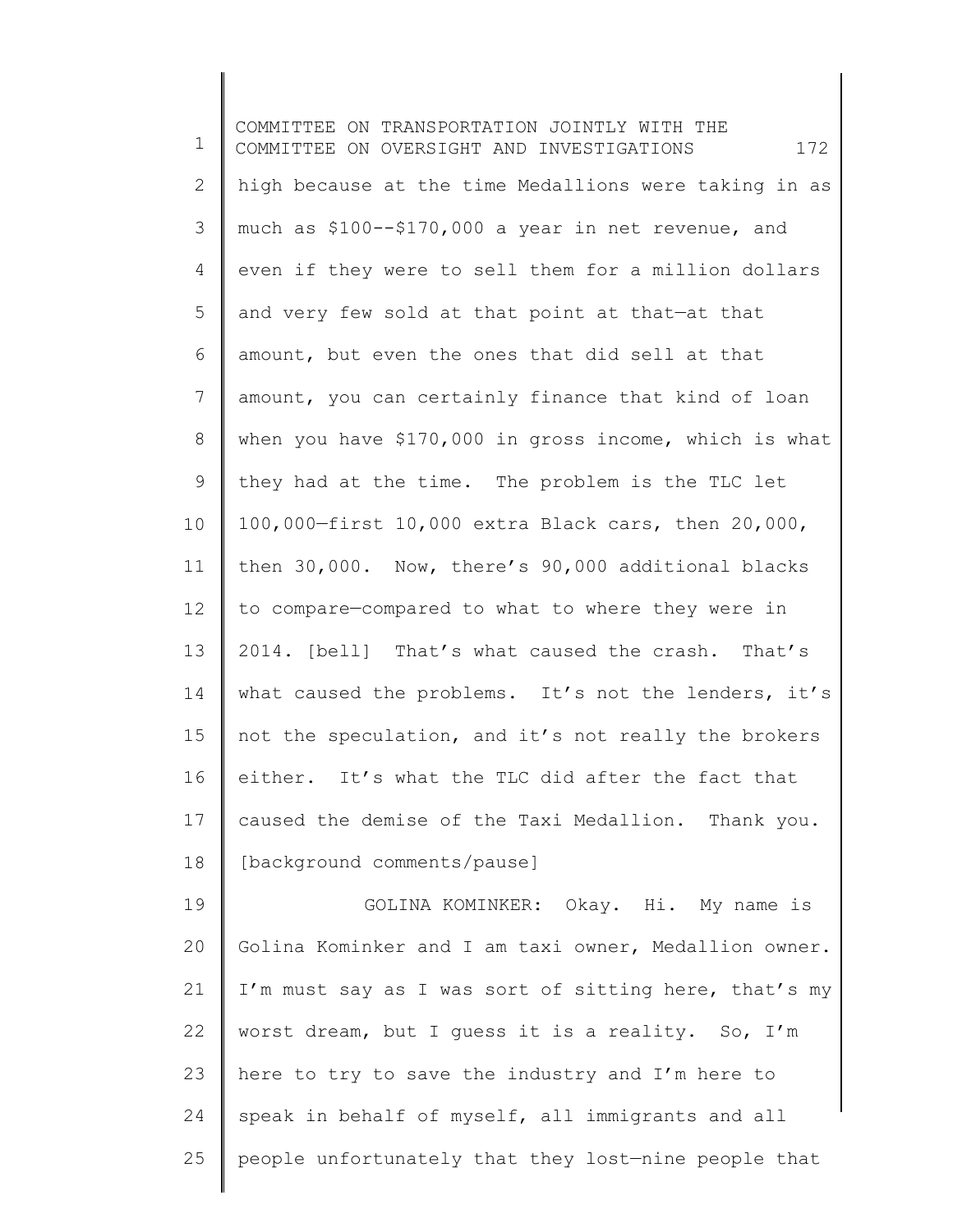1 2 3 4 5 6 7 8 9 10 11 12 13 14 15 16 17 18 19 20 21 22 23 24 25 COMMITTEE ON TRANSPORTATION JOINTLY WITH THE COMMITTEE ON OVERSIGHT AND INVESTIGATIONS 173 we know have lost. There are so many that we do not know that's died because of health implications. So, I'm here to speaking up on their behalf as well. If I say today they have lost everything that they worked so hard for the past 36 years, I'd be lying. We lost our future as well. So, I hope they're accountable for—for what happened for partial or partially not fully, but I do hold the city and TLC accountable for what happened to our industry. I am, as I said am a Medallion owner with fortunately \$200,000 in loan. I guess I'm lucky I'm not in a million, but that does not say that I can make my monthly payments because what I'm currently getting from the leasing company is much less than what I owe to the bank. I'm expecting that soon enough the bank will be after me. They will probably repossess my car, my Medallion, and that's the best scenario. The worst scenario I will still have to hire a lawyer. I will still have to pay the money for the lawyer to go through this process, which I don't have the money, and all the humiliation. Humiliation by—I never wanted this. I never expected this, and that'sthat's all I can say. Today I'm here to plead, beg. If I have to get on my knees I will do. We need you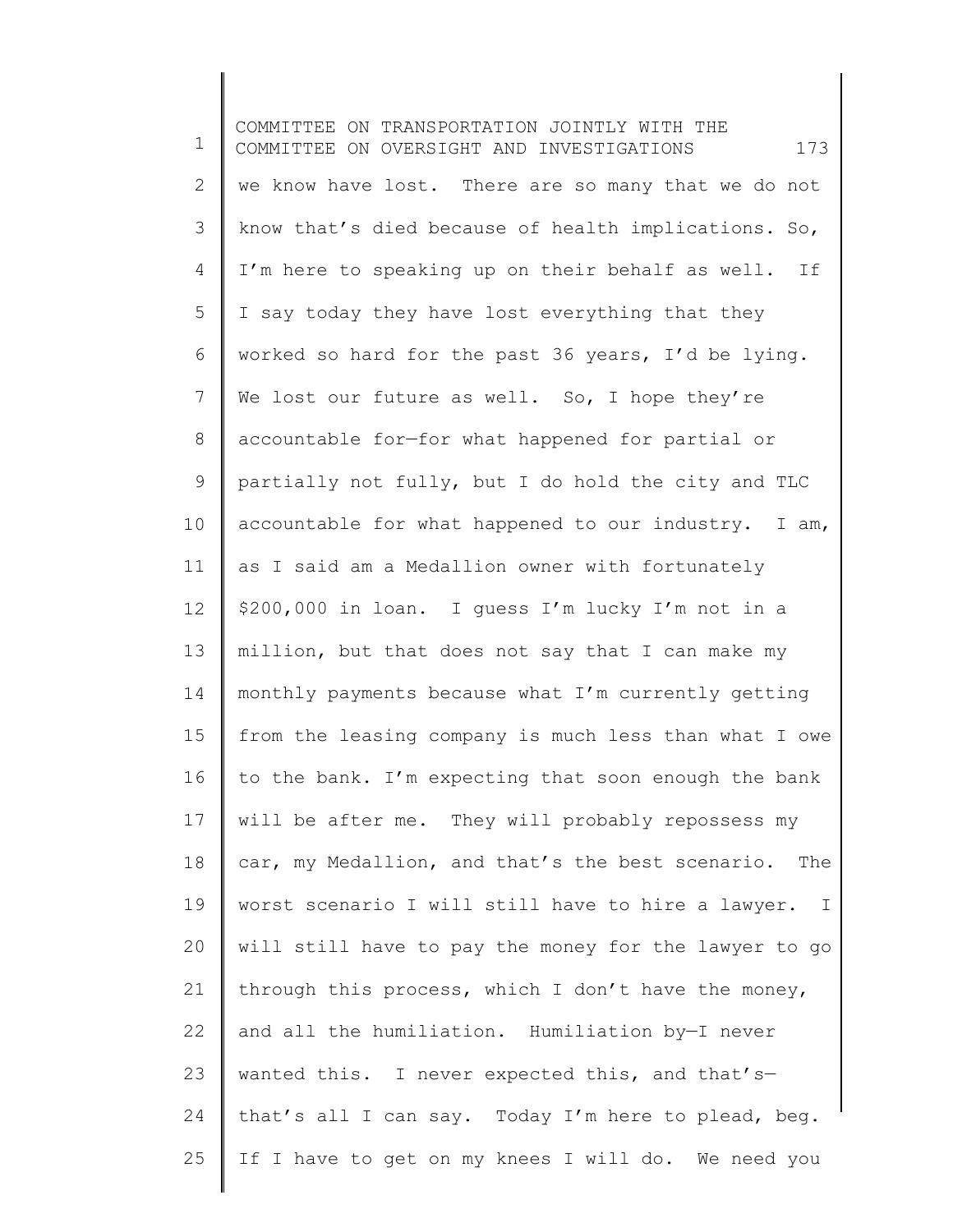1 2 3 4 5 6 7 8 9 10 11 12 13 14 15 16 17 18 19 20 21 22 23 24 25 COMMITTEE ON TRANSPORTATION JOINTLY WITH THE COMMITTEE ON OVERSIGHT AND INVESTIGATIONS 174 to save our industry. We need you to save our industry. [bell] We need the money. We can't—we're not looking for bailouts, and we need the new TLC rules, which I'm not for Mr. Roth. He is, I understand is the future one to be nominated. We need the fresh blood. He were there during Joshi. She never listened to us. I—I've seen her so many times. I was there. Nobody even listened to me. We need somebody who can be fresh blood and Mr. Roth does not qualify for fresh blood, so he cannot be biased. [bell] CHAIRPERSON RODRIGUEZ: By the way, you don't have to stand on your knees because we are here  $to --$ GOLINA KOMINKER: [interposing] But I guess I could send an email. CHAIRPERSON RODRIGUEZ: [interposing] No, all I'm –all I'm saying is that we are here to be there for you guys. GOLINA KOMINKER: I hope so. I—I have faith. [applause] MALE SPEAKER: Hi. Good afternoon, and thank you so much all of you. Please give us some time and hearing from us about Medallion that a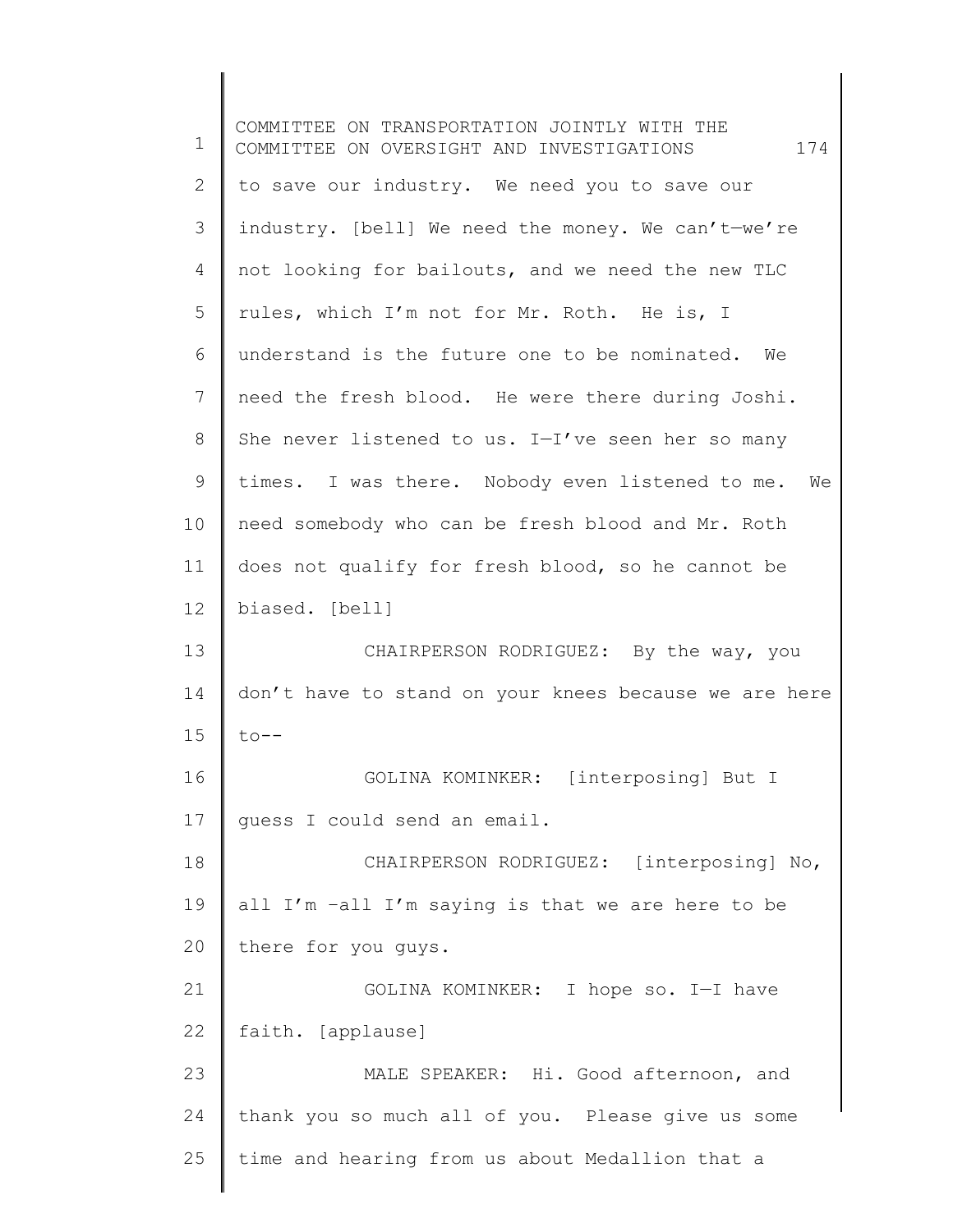1 2 3 4 5 6 7 8 9 10 11 12 13 14 15 16 17 18 19 20 21 22 23 24 25 COMMITTEE ON TRANSPORTATION JOINTLY WITH THE COMMITTEE ON OVERSIGHT AND INVESTIGATIONS 175 crisis. My name Ydanis Chowdry in the business for almost 20 years. We bought the Medallion in 2006. Talking about the Medallion, I had one dream when I paid the Medallion I had my daddy's money who had come from my—rest of the life for retirement life, but now after 2014, now Medallion has a the detention. It is not a Medallion no other. They have the detention because we cannot put it to pay the mortgage now. My higher mortgage. We are losing for business after 2014, but it's stopping all our plans. All the time we pay, all this we pain in business to have a big problem. We request all of you please, please if you have a kindness, if you have realizing jobs of the general and the general owners to help us and forgive me the mortgage, that give me the mortgage, forgiveness. I request to you, all of you I am going to one time in the bank, loan that we sought honestly tell me that no one is your side. No city Mayor, not your governor nor your TLC, nor brokers. So, you try the big campaign. Go to the city talk with them. You can get some help from the. So, I'm really appreciative of you. Please help us to get owner the sight of any frustration. So, we request all of you help us. Give me some forgiveness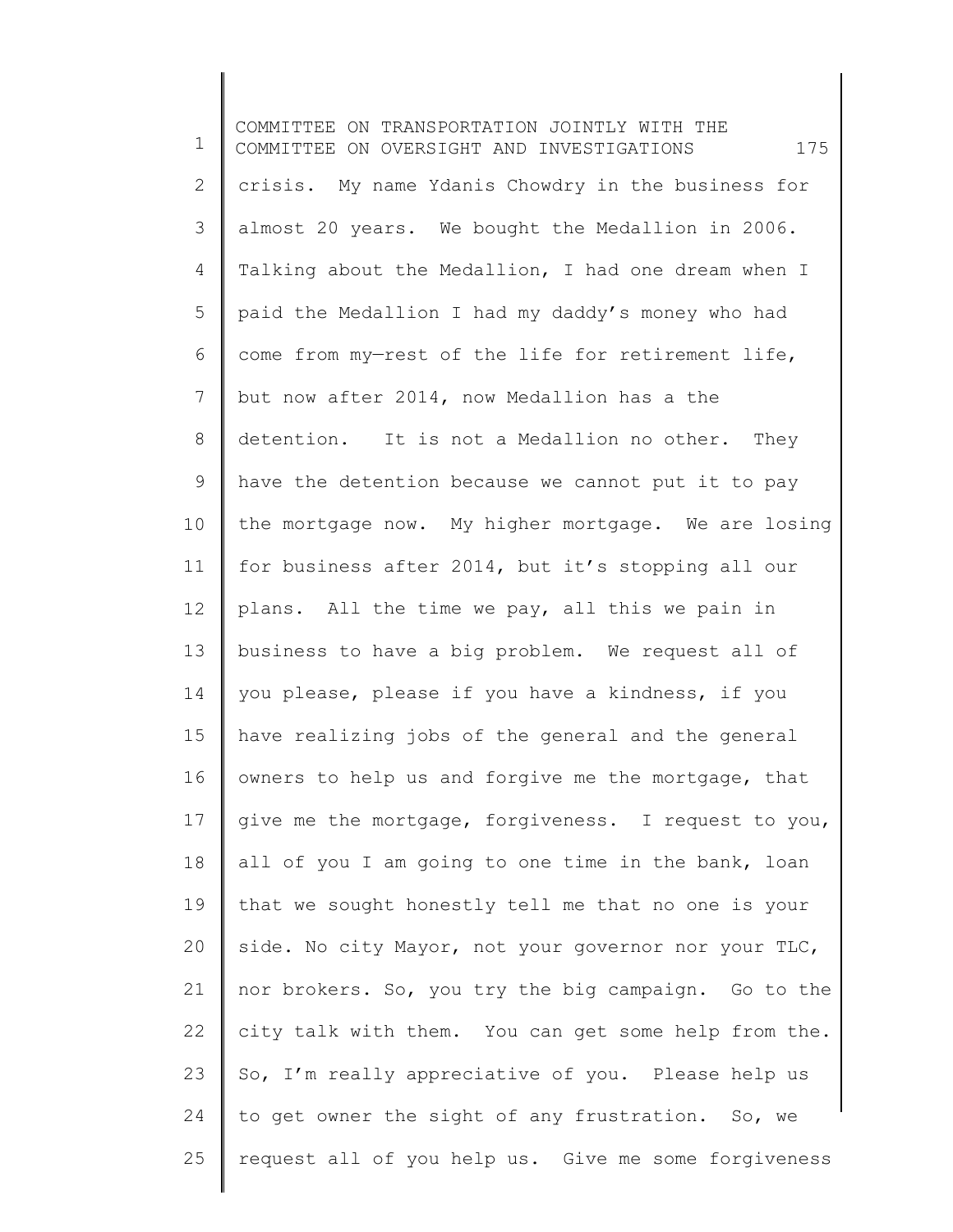1 2 3 4 5 6 7 8 9 10 11 12 13 14 15 16 17 18 19 20 21 22 23 24 25 COMMITTEE ON TRANSPORTATION JOINTLY WITH THE COMMITTEE ON OVERSIGHT AND INVESTIGATIONS 176 of the loan. Thank you so much. [background comments/pause] VITO LANZER: Okay. My name is Vito Lanzer. I'm an individual Medallion owner. I've been driving a New York City Taxi full time since May 4, 1978 over 41 years. [applause] The Medallion owners had the same technology before Uber and Lyft, and the TLC said we can't use because it's a street hail. When Uber and Lyft came in, they said it's a different business. It's pre-authorization, and then they allowed what they called Gypsy taxis because they didn't have Medallions. They came into the city free to steal our business. They say Uber and Lyft has more lobbyists than anybody. What they should be saying is they have more drivers than anybody, and what were they lobbying for to rob what I had to pay for my whole life. I had to work for a company for five years to save money to put a down payment on a Medallion and they want to rob the value of my labor so they can get everything for free. You know, why don't they keep the congestion price for Uber and Lyft because they didn't pay for anything, and compensate the Medallion owners who they rob and take away the congestion fee from us because we have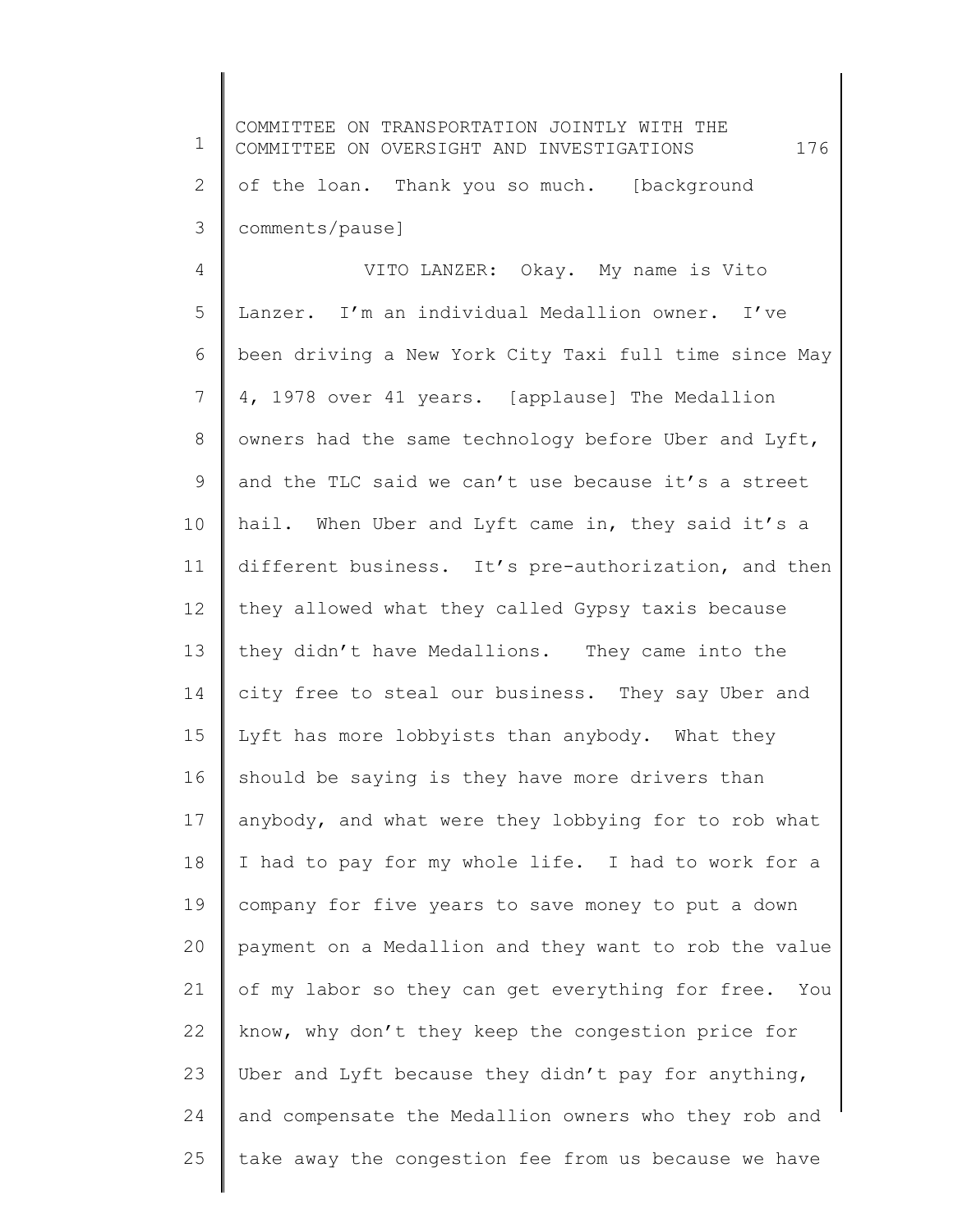1 2 3 4 5 6 7 8 9 10 11 12 13 14 15 16 17 18 19 20 21 22 23 24 25 COMMITTEE ON TRANSPORTATION JOINTLY WITH THE COMMITTEE ON OVERSIGHT AND INVESTIGATIONS 177 an asset that was worth a million dollars, and they destroyed that asset, 85% or 90% of it and we shouldn't have to pay for being robbed. Let them pay for robbing us. Let them pay a congestion fee. Let them comp—let them compensate us for stealing what I had to work for my whole life so they can get everything for free at the expense of the my labor or over 41 years. Thank you. CHAIRPERSON RODRIGUEZ: Thank you. Thank you. Go ahead. [background comments/pause] The next panel Nissan Agman (sic), Mahbu Odet. [background comments] Golan Taluker (sp?) John Field Logi (sic) Nini Kodashi (sp?) [background comments] Richard Lisky. Nino Ferbias (sic) [background comments] Donna Sorine, Fuba Lama. [background comments] RICHARD LISKY: Thank you, Mr. Chairman. My name is Richard Lisky and I'm sad to sit here and stand with the immigrant Medallion owners. As everyone has pointed out, this is a city of immigrants and never has an immigrant class been treated to disrespectfully as this class of immigrants. Listening to the painful testimony of the TLC Acting Chair I was reminded of the old expression the operation was a success, but the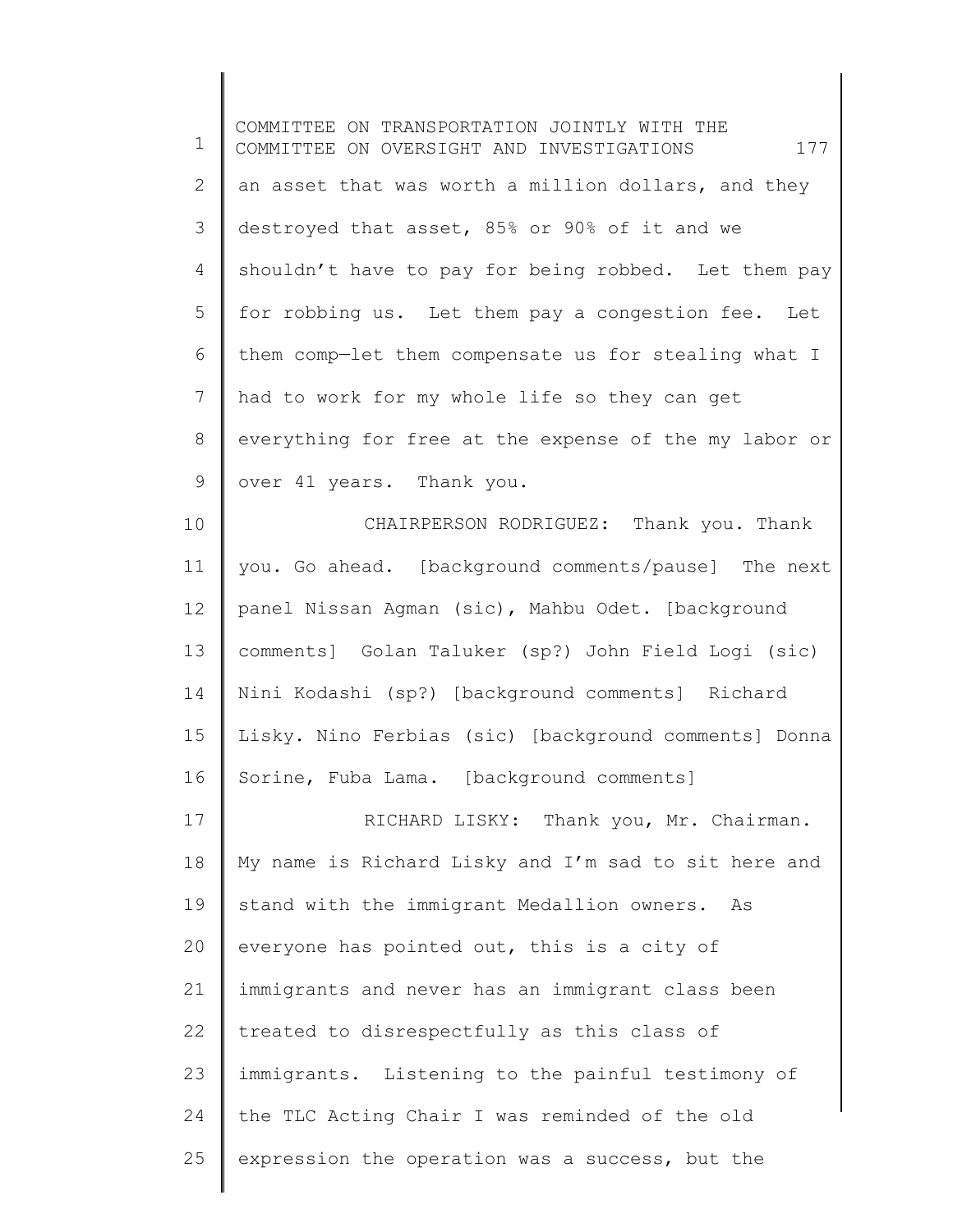1 2 3 4 5 6 7 8 9 10 11 12 13 14 15 16 17 18 19 20 21 22 23 24 25 COMMITTEE ON TRANSPORTATION JOINTLY WITH THE COMMITTEE ON OVERSIGHT AND INVESTIGATIONS 178 patient died. Everything they did for Medallion owners was just this much short of effective I guess. I'm also reminded of the old saying, please don't help us any more. [laughter] The—as my—as my colleague Carolyn Pratz has mentioned, there was a not only a willful blindness here, it wasn't that the TLC was not an honest broker, they were willfully involved in the destruction of the Taxi Medallion. Now what's interesting, and I want to give a shoutout to the staff that put that report together. It is an outstanding piece of work. As someone who taught for ten years at Queens College, I would give it an A+, but I'm waiting for the second volume before I'm going to grade it because the first volume focuses as the Times story did on the banks, but the second volume needs to focus on the TLC's regulatory disgrace in undermining the value of the Medallion, and as Counselor Eckman pointed out, not only did they take the money, but while they were taking the money, they were funneling FHVs into the system, which is contrapuntal to your narrative, which is the city was only interested in the money because they were [bell] taking all this money, and yet at the same time they were taking this money and needed that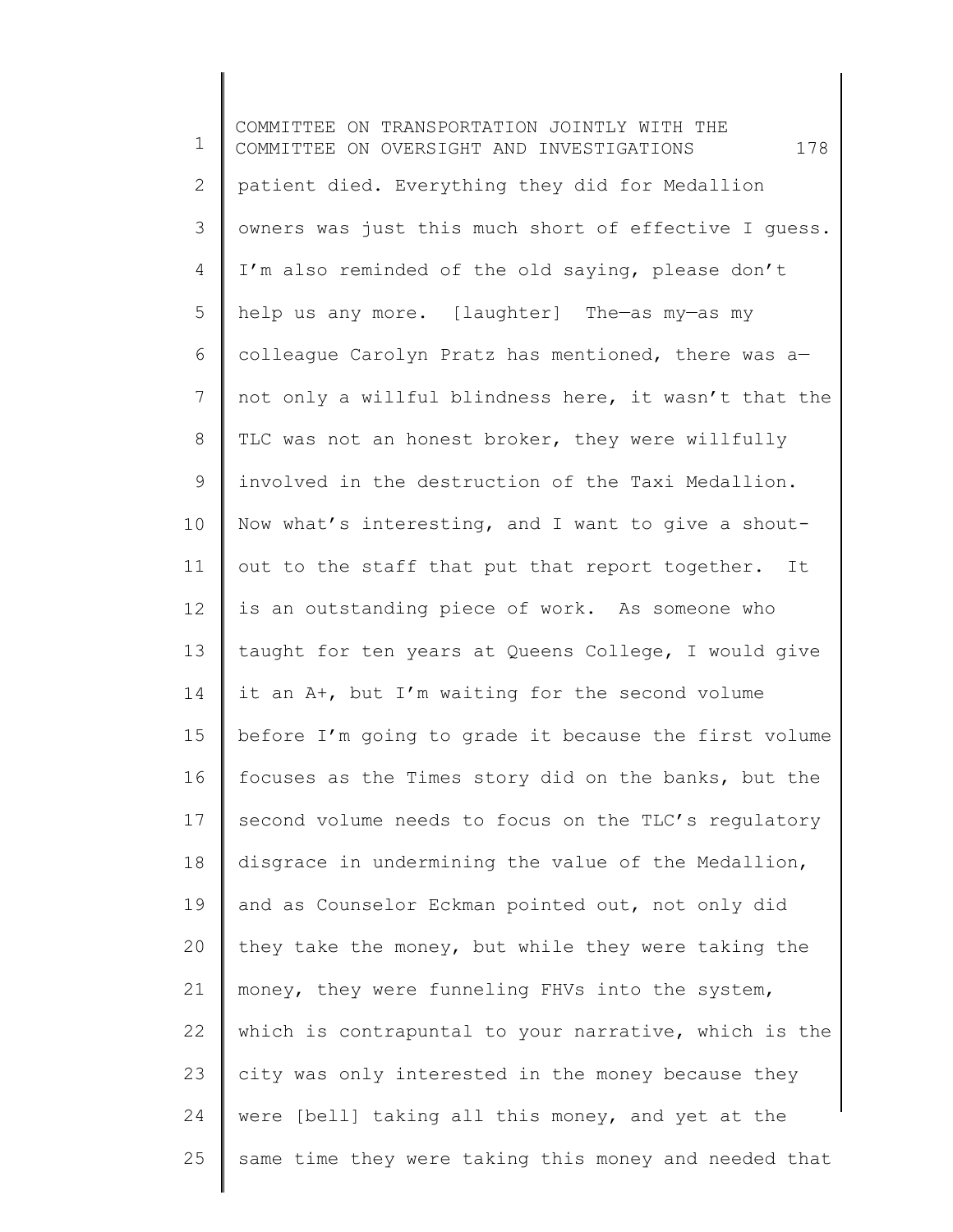1 2 3 4 5 6 7 8 9 10 11 12 13 14 15 16 17 18 19 20 21 22 23 24 25 COMMITTEE ON TRANSPORTATION JOINTLY WITH THE COMMITTEE ON OVERSIGHT AND INVESTIGATIONS 179 money, they devalued the Medallion. That's needs to be investigated. Why would a TLC in charge of regulating this environment [bell] disregard the revenue stream and allow 137,000 FHVs to come in? What the sea change from being greedy revenue enhancers to being promiscuous FHV enablers? That's a good question to investigate. CHAIRPERSON RODRIGUEZ: Thank you, Rich. NINO HERVIAS: Mr. Chairmen Torres, Rodriguez, thank you for what you're doing up here. We appreciate it. My name is Nino Hervias (sp?) I've been driving a taxi since 1984 and since 1990 as I'm a Medallion owner. I thought I had it all figured out, and on the part of achieving the American Dream. Right now what I'm facing is as thousands of others the American Nightmare, and not because we didn't did our work the way it should because and facing our responsibilities. We all agree that Medallion owners need immediate help to mitigate our loans or buy back our Medallions. You have to find a way. Our present situation has both to me and my family of dire consequences, and to thousands of other Medallion owners. We know about suicide, bankruptcies. Each day that goes by with no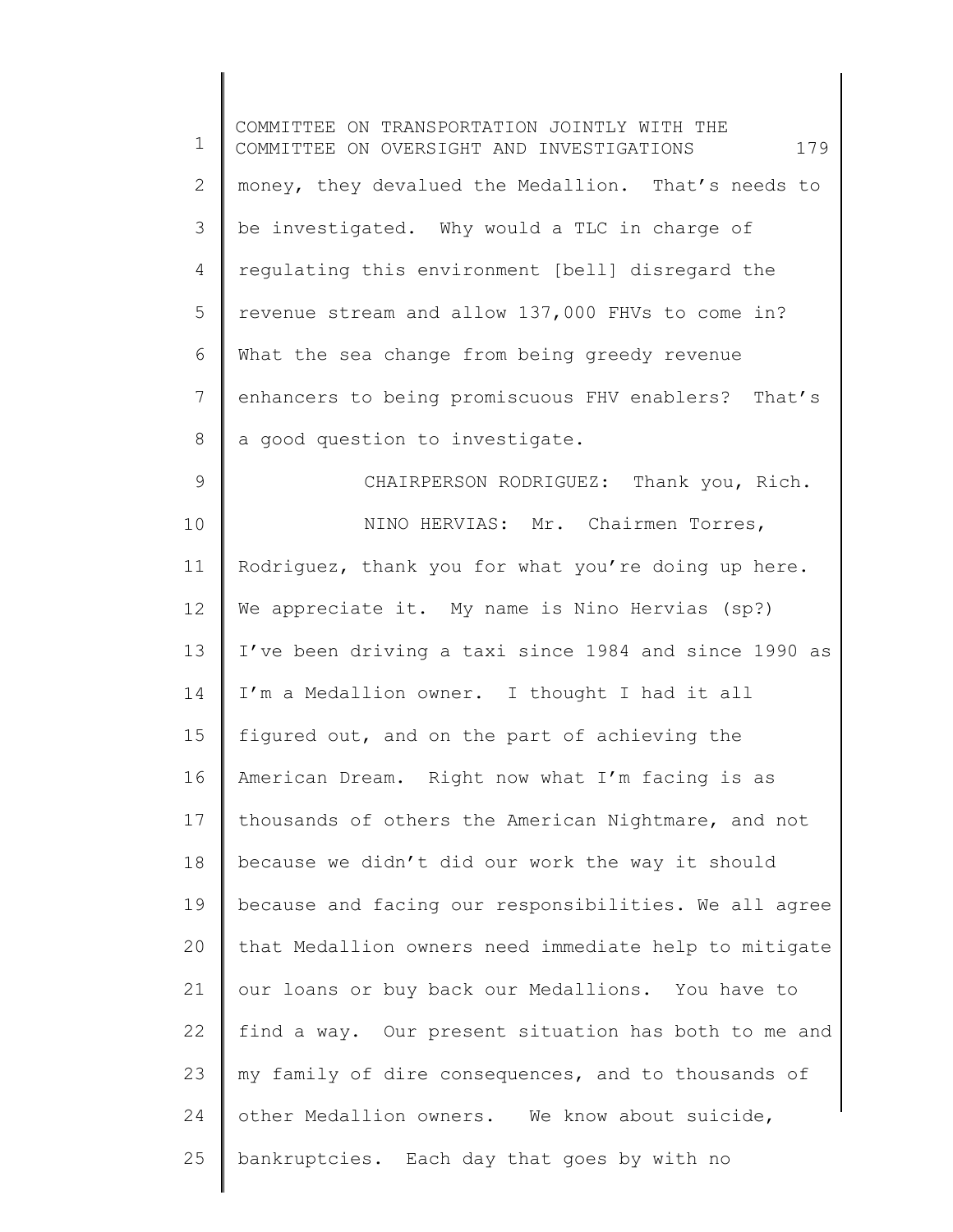1 2 3 4 5 6 7 8 9 10 11 12 13 14 15 16 17 18 19 20 21 22 23 COMMITTEE ON TRANSPORTATION JOINTLY WITH THE COMMITTEE ON OVERSIGHT AND INVESTIGATIONS 180 solutions is one owner that is losing everything they've been working for. Solutions. Let's find focus on solutions right now, immediate solutions that we need. It is bailout or whatever you call it, to remedy these toxic loans that we have, and find out the real value of the Medallion. Not just anything that can be made up just to make us feel good about it, but the other immediate solution that is needed in that much having said, it is the numbers of Ubers and it's imitative (sic) cars on the road. They-they are on every single street, hotels, airports and also doing some illegal pickups by the thousands every single day. They must be cut by at least 50% to begin with. That-that is one of the major problems why no one makes ends meet. My retirement I already forgot about it. It has been wiped out. So, we need your help as soon as possible please. POLISSA BOTT: My name Polissa Bott. I am from the Nepal. So, I'm here. I'm talking about personal things. I come here in 2004 [coughs] as immigrant, and I go for seven years without my kids

and wife, and I make money from the [coughs] grocery

store and consulting and the money I spend for the—I

24

25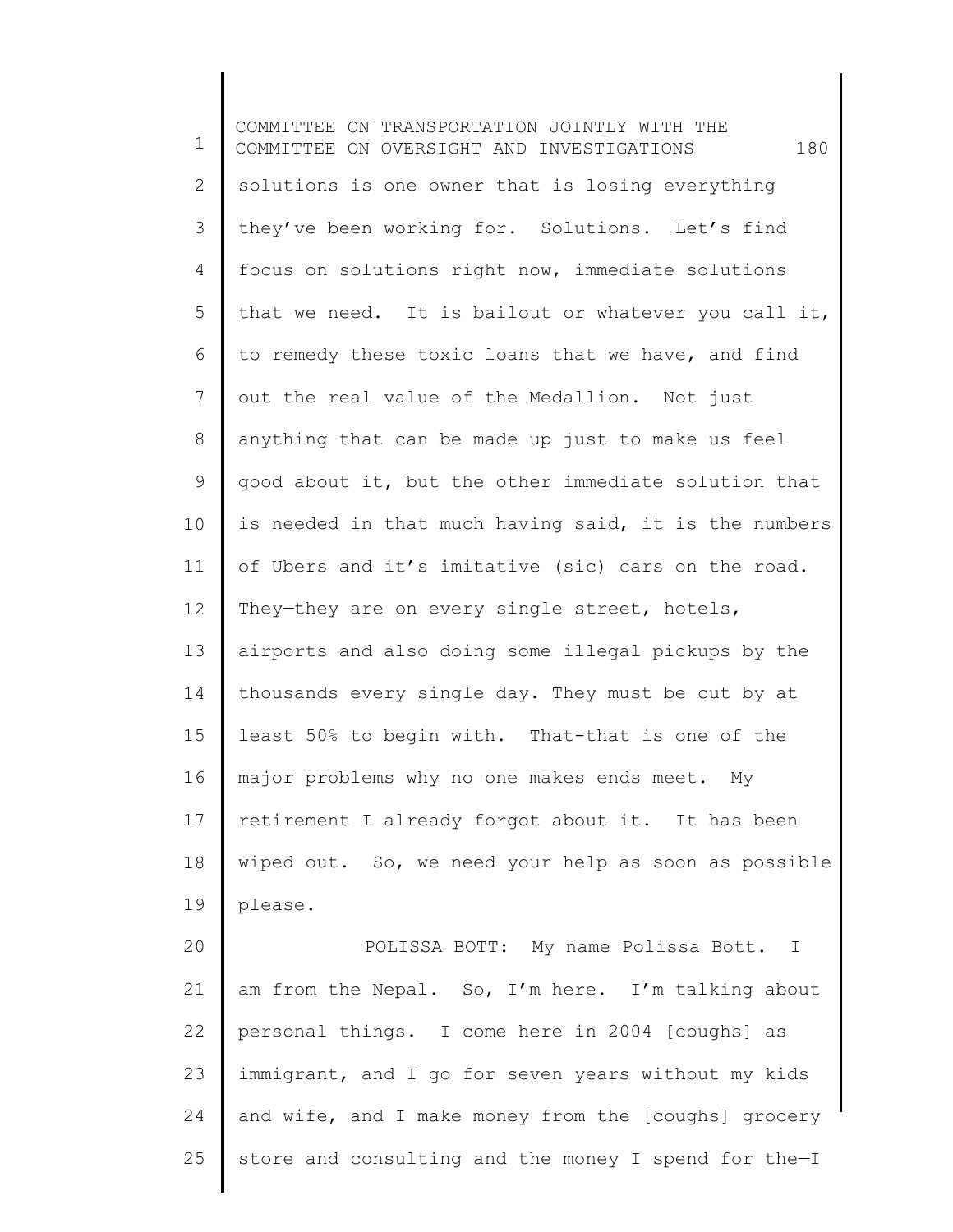1 2 3 4 5 6 7 8 9 10 11 12 13 14 15 16 17 18 19 20 21 22 23 24 25 COMMITTEE ON TRANSPORTATION JOINTLY WITH THE COMMITTEE ON OVERSIGHT AND INVESTIGATIONS 181 brought all the money for the down payment like \$60,000 and I brought the Medallion for \$675,000 and still I have loan for \$520,000 loan from the Signature Bank, Signature Bank, and in 2011 I bought this Medallion and so since then two—two years later 2013, it's every day it's cars and I'm driving. Like I've been driving like 7 days for 8 years. It's—they been tracking my license with TLC with MODA. [coughs] Now, I have problem. I'm below the payments because I sit too much. [coughs] And so [coughs] I cannot work now, and my partners, I heard about my partners. My partner Pat Green because he's got too much pressures because of all this trafficking, traffic and all this—the torture of these bearing loans and just paying the loan, and he said that every day that what I can do we have back up this asset. We have to wait. This is America. Somebody look at us. That's what I tell him, but—but he passed away on September 25, 2018, and he drive all day and he come back and he got a heart attack, and this problem is my Medallion is no move nowhere and TLC suspended and I did work like 10 days and then now I paid for my wife to work, and the money I paid and that money [bell] I will give it to TLC and then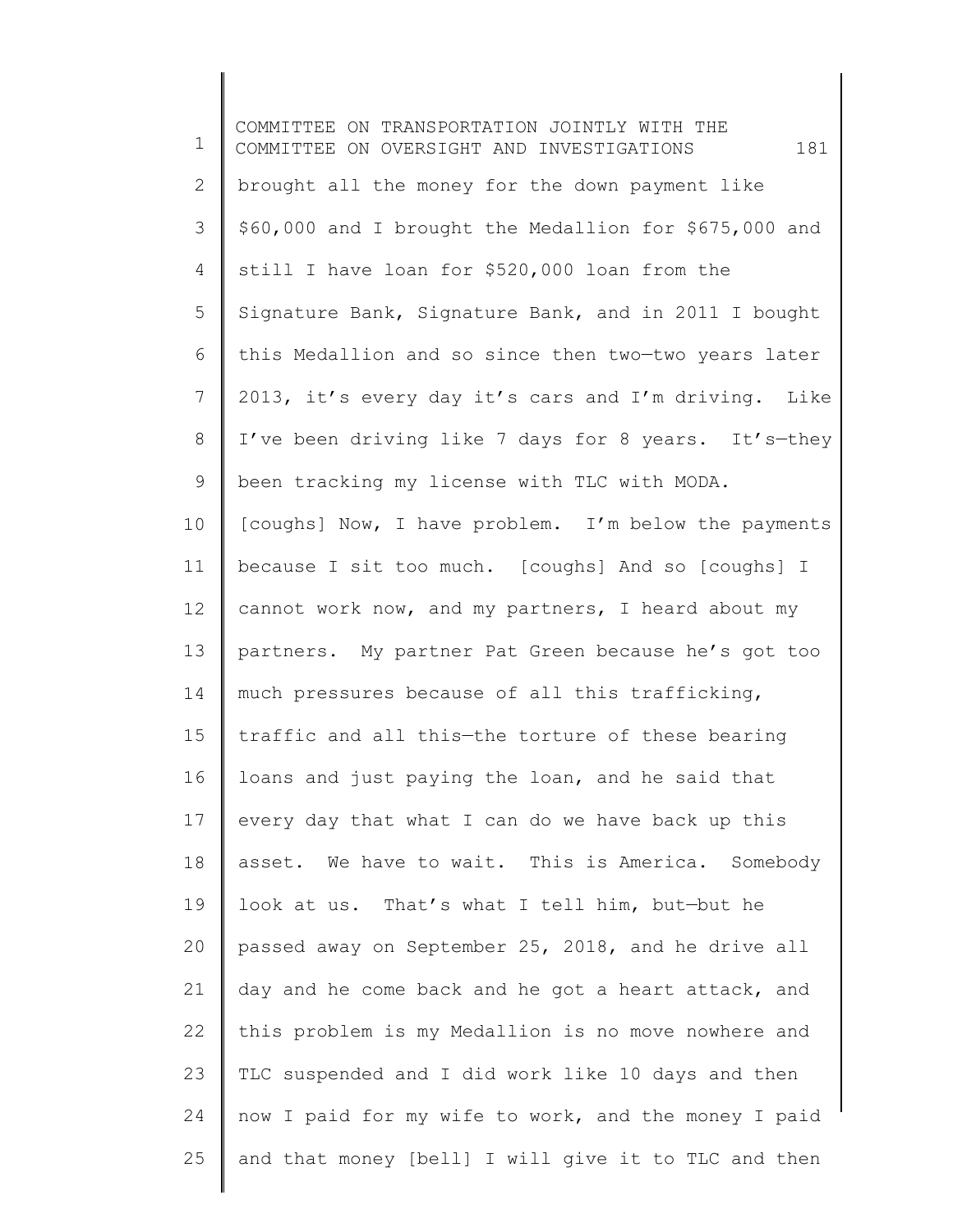1 2 3 4 5 6 7 8 9 10 11 12 13 14 15 16 17 18 19 20 21 22 23 24 25 COMMITTEE ON TRANSPORTATION JOINTLY WITH THE COMMITTEE ON OVERSIGHT AND INVESTIGATIONS 182 it's okay, but how do—transfer to my name or I look at market. Please buy my Medallion for \$200,000 because Signature are asking me \$200,000. I said please anybody who wants to buy it, it's still on here. I get a \$200,000 that dilutes—the Signature Bank is asking me. So, thank you so much for having us for everyone to come here and all my friends and community. Thank you. NINA GODOWSKY: Hi. My name is Nina Godowsky. I'm a Yellow Taxi driver and Medallion owner. I want you—to thank you for your support today and I want to say zero worth. It's down to half the Medallion owners from the city of New York from the TLC. Nobody is helping us as today. We're just fighting come into this room, and everybody I listen they try to blame the lenders, they try to put it on the brokers and 99% is the fault of New York City and the State of New York. They robbed us. They took our money and now today they should reimburse us all the Yellow Cabs. So, today I'm fighting for my friends because I'm losing them everyday. The person pushed me to buy the Medallion she lost three Medallions. She's fighting with Consort and her husband is fighting with the HUD problems. So, and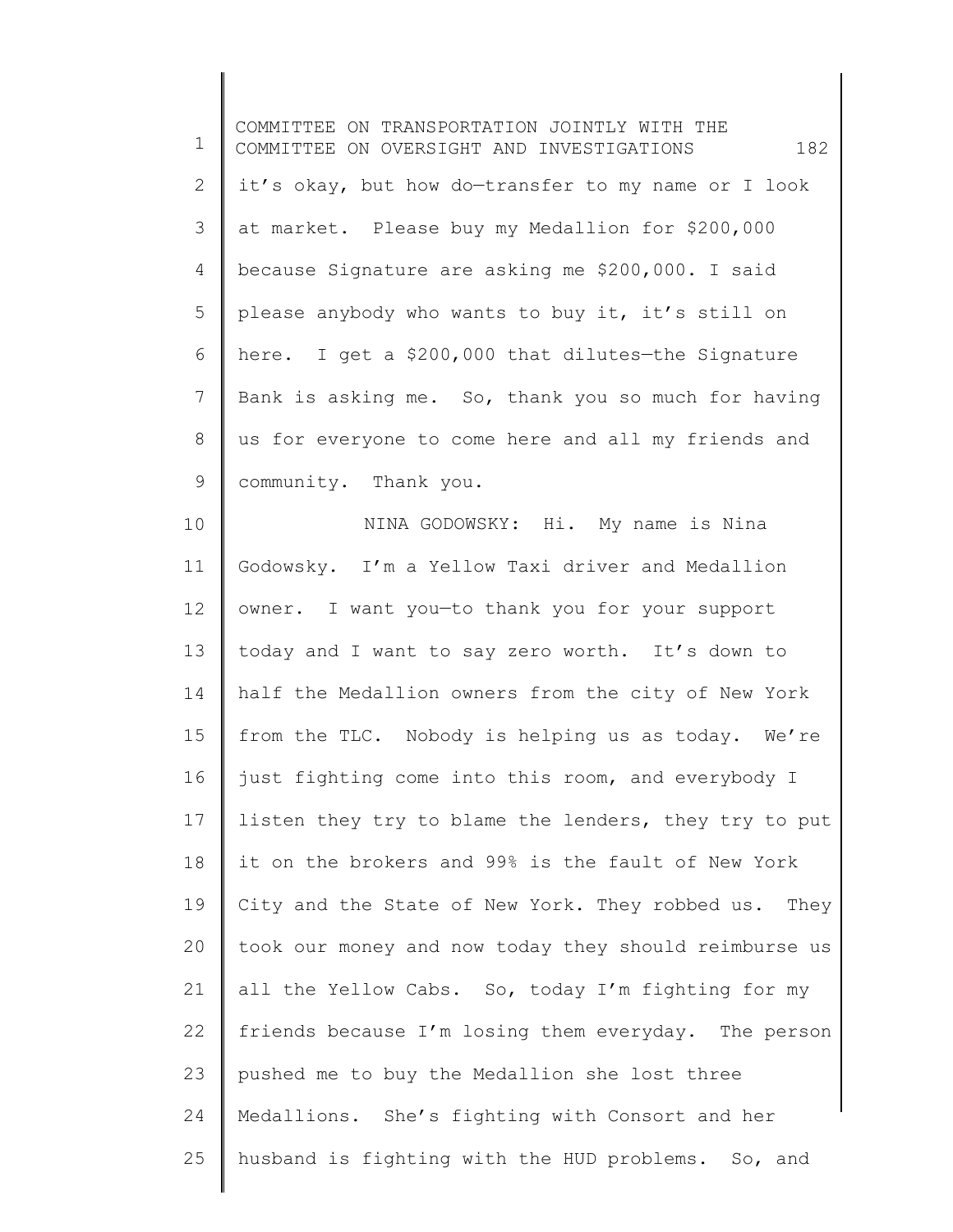1 2 3 4 5 6 7 8 9 10 11 12 13 14 15 16 17 18 19 20 21 22 23 24 25 COMMITTEE ON TRANSPORTATION JOINTLY WITH THE COMMITTEE ON OVERSIGHT AND INVESTIGATIONS 183 they have disabled kids. So what these people like the 69-year-old what they can do right now. So, I'm saying, I'm crushing you to give me the answer today about my friends I'm losing every day the people I know and I need the support. The city has to do something. We need the solution now. We cannot wait any more. We're dying everyday. Our people is fighting every day to raise their kids, to bring food on the table. We're not talking about to make money or have investments. We're talking to bring the food on our tables to our kids today and nobody—I listened to this room. Everybody is trying to blame somebody else to put it on the lenders. We was making enough money. You cannot have one million medallions and zero give to somebody for free. We pay \$1 million and you can give it to someone for free. So, how this-how are you trying to make a playing field? How you going to make a playing field when you have a million and zero? How you going to feel? How going to make sense playing field. It's impossible. It's really impossible. You cannot. When this cost \$1 million and this costs zero and we make the same money. The people they work in their 80s, age 80, 90 their retirement. Where is their money? Where? How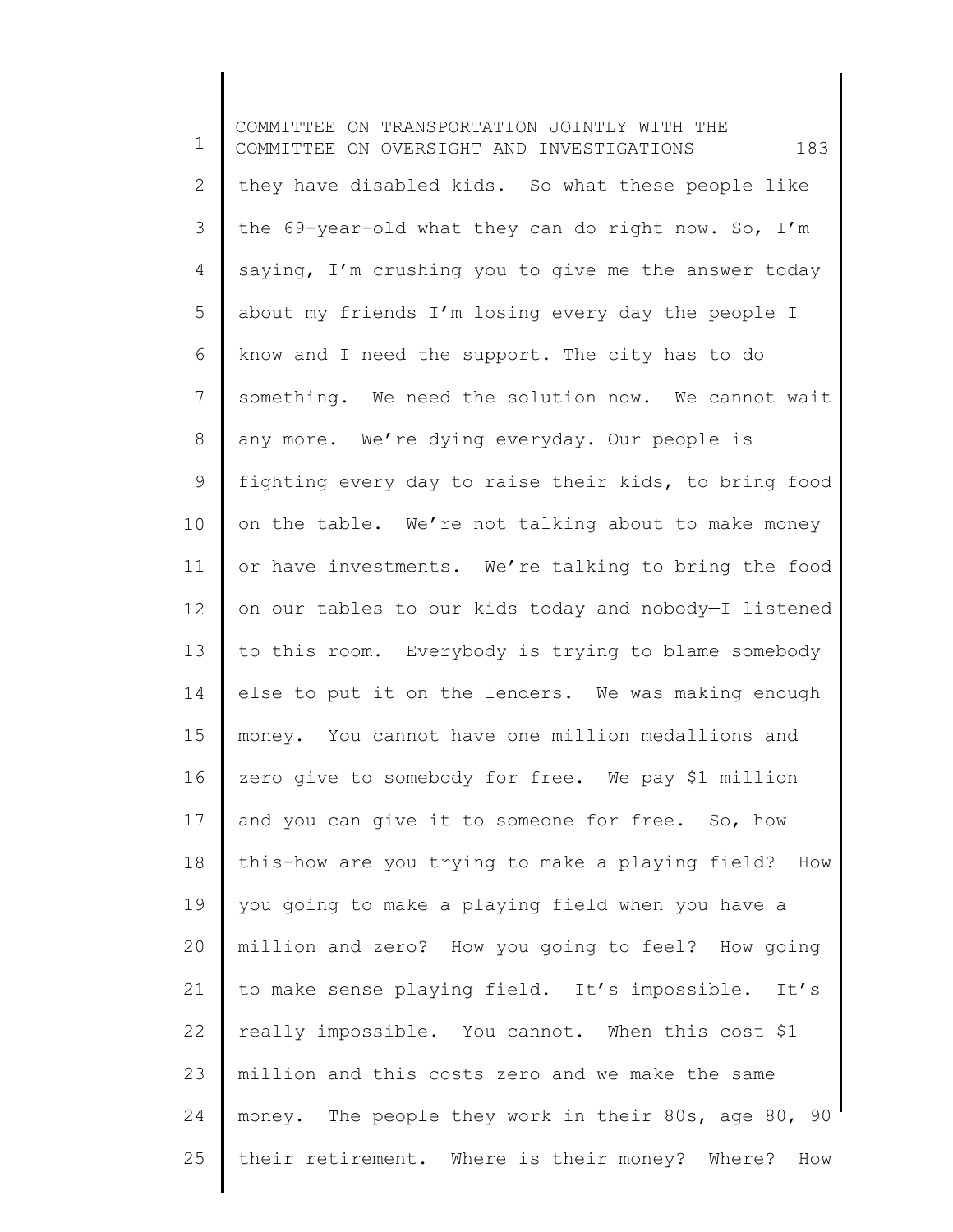1 2 3 4 5 6 7 8 9 10 11 12 13 14 15 16 17 18 19 20 21 22 23 24 25 COMMITTEE ON TRANSPORTATION JOINTLY WITH THE COMMITTEE ON OVERSIGHT AND INVESTIGATIONS 184 are they going to survive? How are you going to make—you going to make playing fields for these people? How? They cannot work any more. They cannot find drivers. What these people they're going to do? Thank you. CHODRI MABUT: [off mic] Okay, my name is Mr. Chodri Mabut, and I'm driving a taxi for five years. CHAIRPERSON TORRES: Can't hear. CHODRI MABUT: [on mic]--five years, and I'm 74 now and I'm not—right now I'm not working, but very difficult for me to survive because nobody is leasing nor the van, a lot of problem and we already complaining our job that we miss. So, I am in death pretty soon. For me life is a lot of the work. Those who sought five years for Diaz, and they are now zero. They have no retirement. They can't sell it. Very difficult position, and—and also we want, you know, advise the debts that you miss because still I have a loan and I want to see what you can do. I kindly appreciate for it. Thank you, sir. MALE SPEAKER: And yes Mr. Torres and all of you guys, and I'm talking personally because I'm driving since 1987. I think I bought Medallion and I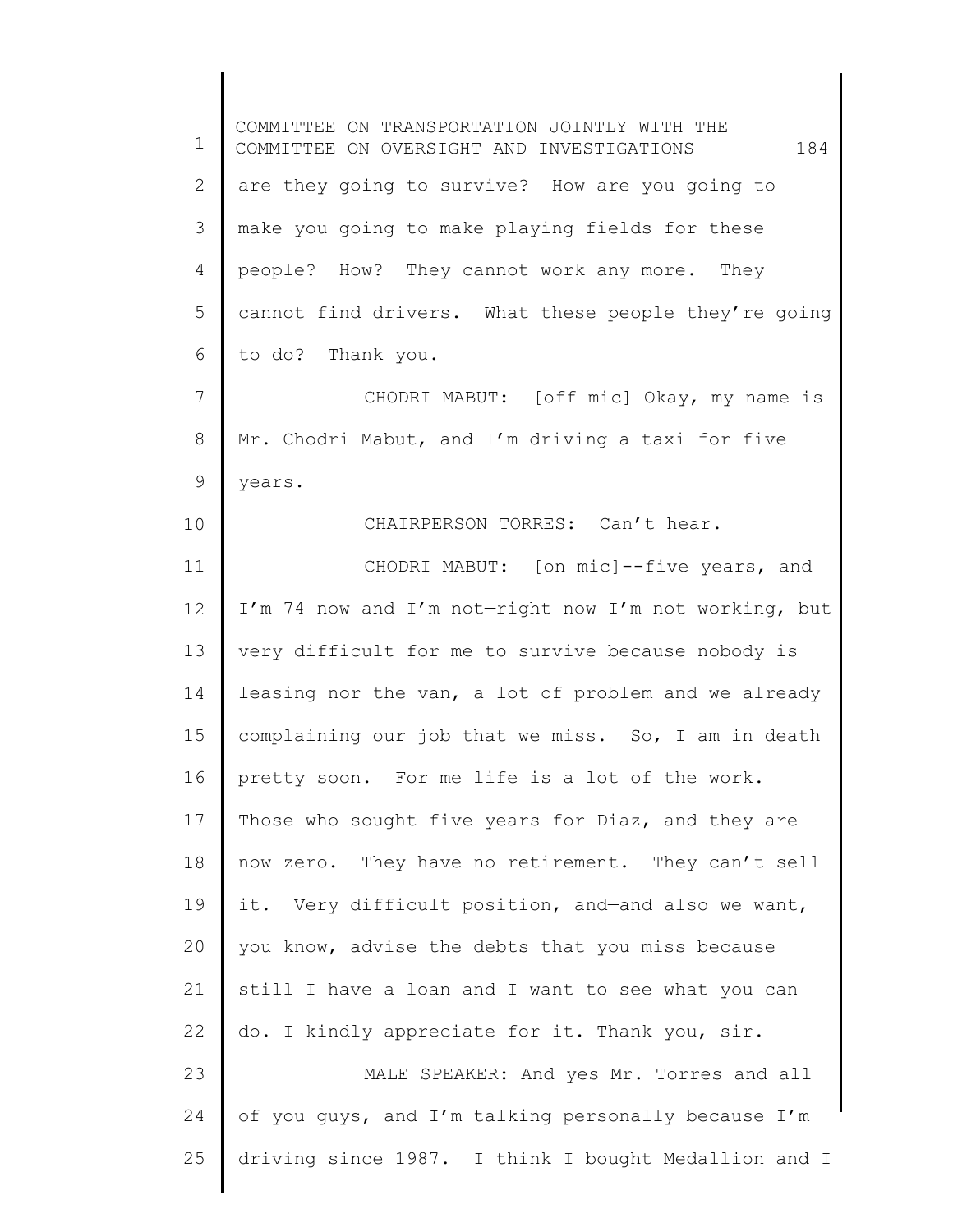1 2 3 4 5 6 7 8 9 10 11 12 13 14 15 16 17 18 19 20 21 22 23 24 25 COMMITTEE ON TRANSPORTATION JOINTLY WITH THE COMMITTEE ON OVERSIGHT AND INVESTIGATIONS 185 lost some house them. I bought them in 2006 and still I'm driving, but I have a lot of loans about like \$450,000 and right now my problem is I don't know drivers. It's like one year I don't know driver and I'm 65 years old, and I-I need you guys to help me personally like forgiveness of my loans and I try to be—help myself. I have two daughter. One is college and more right there today. I should go to have a sick day there, but I came here for a reason. So I cannot go there. So I try to be—you guys try be help us forgiveness or monthly payment for \$900 a month and right now I have no driver. I have it very hard to pay my mortgage or house or mortgage for Medallion. So this is the issue I am telling you guys so you help us. Thank you very much. CHAIRPERSON RODRIGUEZ: and to Nina and all of you like we will not let you down. NINA GODOWSKY: I hope. CHAIRPERSON RODRIGUEZ: We—we understand. NINA GODOWSKY: I trust you. CHAIRPERSON RODRIGUEZ: We understand. You know we've been in this battle together, and this even in our years here from all, you know, another hearing, we will continue organizing together. As a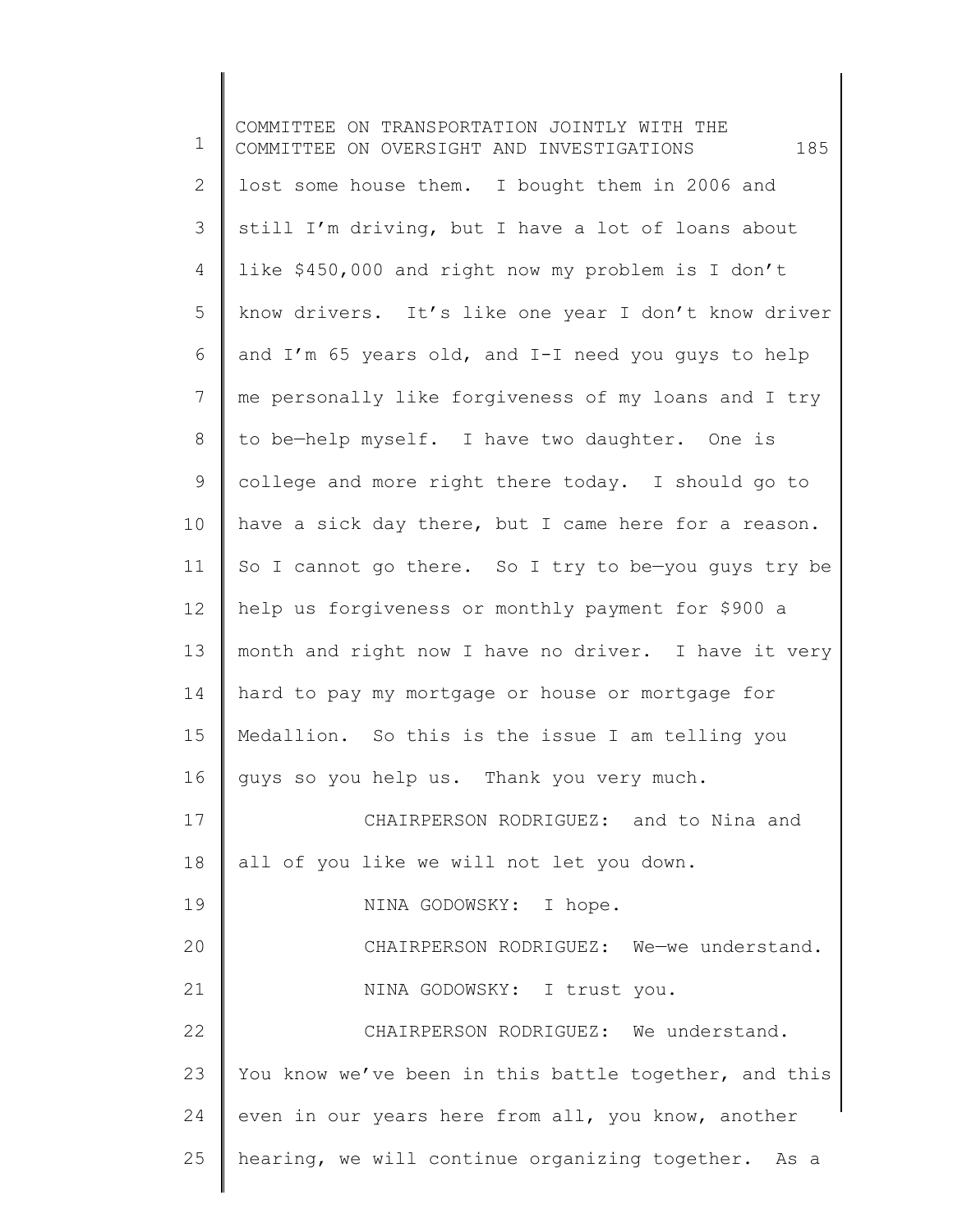1 2 3 4 5 6 7 8 9 10 11 12 13 14 15 16 17 18 19 20 21 22 23 24 25 COMMITTEE ON TRANSPORTATION JOINTLY WITH THE COMMITTEE ON OVERSIGHT AND INVESTIGATIONS 186 crowd organizer that I have been and that we have been, we know that some of the work is at the legislative body, but there's going to be some level that we also are ready to move on, and be there with you guys. So, listening to the story of this panel you represent not only-- NINA GODOWSKY: [interposing] I felt so good last week. CHAIRPERSON RODRIGUEZ: [interposing] Sorry. Not only the previous one members of the public but the future to come. So, when we see your faces, you know, you know, the group of individuals that we are so committed to help. Rescuing-rescuing is like, you know, not only what you represent for your family, but what you represent for the city. Thank you. MALE SPEAKER: Thank you. [background comments/applause] CHAIRPERSON TORRES: The next panel consists of Raoul Rivera, Johan Nishman, Gomala Marr, Sarin Manatella, Ferbie Sarin from Woodside, Elmhurst, [pause] Aviz Kahn (sp?) [background comments/pause] Genese from 8215 Queens Boulevard, Elmhurst. Having troubling deciphering the name.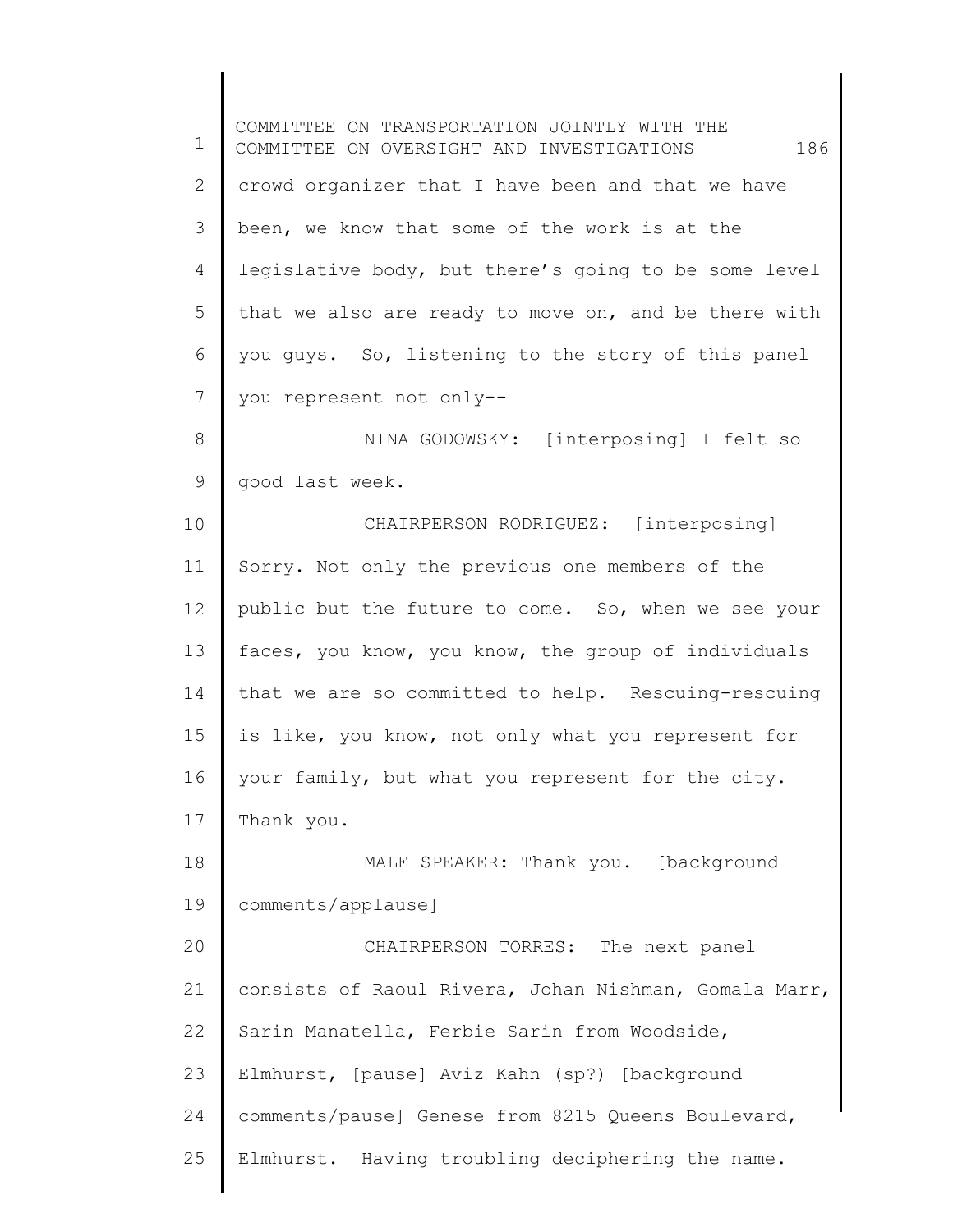1 2 3 4 5 COMMITTEE ON TRANSPORTATION JOINTLY WITH THE COMMITTEE ON OVERSIGHT AND INVESTIGATIONS  $187$ Vinad—Vinad, 17 Fountain Street. [background comments/pause] Jorge Caporte, Chabal Chow-Ghos from the Taxi Alliance, Tarik Manur. [background comments/pause]

6 7 8 9 10 11 12 13 14 15 16 17 18 19 20 21 22 23 24 25 MALE SPEAKER: [heavy accent] Hello. Good afternoon everyone. We really appreciate for your big, big, big help. We really appreciate it. We are really need help with the like ICU in order to help them because they fell well. So, thank you for giving that for them. This very, very much needed for this very, very hardship and I see crisis of the owners all over on the fact that [coughs] suddenly we have New York to thank too. We really appreciate for this very important help. This help will not stop another dance and fight. It will make our cases healthy. They need to pay the interest that's reflect to their, even all through it. So, the feel only that your help you do save our lives. This help will also stop sell out of our assets, which I just spent on my—I'll get [crying] life will pass it to the company because they have to pay their mortgages and they cost fees so- [coughs] excuse me. So, saying that this help also helps professionals to stay in the city working like a New Yorker. This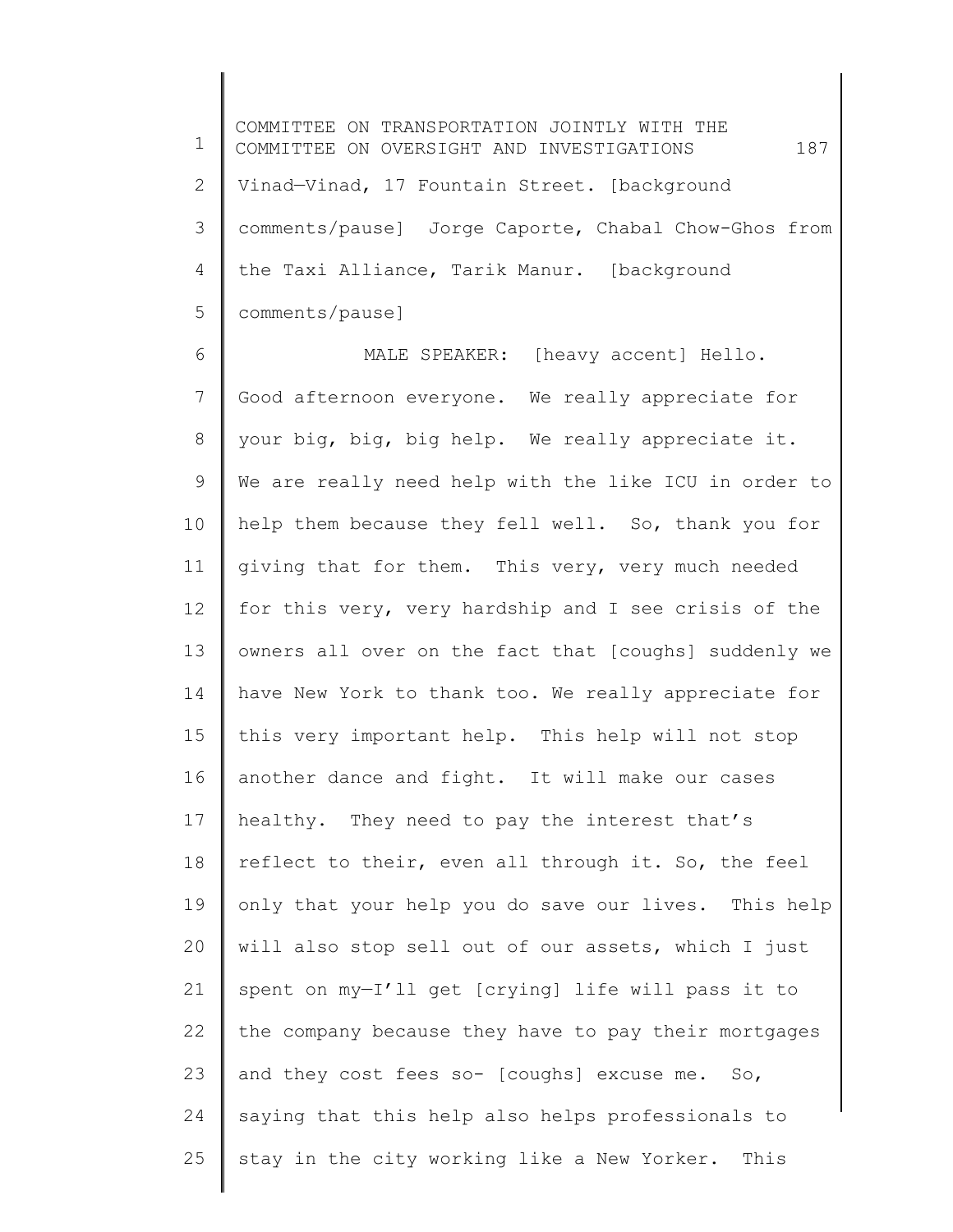1 2 3 4 5 6 7 8 9 10 11 12 13 14 15 16 17 18 19 20 21 22 23 24 25 COMMITTEE ON TRANSPORTATION JOINTLY WITH THE COMMITTEE ON OVERSIGHT AND INVESTIGATIONS 188 help also makes us to help our big families and members in the road who have no other members [coughs] to—to get them the—and them to dying like friend. His mother get like fourth grade cancer in India. He went there. He had to come back here because he had to pay the mortgage. He had to pay the other bills so that's—that's a bill due his financial crisis. So, he—he had to come back in order to pay his loan and other bills. After help here mother [bell] Mydle and left many of her prayers in this easement. So, please pray for her and for we need your help, but also help those people and, of course, many who's family members are sick and they're broken and they cannot go to see them. This will help to go them there and to stay with them until they get well. Thanks so much for your help. This is a big help for our children who can for all very free. This enables to make them tuition for free a little easy. Important also our [coughs] oursorry. So, I have another account and so we are facing, and most of us are facing with robberies. So, last week I got robbed right before this house. They rolled me. They just stole my phone. The stole my bag. So, please do something so we can—able to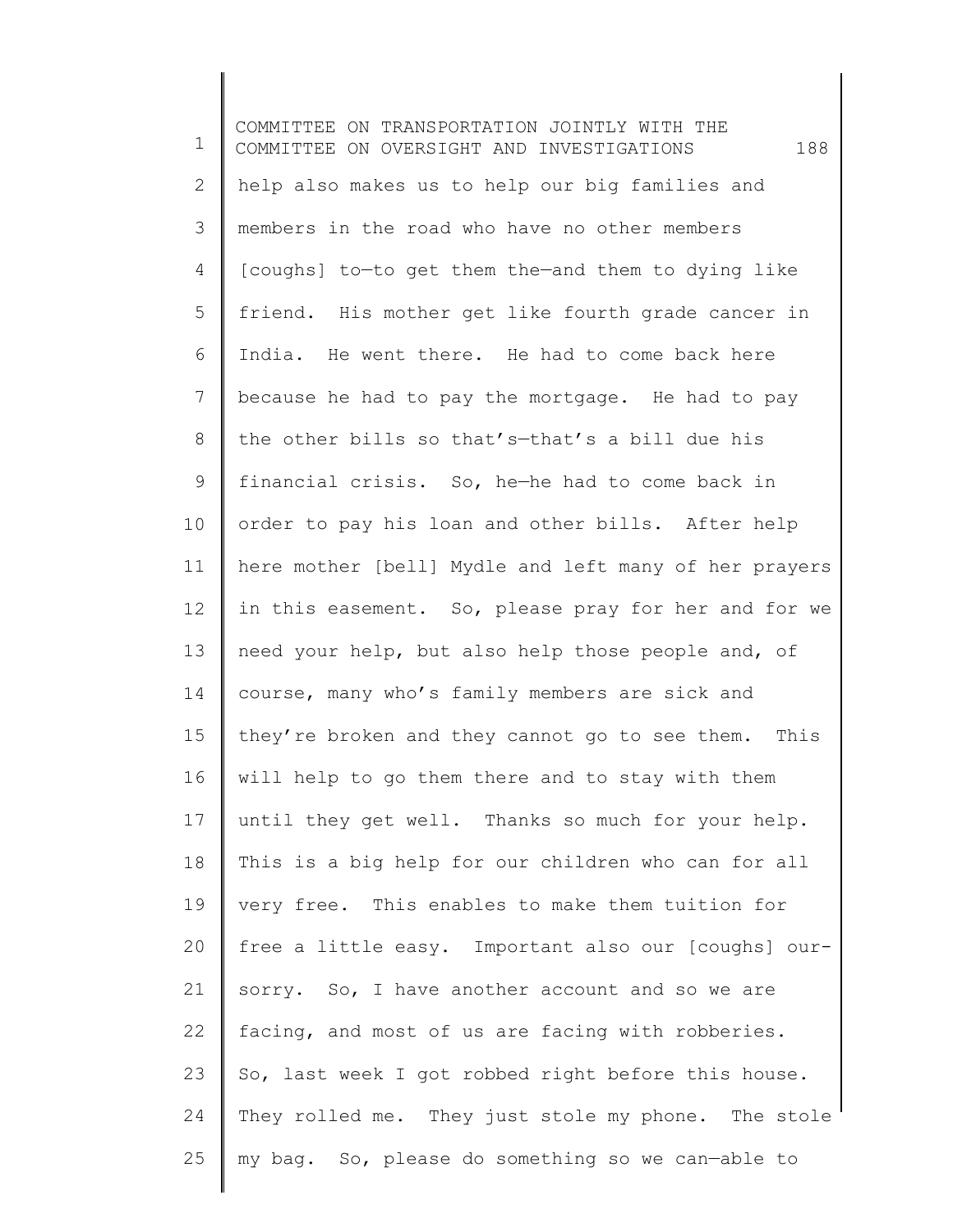1 2 3 4 5 COMMITTEE ON TRANSPORTATION JOINTLY WITH THE COMMITTEE ON OVERSIGHT AND INVESTIGATIONS 189 get these front—upfront fare or begin able to see their ID or something like that. Thank you so much. I appreciate for that, and thank you. God well the Council Members.

6 7 8 9 10 11 12 13 14 15 16 17 18 19 20 21 22 23 24 25 Aviz KAHN: Thank you so much for Mr. Chair Torres and Rodriguez and the Council members. My name is Aviz Kahn. I'm in it all night and he drivers. I'm working in this industry since 1987. I had the hope that when I get older around 60 or 65 I'd be happy with the money to these and then I can go and have my savings and my family, but all the years an advocacy has been gone under water, and you know all the decisions has been described and the TLC they collect their money from us and then they don'tthey doesn't use caution at all. They know nothing until now. We cannot help, too, and my savings, my position is that Uber and Lyft without investing any money. They're around the city and have under the—at every corner they're standing there. They work for the—the person that they come from the same borough park through and they create the problem to the conditions of the traffic conditions. We don't stay for anybody. We keep moving. We go. We don't make the conditions in the city. So, to help the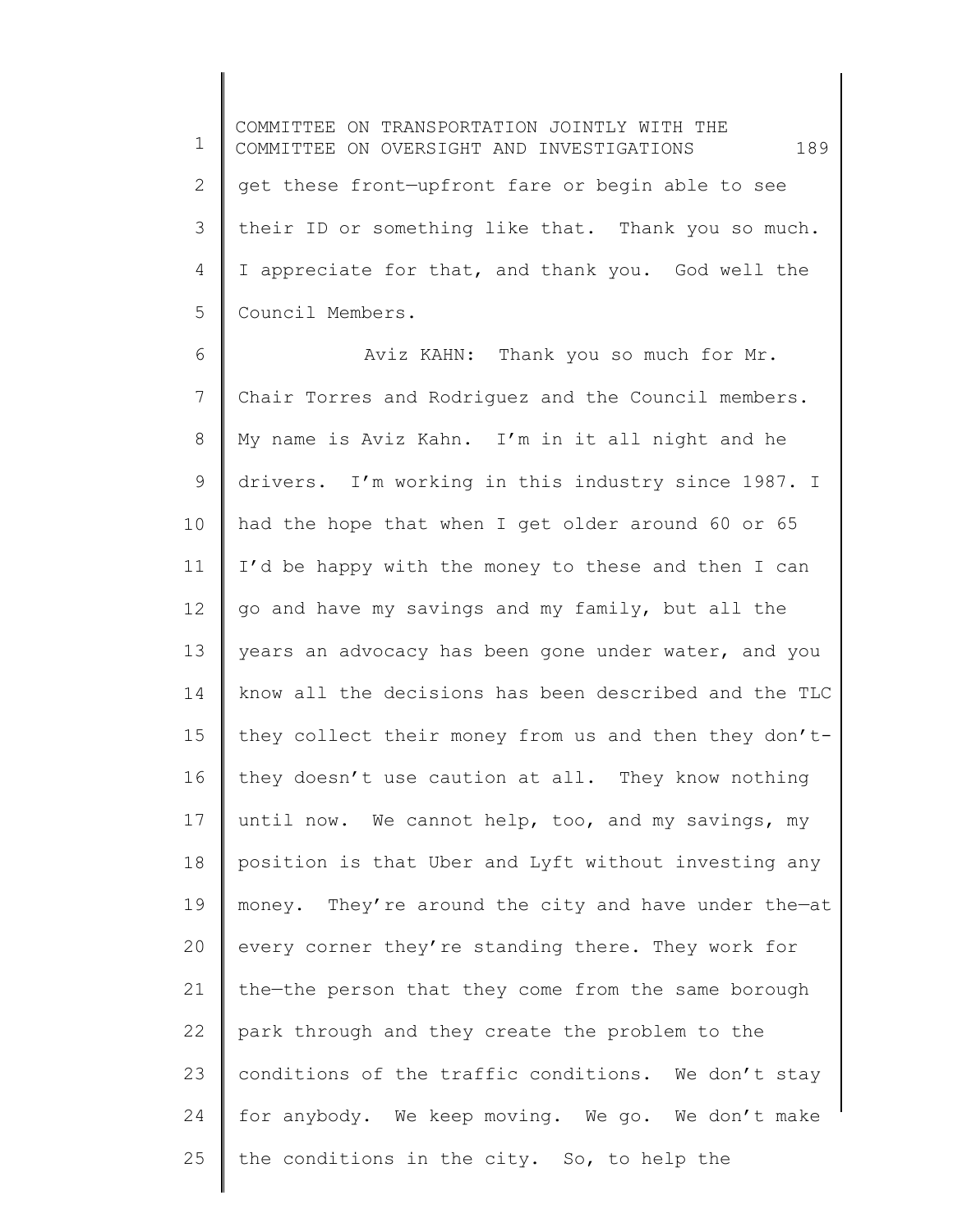1 2 3 4 5 6 7 8 9 10 11 12 13 14 15 16 17 18 19 20 21 22 23 24 COMMITTEE ON TRANSPORTATION JOINTLY WITH THE COMMITTEE ON OVERSIGHT AND INVESTIGATIONS 190 condition you have to at least talk about what I need for the registration, and I am 62 years old, and I have no ability. Particularly I'm free to drive and who am I to drive a cab, and who? If I hire a drivers, they drive one week and the next cab on the city and go away. Don't demand, don't pay. So, I have \$4,000, \$3,000 is the loan and another \$1,0000 the tax, insurance and other things. So, who will make \$4,000 to pay the mortgage? And the city dollars because stick together and you are the only department that try to understand us. So stick together with their bank and the private owner and the, and many of the brokers stick together to find a solution. There's premium valuation and how much is a premium valuation? \$150--\$52,000 for \$200,000. So pick the price and with the rest of the money from the banks we cannot pay that. Whatever the premium valuation we want keep their value then so that the bank will get money or eventually all the amenities go to the personal driver. This is a banking loan. This a banking that the private own would lose. So, please right we see the problem whatever the price is now, but I agree to do the other one.

25

CHAIRPERSON RODRIGUEZ: Thank you.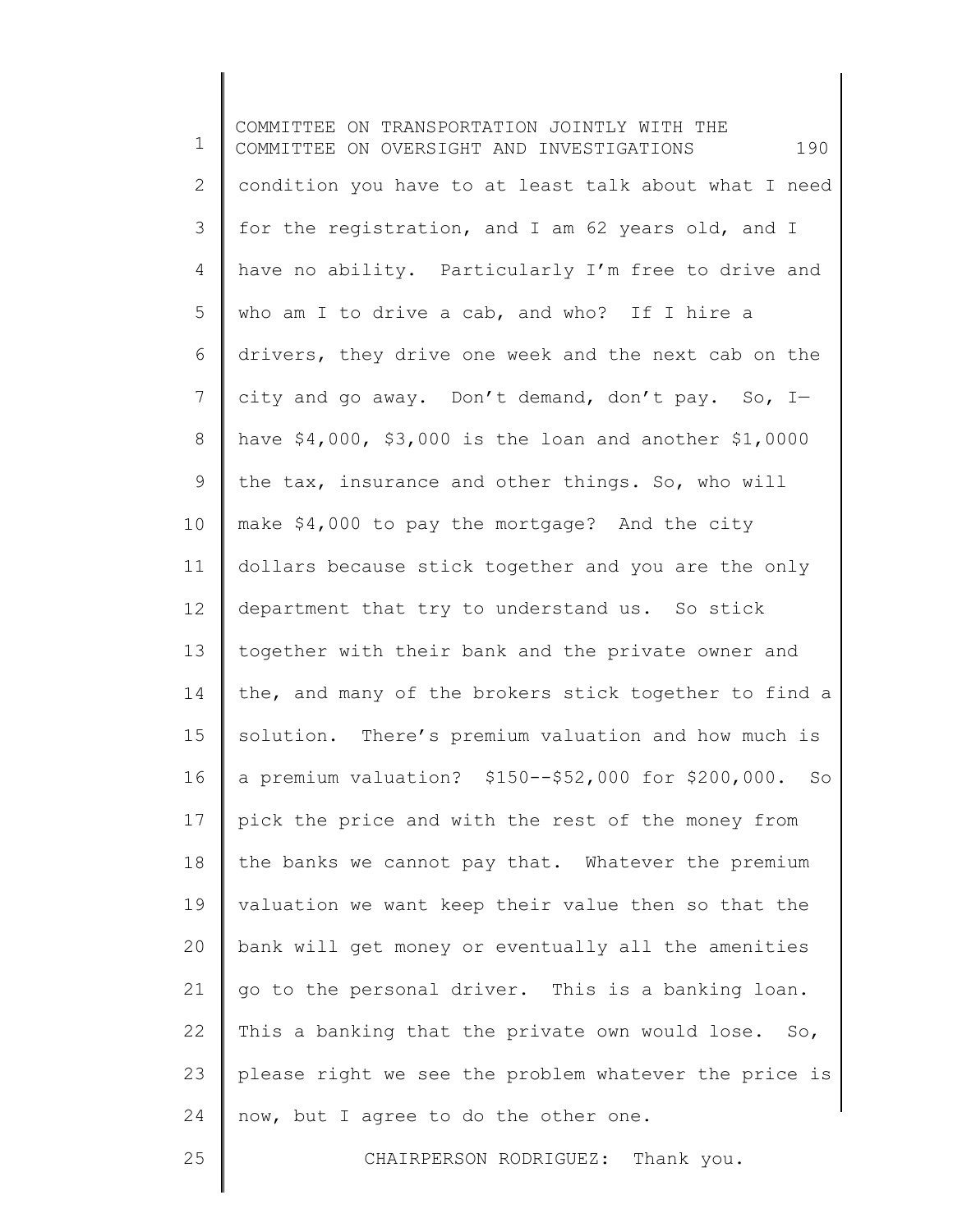1 2 3 4 5 6 7 8 9 10 11 12 13 14 15 16 17 18 19 20 21 22 23 24 25 COMMITTEE ON TRANSPORTATION JOINTLY WITH THE COMMITTEE ON OVERSIGHT AND INVESTIGATIONS  $191$ AVIZ KAHN: Thank you so much. CHAIRPERSON RODRIGUEZ: Thank you. GILMER OMAR: Good afternoon everybody. Actually, the first time I came to the United States it was 1984. I'm a Medallion owner. I'm driving and I have a Bachelor Degree, I have the Medical signs and the first time I come in this meeting because of one thing, I forget my education to work as a driver to put my future to my kids, and what happened I put my daughter in the American school and I get to find I couldn't pay the tuition for my kids, and my cushion is we're adding the super power of the warriors, and I'm not going to talk politician, but we been here in this country for more than 20 or 30 years. We're a part of community. In this country we can—it's impossible to look at us as hard worker. People come and they are part of the community to help us. It's something going on because an immigrants are not—are not educated because we work hard. We didn't any unions support us because our unions or weak people. I don't think if other people or other part of the city we have suffering or hardship and we have power in unions and strong unions do not let their people in this kind of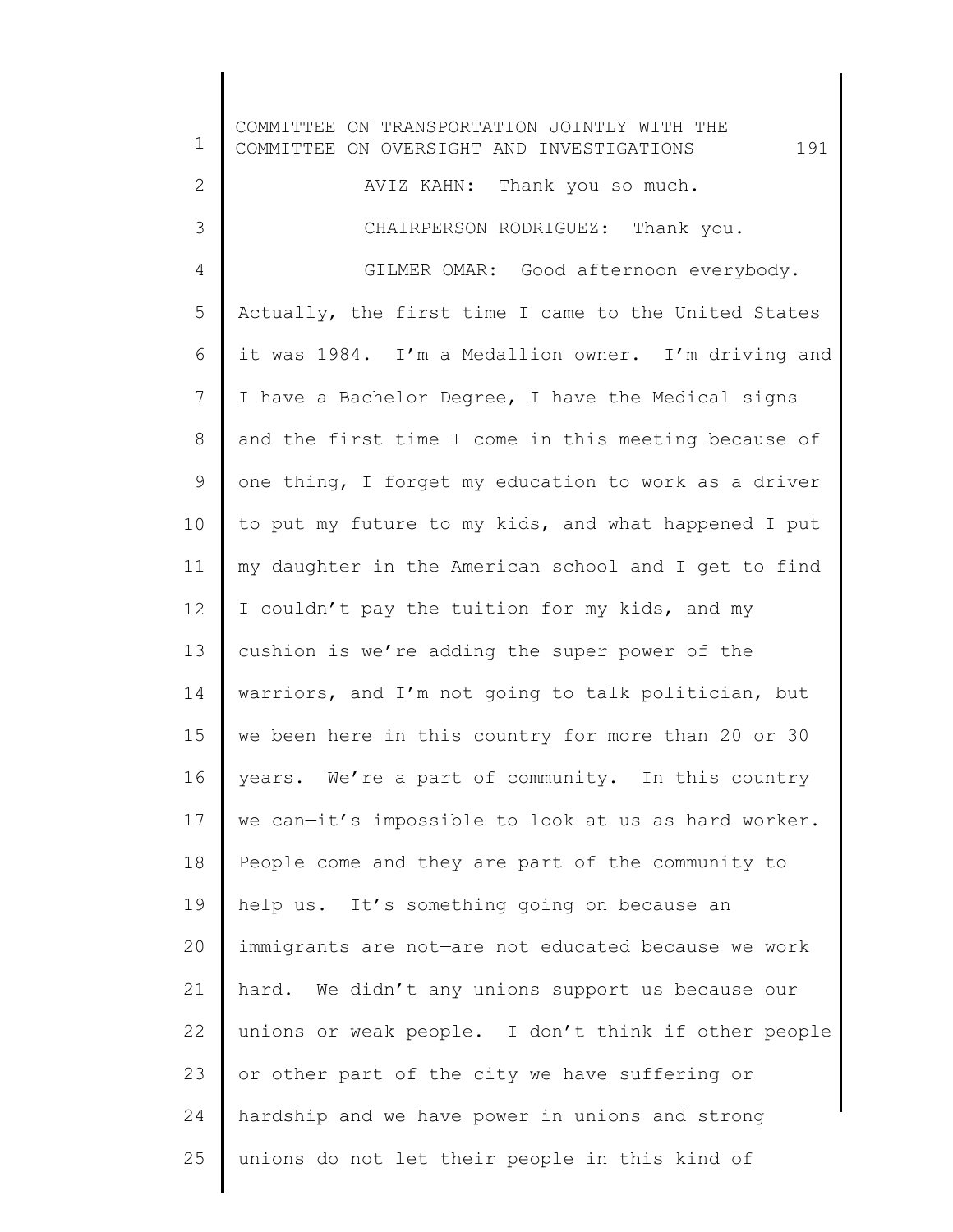1 2 3 4 5 6 7 8 9 10 11 12 13 14 15 16 17 18 19 20 21 22 23 24 25 COMMITTEE ON TRANSPORTATION JOINTLY WITH THE COMMITTEE ON OVERSIGHT AND INVESTIGATIONS 192 situation. We have already nine people commit suicide. We have people over 70 years who are still driving. Why the city or why the country you look you look to us this long, and our very hard working people were suffering just to survive. So, please Council, look to us as a human being who are part of community. We're working hard. We're not—and if you make investigation or searchable these kinds of people most of these people are educated. They are not part of any criminal or anything. These people work very hard, very honest, and hopefully we can solve this issue. We're not going to talk for details, but look to us as a human being who tried to live as good people. That's enough hardship we been suffer. Thank you. CHAIRPERSON RODRIGUEZ: Can you please say your name? GILMER OMAR: Gilmer Omar CHAIRPERSON RODRIGUEZ: Thank you. SHIHAN NAMON: Good afternoon, Chairman. I thank you for the work that you have done to put this hearing together. My name is Shihan Namon and you might know me from a different, but my Medallion number is 4FO28. I'm a Medallion owner myself and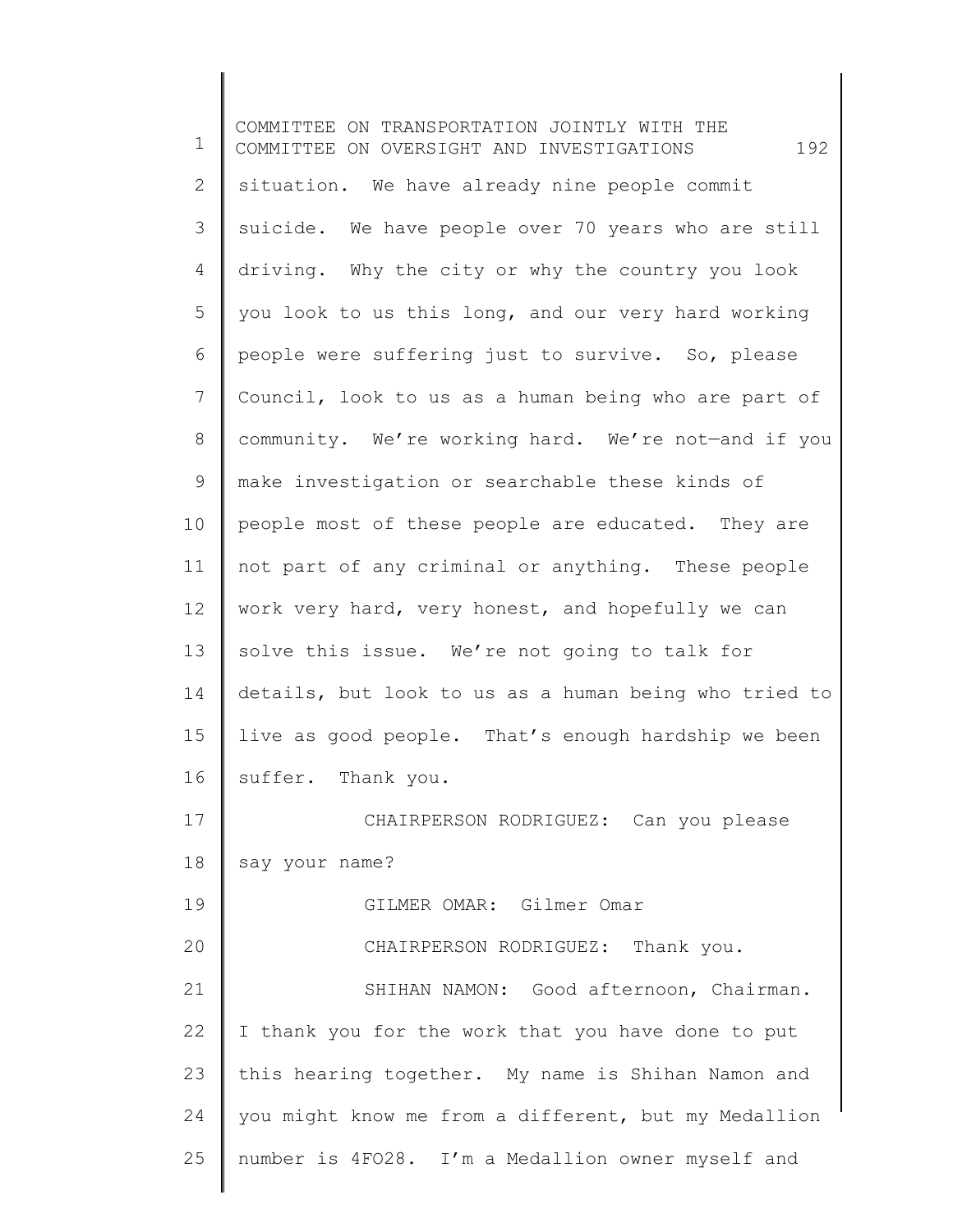1 2 3 4 5 6 7 8 9 10 11 12 13 14 15 16 17 18 19 20 21 22 23 24 25 COMMITTEE ON TRANSPORTATION JOINTLY WITH THE COMMITTEE ON OVERSIGHT AND INVESTIGATIONS 193 when I bought my Medallion in '90—'92 for \$240,000, I though I was building something for the future, and my idea was from where I-when I came to this country where the bump, where the Medallion was and when I bought it. I thought that I would have enough equity to have a pension. Now, I did Yellow 10 years and then this 4, 5 and 6 started giving the total. So I had to lease my Medallion and find something else to do. [coughs] Now, there was no one in this industry that cared about individuals that are diverse. I don't what to hear brokers. I don't want to hear owners, [coughs] the guys who own 50 and 60 Medallions. I don't want to hear them come her and crying that the mean where they didn't The Taxi and Limousine Commission was nowhere to be found to help us wherever we were, but that's same issue was there for to make their money on the back of drivers, but never for the drivers. Let's be clear on that. After there was a rule in the book, Chairman. I hope you could bear with me so you could hear my story. There was a rule in the book that was called for owner must drive. It was never implemented, and one day TLC came and implemented that rule [coughs] to the point that we had to pay about \$2,500 if we did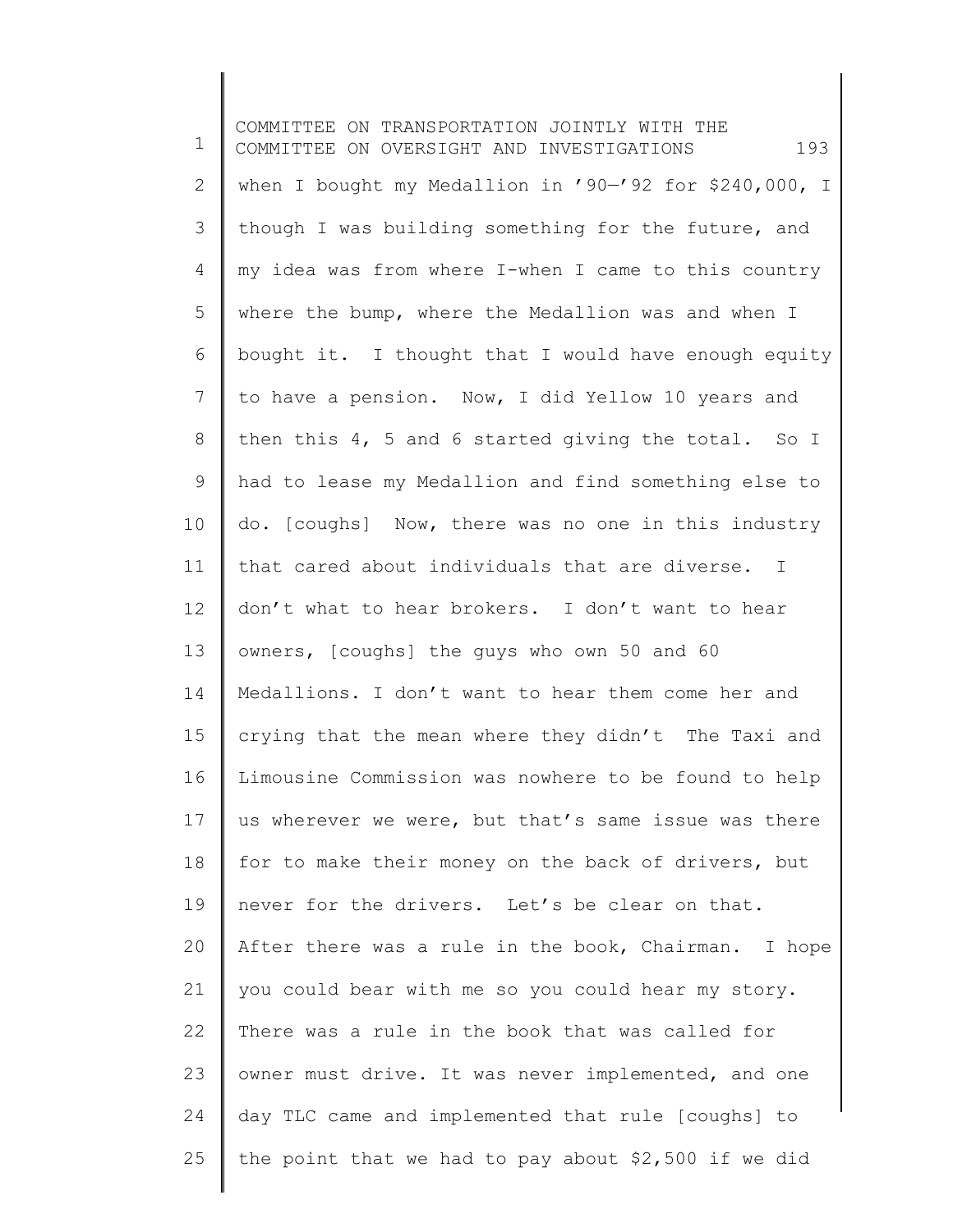1 2 3 4 5 6 7 8 9 10 11 12 13 14 15 16 17 18 19 20 21 22 23 24 25 COMMITTEE ON TRANSPORTATION JOINTLY WITH THE COMMITTEE ON OVERSIGHT AND INVESTIGATIONS 194 not drive. [bell] So, most of us our emergency department was at the broker. So, when the finances came the brokers turned on us and say you have to pay it, and we didn't have the money so we say okay, I'm taking my Medallion, and what they did, they took us to court. [bell] \$150,000 they—they sue us. As a guy who has a Medallion, they sue us. So, when they come here today and try to play all this clean, they were the bad actors as well. So we had—I had to settle for \$15,000 for my Medallion. [bell] Got my Medallion and I give the broker—Chairman, I want you to listen to me. I gave the broker 12 months of payments to pay my Medallion. I don't know that exact number, but let's assume its \$4,000. I owed two loans. One loan was a balloon what we call a balloon in the business and one was for the principal. (sic) So, I wrote a check for \$4,000. That has to repay the balloon and the principal. They did not pay the balloon. They paid the principal and with within three months, Chairman, I come outside one morning to go work, and my Medallion is not in my car, and meter is not in my car, and this happened on Memorial Day. They wanted to kill me. This happened on Memorial Day. So, when they come here and say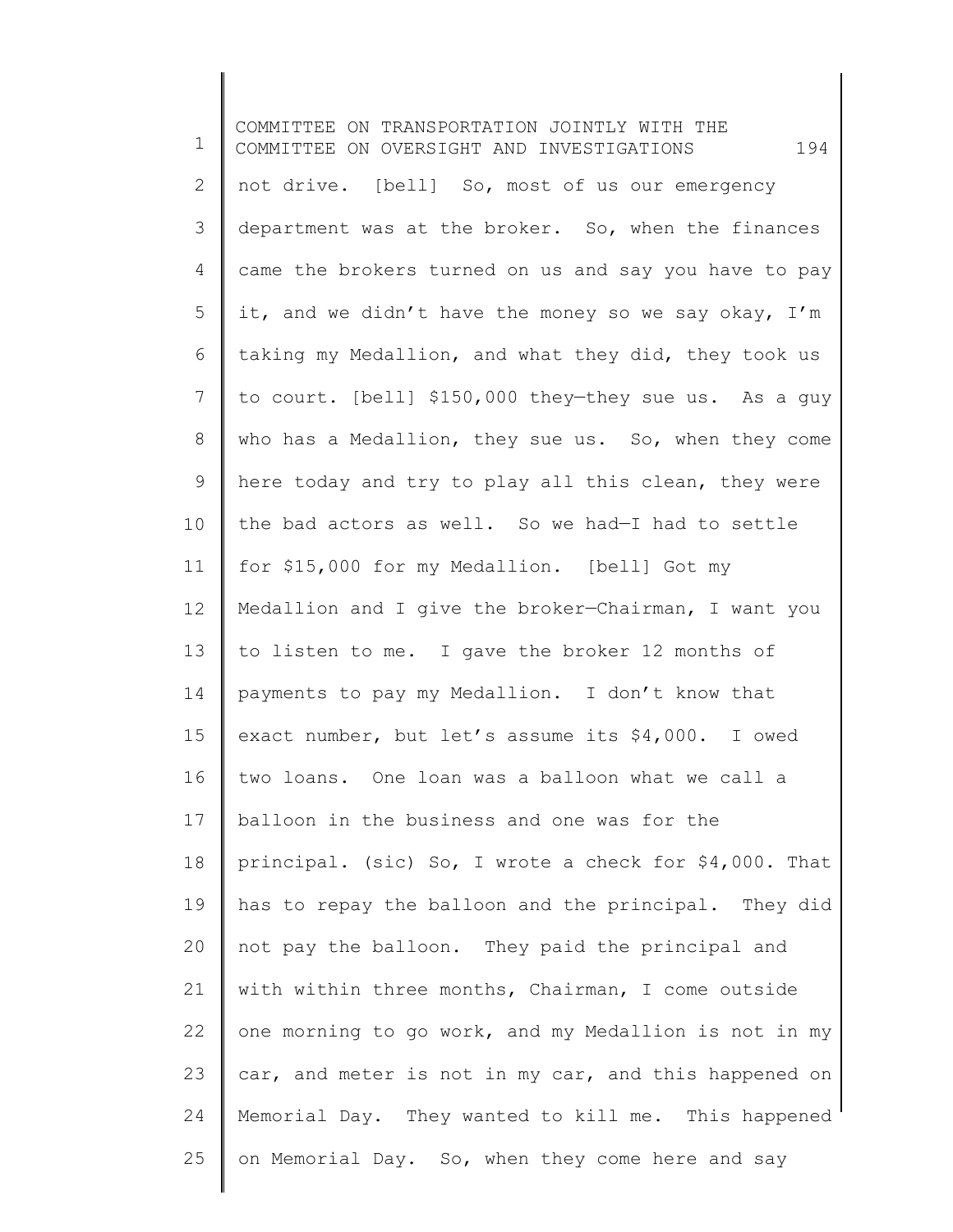| $\mathbf 1$ | COMMITTEE ON TRANSPORTATION JOINTLY WITH THE<br>195<br>COMMITTEE ON OVERSIGHT AND INVESTIGATIONS |
|-------------|--------------------------------------------------------------------------------------------------|
| 2           | lenders are not responsible, and this and that they                                              |
| 3           | killed us. [bell] There is a lot of stories I need                                               |
| 4           | to share with you because drivers, individual drivers                                            |
| 5           | that don't have their Medallions no more have nowhere                                            |
| 6           | to go, have nothing to fall back on. I am working                                                |
| 7           | right with Uber and Lyft. It's not easy. I'm fighting                                            |
| $8\,$       | every day over there for the drivers school, but the                                             |
| 9           | still the pain, the suffering, my future, everything                                             |
| 10          | I gone. I have nothing to day. My Medallion is                                                   |
| 11          | gone. Everything is gone, and I didn't ask for that.                                             |
| 12          | I wanted to work hard my whole life. Thank you.                                                  |
| 13          | CHAIRPERSON RODRIGUEZ: [off mic] Thank                                                           |
| 14          | you.                                                                                             |
| 15          | RAOUL RIVERA: Good afternoon. My name                                                            |
| 16          | is Raoul Rivera. I'm a New York City TLC driver. I                                               |
| 17          | was born and raised in the Bronx. Mr. Rodriguez, we                                              |
| 18          | had a New York City agency that is treating fellow                                               |
| 19          | New Yorkers like animals, like criminals. NO one                                                 |
| 20          | gets treated like the New York City Taxi driver does.                                            |
| 21          | The New York City Taxi and Limousine Commission has                                              |
| 22          | grossly failed New York City taxi drivers.<br>More                                               |
| 23          | importantly, it has failed your fellow New Yorker and                                            |
| 24          | it personally since re-assaulted as we are spat on,                                              |
| 25          | cursed at and do on. Drivers-drives deserve                                                      |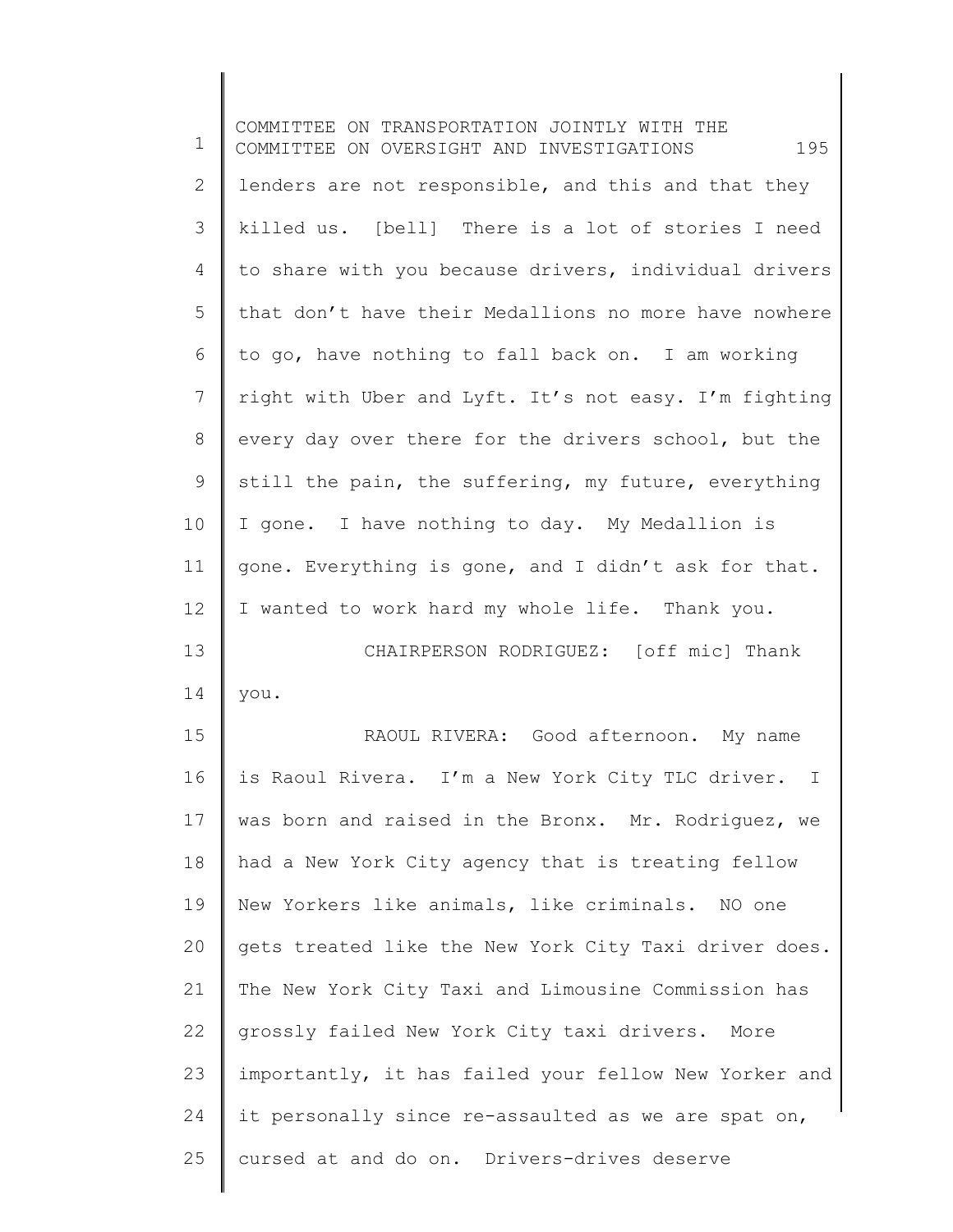1 2 3 4 5 6 7 8 9 10 11 12 13 14 15 16 17 18 19 20 21 22 23 24 25 COMMITTEE ON TRANSPORTATION JOINTLY WITH THE COMMITTEE ON OVERSIGHT AND INVESTIGATIONS 196 protection and respect. We move this city and drivers demand a reform of the TLC. Sign my petition and vote for the TLC drivers. Do it now. Mr. Rodriguez, 90% of drivers are immigrants with a language barrier. Drivers are being hammered with tickets holders both the NYPD and he TLC. I support and attended every remedy (sic) in the NYPD tow. Let's put a stop to ticket holders and let's stop attacking The TLC driver. Mr. Rodriguez, on February 20, 2019, just the day before the election you agreed with me that the Taxi and Limousine Commission needed to be reformed. Stand by your word. Sign my petition. Thank you, Councilwoman Carlina Rivera for signing my petition. Thank you Families for Safe Streets for supporting my petition. I have a message for Margaret Chin, Corey Johnson, Ydanis Rodriguez, Andy King, Ruben Diaz, Sr., Carlos Menchaca, Ritchie Torres, and all City Council Members, don't ignore the TLC driver. Vote for the TLC drivers. Sign my petition. Do it now. You know New Yorkers are watching you. #Reform TLC #Do it now. Do it now. I got it right here. You can sign my petition. CHAIRPERSON RODRIGUEZ: [off mic] RAOUL RIVERA: Right here.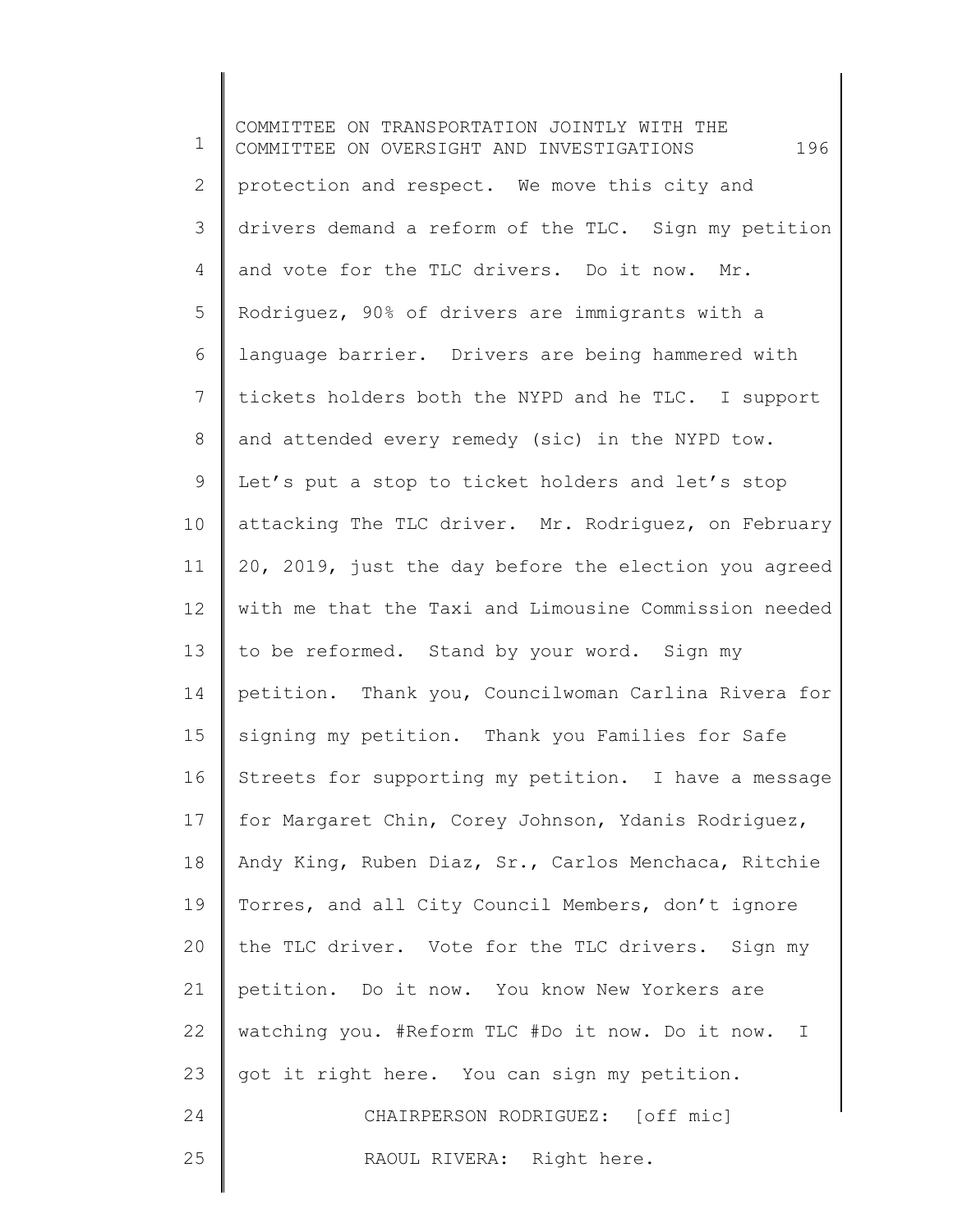1 2 3 4 5 6 7 8 9 10 11 12 13 14 15 16 17 18 19 20 21 22 23 24 25 COMMITTEE ON TRANSPORTATION JOINTLY WITH THE COMMITTEE ON OVERSIGHT AND INVESTIGATIONS  $197$ DARIK MONET: Thanks, Chairperson. My Darik Monet. I am here a part of your team. I am a taxi driver since 1991. So, 20—almost 27 years later I'm driving a taxi. So, the first 20 years I drive taxi and save money \$100,000 and I put that money down payment 20 years money for down payment and then by the Medallion a high—high prices. So, in this time the prices goes very low. So, I mean that's-my my 20 years of saving and the next how many years I mean the next many years only goes to batteries and the signals only. So, I urge to say forgive the loans and the—the loan of the value of the Medallion and the rest of the money made the lower investor and the monthly lower payments like less than \$900-less than \$900 it should be. Thank you. CHAIRPERSON RODRIGUEZ: [off mic] Thank you. We want [on mic] and, of course, we are working on reforming TLC. That's what we're doing. [background comment] Yeah, so, I all the voices is important. So, this hearing today and all-- MALE SPEAKER: [interposing] Call us day or night.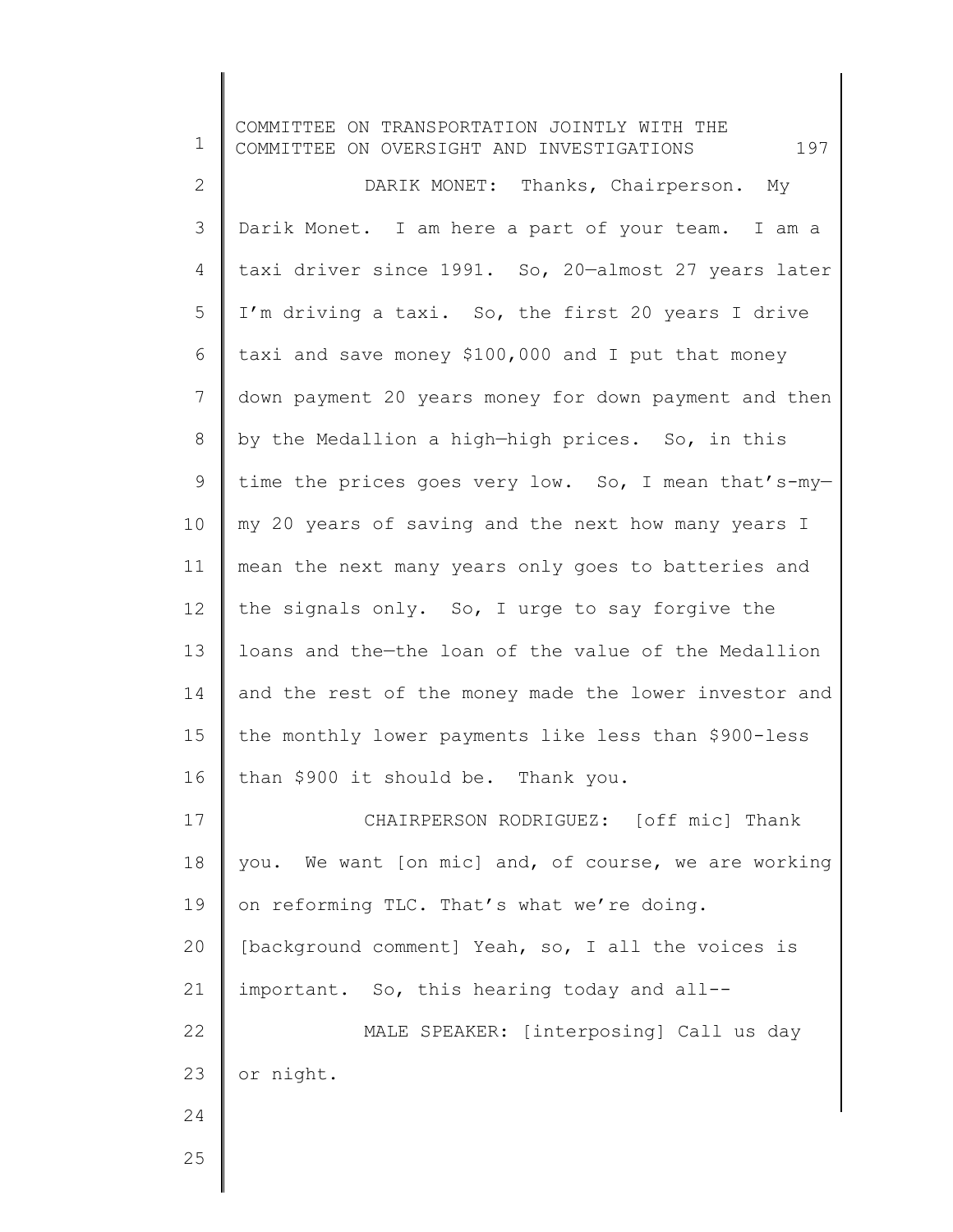1 2 3 4 5 6 7 8 9 10 11 12 13 14 15 16 17 18 19 20 21 22 23 24 25 COMMITTEE ON TRANSPORTATION JOINTLY WITH THE COMMITTEE ON OVERSIGHT AND INVESTIGATIONS  $198$ CHAIRPERSON RODRIGUEZ: --and other bills that we have reflect how committee—committees are too wait from the TLC. Thank you. DARIK MONET: Chairman, would you allow me to make one suggestion to you, if you will. Chairman, I'm going to ask you if you could work to us a pension fund for the guys who lost their Medallion, a pension fund that could give them something because when MP was in trouble they came to Yellow. When the city was in trouble they came to Yellow Taxi—the Taxi and Limousine Commission-- CHAIRPERSON RODRIGUEZ: [interposing] Yes. DARIK MONET: -- can't get bad by just these drivers. CHAIRPERSON RODRIGUEZ: We—we are committed to explore any ideas or suggestions so after you leave, when you step out, one of our staff can, you know, talk to you and take your ideas as suggestions. DARIK MONET: Appreciate it. Thank you very much. CHAIRPERSON RODRIGUEZ: Thank you. The next panel. Anne Warby, Seton—Seton (sic) Niese from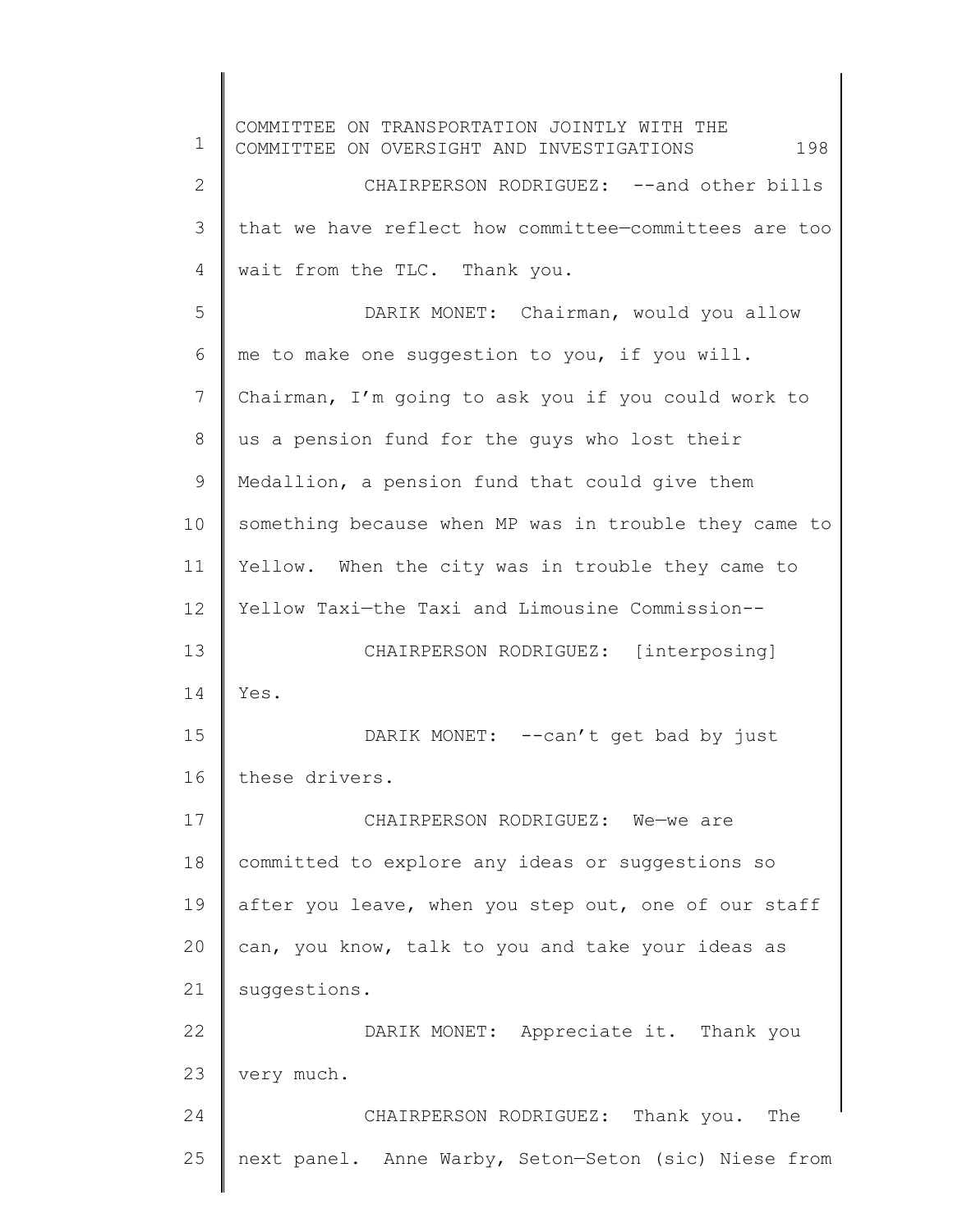1 2 3 4 5 6 7 8 9 10 11 12 13 14 15 16 17 18 19 20 21 22 23 24 25 COMMITTEE ON TRANSPORTATION JOINTLY WITH THE COMMITTEE ON OVERSIGHT AND INVESTIGATIONS 199 32-12 70<sup>th</sup> Street; Mohammad Mamou (sp?) Akter Halsan (sp?), Mohammed Rohm, Attiar Wager, Duana Shetissan (sp?), Mark Esterberg Asalan (sp?) Dalipe Singh, Dorothy Laconte, Mohammed Ashahan. [pause] Sammy Magalli. Yes, you may begin. DOROTHY LACONTE: Good afternoon. My name is Dorothy Laconte, and I've been driving a Medallion for the past 32 years. I was very young when I started and I'm well known at that airport. I'm one of everybody's sisters, everybody's friend and I'm well know in to a lot patient cab drivers, and I tell you with my Medallion, I chose my Medallion. I used to say this is my husband because I have two divorces because of the Medallion. I never have time. I was very ambitious. I spend my time I raised two sons. I spent all my time doing this business. For the past 7 or 8 years we're having Uber been in a totals to us. We cannot believe it. I understand. Alone I used to work very hard, pay my bills. I understand the loan was very bad because I know. I took my—all contracts—took to a lawyer. They said this is a bad loan, but there's nothing we can do. Nobody can help. So, we—we take it easy with it, but I used to work and pay the bill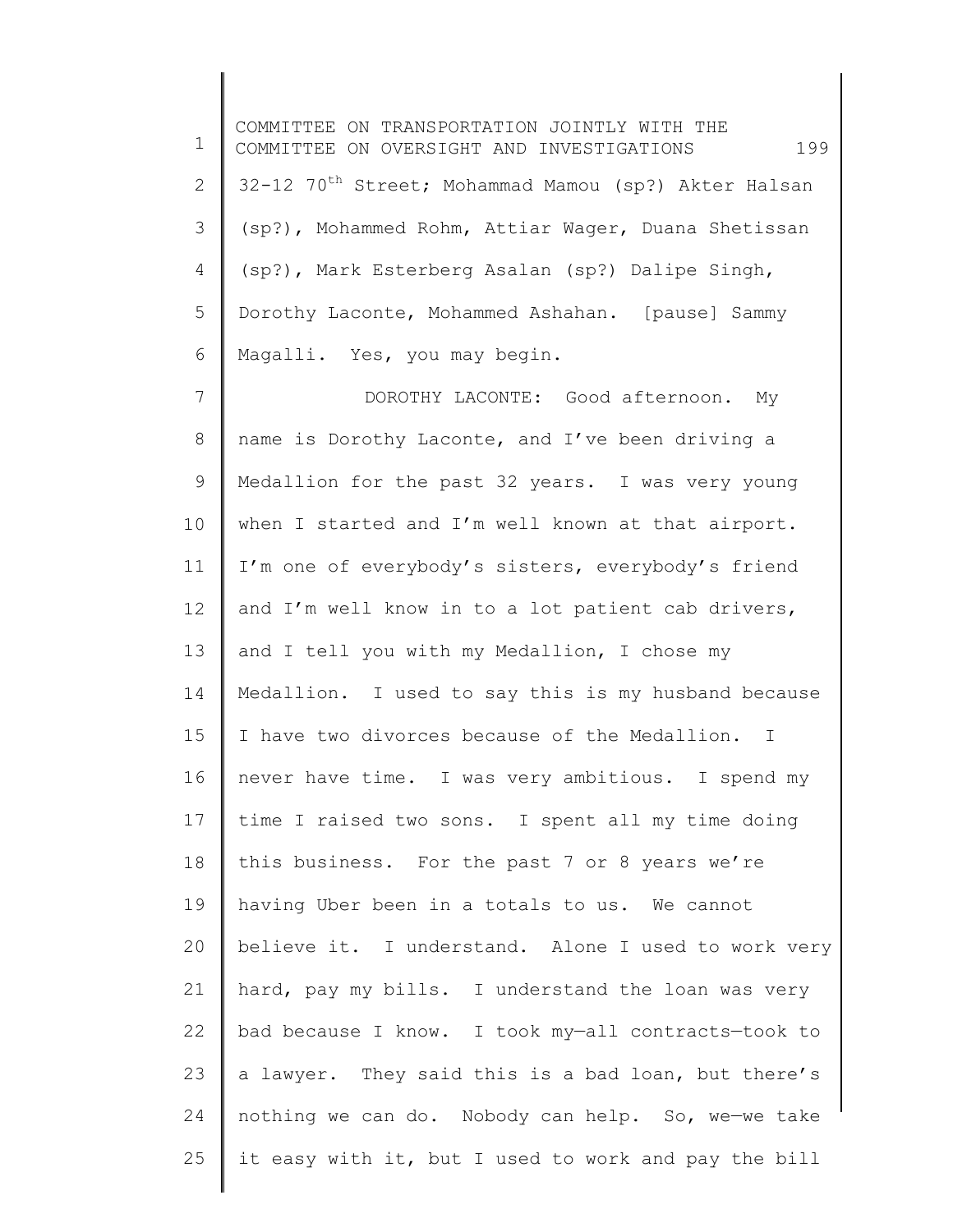1 2 3 4 5 6 7 8 9 10 11 12 13 14 15 16 17 18 19 20 21 22 23 24 25 COMMITTEE ON TRANSPORTATION JOINTLY WITH THE COMMITTEE ON OVERSIGHT AND INVESTIGATIONS 200 easily. I used to go on vacation. I haven't got any time to go on vacation at all. So, I'm looking at this, this how things are going down. My main concern right now is the congestion prices. We could know. We—each customer pays \$2.50 for the 80 cents that's \$3.30, but Uber only pays 75 cents per customer, [background comment] they call themselves sharing rides. There is only one person in a car. Hey pay 75 cents, they got a choice. We have days that's like on Fridays that this week, this Friday this weekend past year where all the gay people are outside. They're all enjoying themselves. That—that used to be the day that I'm making so much money. I've been driving from Harlem all the way down with nobody [bell] picking up. Every corner we got a couple of people waiting for Uber. We can't make our payments, but the thing is with the prices the way the market goes, I don't understand how a bank calling somebody to say give me \$250,000. You owe me \$700,000. Forget about the rest. Why the city don't step in because we don't have \$250,000. If I had \$250,000, I'd be gone by now because I'm so healthy. Could go outside and work somewhere else and save my \$250,000 for my payments. We have another point. I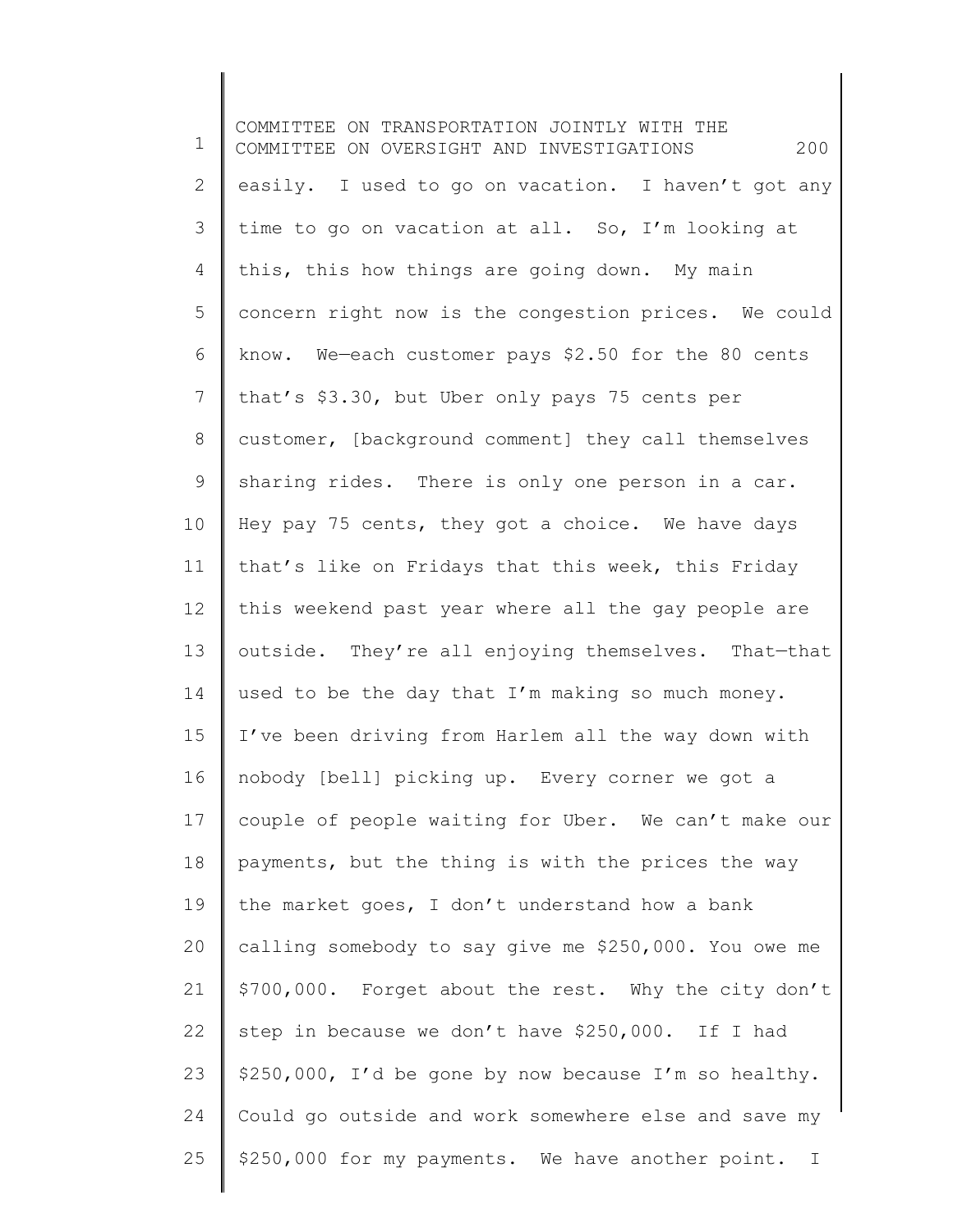1 2 3 4 5 6 7 8 9 10 11 12 13 14 15 16 17 18 19 20 21 22 23 24 25 COMMITTEE ON TRANSPORTATION JOINTLY WITH THE COMMITTEE ON OVERSIGHT AND INVESTIGATIONS 201 have my friend here. He couldn't talk today. He came too late. He's talking about the Access-A-Ride the wheelchair. I understand the wheelchair is the government. We had to settle a law. We have to put car in the wheelchair, but his main concern TLC have to know a person who's old cannot push a wheelchair. He's already an old person. He cannot push a wheelchair. He has to be exempt. You have to take another young person at his side. He cannot push the wheelchair. His Medallion been on the shelf for the past five years because of the wheelchair. [bell] He has to take mortgage from his own pockets from his—to show security to pay for the market because he cannot work. So, all these issues TLC has to look at it because there's so many young people driving cars, it's dangerous streets for him to go in a wheelchair to go to a younger. They could look at the age. I'm 62. I'm a woman. You think I'm going to push a wheelchair to a car? I can't, but there's so many Medallions out there who's willing to go into wheelchair but TLC will not make the switch. So, all these problems here it's in your hands, and I'm glad that you take all matters to your hands not now because I have people have stroke, have people die in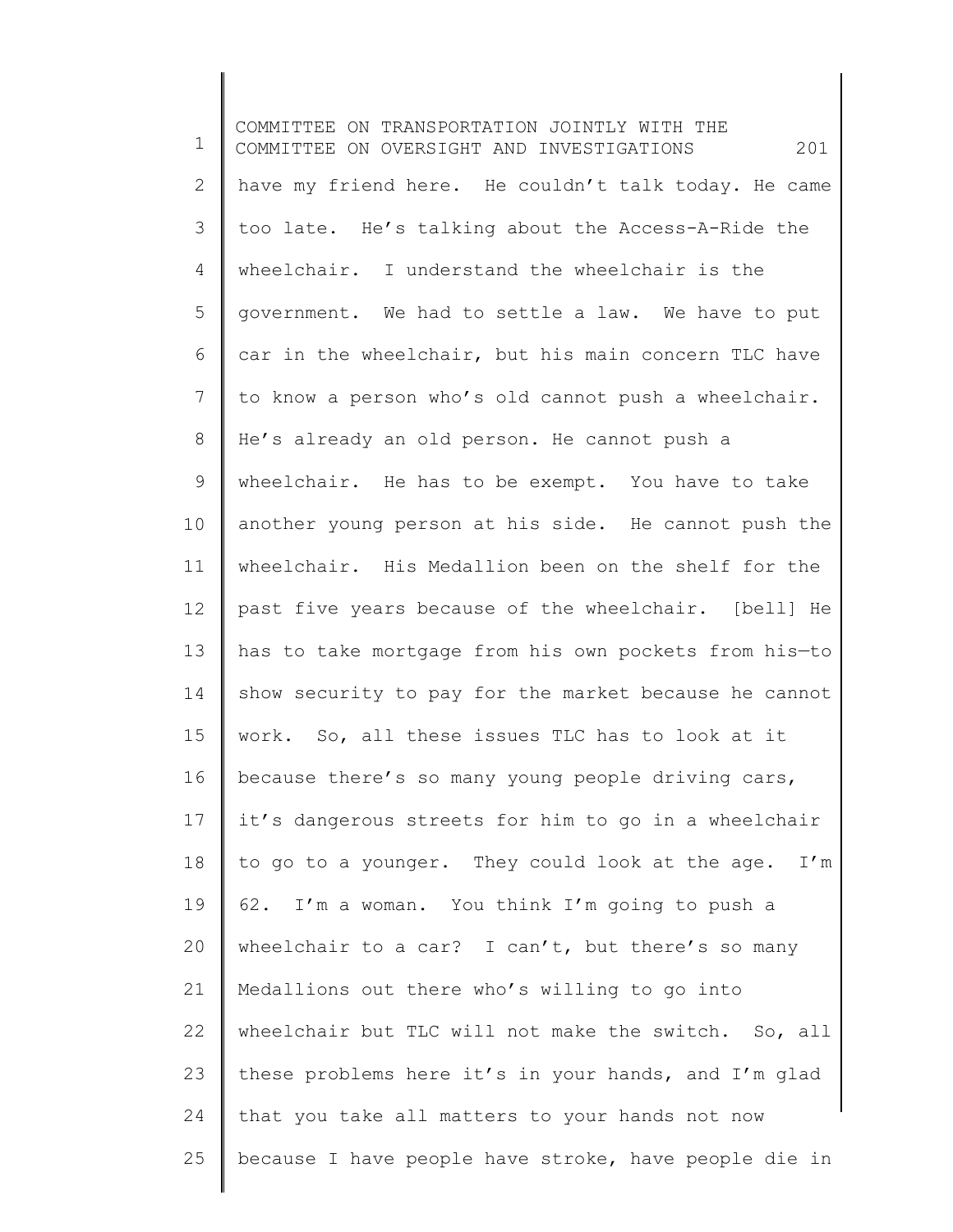1 2 3 4 5 6 7 8 9 10 11 12 13 14 15 16 17 18 19 20 21 22 23 24 25 COMMITTEE ON TRANSPORTATION JOINTLY WITH THE COMMITTEE ON OVERSIGHT AND INVESTIGATIONS 202 the car. I work 7 days a week, and I'm watching young people, people older than suffering, sleeping in their own car because they become homeless. They have to rent a car from the brokers 7 days a week driving a car to make a living because they have no home. Their wife is leaving them, all of these things. So, we're waiting for you guys, and I'm going to keep on pushing, and I'm going to be here at every meeting to see the male promises is going to keep my job. That's what Mayor de Blasio. I met him several times. I go to town hall meetings. I ask him to save my pension because I have nothing left because even my house not now. It's under—it's—it's merged with the Medallion. I'm on the way to lose everything. So, please. CHAIRPERSON RODRIGUEZ: [off mic] Thank you, thank you. SALAAM WALEKUM: Good afternoon, Good afternoon Chair Rodriguez and Torres and all other very important person and our friends and family. Salaam Walekum. We are here today. We have very crisis, and my question is today's my bet black. I bought a Metro Card, but trips I collect the \$3.00 from customer for the MTA, but today I buy for myself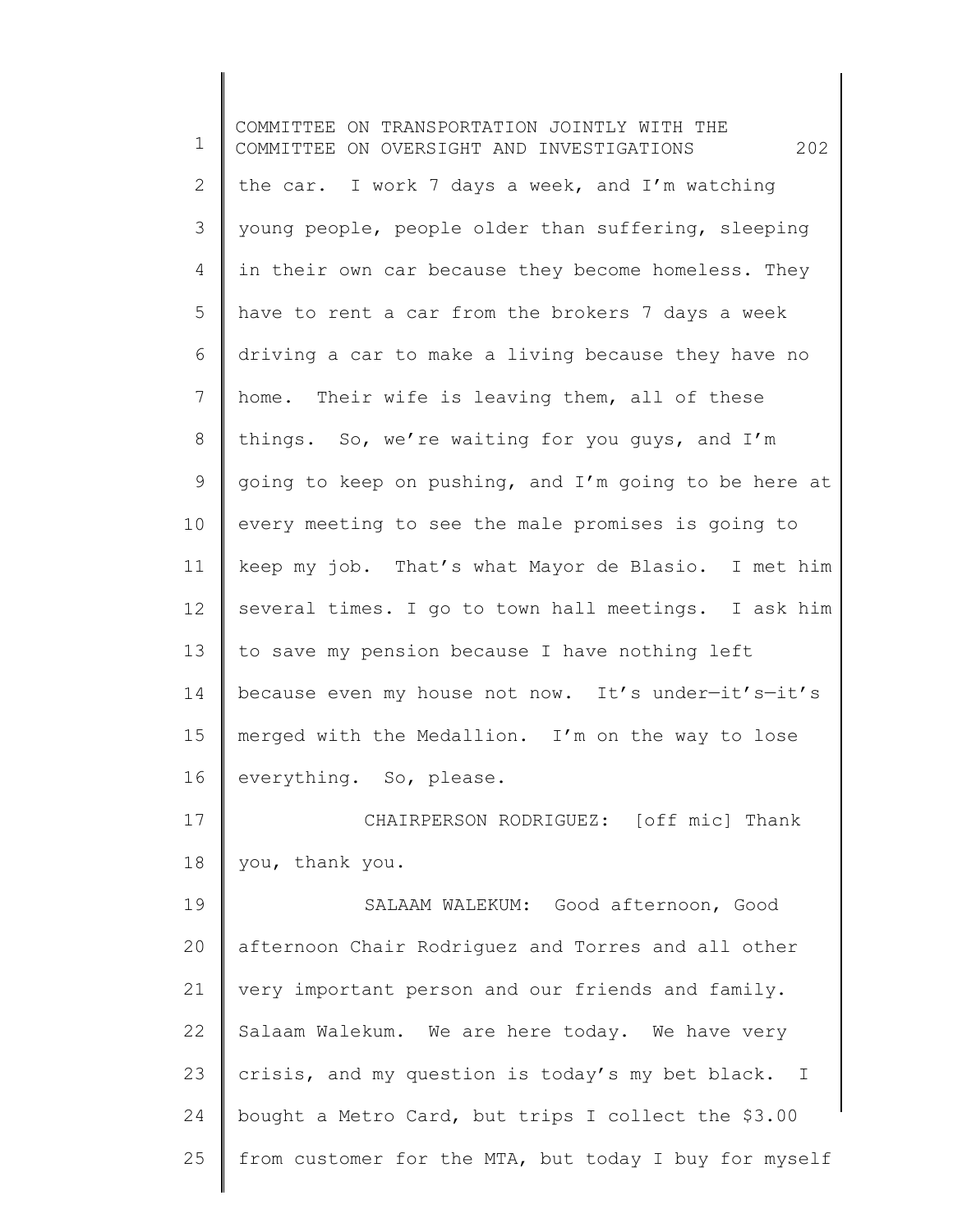1 2 3 4 5 6 7 8 9 10 11 12 13 14 15 16 17 18 19 20 21 22 23 24 25 COMMITTEE ON TRANSPORTATION JOINTLY WITH THE COMMITTEE ON OVERSIGHT AND INVESTIGATIONS 203 the MetroCard. What is the worth? I don't know. I collect everyday \$150, for that MTA. So, I can think, sir. Do you want to come to the city at 4:00 in every blocks,  $5<sup>th</sup>$  Avenue, Madison and  $6<sup>th</sup>$  Avenue. Every block particular-party card is 25, car is Uber, Lyft, Via only for two classes of testing. One they publish on TV news or the newspaper they take the picture. It's news media, Capital Taxi and only for two cars is Uber. This is a lie. I don't know who controls the city Governor or Mayor. I don't know. We are texting that there is the sink hole. It's like enticing. Who has this, I don't know. Thank you Mr. Rodriguez, and the notice (sic) you are pushing asking of Mr. Tial Ahmed (sic) they don't any answer. I don't know. I have my idea who is the top and didn't give any department, he is a hard body student of Columbia or graduate. I think the Tial Ahmed (sic) is my behind the next door for Long Island City. He got it from Long Island City as to quality. So, thank you, Rodrigues and Torres. So, I want to have a build a corporation so your proposal and what you described is very good for me. I'm 56 years also. My mortgage. I don't know when I failed. My next month, next year my car is retired. Maybe I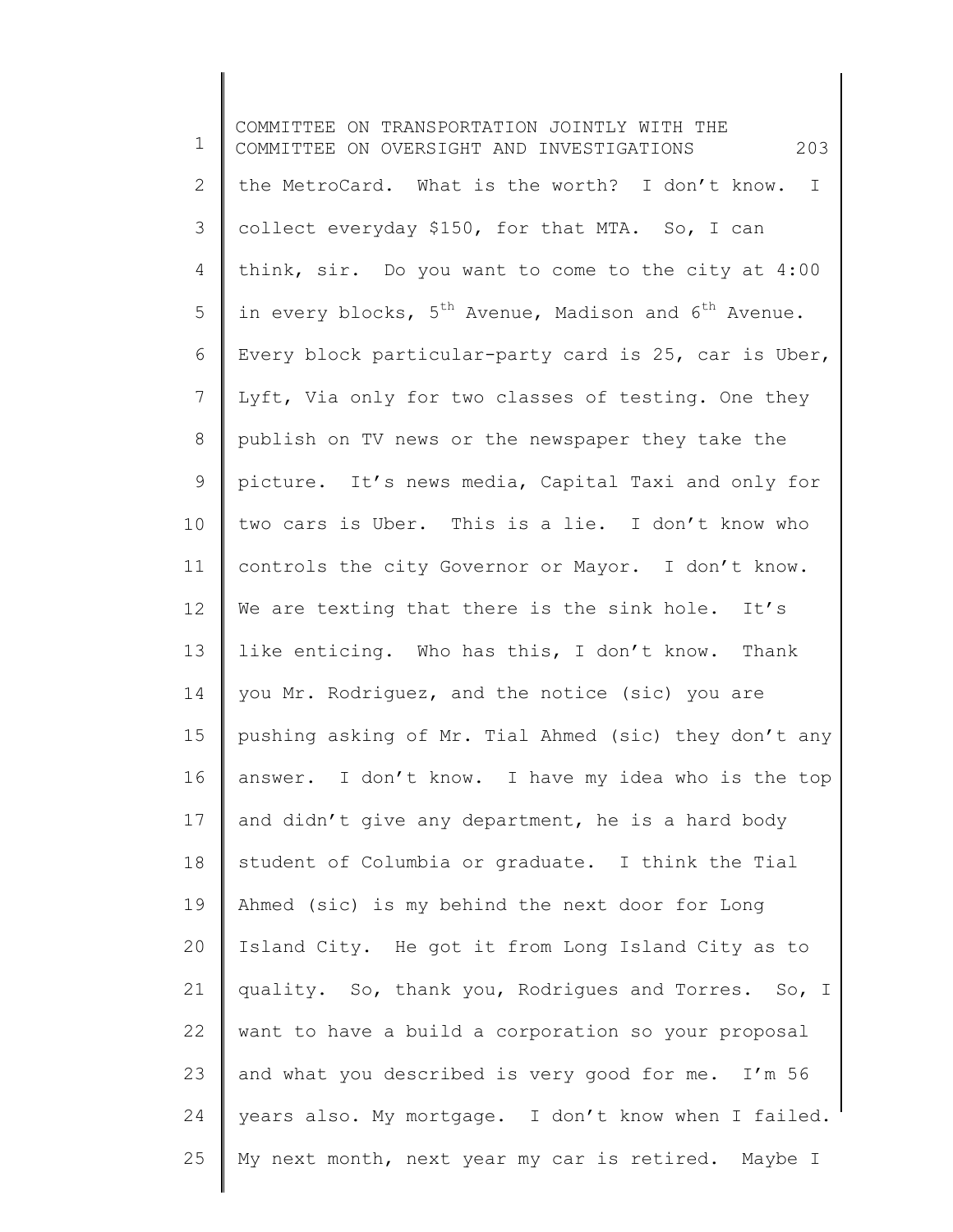| 1               | COMMITTEE ON TRANSPORTATION JOINTLY WITH THE<br>204<br>COMMITTEE ON OVERSIGHT AND INVESTIGATIONS |
|-----------------|--------------------------------------------------------------------------------------------------|
| 2               | give up the bank and I have the street car. (sic)                                                |
| 3               | This is my plan. You know, woman-every woman like                                                |
| 4               | your money, not the mouth. So, I don't give any                                                  |
| 5               | money and my wife. I have not drive the last four                                                |
| 6               | years, and that's why there's been so many of them                                               |
| 7               | look at the car and I lady also. Nobody call me.                                                 |
| 8               | Thank you.                                                                                       |
| 9               | MOHAMMED HAUCK: To the panel, I'm                                                                |
| 10              | Mohammed Hauck (sp?) and I'm that Mohammed Hauck.                                                |
| 11              | You can see in the New York Times 'Men and Team'.                                                |
| 12 <sup>°</sup> | How horrible is my Family Life. I bought one                                                     |
| 13              | Medallion in 2014. It was \$1 million, and right now                                             |
| 14              | closing with \$1,901,000+ and my broker is the Omega.                                            |
| 15              | They tow my car five times. Every time they tow,                                                 |
| 16              | they're asking the cash money on the-all the targets                                             |
| 17              | I set. That's the record here. Last time they took                                               |
| 18              | my Medallion with the car, mass a team. They told us                                             |
| 19              | now they're our hand. (sic) I have three kids. They                                              |
| 20              | are ages 8+, 3+ and 6 months. Four months even I                                                 |
| 21              | don't have my car. So, this horrible situation right                                             |
| 22              | now I have for me how terrible this Medallion. I took                                            |
| 23              | now more than 12 medications daily. Not before 2014,                                             |
| 24              | after that. Now I can sleep properly. You know, I                                                |
| 25              | don't have car. I spend here around \$200,000 and                                                |
|                 |                                                                                                  |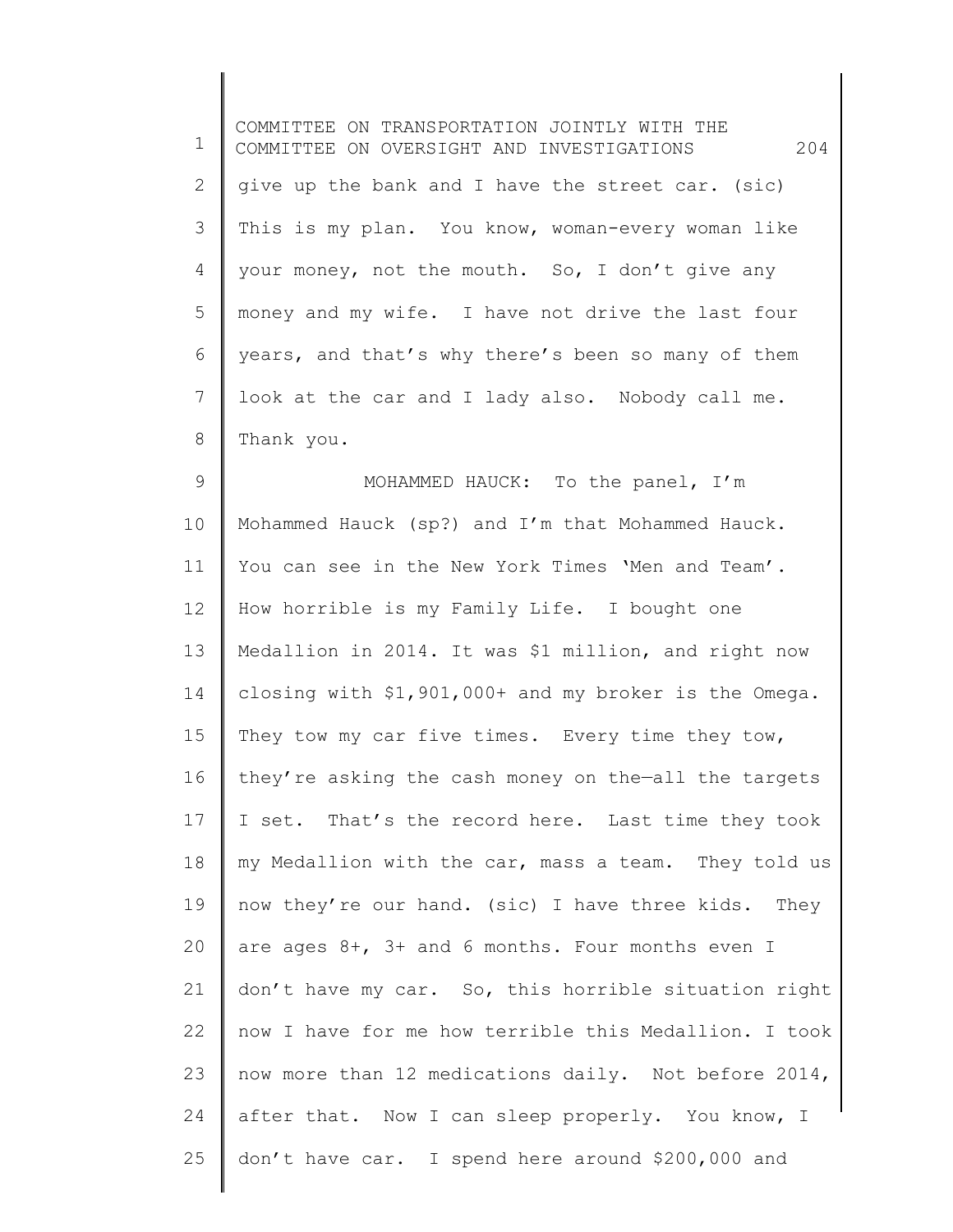1 2 3 4 5 6 7 8 9 10 11 12 13 14 15 16 17 18 19 20 21 22 23 24 25 COMMITTEE ON TRANSPORTATION JOINTLY WITH THE COMMITTEE ON OVERSIGHT AND INVESTIGATIONS 205 last Friday I struggled behind the wheel. Now, I have three kids. They are two out of—now in the school with a figure. So nothing left. I spend my savings. I spend my hard-working money now like I'm newborn here. I spend—I lost everything. So, now I have regressed. I feel everybody you want to help us, we are hard-working people. We want to move to the city, and also our family we need to survive. Please help. Please. I have a loan now \$915,000. They give me the last time before they towed my car, before they seize my car. For 50 years [bell] I have to pay one person so he's going to be help. They need \$6,000. I say I don't have that. I under money. So then they took my car. So, now I'm out of work and out of car, and I have a family to take it. I need everyone's help. Please to realize how our situation, our family and personal life. Thank you so much everybody. CHAIRPERSON RODRIGUEZ: Thank you. [pause] Thank you, Mr. Rodriguez. Thank you Mr. Torres, and thanks to the Mayor de Blasio, and I give a special thanks to Brian, New York Times. He's a reporter. He's a very friendly reporter. He went to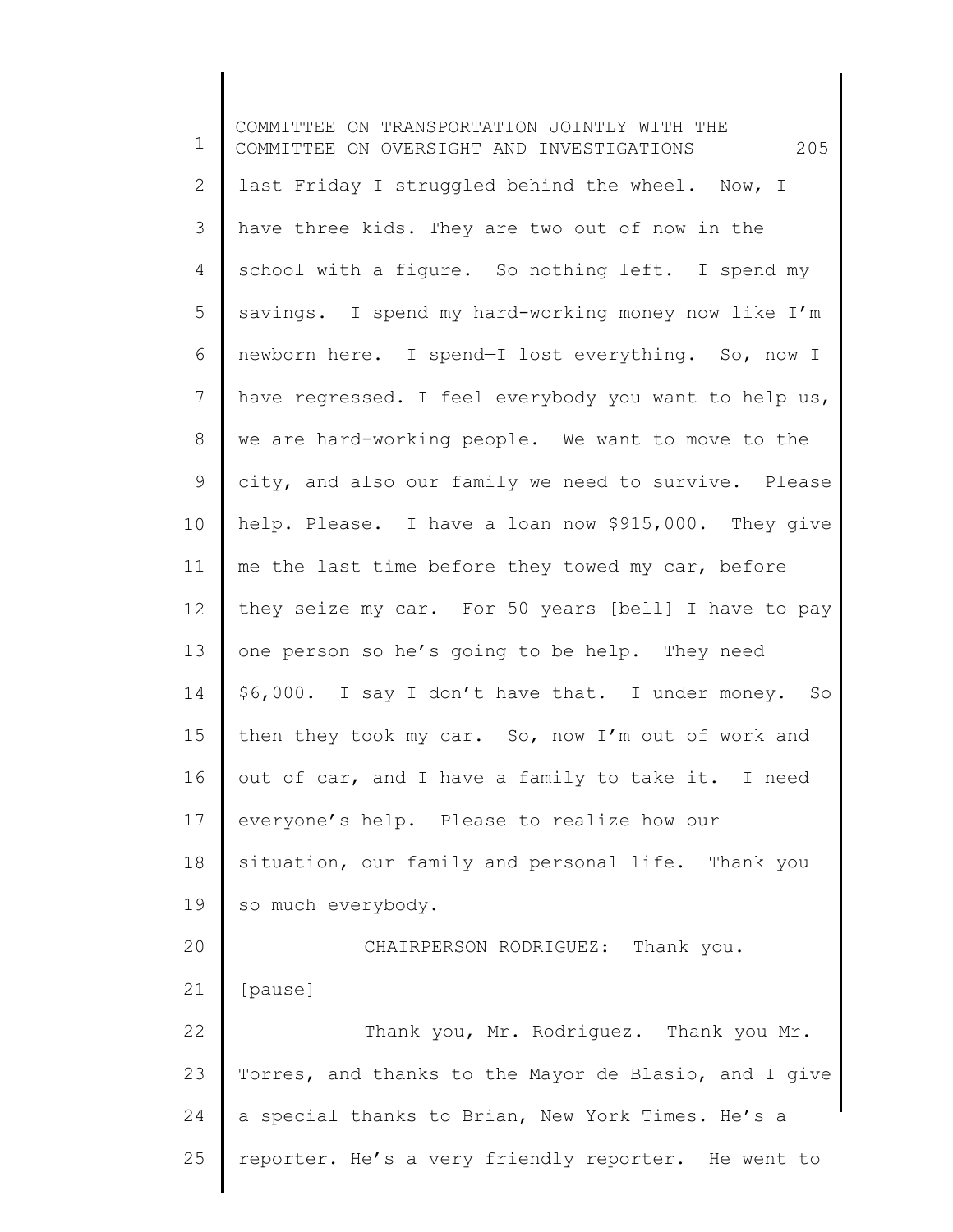1 2 3 4 5 6 7 8 9 10 11 12 13 14 15 16 17 18 19 20 21 22 23 24 25 COMMITTEE ON TRANSPORTATION JOINTLY WITH THE COMMITTEE ON OVERSIGHT AND INVESTIGATIONS 206 our home and talked to families all those things, probation, but that's for real and he published on New York Times and thanks again. My point is we need loan forgiveness. Whatever I—we say, it's not of the stops, but we need loan forgiveness, and as the surcharge, the surcharge is like we are almost the last—the last thing they—the—the government did, we put our shoulder to surcharge and that surcharge is killing us rapidly. And TLC, the most unfriendly organization in the city. They are really kind of— I'm not what a butcher, but they are, and they kill us. They kill us once because they revoke my license. Tomorrow my is my drive test, and I just put the wrong date on the—my calendar, and I did explain to them. Says no way. You're license is going to be revoked because tomorrow is your drive test, and you cannot go because everybody—the office is closed now. They're not going to allow me to tomorrow drive test, and that's why they—they revoke my license. In three months I was hungry with my kids and family. They not even look at me once, and they're not giving every—just a new driver. I exam again. I test again, all those things and I come back on the taxi after three months, and I'm the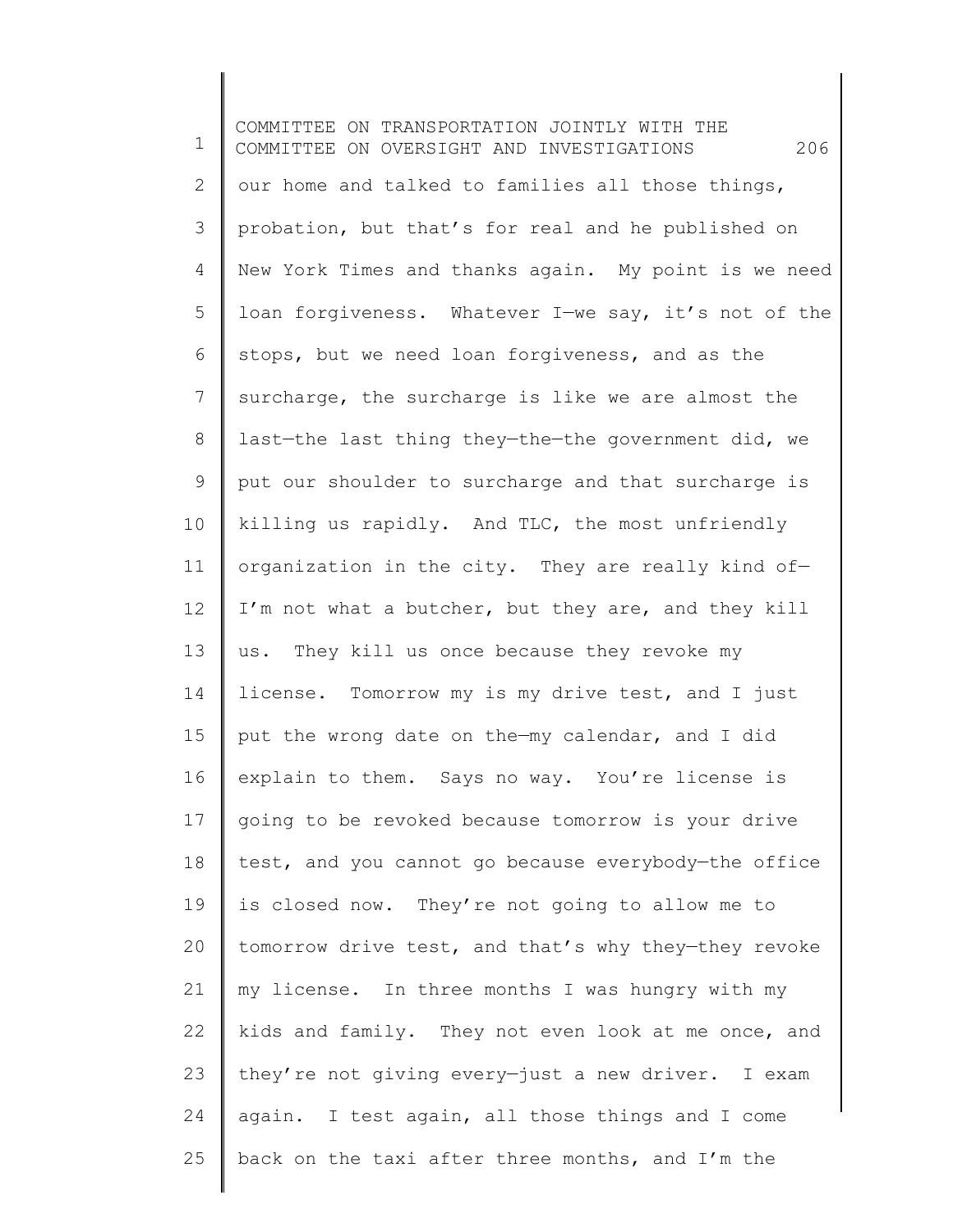1 2 3 4 5 6 7 8 9 10 11 12 13 14 15 16 17 18 19 20 21 22 23 24 25 COMMITTEE ON TRANSPORTATION JOINTLY WITH THE COMMITTEE ON OVERSIGHT AND INVESTIGATIONS 207 Medallion owner. When I bought the Medallion owner, they say you are the ambassador of New York City because you are a Yellow Taxi driver, and after that situation is now you see, you're hearing from everyone the situation. So, I'm not going to go that way. The last word of my mother: Son, I want to see you. I said, Mom, I can't give you answer why I can't come. My mother died three months ago, and I never going to get hurt, but thanks to the Commission Taxi, Mr. Chairman, I am talking in front of you. That's my luck and I hope the problem going to be solved, and we're going to back everyone the golden time the taxi was, and TLC—again, TLC is not a right commission for us. TLC—when I heard that they're going up office for drivers, I said, oh, again. So that's why I oppose that TLC is not going to solve our problem. If city will, yes. Thank you very much. CHAIRPERSON RODRIGUEZ: [off mic] Thank you. SALINE MANNITALA: Good afternoon, ladies and gentlemen. My name Saline Mannitala. I thank you everyone again for patiently listening to all of us. I'm an unusual taxi owner and driver, and I'm a members of Taxi Alliance, and I wish we had a bigger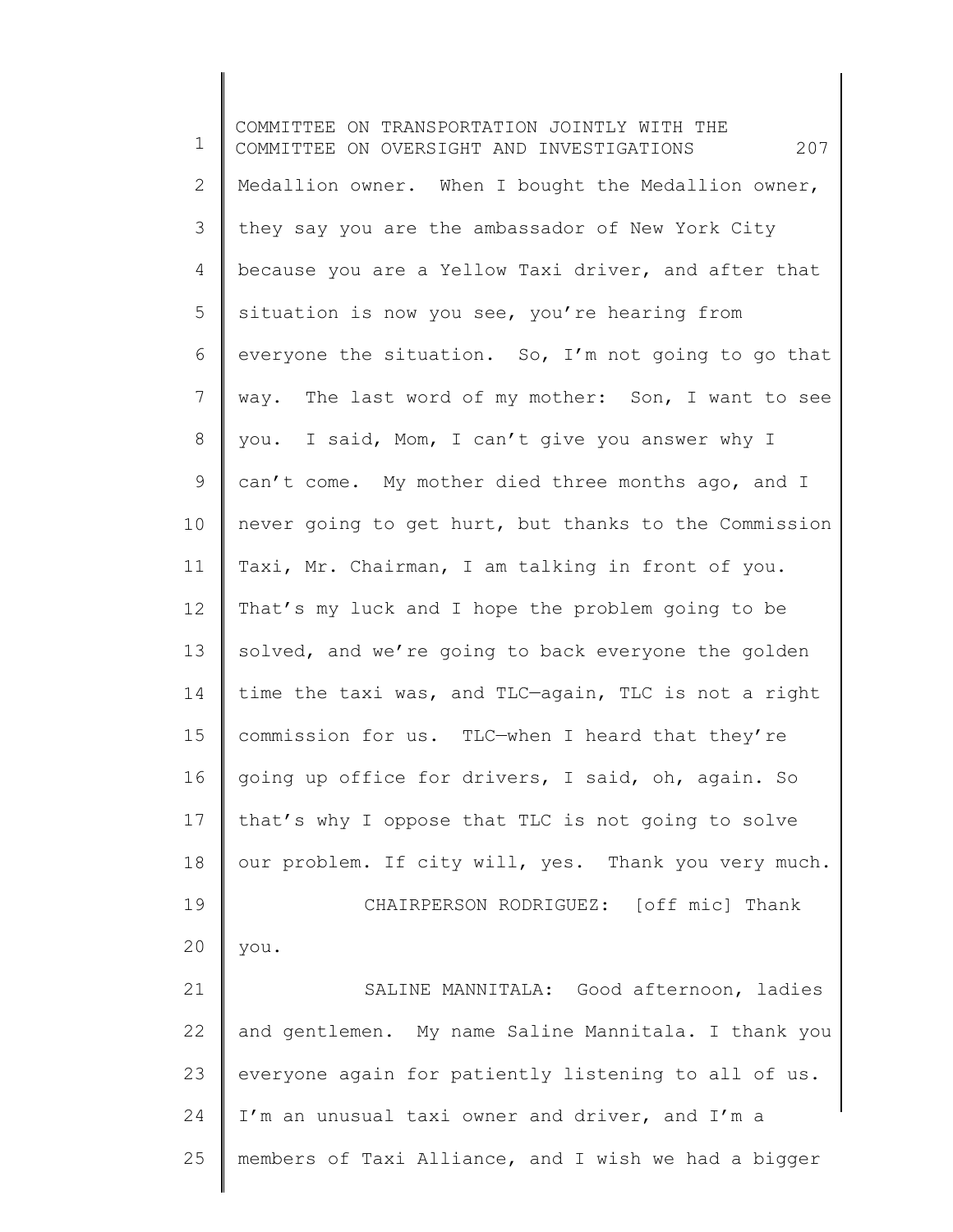1 2 3 4 5 6 7 8 9 10 11 12 13 14 15 16 17 18 19 20 21 22 23 24 25 COMMITTEE ON TRANSPORTATION JOINTLY WITH THE COMMITTEE ON OVERSIGHT AND INVESTIGATIONS 208 union like all the other unions in the city who have the better wise at the Council and the state. There with--[pause] Why we are collecting the taxis or the state? Taxi Medallion honors our and a big slip by MTA, State and City rules. It's not our fault that the city has too much traffic congestion or MTA can't function properly. If, in fact, city and state for who ignored the dire situation the city was doing when they issues thousands of the new Medallions and for-hire vehicle licenses, and failed to ignore MTA crisis and contracts. Please help Medallion owners by asking banks to help refinance the loans so their monthly payments can go no more than \$900 a month. I have over \$200,000 debts on my credit cards because I can't keep up the mortgages. Thousands more will go bankrupt and make them a liability to the city and other tax paying citizens. We can't keep paying \$4,000 a month mortgage and taxis. We have to feed our families and pay our tax. Please understand our plight, and make our live livable. We are the presenters and investors to New York City to the tourists of the world. Treat us like humans. We want a stronger union [bell] and good faith to negotiate with the TLC and the state. I don't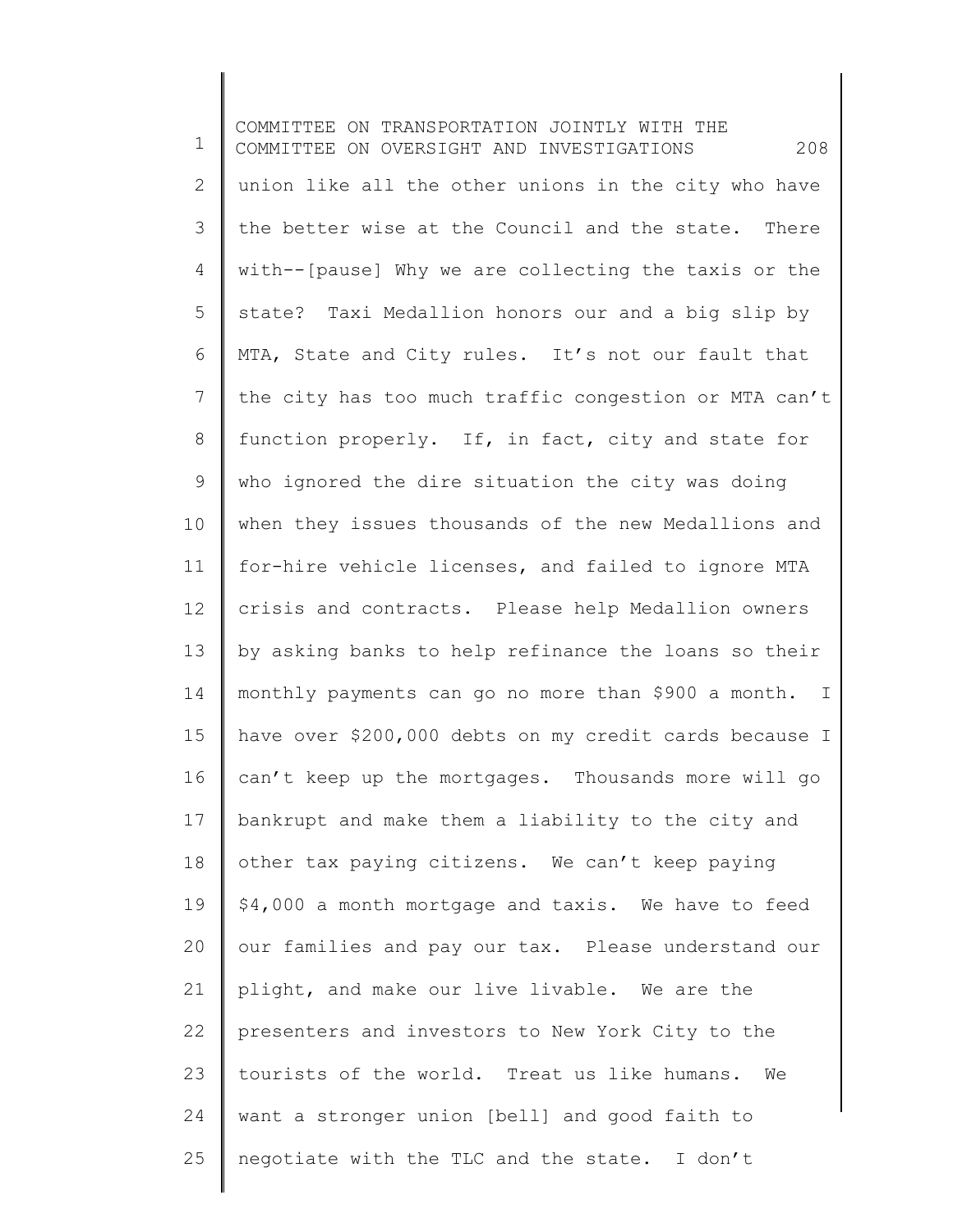1 2 3 4 5 6 7 COMMITTEE ON TRANSPORTATION JOINTLY WITH THE COMMITTEE ON OVERSIGHT AND INVESTIGATIONS 209 understand how come the state is governing the Medallions when the Medallions were originally issued by the city. We want the city to help us negotiate that forgiveness with the banks. The city should pay back to the owners which was stolen from them. Thank you very much.

8 9 10 11 12 13 14 15 16 17 18 19 20 21 22 23 24 25 SANNI MAGALI: Good afternoon Mr. Chairman. My name is Sanni Migali. It's just a coincidence, you know. Usually when I wake up every morning, you know, I go online and read the news, and they're talking about loan forgiveness, and I read today that, you know, Mr. Bernie Sanders if he becomes the president he is going to wipe off student loans for \$1.4 trillion. \$1.4 trillion. Young people [siren] healthy, and they're going to start with their life with like brand new, not nothing, and to help our class who spent all our life working hard trying to do the right thing, and now we are paying for a problem that we did not create, a crisis that has ruined our life. The nine people—the nine people that committed suicide they died fast, but we are dying slowly little by little and it is very painful. This is very painful debt since the middle of 2016. At my age, I have taken a day off. I didn't take a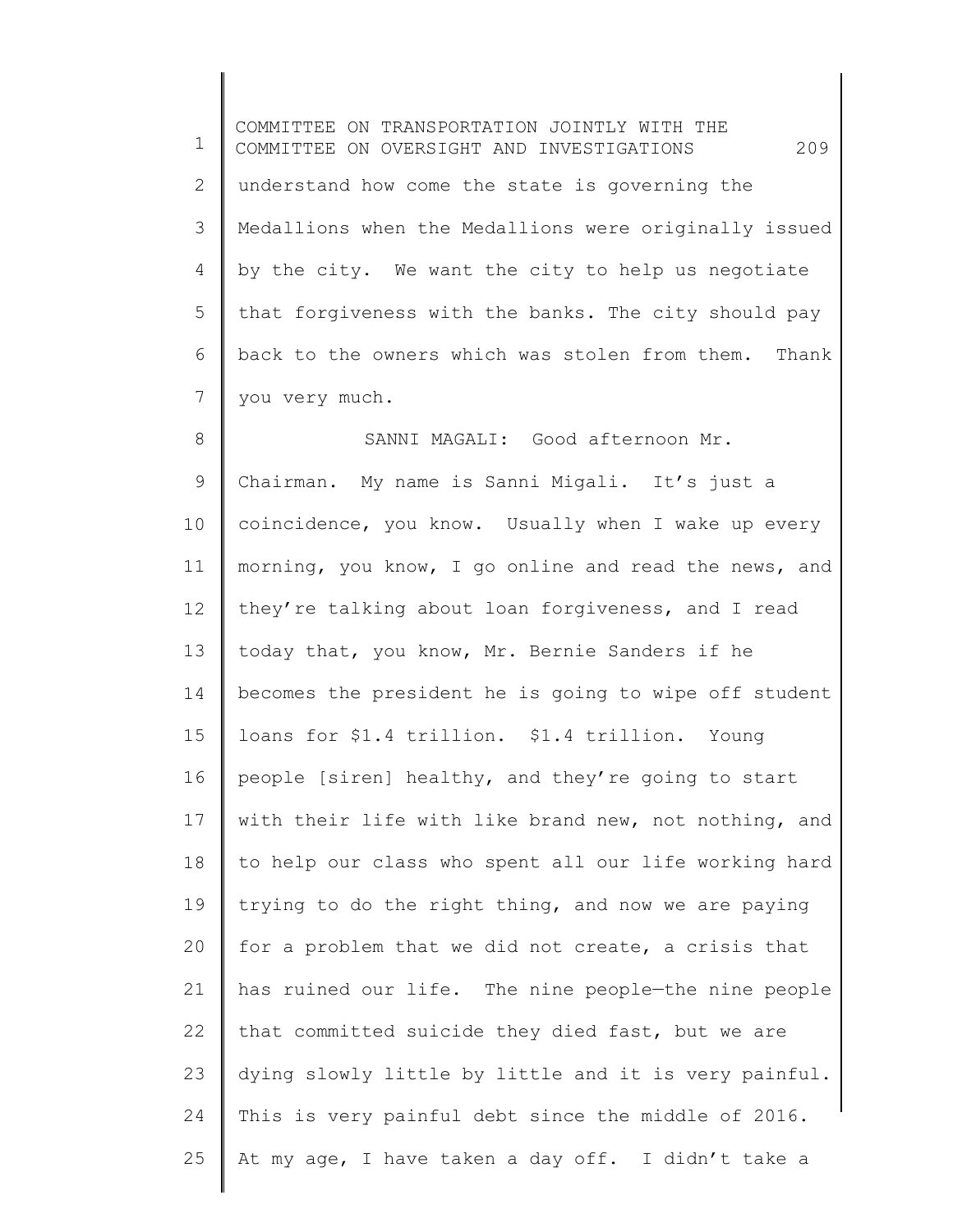1 2 3 4 5 6 7 8 9 10 11 12 13 14 15 16 17 18 19 20 21 22 23 24 25 COMMITTEE ON TRANSPORTATION JOINTLY WITH THE COMMITTEE ON OVERSIGHT AND INVESTIGATIONS 210 day off. It's human rights. It's not just a normal problem. It's a human right problem. Labor Law says you will work 8 hours a day, and you take a day or two days—two days off a week. I'm not even human. I'm worst than a human, you know. It's like I'm not even working like, you know, it's—it's that you—I work—you—it's a animal. You work and you don't take a day off. Open your mouth. A few months ago I—I got a—a—a problem in my lung, and they—I have to go for a-a—a medical test that based on that see what's wrong with me, and I took a week off—a week off just to see what's wrong with me, and I paid my monthly payment. I was short \$1,050. My bank, I have the paper here. It says they wanted to foreclose on my Medallion. They close with \$1,000--\$1,050. I'm not even entitled to see what's wrong with me. I have to die just to pay the bank, and the congestion tax and the MEP Tax, and the 30 cents tax. It's even those tax that makes it what I'm due to myself. I'm dying little by little, and what—what—what—what am I going to get in the end? I need the vacation. I'm dying to get a vacation, but I can't. Believe me—believe me, Mr. Chairman, I cannot get it. [bell] Thank you. [applause].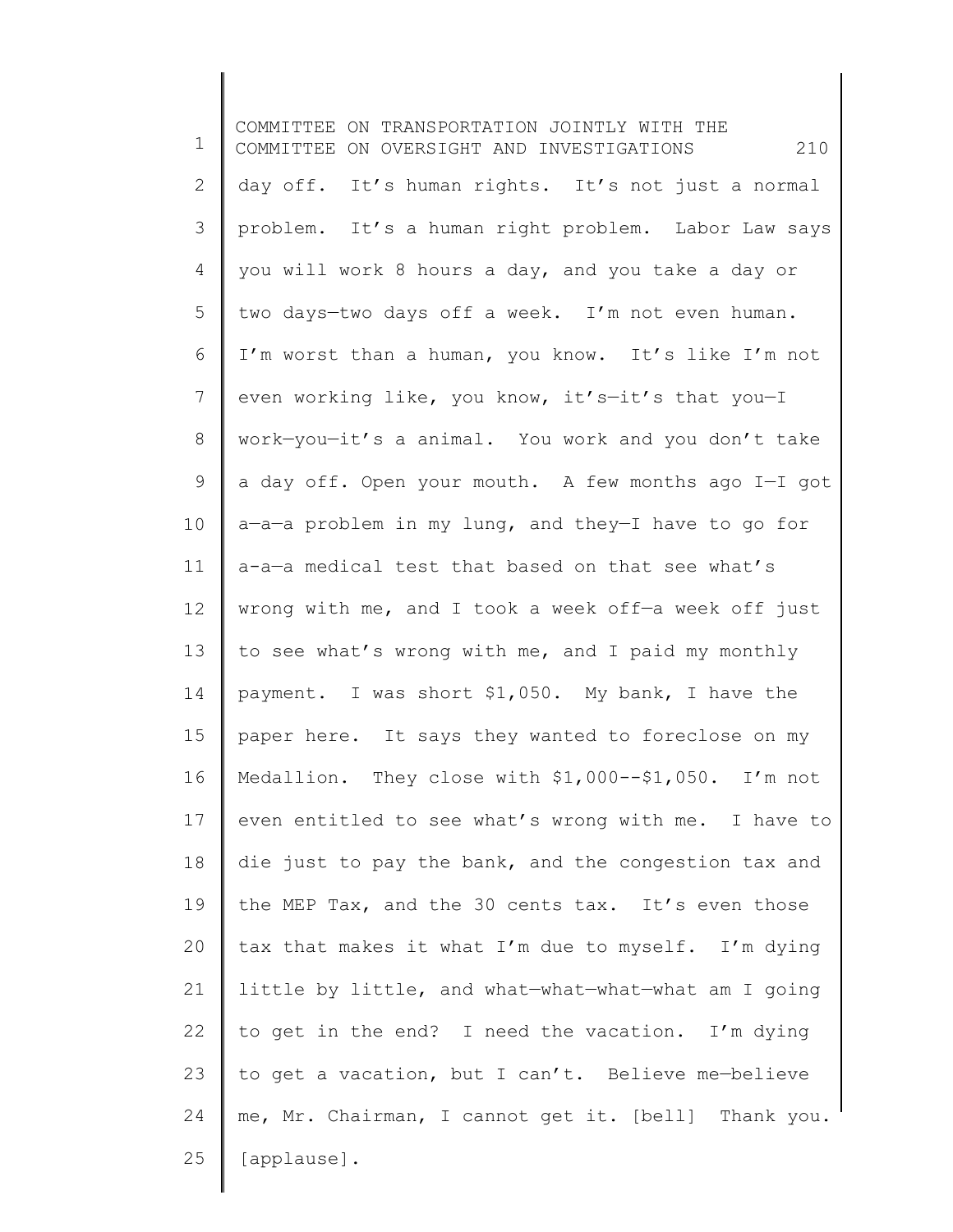1 2 3 4 5 6 7 8 9 10 11 12 13 14 15 16 17 18 19 20 21 22 23 24 25 COMMITTEE ON TRANSPORTATION JOINTLY WITH THE COMMITTEE ON OVERSIGHT AND INVESTIGATIONS 211 SERGEANT-AT-ARMS: Keep it down, please. CHAIRPERSON TORRES: The next panel Alex Minnard, Gerral Croy, Anna Lama, I can't quite make out the name but someone from 10320 168<sup>th</sup> Place. Jess Beer from 234 East 20<sup>th</sup> Street the Bronx; Como Hadar, Ruben from 420 42<sup>nd</sup> Street; Apcar Theen (sp?) Mr. Chowdry; Sanam from 4152 63<sup>rd</sup> Street, Woodside; Mr. Tashi from Woodside; Ahad Ahmed. Mr. Ahmed, Mohammad Assan. [pause] CHAIRPERSON RODRIGUEZ: Sir, you may begin. CHAIRPERSON TORRES: That should be the last panel. CHAIRPERSON RODRIGUEZ: Just say your name first. COMO HADAR: My name is Como Hadar. I'm the Medallion owner [coughs] about—almost 10 years I think. Thank you Chairman and thank you all Councilors and other delegates, and hopefully the New York Times who are here. When—when we buy the Medallion, we have the hope there's good business at good—we can create the life. After the TLC or City. I don't know about that, they cheat us. What can cheat us? Because they sell Medallion close to a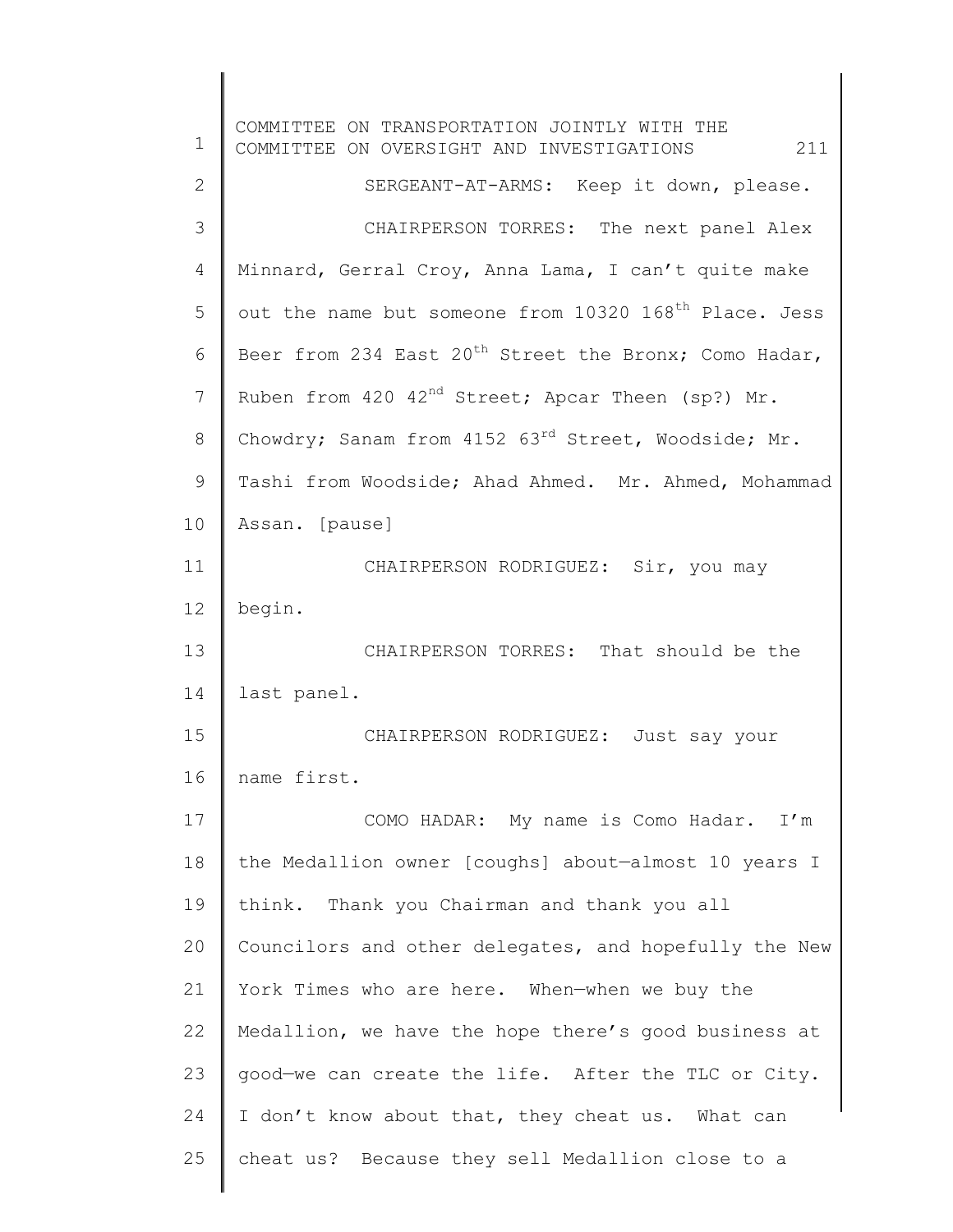1 2 3 4 5 6 7 8 9 10 11 12 13 14 15 16 17 18 19 20 21 22 23 24 25 COMMITTEE ON TRANSPORTATION JOINTLY WITH THE COMMITTEE ON OVERSIGHT AND INVESTIGATIONS 212 million dollars, and overnight they give the permission to, just how fast. They don't get the permission to at the department other plans to this fund. There's a cheat—cheating because we have a million dollars on my head and after they assign us free billing us other company. So, who going to be take care of? Secondly, everybody has life, everybody has human life. Right now we are like a slip (sic). We work  $6-8$  days a week because we don't have any driver. Six months I'm working for the driver and it's still now I'm getting my own self. Last night I wasn't home, 1:00 my daughter asked me, Dad, can you buy the food for me like there's food. I bought it, but after 2:00 when I go home. When I go home I saw my daughter sleepy with the hungry. She was hungry. I call she wait. This is the right now we're living. This is an example. When I picture some tears like that, the first time I open my mouth, I call my old friend, he has an old friend, 200 people. We are—we are—went with our group and we go to hearing to 2 years before that our TLC public hearing—2-1/2 years before I think so, and I tell them when I—when I get ready to speak I say, take the gun. I say to the Commissioner, take the gun and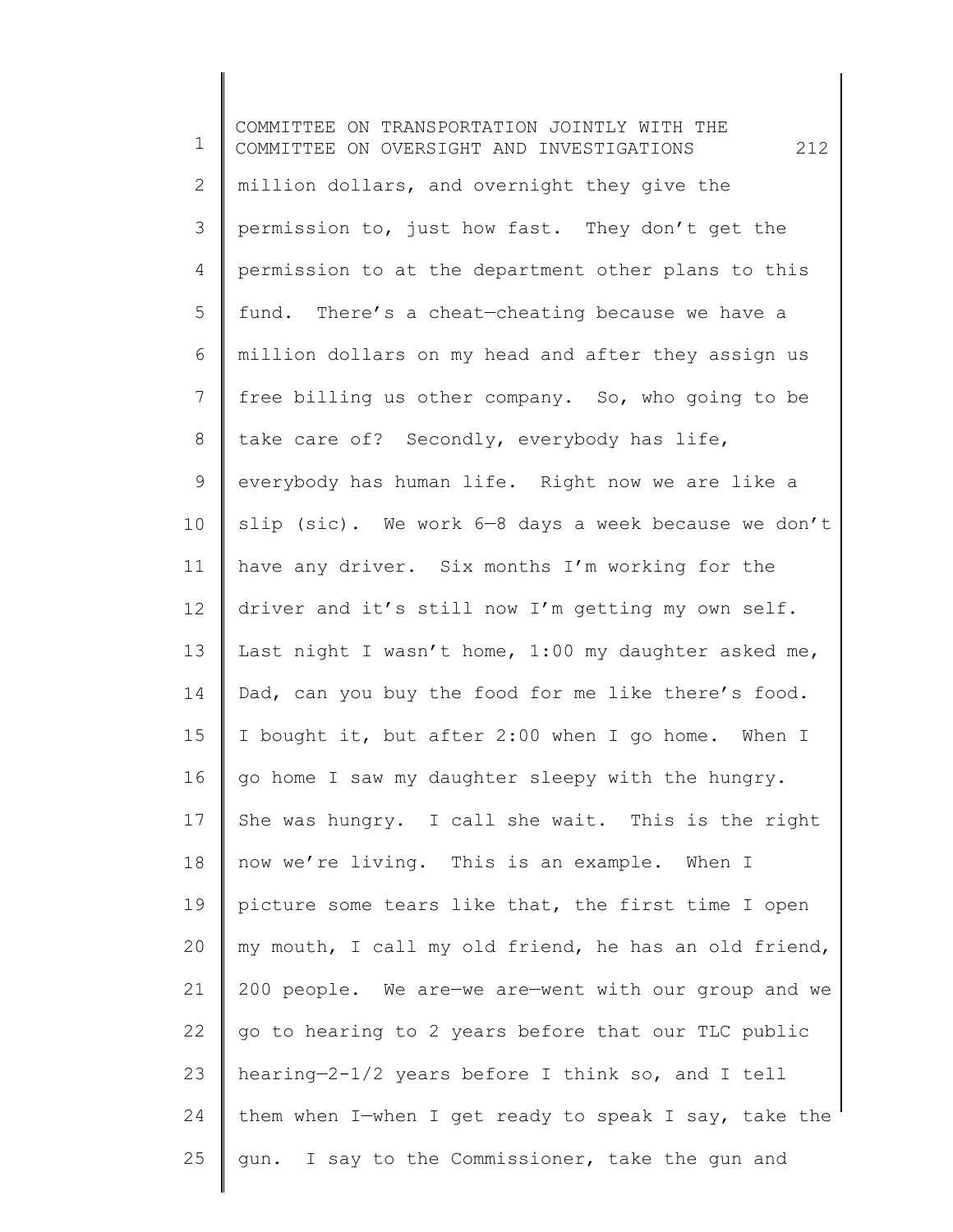1 2 3 4 5 6 7 8 9 10 11 12 13 14 15 16 17 18 19 20 21 22 23 24 25 COMMITTEE ON TRANSPORTATION JOINTLY WITH THE COMMITTEE ON OVERSIGHT AND INVESTIGATIONS 213 shoot us. What that mean? Do something. Otherwise, kill us because we don't have any respect behind because we are creatures and going to be very, very tough. I understand. I understood before because [bell] that thing nobody wants to cite. I request the TLC to take the gun and shoot us. That means we don't have any respect because and—and tomorrow going to be dark in our life. We don't provide. TLC can do nothing. There's still out there, they can do nothing. We go to—we call the TLC. We make appointment. We go to Bay Body Street and present the flow, and present them for. The Acting Commissioner talks for me, sits down with us while I bring the lawyer Morris. He's living in Brooklyn. Very nice guy. He tried to help us—help us. The lawyer and our—my other friends and me, we persons. We sit down. They talk maybe one and a half hour. CHAIRPERSON TORRES: [interposing] If you—if you can conclude just in the interest of time. COMO HADAR: No. Give me two minutes, please. CHAIRPERSON TORRES: No. We—we have to— COMO HADAR: I'll go—I'll go. Okay, sir. I'll go, sir.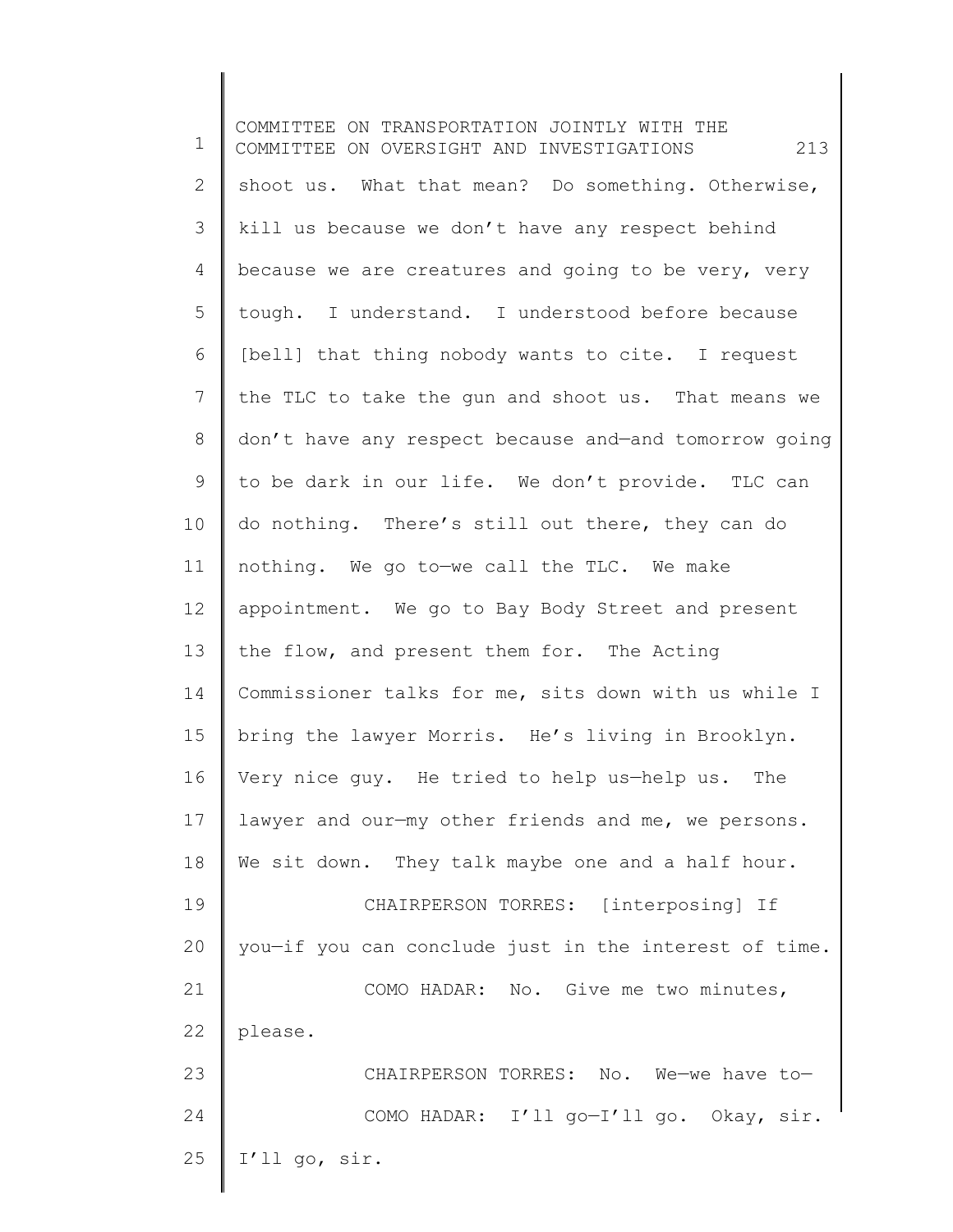1 2 3 4 5 6 7 8 9 10 11 12 13 14 15 16 17 18 19 20 21 22 23 24 25 COMMITTEE ON TRANSPORTATION JOINTLY WITH THE COMMITTEE ON OVERSIGHT AND INVESTIGATIONS 214 CHAIRPERSON TORRES: I think there are 20 speakers left. COMO HADAR: Okay because I was too unhappy—happy that—that this is happen. I long history. CHAIRPERSON TORRES: Right COMO HADAR: That's right. Okay. About that, TLC can do nothing, and right now this is thethe City Hall, the public hearing. We have a very hope because the—the—the new kinds all we got—I work with them 15 days I think so, Brooklyn, Jackson Heights and Jamaica with a plan, you know before ban. CHAIRPERSON TORRES: Yes. COMO HADAR: And they say the way for us, the city can do—do something. CHAIRPERSON TORRES: Okay. COMO HADAR: The city can do something well for all of us. Maybe people knows-CHAIRPERSON TORRES: Yeah, so— COMO HADAR: --the city can do something. CHAIRPERSON TORRES: Yeah. COMO HADAR: That's why nobody on two side. CHAIRPERSON TORRES: Well—well-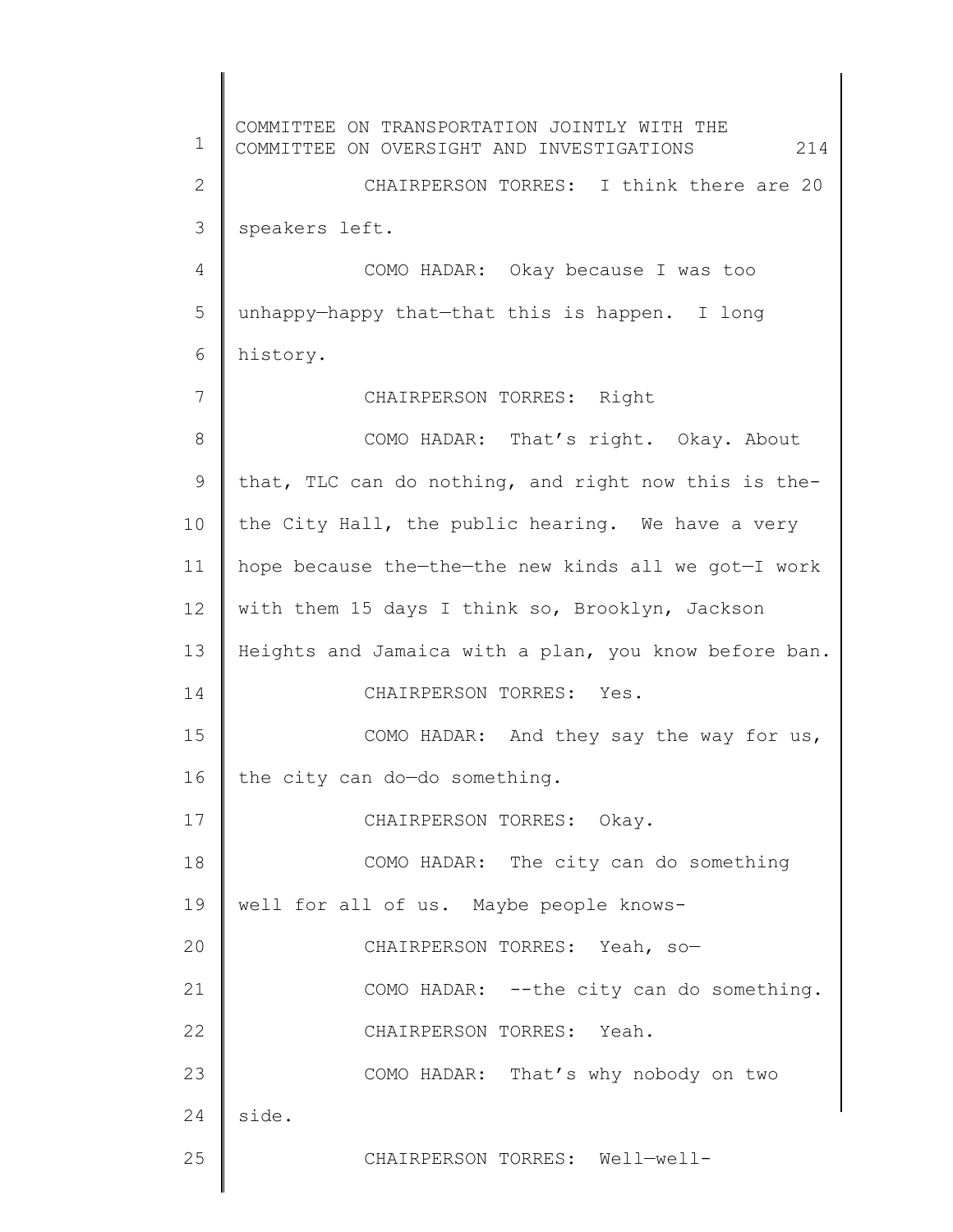1 2 3 4 5 6 7 8 9 10 11 12 13 14 15 16 17 18 19 20 21 22 23 24 25 COMMITTEE ON TRANSPORTATION JOINTLY WITH THE COMMITTEE ON OVERSIGHT AND INVESTIGATIONS 215 COMO HADAR: If after all goes you can do nothing? CHAIRPERSON TORRES: So—so-- COMO HADAR: So, nothing, otherwise we're going to the suicide. CHAIRPERSON TORRES: We're going to have to go to the next speaker but I-- COMO HADAR: Thank you very much. CHAIRPERSON TORRES: --I appreciate your testimony. COMO HADAR: Do something now otherwise-- CHAIRPERSON TORRES: Yeah. COMO HADAR: --tomorrow going to be another guy's suicide because we're—they're working hard. Look at the city. CHAIRPERSON TORRES: Okay, thank you. CHAIRPERSON RODRIGUEZ: Have a nice day. COMO HADAR: CHAIRPERSON TORRES: Thank you, thank you very much. RUBEN FINKEL: Hello. [coughs] My name is Ruben Finkel and I'm surprised and thankful that you are so aware of the scope and the depth of the problem, and that you are on this fact finding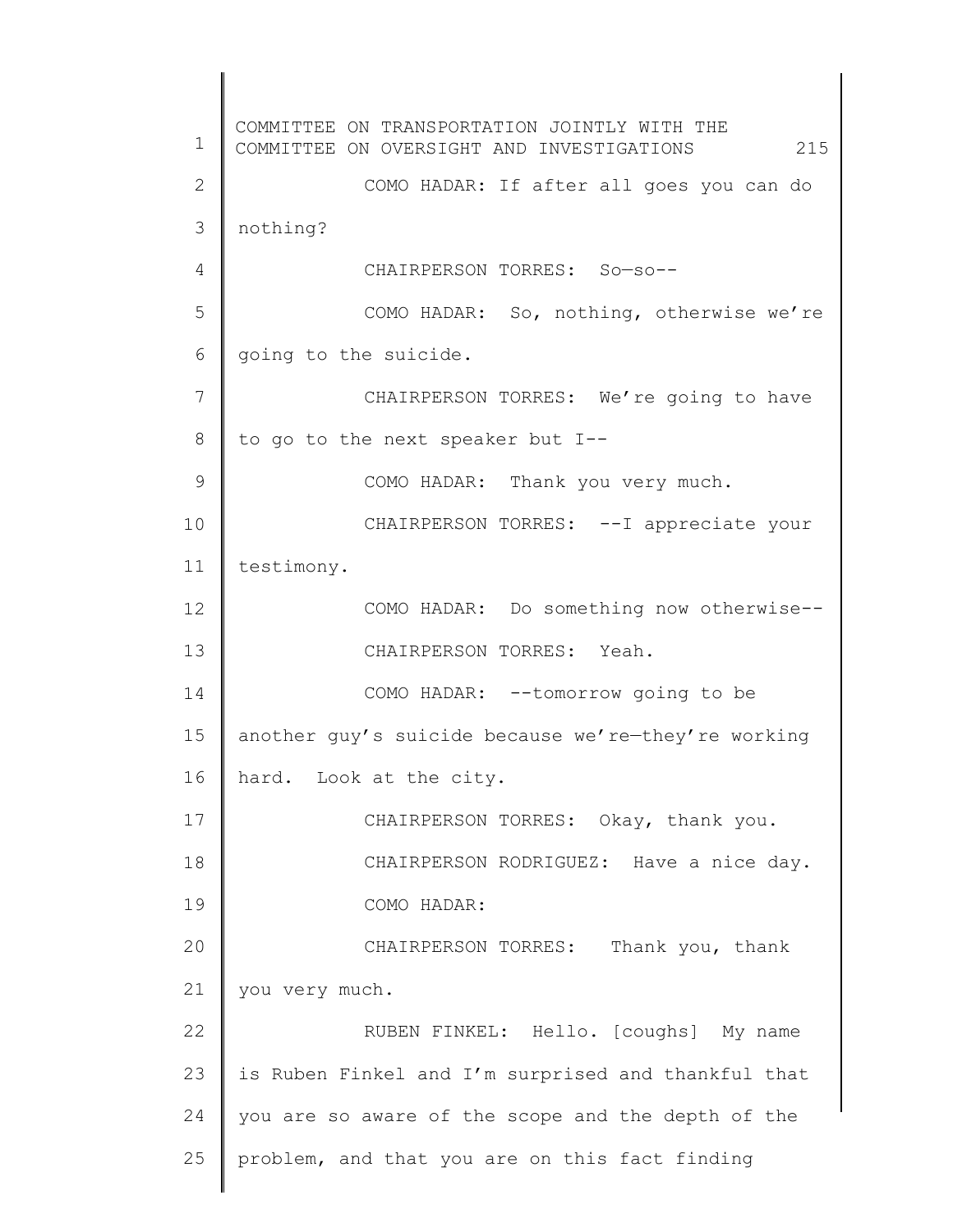1 2 3 4 5 6 7 8 9 10 11 12 13 14 15 16 17 18 19 20 COMMITTEE ON TRANSPORTATION JOINTLY WITH THE COMMITTEE ON OVERSIGHT AND INVESTIGATIONS 216 mission to expose the full extent of the corruption the obscenity of all the members of the particular people and elements involved with this cash grab, and as a result the decimation of my industry. [coughs] one of the things that others have brought up that I want you to make further—make further aware to you about is the-the TLC's use of penalties and fines to further extract monies out of the industry and the drivers and the owners of the—of the taxi industry. And as an example, one of the drivers that called the police on an individuals that assaulted him with a weapon and assaulted the driver physically, was fined by the TLC for \$50,000 in fines and penalties for calling the police on the City Link. That was the justification for fining the driver. Okay, I think also that if—if at the end of your expiration of that you--[bell] okay, okay. CHAIRPERSON TORRES: Just quickly conclude.

21 22 23 24 25 RUBEN FINKEL: Okay, at the end of your investigations that you're able to uhm, uhm find liability in all those members that—all the people that were involved with this, that would be fine, but in the future if you don't regulate the boundaries,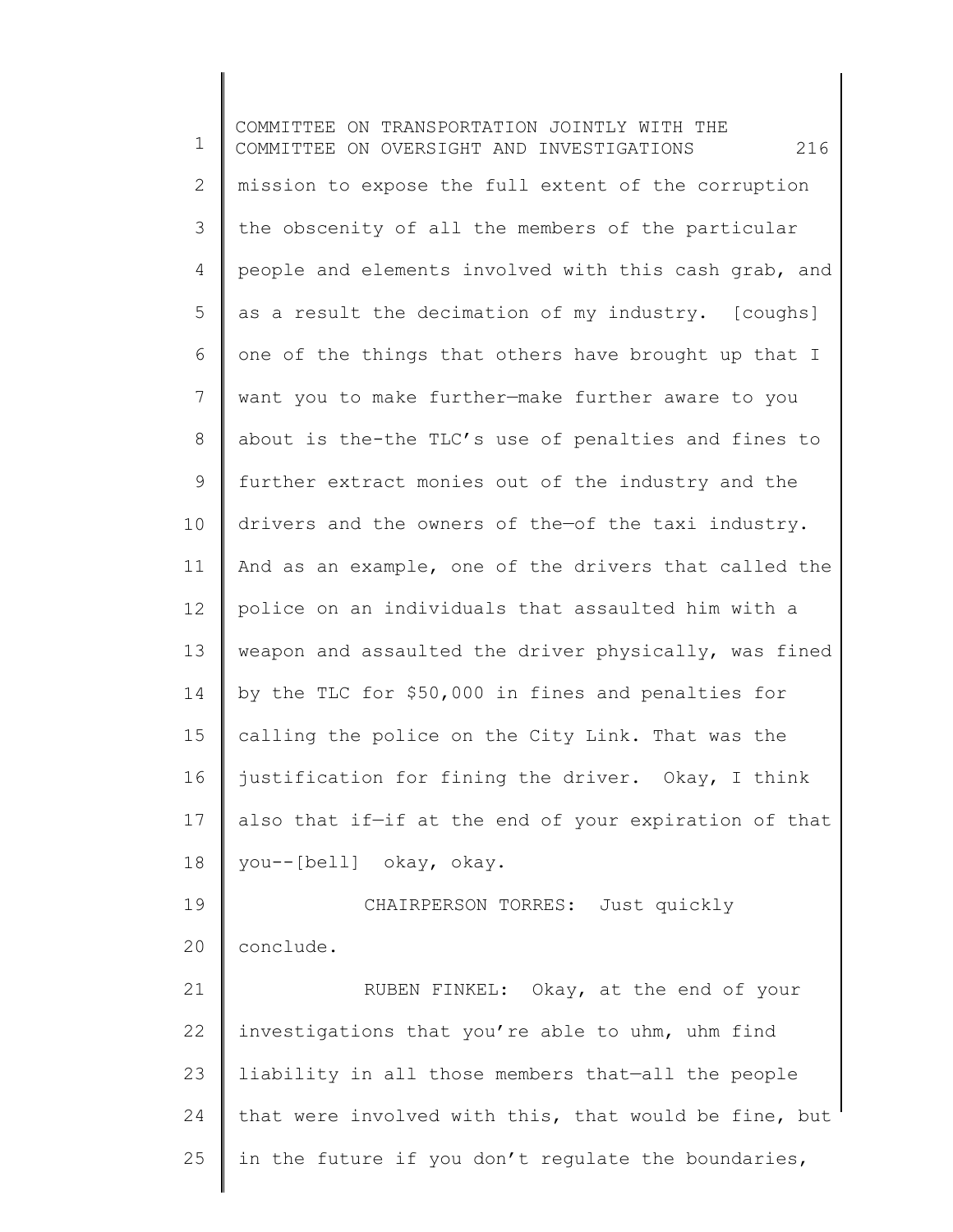| 1              | COMMITTEE ON TRANSPORTATION JOINTLY WITH THE<br>217<br>COMMITTEE ON OVERSIGHT AND INVESTIGATIONS |
|----------------|--------------------------------------------------------------------------------------------------|
| $\mathbf{2}$   | the guidelines of how the transportation industry in                                             |
| 3              | New York City is operated, then when automation comes                                            |
| $\overline{4}$ | in, we'll be subjected to this tenfold because every                                             |
| 5              | car industry, every car company, every transportation                                            |
| 6              | service in the world including Dyson a vacuum company                                            |
| $\overline{7}$ | is going to become part of the transportation                                                    |
| 8              | industry, and without regulation, they'll just come                                              |
| $\mathsf 9$    | in as Uber did, and operate with impunity as Uber did                                            |
| 10             | and I hope that you create regulations that create                                               |
| 11             | guidelines for the future taxi industry. Thank you.                                              |
| 12             | MASA CHOWDRY: [off mic] My name Masa.                                                            |
| 13             | SERGEANT-AT-ARMS: Set the volume.                                                                |
| 14             | MASA CHOWDRY: The volume. [pause] --                                                             |
| 15             | Chowdry and-and I am driving taxi from 1988 and every                                            |
| 16             | time I find it was okay before. I used to work 8                                                 |
| 17             | hours. Now I have to reverse the 8 hours I had to                                                |
| 18             | work in order to make them myself, and I pay                                                     |
| 19             | mortgages and everything. Everything is getting very                                             |
| 20             | hard and high, and I tried to sleep, and all this                                                |
| 21             | conjunction charge come up. \$50, \$60 goes to                                                   |
| 22             | conjunction charge, which is killing us, you know,                                               |
| 23             | and some of the persons that is very educating about                                             |
| 24             | this charge, and I-I would want to let-I would like                                              |
| 25             | to let you know conjunction charge. We were out the                                              |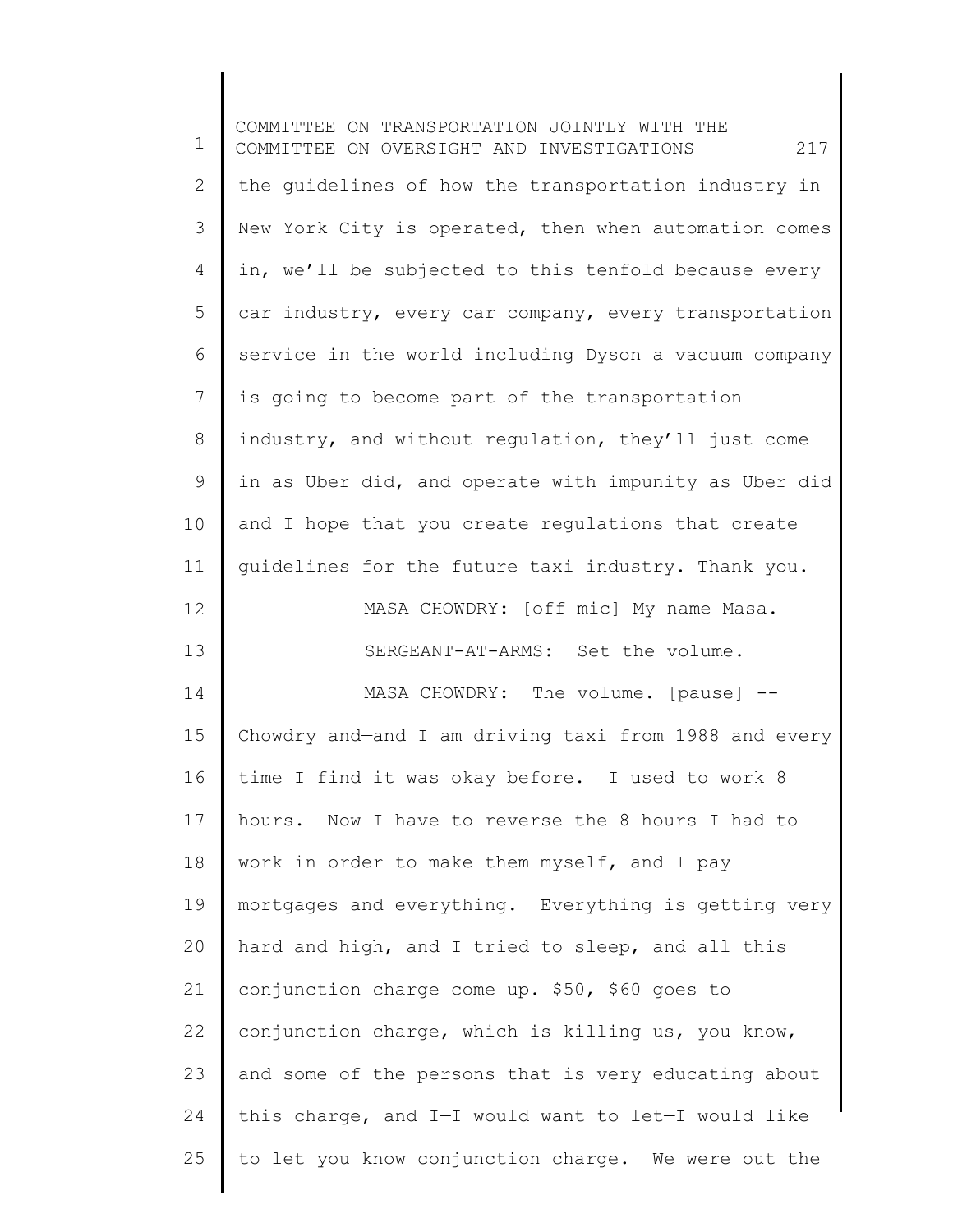1 2 3 4 5 6 7 8 9 10 11 12 13 14 15 16 17 18 19 20 21 22 23 24 25 COMMITTEE ON TRANSPORTATION JOINTLY WITH THE COMMITTEE ON OVERSIGHT AND INVESTIGATIONS 218 Sunday and people complain. Why is that there? There is—why after 12:00, 1:00 in the conjunction charge. It's supposed to be if you want to put it up in the rush hours the conjunction tax it's okay. Maybe people justify it. Sometime and as that one problem we always pay. They make to Fifth Avenue, two bus lanes now. Madison Avenue two bus lanes now, and buses coming throughout the lanes, too, and we cannot move. I pick the changer from Guggenheim Museum to go to the  $40^{th}$  Street, Fifth Avenue and here was what we are talking a lot of big cop come on, tow? Because we cannot we cannot move, this guy finally throws money and get out. This kind of thing we are—you're supposed to let—let us ride in a nonstopping, not pick up something, but it's been in the fast lane. They learned on the law detection they were, too, driving in the bus lane, no stopping, no pickup but we are also striving to put something together. (sic) Buses have been more, we are having less, but we have been in the same job. And we have to remind that another thing we are raising money for them in order to finance them. They are a problem MTA, and we are paying money in order to bring this, and we are—we are dying for that thing, and I'd like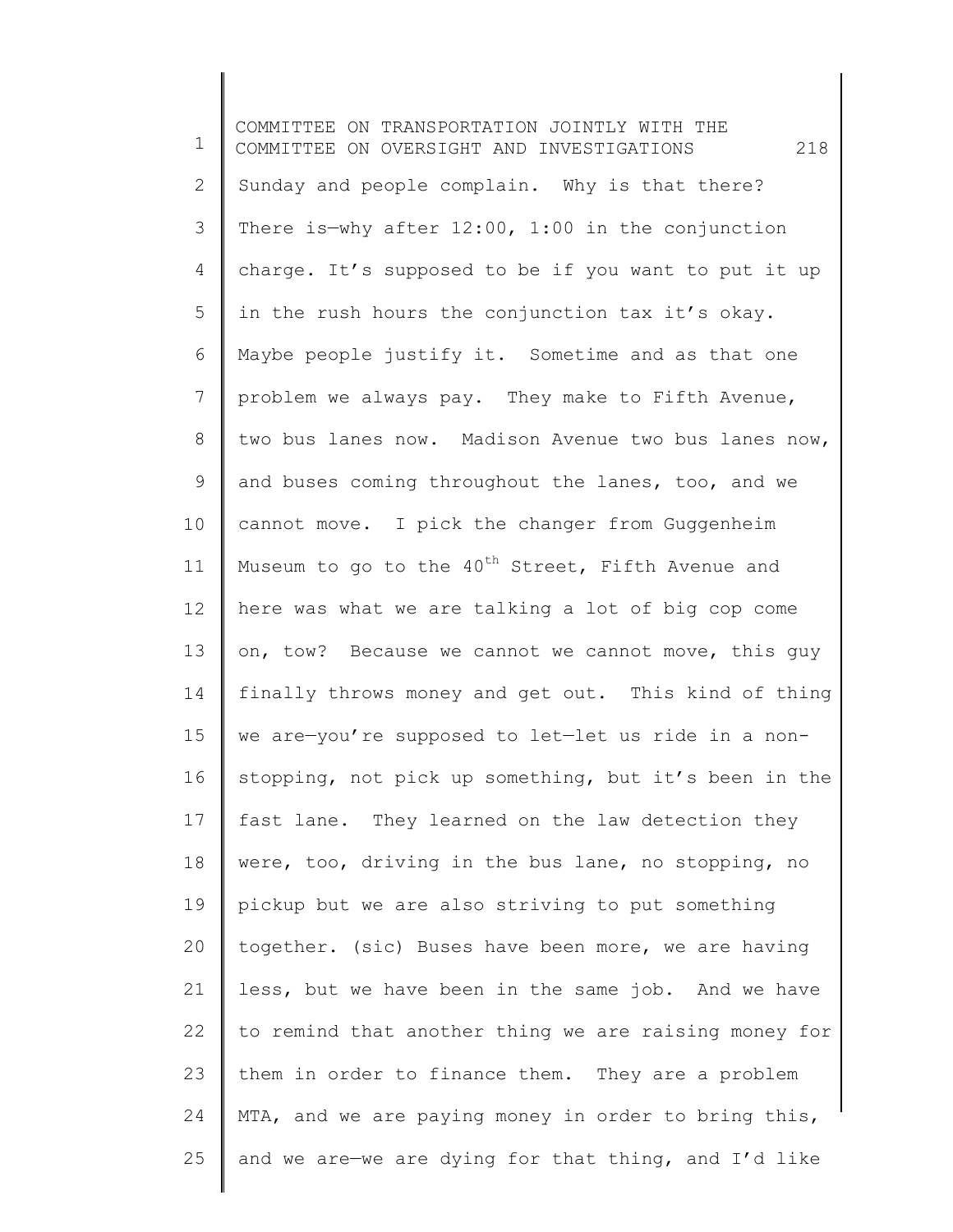1 2 3 4 5 6 7 8 9 10 11 12 13 14 15 16 17 18 19 20 21 22 23 24 25 COMMITTEE ON TRANSPORTATION JOINTLY WITH THE COMMITTEE ON OVERSIGHT AND INVESTIGATIONS 219 to take care of this matter. And another thing about the insurance, you know, the Workman's Compensation, which just kill us because no laborer likes to work, and you cannot put labor over there because Workman's' Compensation is too much, and he died himself. He's 17 years old because he take out Workman's Compensation and all these things. It's too much money. Every time I wanted to change it they were burying the insurance. Yes, you know, I think you better look on this. It's a big problem because Workman's Compensation, I don't know anybody that they were getting money. When you claim for the Workman's Compensation, they don't give money or some like that, they could take \$10 and give it even if they do not give the business to us back. I never got it. For years I never had the Workman's Compensation or something unnecessary, everything all this burden putting on us, and taking us—keeping our money in— CHAIRPERSON TORRES: [interposing] Sir, if you can-if you can conclude. MASA CHOWDRY: Thank you. CHAIRPERSON TORRES: Thank you.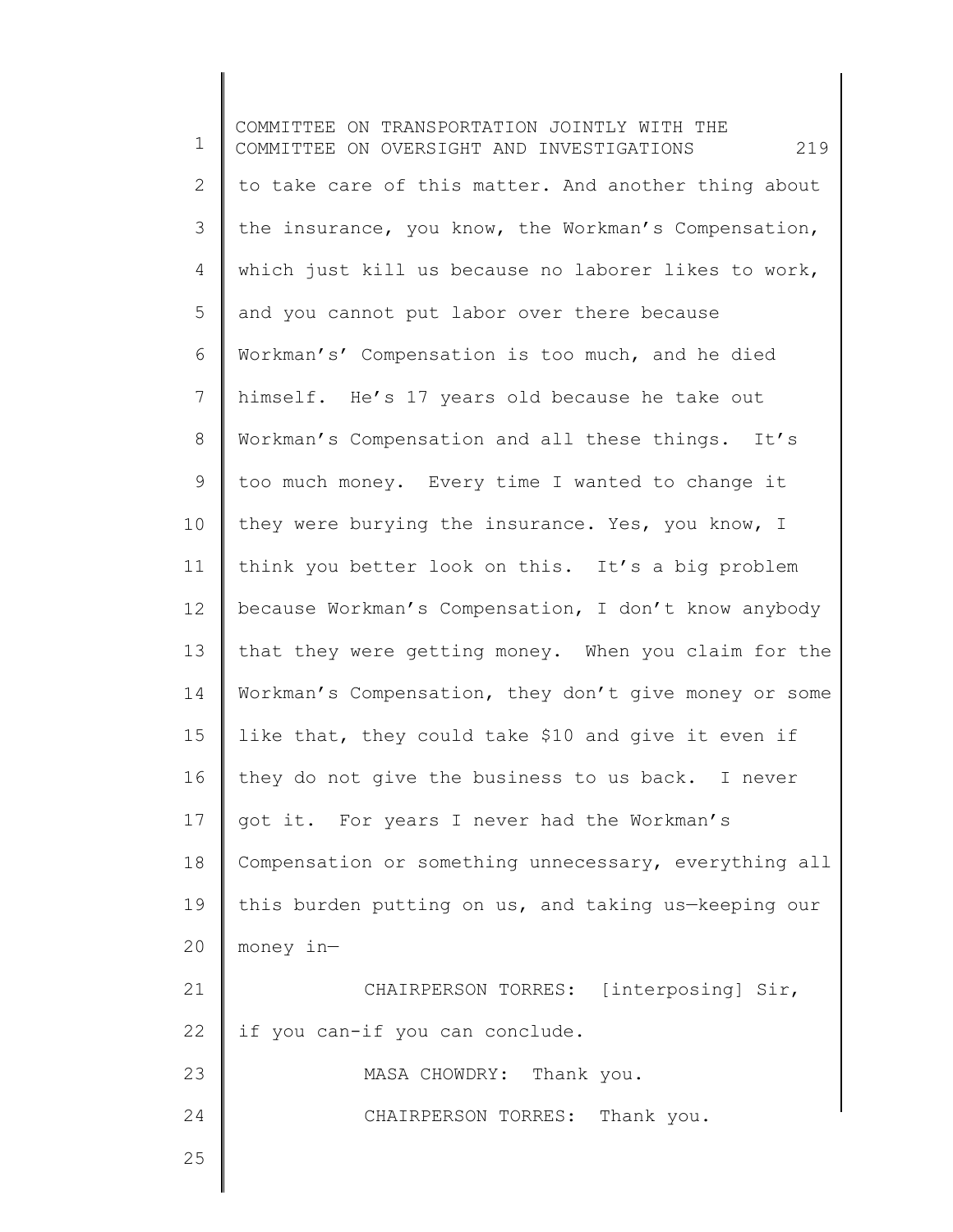1 2 3 4 5 6 7 8 9 10 11 12 13 14 15 16 17 18 19 20 21 22 23 24 25 COMMITTEE ON TRANSPORTATION JOINTLY WITH THE COMMITTEE ON OVERSIGHT AND INVESTIGATIONS 220 MOMADAT DEMUSOLET: Hello, good evening Mr. Chair, Councilmen and present our brothers and honorable press. So, my name is Andy Momadat Demusolet. (sp?) I'm the driver owner. I—this is in my personal history. I worked this—I started the driving in 2003. I'm saving my money to buy the Medallion. It was a dream to buy my Medallion. So, bought--in in 2009, I bought my Medallion for \$600,000 putting down \$100,000 in my cash money. So, it was a dream to buy and I was dreaming to have a better life. So, since the 2009, it's going well until 2014. So, after 2014 when we see the different fares. The Yellow when I bought this Medallion so we knew that the Yellow is-is-is for the City. Yellow in the city. Yellow means city. So the people trust the Yellow. That's why we invested. I invested. I bought it for dreaming my life. So, in 2014, since 2009 to 2014, it's going well. So, in 2014, it's-we see the different fare. It's not—not for the city—not rot the city for the Yellow. It's for the different. We bought, the Medallion for the [coughs] from the city, and city sold—sold that ground to other persons. We don't understand what's—what is wrong here. So, we need the real solution. Many that are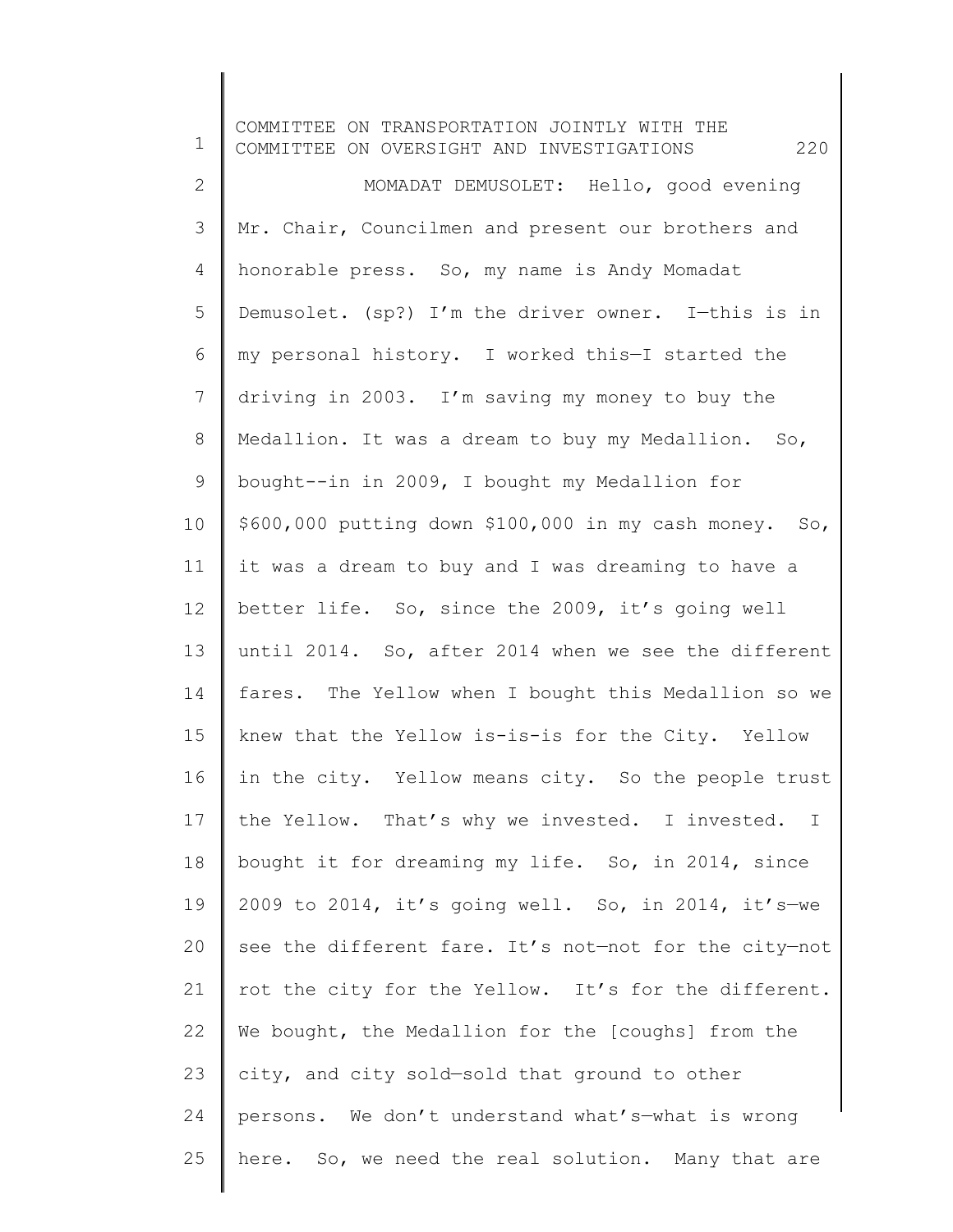1 2 3 4 5 6 7 8 9 10 11 12 13 14 15 16 17 18 19 20 21 22 23 24 25 COMMITTEE ON TRANSPORTATION JOINTLY WITH THE COMMITTEE ON OVERSIGHT AND INVESTIGATIONS 221 asking for the debt forgiveness, this and that so that's my cushion is to find a real solution. What is going on? We need our ground back. If we don't get our ground back, it's never going to happen. Yellow is not going to stay here. Thank you very much. Thank you, Mr. Chair. CHAIRPERSON TORRES: Thank you. AHAD AHMED: Good afternoon, Mr. Chair and City Council Member, and the New York Times for your presences today. (sic) Thank you for hearing us. My name is Ahad Ahmed. I'm living in Bellerose, Queens. I am driving Medallion Taxicab since 1982. I'm sorry, 1984, and I bought Medallion Fast T (sic) Auction from the TLC, and it was my dream. I went—I go to retirement, then I do something. I rent or give it to the broker and I—I can do nothing and stay home. This dream is bad. I have—I—I had another dream, I owe money and spend my children. One is—two children. One is going to the—going somewhere upstate, and the studying in our city and was dream of his and mine that he become a lawyer. After his graduation, he can't go to the law college because I don't have the money. I can't afford it. He's still home and no job and I'm taking care of my family. I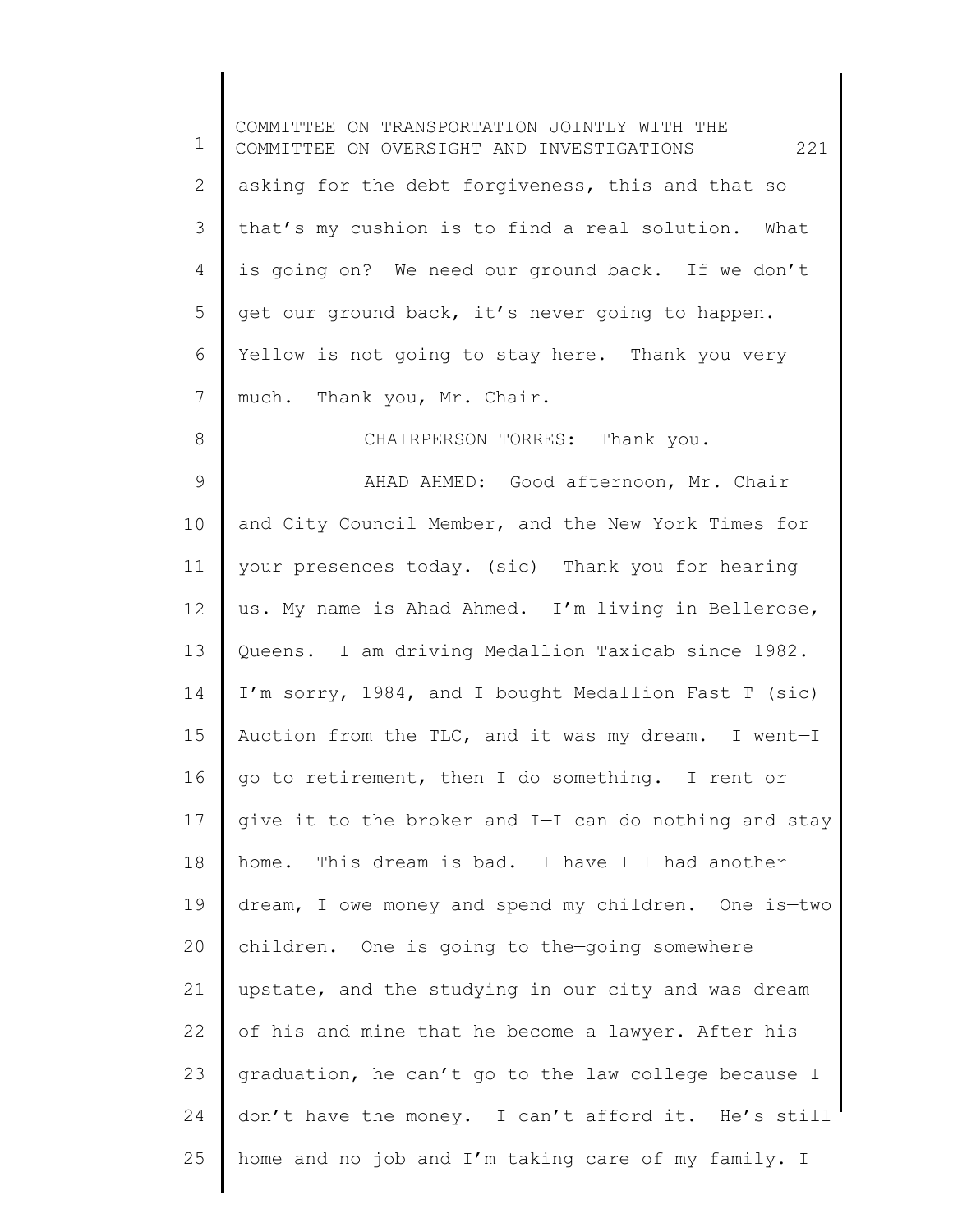1 2 3 4 5 6 7 8 9 10 11 12 13 14 15 16 17 18 19 20 21 22 23 24 25 COMMITTEE ON TRANSPORTATION JOINTLY WITH THE COMMITTEE ON OVERSIGHT AND INVESTIGATIONS 222 bout this home family is right now on foreclosure. If somebody like from the bank or what I'm going to do? I'm going to do with the state. I don't have anything to leave. Please do something for us, not for me—only my situation. A lot of my brothers have are having I think this situation and we have neglect. We're ordered that city pick up passengers from the hotels completely Yellow Taxi is not pick up from there. We pick up from the doorman. We go to the pickup especially I work at night and last night I-I dropped the one passenger on  $96<sup>th</sup>$  Street and Second Avenue. I take them and left off in the downtown, then come in the back of me, then come  $8^{th}$ Avenue. I use to work, nothing there no passengers. Then I think I go to club. There is two or three clubs on  $16^{th}$  Street between  $8^{th}$  and  $9^{th}$ . I went there and I see so many illegal people standing on the super van or something like this, and doorman or one of doorman or some—somebody say, okay, get out from here. I say I'm going to pick up passenger. I don't get any passenger-- CHAIRPERSON TORRES: [interposing] If you— AHAD AHMED: --in one hour.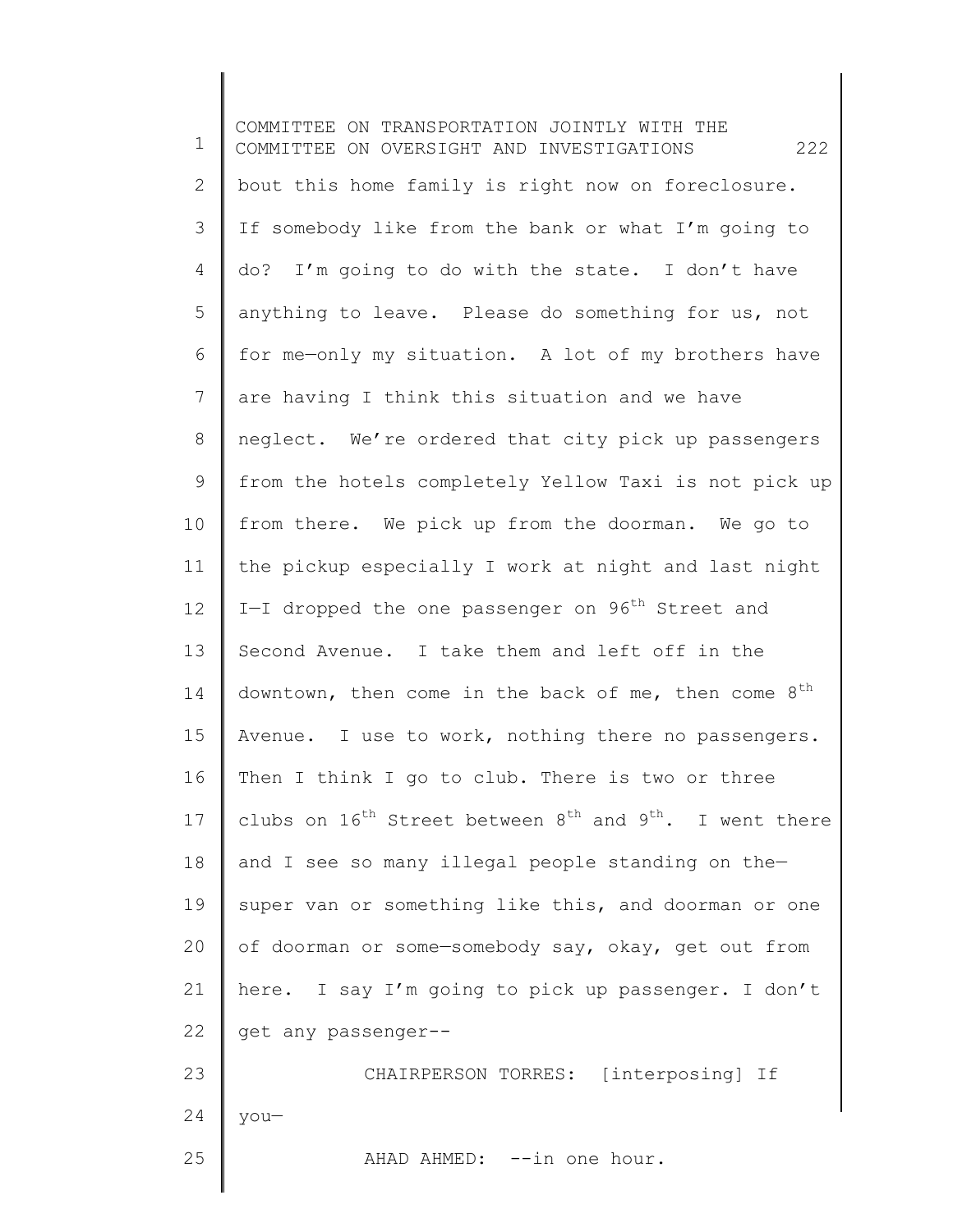1 2 3 4 5 6 7 8 9 10 11 12 13 14 15 16 17 18 19 20 21 22 23 24 25 COMMITTEE ON TRANSPORTATION JOINTLY WITH THE COMMITTEE ON OVERSIGHT AND INVESTIGATIONS 223 CHAIRPERSON TORRES: If you can conclude. AHAD AHMED: Yes, sir. So, I think it's where we go. Please, where are we going on the pickup? We can't pick up people from the airport. We can't pick up people from the hotel. [bell] This is what our futures are right, and we can't drive, you know, a lot of Uber and Lyft this and that, and I don't know where I'm going to. I and 63 years old and I have the Diabetes, [bell] and I am work 6 days, 12, 13 hours. I can't afford my family. I can't afford my two mortgage house and Medallion mortgage. I-I stop—I can't because my—my mother was in hospital and she died after one week. I can't work like two or three weeks. I'm behind and my broker took the car one day. One like come like 12:00 at my home, knocked door and said give your key. I said who? Give your taxi key. I said who are you? He said give it to me. They took the car and after the next day I borrow money from my relative my brother-in-law just give me loan, but still I don't get them. [bell] I pay \$6,000 and they give me the car. CHAIRPERSON RODRIGUEZ: Right. Thank you, sir.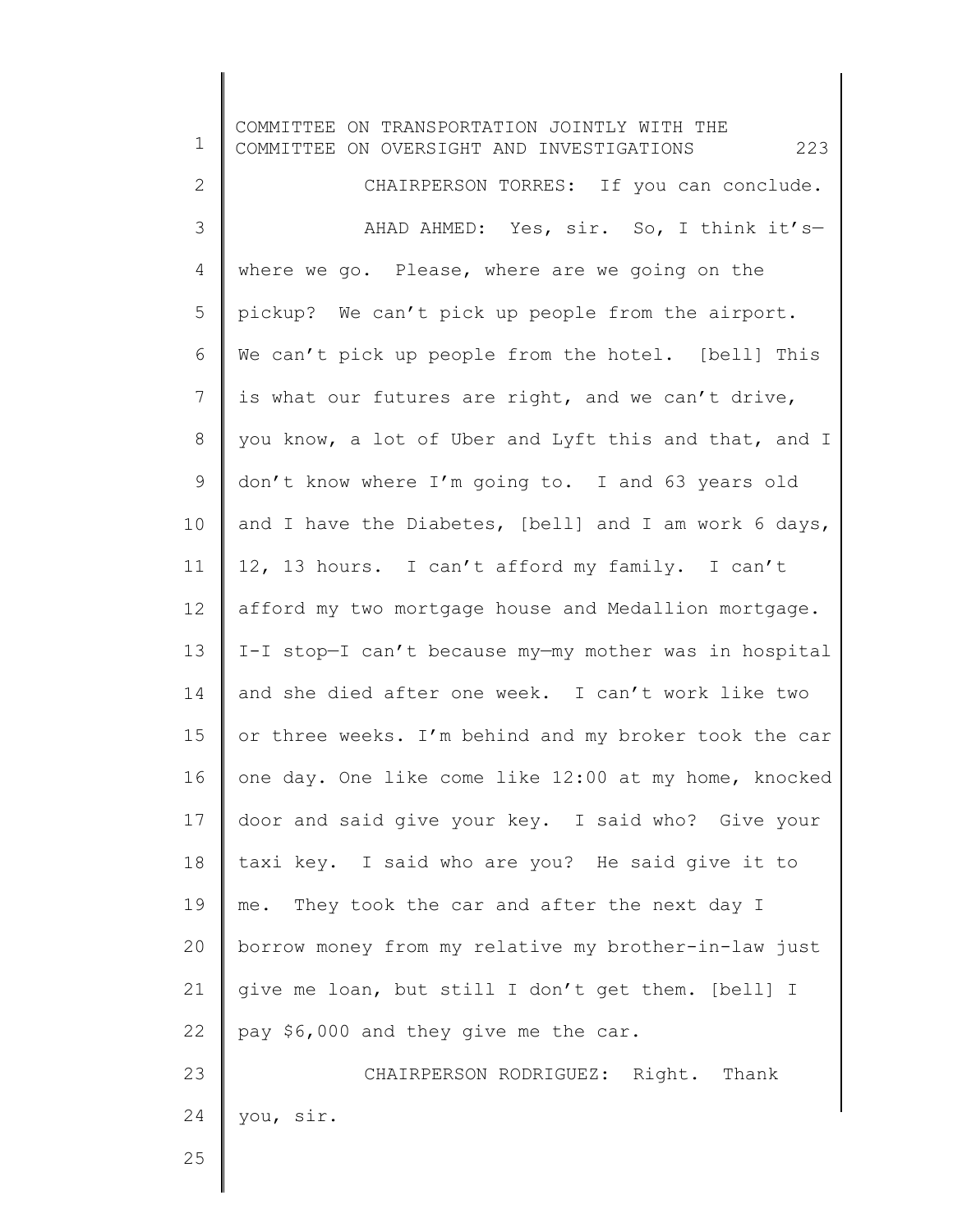1 2 3 4 5 6 7 8 9 10 11 12 13 14 15 16 17 18 19 20 21 22 23 24 25 COMMITTEE ON TRANSPORTATION JOINTLY WITH THE COMMITTEE ON OVERSIGHT AND INVESTIGATIONS 224 MOHAMMAD DOSAN: Thank you for all of you here. Thank you. My name is Mohammad Dosan (sp?). I drive taxi since 1996. I'm sorry, '98, and I'm a member of Taxi Workers Alliance. I bought a Taxi from last auction, 2014 and I invest here is \$138 grand and I work 7 days, sometimes more than 10 hours a day. I work the same as Doggi. So, I don't have the time for my family and money nothing. I—even I don't have enough money to pay my bills. So, my broker did not tell me anything about the loan agreement. What is the bill? Even I don't know. I paid for lawyer, but I don't have a lawyer. The broker tell me completely lie. My income is less than \$25,000. How I get a loan of \$750 grand? I want to talk to the New York Times, Mr. Ryan he is explained to me my loan and demand and he asked me how long it's been to sign these agreements, and I—I told him I spend all this time 10 to 15 minutes not more than 15 minutes, and I'm asking if Ryan is here, so how long you spend time to read this paper and you signed this paper agreement? That is the say neither one of us. (sic) So, family did everything here. So he's a reporter. He said super fast and he is not ordinary people. He needed [bell] 24—this time and I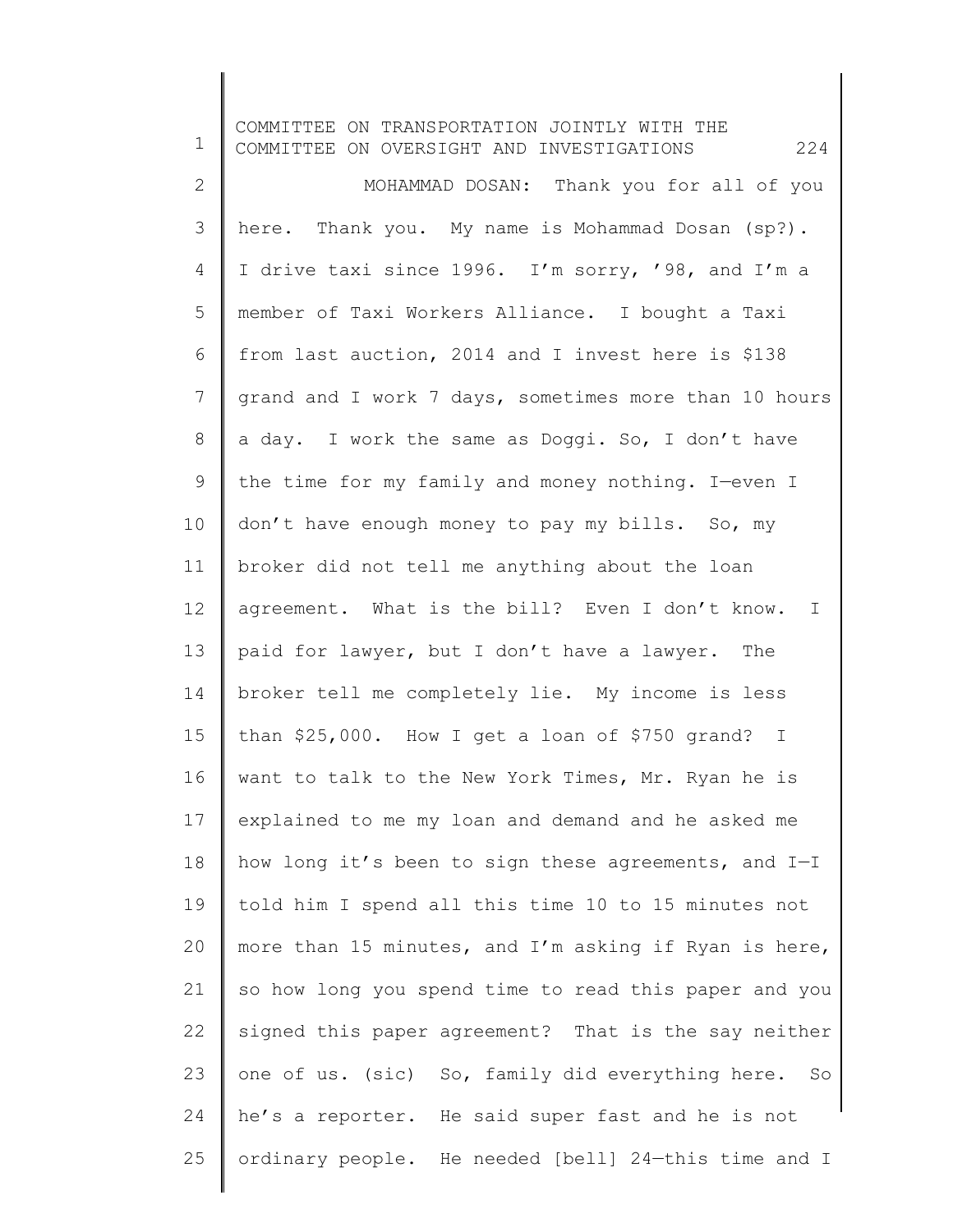1 2 3 4 5 6 7 8 9 10 11 12 13 14 15 16 17 18 19 20 21 22 23 24 25 COMMITTEE ON TRANSPORTATION JOINTLY WITH THE COMMITTEE ON OVERSIGHT AND INVESTIGATIONS 225 needed 12 to 48 hours, and I have another question. How—how they set the price of the price? The Medallion auction is high bid price. I said that New York State is—is robbed my money. The city how they work say to the Medallion and who give the permission to the work to app companies. The city don't know, the state don't know what the agreements because I'm the last person to buy the Medallion. The state they knew what going, \$2 million. This is the artificial and they knew that their Medallions are going to doing the balloon. It is, you know, just everybody knows. So I need the money back. CHAIRPERSON RODRIGUEZ: Thank you, sir. MOHAMMAD DOSAN: Thank you so much. CHAIRPERSON RODRIGUEZ: Thank you everyone. So, the next panel Jaquaine Hasan. MOHAMMAD DOSAN: Thank you, thank you. CHAIRPERSON RODRIGUEZ: Masson Shoberry (sp?) Shamu Markan (sp?), Abdul Pratt, Purva Sherpa, Elhie Indi (sp?) Mohammed Hasan, Janna Beck, Jonathan, Mo Cabir (sp?) So, there was anyone from the public that I did not call? [background comments] Sir, you may come. Greg and you—if you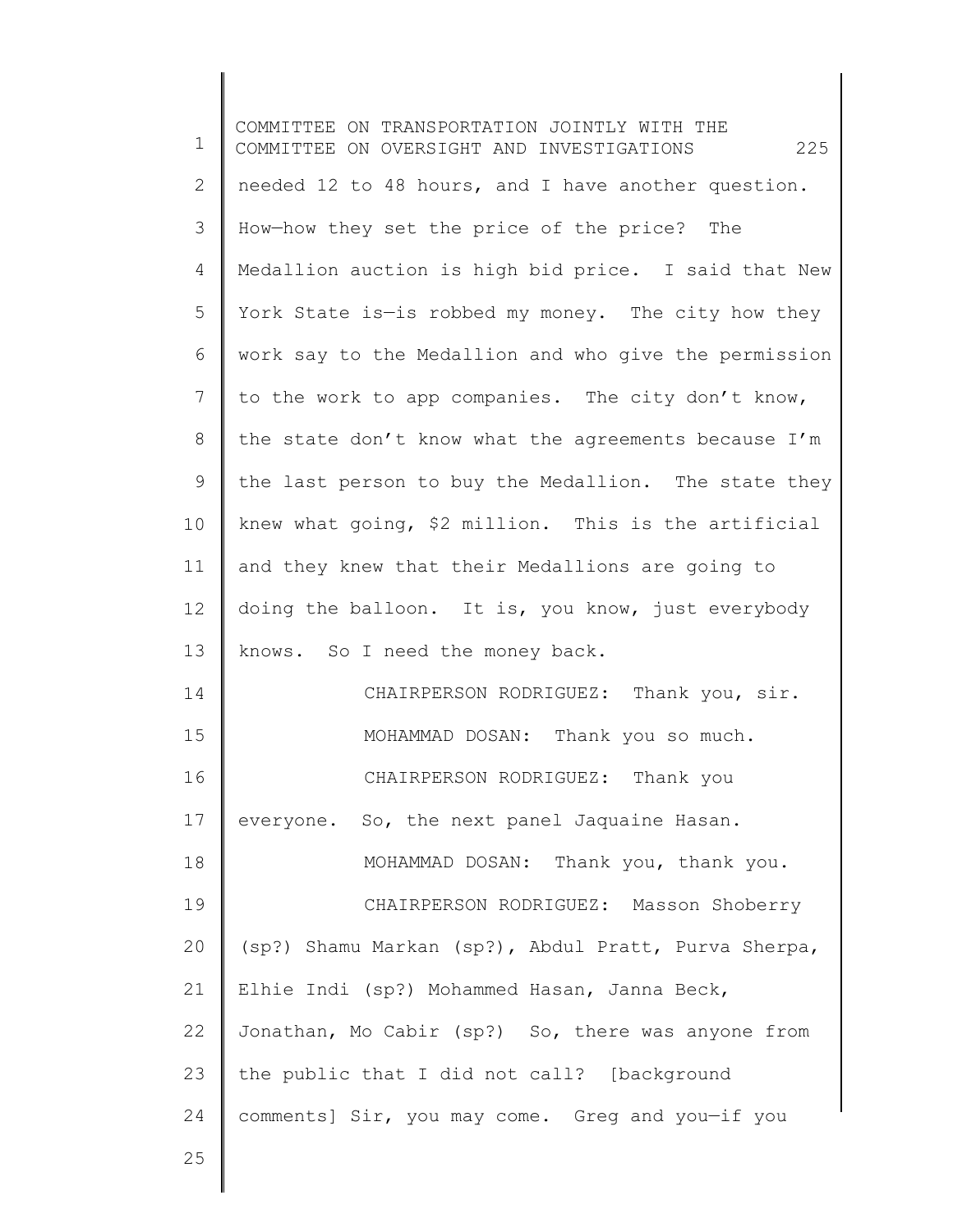1 2 3 4 5 6 7 8 9 10 11 12 13 14 15 16 17 18 19 20 21 22 23 24 25 COMMITTEE ON TRANSPORTATION JOINTLY WITH THE COMMITTEE ON OVERSIGHT AND INVESTIGATIONS 226 testify, it's only about this topic, okay? [background comment] Okay CHAIRPERSON TORRES: Yes, please. Come in if you haven't—yes [background comments/pause] CHAIRPERSON RODRIGUEZ: You may begin, sir. You may start. [background comments] MR. WILSON CITIZEN: Good afternoon to you. My name is Mr. Wilson Citizen.(sic) I've been driving a taxi since 1979 and Yellow Cab since 1982. I purchased my Medallion on 1983. Now after 40 years driving, I'm still can walk but then I got a cane, but I'm still unable to work. My Medallion sits on storage. My—my—my Medallion come on Wheelchair. My Medallion was irregular Medallion. Now, the TLC told he's Mr. Cuomo, he's the state put the Medallion on wheelchair, which is I'm not able to drive to accessible car, and then to push-to push someone. So, my Medallion sits on storage for four years. I never get. I never make one payment for it. I got to pay the Medallion every month. I can—I can tell you this is the men of evil. I'm here and then price—the price of the Medallion come down. I cannot pay the full amount. I got to pay the interest every month because in case I lost the Medallion they're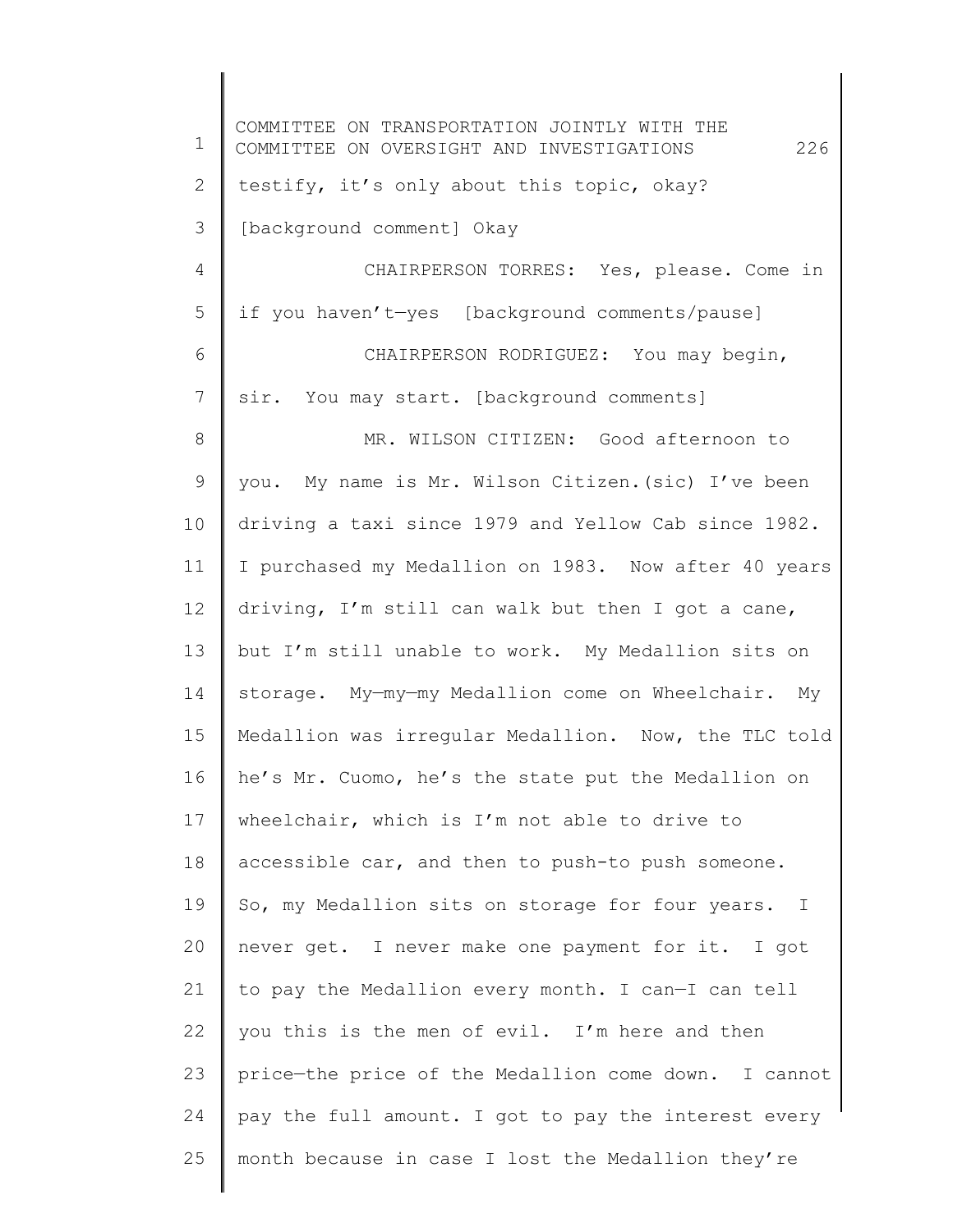| $\mathbf 1$     | COMMITTEE ON TRANSPORTATION JOINTLY WITH THE<br>227<br>COMMITTEE ON OVERSIGHT AND INVESTIGATIONS |
|-----------------|--------------------------------------------------------------------------------------------------|
| $\mathbf{2}$    | going after my house, and I've been for 40 years.                                                |
| 3               | So, I'm here to ask you please do something for me at                                            |
| $\overline{4}$  | least to get an addition (sic) for me to purchase a                                              |
| 5               | normal car to drive because the wheelchair I cannot                                              |
| 6               | do it. If I let the Medallion sit on-on storage for                                              |
| 7               | four years, that means I cannot drive it. So, please                                             |
| 8               | help me out.                                                                                     |
| $\mathsf 9$     | CHAIRPERSON RODRIGUEZ: Thank you.                                                                |
| 10              | MR. WILSON CITIZEN: Alright.                                                                     |
| 11              | SHERPA BORODIN: All of thanks to Betty                                                           |
| 12 <sup>°</sup> | Danpur (sp?) I am one of them. [coughs] I                                                        |
| 13              | appreciate all of you. Thank you. My name is Sherpa                                              |
| 14              | Borodin, Medallion Owner. My Medallion number is                                                 |
| 15              | 4W31. I bought it last auction in 2014. After I                                                  |
| 16              | bought it I am killing myself. I am driving since                                                |
| 17              | 1998 before I didn't buy Medallion [coughs] because                                              |
| 18              | it's too much headache. So, I drive from the seaport                                             |
| 19              | (sic) all the way down to west(sic) weekly. Weekly it                                            |
| 20              | is. Once a day I went to put my lease money or for                                               |
| 21              | my Medallion to Mamie Spilini (sic) She told me why                                              |
| 22              | you take [coughs] lease from us? You have you own                                                |
| 23              | boss. Today is the last auction. She took me to the                                              |
| 24              | boss. His name Habas. He told me if you're                                                       |
| 25              | interested to buy you have to pay up like \$800 to 9-                                            |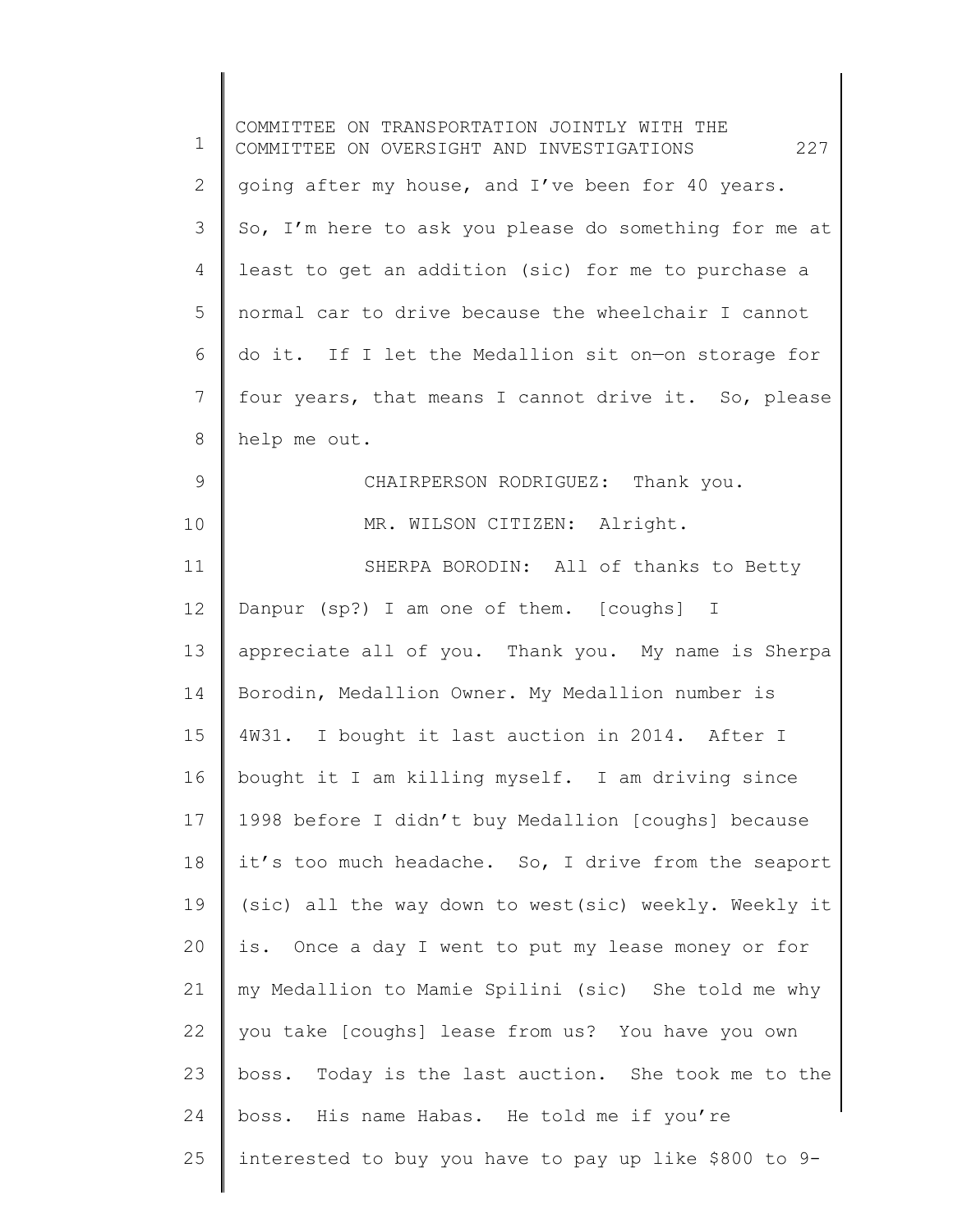1 2 3 4 5 6 7 8 9 10 11 12 13 14 15 16 17 18 19 20 21 22 23 24 25 COMMITTEE ON TRANSPORTATION JOINTLY WITH THE COMMITTEE ON OVERSIGHT AND INVESTIGATIONS 228 9—\$900 you can get it. Otherwise not possible. [coughs] Then some 50/50. If you put your line to 10, to a \$100,000, it's \$100,000. I you put up \$900- -\$100 or two more, you're 100%. You're ready. [bell] So, day by day I am going to see if I cannot buy that. [coughs] I am driving four years and no driver because this is handicap, no driver. No driver cannot like the handicap. [bell] I am right sick. [coughs] I am—I have home mortgage. I have three kids, one going to university and another one is Stuyvesant High School, another one gifted (sic) and in a school. I take care—I cannot take care of them. I need to love my children every day. I'm trying. Well, where is my God? Where are you? Town Hall, going—going—I don't like too much work, [coughs] but I am very, very frustrated right now. CHAIRPERSON RODRIGUEZ: [off mic] Please summarize. SHERPA BORODIN: [coughs] So, please help—help us. Right now TLC price is one—not more than \$150. If you give me \$150, I cannot afford it. If your mortgage like \$150, I cannot afford it. Otherwise, I have to be permitted.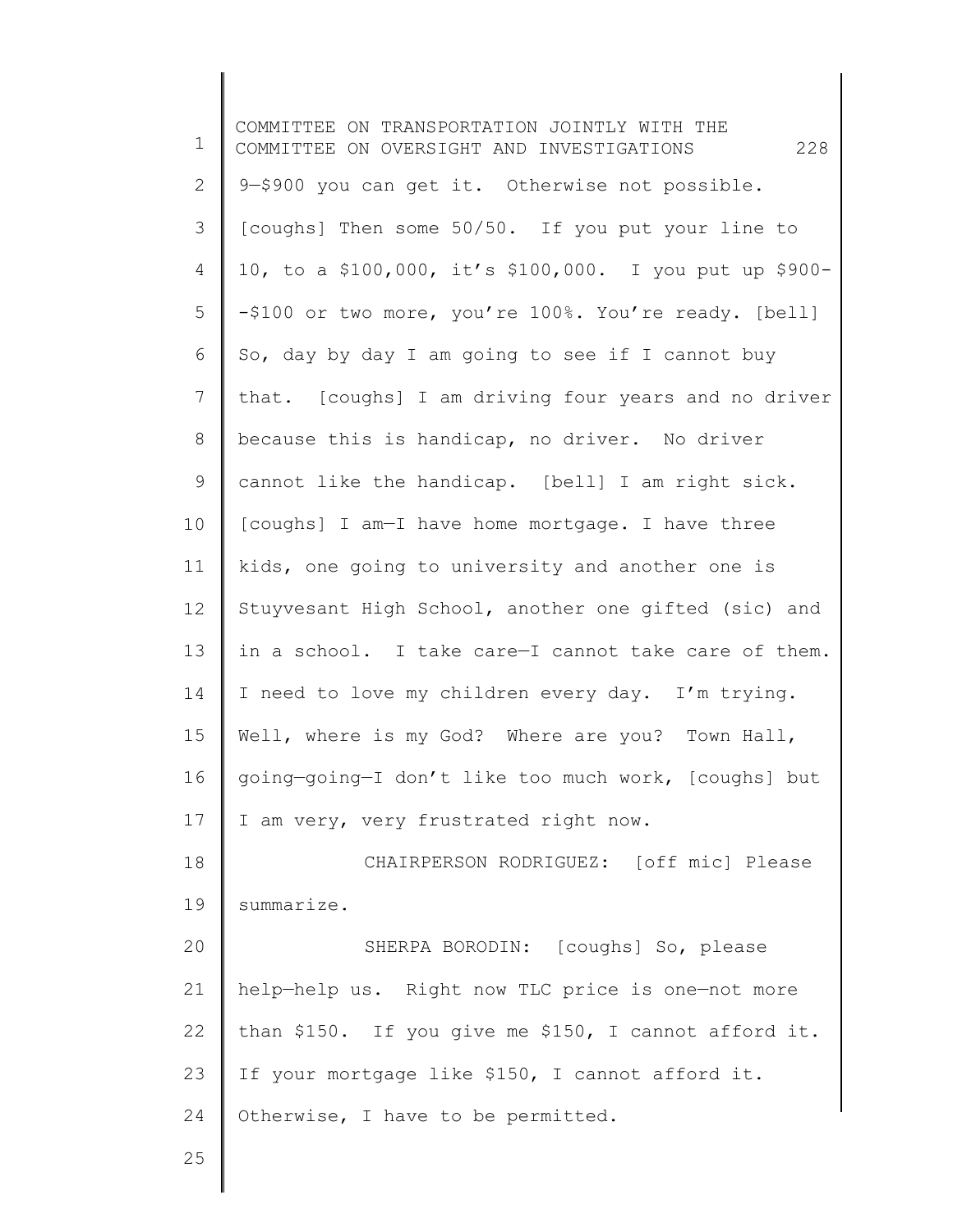1 2 3 4 5 6 7 8 9 10 11 12 13 14 15 16 17 18 19 20 21 22 23 24 25 COMMITTEE ON TRANSPORTATION JOINTLY WITH THE COMMITTEE ON OVERSIGHT AND INVESTIGATIONS 229 CHAIRPERSON RODRIGUEZ: Thank you so much. SHERPA BORODIN: Please help us, please help us. CHAIRPERSON RODRIGUEZ: Thank you. JONATHAN JANOWITZ: Good afternoon to you all, Chairmen Rodriguez and Torres, and all—all the City Council. My name is Jonathan Janowitz. I'm driving since 1970. [coughs] I bought my first Medallion with my brother many years ago for \$9,000 and over the years I've seen that the Medallion went up and when I saw what I bought and the last-the last time I bought was in 2006 because I've seen for--for the—for the last 30 years or something that the price kept on going up and it was prosperous business. So when I bought in 2006 and I buy it from my friends and my relatives close to \$100,000 and also with the money I saved over the years to put down on a Medallion, which would be—ultimately would be my American Dream. From the American Dream became the American Nightmare. I'm more—I'm single. I live by myself. I work 7 days a week. Recently I lost-I lost my driver of a year ago, and I can't make ends meet. We need and I need desperately the Medallion—I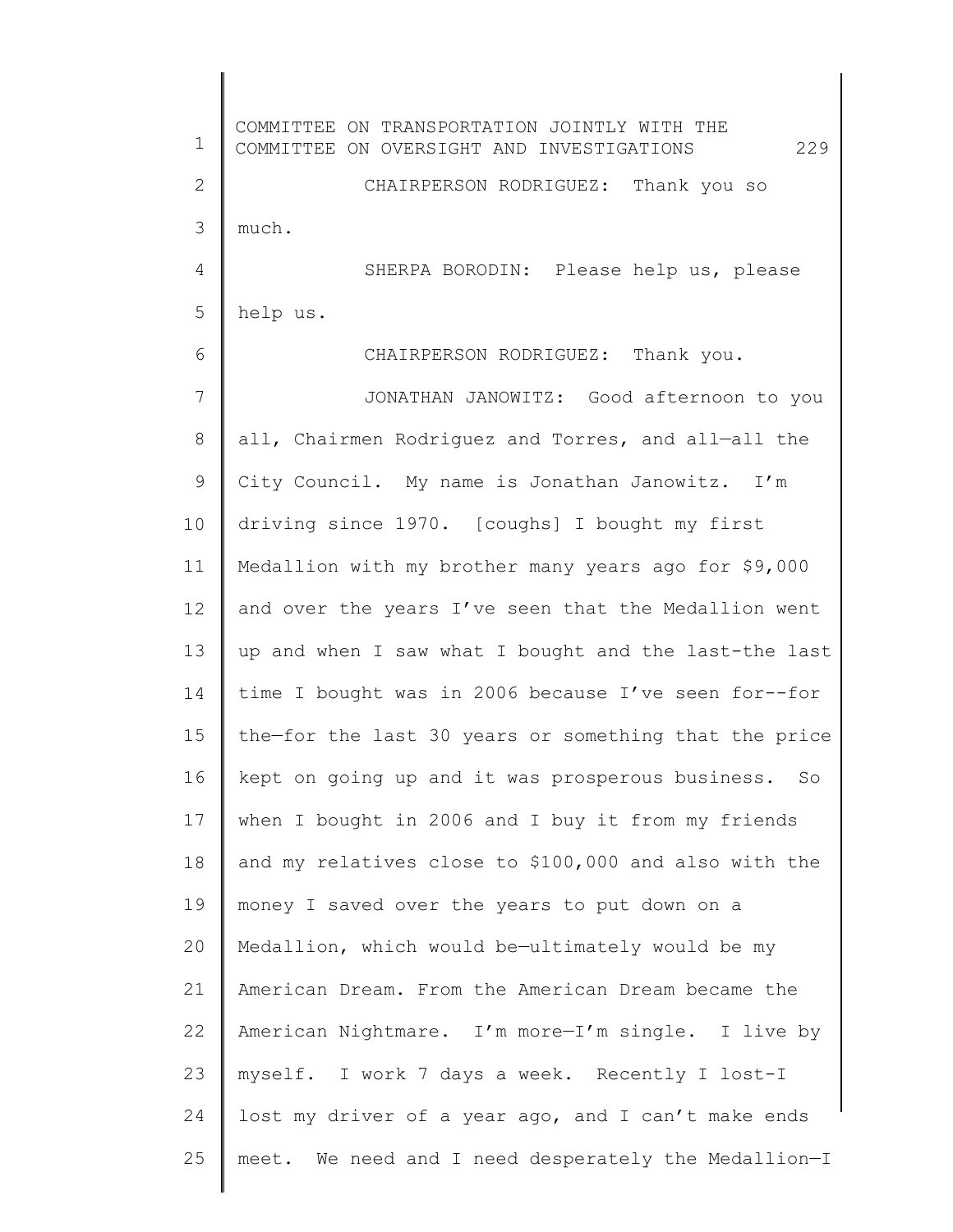1 2 3 4 5 6 7 8 9 10 11 12 13 14 15 16 17 18 19 20 21 22 23 24 25 COMMITTEE ON TRANSPORTATION JOINTLY WITH THE COMMITTEE ON OVERSIGHT AND INVESTIGATIONS 230 mean the debt reduction program that you're talking about that they're going to bring the—[coughs]-the the mortgage every month down a little bit—a lot. Currently, I'm paying with insurance and everything close to \$3,800 a month. I cannot make it. [coughs] I'm on the verge of about going into bankruptcy because the business is not there because of Uber, because of the fluctuation, the fluctuation of Uber over 100,000 cars on the streets. No one even—no one-no one even wants to—to-to-to—to hire—to hire a driver and Yellow in our, you know, cab. Everyone everyone stands on the corner with a-with a phone to call Uber. So, and besides the phones, when I bought in 2006, they had—they had the program Alternative Fuel Medallion. I went into it because I liked a bigger car, but the whole system was-it was—it was—it was very slow. You know, that I mean. I have big tanks in the back. My car didn't take no-no-no gasoline whatsoever. Because of that—because of that I had a check light and I had through thousands and thousands of dollars just to repair the thing and because no one in New York City knew how to repair the system. Sometimes—sometimes I left the car for two or three months in the Taxi and Limousine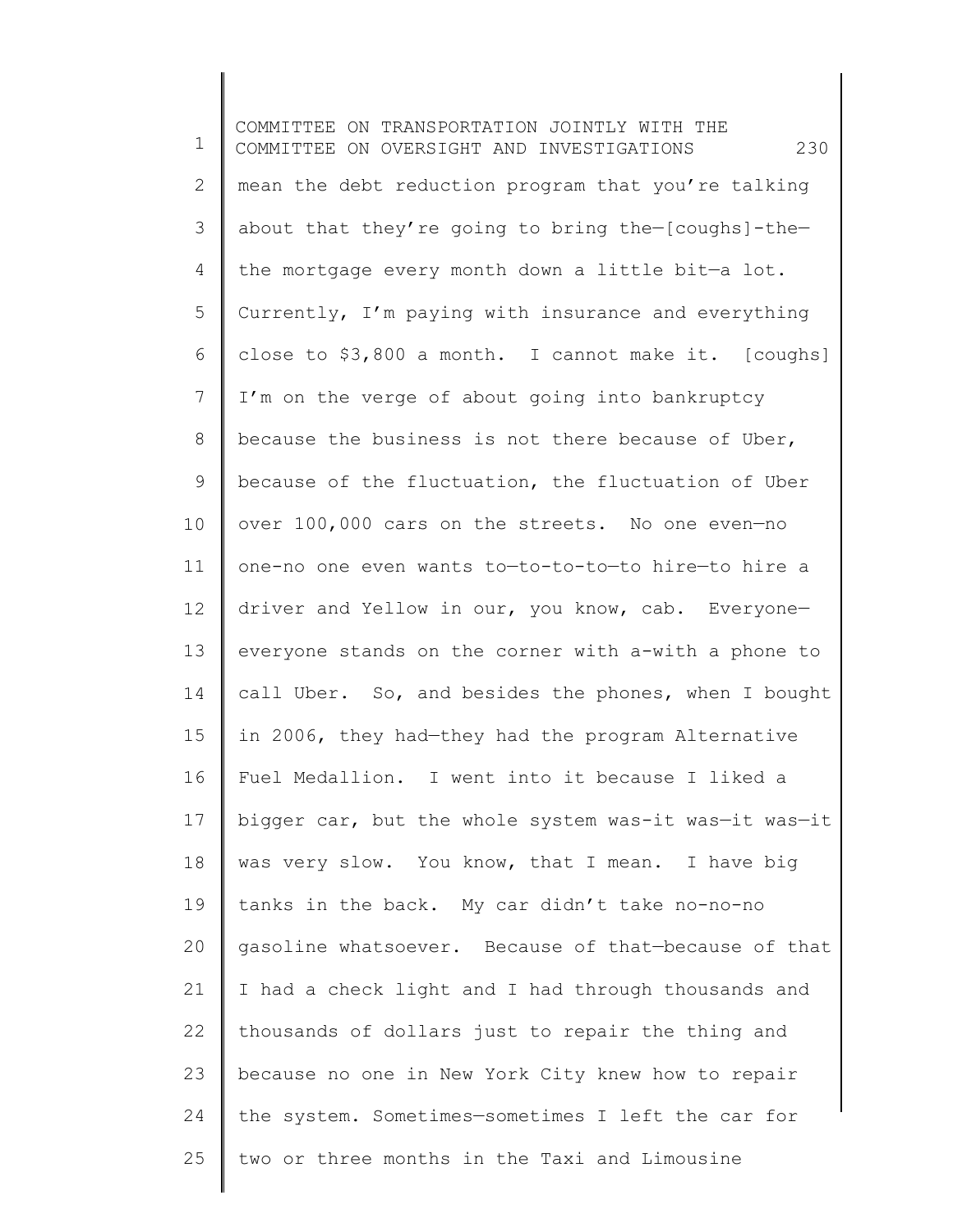1 2 3 4 5 6 7 8 9 10 11 12 13 14 15 16 17 18 19 20 21 22 23 24 25 COMMITTEE ON TRANSPORTATION JOINTLY WITH THE COMMITTEE ON OVERSIGHT AND INVESTIGATIONS 231 Commission in the storage because, you know, no—no one wanted to fix that system. I liked—I liked the big car and that's why because of that I went a debt of \$90,000, which I'm about to lose my Medallion because of that whole situation. CHAIRPERSON RODRIGUEZ: Thank you, sir. JONATHAN JANOWITZ: Okay. DORENE ANAFESCO: Good afternoon. My name is Dorene Anafesco. My issues for my refinancing my Medallion, it's—I was going to the broker. My husband—I lost my husband a couple of months ago. So after my husband died the broker still come to cash my check. My last check for this month was cut, and he send me a big letter all the extra fees we have to pay. So, now on the meter to the bank to make or change my loan to the bank and broker. So, my loan is too high and I-I have money to cover it and it's not just my loan. I have expenses my place where I live, my rent, my other expenses, and my husband, I was not ready to bury my husband. My husband fight for this issue. Look, those are all the letters my husband make. He came for all the protests. Two weeks ago I went to Albany. I spoke with a senator. I showed the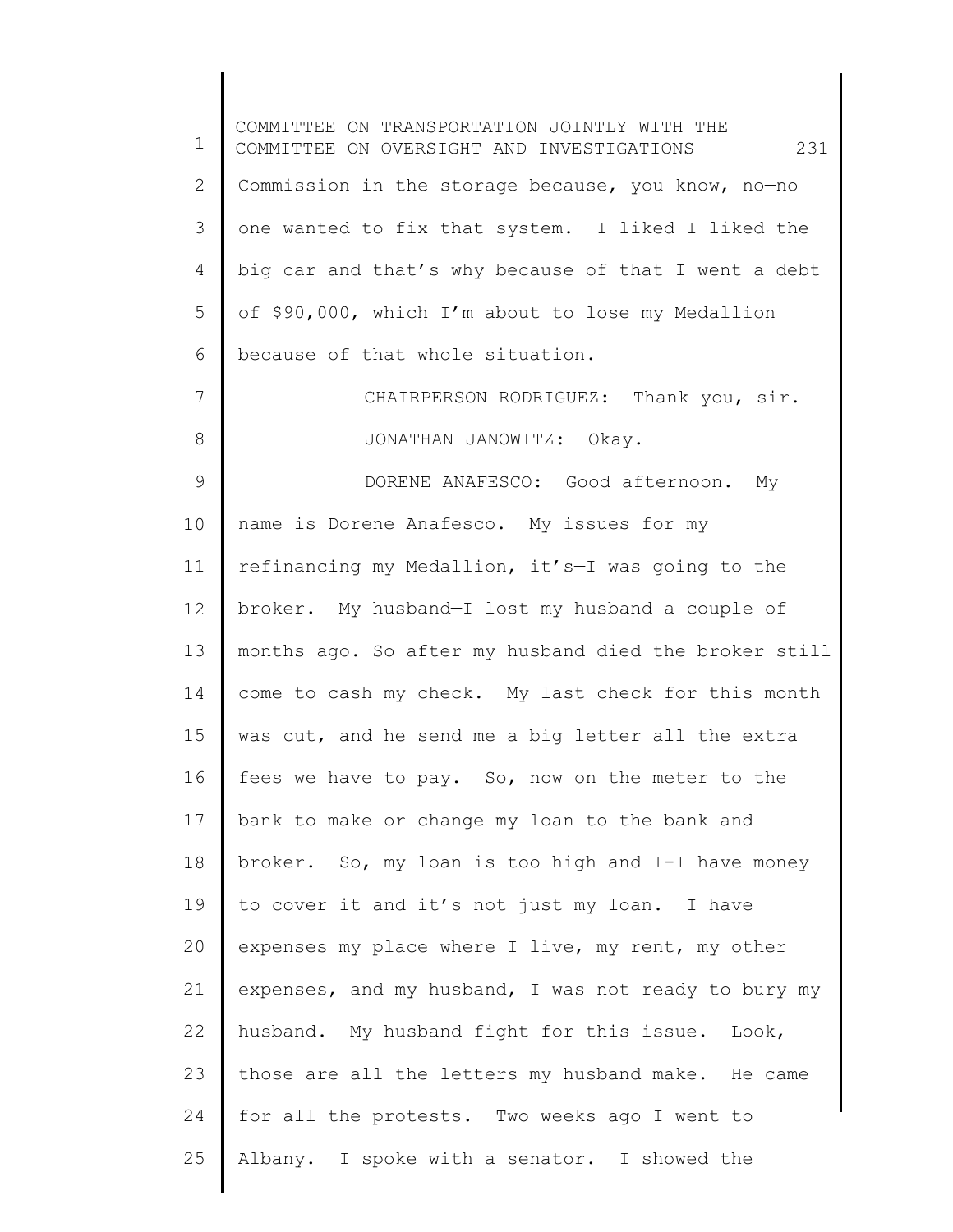1 2 3 4 5 6 7 8 9 10 11 12 13 14 15 16 17 18 19 20 21 22 23 24 25 COMMITTEE ON TRANSPORTATION JOINTLY WITH THE COMMITTEE ON OVERSIGHT AND INVESTIGATIONS 232 letters. He make a copy for me, and between bank and broker the broker he wants to—he invite to—to bankruptcy. After if I do that he can take my-my-my assets and he's going to sell. That was my retired me and my husband. We work, we pay taxes, we are honest people in this country. I have a good job. He worked very hard, but he die. He cannot take the pain. He had issues with a heart—heart problem, and I don't know what I'm going to do. At my age my retirement is gone. My husband is gone, and the bank when I—they called me last week. They say we cannot do better than that. [bell] The—my loans is still high, my loan is still high, and my broker still cash my—my checks every month. I don't know next month how my letter is going to be, my check how it is going to be. So, I live after my husband, we don't each—can you pay that? Can you help me? I don't know what is going to happen. Thank you. CHAIRPERSON RODRIGUEZ: [off mic] I'm sorry. DORENE ANAFESCO: I'm sorry, too. GREG WALDMAN: Chair Torres, Chair Rodriguez, General Counsel, Greg Waldman. I'm speaking from G1 Quantum Clean Energy Company.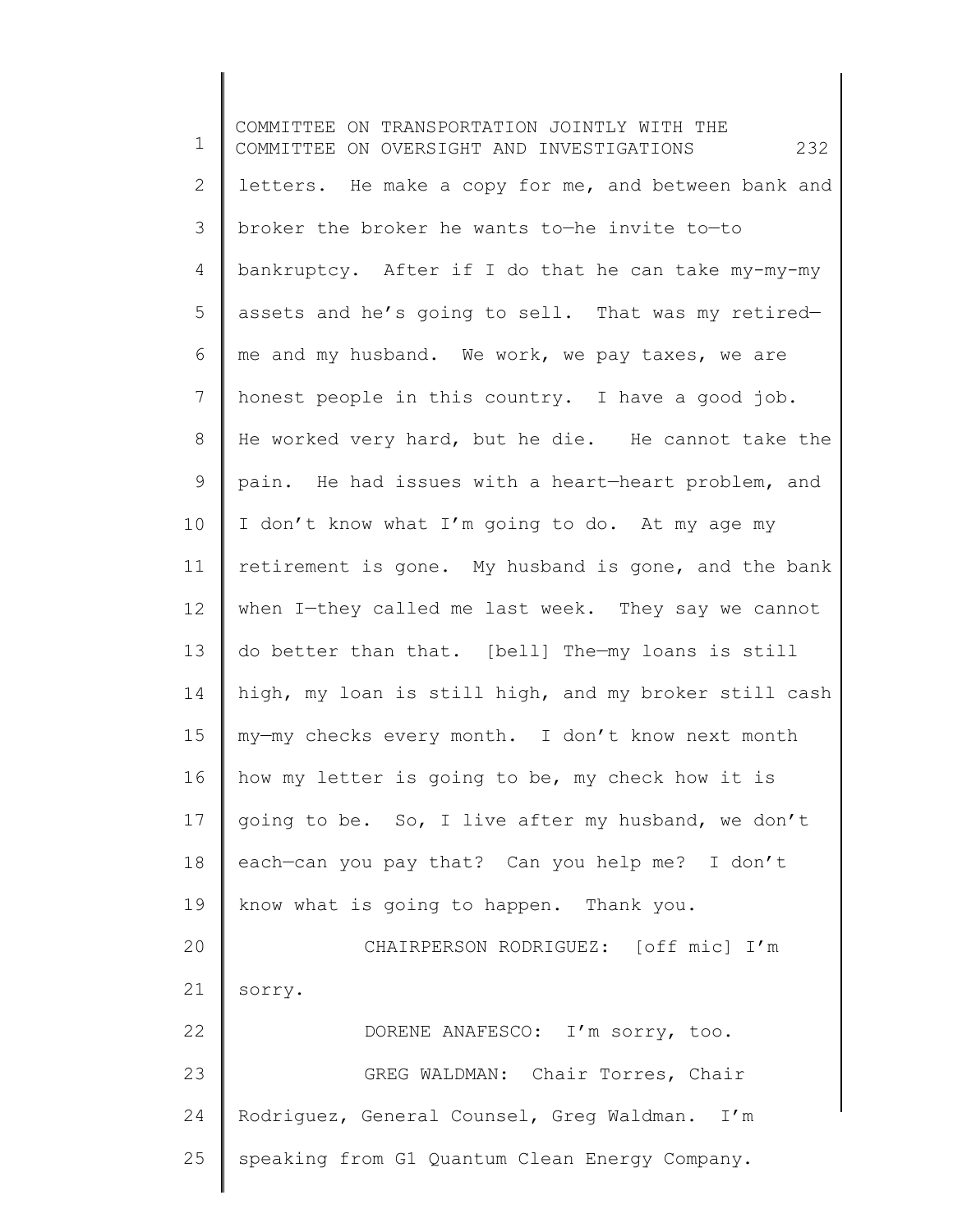1 2 3 4 5 6 7 8 9 10 11 12 13 14 15 16 17 18 19 20 21 22 23 24 25 COMMITTEE ON TRANSPORTATION JOINTLY WITH THE COMMITTEE ON OVERSIGHT AND INVESTIGATIONS 233 Hearing the testimony from Medallion owners and, you know, it comes down to a few issues. You have market mechanisms that are—have conflicts of interest like Chair Torres pointed out that sometimes the Administration's interests in market making activity whether it be Uber undercut Medallion auctions and then that leaves the debt burden, and then you Chair Levin who spoke upon collateral debt obligations or a CDO that could be packaged to-and tethered to the city so you could refinance and offset the loss that Medallion owners have incurred, but the it also becomes okay, we'll—is Uber better structured and positioned in the market other Lyft—better positioned markets. Does the TLC need to restructure its business to an extent in that—in that, in that regard, and—and when we—we talk about collateral debt obligations and securitizing them to offset the debt that these, you know, these owners have incurred, you know, where you—where you turn to the revenue I mean I don't want to go back to solar and parsing through the Green New Deal Amazon value narratives, and—and and those things, but when you can contractually originate that asset from New York a solar contract and then offset that CDO that these—these people have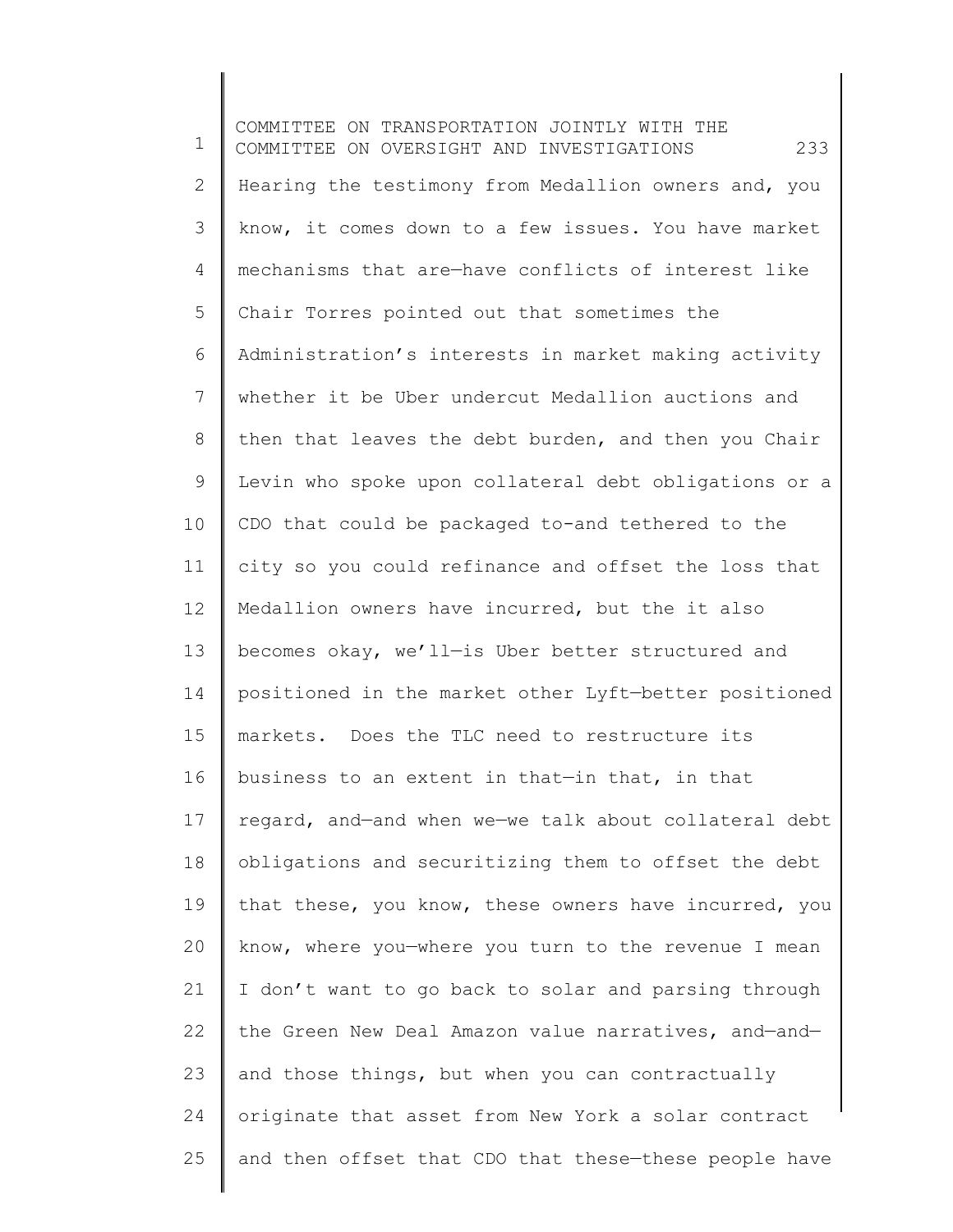1 2 3 4 5 6 7 8 9 10 11 12 13 14 15 16 17 18 19 20 21 22 23 24 25 COMMITTEE ON TRANSPORTATION JOINTLY WITH THE COMMITTEE ON OVERSIGHT AND INVESTIGATIONS 234 incurred and the debt that these people have incurred, then you can create the type of synergy you need to-to then advance and—and kind of, you know, kill two birds with one stone, and leave that type of issue and the value weight where it belongs. Thank you. CHAIRPERSON RODRIGUEZ: [off mic] Thank you. MALE SPEAKER: Good afternoon everybody. I'm not going to speak very well because I'm not an educated person and I'm retired. I come here in 1995. I come, my one neighbor friend and I believe in him too much. I started taxi driving in 1998, and I make some money and I go to Ohio (sic) City and I lost \$150,000 and I come back to New York, and my—my roommate he want to buy Medallion. He has only \$1,000, \$1,100 in his account. He want to buy one Medallion and then he's asking me money. I said to him I can't buy papers (sic). I had some problem in Ohio a problem. So you can buy your name, I can give half of it in this time. We in with \$1,600, \$20,000. In 2007, we bought our first Medallion in 7 of 19, and then when we funded the first Medallion to buy second Medallion, he give \$160,000 to buy Medallion.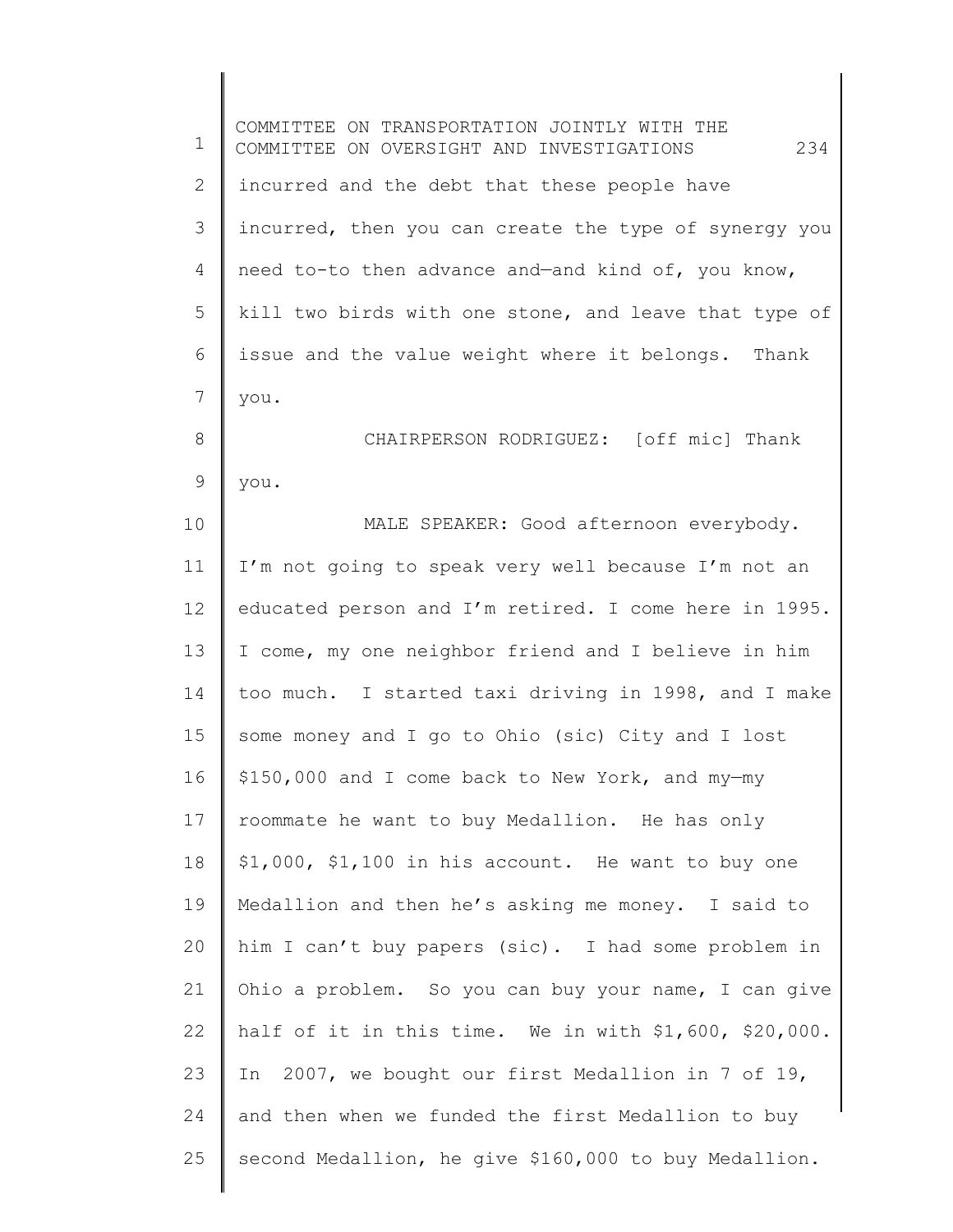1 2 3 4 5 6 7 8 9 10 11 12 13 14 15 16 17 18 19 20 21 22 23 24 25 COMMITTEE ON TRANSPORTATION JOINTLY WITH THE COMMITTEE ON OVERSIGHT AND INVESTIGATIONS 235 Melrose give me money. Just it wouldn't. He said that you are my partner, and then Melrose given me another Medallion 1 of 18, and after that my partner he sue me in a suit in court. He said that he's not my partner. I am his driver. Yes, I'm his diver. Why he me \$160,000 to buy second Medallion, and I lost the case in court. Just that he gave me \$210,000 in line costs and interest. I do second division and second division said just what is not correct, but my lawyer they don't work for me. The lawyer he bought my lawyer because do first sue me. After so many proof I cannot speak very well, and I told my lawyer don't do hearings [bell] and I lost in second division. I paid him \$255,000 in cash. I have a loan right \$740,000. I try last year in my Bank Esper Bank give me the modification. They don't give me. I give only interest and this is Medallion last November and then after I paid another \$3,000 in fines and he give me Medallion back. I cannot afford The \$4,000 a month mortgage. Please give me modification. Then last week, he give me the modification, and I am still working. I don't want to do Chapter 7 because I bring some money back how in my country and I buy houses with it, and I-I—I feel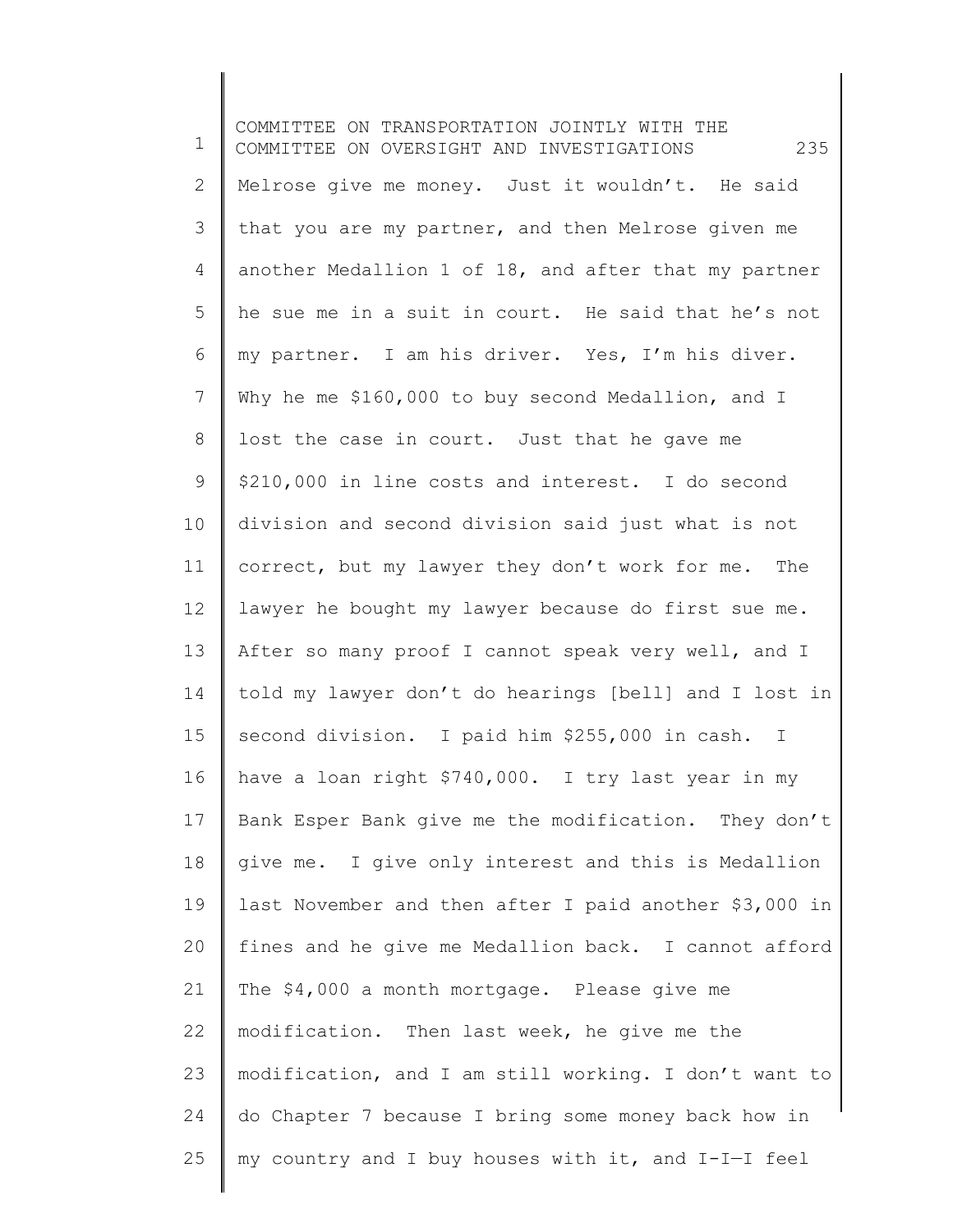| $\mathbf 1$ | COMMITTEE ON TRANSPORTATION JOINTLY WITH THE<br>236<br>COMMITTEE ON OVERSIGHT AND INVESTIGATIONS |
|-------------|--------------------------------------------------------------------------------------------------|
| 2           | bad. I can say to in the city of New York say you                                                |
| 3           | have the highest priced emergency department price                                               |
| 4           | \$1.3 million. I have Medallion-my Medallion price                                               |
| 5           | cost I still feel bad if they do file suit against                                               |
| 6           | me and they accuse me-I lost \$500,000. [bell] All                                               |
| 7           | the money I lost my-my income money. I have a loan                                               |
| 8           | of \$740,000. Still I do continue Medallion. Please                                              |
| 9           | help me to punish my partner. Please help me. I-I-I-                                             |
| 10          | explain it to-they expect to you and I-and I need                                                |
| 11          | help to punish my-my-my Medallion honor. How he sue                                              |
| 12          | me in a false suit-a suit in court.                                                              |
| 13          | CHAIRPERSON RODRIGUEZ: Thank you, sir.                                                           |
| 14          | MALE SPEAKER: Please help.                                                                       |
| 15          | CHAIRPERSON RODRIGUEZ: Thank you.                                                                |
| 16          | MALE SPEAKER: I appreciate it, too, if                                                           |
| 17          | I-I-you do help me to do something to my partner.                                                |
| 18          | CHAIRPERSON RODRIGUEZ: Thank you.                                                                |
| 19          | MALE SPEAKER: We have-we have also and                                                           |
| 20          | we buy [bell] house. We bought also, also in the                                                 |
| 21          | Bronx apartment. How could they do false suit?                                                   |
| 22          | Please help me to do something.                                                                  |
| 23          | CHAIRPERSON RODRIGUEZ: Thanks, thank                                                             |
| 24          | you, and we before I think my Co-Chair Council Member                                            |
| 25          | Torres officially close the hearing, I would like to                                             |
|             |                                                                                                  |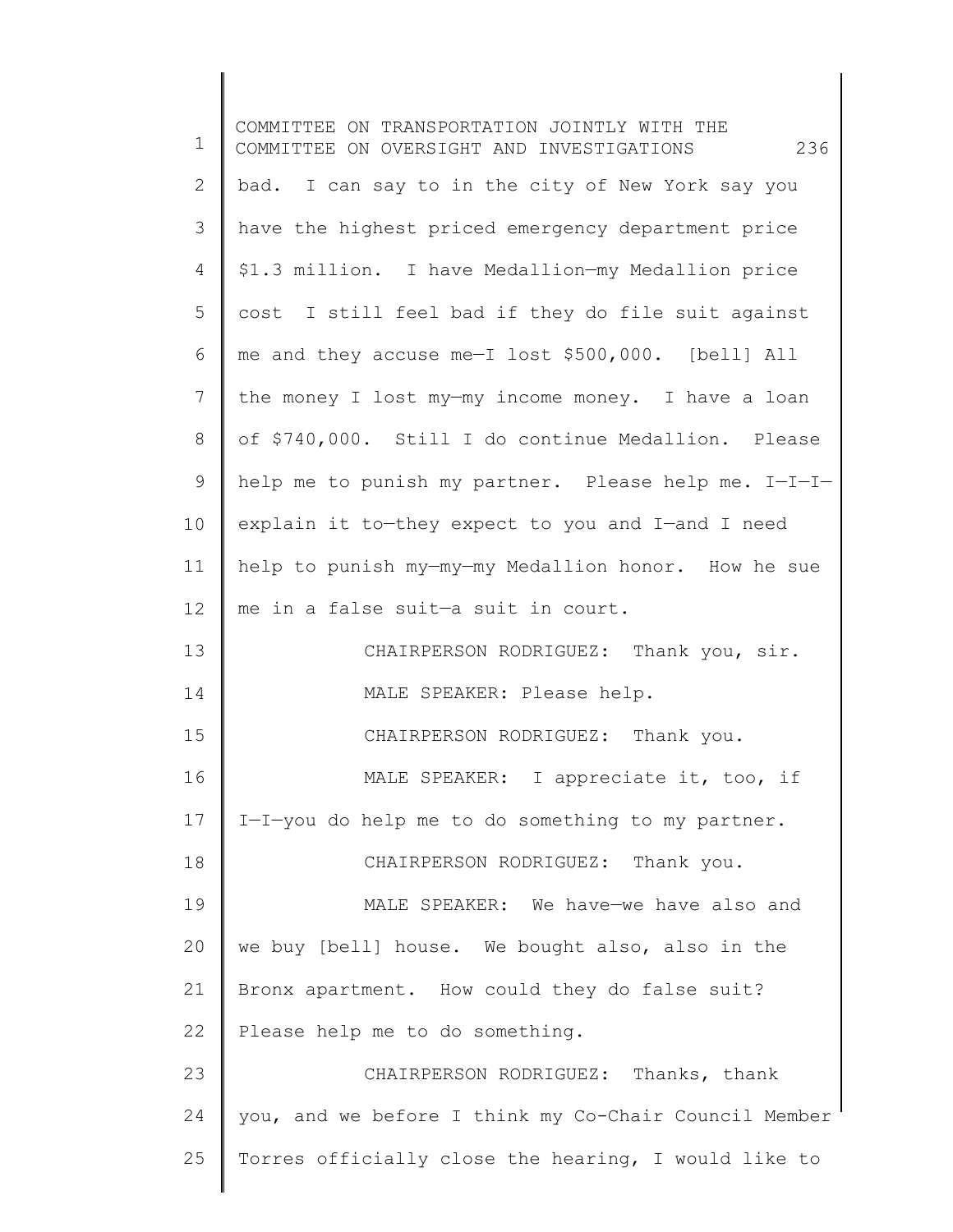1 2 3 4 5 6 7 8 9 10 11 12 13 14 15 16 17 18 19 20 21 22 23 24 25 COMMITTEE ON TRANSPORTATION JOINTLY WITH THE COMMITTEE ON OVERSIGHT AND INVESTIGATIONS 237 say that we appreciate the great job that the Committee that Council Member Torres Chairs and all the staff for the great work that they've been doing for the last couple of months, and I know that their contribution will be very important as we from the Committee on Transportation will continue looking at how to bring a solution to this crisis so this cannot be another hearing two months from now. As we said before, this level of crisis demands an action right now, and we will continue working together to be sure again that we give the dignity, the respect to all the men and women, the drivers, but those individuals Medallion owners because we have said over and over the city has failed and this is my understanding, and it's not the first time that I say it. I believe that with all the new facts that committee shared with Council Member Torres we were able to discover, we will continue making a strong case and we as a city have to be responsible. The plan cannot work alone. We cannot wait for another individual Medallion owner or driver to take away their life, and that's call to any men and women that we know that worked so hard. Please it doesn't matter how tough the moment is right now. You think about our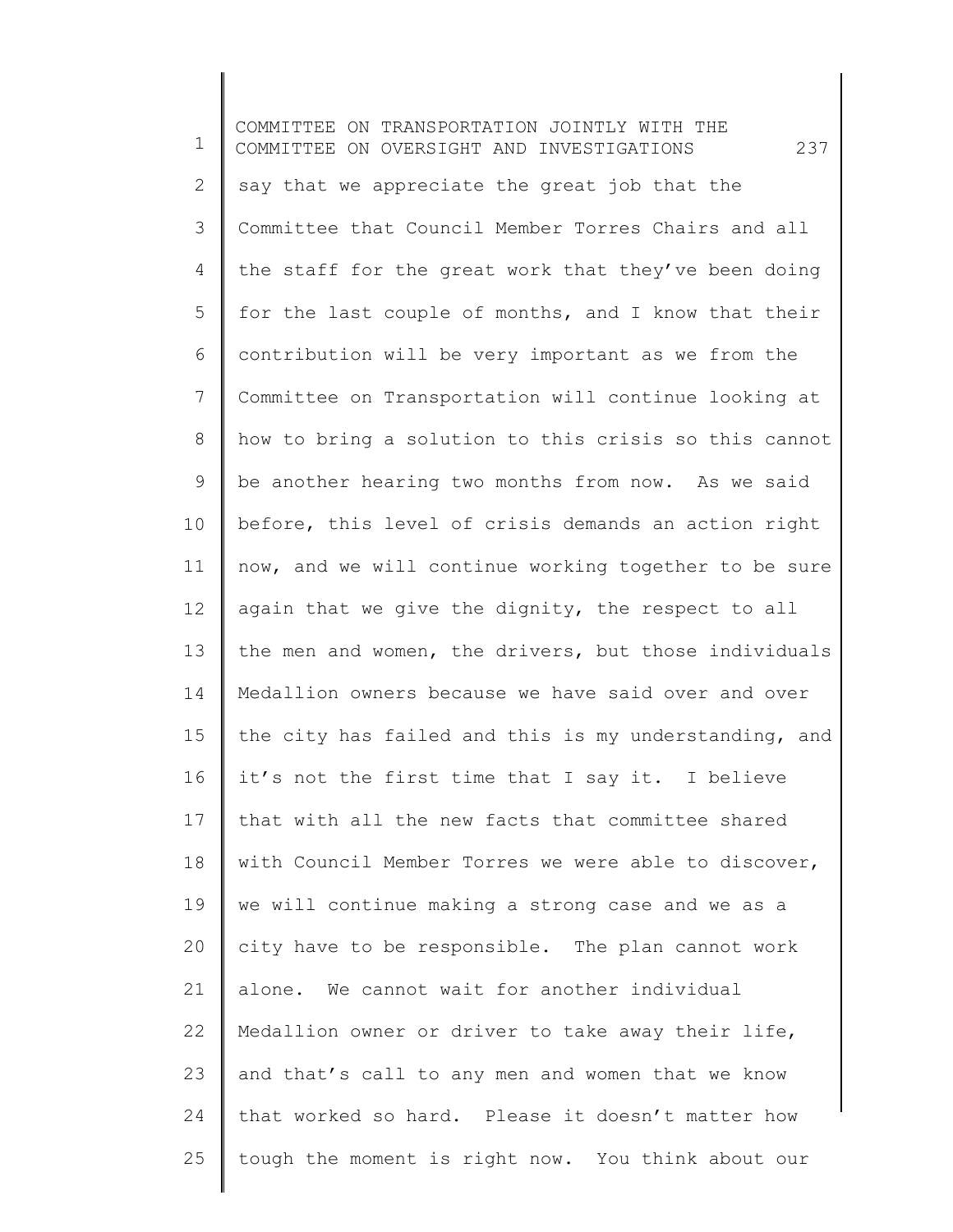| $\mathbf 1$    | COMMITTEE ON TRANSPORTATION JOINTLY WITH THE<br>238<br>COMMITTEE ON OVERSIGHT AND INVESTIGATIONS |
|----------------|--------------------------------------------------------------------------------------------------|
| 2              | family before, you know, in those tough moments you                                              |
| 3              | think or your thought go through your mind about, you                                            |
| $\overline{4}$ | know, committing suicide. So, hopefully we will                                                  |
| 5              | become stronger, and we are committed to, you know,                                              |
| 6              | get there. So, with that, the Co-Chair of this                                                   |
| 7              | Committee Council Member Ritchie Torres.                                                         |
| $8\,$          | CHAIRPERSON TORRES: Well, thank you                                                              |
| 9              | Council Member--                                                                                 |
| 10             | CHAIRPERSON RODRIGUEZ: [interposing] and                                                         |
| 11             | I'm sorry if I said Co-committee. I say co-chair of                                              |
| 12             | this hearing.                                                                                    |
| 13             | CHAIRPERSON TORRES: Well, thank you                                                              |
| 14             | Council Member Rodriguez. Thank you for your                                                     |
| 15             | partnership. There's no question that the city                                                   |
| 16             | failed the driver owners, but I now want to assure                                               |
| 17             | each and every one of you that this hearing is only                                              |
| 18             | the beginning, but we are committed to finding a                                                 |
| 19             | solution because there should be no New Yorker who is                                            |
| 20             | stripped of their livelihood or stripped of their                                                |
| 21             | retirement who's contemplating suicide. All of you                                               |
| 22             | did everything right. You played by the rules. You                                               |
| 23             | worked your heart out. You trusted the city of New                                               |
| 24             | York. When the city of New York tells you something,                                             |
| 25             | you trusted us and we failed you, and we have to make                                            |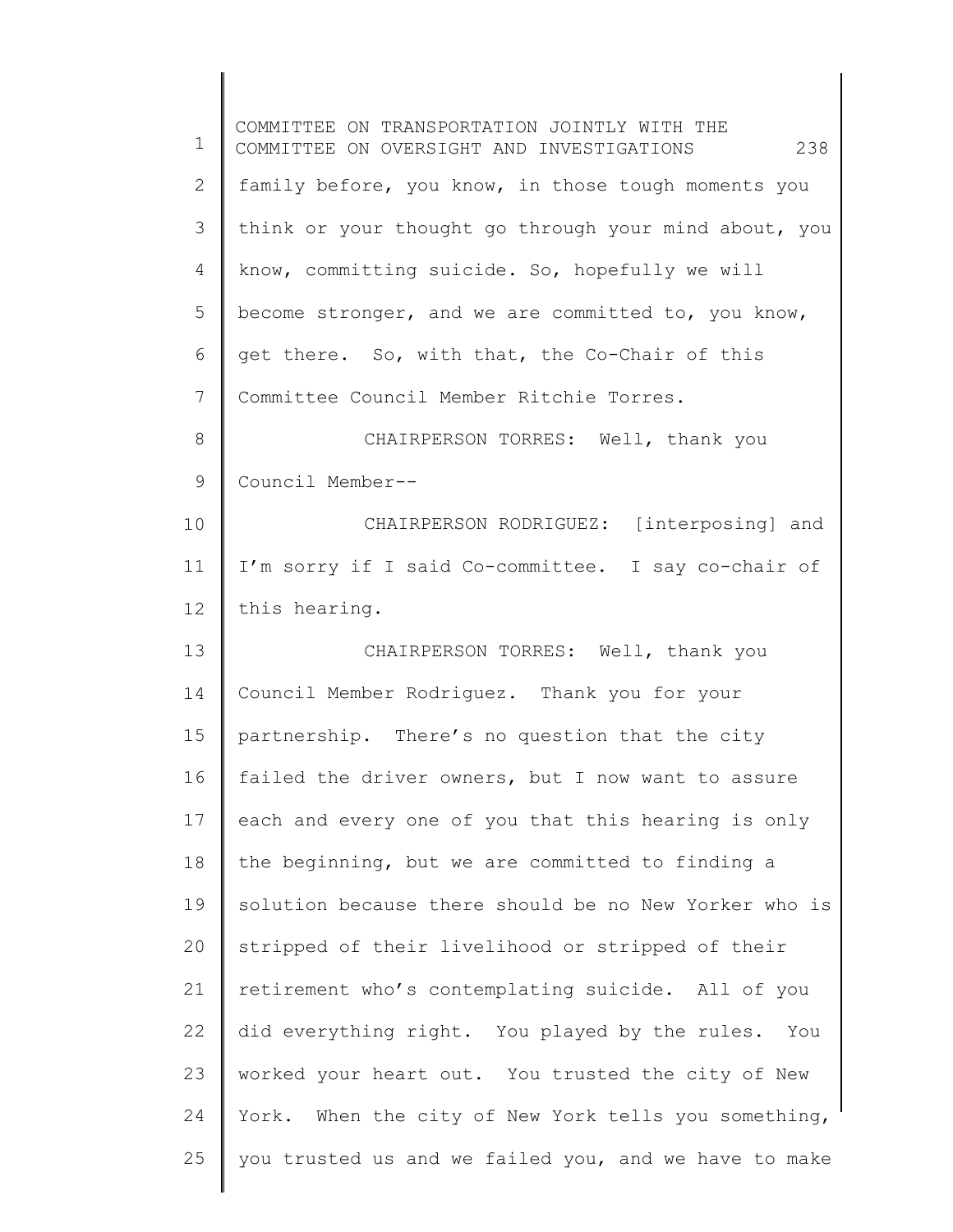| $\mathbf 1$    | COMMITTEE ON TRANSPORTATION JOINTLY WITH THE<br>239<br>COMMITTEE ON OVERSIGHT AND INVESTIGATIONS |
|----------------|--------------------------------------------------------------------------------------------------|
| $\mathbf{2}$   | restitution to you, and we have to do right by you.                                              |
| 3              | So, I want you to know that your wellbeing is a                                                  |
| $\overline{4}$ | priority for the City Council, and I'm going to work                                             |
| 5              | very closely with the Chair of the Transportation                                                |
| 6              | Committee Ydanis Rodriguez with my colleagues like                                               |
| 7              | Brad Lander, and work with TLC to find a solution to                                             |
| $8\,$          | what is genuinely a humanitarian crisis. We can                                                  |
| 9              | longer afford to turn a blind eye to the suffering of                                            |
| 10             | you and your family because all you want is not a                                                |
| 11             | handout. What you want is fighting chance a decent                                               |
| 12             | life, and that's what you deserve. So, with that                                                 |
| 13             | said, I thank you, Councilman. [applause]                                                        |
| 14             |                                                                                                  |
| 15             |                                                                                                  |
| 16             |                                                                                                  |
| 17             |                                                                                                  |
| 18             |                                                                                                  |
| 19             |                                                                                                  |
| 20             |                                                                                                  |
| 21             |                                                                                                  |
| 22             |                                                                                                  |
| 23             |                                                                                                  |
| 24             |                                                                                                  |
| 25             |                                                                                                  |